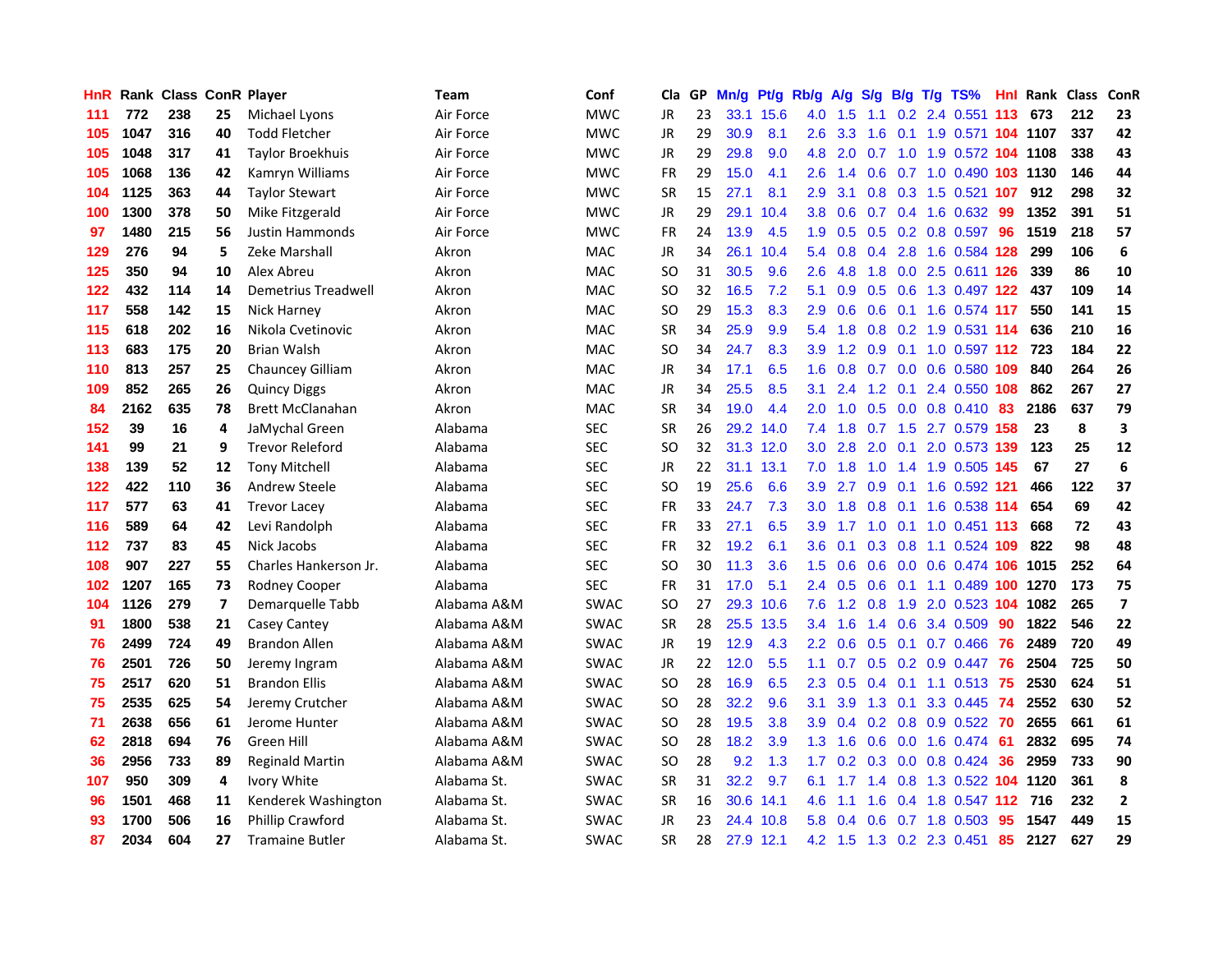| <b>HnR</b> |      | Rank Class ConR Player |                |                          | <b>Team</b>     | Conf        | Cla       |     | GP Mn/g | Pt/g Rb/g |                  | A/g             |                  |                 | S/g B/g T/g TS%        | Hnl  | Rank Class |     | ConR         |
|------------|------|------------------------|----------------|--------------------------|-----------------|-------------|-----------|-----|---------|-----------|------------------|-----------------|------------------|-----------------|------------------------|------|------------|-----|--------------|
| 79         | 2373 | 677                    | 41             | Jeffery Middlebrooks     | Alabama St.     | <b>SWAC</b> | <b>SR</b> | 29  | 31.7    | 6.2       | 2.5              | 4.4             | 1.2              | 0.0             | 2.3 0.435              | 77   | 2453       | 695 | 47           |
| 73         | 2566 | 742                    | 56             | Stephawn Brown           | Alabama St.     | <b>SWAC</b> | <b>JR</b> | 31  | 24.5    | 4.4       | 4.1              | 1.1             | 0.6              | 0.4             | 1.5 0.420              | -71  | 2635       | 762 | 60           |
| 67         | 2714 | 672                    | 66             | Ryan Watts               | Alabama St.     | <b>SWAC</b> | <b>SO</b> | 31  | 17.9    | 6.1       | 1.9              | 0.9             | 0.7              | 0.2             | 1.6 0.426              | 65   | 2775       | 684 | 69           |
| 61         | 2833 | 571                    | 77             | Luther Page              | Alabama St.     | <b>SWAC</b> | <b>FR</b> | 31  | 17.0    | 3.1       | 3.2 <sub>2</sub> | 0.5             |                  |                 | 0.5 0.5 1.4 0.358      | -59  | 2867       | 586 | 77           |
| 36         | 2957 | 837                    | 90             | Joshua Mason             | Alabama St.     | <b>SWAC</b> | JR        | 29  | 10.2    | 1.7       |                  | $1.2 \quad 0.6$ |                  |                 | $0.3$ $0.0$ 1.2 0.338  | -36  | 2958       | 837 | 89           |
| 132        | 210  | 72                     | $\overline{2}$ | Gerardo Suero            | Albany (NY)     | <b>AEC</b>  | JR        | 32. |         | 31.7 21.5 | 5.8              | 3.1             |                  |                 | 1.3 0.3 4.2 0.563 134  |      | 185        | 69  | $\mathbf{2}$ |
| 104        | 1123 | 338                    | 14             | Mike Black               | Albany (NY)     | <b>AEC</b>  | JR        | 34  |         | 33.0 13.4 | 2.8 <sup>°</sup> | 4.3             | 1.1              |                 | 0.0 2.6 0.554 103 1158 |      |            | 343 | 16           |
| 95         | 1564 | 460                    | 25             | Jacob lati               | Albany (NY)     | <b>AEC</b>  | JR        | 25  | 13.5    | 5.2       | 1.1              | 0.4             | 0.5              |                 | 0.0 0.3 0.670          | 95   | 1560       | 455 | 24           |
| 94         | 1607 | 477                    | 26             | Jayson Guerrier          | Albany (NY)     | <b>AEC</b>  | JR        | 34  | 19.5    | 6.6       | 3.4              | 0.6             |                  |                 | 0.4 0.3 0.6 0.597      | 93   | 1654       | 489 | 28           |
| 94         | 1648 | 493                    | 29             | Logan Aronhalt           | Albany (NY)     | <b>AEC</b>  | JR        | 30  | 31.4    | 13.8      | 4.3              | 1.0             | 0.7              | 0.6             | 1.9 0.536              | 93   | 1690       | 502 | 29           |
| 89         | 1880 | 565                    | 38             | <b>Blake Metcalf</b>     | Albany (NY)     | <b>AEC</b>  | JR        | 34  | 22.3    | 4.4       | 5.3              | 0.7             | 0.6              |                 | 0.7 0.7 0.547          | 88   | 1920       | 575 | 38           |
| 87         | 1984 | 492                    | 42             | Luke Devlin              | Albany (NY)     | <b>AEC</b>  | <b>SO</b> | 32  | 20.4    | 5.7       | 4.3              | 0.8             |                  |                 | 0.4 0.2 0.7 0.496      | -87  | 2000       | 497 | 42           |
| 67         | 2718 | 673                    | 68             | <b>Ralph Watts</b>       | Albany (NY)     | <b>AEC</b>  | <b>SO</b> | 30  | 16.5    | 2.5       | 1.9              | 1.5             | 0.5              | 0.2             | 1.1 0.434              | 69   | 2689       | 668 | 66           |
| 57         | 2881 | 711                    | 76             | John Puk                 | Albany (NY)     | AEC         | <b>SO</b> | 31  | 15.2    | 2.2       | 2.7              | 0.3             | 0.0              | 0.5             | 0.9 0.527              | 59   | 2872       | 706 | 76           |
| 86         | 2070 | 612                    | 31             | lan Francis              | Alcorn St.      | <b>SWAC</b> | JR        | 30  | 23.8    | 6.7       | 5.4              | 1.1             | 0.7              | 0.6             | 1.5 0.536              | 84   | 2135       | 635 | 30           |
| 81         | 2303 | 661                    | 36             | <b>Kendrick McDonald</b> | Alcorn St.      | <b>SWAC</b> | <b>SR</b> | 31  | 28.5    | 10.6      | 2.9              | 1.3             | 1.5              | 0.1             | 1.7 0.470              | 79   | 2357       | 672 | 36           |
| 80         | 2367 | 419                    | 39             | <b>KeDorian Sullivan</b> | Alcorn St.      | <b>SWAC</b> | <b>FR</b> | 31  | 20.4    | 5.6       | 4.4              | 0.4             |                  | $0.5 \quad 0.6$ | 0.9 0.509              | 78   | 2423       | 439 | 44           |
| 78         | 2433 | 704                    | 47             | <b>Michael Starks</b>    | Alcorn St.      | <b>SWAC</b> | JR        | 31  | 16.3    | 3.9       | 3.9 <sup>°</sup> |                 | $0.2 \quad 0.2$  | 1.1             | 0.9 0.530              | -76  | 2479       | 713 | 48           |
| 78         | 2444 | 707                    | 48             | <b>Anthony Nieves</b>    | Alcorn St.      | <b>SWAC</b> | JR        | 14  |         | 27.4 10.9 |                  | $3.6$ 2.0       |                  | $1.1 \quad 0.1$ | 2.6 0.461              | - 79 | 2388       | 694 | 41           |
| 75         | 2527 | 734                    | 52             | <b>Twann Oakley</b>      | Alcorn St.      | <b>SWAC</b> | JR        | 28  |         | 31.1 10.5 | 2.9              | 1.1             |                  |                 | 0.9 0.1 2.0 0.516 74   |      | 2558       | 738 | 53           |
| 74         | 2550 | 476                    | 55             | Xavian Rimmer            | Alcorn St.      | <b>SWAC</b> | <b>FR</b> | 31  | 28.1    | 8.7       | 2.6              | 1.5             |                  |                 | 0.6 0.0 2.3 0.538      | - 72 | 2603       | 491 | 58           |
| 65         | 2766 | 793                    | 69             | Jarvis Moore             | Alcorn St.      | <b>SWAC</b> | JR        | 20  | 14.0    | 2.9       | 1.1              | 1.5             |                  |                 | 0.9 0.1 1.8 0.468      | 65   | 2773       | 793 | 68           |
| 46         | 2934 | 609                    | 87             | JaMichael Hawkins        | Alcorn St.      | <b>SWAC</b> | <b>FR</b> | 25  | 18.2    | 5.1       | 1.7              | 0.5             |                  |                 | $0.4$ 0.2 1.3 0.366    | 50   | 2929       | 607 | 86           |
| 135        | 173  | 55                     | 3              | <b>Charles Hinkle</b>    | American        | Pat.        | <b>SR</b> | 32  |         | 34.3 18.4 | 5.4              | 1.8             |                  |                 | 0.9 0.4 2.1 0.564 134  |      | 176        | 59  | 4            |
| 112        | 718  | 187                    | 9              | Tony Wroblicky           | American        | Pat.        | SO        | 32  | 18.4    | 6.5       | 6.0              | 0.2             | 0.3              |                 | 1.6 0.8 0.520 112 740  |      |            | 189 | 11           |
| 100        | 1282 | 410                    | 20             | <b>Troy Brewer</b>       | American        | Pat.        | <b>SR</b> | 28  |         | 31.4 11.9 | 3.4              | 1.5             | 0.8              |                 | 0.2 1.3 0.543 101 1257 |      |            | 408 | 18           |
| 98         | 1419 | 420                    | 22             | Daniel Munoz             | American        | Pat.        | JR        | 32  | 31.8    | 8.0       | 2.7              | 4.2             | 1.0              | 0.1             | 2.1 0.531              | 97   | 1431       | 424 | 22           |
| 97         | 1462 | 452                    | 23             | <b>Riley Grafft</b>      | American        | Pat.        | <b>SR</b> | 30  | 16.5    | 3.9       | 3.9              | 0.6             | 0.3              |                 | 0.4 0.6 0.609          | 97   | 1461       | 456 | 23           |
| 88         | 1933 | 573                    | 35             | Simon McCormack          | American        | Pat.        | <b>SR</b> | 32  | 14.8    | 3.6       | 2.3              | 1.1             | 0.3 <sub>0</sub> | 0.0             | 0.7 0.564              | 88   | 1942       | 576 | 34           |
| 88         | 1942 | 579                    | 36             | <b>Blake Jolivette</b>   | American        | Pat.        | <b>JR</b> | 32  | 23.7    | 7.3       | 2.6              | 1.8             |                  | $0.4\quad 0.0$  | 1.7 0.467              | 88   | 1945       | 583 | 35           |
| 70         | 2652 | 502                    | 60             | John Schoof              | American        | Pat.        | <b>FR</b> | 31  | 17.1    | 3.0       | 1.7              | 1.1             |                  | $0.3 \quad 0.1$ | $0.7$ 0.433            | -71  | 2643       | 498 | 60           |
| 109        | 868  | 282                    | 17             | Andre Williamson         | Appalachian St. | Southern    | <b>SR</b> | 30  | 25.8    | 9.6       |                  | $7.2$ 1.2       |                  |                 | 0.4 1.5 1.7 0.586 109  |      | 855        | 275 | 16           |
| 102        | 1220 | 394                    | 23             | <b>Isaac Butts</b>       | Appalachian St. | Southern    | <b>SR</b> | 28  | 21.1    | 7.6       | 6.6              | 0.8             |                  | $0.4\quad 0.6$  | 1.9 0.639 102 1171     |      |            | 381 | 22           |
| 101        | 1257 | 365                    | 25             | Nathan Healy             | Appalachian St. | Southern    | <b>JR</b> | 30  | 18.4    | 6.2       | 3.5              | 1.1             |                  |                 | 0.8 0.5 0.8 0.585 101  |      | 1262       | 367 | 25           |
| 99         | 1363 | 427                    | 28             | <b>Omar Carter</b>       | Appalachian St. | Southern    | <b>SR</b> | 31  |         | 28.5 11.7 | 5.5              | 1.8             | 1.1              |                 | $0.2$ 1.9 0.483        | 98   | 1397       | 441 | 29           |
| 90         | 1821 | 281                    | 50             | <b>Michael Neal</b>      | Appalachian St. | Southern    | <b>FR</b> | 30  | 24.1    | 8.3       | 2.4              | 3.1             | 1.3              | 0.4             | 3.0 0.513              | 90   | 1845       | 284 | 50           |
| 84         | 2138 | 631                    | 71             | Jamaal Trice             | Appalachian St. | Southern    | JR        | 30  | 24.1    | 9.1       | 2.4              | 0.7             | 0.3 <sub>0</sub> | 0.2             | 1.4 0.534              | 84   | 2146       | 639 | 71           |
| 83         | 2200 | 376                    | 77             | Tabarris Hamilton        | Appalachian St. | Southern    | <b>FR</b> | 29  | 23.1    | 8.0       | 1.4              | 0.7             |                  |                 | 1.1 0.1 1.1 0.510      | 83   | 2185       | 376 | 76           |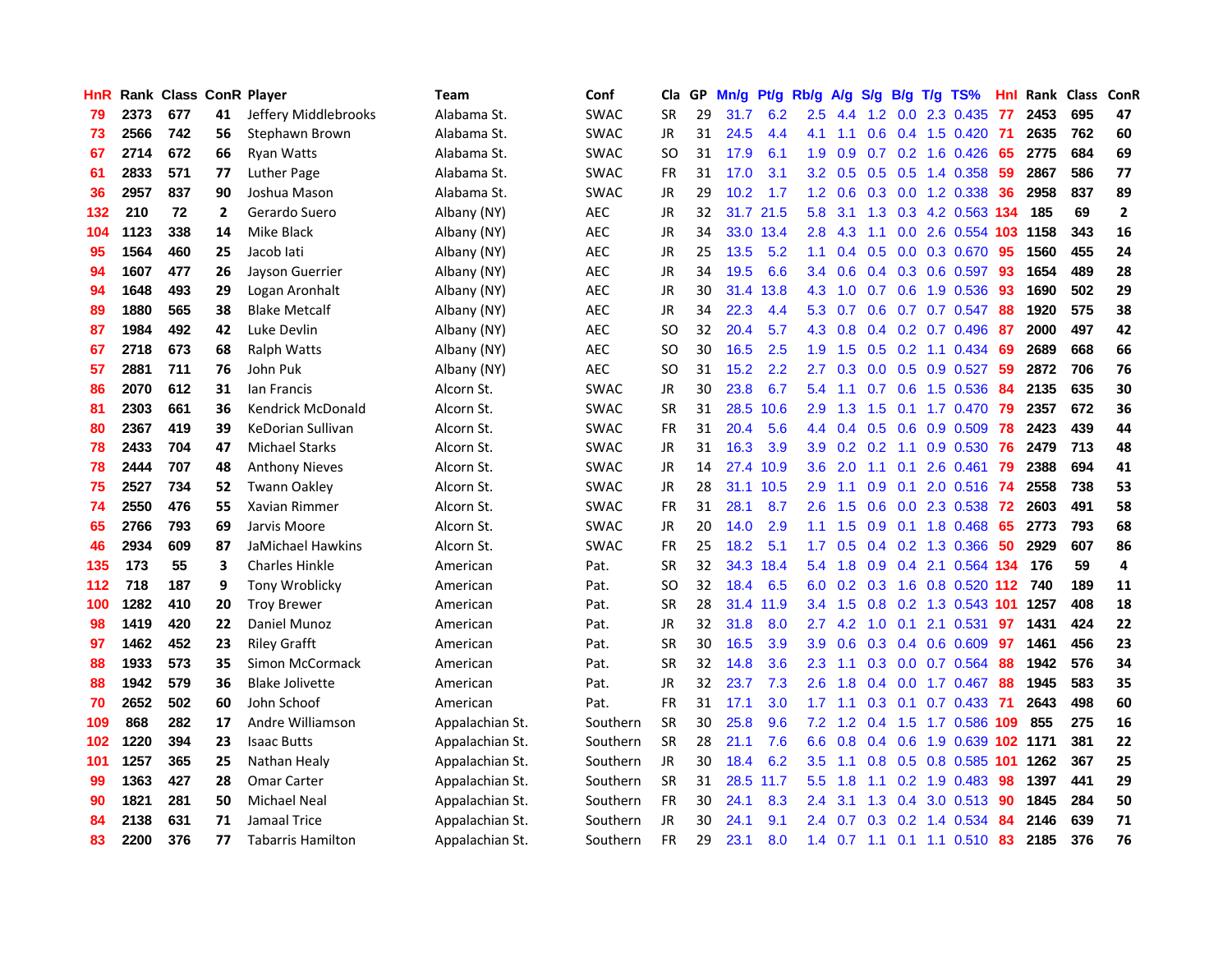| HnR |      | <b>Rank Class ConR Player</b> |                |                          | Team               | Conf            | Cla           |    | GP Mn/g | Pt/g      | Rb/g             | <b>A/g</b>      | <b>S/g</b>    |     | B/g T/g TS%                  | Hnl | Rank Class |     | ConR           |
|-----|------|-------------------------------|----------------|--------------------------|--------------------|-----------------|---------------|----|---------|-----------|------------------|-----------------|---------------|-----|------------------------------|-----|------------|-----|----------------|
| 64  | 2787 | 688                           | 99             | G.J. Vilarino            | Appalachian St.    | Southern        | <b>SO</b>     | 28 | 16.1    | 3.8       | 1.8              | 1.3             | 0.4           | 0.0 | 1.3 0.411                    | 65  | 2779       | 685 | 100            |
| 64  | 2793 | 689                           | 101            | Mitch Woods              | Appalachian St.    | Southern        | <b>SO</b>     | 30 | 13.8    | 2.1       | 1.0              | 1.6             | 0.2           | 0.2 | 1.0 0.460                    | 64  | 2805       | 691 | 102            |
| 140 | 109  | 38                            | 4              | Solomon Hill             | Arizona            | P12             | <b>JR</b>     | 35 |         | 32.4 12.9 | 7.7              | 2.6             | 1.0           | 0.5 | 2.5 0.595 140                |     | 114        | 43  | 4              |
| 127 | 324  | 105                           | 20             | Jesse Perry              | Arizona            | P12             | <b>SR</b>     | 35 |         | 30.4 12.2 | 7.5              |                 |               |     | 1.3 0.4 0.6 1.5 0.548 126    |     | 342        | 111 | 22             |
| 124 | 384  | 127                           | 22             | Kyle Fogg                | Arizona            | P12             | <b>SR</b>     | 35 |         | 32.1 13.5 | 3.7              | $2.2^{\circ}$   |               |     | 1.1 0.4 1.8 0.577 123        |     | 406        | 137 | 24             |
| 114 | 650  | 201                           | 42             | <b>Kevin Parrom</b>      | Arizona            | P <sub>12</sub> | JR            | 20 | 15.6    | 4.9       | 2.9              |                 |               |     | 1.7 0.2 0.2 0.8 0.508 114    |     | 640        | 202 | 41             |
| 109 | 862  | 103                           | 57             | Nick Johnson             | Arizona            | P12             | <b>FR</b>     | 35 | 28.1    | 8.9       |                  | $3.3$ 2.4       |               |     | 0.7 0.5 1.9 0.484 108        |     | 871        | 107 | 58             |
| 108 | 900  | 293                           | 59             | <b>Brendon Lavender</b>  | Arizona            | P12             | <b>SR</b>     | 35 | 16.1    | 5.5       | 1.1              | 0.8             |               |     | 0.2 0.1 0.5 0.677 107        |     | 918        | 302 | 60             |
| 104 | 1095 | 142                           | 66             | Josiah Turner            | Arizona            | P12             | <b>FR</b>     | 29 | 24.9    | 6.8       | 3.1              | 2.4             | 1.1           |     | 0.3 2.1 0.488 106            |     | 1007       | 127 | 66             |
| 98  | 1406 | 197                           | 74             | Angelo Chol              | Arizona            | P12             | <b>FR</b>     | 35 | 12.2    | 2.8       | 2.3              | 0.1             | 0.4           |     | 0.8 0.7 0.582                | -97 | 1425       | 201 | 73             |
| 90  | 1824 | 452                           | 82             | Jordin Mayes             | Arizona            | P <sub>12</sub> | <b>SO</b>     | 29 | 17.7    | 4.7       | 1.6              | 1.1             | 0.9           | 0.1 | 1.0 0.464                    | 93  | 1691       | 423 | 76             |
| 121 | 450  | 154                           | 9              | D'Andre Williams         | Ark .- Little Rock | Sun Belt        | <b>SR</b>     | 31 |         | 34.3 13.2 | 3.9              | 3.9             | 1.7           | 0.1 | 2.7 0.499 121                |     | 469        | 158 | 9              |
| 111 | 776  | 200                           | 19             | Will Neighbour           | Ark.-Little Rock   | Sun Belt        | <b>SO</b>     | 29 |         | 26.2 10.5 | 5.3              | 0.6             | 0.9           | 0.9 | 2.0 0.540 111                |     | 747        | 193 | 19             |
| 104 | 1083 | 268                           | 28             | Daylon Guy               | Ark.-Little Rock   | Sun Belt        | SO            | 31 |         | 30.8 10.4 | 3.5              | 1.7             | $1.4^{\circ}$ |     | 0.1 1.2 0.498 104            |     | 1090       | 268 | 31             |
| 96  | 1509 | 220                           | 51             | <b>Ben Dillard</b>       | Ark.-Little Rock   | Sun Belt        | FR            | 31 | 14.4    | 4.7       | 1.2 <sub>1</sub> | 0.8             | 0.3           | 0.0 | 0.5 0.579                    | 96  | 1510       | 216 | 47             |
| 95  | 1567 | 488                           | 54             | Courtney Jackson         | Ark.-Little Rock   | Sun Belt        | <b>SR</b>     | 31 | 29.5    | 8.6       | 5.7              | 1.1             | 0.6           |     | 0.3 2.0 0.523                | -95 | 1570       | 490 | 51             |
| 90  | 1831 | 283                           | 69             | Michael Javes            | Ark.-Little Rock   | Sun Belt        | <b>FR</b>     | 30 | 18.7    | 5.0       |                  |                 | 4.2 0.4 0.3   |     | 1.5 1.3 0.420                | -90 | 1829       | 281 | 69             |
| 82  | 2240 | 649                           | 86             | <b>Tramar Sutherland</b> | Ark.-Little Rock   | Sun Belt        | <b>SR</b>     | 31 | 12.9    | 3.3       |                  |                 |               |     | 2.0 0.5 0.4 0.0 0.6 0.451    | -82 | 2251       | 647 | 87             |
| 77  | 2452 | 449                           | 93             | <b>Taggart Lockhart</b>  | Ark.-Little Rock   | Sun Belt        | FR            | 29 | 15.5    | 3.4       |                  | $2.4\quad 0.6$  |               |     | $0.2$ 0.2 0.6 0.442          | 78  | 2429       | 440 | 93             |
| 58  | 2873 | 817                           | 110            | Eric Lawton              | Ark.-Little Rock   | Sun Belt        | JR            | 29 | 9.9     | 2.4       |                  |                 |               |     | 0.7 0.4 0.3 0.0 0.8 0.454 59 |     | 2868       | 816 | 110            |
| 111 | 751  | 244                           | $\overline{2}$ | Savalance Townsend       | Ark.-Pine Bluff    | <b>SWAC</b>     | <b>SR</b>     | 33 |         | 37.4 16.0 | 4.7              | 3.1             |               |     | 2.2 0.7 3.0 0.510 111        |     | 770        | 247 | 3              |
| 93  | 1663 | 495                           | 14             | <b>Mitchell Anderson</b> | Ark.-Pine Bluff    | SWAC            | <b>JR</b>     | 33 |         | 29.5 11.4 |                  | 6.3 1.2         | 1.0           |     | 1.6 2.2 0.470                | -93 | 1683       | 501 | 18             |
| 88  | 1964 | 484                           | 26             | Daniel Broughton         | Ark.-Pine Bluff    | <b>SWAC</b>     | <sub>SO</sub> | 33 |         | 23.9 10.7 | 6.1              | 0.9             | 0.6           |     | 0.7 2.2 0.492                | -87 | 1984       | 491 | 25             |
| 79  | 2396 | 694                           | 45             | Lazabian Jackson         | Ark.-Pine Bluff    | <b>SWAC</b>     | JR            | 30 | 29.8    | 9.8       | 3.0              | 2.6             |               |     | 1.2 0.2 2.1 0.475            | -79 | 2397       | 696 | 43             |
| 64  | 2776 | 749                           | 70             | Rontrell Bailey          | Ark.-Pine Bluff    | SWAC            | <b>SR</b>     | 28 | 18.0    | 3.1       | $2.5\,$          | 1.0             |               |     | $0.4$ 0.0 1.1 0.521          | 66  | 2768       | 746 | 67             |
| 64  | 2786 | 750                           | 72             | Clay Johnson             | Ark.-Pine Bluff    | <b>SWAC</b>     | <b>SR</b>     | 32 | 22.0    | 3.1       | 1.8              | 1.7             | 1.0           |     | $0.2$ 1.9 0.519              | 64  | 2792       | 750 | 70             |
| 51  | 2918 | 766                           | 84             | Lavoris Weathers         | Ark.-Pine Bluff    | <b>SWAC</b>     | <b>SR</b>     | 29 | 10.7    | 2.3       | $2.3^{\circ}$    | 0.1             | 0.1           |     | $0.1$ 0.7 0.431              | -51 | 2917       | 766 | 81             |
| 46  | 2933 | 831                           | 86             | Jamar Harris             | Ark.-Pine Bluff    | <b>SWAC</b>     | <b>JR</b>     | 30 | 11.7    | 1.6       | 1.8              | 0.2             |               |     | $0.1$ 0.4 0.7 0.425          | -47 | 2936       | 831 | 87             |
| 139 | 128  | 9                             | 11             | B.J. Young               | Arkansas           | <b>SEC</b>      | <b>FR</b>     | 32 |         | 25.2 15.3 | 3.1              | 2.3             |               |     | 1.2 0.3 2.3 0.599 137        |     | 142        | 9   | 13             |
| 113 | 681  | 223                           | 43             | Marvell Waithe           | Arkansas           | <b>SEC</b>      | <b>SR</b>     | 30 | 15.8    | 4.7       | 3.3 <sub>1</sub> | 0.7             |               |     | 0.7 0.9 0.6 0.555 112        |     | 708        | 229 | 44             |
| 112 | 743  | 192                           | 46             | Mardracus Wade           | Arkansas           | <b>SEC</b>      | <b>SO</b>     | 32 | 28.8    | 10.8      | 1.8              | 1.5             |               |     | 1.5 0.1 1.3 0.643 111        |     | 771        | 199 | 46             |
| 108 | 880  | 106                           | 52             | Devonta Abron            | Arkansas           | <b>SEC</b>      | <b>FR</b>     | 32 | 16.3    | 5.7       |                  | $4.2 \quad 0.6$ |               |     | 0.9 0.3 0.8 0.458 107        |     | 911        | 109 | 54             |
| 108 | 890  | 108                           | 54             | <b>Hunter Mickelson</b>  | Arkansas           | <b>SEC</b>      | <b>FR</b>     | 32 | 16.7    | 5.1       | $3.5^{\circ}$    | 0.4             |               |     | 0.5 2.2 1.0 0.467 107        |     | 924        | 113 | 55             |
| 107 | 959  | 289                           | 62             | Julysses Nobles          | Arkansas           | <b>SEC</b>      | <b>JR</b>     | 32 | 28.4    | 8.7       | 3.4              | 3.1             |               |     | 1.5 0.3 1.8 0.508 106        |     | 996        | 304 | 60             |
| 104 | 1121 | 278                           | 69             | <b>Rickey Scott</b>      | Arkansas           | <b>SEC</b>      | <sub>SO</sub> | 32 | 25.3    | 9.1       | $3.5\,$          | 2.4             | 0.8           |     | 0.2 1.6 0.455 103 1155       |     |            | 286 | 70             |
| 101 | 1266 | 172                           | 76             | Rashad Madden            | Arkansas           | <b>SEC</b>      | <b>FR</b>     | 32 | 19.7    | 6.6       | 3.3 <sub>1</sub> | 1.8             | 0.5           |     | 0.3 1.6 0.485 100            |     | 1290       | 177 | 76             |
| 78  | 2412 | 691                           | 100            | <b>Michael Sanchez</b>   | Arkansas           | <b>SEC</b>      | <b>SR</b>     | 29 | 18.5    | 4.0       | 3.3 <sub>1</sub> | 0.4             | 0.6           | 0.5 | 1.3 0.438                    | 80  | 2331       | 667 | 98             |
| 125 | 363  | 122                           | $\overline{ }$ | <b>Trey Finn</b>         | Arkansas St.       | Sun Belt        | <b>JR</b>     | 30 |         | 32.2 11.6 |                  | $5.3$ 1.8       |               |     | 1.5 0.2 0.8 0.601 128        |     | 289        | 102 | $\overline{7}$ |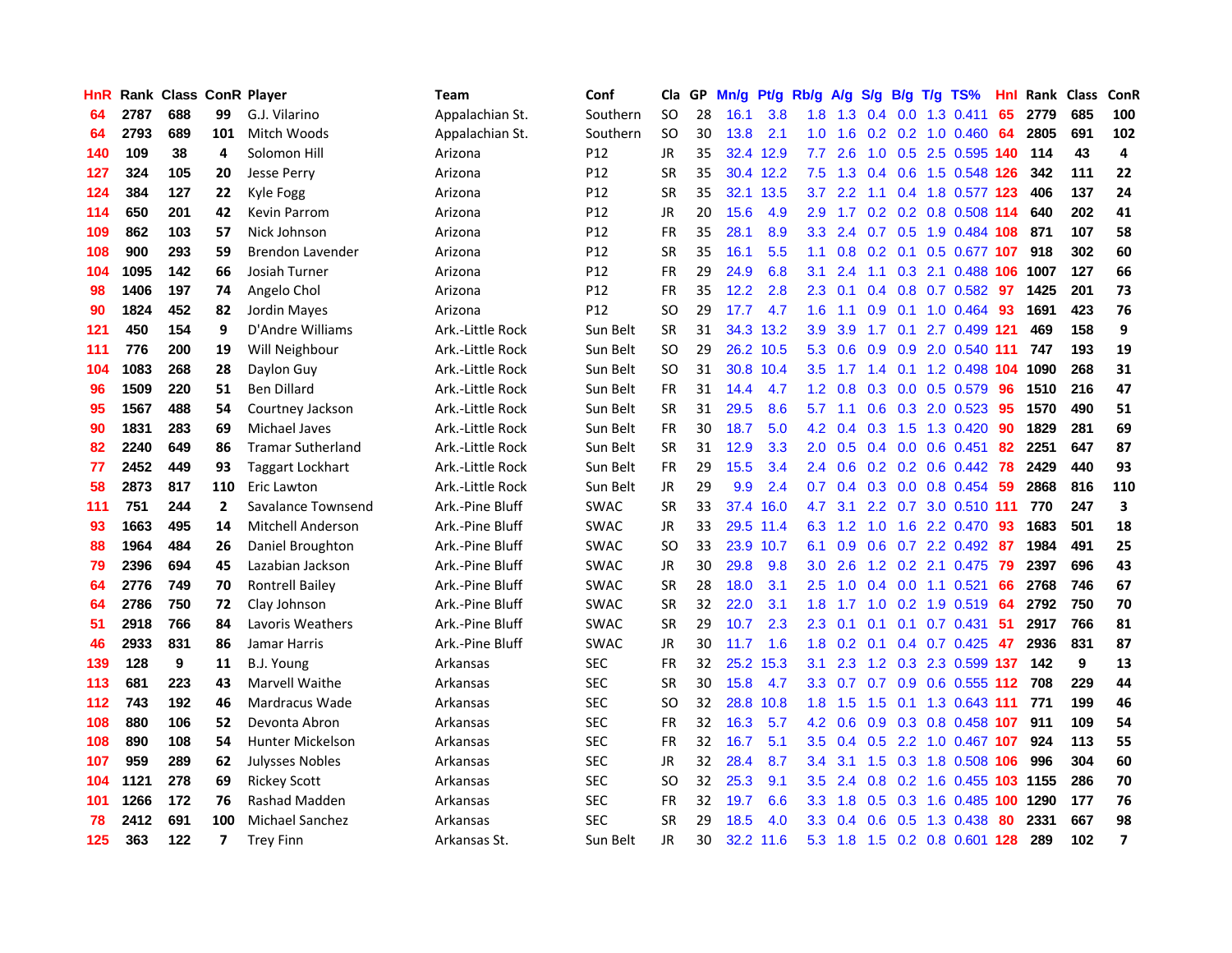| <b>HnR</b> |      | <b>Rank Class ConR Player</b> |    |                          | <b>Team</b>        | Conf            | Cla       |    | GP Mn/g | Pt/g      | Rb/g             | A/g             |             |                 | S/g B/g T/g TS%                    | Hnl  | Rank Class |     | ConR           |
|------------|------|-------------------------------|----|--------------------------|--------------------|-----------------|-----------|----|---------|-----------|------------------|-----------------|-------------|-----------------|------------------------------------|------|------------|-----|----------------|
| 109        | 871  | 284                           | 21 | Malcolm Kirkland         | Arkansas St.       | Sun Belt        | <b>SR</b> | 34 |         | 31.1 12.1 | 6.2              | 0.6             | 0.5         | 0.9             | 2.2 0.582                          | 107  | 931        | 305 | 23             |
| 97         | 1463 | 429                           | 49 | <b>Brandon Peterson</b>  | Arkansas St.       | Sun Belt        | JR        | 34 | 32.6    | 9.2       | 7.9              | 0.9             | 0.7         | 1.0             | 2.0 0.499                          | 96   | 1517       | 438 | 49             |
| 96         | 1542 | 225                           | 53 | Darion Griswold          | Arkansas St.       | Sun Belt        | FR        | 26 | 13.4    | 4.6       | 2.5              | 0.1             | 0.3         | 0.1             | $0.5$ 0.598                        | -95  | 1544       | 223 | 50             |
| 93         | 1713 | 429                           | 63 | <b>Edward Townsel</b>    | Arkansas St.       | Sun Belt        | <b>SO</b> | 34 | 31.8    | 9.0       | 3.6              | 3.0             |             | $1.9 \quad 0.1$ | 3.1 0.452 91                       |      | 1764       | 439 | 65             |
| 92         | 1727 | 518                           | 64 | Marcus Hooten            | Arkansas St.       | Sun Belt        | JR        | 34 | 32.0    | 12.5      |                  | $2.4$ 1.6       |             |                 | 0.6 0.0 1.9 0.479 91               |      | 1783       | 535 | 66             |
| 77         | 2456 | 451                           | 94 | Rakeem Dickerson         | Arkansas St.       | Sun Belt        | FR        | 32 | 14.8    | 3.3       |                  | $1.3 \quad 1.5$ |             |                 | 0.5 0.0 1.3 0.477 77               |      | 2464       | 451 | 95             |
| 75         | 2511 | 728                           | 97 | Adam Sterrenberg         | Arkansas St.       | Sun Belt        | JR        | 28 | 12.8    | 3.6       | 1.0              | 0.5             |             |                 | 0.2 0.0 0.5 0.510 76               |      | 2488       | 719 | 96             |
| 121        | 455  | 145                           | 7  | Ella Ellis               | Army               | Pat.            | JR        | 30 |         | 30.5 17.5 | 4.9              | 2.1             | 0.8         |                 | 0.4 2.4 0.552 120                  |      | 487        | 153 | 8              |
| 89         | 1907 | 564                           | 32 | <b>Julian Simmons</b>    | Army               | Pat.            | <b>SR</b> | 30 |         | 25.7 11.5 | 2.6              | 0.8             | 1.0         |                 | 0.0 1.1 0.504                      | 88   | 1939       | 575 | 33             |
| 88         | 1931 | 305                           | 34 | Milton Washington        | Army               | Pat.            | <b>FR</b> | 20 | 13.2    | 5.0       | 2.3              | 1.8             | 0.6         |                 | 0.1 1.9 0.585                      | 90   | 1807       | 276 | 31             |
| 87         | 2027 | 328                           | 40 | Maxwell Lenox            | Army               | Pat.            | FR        | 30 | 24.1    | 6.4       | 3.5              | 3.2             |             |                 | 1.3 0.2 2.8 0.527                  | 86   | 2054       | 335 | 41             |
| 84         | 2167 | 640                           | 47 | Jordan Springer          | Army               | Pat.            | JR        | 30 | 17.3    | 4.5       | 4.6              | 0.6             |             |                 | 0.3 0.3 1.0 0.596                  | 83   | 2192       | 646 | 47             |
| 84         | 2172 | 527                           | 48 | Josh Herbeck             | Army               | Pat.            | SO.       | 30 |         | 29.2 10.3 | 3.0 <sub>2</sub> | 1.3             | 0.5         |                 | $0.1$ 1.5 0.546                    | 83   | 2198       | 533 | 48             |
| 80         | 2345 | 580                           | 56 | <b>Andrew Stire</b>      | Army               | Pat.            | SO        | 29 | 14.2    | 3.6       | 2.3              | 0.6             |             |                 | $0.4$ 0.3 1.1 0.630                | -79  | 2356       | 584 | 55             |
| 69         | 2682 | 515                           | 62 | Mo Williams              | Army               | Pat.            | <b>FR</b> | 30 | 21.6    | 5.0       | 1.9              | 1.2             | 0.5         | 0.0             | 1.4 0.473                          | 68   | 2701       | 523 | 62             |
| 42         | 2946 | 615                           | 74 | Whit Thornton            | Army               | Pat.            | <b>FR</b> | 28 | 11.3    | 0.9       | 1.9              | 1.0             |             |                 | $0.1$ $0.2$ 1.1 $0.369$            | 43   | 2946       | 615 | 74             |
| 112        | 725  | 219                           | 47 | <b>Trent Lockett</b>     | ASU                | P12             | JR        | 25 |         | 34.9 13.0 | 5.8              | 2.2             |             |                 | 1.5 0.5 3.2 0.584 114              |      | 634        | 201 | 40             |
| 105        | 1041 | 257                           | 65 | Keala King               | ASU                | P <sub>12</sub> | SO.       | 13 |         | 32.6 13.7 | 4.9              | 3.3             | $1.5 \t0.1$ |                 | 3.9 0.593 121                      |      | 456        | 115 | 28             |
| 102        | 1184 | 296                           | 70 | Jordan Bachynski         | ASU                | P12             | SO.       | 30 | 17.4    | 6.0       |                  |                 |             |                 | 4.0 0.2 0.2 1.4 1.1 0.568 100 1279 |      |            | 325 | 71             |
| 94         | 1642 | 490                           | 77 | Carrick Felix            | ASU                | P12             | JR        | 29 |         | 32.9 10.5 | 4.0              | 1.3             |             |                 | 1.1 0.8 2.3 0.536                  | -92  | 1755       | 526 | 77             |
| 91         | 1778 | 270                           | 79 | Jonathan Gilling         | ASU                | P12             | FR        | 30 | 24.3    | 7.1       | 1.8 <sup>°</sup> | 1.7             |             |                 | $0.4$ 0.1 1.4 0.592                | 89   | 1871       | 290 | 81             |
| 91         | 1788 | 442                           | 80 | Kyle Cain                | ASU                | P12             | <b>SO</b> | 29 | 23.4    | 7.5       | 5.5              | 0.8             | 0.5         | 0.1             | 1.8 0.491                          | 89   | 1891       | 470 | 82             |
| 90         | 1818 | 547                           | 81 | <b>Ruslan Pateev</b>     | ASU                | P12             | JR        | 29 | 16.7    | 4.6       | 3.1              | 0.7             |             | $0.2 \quad 1.0$ | 1.6 0.562                          | 88   | 1934       | 580 | 84             |
| 89         | 1916 | 574                           | 84 | Chris Colvin             | ASU                | P12             | JR        | 27 | 26.3    | 7.0       | 2.5              | 4.0             | 1.0         | 0.0             | 3.4 0.453                          | 88   | 1954       | 586 | 85             |
| 85         | 2125 | 517                           | 87 | Chanse Creekmur          | ASU                | P12             | SO.       | 30 | 24.1    | 4.7       | 2.3              | 0.6             |             |                 | 0.6 0.3 0.7 0.559                  | 83   | 2194       | 530 | 88             |
| 132        | 224  | 77                            | 24 | Kenny Gabriel            | Auburn             | <b>SEC</b>      | <b>SR</b> | 31 |         | 31.5 12.2 | 7.3              | 1.0             | 1.1         | 2.3             | 2.1 0.521                          | -130 | 250        | 87  | 25             |
| 119        | 499  | 154                           | 38 | Frankie Sullivan         | Auburn             | <b>SEC</b>      | JR        | 31 |         | 31.8 12.6 | 3.9              | 2.3             |             |                 | 1.4 0.2 1.6 0.508 118              |      | 530        | 167 | 40             |
| 104        | 1098 | 271                           | 68 | Varez Ward               | Auburn             | <b>SEC</b>      | <b>SO</b> | 27 | 27.4    | 9.0       | 3.1              | 3.8             | 0.9         |                 | 0.2 2.7 0.454 104 1114             |      |            | 275 | 69             |
| 101        | 1241 | 314                           | 75 | Chris Denson             | Auburn             | <b>SEC</b>      | <b>SO</b> | 30 | 22.3    | 8.7       | 1.8              | 1.1             |             |                 | 0.5 0.1 1.4 0.529 101              |      | 1264       | 319 | 74             |
| 98         | 1409 | 415                           | 82 | Rob Chubb                | Auburn             | <b>SEC</b>      | JR        | 31 | 24.6    | 8.1       | 5.1              | 0.9             |             |                 | $0.4$ 0.9 2.1 0.479                | -97  | 1453       | 428 | 83             |
| 97         | 1432 | 367                           | 83 | Allen Payne              | Auburn             | <b>SEC</b>      | SO.       | 20 | 19.0    | 4.3       | 4.0              | 0.9             |             |                 | $0.7$ 0.1 1.0 0.480                | -98  | 1405       | 353 | 82             |
| 96         | 1519 | 442                           | 87 | Josh Wallace             | Auburn             | <b>SEC</b>      | JR        | 31 | 18.1    | 3.4       |                  | $1.3$ 2.2       |             |                 | 0.8 0.1 1.1 0.491                  | 95   | 1548       | 450 | 89             |
| 83         | 2188 | 372                           | 93 | Willy Kouassi            | Auburn             | <b>SEC</b>      | <b>FR</b> | 25 | 10.2    | 1.6       | 2.6              | 0.0             |             |                 | $0.1$ 0.6 0.5 0.494                | 84   | 2161       | 363 | 95             |
| 79         | 2381 | 680                           | 99 | <b>Adrian Forbes</b>     | Auburn             | <b>SEC</b>      | <b>SR</b> | 29 | 14.2    | 2.4       | 3.0 <sub>2</sub> | 0.1             |             |                 | 0.3 0.5 0.9 0.519 79               |      | 2365       | 673 | 100            |
| 117        | 560  | 186                           | 7  | John Fraley              | Austin Peay        | <b>OVC</b>      | <b>SR</b> | 23 |         | 29.3 11.8 | 8.8              | 0.9             | 0.4         | 1.6             | 2.0 0.603 126                      |      | 347        | 113 | $\overline{4}$ |
| 112        | 714  | 233                           | 11 | <b>Melvin Baker</b>      | <b>Austin Peay</b> | <b>OVC</b>      | <b>SR</b> | 32 |         | 26.2 11.7 | 6.3              | 0.8             | 1.0         |                 | 0.8 2.1 0.559 110                  |      | 789        | 250 | 14             |
| 106        | 983  | 316                           | 20 | Josh Terry               | <b>Austin Peay</b> | ovc             | <b>SR</b> | 32 |         | 30.8 11.9 | 4.0              | 2.1             | 1.9         | 0.1             | 1.9 0.507                          | 104  | 1068       | 346 | 23             |
| 99         | 1360 | 426                           | 34 | <b>TyShwan Edmondson</b> | <b>Austin Peav</b> | <b>OVC</b>      | <b>SR</b> | 32 |         | 31.8 12.8 |                  | $3.3$ $1.9$     |             |                 | 1.6 0.2 2.3 0.520 97               |      | 1456       | 455 | 36             |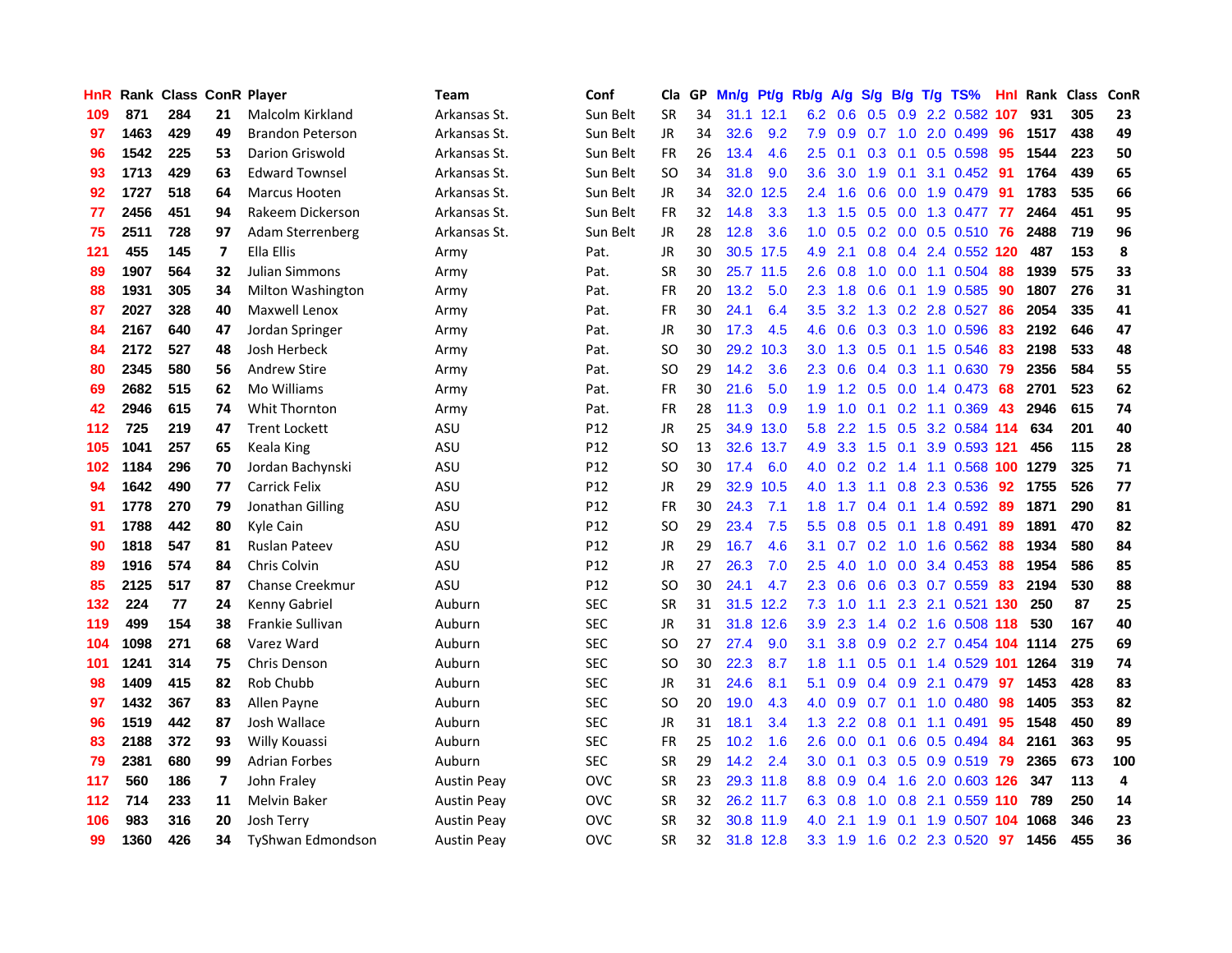| <b>HnR</b> |      | <b>Rank Class ConR Player</b> |    |                        | Team               | Conf        | Cla       |    | GP Mn/g | Pt/g      | Rb/g             | A/g             |     |                 | S/g B/g T/g TS%           | Hnl | Rank Class |     | ConR |
|------------|------|-------------------------------|----|------------------------|--------------------|-------------|-----------|----|---------|-----------|------------------|-----------------|-----|-----------------|---------------------------|-----|------------|-----|------|
| 97         | 1492 | 376                           | 37 | Will Triggs            | <b>Austin Peav</b> | <b>OVC</b>  | SO        | 31 | 20.9    | 6.2       | 3.9              | 1.2             | 0.4 | 0.6             | 0.9 0.495                 | 95  | 1569       | 391 | 40   |
| 89         | 1910 | 572                           | 50 | Jerome Clyburn         | Austin Peay        | <b>OVC</b>  | JR        | 32 | 23.6    | 6.3       | 1.7 <sup>2</sup> | 2.8             | 0.8 | 0.2             | 2.0 0.488                 | 87  | 1995       | 595 | 54   |
| 67         | 2728 | 534                           | 85 | Herdie Lawrence        | Austin Peay        | <b>OVC</b>  | <b>FR</b> | 32 | 14.4    | 3.7       | 0.7              | 1.5             | 0.6 | 0.1             | 1.7 0.458                 | -66 | 2763       | 547 | 85   |
| 62         | 2819 | 804                           | 89 | Justin Blake           | <b>Austin Peay</b> | <b>OVC</b>  | JR        | 28 | 12.8    | 3.3       | 1.1              | 0.6             |     |                 | $0.2$ 0.0 0.5 0.429       | 63  | 2820       | 808 | 88   |
| 125        | 357  | 116                           | 11 | Jarrod Jones           | Ball St.           | <b>MAC</b>  | <b>SR</b> | 30 |         | 31.2 14.7 | 8.7              | 0.8             |     |                 | 0.7 0.8 1.7 0.547 124     |     | 378        | 124 | 11   |
| 112        | 728  | 237                           | 23 | <b>Randy Davis</b>     | Ball St.           | <b>MAC</b>  | <b>SR</b> | 29 | 30.1    | 8.2       | 3.0 <sub>2</sub> | 5.0             |     |                 | 1.1 0.3 1.5 0.529 112     |     | 721        | 234 | 21   |
| 94         | 1635 | 405                           | 57 | <b>Tyrae Robinson</b>  | Ball St.           | <b>MAC</b>  | SO.       | 21 | 25.8    | 8.0       | 1.8              | 3.8             | 1.0 |                 | $0.0$ 2.5 0.512           | 93  | 1651       | 411 | 56   |
| 93         | 1683 | 421                           | 63 | Chris Bond             | Ball St.           | <b>MAC</b>  | SO.       | 28 | 23.6    | 7.1       | 4.4              | 0.8             | 1.0 |                 | $0.4$ 1.6 0.513           | -93 | 1701       | 427 | 62   |
| 90         | 1841 | 458                           | 66 | Jesse Berry            | Ball St.           | <b>MAC</b>  | <b>SO</b> | 30 | 22.7    | 9.7       | 1.6              | 1.1             |     |                 | 0.2 0.0 1.5 0.536         | 89  | 1858       | 460 | 67   |
| 89         | 1871 | 464                           | 67 | <b>Tyler Koch</b>      | Ball St.           | <b>MAC</b>  | <b>SO</b> | 27 | 23.9    | 6.6       | 3.3              | 1.4             | 0.6 |                 | 0.2 1.2 0.525             | 90  | 1848       | 458 | 66   |
| 82         | 2277 | 558                           | 80 | Matt Kamieniecki       | Ball St.           | MAC         | SO.       | 25 | 12.6    | 2.3       | 3.3              | 0.6             |     |                 | 0.5 0.3 1.0 0.472         | 82  | 2258       | 556 | 81   |
| 81         | 2299 | 401                           | 82 | Aaron Adeoye           | Ball St.           | <b>MAC</b>  | <b>FR</b> | 30 | 17.3    | 3.5       | 4.2              | 0.3             |     |                 | $0.4$ 0.4 1.2 0.522       | -81 | 2318       | 403 | 83   |
| 80         | 2334 | 681                           | 84 | Jauwan Scaife          | Ball St.           | <b>MAC</b>  | JR        | 28 | 18.8    | 5.9       | 1.5 <sub>1</sub> | 0.9             | 0.7 | 0.1             | 0.9 0.457                 | 81  | 2313       | 675 | 82   |
| 154        | 31   | 12                            | 3  | Pierre Jackson         | Baylor             | <b>B12</b>  | JR        | 38 |         | 30.8 13.8 | 2.9              | 5.9             | 1.8 | 0.1             | 3.5 0.591                 | 153 | 36         | 13  | 3    |
| 144        | 76   | 29                            | 8  | <b>Quincy Acy</b>      | Baylor             | <b>B12</b>  | <b>SR</b> | 38 |         | 29.7 12.0 | 7.4              | 1.0             | 0.9 | 1.8             | 1.9 0.630 144             |     | 83         | 31  | 9    |
| 133        | 196  | 48                            | 15 | Perry Jones            | Baylor             | <b>B12</b>  | <b>SO</b> | 33 |         | 30.7 13.5 | 7.6              | 1.3             | 0.8 | 0.6             | 1.7 0.536 134             |     | 188        | 44  | 14   |
| 128        | 308  | 24                            | 22 | <b>Quincy Miller</b>   | Baylor             | <b>B12</b>  | FR        | 37 |         | 24.4 10.6 | 4.9              | 1.4             |     |                 | 0.7 0.6 1.8 0.537 127     |     | 321        | 25  | 22   |
| 127        | 317  | 80                            | 24 | Cory Jefferson         | Baylor             | <b>B12</b>  | SO.       | 34 | 10.5    | 3.6       | 2.6              | 0.1             |     |                 | $0.2$ 1.2 0.4 0.538 127   |     | 329        | 83  | 23   |
| 124        | 386  | 128                           | 29 | Anthony Jones          | Baylor             | <b>B12</b>  | <b>SR</b> | 37 | 14.6    | 5.2       | 2.9              | 0.4             |     |                 | 0.7 0.2 0.8 0.555 123     |     | 402        | 134 | 28   |
| 122        | 423  | 111                           | 32 | <b>Brady Heslip</b>    | Baylor             | <b>B12</b>  | SO.       | 38 |         | 27.1 10.2 |                  | $1.3 \quad 1.0$ | 0.6 |                 | $0.0$ 0.4 0.654 122       |     | 441        | 111 | 31   |
| 106        | 1013 | 310                           | 58 | A.J. Walton            | Baylor             | <b>B12</b>  | JR        | 38 | 20.3    | 3.8       | 2.8              | 2.8             | 1.3 | 0.1             | 2.0 0.410 105 1032        |     |            | 313 | 60   |
| 99         | 1348 | 188                           | 69 | Deuce Bello            | Baylor             | <b>B12</b>  | FR        | 30 | 10.3    | 3.3       | 1.9              | 0.4             |     |                 | 0.5 0.2 0.9 0.516 100     |     | 1271       | 174 | 70   |
| 144        | 72   | 28                            | 1  | Kerron Johnson         | Belmont            | ASun        | JR        | 34 | 28.6    | 13.8      | 3.1              | 5.2             |     |                 | 1.4 0.0 2.4 0.615 145     |     | 65         | 26  | 1    |
| 134        | 190  | 64                            | 3  | <b>Scott Saunders</b>  | Belmont            | ASun        | <b>SR</b> | 35 |         | 17.1 10.2 | 5.0              | 0.4             |     |                 | 0.4 0.7 1.1 0.600 133     |     | 201        | 67  | 3    |
| 122        | 420  | 139                           | 9  | lan Clark              | Belmont            | ASun        | JR        | 34 |         | 27.6 12.7 | 2.6              | 2.4             | 1.0 | 0.1             | 1.3 0.603 122             |     | 428        | 144 | 9    |
| 121        | 445  | 152                           | 10 | Drew Hanlen            | <b>Belmont</b>     | ASun        | <b>SR</b> | 35 |         | 31.5 10.8 | 3.4              | 3.9             | 1.1 | 0.0             | 1.7 0.659 121             |     | 464        | 157 | 10   |
| 117        | 568  | 146                           | 13 | JJ Mann                | Belmont            | ASun        | SO.       | 35 | 21.8    | 8.3       | 3.6              | 1.8             | 1.1 | 0.0             | 1.2 0.518 116             |     | 580        | 148 | 13   |
| 116        | 580  | 192                           | 14 | Mick Hedgepeth         | Belmont            | ASun        | <b>SR</b> | 35 | 22.9    | 9.6       | 5.6              | 0.5             | 0.5 | 0.5             | 1.3 0.559 116             |     | 592        | 195 | 16   |
| 110        | 793  | 203                           | 23 | <b>Blake Jenkins</b>   | Belmont            | ASun        | SO.       | 33 | 15.3    | 6.0       | 3.1              | 0.8             |     |                 | 0.4 0.3 1.2 0.581 110     |     | 782        | 202 | 23   |
| 99         | 1355 | 393                           | 42 | <b>Adam Barnes</b>     | Belmont            | ASun        | JR        | 35 | 10.2    | 2.8       | 1.3              | 0.7             |     | $0.3 \quad 0.1$ | 0.5 0.649                 | -99 | 1360       | 394 | 40   |
| 97         | 1430 | 421                           | 46 | <b>Brandon Baker</b>   | Belmont            | ASun        | JR        | 33 | 13.1    | 2.6       | $2.7^{\circ}$    | 1.1             |     |                 | $0.6$ $0.2$ $0.5$ $0.437$ | -98 | 1401       | 411 | 44   |
| 107        | 938  | 306                           | 10 | Garrius Holloman       | Bethune-Cookman    | <b>MEAC</b> | <b>SR</b> | 35 |         | 28.0 10.1 | 6.1              | 2.1             |     |                 | 1.1 0.5 1.9 0.496 106     |     | 992        | 321 | 11   |
| 99         | 1328 | 341                           | 20 | Adrien Coleman         | Bethune-Cookman    | <b>MEAC</b> | SO.       | 35 |         | 28.6 11.6 |                  | $4.2 \quad 1.5$ |     |                 | 1.4 0.3 2.3 0.501         | 98  | 1390       | 352 | 27   |
| 97         | 1443 | 445                           | 27 | <b>Anthony Breeze</b>  | Bethune-Cookman    | <b>MEAC</b> | <b>SR</b> | 28 |         | 25.5 10.5 | 4.6              | 0.8             | 0.9 |                 | 0.5 1.9 0.533             | 98  | 1374       | 436 | 25   |
| 95         | 1576 | 464                           | 32 | Javoris Bryant         | Bethune-Cookman    | <b>MEAC</b> | JR        | 25 | 19.5    | 6.8       | 3.8 <sub>1</sub> | 1.0             | 0.9 |                 | 0.4 1.3 0.514             | 96  | 1495       | 435 | 31   |
| 94         | 1602 | 473                           | 35 | <b>Kevin Dukes</b>     | Bethune-Cookman    | <b>MEAC</b> | JR        | 35 | 31.2    | 11.7      | 1.9              | 2.4             | 0.6 | 0.1             | 1.9 0.555                 | 93  | 1658       | 492 | 38   |
| 86         | 2055 | 612                           | 61 | <b>Stanley Elliott</b> | Bethune-Cookman    | <b>MEAC</b> | SR        | 34 | 25.8    | 5.5       | 3.4              | 1.3             | 1.1 | 0.5             | 1.0 0.479                 | 85  | 2086       | 617 | 61   |
| 86         | 2061 | 337                           | 63 | Ricky Johnson          | Bethune-Cookman    | <b>MEAC</b> | <b>FR</b> | 34 | 22.5    | 6.0       | 1.8              |                 |     |                 | 2.4 0.5 0.0 1.6 0.543     | 85  | 2098       | 347 | 63   |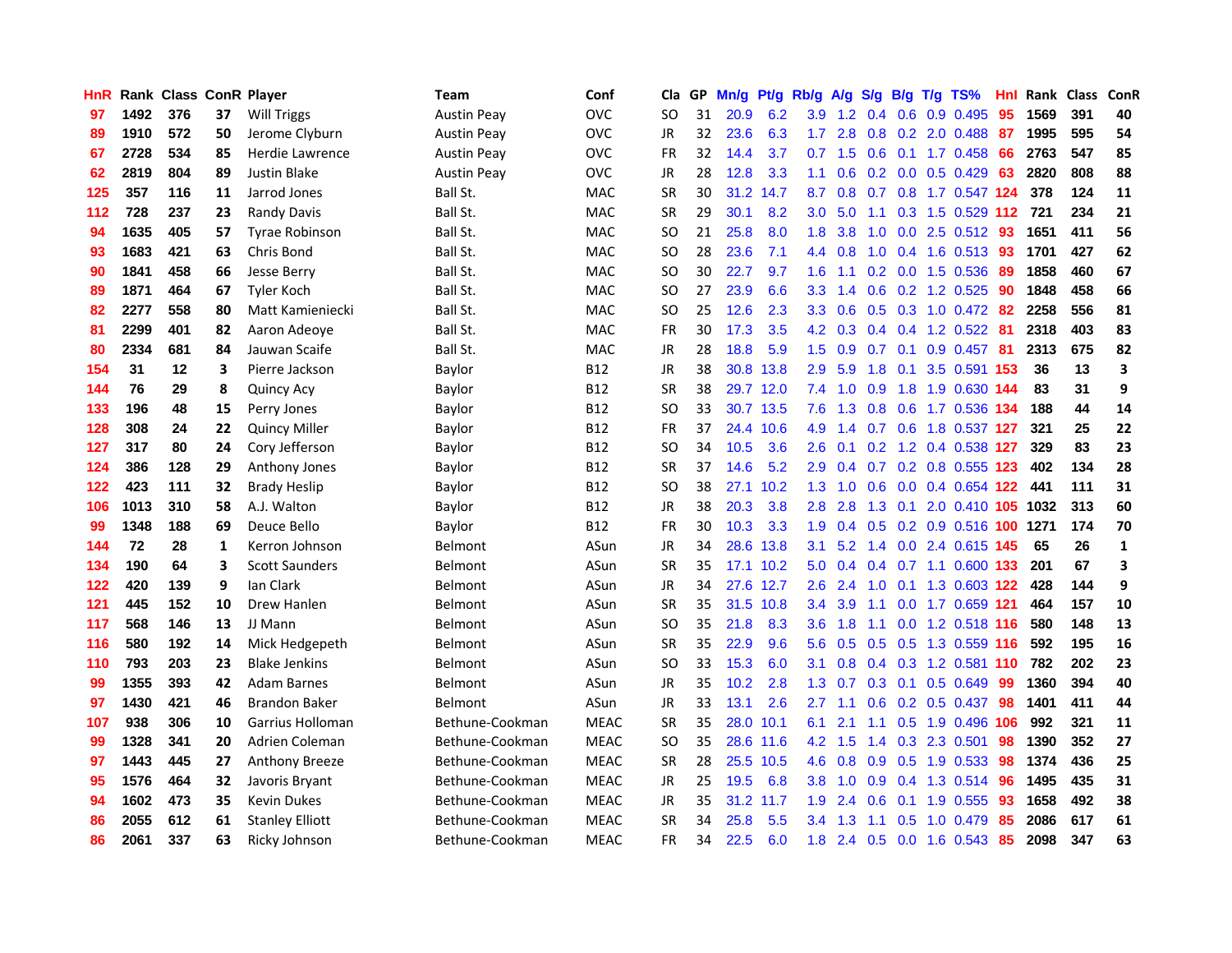| HnR |      | <b>Rank Class ConR Player</b> |     |                        | Team                  | Conf        | Cla           | GP. | Mn/g | Pt/g      | Rb/g             | A/g       | S/g              |                 | B/g T/g TS%               | Hnl | Rank Class |     | ConR |
|-----|------|-------------------------------|-----|------------------------|-----------------------|-------------|---------------|-----|------|-----------|------------------|-----------|------------------|-----------------|---------------------------|-----|------------|-----|------|
| 76  | 2502 | 727                           | 83  | Paul Scotland          | Bethune-Cookman       | <b>MEAC</b> | JR            | 27  | 10.8 | 3.3       | 0.9              | 0.9       | 0.4              | 0.0             | 0.9 0.492                 | 76  | 2487       | 718 | 81   |
| 23  | 2962 | 624                           | 119 | Marc Mack              | Bethune-Cookman       | <b>MEAC</b> | <b>FR</b>     | 29  | 9.8  | 1.7       | 1.8              | 0.1       | 0.1              | 0.0             | 0.7 0.301                 | 27  | 2962       | 624 | 119  |
| 91  | 1790 | 275                           | 32  | Ben Dickinson          | Binghamton            | AEC         | <b>FR</b>     | 30  | 31.5 | 13.5      | 6.1              | 2.5       | 0.6              | 0.6             | 3.1 0.463                 | 90  | 1805       | 275 | 32   |
| 88  | 1976 | 589                           | 40  | Jimmy Gray             | <b>Binghamton</b>     | <b>AEC</b>  | <b>JR</b>     | 31  | 34.5 | 8.4       | 3.6              | 3.6       |                  |                 | 1.9 0.2 2.7 0.494         | 86  | 2033       | 604 | 43   |
| 82  | 2250 | 551                           | 49  | <b>Robert Mansell</b>  | <b>Binghamton</b>     | <b>AEC</b>  | <b>SO</b>     | 28  | 32.6 | 14.0      | 3.3 <sub>1</sub> | 1.5       |                  |                 | 0.9 0.2 2.7 0.500         | 82  | 2236       | 547 | 49   |
| 72  | 2613 | 759                           | 62  | <b>Taylor Johnston</b> | <b>Binghamton</b>     | <b>AEC</b>  | <b>JR</b>     | 28  | 13.4 | 2.6       | 1.8              | 0.5       |                  |                 | 0.2 0.1 0.4 0.592         | -71 | 2640       | 763 | 62   |
| 70  | 2667 | 508                           | 65  | Jabrille Williams      | Binghamton            | AEC         | <b>FR</b>     | 23  | 13.8 | 2.7       | 2.1              | 0.3       |                  |                 | $0.3$ $0.3$ $0.6$ $0.604$ | 69  | 2692       | 517 | 67   |
| 69  | 2677 | 511                           | 67  | Chris Longoria         | Binghamton            | <b>AEC</b>  | <b>FR</b>     | 31  | 22.4 | 6.5       | $2.4^{\circ}$    | 1.4       | 0.9              |                 | $0.1$ 1.9 0.467           | 68  | 2712       | 529 | 68   |
| 63  | 2801 | 561                           | 70  | <b>Omar Richards</b>   | Binghamton            | <b>AEC</b>  | <b>FR</b>     | 27  | 21.3 | 5.2       | 3.8              | 0.4       | 0.4              | 0.5             | 1.7 0.486                 | 63  | 2809       | 559 | 70   |
| 57  | 2884 | 819                           | 77  | Javon Ralling          | <b>Binghamton</b>     | <b>AEC</b>  | JR            | 29  | 16.3 | 3.6       | $2.3^{\circ}$    | 0.6       | 0.1              |                 | $0.0$ 1.0 $0.460$         | 57  | 2890       | 820 | 78   |
| 50  | 2922 | 725                           | 78  | Alex Ogundadegbe       | Binghamton            | <b>AEC</b>  | SO            | 29  | 13.4 | 2.4       | 2.0              | 0.2       |                  | $0.3 \quad 0.1$ | $0.5$ 0.397               | 50  | 2930       | 727 | 79   |
| 117 | 571  | 61                            | 21  | <b>Anthony Drmic</b>   | Boise St.             | <b>MWC</b>  | FR            | 29  | 30.6 | 12.0      | 5.0              | 2.1       | 1.1              |                 | 0.2 1.3 0.515 116         |     | 586        | 61  | 21   |
| 114 | 654  | 71                            | 23  | <b>Derrick Marks</b>   | Boise St.             | <b>MWC</b>  | <b>FR</b>     | 30  | 21.5 | 9.4       | $3.4^{\circ}$    | 2.1       | 0.8 <sub>0</sub> | 0.4             | 2.3 0.558 113             |     | 684        | 75  | 24   |
| 112 | 726  | 220                           | 24  | Kenny Buckner          | Boise St.             | <b>MWC</b>  | JR            | 29  | 21.0 | 8.4       | 4.6              | 0.6       | 0.3              |                 | 0.3 1.3 0.600 111         |     | 750        | 231 | 25   |
| 108 | 920  | 229                           | 33  | <b>Ryan Watkins</b>    | Boise St.             | <b>MWC</b>  | <sub>SO</sub> | 29  | 15.5 | 6.8       | 4.0              | 0.3       | 0.6              |                 | 0.2 1.1 0.499 107         |     | 936        | 232 | 34   |
| 104 | 1122 | 361                           | 43  | Westly Perryman        | Boise St.             | <b>MWC</b>  | <b>SR</b>     | 29  | 23.9 | 5.8       | 3.2              | 2.2       | 1.3              |                 | 0.2 1.2 0.479 103         |     | 1153       | 374 | 46   |
| 96  | 1517 | 441                           | 57  | Drew Wiley             | Boise St.             | <b>MWC</b>  | JR            | 28  | 18.0 | 5.8       | 2.5              | 0.7       |                  |                 | 0.3 0.3 0.9 0.544         | -96 | 1524       | 441 | 58   |
| 96  | 1538 | 383                           | 58  | Jeff Elorriaga         | Boise St.             | <b>MWC</b>  | SO            | 26  | 27.9 | 6.0       |                  | $2.4$ 1.8 |                  |                 | 0.7 0.1 0.8 0.567         | -97 | 1440       | 363 | 54   |
| 94  | 1652 | 410                           | 59  | Thomas Bropleh         | Boise St.             | <b>MWC</b>  | SO            | 30  | 18.9 | 7.0       |                  |           |                  |                 | 3.4 0.3 0.3 0.1 1.1 0.500 | -93 | 1693       | 424 | 60   |
| 90  | 1847 | 286                           | 61  | Igor Hadziomerovic     | Boise St.             | <b>MWC</b>  | FR            | 15  | 16.7 | 4.9       | 1.5 <sup>1</sup> | 1.5       |                  |                 | $0.7$ $0.0$ 1.5 $0.525$   | 93  | 1711       | 257 | 61   |
| 83  | 2186 | 641                           | 65  | <b>Tre Nichols</b>     | Boise St.             | <b>MWC</b>  | <b>SR</b>     | 25  | 12.8 | 4.8       | 0.7              | 1.1       | 0.3              |                 | $0.0$ $0.9$ $0.439$       | 84  | 2147       | 630 | 66   |
| 70  | 2664 | 507                           | 69  | Joe Hanstad            | Boise St.             | <b>MWC</b>  | <b>FR</b>     | 18  | 13.8 | 3.3       | 1.2              | 0.4       |                  | $0.2 \quad 0.1$ | $0.8$ 0.590               | 75  | 2521       | 467 | 68   |
| 117 | 574  | 62                            | 37  | Ryan Anderson          | <b>Boston College</b> | <b>ACC</b>  | <b>FR</b>     | 31  | 29.9 | 11.2      | 7.4              | 1.0       | 0.5              | 0.5             | 1.5 0.504 116             |     | 591        | 62  | 38   |
| 100 | 1296 | 177                           | 70  | Lonnie Jackson         | <b>Boston College</b> | ACC         | FR            | 31  | 27.4 | 8.3       | 2.5              | 1.6       | 0.9              |                 | 0.3 1.7 0.584             | 100 | 1306       | 181 | 71   |
| 97  | 1470 | 214                           | 73  | Dennis Clifford        | <b>Boston College</b> | ACC         | FR            | 31  | 26.7 | 8.9       | 4.7              | 1.1       | $0.4^{\circ}$    | 0.9             | 2.5 0.549                 | 97  | 1477       | 210 | 77   |
| 94  | 1656 | 247                           | 80  | Patrick Heckmann       | <b>Boston College</b> | <b>ACC</b>  | <b>FR</b>     | 22  | 22.0 | 8.3       | 3.0              | 1.6       | 0.5              | 0.1             | 3.0 0.568                 | 94  | 1602       | 238 | 80   |
| 92  | 1732 | 519                           | 81  | Matt Humphrey          | <b>Boston College</b> | <b>ACC</b>  | <b>JR</b>     | 31  |      | 30.2 10.3 | 3.4              | 1.6       | 1.1              | 0.3             | 2.0 0.458                 | 92  | 1741       | 519 | 82   |
| 88  | 1959 | 315                           | 88  | Jordan Daniels         | <b>Boston College</b> | ACC         | FR            | 31  | 24.8 | 6.4       | 1.6              | 2.6       | 0.7              | 0.1             | 2.0 0.458                 | 88  | 1970       | 309 | 89   |
| 82  | 2241 | 650                           | 94  | John Cahill            | <b>Boston College</b> | <b>ACC</b>  | <b>SR</b>     | 27  | 14.3 | 2.2       | 1.3              | 0.4       | 0.5              | 0.1             | 0.3 0.606                 | 83  | 2222       | 645 | 95   |
| 75  | 2529 | 623                           | 97  | <b>Gabriel Moton</b>   | <b>Boston College</b> | ACC         | SO            | 29  | 15.6 | 2.9       | 1.6              | 1.0       | $0.4 \quad 0.1$  |                 | 1.0 0.494                 | 75  | 2515       | 621 | 97   |
| 56  | 2893 | 594                           | 101 | <b>KC Caudill</b>      | <b>Boston College</b> | ACC         | <b>FR</b>     | 28  | 10.0 | 2.2       | 1.1              | 0.5       |                  |                 | $0.0$ $0.2$ $0.9$ $0.504$ | -57 | 2893       | 593 | 101  |
| 119 | 504  | 132                           | 4   | D.J. Irving            | Boston U.             | <b>AEC</b>  | SO            | 29  |      | 33.0 11.4 | 2.9              | 5.4       | 1.1              |                 | 0.1 2.3 0.525 121         |     | 451        | 114 | 3    |
| 109 | 831  | 262                           | 8   | Darryl Partin          | Boston U.             | <b>AEC</b>  | <b>SR</b>     | 32  |      | 33.7 19.6 | 3.9              | 1.1       | 1.1              |                 | 0.1 3.2 0.505 109         |     | 850        | 271 | 8    |
| 102 | 1215 | 391                           | 18  | Patrick Hazel          | Boston U.             | <b>AEC</b>  | SR            | 32  | 23.5 | 6.6       | 5.3              | 0.7       | 0.5              | 1.6             | 1.7 0.537 101             |     | 1240       | 402 | 18   |
| 95  | 1562 | 387                           | 24  | <b>Malik Thomas</b>    | Boston U.             | <b>AEC</b>  | <b>SO</b>     | 25  | 15.4 | 4.8       | 3.9              | 0.4       | 0.4              | 0.6             | 1.0 0.463                 | 95  | 1585       | 394 | 25   |
| 94  | 1610 | 399                           | 27  | Dom Morris             | Boston U.             | <b>AEC</b>  | <b>SO</b>     | 32  | 26.0 | 6.8       | 5.9              | 1.0       | 0.4              | 0.3             | 1.5 0.535                 | 94  | 1635       | 406 | 27   |
| 92  | 1731 | 520                           | 30  | <b>Matt Griffin</b>    | Boston U.             | <b>AEC</b>  | <b>SR</b>     | 32  | 25.3 | 5.7       | 2.6              | 2.0       | 1.0              | 0.0             | 1.1 0.500                 | 92  | 1753       | 527 | 30   |
| 91  | 1794 | 444                           | 33  | <b>Travis Robinson</b> | Boston U.             | <b>AEC</b>  | <b>SO</b>     | 32  | 20.9 | 5.3       | 2.9              |           |                  |                 | 1.2 0.6 0.1 1.1 0.573     | 90  | 1815       | 451 | 33   |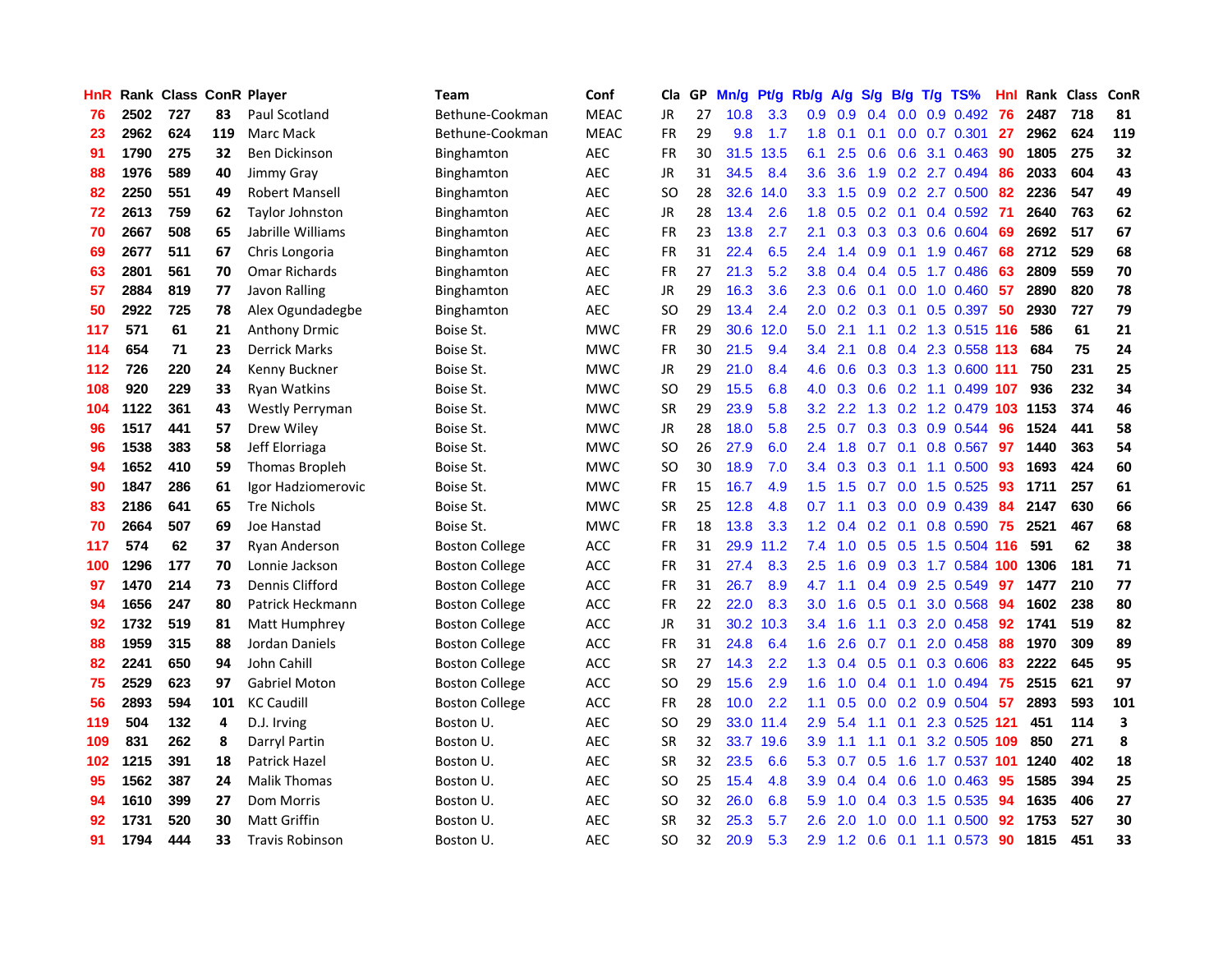| HnR |      | Rank Class ConR Player |                |                              | <b>Team</b>          | Conf       | Cla       |    | GP Mn/g Pt/g Rb/g |           |                  | A/g     |                  |                 | S/g B/g T/g TS%            | Hnl | Rank Class |     | ConR           |
|-----|------|------------------------|----------------|------------------------------|----------------------|------------|-----------|----|-------------------|-----------|------------------|---------|------------------|-----------------|----------------------------|-----|------------|-----|----------------|
| 76  | 2487 | 698                    | 58             | Jeff Pelage                  | Boston U.            | AEC        | <b>SR</b> | 32 | 11.0              | 2.2       | 2.7              | 0.1     | 0.3              | 0.3             | 0.8 0.559                  | 76  | 2499       | 699 | 58             |
| 128 | 297  | 97                     | 8              | <b>Scott Thomas</b>          | Bowling Green        | MAC        | <b>SR</b> | 32 |                   | 34.4 12.3 | 6.5              | 3.2     | 2.3              | 0.4             | 2.3 0.539 127              |     | 315        | 103 | 8              |
| 108 | 897  | 273                    | 27             | A'uston Calhoun              | Bowling Green        | <b>MAC</b> | JR        | 32 |                   | 28.9 13.6 | 5.9              | 0.7     |                  | $0.5 \quad 0.4$ | 1.8 0.520 107              |     | 914        | 279 | 30             |
| 108 | 927  | 280                    | 30             | Jordon Crawford              | Bowling Green        | <b>MAC</b> | JR        | 32 |                   | 31.3 11.3 | 1.8 <sup>°</sup> | 4.8     | 1.6              | 0.1             | 3.4 0.528 107              |     | 941        | 284 | 31             |
| 105 | 1049 | 339                    | 32             | <b>Torian Oglesby</b>        | <b>Bowling Green</b> | <b>MAC</b> | <b>SR</b> | 32 | 16.9              | 5.0       |                  | 4.4 0.3 |                  |                 | 0.4 0.5 0.9 0.688 104 1073 |     |            | 347 | 32             |
| 101 | 1269 | 406                    | 44             | Dee Brown                    | <b>Bowling Green</b> | <b>MAC</b> | <b>SR</b> | 32 |                   | 29.7 10.8 | 2.8              | 2.4     |                  |                 | 0.9 0.0 1.6 0.497 100      |     | 1284       | 412 | 45             |
| 99  | 1343 | 344                    | 48             | Cameron Black                | <b>Bowling Green</b> | <b>MAC</b> | <b>SO</b> | 32 | 20.3              | 3.7       | 3.9              | 0.3     |                  |                 | $0.7$ 1.6 0.5 0.568        | 98  | 1369       | 345 | 48             |
| 85  | 2135 | 520                    | 76             | <b>Craig Sealey</b>          | Bowling Green        | <b>MAC</b> | SO.       | 32 | 11.8              | 3.8       | 2.6              | 0.2     |                  | $0.4 \quad 0.1$ | $0.8$ 0.464                | 84  | 2156       | 521 | 78             |
| 117 | 553  | 185                    | 21             | <b>Taylor Brown</b>          | <b>Bradley</b>       | <b>MVC</b> | <b>SR</b> | 28 |                   | 31.3 14.8 | 6.4              | 1.6     | 1.0              | 0.5             | 2.3 0.513 121              |     | 449        | 152 | 20             |
| 105 | 1077 | 266                    | 46             | Walt Lemon                   | <b>Bradley</b>       | <b>MVC</b> | <b>SO</b> | 32 |                   | 30.7 12.6 | 3.1              | 2.5     | 1.3              | 0.5             | 3.2 0.549                  |     | 104 1126   | 278 | 47             |
| 95  | 1586 | 469                    | 60             | <b>Dyricus Simms-Edwards</b> | <b>Bradley</b>       | <b>MVC</b> | JR        | 32 |                   | 33.1 11.5 | 3.8              | 2.9     | 1.3              |                 | 0.2 2.7 0.474              | 94  | 1629       | 483 | 61             |
| 89  | 1913 | 566                    | 66             | Anthony Thompson             | Bradley              | <b>MVC</b> | <b>SR</b> | 32 | 12.8              | 3.0       | 2.5              | 0.1     | 0.2              | 1.1             | $0.6$ $0.514$              | 88  | 1951       | 578 | 67             |
| 88  | 1971 | 488                    | 67             | Jordan Prosser               | <b>Bradley</b>       | <b>MVC</b> | <b>SO</b> | 32 | 27.0              | 7.8       | 6.5              | 0.5     | 0.4              |                 | $0.2$ 1.6 0.485            | 87  | 2008       | 499 | 69             |
| 87  | 2015 | 601                    | 70             | Jake Eastman                 | <b>Bradley</b>       | <b>MVC</b> | <b>JR</b> | 32 | 27.7              | 5.9       | 4.1              | 1.9     | 0.9              | 0.3             | 1.1 0.429                  | 86  | 2049       | 609 | 70             |
| 63  | 2799 | 559                    | 80             | Shayok M. Shayok             | <b>Bradley</b>       | <b>MVC</b> | <b>FR</b> | 32 | 18.6              | 3.5       | 3.1              | 0.6     | 0.4              | 0.5             | 1.6 0.381                  | 63  | 2822       | 567 | 81             |
| 60  | 2847 | 579                    | 81             | Jalen Crawford               | <b>Bradley</b>       | <b>MVC</b> | <b>FR</b> | 30 | 12.3              | 2.7       | 1.1              | 0.5     |                  |                 | $0.3$ 0.0 0.5 0.411        | 60  | 2851       | 578 | 82             |
| 99  | 1322 | 385                    | 23             | Andrew McCarthy              | Brown                | <b>Ivy</b> | JR        | 29 | 26.9              | 9.9       |                  | 7.3 0.5 |                  |                 | 0.3 1.4 1.2 0.534 100      |     | 1292       | 374 | 23             |
| 97  | 1477 | 374                    | 31             | Sean McGonagill              | Brown                | Ivy        | <b>SO</b> | 29 | 36.0              | 13.5      |                  | 4.3 5.4 |                  |                 | 1.2 0.0 3.6 0.482          | -97 | 1450       | 368 | 28             |
| 83  | 2211 | 644                    | 45             | Jean Harris                  | Brown                | <b>Ivy</b> | <b>SR</b> | 30 | 17.6              | 6.8       | 1.5 <sub>1</sub> | 0.8     |                  |                 | $0.6$ 0.1 1.1 0.559        | 82  | 2257       | 651 | 46             |
| 81  | 2292 | 672                    | 50             | Matt Sullivan                | Brown                | <b>Ivy</b> | JR        | 31 | 30.2              | 9.8       | 2.9              | 1.7     |                  |                 | $0.8$ 0.1 1.1 0.519        | 80  | 2332       | 681 | 52             |
| 81  | 2302 | 673                    | 51             | Stephen Albrecht             | <b>Brown</b>         | <b>Ivy</b> | JR        | 28 | 28.5              | 10.2      | 3.0 <sub>2</sub> | 2.0     | 0.8              |                 | $0.1$ 1.5 0.472            | 80  | 2336       | 683 | 53             |
| 80  | 2347 | 581                    | 53             | Dockery Walker               | <b>Brown</b>         | Ivy        | <b>SO</b> | 29 | 16.6              | 5.3       | 4.6              | 0.3     |                  |                 | $0.4$ 0.3 1.1 0.481        | -79 | 2382       | 587 | 54             |
| 77  | 2455 | 711                    | 57             | <b>Tyler Ponticelli</b>      | Brown                | <b>Ivy</b> | JR        | 31 | 25.7              | 4.3       | $3.5\,$          | 2.3     |                  |                 | $0.8$ 0.2 1.9 0.526        | 76  | 2480       | 714 | 59             |
| 99  | 1364 | 349                    | 32             | Alex Francis                 | Bryant               | <b>NEC</b> | <b>SO</b> | 30 |                   | 32.6 17.0 | 7.4              | 1.5     | 0.7              |                 | 0.2 4.8 0.559              | 96  | 1481       | 373 | 38             |
| 97  | 1475 | 433                    | 40             | Frankie Dobbs                | Bryant               | <b>NEC</b> | JR.       | 30 |                   | 38.0 13.3 | 3.5              | 4.6     | 0.9              | 0.1             | 2.7 0.526                  | 95  | 1577       | 463 | 44             |
| 89  | 1909 | 473                    | 54             | Corey Maynard                | Bryant               | <b>NEC</b> | <b>SO</b> | 19 |                   | 34.5 11.4 | 4.8              | 3.5     | 1.1              | 0.1             | 1.8 0.520                  | 97  | 1416       | 357 | 34             |
| 73  | 2596 | 751                    | 85             | Raphael Jordan               | Bryant               | <b>NEC</b> | <b>JR</b> | 28 | 26.7              | 7.1       | 3.1              | 1.4     | 0.8              | 0.1             | 1.4 0.513                  | -71 | 2629       | 759 | 87             |
| 63  | 2808 | 693                    | 95             | Claybrin McMath              | Bryant               | <b>NEC</b> | <b>SO</b> | 30 | 19.3              | 4.8       | 2.9              | 0.5     |                  | $0.4 \quad 0.3$ | $0.7$ $0.422$              | -61 | 2834       | 697 | 95             |
| 62  | 2817 | 567                    | 96             | Ben Altit                    | <b>Bryant</b>        | <b>NEC</b> | <b>FR</b> | 30 | 19.6              | 5.0       | 2.6              | 0.5     | 0.3              |                 | 1.2 1.7 0.446              | -61 | 2840       | 572 | 96             |
| 59  | 2856 | 812                    | 98             | Daniel Calandrillo           | <b>Bryant</b>        | <b>NEC</b> | <b>JR</b> | 29 | 18.4              | 3.4       | 1.9 <sup>°</sup> | 0.8     |                  |                 | $0.3$ 0.0 0.5 0.434        | -59 | 2873       | 818 | 99             |
| 45  | 2939 | 612                    | 103            | <b>Troy Robinson</b>         | Bryant               | <b>NEC</b> | <b>FR</b> | 24 | 12.8              | 1.3       | 2.3              | 0.8     |                  |                 | $0.3$ $0.0$ $0.8$ $0.337$  | 47  | 2937       | 610 | 102            |
| 162 | 16   | 5                      | $\overline{2}$ | Mike Muscala                 | Bucknell             | Pat.       | <b>JR</b> | 35 |                   | 29.9 17.0 | 9.1              | 1.8     | 0.5              |                 | 1.7 2.1 0.592 162          |     | 16         | 5   | $\overline{2}$ |
| 116 | 604  | 186                    | 8              | Joe Willman                  | Bucknell             | Pat.       | JR        | 35 |                   | 27.1 10.7 | 4.9              | 1.5     | 0.7              |                 | 0.5 1.2 0.554 115          |     | 607        | 192 | 9              |
| 108 | 909  | 274                    | 12             | <b>Brian Fitzpatrick</b>     | Bucknell             | Pat.       | <b>JR</b> | 35 | 11.8              | 3.9       | $3.4^{\circ}$    | 0.3     | 0.1              |                 | 0.2 0.9 0.670 108          |     | 899        | 276 | 13             |
| 105 | 1031 | 255                    | 14             | <b>Cameron Ayers</b>         | <b>Bucknell</b>      | Pat.       | <b>SO</b> | 35 | 31.5              | 11.1      | 2.6              | 1.8     | 0.7              | 0.1             | 1.0 0.576                  | 105 | 1042       | 257 | 15             |
| 101 | 1232 | 355                    | 19             | Bryson Johnson               | <b>Bucknell</b>      | Pat.       | JR        | 34 | 25.4              | 9.3       | 2.0              | 1.3     | 0.3 <sub>0</sub> | 0.1             | 1.0 0.579                  | 101 | 1208       | 351 | 17             |
| 99  | 1356 | 425                    | 21             | <b>Bryan Cohen</b>           | Bucknell             | Pat.       | <b>SR</b> | 35 | 27.6              | 6.8       | 3.6              | 2.5     | 0.5              | 0.3             | 2.1 0.473                  | 99  | 1361       | 434 | 21             |
| 86  | 2040 | 331                    | 42             | Steven Kaspar                | <b>Bucknell</b>      | Pat.       | <b>FR</b> | 35 | 16.5              | 2.3       | 2.4              | 2.3     |                  |                 | 0.8 0.2 1.3 0.375          | -86 | 2048       | 331 | 40             |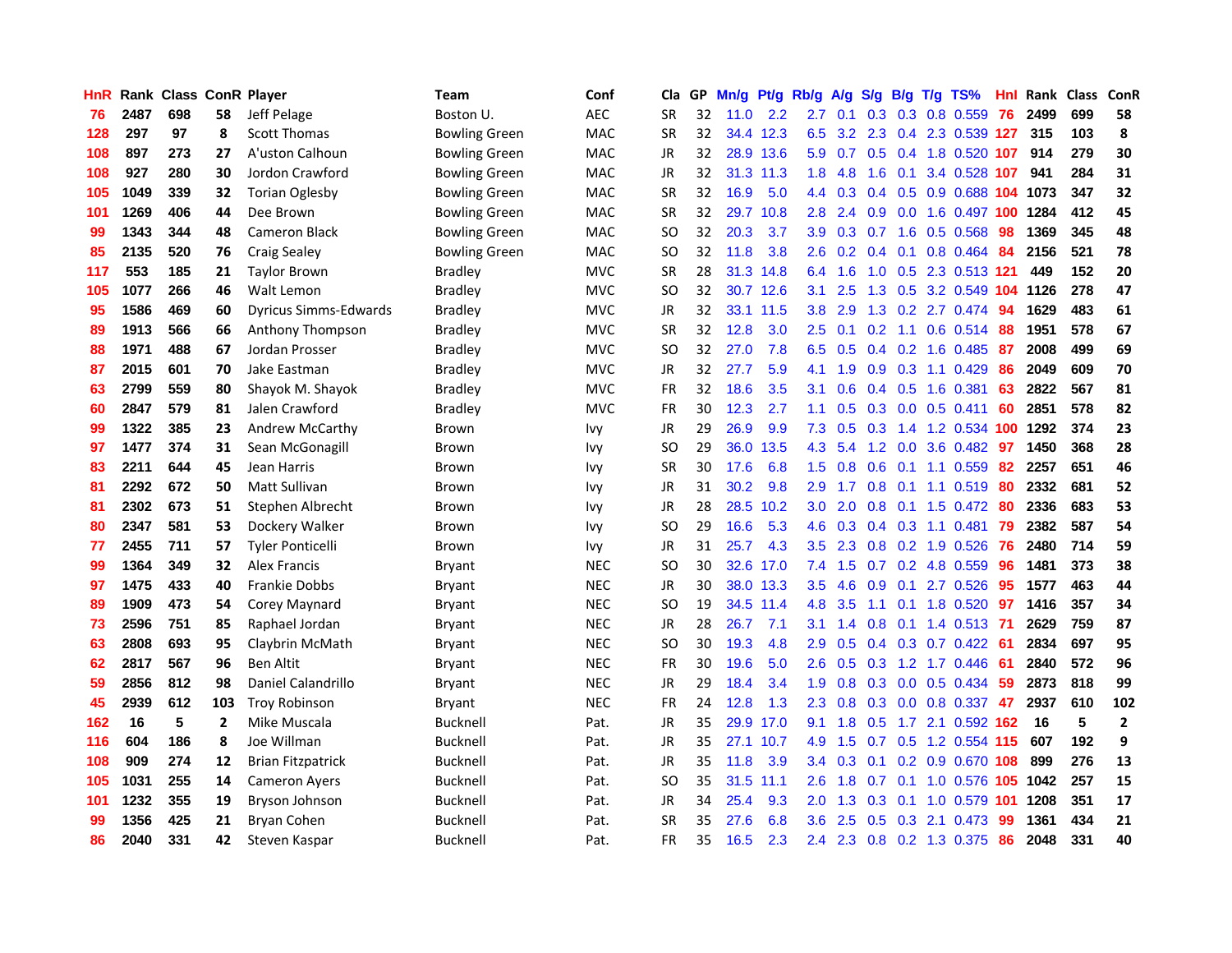| <b>HnR</b> |      | Rank Class ConR Player |    |                         | Team               | Conf        | Cla       |    | GP Mn/g Pt/g |           | Rb/g             | A/g             |                 |                 | S/g B/g T/g TS%                    | Hnl | Rank Class |     | ConR         |
|------------|------|------------------------|----|-------------------------|--------------------|-------------|-----------|----|--------------|-----------|------------------|-----------------|-----------------|-----------------|------------------------------------|-----|------------|-----|--------------|
| 82         | 2252 | 552                    | 50 | Ryan Hill               | Bucknell           | Pat.        | SO.       | 33 | 16.5         | 2.2       | 1.9              | 1.8             | 0.6             | 0.0             | 1.0 0.477                          | 83  | 2204       | 535 | 49           |
| 144        | 78   | 31                     | 2  | Mitchell Watt           | <b>Buffalo</b>     | <b>MAC</b>  | <b>SR</b> | 31 |              | 30.2 16.3 | 7.5              | 2.3             | 0.6             |                 | 2.2 2.6 0.603 144                  |     | -82        | 30  | $\mathbf{2}$ |
| 141        | 107  | 23                     | 3  | Javon McCrea            | Buffalo            | <b>MAC</b>  | SO.       | 31 |              | 25.3 14.7 | 6.9              | 1.9             | 1.0             |                 | 1.2 2.2 0.570 140                  |     | 111        | 23  | 3            |
| 104        | 1115 | 276                    | 34 | Jarod Oldham            | <b>Buffalo</b>     | <b>MAC</b>  | SO        | 31 | 29.0         | 4.7       |                  | 4.3 5.9         |                 |                 | 1.5 0.5 2.7 0.403 104 1122         |     |            | 276 | 33           |
| 104        | 1118 | 359                    | 35 | Zach Filzen             | <b>Buffalo</b>     | MAC         | <b>SR</b> | 31 |              | 31.0 12.1 |                  |                 |                 |                 | 2.7 1.2 0.5 0.0 1.2 0.579 104 1127 |     |            | 363 | 34           |
| 102        | 1223 | 396                    | 40 | <b>Titus Robinson</b>   | <b>Buffalo</b>     | MAC         | <b>SR</b> | 31 | 18.5         | 7.1       | 3.8 <sup>°</sup> | 0.7             |                 |                 | 0.6 0.6 1.6 0.573 101 1224         |     |            | 399 | 40           |
| 99         | 1342 | 423                    | 47 | Dave Barnett            | <b>Buffalo</b>     | MAC         | <b>SR</b> | 31 | 26.4         | 6.0       |                  | $5.3 \quad 1.8$ |                 |                 | $0.6$ $0.2$ 1.3 $0.501$            | 99  | 1349       | 433 | 47           |
| 95         | 1595 | 470                    | 54 | <b>Tony Watson</b>      | <b>Buffalo</b>     | <b>MAC</b>  | JR        | 30 | 19.1         | 6.1       | 1.8 <sup>°</sup> | 1.9             |                 |                 | 0.4 0.0 1.3 0.581                  | 95  | 1574       | 461 | 52           |
| 67         | 2721 | 674                    | 99 | Auraum Nuiriankh        | Buffalo            | <b>MAC</b>  | SO.       | 27 | 13.1         | 3.1       | $2.2^{\circ}$    | 0.5             |                 |                 | $0.2$ 0.0 0.8 0.483                | -69 | 2675       | 665 | 95           |
| 130        | 254  | 86                     | 7  | Andrew Smith            | Butler             | Hor.        | JR        | 37 | 26.4         | 10.9      | 5.2              | 0.6             | 0.8             |                 | 0.7 1.4 0.577 129                  |     | 268        | 94  | 8            |
| 127        | 314  | 102                    | 10 | <b>Ronald Nored</b>     | Butler             | Hor.        | <b>SR</b> | 37 | 31.1         | 7.8       | 4.2              | 5.2             |                 |                 | 1.8 0.0 2.8 0.498 127              |     | 326        | 107 | 12           |
| 127        | 325  | 83                     | 11 | Khyle Marshall          | Butler             | Hor.        | <b>SO</b> | 35 | 21.2         | 9.8       | 4.3              | 0.4             | 0.3             |                 | 0.7 0.9 0.555 127                  |     | 307        | 76  | 10           |
| 112        | 713  | 79                     | 22 | Roosevelt Jones         | Butler             | Hor.        | <b>FR</b> | 36 | 27.8         | 7.8       | 6.0              | 1.6             | 1.0             |                 | 0.4 1.5 0.460 112 724              |     |            | 81  | 23           |
| 107        | 968  | 121                    | 28 | Kameron Woods           | Butler             | Hor.        | <b>FR</b> | 36 | 17.6         | 4.2       | 4.8              | 0.6             | 0.4             | 1.1             | 1.1 0.430 106                      |     | 967        | 120 | 28           |
| 103        | 1169 | 292                    | 33 | Chrishawn Hopkins       | Butler             | Hor.        | SO.       | 37 | 23.2         | 9.1       | $2.4^{\circ}$    | 1.5             | 0.8             | 0.1             | 1.9 0.470 102 1173                 |     |            | 290 | 30           |
| 87         | 1986 | 593                    | 58 | <b>Chase Stigall</b>    | Butler             | Hor.        | JR        | 37 | 22.4         | 5.2       | 2.1              | 1.0             | $0.5 \quad 0.1$ |                 | $1.0$ 0.425 87                     |     | 1997       | 596 | 58           |
| 81         | 2314 | 570                    | 64 | Erik Fromm              | Butler             | Hor.        | SO        | 36 | 11.0         | 4.0       | 1.7 <sub>2</sub> | 0.1             |                 |                 | $0.1$ 0.2 0.8 0.467 81             |     | 2307       | 572 | 63           |
| 69         | 2679 | 512                    | 72 | Jackson Aldridge        | Butler             | Hor.        | FR        | 35 | 13.7         | 3.7       | 1.1              | 0.9             |                 |                 | 0.3 0.0 1.6 0.458 70               |     | 2664       | 506 | 73           |
| 141        | 100  | 37                     | 2  | Noah Hartsock           | BYU                | <b>WCC</b>  | <b>SR</b> | 34 |              | 30.9 16.8 |                  | $5.0$ 1.5       | 0.9             |                 | 1.6 1.6 0.624 142                  |     | 96         | 36  | $\mathbf{2}$ |
| 139        | 129  | 47                     | 4  | <b>Brandon Davies</b>   | BYU                | <b>WCC</b>  | JR        | 35 |              | 28.6 15.2 | 7.7              | 2.1             | 1.5             |                 | 1.3 2.9 0.548 138                  |     | 136        | 52  | 4            |
| 126        | 333  | 109                    | 10 | Charles Abouo           | BYU                | <b>WCC</b>  | <b>SR</b> | 35 |              | 26.8 11.0 | 6.2              | 2.6             | 1.1             |                 | 0.3 1.7 0.553 126                  |     | 346        | 112 | 11           |
| 118        | 534  | 57                     | 16 | <b>Matt Carlino</b>     | <b>BYU</b>         | <b>WCC</b>  | FR        | 25 |              | 27.7 12.2 | 3.0 <sub>2</sub> | 4.6             | 1.4             |                 | 0.3 3.0 0.503 118                  |     | 533        | 53  | 16           |
| 113        | 690  | 212                    | 21 | Brock Zylstra           | BYU                | <b>WCC</b>  | JR        | 34 | 28.2         | 8.3       | 4.3              | 1.9             |                 |                 | 1.2 0.2 1.4 0.581 112              |     | 690        | 216 | 21           |
| 110        | 785  | 91                     | 23 | Nate Austin             | <b>BYU</b>         | <b>WCC</b>  | <b>FR</b> | 35 | 12.9         | 4.1       | 3.8              | 0.5             |                 |                 | 0.3 0.4 0.6 0.565 110              |     | 795        | 93  | 23           |
| 100        | 1299 | 178                    | 40 | Anson Winder            | BYU                | <b>WCC</b>  | <b>FR</b> | 34 | 16.2         | 4.3       | 1.6 <sup>°</sup> | 1.7             | 1.0             | 0.1             | 0.9 0.485 100                      |     | 1289       | 176 | 38           |
| 100        | 1313 | 384                    | 41 | <b>Craig Cusick</b>     | <b>BYU</b>         | <b>WCC</b>  | <b>JR</b> | 35 | 16.8         | 3.1       | 1.5              | 2.1             | 0.8             |                 | $0.0$ $0.7$ $0.519$                | -99 | 1326       | 387 | 40           |
| 151        | 43   | 18                     | 1  | Ken Horton              | C. Connecticut St. | <b>NEC</b>  | <b>SR</b> | 28 |              | 34.5 19.0 | 8.9              | 1.7             | 2.1             | 1.4             | 1.9 0.585 152                      |     | 38         | 15  | $\mathbf{1}$ |
| 100        | 1314 | 181                    | 31 | <b>Kyle Vinales</b>     | C. Connecticut St. | <b>NEC</b>  | <b>FR</b> | 29 |              | 34.7 17.9 | 2.0              | 3.6             | 1.2             | 0.1             | 3.1 0.510                          | -99 | 1355       | 189 | 31           |
| 90         | 1822 | 544                    | 50 | Robby Ptacek            | C. Connecticut St. | <b>NEC</b>  | <b>SR</b> | 29 |              | 37.0 17.3 | 3.9              |                 | $2.2 \quad 0.9$ |                 | 0.1 2.8 0.528                      | -90 | 1853       | 553 | 52           |
| 87         | 1994 | 585                    | 58 | <b>David Simmons</b>    | C. Connecticut St. | <b>NEC</b>  | <b>SR</b> | 29 | 16.1         | 3.4       | $3.5^{\circ}$    |                 |                 |                 | $0.4$ 0.9 0.2 0.8 0.599            | -86 | 2027       | 598 | 59           |
| 87         | 2011 | 600                    | 59 | Joe Efese               | C. Connecticut St. | <b>NEC</b>  | JR        | 27 | 15.2         | 3.9       | 3.9              |                 |                 |                 | 0.2 0.3 0.9 0.9 0.556              | 86  | 2036       | 605 | 60           |
| 85         | 2134 | 356                    | 61 | <b>Malcolm McMillan</b> | C. Connecticut St. | <b>NEC</b>  | FR        | 29 | 29.8         | 2.4       | 2.9              | 4.0             |                 |                 | 1.2 0.3 2.0 0.345                  | -84 | 2170       | 367 | 63           |
| 65         | 2762 | 683                    | 93 | <b>Terrell Allen</b>    | C. Connecticut St. | <b>NEC</b>  | <b>SO</b> | 26 | 13.2         | 2.1       | 2.5              | 0.1             |                 |                 | 0.3 0.5 0.5 0.425                  | 66  | 2761       | 680 | 93           |
| 61         | 2837 | 573                    | 97 | Adonis Burbage          | C. Connecticut St. | <b>NEC</b>  | <b>FR</b> | 29 | 11.6         | 2.6       | 1.6              | 0.4             |                 | $0.3 \quad 0.1$ | 0.9 0.507                          | -60 | 2857       | 582 | 97           |
| 123        | 391  | 130                    | 5  | Will Taylor             | Cal Poly           | <b>BWst</b> | <b>SR</b> | 33 | 21.1         | 9.8       | 6.7              | 0.5             | 0.7             |                 | 0.4 1.3 0.569 123                  |     | 409        | 138 | 5            |
| 112        | 692  | 177                    | 11 | Chris Eversley          | Cal Poly           | <b>BWst</b> | SO.       | 33 | 19.4         | 8.2       | 4.8              | 0.8             | 0.5             | 0.1             | 1.0 0.532 112 715                  |     |            | 182 | 12           |
| 112        | 702  | 228                    | 12 | David Hanson            | Cal Poly           | <b>BWst</b> | <b>SR</b> | 33 | 30.6         | 11.8      | 5.5              | 1.8             | 0.9             | 0.3             | 1.4 0.505                          | 112 | 725        | 236 | 13           |
| 105        | 1062 | 323                    | 20 | Dylan Royer             | Cal Poly           | <b>BWst</b> | <b>JR</b> | 33 | 21.6         | 7.5       | 2.2              | 0.6             |                 |                 | 0.5 0.1 0.3 0.647 104 1072         |     |            | 324 | 20           |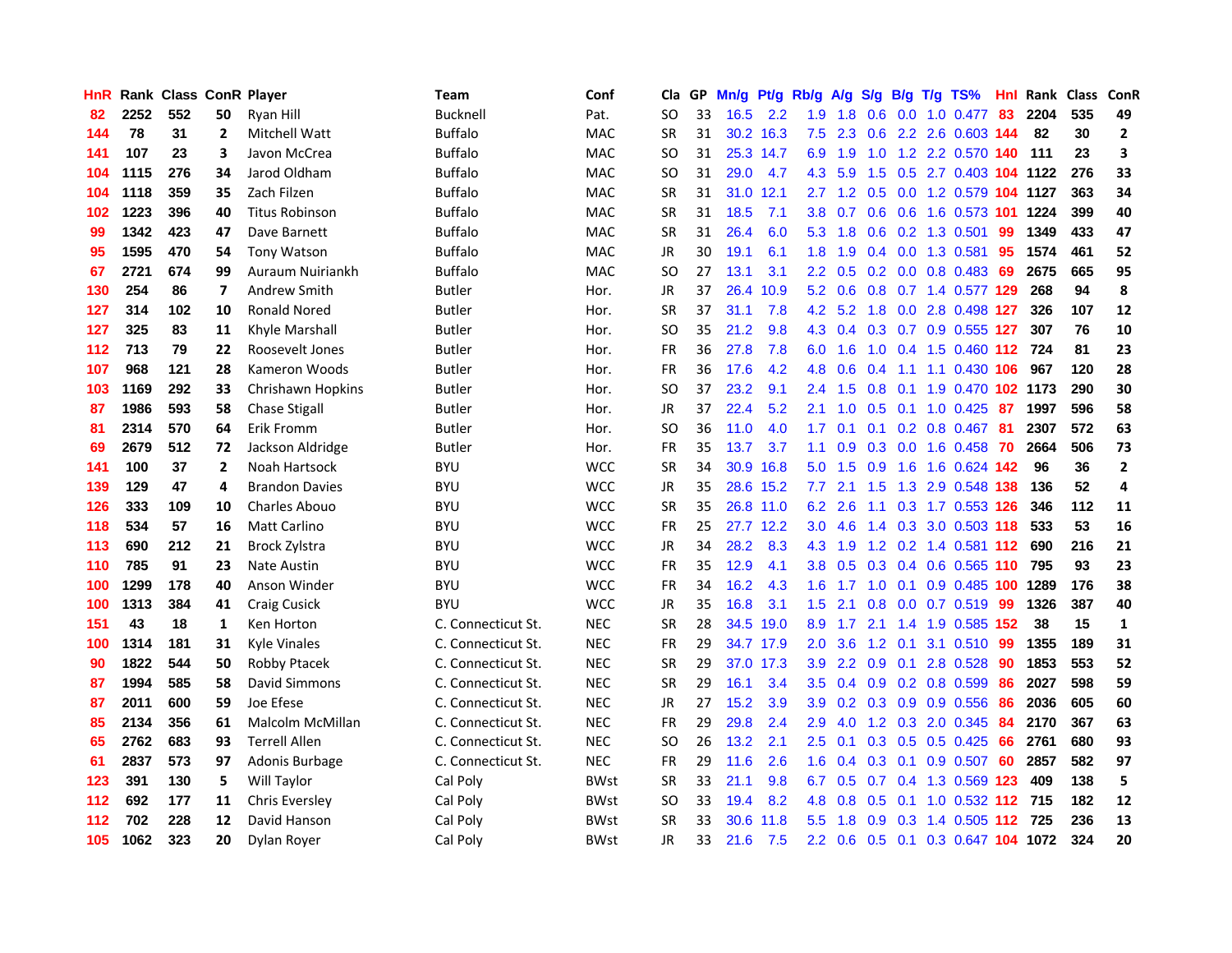| <b>HnR</b> |      | Rank Class ConR Player |    |                       | <b>Team</b>         | Conf            | Cla       |    | GP Mn/g | Pt/g      | Rb/g             | A/g             | S/g |                 | B/g T/g TS%               | Hnl | Rank Class |     | ConR |
|------------|------|------------------------|----|-----------------------|---------------------|-----------------|-----------|----|---------|-----------|------------------|-----------------|-----|-----------------|---------------------------|-----|------------|-----|------|
| 101        | 1230 | 354                    | 25 | Drake U'u             | Cal Poly            | <b>BWst</b>     | JR        | 26 | 21.2    | 6.1       | 3.7              | 1.3             | 1.0 | 0.3             | 1.2 0.521                 | 101 | 1209       | 352 | 25   |
| 99         | 1367 | 429                    | 29 | Amaurys Fermin        | Cal Poly            | <b>BWst</b>     | <b>SR</b> | 33 | 29.6    | 9.8       | 1.9              | 3.6             | 0.7 | 0.0             | 2.3 0.468                 | 98  | 1380       | 437 | 31   |
| 84         | 2145 | 631                    | 48 | Will Donahue          | Cal Poly            | <b>BWst</b>     | <b>SR</b> | 29 | 16.0    | 3.6       | 3.2 <sub>2</sub> | 0.9             | 0.4 | 0.4             | 1.1 0.486                 | 85  | 2083       | 616 | 46   |
| 80         | 2364 | 585                    | 59 | Malik Love            | Cal Poly            | <b>BWst</b>     | SO.       | 32 | 12.5    | 2.1       |                  | $1.4 \quad 0.9$ |     |                 | $0.4$ 0.0 0.4 0.444       | 80  | 2353       | 582 | 57   |
| 72         | 2614 | 646                    | 66 | Jamal Johnson         | Cal Poly            | <b>BWst</b>     | SO.       | 32 | 13.9    | 2.3       |                  | $0.8$ 1.7       |     |                 | $0.6$ $0.0$ $1.0$ $0.392$ | 72  | 2613       | 645 | 67   |
| 70         | 2650 | 727                    | 68 | Jordan Lewis          | Cal Poly            | <b>BWst</b>     | <b>SR</b> | 30 | 10.6    | 1.7       | 1.3 <sup>1</sup> | 0.6             |     | $0.2 \quad 0.1$ | 0.3 0.468                 | -71 | 2633       | 725 | 68   |
| 107        | 974  | 314                    | 3  | Donald Johnson        | Cal St. Bakersfield | Ind.            | <b>SR</b> | 29 | 23.5    | 9.7       | 5.5 <sub>1</sub> | 0.8             | 0.4 |                 | 1.1 1.2 0.636 108         |     | 893        | 290 | 3    |
| 99         | 1361 | 397                    | 6  | Issiah Grayson        | Cal St. Bakersfield | Ind.            | JR        | 31 |         | 32.6 10.2 | $2.2\phantom{0}$ | 5.8             | 2.0 | 0.1             | 3.8 0.539                 | 98  | 1367       | 396 | 6    |
| 94         | 1605 | 476                    | 9  | <b>Stephon Carter</b> | Cal St. Bakersfield | Ind.            | JR        | 31 | 30.5    | 12.1      | 3.9              | 2.3             | 1.8 | 0.3             | 2.0 0.486                 | 94  | 1616       | 476 | 9    |
| 93         | 1667 | 496                    | 11 | Mo Hughley            | Cal St. Bakersfield | Ind.            | JR        | 31 | 17.6    | 5.5       | 3.5              | 1.3             | 0.8 | 0.5             | 1.5 0.541                 | 93  | 1665       | 496 | 10   |
| 93         | 1705 | 509                    | 12 | Zachary Lamb          | Cal St. Bakersfield | Ind.            | JR        | 30 | 22.9    | 10.2      | 1.9              | 1.3             | 0.8 |                 | 0.3 2.0 0.595             | 93  | 1707       | 509 | 12   |
| 87         | 2032 | 602                    | 14 | Rashad Savage         | Cal St. Bakersfield | Ind.            | <b>SR</b> | 31 | 24.4    | 4.2       | 6.2              | 0.5             | 0.6 | 0.6             | 0.9 0.575                 | 86  | 2041       | 603 | 15   |
| 84         | 2160 | 637                    | 18 | <b>Tyrone White</b>   | Cal St. Bakersfield | Ind.            | JR        | 31 | 25.1    | 7.7       | 2.1              | 1.3             | 0.8 |                 | 0.2 1.3 0.507             | 84  | 2171       | 643 | 18   |
| 82         | 2239 | 658                    | 20 | Adam Young            | Cal St. Bakersfield | Ind.            | <b>JR</b> | 30 | 12.6    | 4.7       | 2.0              | 0.7             | 0.3 | 0.2             | 0.8 0.484                 | 82  | 2244       | 661 | 20   |
| 117        | 573  | 175                    | 9  | Kwame Vaughn          | Cal St. Fullerton   | <b>BWst</b>     | JR        | 31 | 31.5    | 15.6      | 4.5              | 3.7             | 0.9 | 0.1             | 2.7 0.592 116             |     | 594        | 186 | 9    |
| 115        | 626  | 194                    | 10 | D.J. Seeley           | Cal St. Fullerton   | <b>BWst</b>     | JR        | 31 |         | 31.2 17.3 | 5.5 <sub>1</sub> | 1.8             | 1.5 |                 | 0.2 2.9 0.564 114         |     | 652        | 209 | 10   |
| 103        | 1165 | 375                    | 23 | Omondi Amoke          | Cal St. Fullerton   | <b>BWst</b>     | <b>SR</b> | 30 |         | 28.8 10.8 | 9.1              | 1.2             | 0.7 |                 | 0.8 2.0 0.520 102 1172    |     |            | 382 | 24   |
| 98         | 1414 | 435                    | 32 | Orane Chin            | Cal St. Fullerton   | <b>BWst</b>     | <b>SR</b> | 31 |         | 29.1 10.2 | 5.0              | 1.9             |     |                 | $0.6$ $0.7$ 2.2 $0.631$   | 97  | 1438       | 448 | 33   |
| 98         | 1420 | 364                    | 33 | Isiah Umipig          | Cal St. Fullerton   | <b>BWst</b>     | SO.       | 30 |         | 33.6 13.5 | $2.7^{\circ}$    | 2.3             |     |                 | 0.8 0.0 1.9 0.589         | 97  | 1427       | 360 | 32   |
| 90         | 1862 | 552                    | 40 | Perry Webster         | Cal St. Fullerton   | <b>BWst</b>     | <b>SR</b> | 31 | 19.3    | 3.4       | 1.5              | 3.2             |     |                 | 0.6 0.2 1.3 0.579         | -89 | 1896       | 561 | 41   |
| 68         | 2703 | 732                    | 73 | Andre Hardy           | Cal St. Fullerton   | <b>BWst</b>     | <b>SR</b> | 16 | 16.4    | 4.9       | 4.5              | 0.4             |     |                 | 0.3 0.1 1.7 0.510 76      |     | 2502       | 700 | 61   |
| 110        | 811  | 97                     | 16 | <b>Stephen Hicks</b>  | Cal St. Northridge  | <b>BWst</b>     | <b>FR</b> | 28 | 30.0    | 15.1      | 7.1              | 1.0             | 0.9 | 0.1             | 2.0 0.538 109             |     | 856        | 103 | 17   |
| 98         | 1408 | 198                    | 31 | Stephen Maxwell       | Cal St. Northridge  | <b>BWst</b>     | FR        | 23 | 22.5    | 8.6       | 6.4              | 0.5             |     |                 | 0.7 0.2 0.8 0.546 100     |     | 1265       | 171 | 27   |
| 95         | 1589 | 393                    | 35 | Josh Greene           | Cal St. Northridge  | <b>BWst</b>     | SO        | 28 | 29.3    | 12.4      | 3.2 <sub>2</sub> | 3.0             | 0.8 |                 | $0.0$ 2.0 $0.502$         | -94 | 1644       | 408 | 37   |
| 84         | 2175 | 638                    | 50 | Vinnie McGhee         | Cal St. Northridge  | <b>BWst</b>     | <b>SR</b> | 28 | 24.8    | 8.2       | 1.6              | 3.4             | 1.2 | 0.0             | 2.1 0.444                 | 83  | 2224       | 646 | 51   |
| 78         | 2442 | 693                    | 60 | Ari Feldman           | Cal St. Northridge  | <b>BWst</b>     | <b>SR</b> | 25 | 14.0    | 3.9       | 1.9              | 0.4             | 0.4 | 0.3             | 0.4 0.533                 | -77 | 2451       | 694 | 60   |
| 73         | 2582 | 716                    | 64 | Michael Lizarraga     | Cal St. Northridge  | <b>BWst</b>     | <b>SR</b> | 20 | 17.1    | 4.7       | 4.5              | 0.8             | 0.6 | 0.4             | 1.6 0.417                 | -74 | 2553       | 712 | 64   |
| 72         | 2606 | 644                    | 65 | Ageel Quinn           | Cal St. Northridge  | <b>BWst</b>     | <b>SO</b> | 23 | 21.1    | 6.8       | 2.1              | 1.7             | 0.7 | 0.2             | 1.8 0.435                 | 73  | 2579       | 637 | 66   |
| 70         | 2655 | 504                    | 69 | Allan Guei            | Cal St. Northridge  | <b>BWst</b>     | <b>FR</b> | 27 | 13.6    | 3.5       | 0.8              | 1.9             | 0.5 | 0.1             | 1.0 0.400                 | -70 | 2673       | 509 | 71   |
| 61         | 2834 | 757                    | 75 | John Hayward-Mayhew   | Cal St. Northridge  | <b>BWst</b>     | <b>SR</b> | 27 | 12.5    | 3.8       | 1.8 <sup>°</sup> | 0.1             |     | $0.2 \quad 0.1$ | $0.6$ 0.468               | -60 | 2842       | 758 | 75   |
| 55         | 2901 | 716                    | 78 | Frankie Eteuati       | Cal St. Northridge  | <b>BWst</b>     | SO.       | 27 | 10.6    | 1.7       | 2.0 <sub>1</sub> | 0.4             | 0.3 |                 | 1.0 1.1 0.398             | -54 | 2904       | 716 | 78   |
| 140        | 118  | 24                     | 5  | Justin Cobbs          | California          | P12             | <b>SO</b> | 34 |         | 32.2 12.6 | 3.1              | 5.0             |     | $1.0 \quad 0.1$ | 2.0 0.560 139             |     | 125        | 26  | 6    |
| 133        | 198  | 50                     | 9  | Allen Crabbe          | California          | P12             | <b>SO</b> | 34 |         | 34.1 15.2 | 5.7              | 2.1             |     | $0.5 \quad 0.6$ | 1.6 0.561 132             |     | 213        | 51  | 10   |
| 133        | 203  | 68                     | 10 | Jorge Gutierrez       | California          | P12             | <b>SR</b> | 33 |         | 32.2 13.0 | 5.3              | 4.1             | 1.2 | 0.1             | 2.4 0.517 133             |     | 209        | 71  | 9    |
| 119        | 505  | 172                    | 29 | Harper Kamp           | California          | P <sub>12</sub> | <b>SR</b> | 34 |         | 29.9 11.6 | 5.2              | 1.7             |     | $0.5 \quad 0.4$ | 2.1 0.584 118             |     | 528        | 176 | 34   |
| 118        | 521  | 52                     | 31 | David Kravish         | California          | P <sub>12</sub> | <b>FR</b> | 34 | 24.5    | 6.9       | 5.6              | 0.5             | 0.3 | $1.2^{\circ}$   | 0.9 0.608                 | 118 | 544        | 57  | 35   |
| 104        | 1100 | 334                    | 67 | Robert Thurman        | California          | P12             | JR        | 30 | 11.2    | 3.7       | 1.9              | 0.1             | 0.0 | 0.1             | 0.4 0.620                 | 104 | 1080       | 327 | 68   |
| 82         | 2261 | 665                    | 92 | <b>Brandon Smith</b>  | California          | P12             | <b>JR</b> | 31 | 16.7    | 2.8       | 1.2              | 2.1             |     |                 | 0.6 0.0 1.7 0.429         | -84 | 2158       | 640 | 87   |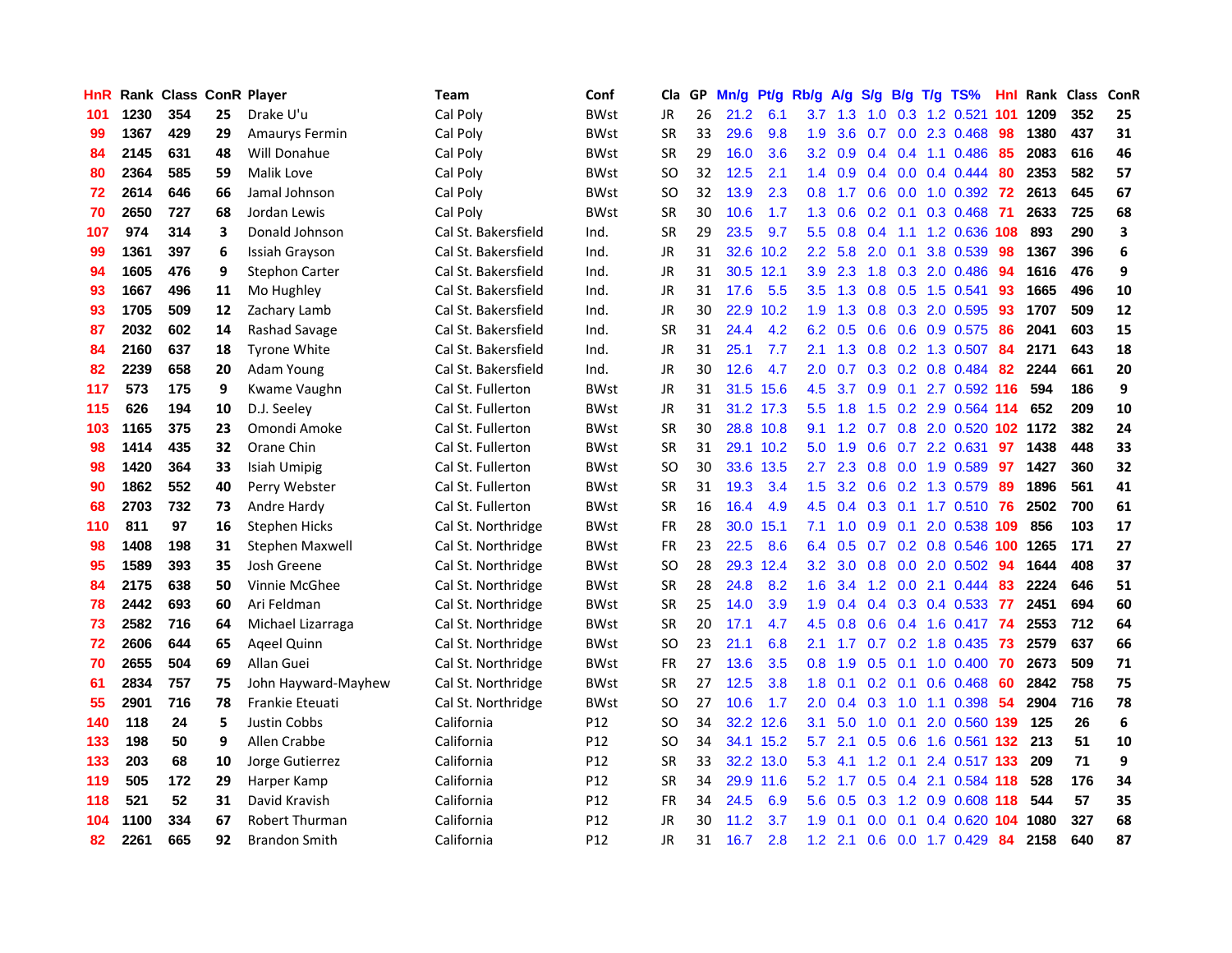| HnR |      | <b>Rank Class ConR Player</b> |     |                         | Team             | Conf        | Cla           | GP. | Mn/g | Pt/g      | Rb/g             | A/g | <b>S/g</b>     | B/g             | T/g TS%                        | Hnl             | Rank Class ConR |     |                         |
|-----|------|-------------------------------|-----|-------------------------|------------------|-------------|---------------|-----|------|-----------|------------------|-----|----------------|-----------------|--------------------------------|-----------------|-----------------|-----|-------------------------|
| 123 | 411  | 138                           | 4   | Eric Griffin            | Campbell         | <b>BSou</b> | SR            | 31  |      | 30.3 15.7 | 8.6              | 1.5 | 0.9            | 2.4             | 2.7 0.613                      | 123             | 403             | 135 | 4                       |
| 111 | 770  | 237                           | 14  | Darren White            | Campbell         | <b>BSou</b> | <b>JR</b>     | 32  | 32.0 | 16.8      | $5.5^{\circ}$    | 2.1 | 0.9            | 1.1             | 2.6 0.592 110                  |                 | 801             | 251 | 15                      |
| 93  | 1664 | 251                           | 28  | <b>Trey Freeman</b>     | Campbell         | <b>BSou</b> | <b>FR</b>     | 29  | 32.0 | 13.9      | 3.1              | 3.8 | 1.1            | 0.1             | 2.4 0.525                      | 93              | 1667            | 249 | 27                      |
| 86  | 2050 | 611                           | 49  | Lorne Merthie           | Campbell         | <b>BSou</b> | <b>SR</b>     | 23  | 23.4 | 8.4       | 2.0 <sub>1</sub> | 2.0 |                | $0.7 \quad 0.1$ | 1.3 0.563                      | 87              | 2001            | 587 | 44                      |
| 83  | 2208 | 538                           | 55  | <b>Marvelle Harris</b>  | Campbell         | <b>BSou</b> | SO            | 32  | 24.4 | 5.0       | 5.8              | 1.1 |                |                 | $0.7$ 1.0 1.4 0.480            | 82              | 2240            | 549 | 57                      |
| 83  | 2217 | 541                           | 56  | Rico Ferguson           | Campbell         | <b>BSou</b> | SO            | 31  | 24.0 | 6.6       | 2.2 <sub>2</sub> | 2.8 |                |                 | 1.2 0.0 1.9 0.494              | 83              | 2223            | 542 | 56                      |
| 74  | 2554 | 709                           | 78  | Amir Celestin           | Campbell         | <b>BSou</b> | <b>SR</b>     | 25  | 13.6 | 2.9       | 1.5              | 1.8 | 0.5            |                 | $0.1$ 1.1 0.529                | 75              | 2518            | 704 | 76                      |
| 73  | 2590 | 487                           | 80  | Andrew Ryan             | Campbell         | <b>BSou</b> | FR            | 28  | 15.9 | 3.8       | 2.4              | 1.4 |                |                 | $0.2$ 0.2 0.9 0.498            | -74             | 2563            | 479 | 80                      |
| 72  | 2615 | 647                           | 81  | <b>Anthony Horton</b>   | Campbell         | <b>BSou</b> | <sub>SO</sub> | 31  | 11.0 | 3.3       | 1.2              | 0.4 | 0.1            |                 | $0.3$ 0.3 0.573                | 71              | 2625            | 651 | 82                      |
| 102 | 1229 | 353                           | 25  | Harold Washington       | Canisius         | <b>MAAC</b> | JR            | 30  | 35.0 | 17.0      | 4.3              | 2.8 | 1.0            |                 | 0.0 3.1 0.523                  | 101             | 1241            | 361 | 26                      |
| 85  | 2096 | 347                           | 56  | Josiah Heath            | Canisius         | <b>MAAC</b> | <b>FR</b>     | 30  | 22.4 | 4.5       | 6.0              | 0.5 | 0.6            |                 | 0.9 0.7 0.546                  | 85              | 2115            | 351 | 56                      |
| 82  | 2257 | 663                           | 63  | Alshwan Hymes           | Canisius         | <b>MAAC</b> | <b>JR</b>     | 30  | 35.4 | 15.4      | 3.2 <sub>1</sub> | 1.7 | 1.2            | 0.1             | 2.7 0.502                      | 82              | 2278            | 667 | 64                      |
| 80  | 2329 | 574                           | 66  | <b>Chris Manhertz</b>   | Canisius         | <b>MAAC</b> | <sub>SO</sub> | 30  | 27.9 | 7.0       | 7.4              | 0.6 | 0.8            | 0.6             | 1.6 0.498                      | 80              | 2339            | 580 | 67                      |
| 79  | 2387 | 427                           | 68  | Franklin Milian         | Canisius         | <b>MAAC</b> | FR            | 27  | 9.1  | 2.6       | 1.7 <sup>2</sup> | 0.4 | 0.3            | 0.0             | 0.6 0.530                      | 79              | 2394            | 428 | 70                      |
| 79  | 2390 | 692                           | 69  | Gabby Belardo           | Canisius         | <b>MAAC</b> | JR            | 26  | 30.0 | 12.0      | 3.0              | 2.6 | 1.2            | 0.1             | 3.0 0.465                      | -79             | 2390            | 695 | 69                      |
| 74  | 2551 | 628                           | 76  | <b>Reggie Groves</b>    | Canisius         | <b>MAAC</b> | <b>SO</b>     | 24  | 25.5 | 5.8       | $2.3^{\circ}$    | 2.5 | 1.3            | 0.1             | 2.2 0.473 75                   |                 | 2510            | 619 | 76                      |
| 60  | 2849 | 580                           | 81  | Kevin Bleeker           | Canisius         | <b>MAAC</b> | <b>FR</b>     | 30  | 15.0 | 2.7       | 2.8 <sub>1</sub> |     |                |                 | $0.4$ 0.3 0.4 0.8 0.435        | -60             | 2862            | 585 | 82                      |
| 113 | 678  | 174                           | 12  | LaQuentin Miles         | Central Arkansas | Southland   | <b>SO</b>     | 28  | 25.4 | 14.9      | 5.0 <sub>1</sub> | 2.1 |                |                 | 2.0 0.2 2.4 0.491 112          |                 | 688             | 174 | 13                      |
| 94  | 1615 | 479                           | 42  | <b>Robert Crawford</b>  | Central Arkansas | Southland   | JR            | 28  | 17.4 | 7.8       | 2.9              | 1.3 |                |                 | 0.9 0.3 1.5 0.580              | -93             | 1655            | 490 | 44                      |
| 93  | 1682 | 500                           | 46  | Jarvis Garner           | Central Arkansas | Southland   | JR            | 29  | 22.4 | 10.6      | 6.0              | 1.1 |                |                 | 0.7 0.5 2.0 0.501              | 92 <sub>2</sub> | 1746            | 523 | 48                      |
| 88  | 1969 | 486                           | 57  | Jordan Harks            | Central Arkansas | Southland   | <b>SO</b>     | 25  | 18.3 | 7.6       | 4.9              | 0.8 | 0.7            |                 | $0.3$ 1.2 0.491                | 88              | 1965            | 487 | 56                      |
| 80  | 2354 | 674                           | 72  | Mark Rutledge           | Central Arkansas | Southland   | <b>SR</b>     | 28  | 27.1 | 7.7       | 3.6 <sup>°</sup> | 2.6 | 0.9            |                 | 0.3 1.8 0.464                  | -79             | 2391            | 682 | 72                      |
| 74  | 2563 | 711                           | 85  | Dewan Clayborn          | Central Arkansas | Southland   | <b>SR</b>     | 27  | 18.7 | 6.1       | 1.4              | 2.0 | 0.9            |                 | $0.0$ 1.4 $0.432$              | -73             | 2590            | 717 | 85                      |
| 71  | 2621 | 650                           | 88  | Ryan Williams           | Central Arkansas | Southland   | <b>SO</b>     | 28  | 16.9 | 4.2       | 2.1              | 2.0 | 0.7            |                 | $0.0$ 1.4 $0.405$              | -71             | 2642            | 657 | 88                      |
| 59  | 2867 | 585                           | 100 | Oliver Wells            | Central Arkansas | Southland   | FR            | 17  | 18.8 | 3.2       | 1.3              | 2.0 | 0.8            | 0.1             | 1.2 0.404                      | 64              | 2789            | 555 | 98                      |
| 58  | 2872 | 816                           | 101 | Anthony Borden          | Central Arkansas | Southland   | JR            | 29  | 13.5 | 2.9       | 2.6              | 0.4 | 0.3            | 1.2             | 1.4 0.430                      | 58              | 2884            | 819 | 102                     |
| 52  | 2908 | 599                           | 104 | Carlin Bremner          | Central Arkansas | Southland   | <b>FR</b>     | 25  | 10.4 | 3.0       | 0.7              | 0.8 | 0.2            | 0.0             | 0.5 0.378                      | -53             | 2912            | 603 | 104                     |
| 51  | 2914 | 603                           | 105 | Lenell Brown            | Central Arkansas | Southland   | <b>FR</b>     | 26  | 9.3  | 1.4       | 1.2 <sub>1</sub> | 0.3 | 0.3            | 0.0             | $0.5$ 0.474                    | -51             | 2920            | 605 | 105                     |
| 142 | 92   | 33                            | 4   | Keith Clanton           | Central Florida  | <b>CUSA</b> | JR            | 33  | 32.9 | 14.5      | 8.1              | 1.8 | 1.0            | 1.8             | 2.4 0.524 140                  |                 | 113             | 42  | 4                       |
| 123 | 416  | 108                           | 20  | Isaiah Sykes            | Central Florida  | <b>CUSA</b> | <sub>SO</sub> | 33  |      | 30.7 12.3 | 6.4              | 2.0 | 1.1            |                 | 0.4 2.8 0.553 120              |                 | 477             | 126 | 23                      |
| 113 | 665  | 219                           | 30  | A.J. Rompza             | Central Florida  | <b>CUSA</b> | <b>SR</b>     | 21  | 31.1 | 7.1       | 2.5              | 4.4 | $2.4\quad 0.1$ |                 | 1.4 0.493 117                  |                 | 565             | 185 | 26                      |
| 105 | 1043 | 315                           | 41  | Marcus Jordan           | Central Florida  | <b>CUSA</b> | JR            | 31  |      | 35.9 13.7 | 2.7              | 2.4 |                |                 | 0.6 0.0 1.9 0.492 104          |                 | 1086            | 328 | 43                      |
| 101 | 1255 | 318                           | 48  | <b>Tristan Spurlock</b> | Central Florida  | <b>CUSA</b> | <sub>SO</sub> | 33  | 23.5 | 7.2       | 4.4              | 0.7 |                |                 | 0.5 0.7 1.1 0.476 99           |                 | 1324            | 330 | 50                      |
| 87  | 2004 | 590                           | 82  | P.J. Gaynor             | Central Florida  | <b>CUSA</b> | <b>SR</b>     | 31  | 15.9 | 4.1       | 2.9              | 0.5 |                |                 | 0.3 0.3 1.0 0.523              | 86              | 2044            | 605 | 83                      |
| 86  | 2058 | 608                           | 85  | Josh Crittle            | Central Florida  | <b>CUSA</b> | <b>JR</b>     | 31  | 17.7 | 4.7       | 2.9              | 0.4 |                |                 | 0.5 0.3 1.0 0.485              | 85              | 2082            | 616 | 86                      |
| 63  | 2798 | 753                           | 99  | Jeff Jordan             | Central Florida  | <b>CUSA</b> | <b>SR</b>     | 13  | 21.2 | 2.7       | 0.7              | 1.8 | 1.0            | 0.1             | 1.2 0.417                      | 80              | 2346            | 670 | 89                      |
| 128 | 292  | 75                            | 7   | <b>Trey Zeigler</b>     | Central Michigan | MAC         | SO            | 32  | 31.8 | 15.8      | 6.7              | 2.5 | 1.1            | 0.7             | 2.6 0.478                      | 128             | 304             | 75  | $\overline{\mathbf{z}}$ |
| 103 | 1154 | 155                           | 37  | <b>Austin McBroom</b>   | Central Michigan | MAC         | <b>FR</b>     | 31  |      | 29.0 10.9 | $2.4^{\circ}$    |     |                |                 | 2.7 0.9 0.1 2.1 0.544 103 1141 |                 |                 | 151 | 37                      |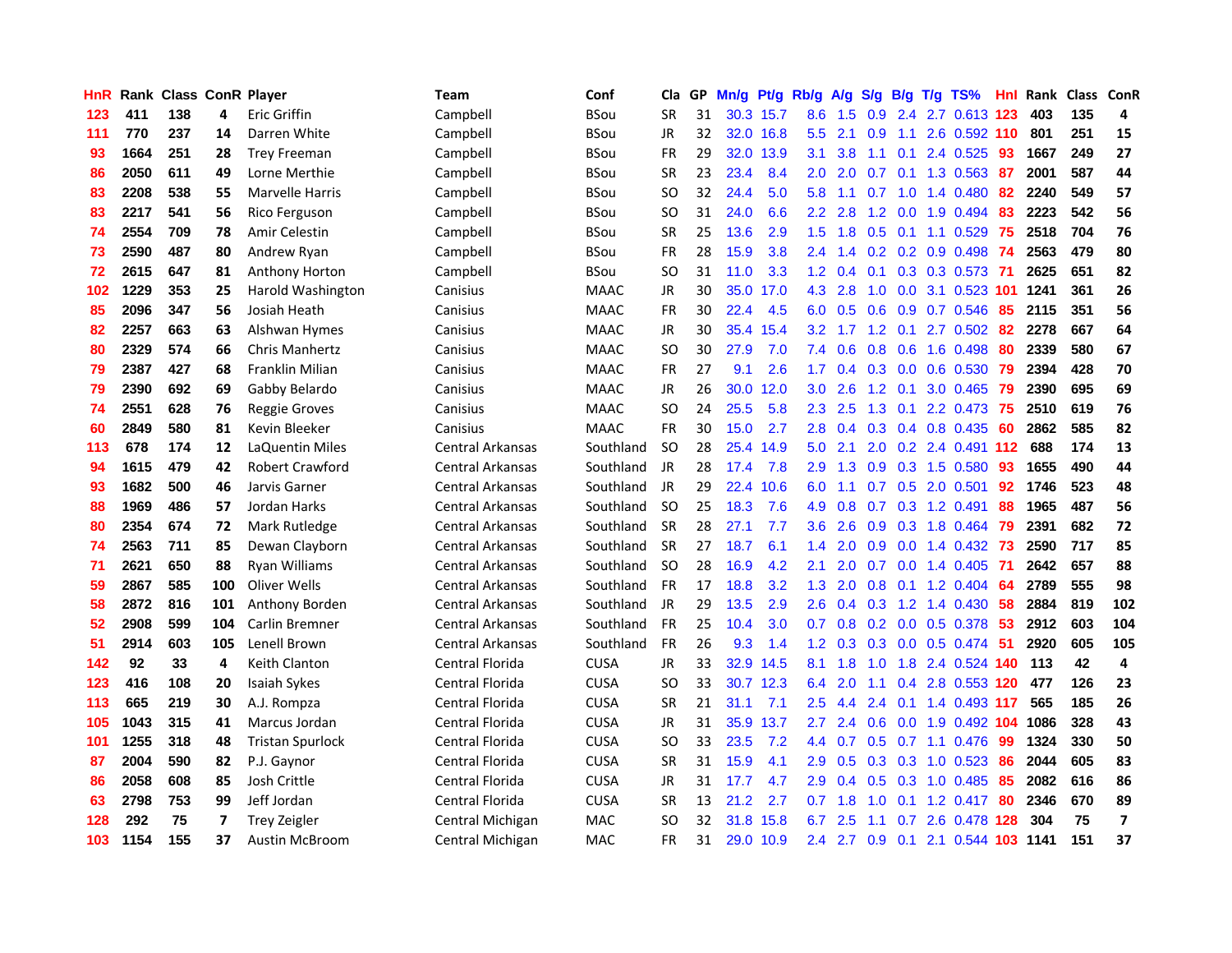| HnR |      | <b>Rank Class ConR Player</b> |                          |                          | Team                       | Conf        | Cla       | GP. | Mn/g | Pt/g      | Rb/g             | <b>A/g</b> | S/g | B/g             | T/g TS%                        | Hnl  | Rank Class |     | ConR |
|-----|------|-------------------------------|--------------------------|--------------------------|----------------------------|-------------|-----------|-----|------|-----------|------------------|------------|-----|-----------------|--------------------------------|------|------------|-----|------|
| 102 | 1209 | 307                           | 38                       | Derek Jackson            | Central Michigan           | <b>MAC</b>  | SO        | 32  |      | 33.1 11.5 | 2.3              | 1.8        | 1.8 | 0.2             | 1.5 0.520                      | 101  | 1213       | 306 | 38   |
| 89  | 1892 | 558                           | 68                       | Andre Coimbra            | Central Michigan           | MAC         | <b>SR</b> | 32  | 27.8 | 7.9       | 5.4              | 0.6        | 0.9 | 1.0             | 2.0 0.504                      | 89   | 1905       | 564 | 69   |
| 87  | 1991 | 597                           | 70                       | Olivier Mbaigoto         | Central Michigan           | <b>MAC</b>  | <b>JR</b> | 31  | 22.3 | 7.1       | 4.8              | 0.4        | 0.6 | 0.6             | 1.4 0.445                      | 87   | 1998       | 597 | 71   |
| 69  | 2692 | 522                           | 96                       | <b>Austin Keel</b>       | Central Michigan           | <b>MAC</b>  | <b>FR</b> | 32  | 11.5 | 3.1       | 1.5              | 0.4        |     |                 | $0.2$ 0.0 0.7 0.455            | 68   | 2704       | 525 | 97   |
| 68  | 2700 | 774                           | 98                       | <b>Finis Craddock</b>    | Central Michigan           | MAC         | JR        | 31  | 13.8 | 2.8       | 2.5              | 0.8        |     | $0.3 \quad 0.1$ | 0.8 0.399                      | 68   | 2700       | 773 | 96   |
| 51  | 2917 | 827                           | 103                      | Zach Saylor              | Central Michigan           | <b>MAC</b>  | <b>JR</b> | 31  | 8.5  | 1.1       | 1.3              | 0.1        |     |                 | $0.2$ $0.3$ $0.4$ $0.371$      | 51   | 2924       | 829 | 104  |
| 41  | 2948 | 836                           | 106                      | John Morris              | Central Michigan           | <b>MAC</b>  | JR        | 27  | 10.1 | 0.5       | 0.6              | 0.7        |     |                 | $0.3$ 0.0 0.3 0.259            | 43   | 2944       | 835 | 106  |
| 135 | 179  | 58                            | 3                        | Kelvin Martin            | <b>Charleston Southern</b> | <b>BSou</b> | <b>SR</b> | 31  |      | 32.8 15.4 | 9.1              | 1.7        | 2.1 |                 | 1.6 2.3 0.594 134              |      | 180        | 60  | 3    |
| 104 | 1105 | 143                           | 23                       | <b>Arlon Harper</b>      | <b>Charleston Southern</b> | <b>BSou</b> | <b>FR</b> | 31  |      | 27.6 12.5 | 2.9              | 1.9        | 2.0 |                 | $0.2$ 1.8 $0.552$              | 104  | 1113       | 143 | 23   |
| 94  | 1619 | 240                           | 26                       | Saah Nimley              | <b>Charleston Southern</b> | <b>BSou</b> | <b>FR</b> | 31  |      | 31.2 13.5 | 2.8              | 3.9        | 0.7 | 0.1             | 2.6 0.487                      | 94   | 1627       | 240 | 26   |
| 93  | 1685 | 423                           | 29                       | <b>Chris Grier</b>       | <b>Charleston Southern</b> | <b>BSou</b> | <b>SO</b> | 25  | 11.0 | 4.3       | 2.1              | 0.8        | 0.4 |                 | $0.0$ 1.0 $0.578$              | 93   | 1680       | 418 | 29   |
| 92  | 1743 | 522                           | 32                       | Mathiang Muo             | <b>Charleston Southern</b> | <b>BSou</b> | <b>JR</b> | 31  | 26.9 | 9.8       | 4.0              | 1.0        | 0.7 |                 | 0.3 1.5 0.585                  | 92   | 1742       | 520 | 31   |
| 89  | 1896 | 569                           | 39                       | Jeremy Sexton            | <b>Charleston Southern</b> | <b>BSou</b> | JR        | 25  | 23.8 | 8.8       | 1.9              | 2.0        | 0.7 | 0.0             | 1.4 0.530                      | 90   | 1814       | 545 | 35   |
| 85  | 2129 | 355                           | 50                       | Paul Gombwer             | <b>Charleston Southern</b> | <b>BSou</b> | <b>FR</b> | 31  | 22.1 | 5.0       | 5.6              | 0.3        | 0.8 | 0.0             | 1.0 0.533                      | 84   | 2133       | 354 | 50   |
| 82  | 2237 | 548                           | 58                       | Sheldon Strickland       | <b>Charleston Southern</b> | <b>BSou</b> | SO        | 31  | 14.5 | 5.1       | 1.2 <sub>2</sub> | 1.5        | 0.5 | 0.0             | 1.0 0.477                      | 82   | 2248       | 553 | 58   |
| 80  | 2369 | 420                           | 67                       | Cedrick Bowen            | <b>Charleston Southern</b> | <b>BSou</b> | <b>FR</b> | 30  | 13.9 | 4.2       | 2.6              | 0.2        | 0.4 | 0.3             | 0.9 0.548                      | 80   | 2352       | 413 | 69   |
| 139 | 122  | 44                            | $\overline{\phantom{a}}$ | <b>Chris Braswell</b>    | Charlotte                  | A10         | JR        | 29  | 29.8 | 15.8      | 7.6              | 1.2        | 1.2 |                 | 1.2 3.1 0.581                  | -139 | 117        | 44  | 6    |
| 114 | 641  | 163                           | 39                       | DeMario Mayfield         | Charlotte                  | A10         | <b>SO</b> | 29  |      | 30.6 11.2 | 7.0              | 2.6        | 1.0 |                 | 0.3 1.8 0.470 113              |      | 660        | 164 | 40   |
| 106 | 981  | 315                           | 57                       | Javarris Barnett         | Charlotte                  | A10         | <b>SR</b> | 30  |      | 31.9 12.1 | 5.6              |            |     |                 | 1.3 0.5 0.2 1.5 0.548 105 1030 |      |            | 333 | 62   |
| 106 | 1006 | 127                           | 59                       | Pierria Henry            | Charlotte                  | A10         | FR        | 28  | 30.2 | 7.2       | 3.6 <sup>°</sup> | 3.4        | 2.6 |                 | 0.4 2.4 0.475 105              |      | 1025       | 129 | 61   |
| 95  | 1549 | 484                           | 83                       | Derrio Green             | Charlotte                  | A10         | <b>SR</b> | 25  | 18.8 | 6.5       | 1.3 <sup>1</sup> | 1.8        | 1.0 |                 | $0.1$ 1.4 $0.451$              | 95   | 1538       | 484 | 83   |
| 94  | 1636 | 488                           | 87                       | Jamar Briscoe            | Charlotte                  | A10         | <b>JR</b> | 30  | 20.5 | 7.3       | 2.1              | 1.1        | 0.9 |                 | $0.0$ 1.1 $0.463$              | 93   | 1674       | 498 | 87   |
| 80  | 2346 | 410                           | 106                      | <b>Terrence Williams</b> | Charlotte                  | A10         | <b>FR</b> | 29  | 13.7 | 2.9       | 2.8              | 1.1        | 0.3 |                 | $0.2$ 1.1 $0.451$              | 80   | 2354       | 414 | 105  |
| 74  | 2561 | 480                           | 114                      | Victor E. Nickerson      | Charlotte                  | A10         | <b>FR</b> | 30  | 16.9 | 3.1       | 2.1              | 0.8        | 0.8 |                 | 0.2 1.1 0.385                  | 73   | 2594       | 487 | 114  |
| 66  | 2742 | 784                           | 116                      | Ki Sherrill              | Charlotte                  | A10         | <b>JR</b> | 25  | 13.1 | 2.8       | $1.4^{\circ}$    | 0.2        |     |                 | 0.3 0.4 0.8 0.538              | 68   | 2702       | 774 | 115  |
| 97  | 1431 | 422                           | 31                       | Dontay Hampton           | Chattanooga                | Southern    | <b>JR</b> | 32  | 16.6 | 7.1       | 2.0              | 1.2        | 1.0 |                 | $0.0$ 0.8 0.551                | 97   | 1434       | 425 | 31   |
| 96  | 1526 | 478                           | 36                       | Ricky Taylor             | Chattanooga                | Southern    | <b>SR</b> | 32  | 26.7 | 12.2      | 3.8              | 1.9        | 0.8 | 0.2             | 2.0 0.532                      | 96   | 1521       | 479 | 36   |
| 91  | 1789 | 443                           | 49                       | Z Mason                  | Chattanooga                | Southern    | <b>SO</b> | 25  | 15.8 | 5.6       | 5.6              | 0.4        | 0.3 | 0.3             | 0.8 0.450                      | -91  | 1763       | 438 | 49   |
| 90  | 1866 | 554                           | 51                       | Keegan Bell              | Chattanooga                | Southern    | SR        | 32  | 34.8 | 7.9       | 3.5              | 6.2        | 1.0 | 0.0             | 2.8 0.436                      | 89   | 1864       | 554 | 51   |
| 89  | 1868 | 561                           | 52                       | Drazen Zlovaric          | Chattanooga                | Southern    | <b>JR</b> | 32  |      | 27.7 10.2 | 6.4              | 0.5        | 0.5 | 0.2             | 1.5 0.549                      | 89   | 1865       | 560 | 52   |
| 89  | 1900 | 561                           | 55                       | Omar Wattad              | Chattanooga                | Southern    | <b>SR</b> | 30  |      | 27.7 12.1 | 3.8              | 1.8        | 0.9 | 0.1             | 2.0 0.493                      | -89  | 1902       | 562 | 53   |
| 88  | 1973 | 582                           | 62                       | Jahmal Burroughs         | Chattanooga                | Southern    | <b>SR</b> | 29  | 17.6 | 4.6       |                  | 4.4 0.7    | 0.6 | 0.1             | 1.0 0.550                      | 88   | 1972       | 585 | 61   |
| 85  | 2094 | 345                           | 68                       | Ronrico White            | Chattanooga                | Southern    | <b>FR</b> | 32  | 13.8 | 5.0       | 1.6 <sup>1</sup> | 0.8        |     |                 | $0.6$ 0.0 1.0 0.526            | 85   | 2100       | 348 | 69   |
| 85  | 2117 | 350                           | 70                       | Jared Bryant             | Chattanooga                | Southern    | <b>FR</b> | 29  | 10.1 | 3.2       | 2.7              | 0.2        | 0.1 | 0.1             | 0.7 0.608                      | 85   | 2113       | 350 | 70   |
| 101 | 1245 | 360                           | 8                        | Jeremy Robinson          | Chicago St.                | GWC         | JR        | 30  |      | 29.7 13.6 | 7.5              | 1.1        | 0.9 | 1.5             | 3.0 0.506                      | 101  | 1254       | 365 | 9    |
| 97  | 1455 | 450                           | 13                       | Lee Fisher               | Chicago St.                | <b>GWC</b>  | <b>SR</b> | 30  |      | 34.9 12.5 | 7.9              | 2.1        | 1.3 | 0.6             | 3.0 0.491                      | 97   | 1465       | 459 | 14   |
| 75  | 2519 | 732                           | 33                       | <b>Matt Samuels</b>      | Chicago St.                | GWC         | JR        | 30  | 28.7 | 11.5      | 3.3              | 1.9        | 1.1 | 0.1             | 2.8 0.467                      | 75   | 2528       | 731 | 33   |
| 73  | 2571 | 713                           | 37                       | <b>Ardarius Simmons</b>  | Chicago St.                | GWC         | SR        | 30  | 32.6 | 9.6       | 1.8              | 2.9        | 1.1 |                 | $0.0$ 1.9 0.493                | 73   | 2586       | 716 | 36   |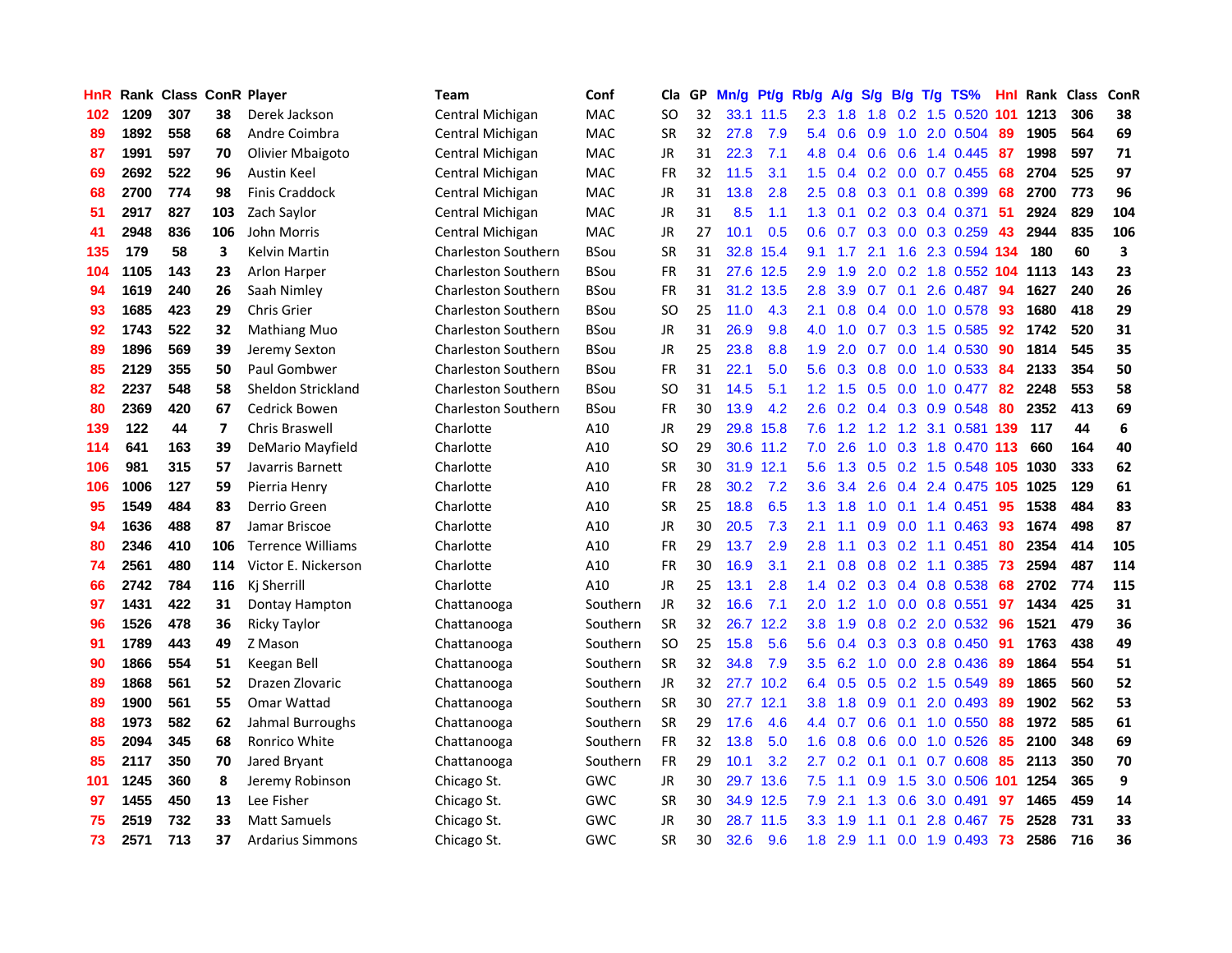| <b>HnR</b> |      |     |     | Rank Class ConR Player | <b>Team</b>      | Conf       | Cla       |    | GP Mn/g | Pt/g      | Rb/g             | A/g             |     |     | S/g B/g T/g TS%               | Hnl | Rank Class |     | ConR |
|------------|------|-----|-----|------------------------|------------------|------------|-----------|----|---------|-----------|------------------|-----------------|-----|-----|-------------------------------|-----|------------|-----|------|
| 61         | 2827 | 569 | 44  | Clarke Rosenberg       | Chicago St.      | <b>GWC</b> | FR        | 30 | 21.1    | 5.0       | 2.9              | 1.3             | 0.7 | 0.0 | 1.8 0.416                     | 61  | 2837       | 571 | 44   |
| 57         | 2879 | 710 | 46  | Aaron Williams         | Chicago St.      | <b>GWC</b> | SO.       | 29 | 14.7    | 3.9       | 2.6              | 0.6             | 0.9 | 0.3 | 1.5 0.377                     | -58 | 2883       | 711 | 46   |
| 57         | 2883 | 763 | 47  | D'Jari Nelson          | Chicago St.      | GWC        | <b>SR</b> | 29 | 19.7    | 3.8       | 2.8              | 0.1             | 0.7 | 0.7 | 1.6 0.514                     | -58 | 2885       | 764 | 47   |
| 47         | 2931 | 607 | 49  | Jacobby Anderson       | Chicago St.      | <b>GWC</b> | FR        | 26 | 14.3    | 2.8       |                  | $1.3 \quad 0.5$ |     |     | 0.3 0.0 0.9 0.411             | -49 | 2932       | 608 | 49   |
| 139        | 125  | 46  | 13  | Cashmere Wright        | Cincinnati       | BE         | <b>JR</b> | 37 |         | 31.2 10.9 | 3.8 <sup>°</sup> | 4.6             |     |     | 2.0 0.1 2.2 0.509 138         |     | 137        | 53  | 14   |
| 136        | 150  | 33  | 16  | Sean Kilpatrick        | Cincinnati       | <b>BE</b>  | SO.       | 37 |         | 34.5 14.3 | 4.6              | 2.1             |     |     | 1.3 0.3 1.5 0.555 136         |     | 166        | 40  | 19   |
| 129        | 263  | 88  | 34  | <b>Yancy Gates</b>     | Cincinnati       | BE         | <b>SR</b> | 31 |         | 32.0 12.2 | 8.9              | 0.7             |     |     | 0.7 0.9 1.1 0.495 131         |     | 240        | 83  | 31   |
| 121        | 461  | 158 | 44  | Dion Dixon             | Cincinnati       | BE         | <b>SR</b> | 37 |         | 34.2 13.0 | 3.4              | 2.1             | 1.6 |     | 0.5 1.8 0.470 120             |     | 492        | 167 | 45   |
| 119        | 507  | 156 | 49  | Jaquon Parker          | Cincinnati       | BE         | JR        | 30 | 26.6    | 9.4       | 5.6              | 1.3             | 0.6 | 0.1 | 1.0 0.502 119                 |     | 517        | 160 | 47   |
| 118        | 519  | 133 | 51  | Justin Jackson         | Cincinnati       | <b>BE</b>  | <b>SO</b> | 37 | 21.1    | 5.1       | 4.2              | 1.1             | 0.9 | 1.6 | 1.5 0.521 118                 |     | 545        | 140 | 52   |
| 81         | 2285 | 396 | 122 | Ge'Lawn Guyn           | Cincinnati       | BE         | FR        | 32 | 10.1    | 2.3       | 0.8 <sub>0</sub> | 0.6             | 0.6 |     | 0.0 0.6 0.474                 | -83 | 2220       | 383 | 122  |
| 132        | 219  | 74  | 4   | Mike Groselle          | Citadel          | Southern   | <b>JR</b> | 30 |         | 35.3 16.7 | 9.6              | 1.8             | 1.4 |     | 0.6 2.2 0.608 131             |     | 234        | 81  | 4    |
| 77         | 2451 | 599 | 87  | DeVontae Wright        | Citadel          | Southern   | <b>SO</b> | 30 | 26.7    | 8.1       | 3.3 <sub>2</sub> | 2.7             | 0.8 | 0.2 | 1.8 0.477                     | 77  | 2459       | 606 | 88   |
| 71         | 2622 | 494 | 90  | Lawrence Miller        | Citadel          | Southern   | FR        | 30 | 17.9    | 6.2       | 0.9              | 1.1             | 0.4 | 0.1 | 1.0 0.536                     | -71 | 2634       | 496 | 90   |
| 69         | 2672 | 729 | 91  | Cosmo Morabbi          | Citadel          | Southern   | <b>SR</b> | 27 | 19.8    | 5.3       | 1.8              | 1.5             | 0.9 | 0.0 | 1.1 0.458                     | 70  | 2672       | 732 | 91   |
| 68         | 2711 | 531 | 94  | <b>Ashton Moore</b>    | Citadel          | Southern   | FR        | 30 | 23.0    | 7.4       | 1.7              | 1.6             | 0.7 | 0.0 | 1.9 0.463                     | 67  | 2725       | 535 | 94   |
| 66         | 2740 | 539 | 96  | <b>Marshall Harris</b> | Citadel          | Southern   | <b>FR</b> | 30 | 19.3    | 4.5       | 1.1              | 2.5             | 0.6 |     | $0.0$ 2.1 $0.511$             | 66  | 2754       | 545 | 97   |
| 65         | 2763 | 791 | 97  | <b>Bo Holston</b>      | Citadel          | Southern   | JR        | 29 | 23.0    | 5.7       | $3.4^{\circ}$    | 1.1             |     |     | 0.6 0.1 1.9 0.494             | -65 | 2776       | 794 | 99   |
| 65         | 2768 | 545 | 98  | Jordan Robertson       | Citadel          | Southern   | FR        | 25 | 11.7    | 3.1       |                  | $2.2 \quad 0.3$ |     |     | $0.3$ $0.3$ $0.8$ $0.497$     | 65  | 2774       | 550 | 98   |
| 64         | 2792 | 556 | 100 | C.J. Bray              | Citadel          | Southern   | FR        | 30 | 17.7    | 4.3       |                  | $3.5 \quad 0.5$ |     |     | $0.1$ 0.1 0.9 0.481           | 63  | 2812       | 562 | 103  |
| 63         | 2806 | 692 | 102 | <b>Barry Smith</b>     | Citadel          | Southern   | <b>SO</b> | 14 | 19.4    | 6.3       | 2.6              | 0.9             |     |     | $0.4$ 0.3 1.3 0.431           | 67  | 2736       | 675 | 95   |
| 138        | 133  | 47  | 11  | <b>Tanner Smith</b>    | Clemson          | ACC        | <b>SR</b> | 31 |         | 32.6 11.2 | 5.1              | 4.1             |     |     | 1.7 0.2 2.1 0.558 138         |     | 139        | 49  | 12   |
| 131        | 230  | 79  | 16  | Andre Young            | Clemson          | <b>ACC</b> | <b>SR</b> | 31 |         | 34.5 13.3 | 2.7              | 3.1             | 1.7 |     | 0.0 1.3 0.553 131             |     | 243        | 84  | 19   |
| 120        | 493  | 150 | 32  | Devin Booker           | Clemson          | ACC        | JR        | 31 |         | 29.2 10.5 | 7.0              | 1.3             | 0.9 |     | 0.9 1.8 0.506 119             |     | 510        | 156 | 33   |
| 113        | 664  | 72  | 46  | K.J. McDaniels         | Clemson          | <b>ACC</b> | FR        | 30 | 10.1    | 3.9       | 1.8              | 0.2             |     |     | 0.3 0.7 0.4 0.504 113         |     | 665        | 71  | 46   |
| 110        | 821  | 257 | 55  | Catalin Baciu          | Clemson          | <b>ACC</b> | <b>SR</b> | 31 | 10.6    | 4.1       | 2.1              | 0.0             |     |     | 0.2 0.5 0.8 0.581             | 109 | 821        | 258 | 52   |
| 107        | 961  | 291 | 64  | Milton Jennings        | Clemson          | ACC        | JR        | 28 | 26.4    | 9.8       | 5.6              | 1.1             | 0.9 | 0.9 | 2.4 0.488                     | 107 | 940        | 283 | 62   |
| 86         | 2080 | 617 | 91  | <b>Bryan Narcisse</b>  | Clemson          | ACC.       | <b>SR</b> | 31 | 14.6    | 2.6       | 2.1              | 0.6             | 0.5 |     | $0.5$ 0.5 0.452               | -85 | 2088       | 618 | 92   |
| 84         | 2139 | 357 | 92  | Rod Hall               | Clemson          | ACC        | <b>FR</b> | 31 | 16.7    | 3.7       | 1.3              | 1.1             | 0.5 | 0.0 | 0.9 0.487                     | 84  | 2143       | 357 | 93   |
| 78         | 2436 | 445 | 96  | T.J. Sapp              | Clemson          | <b>ACC</b> | <b>FR</b> | 30 | 16.1    | 3.6       | 1.6              | 0.7             | 0.7 | 0.0 | $0.9$ $0.412$ 78              |     | 2408       | 433 | 96   |
| 136        | 164  | 12  | 5   | <b>Anton Gandy</b>     | Cleveland St.    | Hor.       | FR        | 33 | 21.2    | 8.5       |                  | 6.4 1.0         | 0.9 |     | 1.4 1.5 0.554 134             |     | 182        | 12  | 6    |
| 131        | 241  | 82  | 6   | D'Aundray Brown        | Cleveland St.    | Hor.       | <b>SR</b> | 26 |         | 29.7 10.8 |                  |                 |     |     | 4.5 2.2 2.5 0.7 1.8 0.522 136 |     | 167        | 54  | 5    |
| 122        | 426  | 141 | 17  | Tim Kamczyc            | Cleveland St.    | Hor.       | JR        | 33 | 30.6    | 9.1       | 3.9              | 2.2             |     |     | 1.1 0.2 1.3 0.672 121         |     | 468        | 150 | 18   |
| 118        | 542  | 178 | 20  | <b>Trevon Harmon</b>   | Cleveland St.    | Hor.       | <b>SR</b> | 32 |         | 30.8 12.6 | 2.6              | 2.1             |     |     | 1.3 0.1 1.6 0.540 117         |     | 574        | 190 | 20   |
| 109        | 848  | 273 | 25  | Jeremy Montgomery      | Cleveland St.    | Hor.       | <b>SR</b> | 33 |         | 28.8 10.9 | 2.3              | 3.1             | 1.1 |     | 0.0 2.9 0.510 108             |     | 884        | 287 | 25   |
| 98         | 1375 | 431 | 39  | Aaron Pogue            | Cleveland St.    | Hor.       | <b>SR</b> | 32 | 21.1    | 5.7       | 4.5              | 0.7             | 0.5 |     | $0.7$ 1.5 0.470               | 98  | 1399       | 442 | 40   |
| 88         | 1937 | 306 | 57  | <b>Charles Lee</b>     | Cleveland St.    | Hor.       | <b>FR</b> | 33 | 17.5    | 4.1       | 1.6              | 2.2             | 0.8 | 0.0 | 1.8 0.417                     | 87  | 1979       | 315 | 57   |
| 118        | 528  | 164 | 8   | Anthony Raffa          | Coastal Carolina | BSou       | JR        | 31 | 31.0    | 16.7      | 3.7              | 2.0             |     |     | 1.8 0.1 2.2 0.569 117         |     | 577        | 181 | 9    |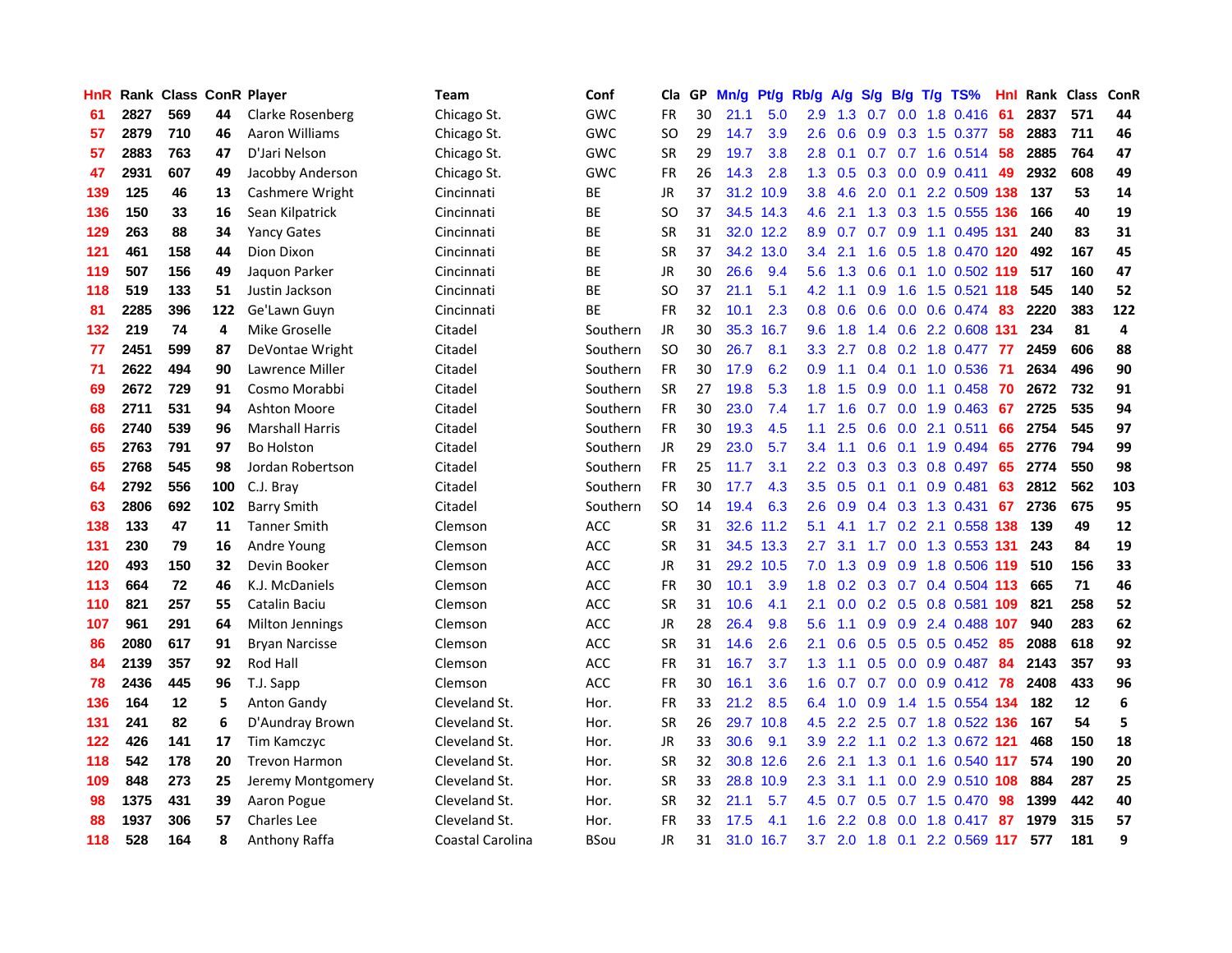| HnR |      | <b>Rank Class ConR Player</b> |              |                           | <b>Team</b>             | Conf            | Cla           |    | GP Mn/g | Pt/g      | Rb/g             | A/g       |                 |           | S/g B/g T/g TS%            | Hnl  | Rank Class |                         | ConR         |
|-----|------|-------------------------------|--------------|---------------------------|-------------------------|-----------------|---------------|----|---------|-----------|------------------|-----------|-----------------|-----------|----------------------------|------|------------|-------------------------|--------------|
| 107 | 953  | 287                           | 19           | Sam McLaurin              | <b>Coastal Carolina</b> | <b>BSou</b>     | JR            | 31 |         | 29.5 10.0 | 7.5              | 1.0       | 0.6             | 1.2       | 1.6 0.634                  | 105  | 1033       | 314                     | 20           |
| 107 | 967  | 295                           | 20           | Kierre Greenwood          | Coastal Carolina        | <b>BSou</b>     | JR            | 28 |         | 31.7 11.1 | 3.6              | 5.0       | 1.4             | 0.4       | 2.8 0.556 107              |      | 961        | 290                     | 19           |
| 106 | 991  | 320                           | 21           | Chris Gradnigo            | Coastal Carolina        | <b>BSou</b>     | <b>SR</b>     | 30 |         | 27.9 14.9 | 6.2              | 1.0       | 0.6             | 0.8       | 2.3 0.535 105              |      | 1039       | 338                     | 21           |
| 93  | 1694 | 510                           | 30           | Jon Pack                  | Coastal Carolina        | <b>BSou</b>     | <b>SR</b>     | 31 | 25.9    | 7.1       |                  | 6.3 0.8   | 0.5             | 1.1       | 1.7 0.533 92               |      | 1759       | 528                     | 32           |
| 81  | 2325 | 668                           | 63           | Dexter Moore              | Coastal Carolina        | <b>BSou</b>     | <b>SR</b>     | 28 | 9.7     | 3.4       | 0.7              | 0.5       | $0.2 \quad 0.1$ |           | 0.4 0.553                  | -80  | 2343       | 669                     | 66           |
| 76  | 2506 | 462                           | 74           | <b>Warren Gillis</b>      | <b>Coastal Carolina</b> | <b>BSou</b>     | FR            | 30 | 15.3    | 3.7       | 1.9              | 1.1       |                 |           | 0.6 0.1 1.0 0.493 75       |      | 2526       | 469                     | 78           |
| 71  | 2623 | 651                           | 82           | Danny Nieman              | <b>Coastal Carolina</b> | <b>BSou</b>     | SO.           | 20 | 26.7    | 4.4       | 3.2 <sub>2</sub> | 2.0       |                 |           | $0.5$ 0.1 1.6 0.509        | 82   | 2255       | 555                     | 59           |
| 90  | 1861 | 463                           | 31           | Pat Moore                 | Colgate                 | Pat.            | SO.           | 30 | 25.9    | 9.9       | 3.0 <sub>2</sub> | 1.3       |                 |           | $0.5$ 0.0 1.8 0.610        | 89   | 1862       | 462                     | 32           |
| 87  | 1997 | 587                           | 39           | <b>Nick Pascale</b>       | Colgate                 | Pat.            | <b>SR</b>     | 30 | 18.9    | 6.4       | 4.8              | 1.0       | 0.1             | 0.5       | 1.4 0.515                  | -87  | 2004       | 589                     | 37           |
| 87  | 2036 | 603                           | 41           | <b>Brandon James</b>      | Colgate                 | Pat.            | JR            | 30 | 14.7    | 5.0       | 3.9              | 0.9       | 0.4             | 0.1       | 1.4 0.517                  | 86   | 2040       | 606                     | 39           |
| 85  | 2116 | 627                           | 45           | John Brandenburg          | Colgate                 | Pat.            | JR            | 30 | 15.2    | 5.3       | 2.8              | 0.7       | 0.1             |           | 0.8 1.5 0.548              | 85   | 2124       | 630                     | 44           |
| 84  | 2185 | 640                           | 49           | <b>Sterling Melville</b>  | Colgate                 | Pat.            | <b>SR</b>     | 30 | 22.1    | 8.4       | 2.9              | 1.4       | 0.6             | 0.3       | 1.8 0.489                  | 83   | 2189       | 639                     | 45           |
| 81  | 2304 | 662                           | 53           | Mike Venezia              | Colgate                 | Pat.            | <b>SR</b>     | 30 | 33.2    | 9.6       | 2.7              | 1.7       | 0.6             | 0.1       | 1.2 0.527                  | -81  | 2306       | 663                     | 53           |
| 81  | 2318 | 677                           | 54           | Mitch Rolls               | Colgate                 | Pat.            | <b>JR</b>     | 30 | 28.8    | 8.6       | 2.1              | 2.3       | 0.7             | 0.1       | 2.1 0.560                  | -81  | 2325       | 678                     | 54           |
| 71  | 2633 | 498                           | 59           | Luke Roh                  | Colgate                 | Pat.            | <b>FR</b>     | 30 | 18.7    | 3.3       | 3.3 <sub>2</sub> | 1.5       | 0.3             | 0.1       | 1.3 0.456                  | -71  | 2641       | 497                     | 59           |
| 67  | 2719 | 736                           | 64           | Yaw Gyawu                 | Colgate                 | Pat.            | <b>SR</b>     | 21 | 15.9    | 6.0       |                  |           |                 |           | 2.2 0.2 0.2 0.0 1.2 0.494  | -69  | 2674       | 733                     | 61           |
| 67  | 2734 | 536                           | 68           | Matt McMullen             | Colgate                 | Pat.            | FR            | 29 | 9.9     | 1.7       | 1.5              | 0.9       |                 |           | $0.2$ $0.2$ $0.6$ $0.388$  | 67   | 2743       | 540                     | 66           |
| 125 | 349  | 117                           | 5            | <b>Andrew Lawrence</b>    | Coll. of Charleston     | Southern        | JR            | 31 |         | 35.4 13.0 |                  | $2.9$ 5.5 |                 |           | 1.9 0.5 2.7 0.546 125      |      | 367        | 125                     | 5            |
| 120 | 481  | 166                           | 6            | <b>Antwaine Wiggins</b>   | Coll. of Charleston     | Southern        | <b>SR</b>     | 31 |         | 34.9 15.9 |                  | $6.5$ 2.2 |                 |           | 1.1 0.5 2.4 0.523 119      |      | 509        | 175                     | 6            |
| 102 | 1204 | 305                           | 22           | <b>Trent Weideman</b>     | Coll. of Charleston     | Southern        | <b>SO</b>     | 30 |         | 31.3 12.1 | 8.7              | 0.9       |                 |           | 0.7 0.9 2.5 0.518 101 1217 |      |            | 307                     | 23           |
| 97  | 1459 | 210                           | 33           | Adjehi Baru               | Coll. of Charleston     | Southern        | FR            | 29 | 26.7    | 7.8       | 6.3              | 0.6       | 0.7             |           | $0.7$ 0.9 0.489            | 97   | 1464       | 206                     | 34           |
| 93  | 1666 | 414                           | 45           | Nori Johnson              | Coll. of Charleston     | Southern        | <sub>SO</sub> | 31 | 17.9    | 6.0       | 1.6              | 0.5       | 1.0             |           | 0.3 0.9 0.543              | 93   | 1689       | 422                     | 46           |
| 92  | 1764 | 267                           | 47           | <b>Anthony Stitt</b>      | Coll. of Charleston     | Southern        | <b>FR</b>     | 19 | 27.5    | 9.7       | 1.7              | 1.9       | 1.1             |           | $0.2$ 2.1 $0.553$          | -95  | 1573       | 232                     | 40           |
| 89  | 1929 | 577                           | 57           | Matt Sundberg             | Coll. of Charleston     | Southern        | JR            | 29 | 21.8    | 6.2       | 3.8              | 0.4       | 0.6             |           | 0.2 0.8 0.507              | -89  | 1903       | 570                     | 54           |
| 75  | 2513 | 619                           | 89           | Jordan Scott              | Coll. of Charleston     | Southern        | <b>SO</b>     | 29 | 14.8    | 3.8       | 1.1              | 0.6       |                 |           | 0.7 0.2 1.0 0.514          | 76   | 2490       | 614                     | 89           |
| 161 | 19   | 4                             | $\mathbf{1}$ | Andre Roberson            | Colorado                | P12             | <b>SO</b>     | 36 |         | 30.2 11.6 | 11.1             | 1.2       | 1.3             | 1.9       | 1.8 0.559 161              |      | 19         | $\overline{\mathbf{4}}$ | $\mathbf{1}$ |
| 122 | 433  | 145                           | 25           | Carlon Brown              | Colorado                | P12             | <b>SR</b>     | 36 |         | 28.5 12.6 | 3.8              | 2.0       | 0.8             |           | 0.3 1.9 0.530 121          |      | 448        | 151                     | 27           |
| 116 | 592  | 65                            | 35           | Spencer DinWiddie         | Colorado                | P12             | FR            | 36 |         | 27.4 10.0 | 3.6 <sup>°</sup> | 1.8       | 0.8             |           | 0.3 1.4 0.563 115          |      | 602        | 63                      | 38           |
| 115 | 619  | 203                           | 38           | <b>Austin Dufault</b>     | Colorado                | P <sub>12</sub> | <b>SR</b>     | 36 |         | 27.1 11.1 | $4.4^{\circ}$    | 0.9       | 0.6             |           | 0.3 1.3 0.547 115          |      | 625        | 206                     | 39           |
| 109 | 829  | 101                           | 52           | Askia Booker              | Colorado                | P12             | <b>FR</b>     | 35 | 21.5    | 9.1       | $2.7^{\circ}$    | 1.4       |                 |           | 0.7 0.0 1.7 0.509 109      |      | 834        | 102                     | 54           |
| 106 | 988  | 319                           | 64           | Nate Tomlinson            | Colorado                | P <sub>12</sub> | <b>SR</b>     | 36 | 29.7    | 5.5       | 2.0 <sub>1</sub> | 3.0       |                 |           | 0.9 0.0 1.6 0.539 106      |      | 993        | 322                     | 65           |
| 82  | 2238 | 657                           | 90           | Sabatino Chen             | Colorado                | P <sub>12</sub> | JR            | 35 | 9.9     | 2.0       | 1.0              | 0.4       |                 |           | 0.3 0.1 0.5 0.534          | 82   | 2234       | 658                     | 90           |
| 75  | 2532 | 624                           | 95           | <b>Shane Harris-Tunks</b> | Colorado                | P <sub>12</sub> | SO.           | 36 | 12.8    | 2.7       | $2.2^{\circ}$    | 0.5       |                 |           | 0.3 0.3 1.2 0.488          | -74  | 2540       | 627                     | 95           |
| 48  | 2927 | 727                           | 99           | Jeremy Adams              | Colorado                | P12             | <b>SO</b>     | 31 | 9.9     | 2.3       | 1.4              | 0.3       | 0.2             |           | 0.0 0.8 0.417 51           |      | 2925       | 724                     | 99           |
| 143 | 87   | 32                            | 3            | Pierce Hornung            | Colorado St.            | <b>MWC</b>      | JR            | 26 | 27.2    | 8.8       | 8.7              | 1.7       |                 | $1.9$ 0.5 | 1.4 0.649 151              |      | 43         | 15                      | $\mathbf{2}$ |
| 120 | 470  | 147                           | 17           | Dorian Green              | Colorado St.            | <b>MWC</b>      | JR            | 32 | 33.6    | 13.1      | 3.5              | 2.4       | 0.8             | 0.1       | 1.8 0.624                  | -119 | 519        | 162                     | 18           |
| 108 | 888  | 271                           | 31           | Wes Eikmeier              | Colorado St.            | MWC             | JR            | 32 | 32.7    | 15.5      | 1.8              | 2.0       | 0.8             | 0.1       | 2.1 0.523                  | 107  | 954        | 287                     | 35           |
| 108 | 924  | 277                           | 35           | Greg Smith                | Colorado St.            | <b>MWC</b>      | <b>JR</b>     | 30 | 22.6    | 9.4       |                  | 5.1 0.9   |                 |           | 0.3 0.4 2.0 0.525 106      |      | 984        | 300                     | 37           |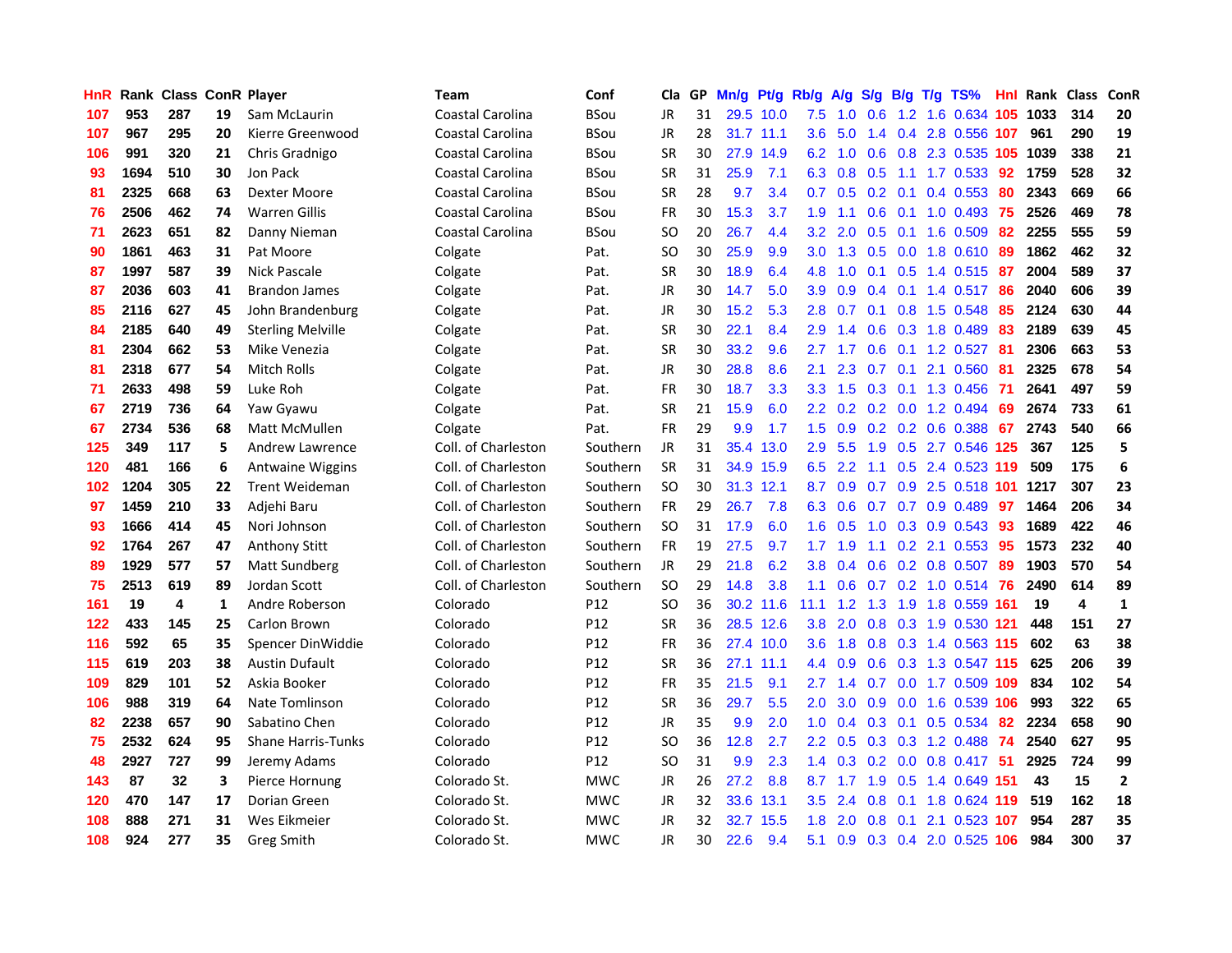| HnR |      | <b>Rank Class ConR Player</b> |              |                         | <b>Team</b>  | Conf        | Cla       |    | GP Mn/g   | Pt/g      | Rb/g             | A/g | S/g              |                 | B/g T/g TS%                   | Hnl | Rank Class |              | ConR                     |
|-----|------|-------------------------------|--------------|-------------------------|--------------|-------------|-----------|----|-----------|-----------|------------------|-----|------------------|-----------------|-------------------------------|-----|------------|--------------|--------------------------|
| 107 | 947  | 284                           | 37           | Jesse Carr              | Colorado St. | <b>MWC</b>  | JR        | 32 | 25.7      | 7.2       | 3.3              | 2.7 | 0.7              | 0.1             | 1.7 0.570                     | 106 | 1017       | 310          | 39                       |
| 104 | 1128 | 280                           | 45           | Dwight Smith            | Colorado St. | <b>MWC</b>  | SO.       | 30 | 15.8      | 5.1       | 2.0              | 1.0 | $0.4^{\circ}$    | 0.3             | 0.9 0.575 102 1175            |     |            | 291          | 47                       |
| 103 | 1171 | 377                           | 47           | Will Bell               | Colorado St. | <b>MWC</b>  | <b>SR</b> | 31 | 24.8      | 8.3       | 3.8              | 0.5 | 0.3              | 0.5             | 1.4 0.584 102 1204            |     |            | 390          | 48                       |
| 92  | 1750 | 526                           | 60           | Kaipo Sabas             | Colorado St. | <b>MWC</b>  | <b>SR</b> | 29 | 23.1      | 4.6       | $2.3^{\circ}$    | 1.1 |                  |                 | 0.6 0.0 1.2 0.635             | -93 | 1682       | 513          | 59                       |
| 120 | 486  | 148                           | 11           | <b>Brian Barbour</b>    | Columbia     | <b>Ivy</b>  | JR        | 30 |           | 35.6 15.5 | 2.8              | 4.4 |                  | $1.0 \quad 0.1$ | 2.3 0.530 119                 |     | 520        | 163          | ${\bf 11}$               |
| 118 | 525  | 163                           | 12           | Mark Cisco              | Columbia     | Ivy         | JR        | 30 |           | 25.2 10.0 | 7.2              | 1.1 |                  |                 | 0.3 0.8 1.6 0.602 117         |     | 562        | 177          | 12                       |
| 97  | 1493 | 377                           | 32           | Meiko Lyles             | Columbia     | <b>Ivy</b>  | SO.       | 30 |           | 29.6 10.6 | 3.0 <sub>2</sub> | 0.6 |                  |                 | 1.1 0.2 1.2 0.589             | 96  | 1527       | 386          | 32                       |
| 93  | 1691 | 256                           | 36           | Alex Rosenberg          | Columbia     | <b>Ivy</b>  | FR        | 30 | 24.7      | 7.2       | 4.2 <sub>1</sub> | 1.6 | 0.9              |                 | 0.3 1.9 0.511                 | 92  | 1732       | 263          | 37                       |
| 92  | 1741 | 262                           | 37           | Cory Osetkowski         | Columbia     | <b>Ivy</b>  | <b>FR</b> | 29 | 11.0      | 2.7       | 2.0 <sub>2</sub> | 0.5 | 0.1              |                 | 0.7 0.3 0.467                 | 91  | 1778       | 269          | 38                       |
| 92  | 1759 | 529                           | 38           | <b>Blaise Staab</b>     | Columbia     | <b>Ivy</b>  | <b>SR</b> | 30 | 13.3      | 3.6       | 3.1              | 0.6 | 0.5              |                 | $0.0$ 0.8 0.502               | -91 | 1793       | 538          | 39                       |
| 85  | 2119 | 627                           | 43           | <b>Chris Crockett</b>   | Columbia     | <b>Ivy</b>  | <b>SR</b> | 27 | 15.5      | 5.7       | 0.9              | 1.0 |                  | $0.3 \quad 0.1$ | 1.0 0.537                     | 85  | 2117       | 626          | 44                       |
| 82  | 2255 | 661                           | 48           | John Daniels            | Columbia     | <b>Ivy</b>  | JR        | 26 | 19.6      | 3.0       | 5.4              | 1.4 | 0.7              | 0.1             | $1.7 \quad 0.415$             | 83  | 2202       | 649          | 45                       |
| 72  | 2599 | 489                           | 62           | Noah Springwater        | Columbia     | Ivy         | <b>FR</b> | 25 | 13.3      | 2.6       | 1.1              | 0.6 | 0.6              | 0.0             | 0.5 0.485                     | -74 | 2560       | 478          | 61                       |
| 135 | 170  | 42                            | 20           | Jeremy Lamb             | Connecticut  | ВE          | SO.       | 34 |           | 37.2 17.7 | 4.9              | 1.7 | 1.2              | 0.6             | 2.0 0.586 135                 |     | 173        | 43           | 21                       |
| 134 | 183  | 45                            | 22           | Shabazz Napier          | Connecticut  | BE          | <b>SO</b> | 34 |           | 35.0 13.0 | 3.5              | 5.8 | 1.6              |                 | 0.3 2.8 0.520 134             |     | 189        | 45           | 23                       |
| 130 | 262  | 19                            | 33           | Andre Drummond          | Connecticut  | BE          | <b>FR</b> | 34 |           | 28.4 10.0 | 7.6              | 0.4 |                  |                 | 0.8 2.7 1.5 0.506 129         |     | 271        | 20           | 34                       |
| 118 | 522  | 53                            | 52           | Ryan Boatright          | Connecticut  | ВE          | FR        | 25 |           | 30.1 10.4 | 3.3              | 4.0 |                  |                 | 1.2 0.2 2.2 0.518 119         |     | 501        | 44           | 46                       |
| 108 | 926  | 279                           | 80           | Alex Oriakhi            | Connecticut  | BE          | JR        | 34 | 21.5      | 6.7       |                  |     |                  |                 | 4.8 0.3 0.1 1.3 1.2 0.507 107 |     | 926        | 280          | 79                       |
| 105 | 1046 | 259                           | 89           | <b>Tyler Olander</b>    | Connecticut  | <b>BE</b>   | SO.       | 34 | 17.6      | 4.2       | 3.9              |     |                  |                 | 1.2 0.4 0.5 0.9 0.483 105     |     | 1055       | 260          | 89                       |
| 92  | 1720 | 431                           | 111          | Roscoe Smith            | Connecticut  | ВE          | SO.       | 33 | 18.2      | 4.4       |                  |     |                  |                 | 3.4 0.2 0.2 0.6 0.8 0.485     | -93 | 1688       | 421          | 110                      |
| 92  | 1742 | 263                           | 112          | <b>DeAndre Daniels</b>  | Connecticut  | ВE          | FR        | 31 | 12.1      | 3.0       | 2.1              | 0.5 |                  |                 | $0.4$ 0.6 0.7 0.454           | -93 | 1699       | 253          | 111                      |
| 90  | 1836 | 455                           | 114          | Niels Giffey            | Connecticut  | <b>BE</b>   | <b>SO</b> | 30 | 11.7      | 2.6       | 1.5              | 0.4 |                  |                 | 0.3 0.2 0.4 0.574             | -91 | 1785       | 444          | 114                      |
| 107 | 928  | 303                           | 9            | <b>Tony Gallo</b>       | Coppin St.   | <b>MEAC</b> | <b>SR</b> | 30 | 33.8      | 17.1      | 2.7              | 3.7 |                  | $1.3 \quad 0.1$ | 2.2 0.553 107                 |     | 939        | 309          | 10                       |
| 98  | 1380 | 432                           | 23           | Logan Wiens             | Coppin St.   | <b>MEAC</b> | <b>SR</b> | 27 |           | 23.2 10.1 | 3.4              | 1.6 |                  |                 | $0.4$ 0.6 0.9 0.603           | -99 | 1318       | 423          | 20                       |
| 98  | 1417 | 438                           | 25           | Akeem Ellis             | Coppin St.   | <b>MEAC</b> | <b>SR</b> | 30 |           | 30.4 12.6 | 5.3              | 3.5 |                  |                 | $0.5$ $0.2$ 2.6 $0.565$       | 97  | 1437       | 447          | 29                       |
| 93  | 1669 | 507                           | 41           | <b>Antonio Williams</b> | Coppin St.   | <b>MEAC</b> | <b>SR</b> | 30 | 27.0      | 9.0       | 8.5              | 0.9 |                  |                 | $0.4$ 0.2 1.4 0.575           | 93  | 1685       | 514          | 42                       |
| 91  | 1807 | 541                           | 46           | Michael Harper          | Coppin St.   | <b>MEAC</b> | <b>SR</b> | 29 |           | 28.2 11.8 | 3.0 <sub>2</sub> | 1.5 | 0.9              |                 | 0.4 1.5 0.576                 | 90  | 1812       | 541          | 46                       |
| 81  | 2293 | 399                           | 74           | <b>Taarig Cephas</b>    | Coppin St.   | <b>MEAC</b> | FR        | 29 | 22.4      | 5.7       | 2.0              | 2.5 | 1.0              | 0.0             | 1.7 0.516                     | 81  | 2291       | 398          | 72                       |
| 71  | 2627 | 653                           | 92           | Michael Murray          | Coppin St.   | <b>MEAC</b> | <b>SO</b> | 30 | 20.6      | 5.3       | 3.7              | 0.7 | 0.8              |                 | 0.2 1.4 0.411 71              |     | 2638       | 655          | 91                       |
| 124 | 387  | 129                           | 7            | Chris Wroblewski        | Cornell      | Ivy         | <b>SR</b> | 28 |           | 33.7 11.5 | 4.7              | 5.2 | 1.6              |                 | 0.0 2.7 0.514 123             |     | 404        | 136          | $\overline{\phantom{a}}$ |
| 112 | 739  | 84                            | 16           | Shonn Miller            | Cornell      | <b>Ivy</b>  | <b>FR</b> | 28 | 25.0      | 8.9       | 6.1              | 0.6 | 1.3              |                 | 1.6 1.5 0.512 111             |     | 756        | 86           | 16                       |
| 98  | 1383 | 406                           | 27           | Josh Figini             | Cornell      | <b>Ivy</b>  | JR        | 26 | 12.1      | 4.3       | 2.1              | 0.3 |                  |                 | $0.4$ 0.3 0.4 0.514           | -98 | 1391       | 406          | 26                       |
| 97  | 1471 | 431                           | 30           | Eitan Chemerinski       | Cornell      | <b>Ivy</b>  | JR        | 28 | 17.6      | 5.9       | 2.8              | 0.7 |                  |                 | 0.9 0.4 1.7 0.620             | -96 | 1483       | 433          | 31                       |
| 96  | 1541 | 481                           | 33           | <b>Andrew Ferry</b>     | Cornell      | Ivy         | <b>SR</b> | 28 | 33.0      | 11.3      | 3.4              | 1.3 | 0.8              |                 | 0.0 1.1 0.559                 | 95  | 1551       | 487          | 33                       |
| 95  | 1573 | 463                           | 34           | Johnathan Gray          | Cornell      | Ivy         | <b>JR</b> | 28 | 21.9      | 8.8       | 3.1              | 0.8 | 0.8              | 0.1             | 1.3 0.498                     | 95  | 1588       | 467          | 34                       |
| 86  | 2069 | 338                           | 42           | <b>Galal Cancer</b>     | Cornell      | Ivy         | FR        | 28 | 21.1      | 6.1       | 2.5              | 2.7 | 1.1              |                 | $0.2$ 2.5 0.414               | 85  | 2085       | 343          | 43                       |
| 73  | 2597 | 641                           | 61           | Dwight Tarwater         | Cornell      | Ivy         | SO        | 25 | 14.0      | 3.3       | 2.8              | 0.4 | 0.2 <sub>0</sub> | 0.1             | 0.6 0.453                     | -74 | 2569       | 632          | 62                       |
| 165 | 13   | $\mathbf{2}$                  | $\mathbf{1}$ | Doug McDermott          | Creighton    | <b>MVC</b>  | <b>SO</b> | 35 | 31.9 22.9 |           |                  |     |                  |                 | 8.2 1.1 0.2 0.1 2.3 0.674 165 |     | 13         | $\mathbf{2}$ | $\mathbf{1}$             |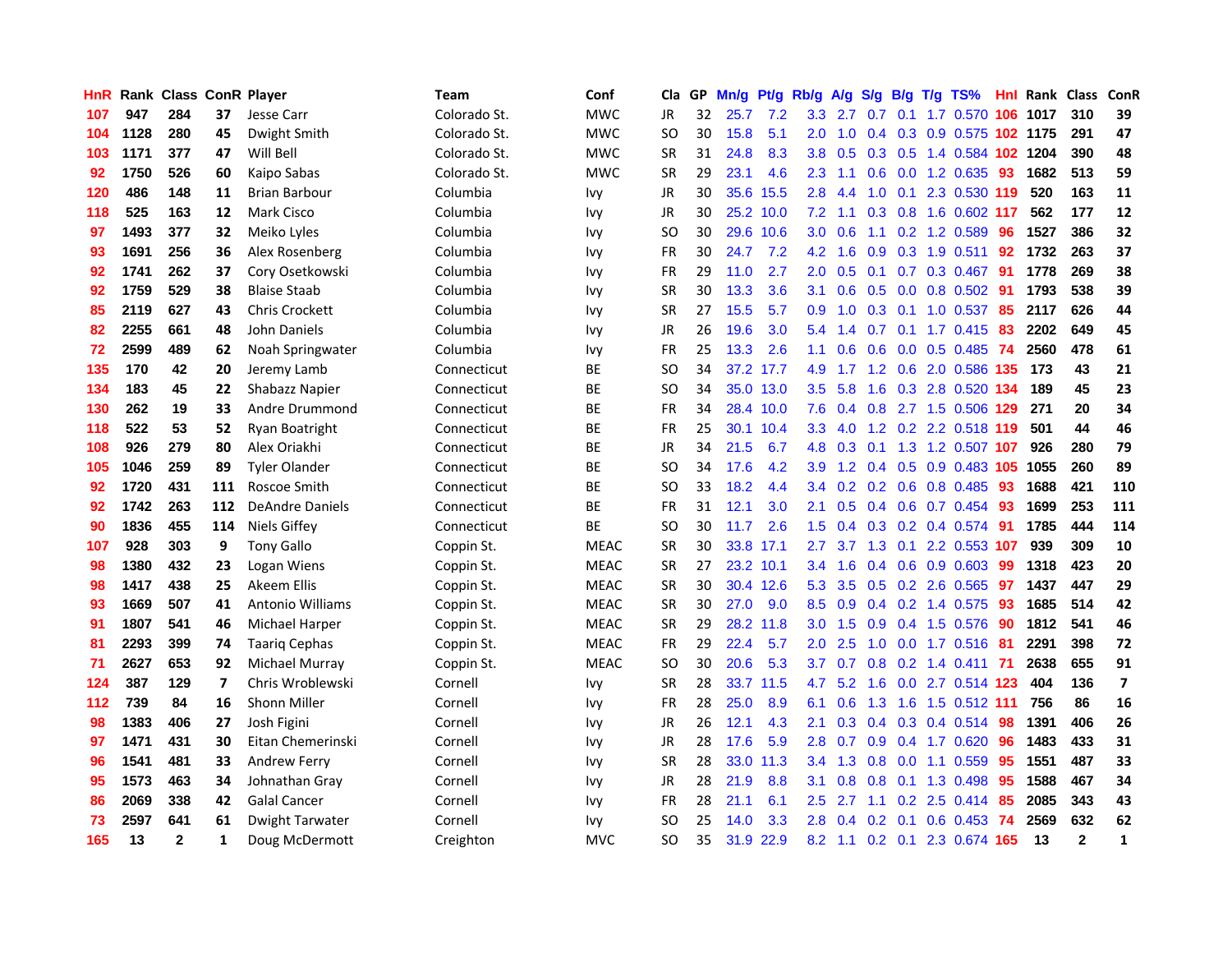| <b>HnR</b> |      | <b>Rank Class ConR Player</b> |                         |                        | Team      | Conf       | Cla           | GP | Mn/g | Pt/g      | Rb/g             | A/g             | S/g | B/g | $T/g$ TS%                     | Hnl | Rank Class |     | ConR         |
|------------|------|-------------------------------|-------------------------|------------------------|-----------|------------|---------------|----|------|-----------|------------------|-----------------|-----|-----|-------------------------------|-----|------------|-----|--------------|
| 129        | 278  | 96                            | 14                      | Gregory Echenique      | Creighton | <b>MVC</b> | JR            | 35 | 23.9 | 9.7       | 7.3              | 0.6             | 0.4 | 1.6 | 1.5 0.621                     | 129 | 283        | 100 | 14           |
| 117        | 570  | 189                           | 22                      | <b>Antoine Young</b>   | Creighton | <b>MVC</b> | <b>SR</b>     | 35 | 30.6 | 12.1      | 2.0              | 4.5             | 0.8 | 0.0 | 1.9 0.508 117                 |     | 571        | 189 | 22           |
| 117        | 576  | 176                           | 23                      | <b>Grant Gibbs</b>     | Creighton | <b>MVC</b> | <b>JR</b>     | 35 | 29.9 | 7.0       | 4.5              | 5.0             | 1.1 |     | 0.1 2.1 0.579 117             |     | 576        | 180 | 23           |
| 112        | 698  | 180                           | 30                      | Ethan Wragge           | Creighton | <b>MVC</b> | SO            | 35 | 16.0 | 6.6       | $2.7^{\circ}$    | 0.4             |     |     | 0.3 0.2 0.4 0.617 112 695     |     |            | 176 | 29           |
| 109        | 873  | 217                           | 40                      | Jahenns Manigat        | Creighton | <b>MVC</b> | SO            | 35 | 22.7 | 6.6       | $2.2^{\circ}$    | 1.5             | 0.7 |     | 0.0 0.8 0.680 109             |     | 858        | 213 | 40           |
| 106        | 1005 | 306                           | 42                      | Josh Jones             | Creighton | <b>MVC</b> | JR            | 35 | 17.0 | 5.2       | 1.8 <sup>°</sup> | 1.8             | 0.6 |     | 0.0 0.9 0.555 106             |     | 985        | 301 | 42           |
| 83         | 2209 | 378                           | 72                      | <b>Austin Chatman</b>  | Creighton | <b>MVC</b> | FR            | 35 | 11.8 | 2.4       | 1.1              | 1.9             | 0.3 |     | $0.0$ 1.2 0.474               | 83  | 2209       | 381 | 73           |
| 106        | 990  | 126                           | 19                      | Gabas Maldunas         | Dartmouth | Ivy        | FR            | 30 | 26.6 | 9.1       | 7.2              | 1.2             | 0.9 |     | 1.3 2.1 0.463 106             |     | 976        | 124 | 17           |
| 99         | 1340 | 187                           | 24                      | Jvonte Brooks          | Dartmouth | Ivy        | <b>FR</b>     | 30 | 28.2 | 9.4       | 6.6              | 1.1             | 0.5 |     | 0.2 2.2 0.567                 | -99 | 1340       | 187 | 24           |
| 82         | 2253 | 651                           | 47                      | Jabari Trotter         | Dartmouth | Ivy        | <b>SR</b>     | 30 | 22.9 | 6.2       | 1.5              | 1.7             | 0.7 |     | $0.1$ 1.0 0.466               | 82  | 2260       | 652 | 47           |
| 82         | 2263 | 393                           | 49                      | John Golden            | Dartmouth | <b>Ivy</b> | FR            | 30 | 27.2 | 7.3       | 3.4              | 1.0             | 0.6 |     | 0.2 1.5 0.538                 | 82  | 2270       | 393 | 49           |
| 78         | 2411 | 690                           | 54                      | David Rufful           | Dartmouth | <b>Ivy</b> | <b>SR</b>     | 30 | 24.3 | 6.1       | 3.0 <sub>1</sub> | 1.2             | 1.0 | 0.1 | 1.6 0.444                     | 78  | 2404       | 685 | 55           |
| 78         | 2421 | 697                           | 55                      | R.J. Griffin           | Dartmouth | Ivy        | <b>JR</b>     | 30 | 26.2 | 7.6       | 2.5              | 1.1             | 0.7 | 0.1 | 1.8 0.491                     | 78  | 2419       | 697 | 56           |
| 71         | 2642 | 659                           | 63                      | <b>Tyler Melville</b>  | Dartmouth | <b>Ivy</b> | <sub>SO</sub> | 29 | 14.6 | 5.4       | 1.3              | 0.6             | 0.4 | 0.1 | 1.7 0.489                     | -71 | 2639       | 656 | 63           |
| 68         | 2712 | 532                           | 64                      | Mack McKearney         | Dartmouth | <b>Ivy</b> | <b>FR</b>     | 29 | 11.0 | 1.6       | 1.0              | 1.1             | 0.6 | 0.1 | 0.7 0.359                     | 68  | 2719       | 533 | 64           |
| 61         | 2831 | 807                           | 65                      | Matt LaBove            | Dartmouth | <b>Ivy</b> | JR            | 30 | 12.3 | 2.4       | $2.3^{\circ}$    | 0.5             | 0.1 |     | $0.3$ 0.6 0.404               | -61 | 2838       | 813 | 66           |
| 146        | 58   | 10                            | 1                       | De'Mon Brooks          | Davidson  | Southern   | <b>SO</b>     | 33 |      | 22.8 15.7 |                  | $6.2 \quad 0.8$ |     |     | 1.0 0.5 1.7 0.581 146         |     | 59         | 10  | 1            |
| 145        | 70   | 26                            | $\mathbf{2}$            | Jake Cohen             | Davidson  | Southern   | <b>JR</b>     | 33 |      | 24.8 14.3 |                  |                 |     |     | 6.1 1.4 0.7 1.7 2.1 0.606 145 |     | 69         | 28  | $\mathbf{2}$ |
| 118        | 540  | 169                           | $\overline{\mathbf{z}}$ | Nik Cochran            | Davidson  | Southern   | <b>JR</b>     | 33 |      | 29.6 10.9 | 2.8              | 3.6             |     |     | 0.9 0.0 1.7 0.598 118         |     | 547        | 172 | 8            |
| 111        | 758  | 231                           | 11                      | J.P. Kuhlman           | Davidson  | Southern   | <b>JR</b>     | 33 |      | 31.9 10.8 | 3.8 <sup>°</sup> | 2.9             |     |     | 0.9 0.0 1.5 0.535 111         |     | 761        | 234 | 11           |
| 107        | 932  | 232                           | 19                      | Chris Czerapowicz      | Davidson  | Southern   | <b>SO</b>     | 33 |      | 25.1 10.1 | 4.9              | 0.7             |     |     | 0.2 0.4 1.0 0.537 107         |     | 921        | 229 | 18           |
| 94         | 1599 | 472                           | 39                      | Clint Mann             | Davidson  | Southern   | JR            | 31 | 16.2 | 5.7       | $3.0\,$          | 0.5             | 0.6 |     | 0.3 1.2 0.507                 | 95  | 1555       | 452 | 38           |
| 94         | 1612 | 238                           | 40                      | <b>Tyler Kalinoski</b> | Davidson  | Southern   | <b>FR</b>     | 33 | 17.4 | 4.7       | 2.2 <sub>2</sub> | 1.2             | 0.5 | 0.1 | 0.4 0.445                     | 94  | 1608       | 239 | 41           |
| 94         | 1616 | 401                           | 42                      | <b>Tom Droney</b>      | Davidson  | Southern   | <b>SO</b>     | 33 | 21.3 | 3.8       | 3.7              | 2.1             | 0.4 |     | $0.0$ 1.4 $0.471$             | 94  | 1610       | 400 | 42           |
| 135        | 177  | 65                            | 9                       | <b>Kevin Dillard</b>   | Dayton    | A10        | <b>JR</b>     | 33 |      | 32.7 13.3 | 2.7              | 6.0             | 1.4 | 0.4 | 2.8 0.528 134                 |     | 186        | 70  | 10           |
| 130        | 246  | 83                            | 12                      | Chris Johnson          | Dayton    | A10        | <b>SR</b>     | 32 |      | 29.7 12.4 | 6.4              | 1.3             | 0.7 | 0.6 | 1.6 0.619 131                 |     | 247        | 85  | 12           |
| 112        | 732  | 222                           | 45                      | Matt Kavanaugh         | Dayton    | A10        | JR            | 33 | 23.9 | 9.0       | 5.9              | 0.8             | 0.5 |     | 0.2 1.9 0.592 111             |     | 748        | 230 | 46           |
| 112        | 744  | 226                           | 47                      | Josh Benson            | Dayton    | A10        | <b>JR</b>     | 14 | 26.5 | 10.9      | 5.2              | 1.0             | 0.5 | 1.1 | 2.2 0.618 116                 |     | 597        | 189 | 36           |
| 106        | 1004 | 325                           | 58                      | Luke Fabrizius         | Dayton    | A10        | <b>SR</b>     | 30 | 16.4 | 5.7       | 2.5              | 0.8             | 0.1 | 0.5 | 0.6 0.566 106                 |     | 1006       | 326 | 58           |
| 104        | 1089 | 352                           | 63                      | <b>Josh Parker</b>     | Dayton    | A10        | SR            | 33 | 23.0 | 8.7       | 1.9              | 1.8             |     |     | 0.9 0.1 1.7 0.515 104 1103    |     |            | 356 | 67           |
| 104        | 1119 | 360                           | 68                      | <b>Paul Williams</b>   | Dayton    | A10        | <b>SR</b>     | 33 | 30.0 | 9.2       | 2.6              | 1.7             |     |     | 0.5 0.1 1.2 0.477 103 1135    |     |            | 368 | 70           |
| 101        | 1264 | 322                           | 73                      | Devin Oliver           | Dayton    | A10        | SO            | 33 | 20.5 | 4.9       | 5.0              | 1.0             |     |     | 0.7 0.2 1.3 0.497 100 1273    |     |            | 321 | 75           |
| 86         | 2051 | 335                           | 99                      | <b>Alex Gavrilovic</b> | Dayton    | A10        | <b>FR</b>     | 30 | 12.9 | 4.0       | 2.8              | 0.1             | 0.1 |     | 0.2 0.8 0.548                 | 87  | 2014       | 324 | 99           |
| 139        | 123  | 45                            | 2                       | Jamelle Hagins         | Delaware  | CAA        | <b>JR</b>     | 32 |      | 31.2 12.4 | 11.1             | 0.9             | 0.7 |     | 3.0 2.3 0.570 139             |     | 129        | 48  | $\mathbf{2}$ |
| 124        | 375  | 28                            | 13                      | Jarvis Threatt         | Delaware  | CAA        | <b>FR</b>     | 31 |      | 23.9 10.7 | 3.9              | 2.3             | 1.3 |     | 0.3 1.6 0.555 125             |     | 359        | 28  | 13           |
| 102        | 1194 | 300                           | 41                      | Devon Saddler          | Delaware  | <b>CAA</b> | <b>SO</b>     | 32 |      | 35.3 18.8 | 4.1              | 1.8             | 0.8 |     | 0.3 3.2 0.510 102 1196        |     |            | 301 | 42           |
| 93         | 1695 | 503                           | 54                      | Josh Brinkley          | Delaware  | CAA        | JR            | 32 | 25.9 | 8.7       | 4.7              | 0.6             | 0.2 | 0.6 | 1.5 0.566                     | 93  | 1706       | 508 | 54           |
| 90         | 1819 | 279                           | 56                      | Kyle Anderson          | Delaware  | CAA        | <b>FR</b>     | 31 | 30.6 | 8.9       | 2.9              |                 |     |     | 0.8 0.5 0.3 1.1 0.512 91      |     | 1792       | 273 | 57           |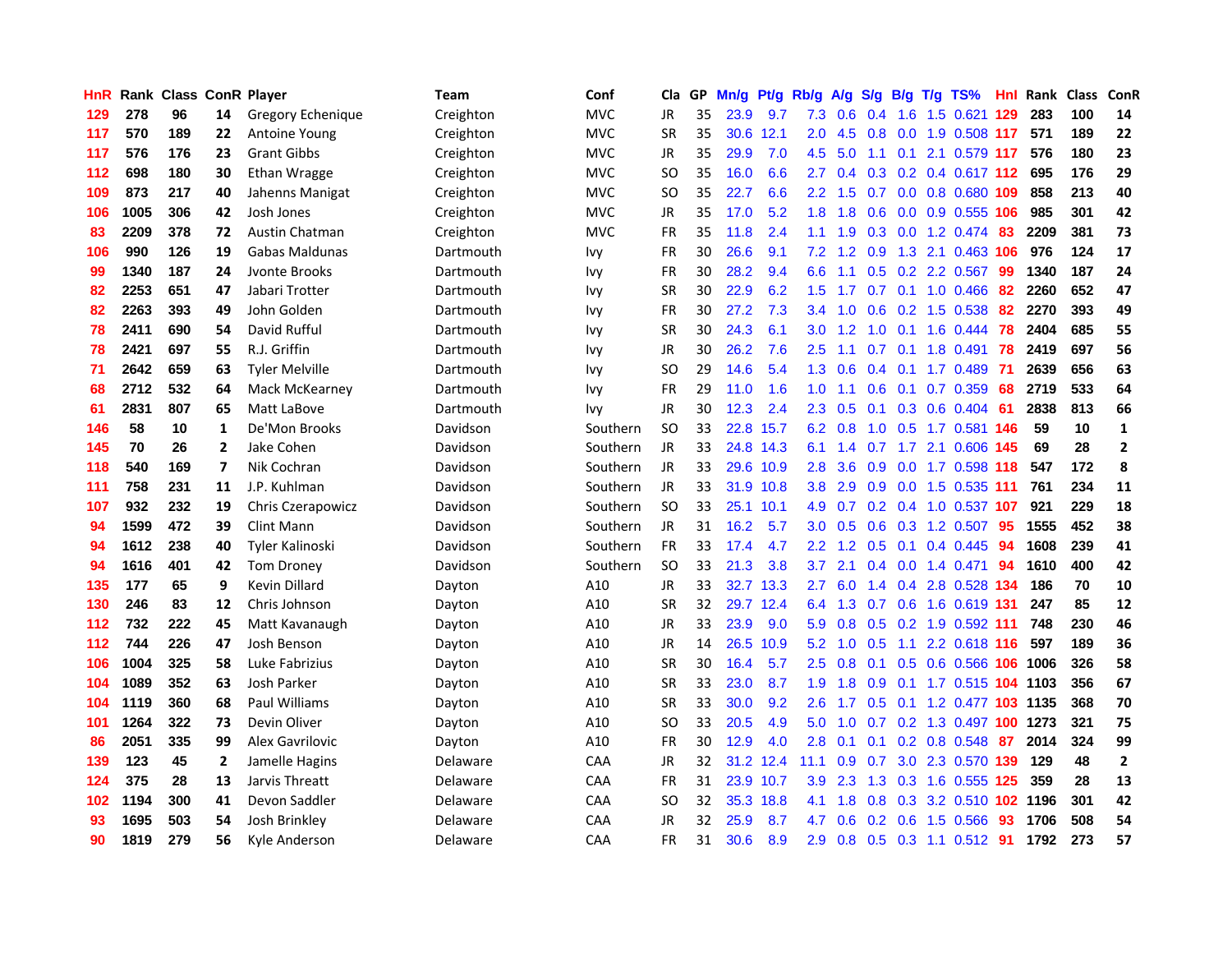| <b>HnR</b>       |      | Rank Class ConR Player |     |                         | <b>Team</b>  | Conf        | Cla       |    | GP Mn/g | Pt/g      | Rb/g             | A/g             |     |     | S/g B/g T/g TS%               | Hnl | Rank Class |     | ConR                     |
|------------------|------|------------------------|-----|-------------------------|--------------|-------------|-----------|----|---------|-----------|------------------|-----------------|-----|-----|-------------------------------|-----|------------|-----|--------------------------|
| 89               | 1912 | 301                    | 60  | <b>Khalid Lewis</b>     | Delaware     | CAA         | FR        | 32 | 29.6    | 5.2       | 1.8              | 2.6             | 1.1 | 0.2 | 2.0 0.452                     | 88  | 1928       | 302 | 62                       |
| 65               | 2772 | 795                    | 94  | Kelvin McNeil           | Delaware     | CAA         | JR        | 32 | 14.1    | 2.4       | 3.0 <sub>2</sub> | 0.4             |     |     | $0.2$ 0.0 0.7 0.432 65        |     | 2784       | 797 | 94                       |
| 56               | 2888 | 764                    | 97  | <b>Hakim McCullar</b>   | Delaware     | <b>CAA</b>  | <b>SR</b> | 29 | 9.1     | 1.4       |                  |                 |     |     | 1.4 0.2 0.0 0.3 0.2 0.418 57  |     | 2887       | 765 | 97                       |
| 112              | 723  | 218                    | 8   | Marques Oliver          | Delaware St. | <b>MEAC</b> | JR        | 29 |         | 31.0 11.4 |                  | $7.2 \quad 1.4$ | 1.1 |     | 2.5 2.0 0.577 111             |     | 774        | 238 | 8                        |
| 106              | 993  | 321                    | 11  | Jay Threatt             | Delaware St. | <b>MEAC</b> | <b>SR</b> | 26 | 36.4    | 8.8       | 3.7              | 6.0             |     |     | 3.0 0.2 1.9 0.500 108         |     | 904        | 295 | 9                        |
| 92               | 1746 | 264                    | 44  | Tahj Tate               | Delaware St. | <b>MEAC</b> | FR        | 24 |         | 35.3 16.1 | $2.6^{\circ}$    | 2.7             |     |     | 1.3 0.2 2.3 0.515 92          |     | 1748       | 266 | 43                       |
| 90               | 1842 | 459                    | 49  | Casey Walker            | Delaware St. | <b>MEAC</b> | <b>SO</b> | 29 |         | 37.4 13.3 | 3.8 <sup>°</sup> | 0.8             |     |     | $0.9$ $0.5$ 1.1 $0.539$       | 89  | 1901       | 473 | 51                       |
| 90               | 1856 | 288                    | 50  | Kendall Gray            | Delaware St. | <b>MEAC</b> | FR        | 17 | 25.3    | 6.9       | 4.8              | 0.4             |     |     | 0.5 3.2 1.4 0.544             | 90  | 1852       | 287 | 49                       |
| 87               | 2008 | 325                    | 56  | <b>Tyshawn Bell</b>     | Delaware St. | <b>MEAC</b> | <b>FR</b> | 29 | 20.7    | 7.2       | 2.9              | 0.4             |     |     | 0.8 0.4 0.4 0.524             | 86  | 2056       | 336 | 58                       |
| 69               | 2694 | 523                    | 99  | Amere May               | Delaware St. | <b>MEAC</b> | <b>FR</b> | 27 | 16.7    | 5.9       | 1.2              | 0.5             |     |     | $0.4$ 0.2 0.9 0.453           | 69  | 2691       | 516 | 98                       |
| 137              | 146  | 32                     | 3   | Chris Udofia            | Denver       | Sun Belt    | <b>SO</b> | 31 |         | 29.9 14.5 | 5.2              | 2.6             | 0.7 |     | 2.3 2.4 0.596 137             |     | 156        | 36  | 3                        |
| 121              | 462  | 36                     | 10  | Royce O'Neale           | Denver       | Sun Belt    | FR        | 31 | 27.0    | 9.9       | 5.8              | 2.1             |     |     | 1.4 0.4 2.1 0.642 120         |     | 478        | 40  | 10                       |
| 117              | 575  | 190                    | 15  | <b>Brian Stafford</b>   | Denver       | Sun Belt    | <b>SR</b> | 31 |         | 33.4 14.5 | 1.8              | 2.1             | 1.1 |     | 0.2 1.3 0.654 116             |     | 585        | 193 | 16                       |
| 108              | 892  | 290                    | 23  | Justin Coughlin         | Denver       | Sun Belt    | <b>SR</b> | 31 | 9.5     | 3.8       | 0.8 <sub>0</sub> | 0.8             | 0.3 |     | 0.5 0.5 0.594 108             |     | 882        | 285 | 22                       |
| 104              | 1086 | 351                    | 30  | <b>Rob Lewis</b>        | Denver       | Sun Belt    | <b>SR</b> | 29 | 20.0    | 7.4       | 3.2              | 1.7             | 0.7 |     | 0.4 1.5 0.540 104 1085        |     |            | 353 | 30                       |
| 104              | 1092 | 140                    | 31  | <b>Brett Olson</b>      | Denver       | Sun Belt    | <b>FR</b> | 31 | 32.5    | 7.6       | 2.2 <sub>2</sub> | 2.0             |     |     | 0.8 0.2 1.7 0.666 104 1097    |     |            | 141 | 32                       |
| 103              | 1179 | 344                    | 36  | Chase Hallam            | Denver       | Sun Belt    | JR        | 28 | 30.4    | 7.5       | 4.1              | 2.3             |     |     | 1.6 0.4 1.4 0.515 104 1124    |     |            | 341 | 34                       |
| 85               | 2087 | 620                    | 80  | <b>Travis Hallam</b>    | Denver       | Sun Belt    | <b>SR</b> | 29 | 14.2    | 2.2       |                  |                 |     |     | 0.8 1.7 0.6 0.0 0.6 0.520 86  |     | 2057       | 609 | 78                       |
| $52\phantom{.0}$ | 2909 | 720                    | 112 | <b>Blake Foeman</b>     | Denver       | Sun Belt    | SO.       | 30 | 8.5     | 1.5       |                  | $0.6 \quad 0.5$ |     |     | 0.1 0.1 0.6 0.556 52          |     | 2914       | 719 | 112                      |
| 123              | 397  | 104                    | 41  | <b>Brandon Young</b>    | DePaul       | ВE          | <b>SO</b> | 31 |         | 30.5 14.5 | 2.6              |                 |     |     | 4.7 1.6 0.1 2.4 0.510 123     |     | 416        | 104 | 42                       |
| 112              | 724  | 189                    | 67  | <b>Cleveland Melvin</b> | DePaul       | ВE          | SO.       | 31 |         | 32.1 17.5 |                  | $7.4\quad0.8$   | 0.8 | 1.1 | 2.2 0.485 111                 |     | 744        | 190 | 70                       |
| 107              | 969  | 122                    | 82  | Jamee Crockett          | DePaul       | ВE          | <b>FR</b> | 31 | 18.4    | 8.6       | $2.2^{\circ}$    | 1.2             | 0.7 |     | 0.3 0.9 0.547 106             |     | 968        | 121 | 82                       |
| 106              | 1014 | 327                    | 87  | Jeremiah Kelly          | DePaul       | ВE          | <b>SR</b> | 29 | 28.2    | 8.6       | 2.6              | 3.9             | 1.1 |     | 0.0 1.3 0.534 106             |     | 1001       | 324 | 86                       |
| 101              | 1239 | 358                    | 98  | Worrel Clahar           | DePaul       | BE          | JR        | 31 | 16.8    | 6.0       | 1.5              | 2.0             | 1.3 |     | 0.0 2.1 0.600 101 1248        |     |            | 363 | 98                       |
| 97               | 1465 | 371                    | 101 | Moses Morgan            | DePaul       | BE          | SO.       | 26 | 19.6    | 9.0       | $2.5^{\circ}$    | 1.0             |     |     | 0.6 0.3 1.2 0.499             | 97  | 1428       | 361 | 102                      |
| 90               | 1855 | 551                    | 116 | <b>Krys Faber</b>       | DePaul       | BE          | <b>SR</b> | 30 | 19.8    | 4.0       | 4.7              | 0.4             | 0.5 | 0.5 | 0.8 0.605                     | -90 | 1841       | 550 | 116                      |
| 87               | 2013 | 496                    | 118 | Donnavan Kirk           | DePaul       | BE          | <b>SO</b> | 23 | 18.0    | 3.5       | 4.0              | 0.2             | 0.4 |     | 1.4 0.5 0.488                 | 89  | 1869       | 464 | 117                      |
| 84               | 2150 | 363                    | 120 | <b>Charles McKinney</b> | DePaul       | BE          | FR        | 31 | 17.5    | 4.2       | 2.2              | 1.4             | 0.9 |     | $0.1$ 1.4 0.492               | -84 | 2159       | 362 | 121                      |
| 128              | 284  | 73                     | 8   | Ray McCallum            | Detroit      | Hor.        | <b>SO</b> | 36 |         | 33.7 15.4 | 4.5              | 4.0             | 1.6 |     | 0.2 2.2 0.543 127             |     | 324        | 82  | 11                       |
| 123              | 406  | 134                    | 15  | Eli Holman              | Detroit      | Hor.        | <b>SR</b> | 26 |         | 23.3 10.8 |                  |                 |     |     | 7.0 0.7 0.7 1.3 1.1 0.605 131 |     | 236        | 80  | $\overline{\phantom{a}}$ |
| 111              | 774  | 239                    | 24  | Doug Anderson           | Detroit      | Hor.        | JR        | 36 | 24.3    | 9.2       |                  | $4.6$ 1.2       |     |     | 1.1 0.4 1.4 0.587 109         |     | 819        | 258 | 24                       |
| 103              | 1157 | 287                    | 31  | Evan Bruinsma           | Detroit      | Hor.        | <b>SO</b> | 36 | 12.1    | 4.1       | 2.5              | 0.4             |     |     | 0.4 0.4 0.6 0.569 102 1195    |     |            | 300 | 32                       |
| 102              | 1183 | 382                    | 34  | <b>Chase Simon</b>      | Detroit      | Hor.        | <b>SR</b> | 36 |         | 33.6 13.3 |                  | 4.4 2.4         |     |     | 1.1 0.2 2.7 0.481 101 1221    |     |            | 397 | 34                       |
| 101              | 1238 | 400                    | 35  | LaMarcus Lowe           | Detroit      | Hor.        | <b>SR</b> | 35 | 22.9    | 6.5       | 5.0              | 0.4             | 0.5 |     | 2.3 1.3 0.559 100 1274        |     |            | 411 | 35                       |
| 100              | 1281 | 371                    | 37  | Jason Calliste          | Detroit      | Hor.        | <b>JR</b> | 36 |         | 30.6 10.2 | 3.0 <sub>2</sub> | 1.6             | 1.1 | 0.1 | 1.6 0.542                     | -99 | 1319       | 385 | 36                       |
| 76               | 2477 | 696                    | 68  | Donavan Foster          | Detroit      | Hor.        | <b>SR</b> | 34 | 17.7    | 3.5       | 1.0              | 1.6             | 0.8 | 0.1 | $1.0$ 0.418                   | -77 | 2461       | 696 | 69                       |
| 132              | 220  | 56                     | 10  | Rayvonte Rice           | Drake        | <b>MVC</b>  | SO        | 33 | 33.4    | 16.8      | 5.8              | 1.6             | 1.9 | 0.8 | 2.5 0.513 131                 |     | 232        | 57  | 10                       |
| 121              | 454  | 144                    | 18  | <b>Ben Simons</b>       | <b>Drake</b> | <b>MVC</b>  | <b>JR</b> | 29 |         | 35.9 16.4 |                  |                 |     |     | 3.4 1.4 0.8 0.3 1.6 0.603 124 |     | 384        | 131 | 17                       |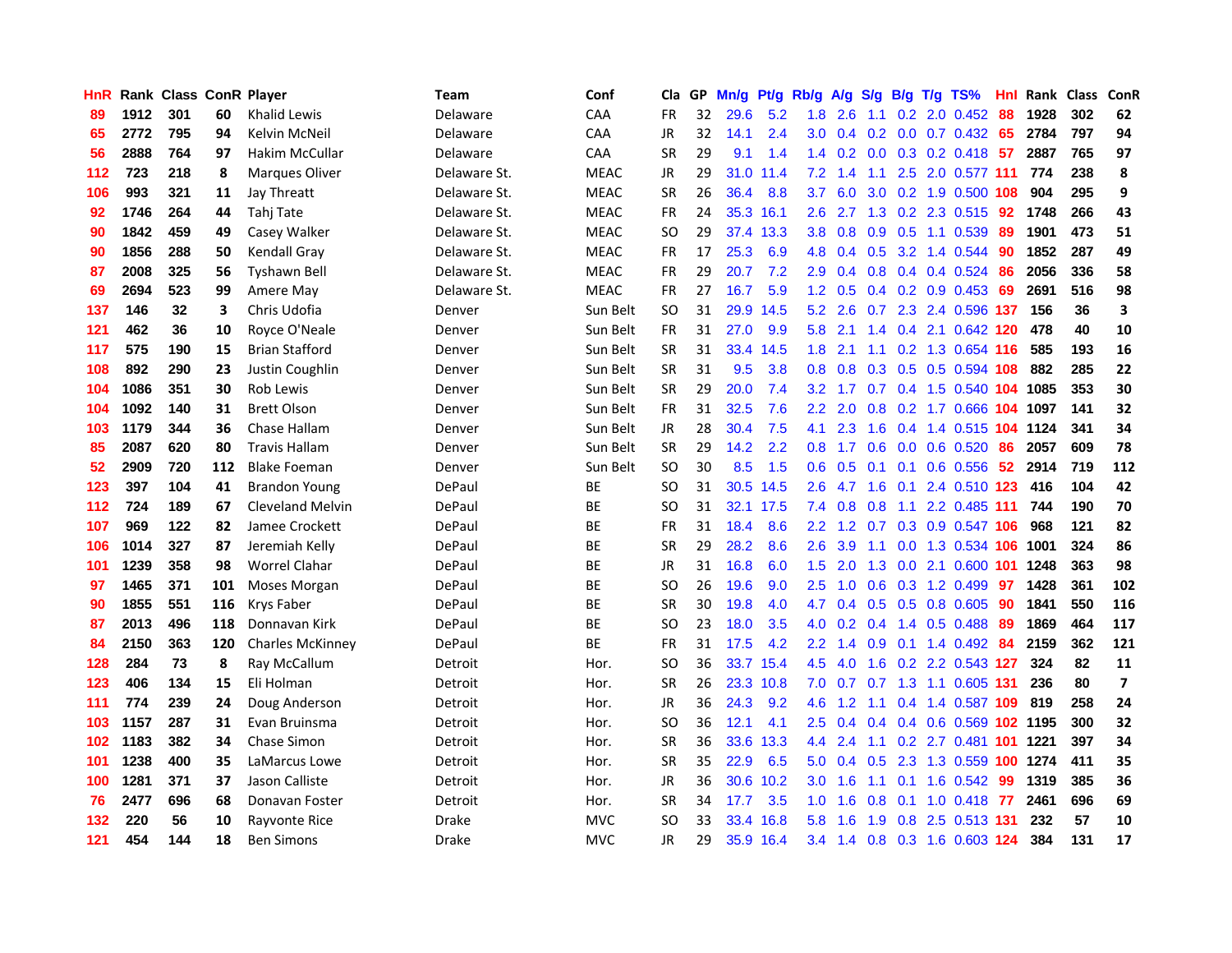| HnR |      | <b>Rank Class ConR Player</b> |     |                        | Team          | Conf        | Cla       |    | GP Mn/g | Pt/g      | Rb/g             | A/g             |                  |                 | S/g B/g T/g TS%           | Hnl |      | Rank Class | ConR                    |
|-----|------|-------------------------------|-----|------------------------|---------------|-------------|-----------|----|---------|-----------|------------------|-----------------|------------------|-----------------|---------------------------|-----|------|------------|-------------------------|
| 111 | 764  | 234                           | 35  | Jordan Clarke          | Drake         | <b>MVC</b>  | JR        | 34 | 23.7    | 6.0       | 7.0              | 1.1             | 1.4              | 0.5             | 1.5 0.482                 | 109 | 815  | 257        | 37                      |
| 101 | 1258 | 404                           | 50  | Kurt Alexander         | <b>Drake</b>  | <b>MVC</b>  | <b>SR</b> | 33 | 20.3    | 8.5       | $2.2^{\circ}$    | 1.6             | 0.7              | 0.1             | 1.7 0.511 100             |     | 1301 | 417        | 50                      |
| 99  | 1368 | 430                           | 53  | Kraidon Woods          | <b>Drake</b>  | <b>MVC</b>  | <b>SR</b> | 32 | 16.8    | 3.3       | 4.1              | 0.4             | 0.5              | 1.2             | 1.3 0.589                 | -97 | 1423 | 445        | 54                      |
| 94  | 1651 | 245                           | 63  | Jeremy Jeffers         | Drake         | <b>MVC</b>  | FR        | 34 | 25.9    | 7.1       | 2.6              | 0.9             |                  |                 | 0.3 0.0 0.9 0.579         | 92  | 1717 | 259        | 63                      |
| 90  | 1826 | 548                           | 64  | Aaron Hawley           | Drake         | <b>MVC</b>  | JR        | 34 | 20.7    | 6.4       | 2.6              | 0.8             |                  |                 | $0.4$ 0.2 1.0 0.488       | -89 | 1878 | 563        | 64                      |
| 83  | 2220 | 380                           | 74  | <b>Karl Madison</b>    | <b>Drake</b>  | <b>MVC</b>  | <b>FR</b> | 31 | 23.0    | 4.7       | 1.5 <sub>1</sub> | 2.5             |                  |                 | $0.8$ 0.0 2.0 0.443       | 84  | 2163 | 364        | 72                      |
| 136 | 155  | 36                            | 3   | Frank Massenat         | Drexel        | CAA         | <b>SO</b> | 36 |         | 35.8 13.7 | 3.1              | 4.8             |                  |                 | 0.9 0.4 2.1 0.566 135     |     | 169  | 41         | 3                       |
| 133 | 200  | 66                            | 6   | Samme Givens           | Drexel        | <b>CAA</b>  | <b>SR</b> | 36 |         | 30.3 11.6 | 7.9              | 1.8             | 0.5              |                 | 1.0 2.1 0.563 132         |     | 216  | 74         | $\overline{\mathbf{z}}$ |
| 126 | 331  | 25                            | 12  | Damion Lee             | Drexel        | CAA         | <b>FR</b> | 36 |         | 28.9 12.0 | $4.4^{\circ}$    | 1.7             |                  |                 | 0.8 0.3 1.7 0.587 125     |     | 354  | 26         | 12                      |
| 113 | 675  | 208                           | 26  | <b>Chris Fouch</b>     | Drexel        | CAA         | Jr        | 32 |         | 24.5 10.8 | $2.5^{\circ}$    | 1.2             | 0.7              |                 | 0.3 1.2 0.521 112         |     | 696  | 219        | 26                      |
| 105 | 1058 | 263                           | 35  | Dartaye Ruffin         | Drexel        | CAA         | <b>SO</b> | 36 | 21.7    | 5.6       | 4.9              | 0.4             | 0.6              | 0.6             | 1.0 0.525 104 1088        |     |      | 267        | 36                      |
| 103 | 1150 | 341                           | 39  | <b>Derrick Thomas</b>  | Drexel        | CAA         | JR        | 30 | 32.0    | 8.1       | 2.4              | 2.1             | 0.9 <sub>0</sub> | 0.2             | 1.5 0.495 107             |     | 910  | 278        | 34                      |
| 102 | 1192 | 346                           | 40  | Daryl McCoy            | Drexel        | CAA         | JR        | 36 | 24.4    | 4.3       | 6.7              | 0.8             | 0.3              | 0.4             | 1.1 0.503 102 1206        |     |      | 350        | 44                      |
| 147 | 54   | 19                            | 5   | <b>Mason Plumlee</b>   | Duke          | ACC         | JR        | 34 |         | 28.4 11.1 | 9.2              | 1.6             | 0.8              | 1.6             | 2.2 0.561                 | 146 | 58   | 21         | 5                       |
| 140 | 113  | 41                            | 9   | Ryan Kelly             | Duke          | ACC         | JR        | 31 |         | 25.9 11.8 | 5.4              | 1.1             | 0.8              | 1.0             | 1.4 0.590 142             |     | 99   | 36         | 9                       |
| 135 | 171  | 54                            | 14  | Miles Plumlee          | Duke          | <b>ACC</b>  | <b>SR</b> | 34 | 20.5    | 6.6       | 7.1              | 0.5             |                  |                 | 0.5 0.9 1.2 0.614 135     |     | 174  | 57         | 15                      |
| 129 | 272  | 21                            | 18  | Quinn Cook             | Duke          | <b>ACC</b>  | FR        | 33 | 11.7    | 4.4       | 1.0 <sub>1</sub> | 1.9             |                  |                 | 0.4 0.1 0.5 0.520 129     |     | 279  | 21         | 20                      |
| 127 | 319  | 111                           | 22  | Seth Curry             | Duke          | <b>ACC</b>  | JR        | 34 |         | 30.2 13.2 | 2.6              | 2.4             |                  |                 | 1.3 0.2 2.0 0.568 127     |     | 328  | 114        | 23                      |
| 124 | 376  | 29                            | 28  | <b>Austin Rivers</b>   | Duke          | <b>ACC</b>  | FR        | 34 |         | 33.2 15.5 | 3.4              | 2.1             |                  |                 | 1.0 0.0 2.3 0.533 124     |     | 385  | 31         | 27                      |
| 112 | 729  | 221                           | 47  | <b>Andre Dawkins</b>   | Duke          | ACC         | JR        | 34 | 22.4    | 8.4       | 2.1              | 0.6             |                  |                 | 0.4 0.1 0.8 0.563 112 743 |     |      | 229        | 47                      |
| 107 | 958  | 238                           | 63  | <b>Tyler Thornton</b>  | Duke          | ACC         | SO.       | 34 | 21.1    | 4.1       | 1.9              | 2.0             | 0.9              | 0.0             | 1.0 0.552 107             |     | 957  | 237        | 63                      |
| 139 | 120  | 25                            | 6   | T.J. McConnell         | Duquesne      | A10         | SO.       | 31 | 34.3    | 11.4      | $4.4^{\circ}$    | 5.5             | 2.8              |                 | 0.3 2.6 0.605 139         |     | 127  | 27         | $\overline{7}$          |
| 122 | 434  | 146                           | 25  | B.J. Monteiro          | Duquesne      | A10         | <b>SR</b> | 28 |         | 31.0 15.0 | 5.4              | 2.2             | 1.1              | 1.0             | 1.6 0.526 123             |     | 391  | 129        | 22                      |
| 110 | 801  | 253                           | 50  | Sean Johnson           | Duquesne      | A10         | JR        | 31 |         | 25.9 13.5 |                  | $3.2 \quad 1.4$ | 0.8              |                 | 0.3 1.8 0.542 109         |     | 811  | 256        | 50                      |
| 106 | 1023 | 252                           | 61  | Jerry Jones            | Duquesne      | A10         | SO.       | 29 | 19.4    | 6.4       | 3.2              | 0.9             | 0.5              | 0.3             | 0.8 0.632 105             |     | 1041 | 256        | 63                      |
| 104 | 1099 | 353                           | 66  | <b>Eric Evans</b>      | Duquesne      | A10         | <b>SR</b> | 31 | 26.0    | 9.4       | 2.4              | 2.5             | 1.1              | 0.0             | 1.1 0.510 104 1123        |     |      | 362        | 69                      |
| 89  | 1881 | 468                           | 95  | Mike Tallev            | Duquesne      | A10         | SO.       | 31 | 20.6    | 7.5       | 1.2 <sub>1</sub> | 1.9             | 0.6              | 0.0             | $1.5 \t0.463$             | -89 | 1900 | 472        | 96                      |
| 89  | 1885 | 566                           | 96  | <b>Andre Marhold</b>   | Duquesne      | A10         | JR        | 29 | 21.5    | 5.1       | 4.0              | 0.2             | 0.5              | 1.4             | 1.2 0.482                 | 90  | 1828 | 547        | 92                      |
| 86  | 2078 | 339                           | 100 | Kadeem Pantophlet      | Duquesne      | A10         | <b>FR</b> | 30 | 13.6    | 3.5       | 1.8 <sup>°</sup> | 0.4             |                  |                 | $0.2$ 0.2 0.3 0.559       | -85 | 2080 | 342        | 100                     |
| 56  | 2894 | 595                           | 119 | Mamadou Datt           | Duquesne      | A10         | <b>FR</b> | 31 | 10.5    | 2.1       |                  | $2.2 \quad 0.1$ |                  | $0.1 \quad 0.1$ | 0.8 0.455                 | -55 | 2899 | 596        | 119                     |
| 130 | 261  | 90                            | 12  | Miguel Paul            | East Carolina | <b>CUSA</b> | JR        | 31 |         | 31.5 15.2 | 2.0 <sub>2</sub> | 5.9             |                  | $1.3 \quad 0.1$ | 2.8 0.544 129             |     | 273  | 95         | 11                      |
| 117 | 557  | 173                           | 25  | Maurice Kemp           | East Carolina | <b>CUSA</b> | JR        | 30 |         | 23.3 10.5 | 6.3              | 1.1             |                  | $1.1 \quad 0.9$ | 2.1 0.535 118             |     | 549  | 173        | 25                      |
| 111 | 747  | 243                           | 31  | Darrius Morrow         | East Carolina | <b>CUSA</b> | <b>SR</b> | 31 |         | 31.7 13.5 | 5.9              | 1.5             | 0.9              | 1.1             | 2.3 0.569 111             |     | 759  | 244        | 33                      |
| 99  | 1339 | 343                           | 55  | Robert Sampson         | East Carolina | <b>CUSA</b> | SO.       | 29 | 20.2    | 5.6       | 5.2              | 0.6             | 0.9              | 0.6             | 1.2 0.542                 | 99  | 1346 | 339        | 54                      |
| 98  | 1396 | 411                           | 57  | Erin Straughn          | East Carolina | <b>CUSA</b> | JR        | 30 | 23.3    | 5.7       | 4.6              | 1.3             | 0.8              | 0.6             | 1.0 0.543                 | 98  | 1406 | 413        | 57                      |
| 91  | 1808 | 542                           | 74  | Shamarr Bowden         | East Carolina | <b>CUSA</b> | JR        | 28 | 21.6    | 8.3       | 1.3              | 0.7             | 0.5              | 0.1             | 1.0 0.560                 | 92  | 1757 | 528        | 74                      |
| 89  | 1901 | 570                           | 77  | <b>Corvonn Gaines</b>  | East Carolina | <b>CUSA</b> | JR        | 31 | 22.2    | 3.5       | 2.5              | 2.1             | 1.2              | 0.3             | 1.4 0.466                 | 89  | 1911 | 572        | 79                      |
| 84  | 2157 | 365                           | 86  | Paris Roberts-Campbell | East Carolina | <b>CUSA</b> | FR        | 31 | 19.5    | 5.2       | 1.3              | 0.9             |                  |                 | 0.8 0.2 0.6 0.456         | 84  | 2173 | 369        | 87                      |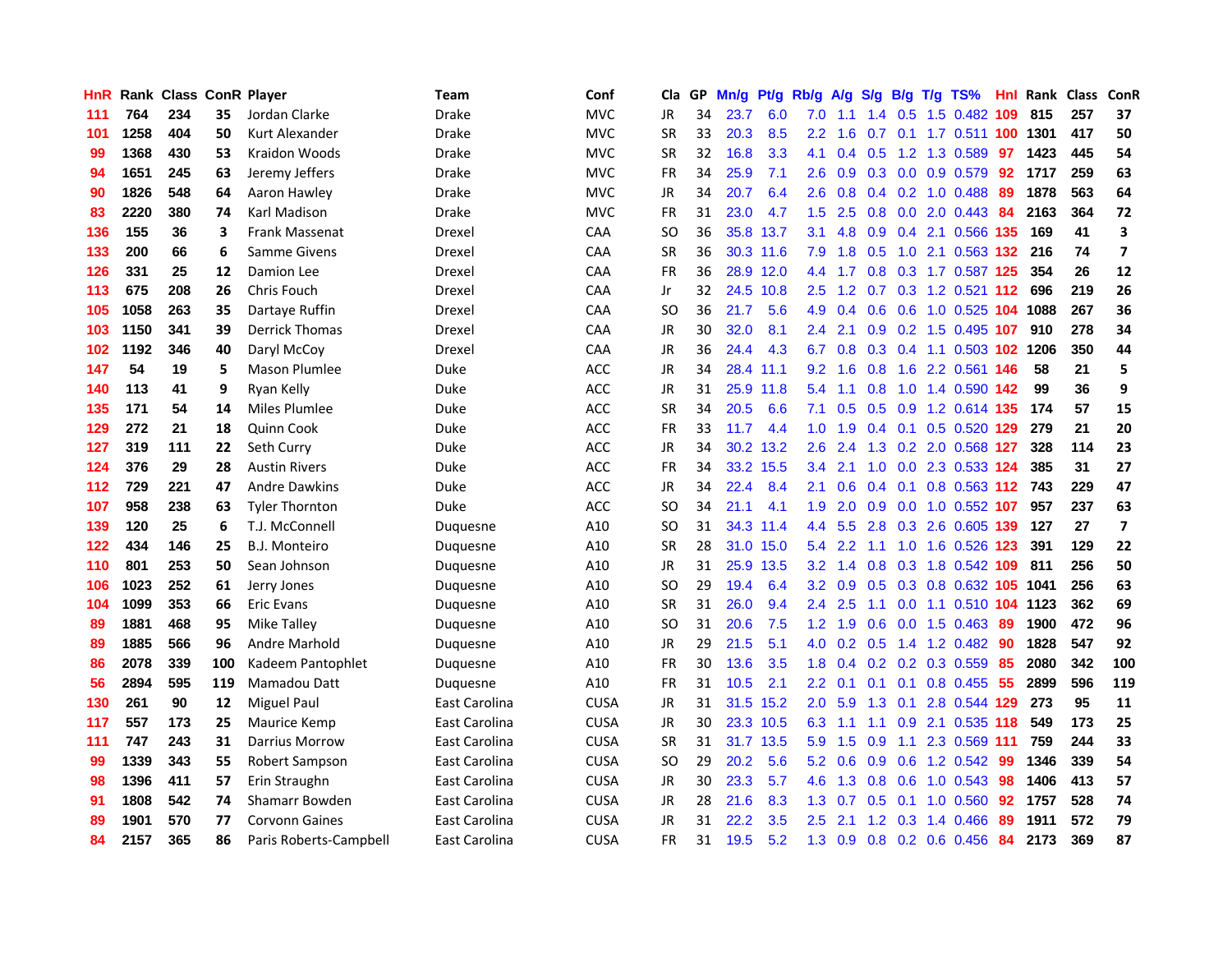| HnR |      |     |     | Rank Class ConR Player | <b>Team</b>        | Conf       | Cla       |    | GP Mn/g | Pt/g      | Rb/g             | A/g       | <b>S/g</b> |                  | B/g T/g TS%               | Hnl | <b>Rank Class ConR</b> |     |                          |
|-----|------|-----|-----|------------------------|--------------------|------------|-----------|----|---------|-----------|------------------|-----------|------------|------------------|---------------------------|-----|------------------------|-----|--------------------------|
| 123 | 404  | 132 | 7   | Adam Sollazzo          | East Tennessee St. | ASun       | SR        | 31 |         | 34.9 14.9 | 5.5              | 4.4       | 1.6        | 0.1              | 3.1 0.496                 | 122 | 423                    | 142 | 8                        |
| 116 | 596  | 197 | 16  | Isiah Brown            | East Tennessee St. | ASun       | SR        | 31 |         | 30.3 12.4 | 5.9              | 1.1       | 1.4        | 1.4              | 2.5 0.556 115             |     | 609                    | 200 | 17                       |
| 102 | 1219 | 393 | 33  | Tommy Hubbard          | East Tennessee St. | ASun       | <b>SR</b> | 30 |         | 32.4 10.1 | 7.2              | 1.2       | 2.2        | 0.1              | 2.3 0.507 101             |     | 1220                   | 396 | 34                       |
| 101 | 1235 | 357 | 34  | Sheldon Cooley         | East Tennessee St. | ASun       | JR        | 27 | 30.2    | 9.6       | 3.1              | 1.9       | 2.5        |                  | 0.0 1.8 0.514 101 1214    |     |                        | 354 | 33                       |
| 93  | 1699 | 505 | 54  | Lukas Poderis          | East Tennessee St. | ASun       | JR        | 31 | 20.5    | 4.0       | 4.6              |           |            |                  | 0.4 0.5 1.0 0.5 0.486 92  |     | 1714                   | 511 | 53                       |
| 93  | 1712 | 512 | 55  | <b>Marcus Dubose</b>   | East Tennessee St. | ASun       | JR        | 31 | 25.8    | 10.8      | 2.8 <sub>1</sub> | 0.5       | 0.7        |                  | $0.1$ 2.0 0.492           | -92 | 1721                   | 513 | 54                       |
| 92  | 1772 | 533 | 59  | Jarvis Jones           | East Tennessee St. | ASun       | JR        | 31 | 20.9    | 5.9       | 1.9              | 1.0       | 1.1        |                  | $0.0$ 0.8 0.497           | -91 | 1782                   | 534 | 61                       |
| 108 | 886  | 288 | 15  | Jeremy Granger         | Eastern Illinois   | <b>OVC</b> | SR        | 29 | 33.6    | 15.9      | $3.4^{\circ}$    | 3.0       | 1.0        |                  | $0.1$ 2.3 0.552           | 108 | 887                    | 288 | 16                       |
| 107 | 979  | 243 | 18  | Alfonzo McKinnie       | Eastern Illinois   | <b>OVC</b> | SO        | 29 |         | 23.8 10.2 | 7.0              | 0.4       | 0.6        |                  | 0.8 1.6 0.595 106         |     | 983                    | 242 | 20                       |
| 90  | 1829 | 550 | 47  | James Hollowell        | Eastern Illinois   | <b>OVC</b> | JR        | 19 | 16.5    | 6.2       | 4.1              | 0.8       | 0.7        |                  | $0.7$ 1.2 0.476           | 94  | 1639                   | 487 | 43                       |
| 87  | 1998 | 321 | 54  | Josh Piper             | Eastern Illinois   | <b>OVC</b> | <b>FR</b> | 29 | 13.5    | 4.3       | 2.1              | 0.6       |            |                  | 0.3 0.2 0.7 0.631         | 87  | 2012                   | 322 | 56                       |
| 84  | 2153 | 364 | 65  | Joey Miller            | Eastern Illinois   | <b>OVC</b> | FR        | 29 | 28.6    | 10.4      | 2.6              | 2.9       | 1.0        |                  | 0.2 2.4 0.482             | 84  | 2164                   | 365 | 65                       |
| 79  | 2385 | 681 | 73  | L.C. Doss              | Eastern Illinois   | OVC        | <b>SR</b> | 29 | 22.5    | 6.7       | 1.9              | 1.2       | 0.9        |                  | $0.0$ 1.1 $0.507$         | -79 | 2389                   | 681 | 74                       |
| 76  | 2507 | 700 | 76  | Zavier Sanders         | Eastern Illinois   | <b>OVC</b> | SR        | 29 | 22.2    | 4.4       | 3.8 <sub>1</sub> | 0.9       | 0.6        |                  | $0.2$ 1.0 0.479           | 75  | 2511                   | 702 | 76                       |
| 62  | 2815 | 803 | 88  | <b>Taylor Jones</b>    | Eastern Illinois   | <b>OVC</b> | <b>JR</b> | 27 | 11.0    | 2.7       | 0.9              | 0.6       | 0.1        | 0.0              | 0.4 0.537                 | 63  | 2821                   | 809 | 89                       |
| 60  | 2850 | 811 | 90  | <b>Austin Akers</b>    | Eastern Illinois   | <b>OVC</b> | JR        | 29 | 15.4    | 1.3       | 0.9              | 2.2       | 0.2        | 0.0              | 1.0 0.346                 | -60 | 2860                   | 815 | 90                       |
| 125 | 360  | 118 | 4   | Jaron Jones            | Eastern Kentucky   | <b>OVC</b> | <b>SR</b> | 32 | 33.9    | 17.0      | 4.4              | 1.8       | 1.4        |                  | 0.3 1.9 0.610 125         |     | 368                    | 120 | 5                        |
| 95  | 1588 | 234 | 42  | <b>Eric Stutz</b>      | Eastern Kentucky   | <b>OVC</b> | FR        | 32 | 21.4    | 8.0       | 4.5              | 0.7       |            |                  | $0.4$ 0.5 1.4 0.597       | -95 | 1591                   | 235 | 42                       |
| 89  | 1914 | 567 | 51  | Joshua Jones           | Eastern Kentucky   | <b>OVC</b> | <b>SR</b> | 32 | 30.6    | 10.9      |                  | $3.8$ 1.3 |            |                  | 1.3 0.1 1.5 0.539         | -89 | 1916                   | 568 | 51                       |
| 88  | 1963 | 584 | 53  | Mike DiNunno           | Eastern Kentucky   | <b>OVC</b> | JR        | 32 | 28.6    | 9.5       | 1.9 <sup>°</sup> | 2.8       | 1.5        |                  | 0.0 2.0 0.505             | -88 | 1961                   | 588 | 52                       |
| 86  | 2038 | 604 | 57  | D'Mitri Riggs          | Eastern Kentucky   | <b>OVC</b> | JR        | 30 | 28.9    | 8.3       | 3.0 <sub>1</sub> | 1.4       |            |                  | 1.4 0.3 0.9 0.497         | -87 | 2016                   | 600 | 57                       |
| 83  | 2218 | 542 | 69  | Jeff Johnson           | Eastern Kentucky   | <b>OVC</b> | SO        | 32 | 17.7    | 3.9       | 3.8 <sub>1</sub> | 1.1       |            |                  | $0.5$ $0.3$ $0.7$ $0.453$ | -83 | 2225                   | 543 | 68                       |
| 74  | 2555 | 478 | 79  | <b>Timmy Knipp</b>     | Eastern Kentucky   | <b>OVC</b> | <b>FR</b> | 31 | 11.4    | 3.3       | $1.4^{\circ}$    | 0.5       |            |                  | 0.2 0.3 0.4 0.488 74      |     | 2556                   | 476 | 78                       |
| 73  | 2585 | 717 | 80  | Jeff Allgood           | Eastern Kentucky   | <b>OVC</b> | <b>SR</b> | 32 | 13.7    | 3.5       | 1.4              | 0.6       | 0.4        |                  | $0.0$ 0.6 0.575           | 73  | 2596                   | 718 | 80                       |
| 69  | 2697 | 670 | 84  | Jabs Newby             | Eastern Kentucky   | <b>OVC</b> | SO        | 30 | 11.9    | 1.7       | 1.3 <sub>1</sub> | 1.4       |            |                  | $0.4$ 0.2 0.6 0.354       | -69 | 2686                   | 667 | 83                       |
| 113 | 674  | 220 | 18  | Darrell Lampley        | Eastern Michigan   | MAC        | SR        | 32 | 31.6    | 13.3      | 2.1              | 3.3       | 1.2        | 0.1              | 2.9 0.485 112             |     | 727                    | 237 | 23                       |
| 100 | 1310 | 382 | 46  | Derek Thompson         | Eastern Michigan   | MAC        | JR        | 27 | 17.3    | 7.2       | 1.8              | 0.8       | 0.4        | 0.0 <sub>1</sub> | 0.8 0.513 101             |     | 1238                   | 360 | 43                       |
| 99  | 1369 | 400 | 49  | Jamell Harris          | Eastern Michigan   | MAC        | JR.       | 32 | 29.0    | 6.3       | 6.2              | 0.5       | 0.8        | 1.3              | 1.3 0.488                 | 98  | 1410                   | 415 | 49                       |
| 97  | 1452 | 448 | 50  | Antonio Green          | Eastern Michigan   | MAC        | SR        | 32 | 28.4    | 7.2       | 3.4              | 1.4       | 1.5        | 0.3              | 1.4 0.472                 | 96  | 1487                   | 467 | 50                       |
| 88  | 1948 | 579 | 69  | <b>Quintin Dailey</b>  | Eastern Michigan   | MAC        | <b>SR</b> | 31 | 15.0    | 3.1       | 2.1              | 0.6       | 0.7        | 0.1              | $0.7$ 0.461               | 87  | 1981                   | 586 | 70                       |
| 81  | 2320 | 678 | 83  | Matt Balkema           | Eastern Michigan   | <b>MAC</b> | JR        | 31 | 16.8    | 4.5       | 3.2              | 0.4       | 0.4        |                  | $0.2$ 1.1 $0.437$         | -80 | 2337                   | 684 | 85                       |
| 73  | 2573 | 632 | 91  | DaShonte Riley         | Eastern Michigan   | MAC        | SO        | 19 | 22.8    | 4.1       | 4.3              | 0.8       | 0.9        |                  | 1.5 2.7 0.411             | -79 | 2393                   | 589 | 87                       |
| 73  | 2591 | 639 | 92  | Anthony Strickland     | Eastern Michigan   | <b>MAC</b> | SO        | 31 | 15.5    | 2.3       | 2.5              | 0.4       |            |                  | 0.5 0.1 0.7 0.401 72      |     | 2604                   | 642 | 92                       |
| 72  | 2602 | 643 | 93  | <b>Austin Harper</b>   | Eastern Michigan   | MAC        | SO        | 31 | 12.5    | 2.7       | 0.9 <sup>°</sup> | 1.2       |            |                  | $0.3$ 0.0 1.1 0.454       | 72  | 2615                   | 646 | 93                       |
| 72  | 2610 | 645 | 94  | J.R. Sims              | Eastern Michigan   | MAC        | SO        | 31 | 16.8    | 4.5       | 1.6              | 0.7       | 0.7        |                  | $0.0$ 1.2 $0.405$         | 72  | 2624                   | 650 | 94                       |
| 62  | 2823 | 755 | 102 | Kamil Janton           | Eastern Michigan   | MAC        | SR        | 25 | 11.1    | 1.4       | 2.1              | 0.0       | 0.3        | 0.0              | $0.5 \ 0.500$             | 63  | 2813                   | 754 | 102                      |
| 114 | 631  | 209 | 7   | Cliff Colimon          | Eastern Washington | BSkv       | <b>SR</b> | 32 | 35.1    | 16.5      | 3.8              | 5.0       | 1.6        | 0.1              | 3.3 0.526                 | 114 | 638                    | 211 | $\overline{\phantom{a}}$ |
| 106 | 999  | 323 | 11  | Laron Griffin          | Eastern Washington | BSkv       | SR        | 32 | 24.1    | 8.5       | 7.0              | 0.4       | 0.8        |                  | 0.7 0.7 0.604 106         |     | 987                    | 319 | 10                       |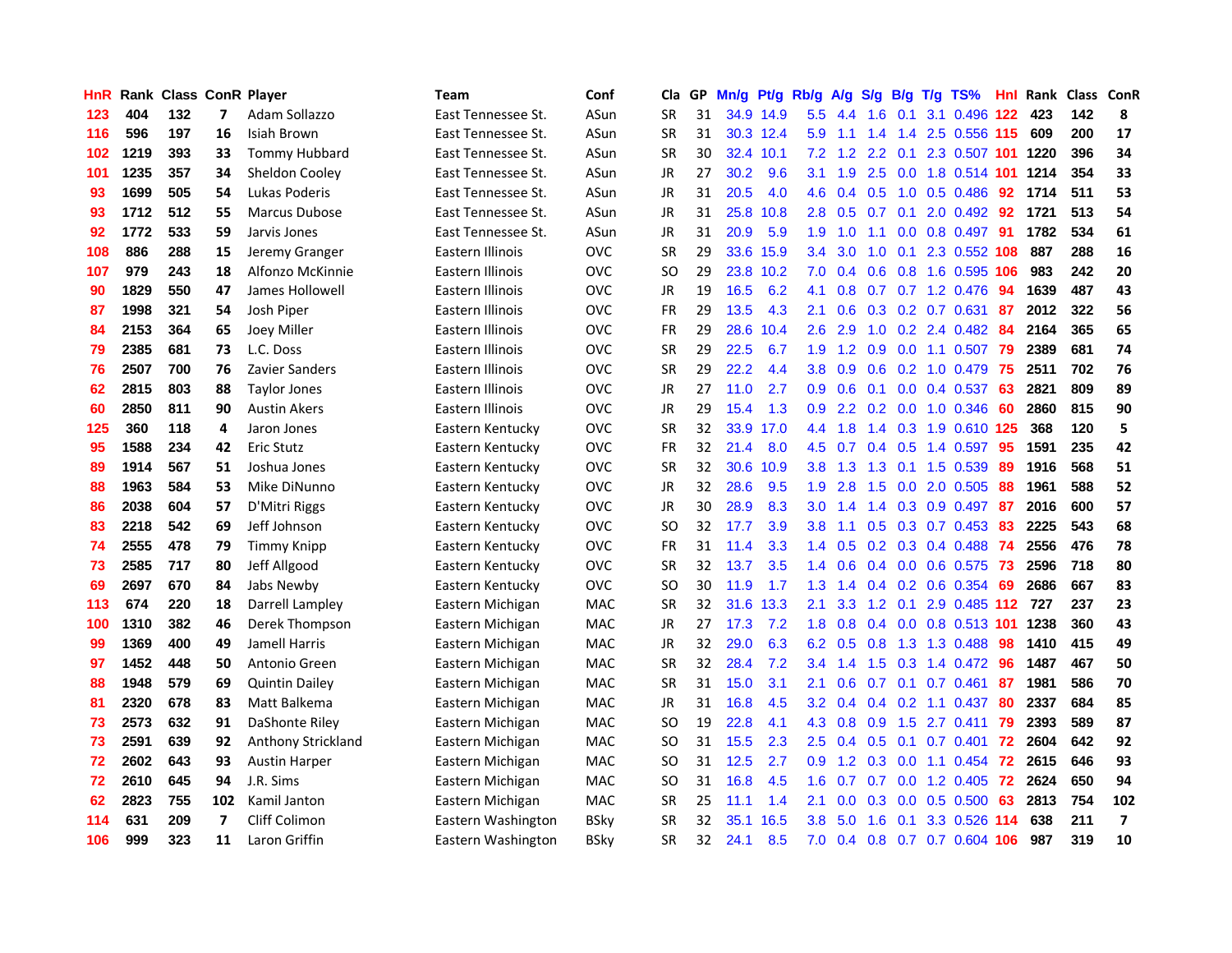| HnR |      | <b>Rank Class ConR Player</b> |     |                        | Team                | Conf        | Cla           | GP. | Mn/g | Pt/g      | Rb/g             | <b>A/g</b>      | S/q             | B/g | $T/g$ TS%                       |     | Hnl Rank Class ConR |     |                         |
|-----|------|-------------------------------|-----|------------------------|---------------------|-------------|---------------|-----|------|-----------|------------------|-----------------|-----------------|-----|---------------------------------|-----|---------------------|-----|-------------------------|
| 104 | 1084 | 349                           | 13  | Cliff Ederain          | Eastern Washington  | BSky        | <b>SR</b>     | 32  |      | 30.3 10.5 | 7.3              | 3.0             | 1.3             | 1.3 | 3.3 0.524                       | 104 | 1077                | 349 | 12                      |
| 100 | 1288 | 373                           | 15  | <b>Colin Chiverton</b> | Eastern Washington  | BSkv        | JR.           | 32  |      | 22.1 13.9 | 2.1              | 0.5             | 0.8             | 0.4 | 1.0 0.505 100                   |     | 1282                | 372 | 15                      |
| 90  | 1858 | 558                           | 32  | Jeffrey Forbes         | Eastern Washington  | BSkv        | JR            | 32  | 32.1 | 6.9       | 2.8              | 1.5             | 1.0             | 0.0 | 1.1 0.520                       | 90  | 1854                | 556 | 32                      |
| 85  | 2098 | 621                           | 44  | Tremayne Johnson       | Eastern Washington  | <b>BSky</b> | <b>SR</b>     | 32  | 17.4 | 6.4       | 3.9              | 0.3             | 0.7             | 0.7 | 1.2 0.442                       | 85  | 2101                | 622 | 46                      |
| 83  | 2228 | 383                           | 53  | Parker Kelly           | Eastern Washington  | <b>BSkv</b> | <b>FR</b>     | 31  | 16.0 | 4.8       |                  |                 | $1.2$ 0.4 0.5   |     | $0.0$ 0.2 0.646                 | 83  | 2219                | 382 | 53                      |
| 67  | 2732 | 780                           | 67  | Jordan Hickert         | Eastern Washington  | <b>BSky</b> | <b>JR</b>     | 32  | 12.2 | 3.2       | 2.1              |                 |                 |     | 0.3 0.1 0.3 0.3 0.449           | 67  | 2744                | 784 | 68                      |
| 51  | 2916 | 826                           | 71  | Kevin Winford          | Eastern Washington  | BSkv        | JR            | 30  | 11.0 | 2.1       |                  |                 |                 |     | 0.4 0.7 0.3 0.0 0.6 0.463 52    |     | 2915                | 828 | 73                      |
| 117 | 572  | 148                           | 8   | Jack Isenbarger        | Elon                | Southern    | <sub>SO</sub> | 29  | 29.4 | 14.5      | $3.4^{\circ}$    | 2.7             |                 |     | 0.8 0.0 1.8 0.608 118           |     | 526                 | 136 | $\overline{\mathbf{z}}$ |
| 113 | 673  | 173                           | 9   | Lucas Troutman         | Elon                | Southern    | SO            | 31  | 26.8 | 12.8      | 5.5 <sub>1</sub> | 0.9             | 0.8             |     | 1.4 1.7 0.537 112               |     | 697                 | 177 | 10                      |
| 89  | 1891 | 470                           | 53  | Sebastian Koch         | Elon                | Southern    | SO            | 31  | 30.9 | 8.9       | 5.3              | 2.1             | 0.5             |     | 0.2 1.6 0.524                   | 89  | 1910                | 474 | 56                      |
| 89  | 1895 | 298                           | 54  | <b>Austin Hamilton</b> | Elon                | Southern    | <b>FR</b>     | 25  | 24.5 | 9.2       | 2.1              | 2.8             | 0.7             |     | 0.0 2.2 0.519                   | 89  | 1907                | 299 | 55                      |
| 88  | 1950 | 580                           | 61  | Drew Spradlin          | Elon                | Southern    | <b>SR</b>     | 31  | 26.9 | 9.1       | 3.7              | 1.6             | 0.9             |     | $0.2$ 1.8 0.494                 | 88  | 1964                | 582 | 60                      |
| 84  | 2155 | 523                           | 73  | <b>Ryley Beaumont</b>  | Elon                | Southern    | <b>SO</b>     | 31  | 25.1 | 7.0       | 5.8              | 1.3             | 0.5             |     | 0.3 1.5 0.425                   | 84  | 2177                | 527 | 73                      |
| 84  | 2163 | 639                           | 74  | <b>Brett Ervin</b>     | Elon                | Southern    | JR            | 31  | 13.4 | 4.4       | 2.7              | 0.3             | 0.1             | 0.0 | $0.7$ $0.612$                   | 84  | 2181                | 645 | 75                      |
| 58  | 2875 | 708                           | 106 | Egheosa Edomwonyi      | Elon                | Southern    | <b>SO</b>     | 31  | 10.3 | 2.6       | 1.9              | 0.3             | 0.2             | 0.5 | $0.9$ $0.432$                   | 58  | 2882                | 710 | 106                     |
| 145 | 66   | 23                            | 5   | Colt Ryan              | Evansville          | <b>MVC</b>  | <b>JR</b>     | 32  | 36.3 | 20.5      | 4.2              | 3.3             | 1.9             | 0.2 | 2.4 0.587 145                   |     | -71                 | 29  | 5                       |
| 113 | 689  | 226                           | 29  | <b>Kenny Harris</b>    | Evansville          | <b>MVC</b>  | <b>SR</b>     | 32  | 28.3 | 11.2      | 4.5              | 1.6             | 1.7             | 0.6 | 1.9 0.556 112                   |     | 729                 | 238 | 33                      |
| 105 | 1039 | 313                           | 43  | <b>Troy Taylor</b>     | Evansville          | <b>MVC</b>  | JR            | 32  | 27.3 | 5.8       | 4.9              | 3.5             | 1.4             | 0.1 | 1.8 0.575 105                   |     | 1064                | 323 | 43                      |
| 105 | 1063 | 341                           | 44  | Denver Holmes          | Evansville          | <b>MVC</b>  | <b>SR</b>     | 31  |      | 30.6 11.3 | 1.3              | 3.5             | $0.7 \quad 0.1$ |     | 1.9 0.620 104 1083              |     |                     | 351 | 44                      |
| 102 | 1213 | 350                           | 48  | Ned Cox                | Evansville          | <b>MVC</b>  | JR            | 32  | 24.6 | 9.2       | 1.6              |                 |                 |     | 3.0 0.4 0.1 1.3 0.511 101       |     | 1233                | 357 | 48                      |
| 99  | 1352 | 190                           | 52  | Ryan Sawvell           | Evansville          | <b>MVC</b>  | <b>FR</b>     | 29  | 20.9 | 6.2       | 4.0              |                 |                 |     | $0.3$ $0.6$ $0.2$ $0.7$ $0.623$ | -99 | 1358                | 190 | 52                      |
| 73  | 2568 | 743                           | 76  | Lewis Jones            | Evansville          | <b>MVC</b>  | JR            | 32  | 17.3 | 5.3       |                  | $2.4 \quad 0.4$ |                 |     | 0.3 0.1 1.2 0.463 73            |     | 2589                | 748 | 76                      |
| 142 | 93   | 35                            | 3   | <b>Rakim Sanders</b>   | Fairfield           | <b>MAAC</b> | SR            | 37  | 32.3 | 16.6      | 8.2              | 2.5             |                 |     | 1.4 0.4 3.3 0.560 142           |     | 98                  | 37  | 3                       |
| 106 | 980  | 298                           | 17  | Derek Needham          | Fairfield           | <b>MAAC</b> | JR.           | 29  | 30.2 | 11.8      | 2.7              | 3.4             | 1.3             |     | 0.2 2.9 0.536 107               |     | 962                 | 291 | 16                      |
| 106 | 1008 | 307                           | 18  | Sean Crawford          | Fairfield           | <b>MAAC</b> | JR.           | 32  | 12.5 | 4.3       | 1.5              | 1.1             | 0.8             |     | 0.0 0.8 0.521 106               |     | 1011                | 308 | 18                      |
| 106 | 1009 | 249                           | 19  | <b>Maurice Barrow</b>  | Fairfield           | <b>MAAC</b> | SO            | 37  | 30.4 | 9.3       | 6.0              | 2.0             | 1.0             |     | 0.6 2.3 0.536                   | 106 | 1023                | 254 | 20                      |
| 105 | 1029 | 333                           | 21  | Ryan Olander           | Fairfield           | <b>MAAC</b> | <b>SR</b>     | 37  | 26.1 | 8.6       | 4.4              | 1.4             | 0.7             | 1.8 | 1.8 0.517 105                   |     | 1050                | 340 | 22                      |
| 101 | 1251 | 364                           | 26  | Colin Nickerson        | Fairfield           | <b>MAAC</b> | JR.           | 36  | 18.6 | 4.7       | 2.2 <sub>2</sub> | 1.3             | 1.3             | 0.1 | 1.0 0.554 101                   |     | 1259                | 366 | 27                      |
| 100 | 1301 | 379                           | 29  | Desmond Wade           | Fairfield           | <b>MAAC</b> | JR.           | 32  | 28.3 | 6.3       | 2.7              | 3.0             | 1.2             | 0.1 | 1.4 0.506                       | 101 | 1237                | 359 | 25                      |
| 89  | 1902 | 472                           | 50  | Keith Matthews         | Fairfield           | <b>MAAC</b> | SO            | 34  | 13.0 | 3.7       | 1.9              | 0.4             | 0.5             | 0.5 | 0.7 0.496                       | 89  | 1873                | 466 | 47                      |
| 80  | 2339 | 577                           | 67  | Jamel Fields           | Fairfield           | <b>MAAC</b> | SO            | 35  | 17.4 | 3.5       | 1.8              | 1.1             | 0.7             | 0.3 | 1.0 0.436                       | -81 | 2305                | 571 | 66                      |
| 109 | 864  | 281                           | 19  | George Goode           | Fairleigh Dickinson | <b>NEC</b>  | SR            | 29  | 30.9 | 12.8      | 7.4              | 1.6             | 0.4             |     | 1.4 1.7 0.520 107               |     | 917                 | 301 | 21                      |
| 101 | 1244 | 359                           | 26  | Kinu Rochford          | Fairleigh Dickinson | <b>NEC</b>  | JR            | 29  | 25.5 | 9.3       | 6.8              | 1.0             | 0.8             | 0.9 | 1.6 0.548 100                   |     | 1287                | 373 | 27                      |
| 74  | 2557 | 740                           | 80  | <b>Melquan Bolding</b> | Fairleigh Dickinson | <b>NEC</b>  | JR            | 25  |      | 32.4 15.1 | 3.0 <sub>1</sub> | 1.9             | 0.9             | 0.1 | 3.6 0.455 73                    |     | 2573                | 743 | 81                      |
| 73  | 2572 | 714                           | 81  | Mouhammed Lo           | Fairleigh Dickinson | <b>NEC</b>  | SR            | 22  | 14.0 | 3.5       | $2.5\,$          | 0.7             | 0.5             |     | 0.3 1.2 0.523                   | -73 | 2598                | 719 | 83                      |
| 73  | 2584 | 748                           | 82  | Lonnie Hayes           | Fairleigh Dickinson | <b>NEC</b>  | JR            | 11  | 36.4 | 13.0      | 3.3              | 4.1             | 2.0             | 0.0 | 4.4 0.426                       | -74 | 2559                | 739 | 80                      |
| 71  | 2646 | 726                           | 88  | <b>Briahn Smith</b>    | Fairleigh Dickinson | <b>NEC</b>  | <b>SR</b>     | 29  | 23.5 | 6.0       | 2.5              | 1.0             | 0.7             | 0.1 | 0.9 0.459                       | 70  | 2669                | 731 | 89                      |
| 70  | 2659 | 767                           | 89  | Lonnie Robinson        | Fairleigh Dickinson | <b>NEC</b>  | <b>JR</b>     | 29  | 27.6 | 6.9       | 3.3 <sup>°</sup> |                 | $2.0 \t 0.6$    | 0.1 | 2.5 0.446                       | 69  | 2682                | 771 | 90                      |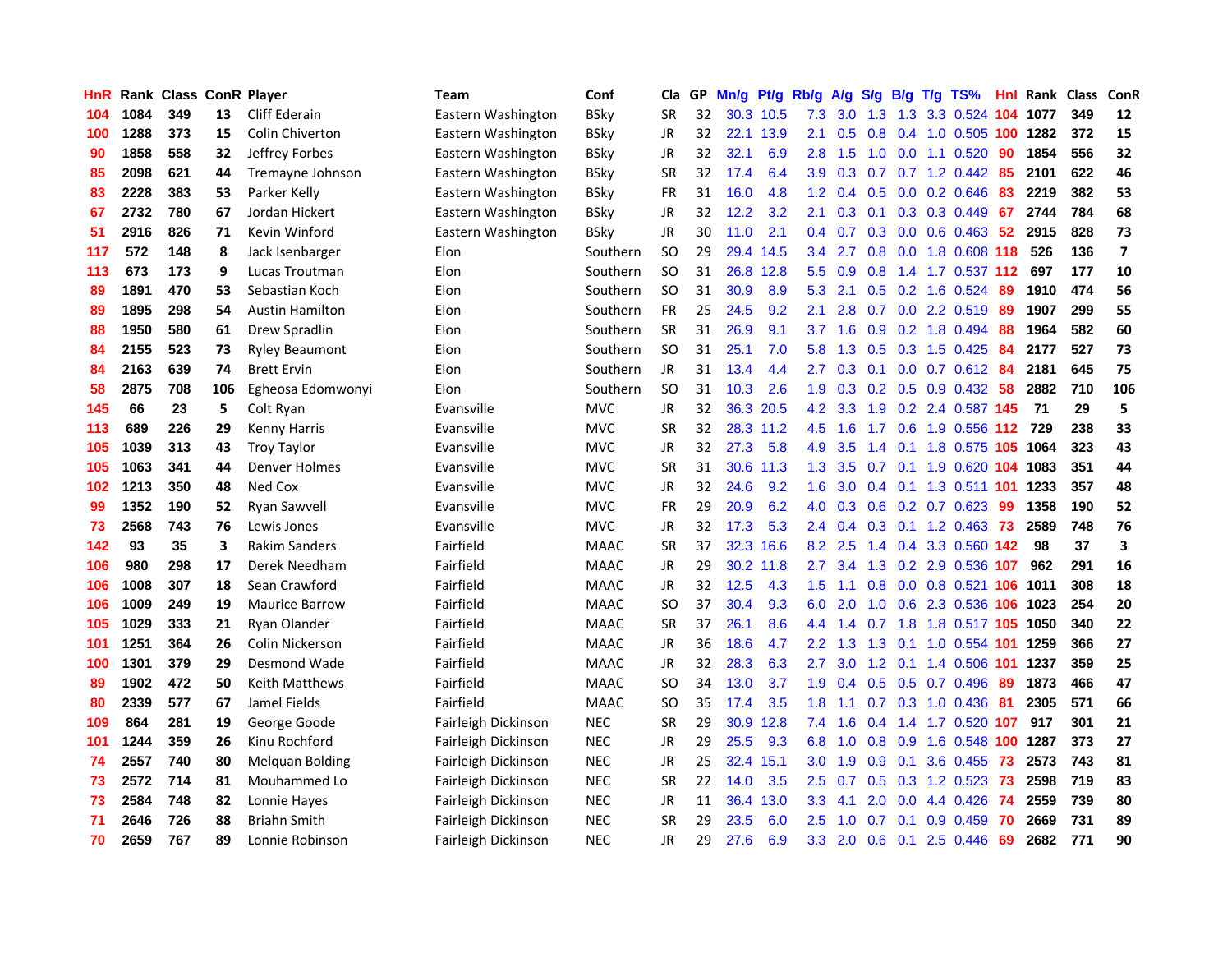| HnR |      |     |     | <b>Rank Class ConR Player</b> | Team                | Conf        | Cla           | GP | Mn/g | Pt/g      | Rb/g             | A/g |                |     | S/g B/g T/g TS%               | Hnl | Rank Class |                | <b>ConR</b>    |
|-----|------|-----|-----|-------------------------------|---------------------|-------------|---------------|----|------|-----------|------------------|-----|----------------|-----|-------------------------------|-----|------------|----------------|----------------|
| 59  | 2861 | 705 | 99  | Mathias Seilund               | Fairleigh Dickinson | <b>NEC</b>  | SO            | 28 | 17.1 | 3.2       | 1.9              | 0.4 | 0.4            | 0.7 | $1.1 \quad 0.462$             | 59  | 2869       | 705            | 98             |
| 33  | 2959 | 622 | 104 | Dylan Moody                   | Fairleigh Dickinson | <b>NEC</b>  | <b>FR</b>     | 23 | 11.6 | 0.5       | 0.5              | 0.8 | 0.6            | 0.0 | 0.9 0.344                     | 36  | 2960       | 622            | 105            |
| 30  | 2960 | 768 | 105 | Sam Fernley                   | Fairleigh Dickinson | <b>NEC</b>  | <b>SR</b>     | 14 | 16.8 | 0.9       | 1.2 <sub>1</sub> | 1.2 | 0.4            | 0.0 | 0.6 0.235                     | 42  | 2947       | 768            | 104            |
| 126 | 330  | 108 | 6   | DeJuan Wright                 | Fla. International  | Sun Belt    | <b>SR</b>     | 22 |      | 36.1 16.7 | 7.9              | 1.9 |                |     | 1.4 0.4 3.0 0.574 135         |     | 168        | 55             | 4              |
| 121 | 447  | 153 | 8   | Jeremy Allen                  | Fla. International  | Sun Belt    | <b>SR</b>     | 29 |      | 32.5 13.9 |                  |     |                |     | 3.4 1.2 2.7 0.1 1.8 0.528 117 |     | 561        | 183            | 13             |
| 108 | 898  | 223 | 24  | Phil Taylor                   | Fla. International  | Sun Belt    | <b>SO</b>     | 29 |      | 31.1 13.5 | 2.0              | 3.0 |                |     | 1.0 0.0 2.7 0.537 104 1069    |     |            | 262            | 28             |
| 90  | 1860 | 462 | 70  | Dominique Ferguson            | Fla. International  | Sun Belt    | <b>SO</b>     | 29 | 29.1 | 8.7       | 6.2              | 0.7 | 0.7            |     | $1.0$ 2.2 0.447               | -87 | 2021       | 501            | 77             |
| 87  | 1982 | 590 | 77  | Cameron Bell                  | Fla. International  | Sun Belt    | <b>JR</b>     | 27 | 14.0 | 4.0       | $2.5\,$          | 0.5 |                |     | $0.7$ 0.1 1.0 0.505           | 85  | 2120       | 628            | 82             |
| 85  | 2124 | 628 | 83  | <b>Brandon Moore</b>          | Fla. International  | Sun Belt    | <b>JR</b>     | 18 | 24.8 | 3.9       | $4.4^{\circ}$    | 0.4 | 0.4            | 2.1 | 1.1 0.490                     | 85  | 2112       | 625            | 80             |
| 69  | 2671 | 770 | 103 | Tola Akomolafe                | Fla. International  | Sun Belt    | <b>JR</b>     | 14 | 21.4 | 3.2       | 3.6 <sup>°</sup> | 0.6 | 0.7            |     | 0.4 1.3 0.523                 | 76  | 2503       | 724            | 98             |
| 62  | 2812 | 564 | 107 | Deric Hill                    | Fla. International  | Sun Belt    | <b>FR</b>     | 23 | 13.2 | 1.8       | 0.8              | 1.4 | 0.6            |     | $0.0$ 1.2 $0.408$             | 63  | 2815       | 563            | 107            |
| 62  | 2813 | 565 | 108 | Gilles Dierickx               | Fla. International  | Sun Belt    | <b>FR</b>     | 29 | 14.9 | 2.6       | $2.2^{\circ}$    | 0.4 | 0.1            | 0.6 | 1.2 0.507                     | 60  | 2850       | 577            | 108            |
| 144 | 81   | 30  | 7   | Kenny Boynton                 | Florida             | <b>SEC</b>  | JR            | 37 | 31.6 | 15.9      | 2.6              | 2.7 | 0.8            | 0.0 | 1.4 0.595                     | 143 | 85         | 33             | $\overline{7}$ |
| 143 | 85   | 6   | 8   | <b>Bradley Beal</b>           | Florida             | <b>SEC</b>  | FR            | 37 |      | 34.2 14.8 | 6.7              | 2.2 | $1.4^{\circ}$  | 0.8 | 2.1 0.569 143                 |     | 89         | $\overline{7}$ | 8              |
| 135 | 167  | 41  | 15  | Patric Young                  | Florida             | <b>SEC</b>  | <sub>SO</sub> | 37 |      | 26.5 10.2 | 6.4              | 1.1 | 0.5            | 0.8 | 1.5 0.615 135                 |     | 171        | 42             | 16             |
| 134 | 185  | 59  | 18  | <b>Erving Walker</b>          | Florida             | <b>SEC</b>  | <b>SR</b>     | 37 |      | 31.3 12.1 | 2.9              | 4.6 | 1.0            |     | 0.0 2.1 0.548 134             |     | 196        | 65             | 17             |
| 129 | 270  | 92  | 28  | Erik Murphy                   | Florida             | <b>SEC</b>  | JR            | 34 |      | 25.9 10.5 | 4.5              |     | $0.9\quad 0.5$ |     | 1.1 1.3 0.611 129             |     | 281        | 99             | 28             |
| 125 | 364  | 97  | 32  | Will Yeguete                  | Florida             | <b>SEC</b>  | SO            | 26 | 21.9 | 4.4       | 6.3              | 1.0 |                |     | 1.2 0.4 0.7 0.540 125         |     | 350        | 92             | 31             |
| 123 | 393  | 130 | 34  | Mike Rosario                  | Florida             | <b>SEC</b>  | JR            | 31 | 14.4 | 6.6       | $1.4^{\circ}$    | 1.0 |                |     | 0.5 0.1 0.9 0.545 123         |     | 392        | 133            | 34             |
| 108 | 878  | 218 | 51  | Scottie Wilbekin              | Florida             | <b>SEC</b>  | SO            | 37 | 15.2 | 2.6       | 1.5              | 1.6 | 0.6            |     | 0.1 0.6 0.584 108             |     | 874        | 218            | 50             |
| 115 | 611  | 190 | 5   | <b>Amin Stevens</b>           | Florida A&M         | <b>MEAC</b> | <b>JR</b>     | 21 |      | 32.4 17.1 | 10.4             | 1.4 | 1.5            | 1.1 | 3.1 0.531 134                 |     | 197        | 73             | $\mathbf{2}$   |
| 102 | 1226 | 397 | 16  | Yannick Crowder               | Florida A&M         | <b>MEAC</b> | <b>SR</b>     | 31 | 26.5 | 8.8       | 6.6              | 0.4 | 0.8            | 2.3 | 1.3 0.505                     | 99  | 1334       | 427            | 22             |
| 85  | 2123 | 516 | 66  | <b>Avery Moore</b>            | Florida A&M         | <b>MEAC</b> | <sub>SO</sub> | 33 | 21.5 | 9.7       | 1.5              | 1.3 | 0.9            |     | $0.0$ 1.7 $0.490$             | -81 | 2284       | 564            | 71             |
| 82  | 2273 | 557 | 72  | Reggie Lewis                  | Florida A&M         | <b>MEAC</b> | <b>SO</b>     | 33 | 27.6 | 11.2      | 2.3              | 1.4 | 0.7            |     | $0.0$ 1.4 $0.478$             | 78  | 2405       | 593            | 75             |
| 81  | 2284 | 658 | 73  | Jeremy Dean                   | Florida A&M         | <b>MEAC</b> | <b>SR</b>     | 32 | 23.5 | 5.6       | 4.9              | 1.2 | 0.8            | 0.5 | 1.4 0.458                     | 78  | 2415       | 688            | 76             |
| 78  | 2428 | 701 | 80  | Nathaniel Drayton             | Florida A&M         | <b>MEAC</b> | <b>JR</b>     | 32 | 12.0 | 4.5       | 2.5              | 0.1 | 0.5            | 0.4 | 1.0 0.469                     | 75  | 2527       | 730            | 84             |
| 74  | 2559 | 710 | 88  | Chris Watson                  | Florida A&M         | <b>MEAC</b> | <b>SR</b>     | 18 | 22.6 | 7.1       | 2.4              | 0.8 | 0.8            | 0.3 | 1.6 0.512                     | 74  | 2554       | 713            | 88             |
| 68  | 2708 | 529 | 101 | D'Andre Bullard               | Florida A&M         | <b>MEAC</b> | <b>FR</b>     | 33 | 20.4 | 4.0       | 2.5              | 1.8 | 1.1            | 0.1 | 2.0 0.375                     | 65  | 2780       | 552            | 104            |
| 56  | 2886 | 820 | 112 | Markee Teal                   | Florida A&M         | <b>MEAC</b> | JR            | 28 | 13.8 | 3.1       | 2.6              | 0.4 | 0.4            | 0.3 | 1.3 0.447                     | -56 | 2895       | 823            | 112            |
| 45  | 2941 | 833 | 116 | Jeffrey Kennings              | Florida A&M         | <b>MEAC</b> | JR            | 30 | 13.4 | 2.2       | 0.9 <sup>°</sup> |     | $1.3$ 0.7 0.1  |     | 1.5 0.337 44                  |     | 2942       | 834            | 117            |
| 114 | 637  | 197 | 18  | <b>Greg Gantt</b>             | Florida Atlantic    | Sun Belt    | <b>JR</b>     | 27 | 27.0 | 14.0      | 3.3 <sub>2</sub> | 0.8 | 0.8            |     | 0.1 1.1 0.545 116             |     | 595        | 187            | 17             |
| 103 | 1164 | 290 | 33  | Pablo Bertone                 | Florida Atlantic    | Sun Belt    | <sub>SO</sub> | 30 | 19.6 | 7.3       | 3.7              | 1.1 |                |     | 0.7 0.4 1.1 0.506 102 1179    |     |            | 293            | 35             |
| 103 | 1166 | 159 | 34  | Omari Grier                   | Florida Atlantic    | Sun Belt    | <b>FR</b>     | 25 | 14.2 | 6.3       | $1.4^{\circ}$    | 0.6 |                |     | 0.3 0.0 0.2 0.564 104         |     | 1115       | 144            | 33             |
| 98  | 1387 | 407 | 44  | Raymond Taylor                | Florida Atlantic    | Sun Belt    | JR            | 28 | 27.6 | 8.9       | 2.1              | 4.5 | 1.4            | 0.0 | 2.5 0.433                     | 98  | 1407       | 414            | 42             |
| 96  | 1498 | 467 | 50  | Alex Tucker                   | Florida Atlantic    | Sun Belt    | <b>SR</b>     | 30 | 24.2 | 4.4       | 2.6              | 4.1 | 1.1            |     | 0.2 2.0 0.470                 | 96  | 1512       | 477            | 48             |
| 95  | 1598 | 495 | 55  | Shavar Richardson             | Florida Atlantic    | Sun Belt    | <b>SR</b>     | 30 | 19.2 | 7.4       | 1.9              | 0.8 | 0.6            | 0.1 | 1.0 0.520                     | 94  | 1622       | 501            | 53             |
| 94  | 1623 | 483 | 57  | Kore White                    | Florida Atlantic    | Sun Belt    | <b>JR</b>     | 29 | 23.2 | 7.7       | 4.5              | 0.5 | 0.6            | 1.3 | 1.6 0.467                     | 94  | 1636       | 485            | 55             |
| 93  | 1677 | 498 | 59  | Jordan McCoy                  | Florida Atlantic    | Sun Belt    | JR            | 29 | 19.0 | 4.7       |                  |     |                |     | 4.4 0.2 0.2 0.4 0.5 0.566     | 93  | 1695       | 505            | 59             |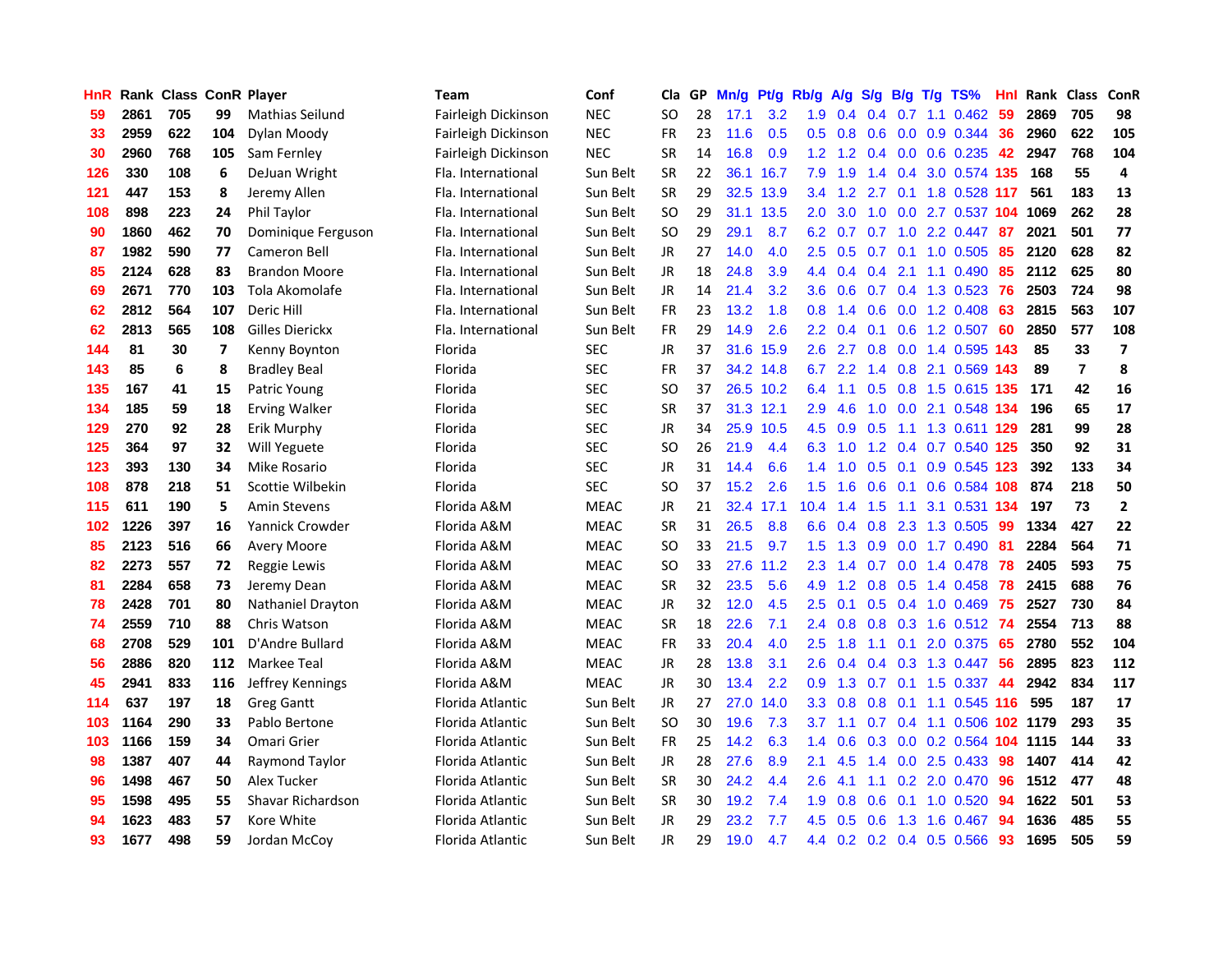| HnR. |      | Rank Class ConR Player |     |                         | Team                      | Conf       | Cla           | GP. | Mn/g | Pt/g      | Rb/g             | <b>A/g</b>      |     |                 | S/g B/g T/g TS%               | Hnl | Rank Class |     | ConR |
|------|------|------------------------|-----|-------------------------|---------------------------|------------|---------------|-----|------|-----------|------------------|-----------------|-----|-----------------|-------------------------------|-----|------------|-----|------|
| 82   | 2271 | 394                    | 87  | Kelvin Penn             | Florida Atlantic          | Sun Belt   | <b>FR</b>     | 28  | 19.6 | 2.3       | 3.4              | 0.0             | 0.6 | 1.5             | 0.7 0.478                     | 82  | 2245       | 388 | 86   |
| 78   | 2414 | 593                    | 91  | Dennis Mavin            | Florida Atlantic          | Sun Belt   | <b>SO</b>     | 28  | 13.2 | 5.0       | 2.0              | 0.6             | 0.5 | 0.0             | 1.3 0.434 79                  |     | 2399       | 592 | 91   |
| 114  | 638  | 198                    | 17  | Sherwood Brown          | Florida Gulf Coast        | ASun       | <b>JR</b>     | 28  | 27.0 | 12.8      | 5.9              | 0.8             |     |                 | 1.2 0.4 1.2 0.576 116         |     | 584        | 182 | 14   |
| 106  | 1007 | 128                    | 27  | <b>Bernard Thompson</b> | Florida Gulf Coast        | ASun       | <b>FR</b>     | 32  |      | 27.5 11.5 |                  | $5.2$ 2.2       | 1.8 |                 | 0.1 2.7 0.529 105 1026        |     |            | 130 | 28   |
| 101  | 1261 | 320                    | 37  | Chase Fieler            | Florida Gulf Coast        | ASun       | <sub>SO</sub> | 32  | 24.6 | 6.8       |                  | 4.4 1.9         | 0.8 |                 | 1.2 1.3 0.558 100 1275        |     |            | 322 | 37   |
| 100  | 1279 | 326                    | 39  | Christophe Varidel      | Florida Gulf Coast        | ASun       | <sub>SO</sub> | 32  | 21.5 | 9.2       | 2.5              | 0.9             |     |                 | 0.8 0.2 1.3 0.599 100         |     | 1288       | 327 | 38   |
| 99   | 1338 | 186                    | 40  | <b>Brett Comer</b>      | <b>Florida Gulf Coast</b> | ASun       | FR            | 32  | 28.3 | 9.1       | 3.8 <sub>1</sub> | 5.6             |     |                 | 1.3 0.0 4.3 0.503             | -98 | 1365       | 192 | 42   |
| 98   | 1388 | 195                    | 43  | Filip Cvjeticanin       | <b>Florida Gulf Coast</b> | ASun       | <b>FR</b>     | 32  | 15.4 | 6.8       | 1.8 <sup>°</sup> | 0.3             |     |                 | $0.2$ 0.2 0.6 0.613           | 98  | 1413       | 199 | 45   |
| 98   | 1405 | 414                    | 45  | Eddie Murray            | Florida Gulf Coast        | ASun       | <b>JR</b>     | 32  | 22.3 | 6.5       | 3.9              | 0.5             |     |                 | 0.6 0.9 0.6 0.623             | 97  | 1430       | 423 | 46   |
| 85   | 2120 | 352                    | 68  | Dante Holmes            | Florida Gulf Coast        | ASun       | <b>FR</b>     | 28  | 21.0 | 8.4       | $2.3^{\circ}$    | 0.7             | 1.1 | 0.1             | 2.1 0.522                     | 86  | 2047       | 330 | 67   |
| 66   | 2753 | 743                    | 80  | <b>Kevin Cantinol</b>   | <b>Florida Gulf Coast</b> | ASun       | <b>SR</b>     | 31  | 15.2 | 2.8       | 3.0              | 0.4             |     |                 | 0.4 0.7 0.9 0.365             | 66  | 2760       | 744 | 80   |
| 151  | 41   | 17                     | 4   | <b>Bernard James</b>    | Florida St.               | <b>ACC</b> | <b>SR</b>     | 35  |      | 28.0 10.8 |                  | 8.1 0.5         | 0.7 |                 | 2.3 2.1 0.596 151             |     | 42         | 18  | 4    |
| 137  | 141  | 53                     | 12  | <b>Michael Snaer</b>    | Florida St.               | <b>ACC</b> | JR            | 35  |      | 30.4 14.0 | 3.8 <sub>1</sub> | 1.9             | 1.1 | 0.4             | 2.1 0.562 137                 |     | 151        | 56  | 14   |
| 124  | 374  | 123                    | 27  | Luke Loucks             | Florida St.               | <b>ACC</b> | <b>SR</b>     | 35  | 27.0 | 7.1       | 3.3 <sub>2</sub> | 4.3             |     |                 | 1.2 0.3 2.5 0.510 124         |     | 383        | 125 | 26   |
| 123  | 402  | 105                    | 29  | Ian Miller              | Florida St.               | ACC        | SO            | 24  | 23.5 | 10.3      | 2.0              | 1.3             | 1.3 |                 | 0.1 1.3 0.517 123             |     | 399        | 100 | 28   |
| 118  | 533  | 176                    | 34  | Xavier Gibson           | Florida St.               | ACC        | <b>SR</b>     | 35  | 18.4 | 6.8       | 4.3              | 0.4             | 0.5 |                 | 1.3 2.0 0.520 118             |     | 548        | 179 | 35   |
| 117  | 565  | 188                    | 36  | Deividas Dulkys         | Florida St.               | ACC        | <b>SR</b>     | 35  | 24.5 | 7.0       | $2.6^{\circ}$    | 1.2             |     |                 | 1.3 0.5 1.6 0.572 116         |     | 582        | 192 | 37   |
| 116  | 598  | 152                    | 42  | Okaro White             | Florida St.               | <b>ACC</b> | SO            | 35  | 22.6 | 7.7       |                  |                 |     |                 | 4.4 0.5 0.6 0.4 1.5 0.557 115 |     | 612        | 154 | 41   |
| 97   | 1435 | 442                    | 72  | Jon Kreft               | Florida St.               | <b>ACC</b> | <b>SR</b>     | 35  | 10.3 | 2.8       |                  |                 |     |                 | 2.3 0.2 0.3 0.6 1.1 0.503 97  |     | 1451       | 453 | 75   |
| 89   | 1906 | 563                    | 87  | Jeff Peterson           | Florida St.               | <b>ACC</b> | <b>SR</b>     | 34  | 15.7 | 3.1       | 1.6 <sup>°</sup> | 1.8             |     |                 | 0.6 0.0 1.8 0.467 89          |     | 1874       | 556 | 86   |
| 126  | 338  | 114                    | 17  | <b>Chris Gaston</b>     | Fordham                   | A10        | JR            | 28  |      | 33.9 17.1 | 9.9              | 1.1             | 1.3 |                 | 1.6 2.7 0.476 127             |     | 327        | 113 | 17   |
| 104  | 1129 | 364                    | 69  | Kervin Bristol          | Fordham                   | A10        | <b>SR</b>     | 29  | 25.4 | 5.4       | 8.0              | 0.4             | 0.6 |                 | 2.4 1.0 0.541 103 1156        |     |            | 376 | 71   |
| 93   | 1668 | 415                    | 89  | <b>Branden Frazier</b>  | Fordham                   | A10        | <b>SO</b>     | 29  | 33.9 | 11.7      | $2.4^{\circ}$    | 4.1             | 1.1 |                 | $0.4$ 2.1 $0.454$             | -93 | 1696       | 425 | 89   |
| 84   | 2166 | 367                    | 102 | <b>Bryan Smith</b>      | Fordham                   | A10        | <b>FR</b>     | 29  | 30.2 | 9.6       | 3.2 <sub>2</sub> | 1.7             | 1.3 | 0.1             | 1.7 0.433                     | -83 | 2190       | 377 | 103  |
| 78   | 2439 | 448                    | 109 | Devon McMillan          | Fordham                   | A10        | <b>FR</b>     | 28  | 27.1 | 7.4       | 2.7              | 2.9             |     | $1.2 \quad 0.3$ | 3.0 0.383                     | 78  | 2421       | 438 | 109  |
| 76   | 2481 | 610                    | 110 | <b>Marvin Dominique</b> | Fordham                   | A10        | SO            | 29  | 12.2 | 2.9       | 3.1              | 0.2             |     | $0.2 \quad 0.3$ | 0.6 0.431                     | 76  | 2497       | 616 | 111  |
| 64   | 2791 | 752                    | 117 | Alberto Estwick         | Fordham                   | A10        | <b>SR</b>     | 28  | 20.3 | 3.8       | 2.0              | 0.4             |     | $0.4 \quad 0.1$ | $0.8$ 0.425                   | -64 | 2796       | 752 | 117  |
| 106  | 992  | 246                    | 19  | Tyler Johnson           | Fresno St.                | <b>WAC</b> | <b>SO</b>     | 33  | 29.6 | 9.3       | 4.6              | 2.5             | 1.3 |                 | 0.3 1.2 0.495 106             |     | 989        | 244 | 20   |
| 106  | 1001 | 248                    | 21  | Kevin Olekaibe          | Fresno St.                | <b>WAC</b> | <b>SO</b>     | 33  | 36.5 | 17.8      | 3.2 <sub>2</sub> | 1.2             | 1.3 | 0.1             | 1.5 0.505 106                 |     | 999        | 247 | 21   |
| 98   | 1400 | 359                    | 35  | Jerry Brown             | Fresno St.                | <b>WAC</b> | <b>SO</b>     | 33  | 30.5 | 8.8       | 5.5 <sub>1</sub> | 0.9             |     |                 | 1.1 0.8 1.4 0.535             | -98 | 1409       | 355 | 36   |
| 96   | 1502 | 469                    | 38  | Steven Shepp            | Fresno St.                | <b>WAC</b> | <b>SR</b>     | 33  | 36.6 | 5.6       | 2.8              | 5.0             |     |                 | 1.4 0.4 2.0 0.455             | -96 | 1499       | 471 | 38   |
| 95   | 1579 | 492                    | 41  | Jonathan Wills          | Fresno St.                | <b>WAC</b> | <b>SR</b>     | 33  |      | 28.4 10.3 | 4.2              | 1.0             |     |                 | 0.7 0.2 1.6 0.539             | 95  | 1581       | 491 | 40   |
| 94   | 1629 | 485                    | 44  | Kevin Foster            | Fresno St.                | <b>WAC</b> | <b>JR</b>     | 33  | 21.2 | 8.0       |                  | $5.4 \quad 0.1$ |     |                 | 0.7 0.8 1.8 0.484             | 94  | 1632       | 484 | 44   |
| 91   | 1796 | 539                    | 52  | Garrett Johnson         | Fresno St.                | <b>WAC</b> | JR            | 31  | 13.7 | 3.9       | $2.3^{\circ}$    | 0.5             |     |                 | $0.4$ 0.3 0.5 0.511           | 91  | 1797       | 538 | 52   |
| 109  | 834  | 210                    | 14  | <b>Charlie Reddick</b>  | Furman                    | Southern   | <sub>SO</sub> | 29  |      | 27.4 10.4 | 4.9              | 1.6             |     |                 | 1.3 0.5 1.7 0.543 110         |     | 790        | 204 | 12   |
| 107  | 929  | 304                    | 18  | Brandon Sebirumbi       | Furman                    | Southern   | <b>SR</b>     | 31  | 26.3 | 11.1      | 5.6              | 1.0             | 0.5 |                 | 0.3 2.2 0.577 107             |     | 959        | 314 | 19   |
| 98   | 1424 | 439                    | 29  | <b>Bryson Barnes</b>    | Furman                    | Southern   | <b>SR</b>     | 22  | 18.5 | 7.1       | 4.7              | 0.5             | 0.5 | 1.0             | 1.8 0.534                     | 100 | 1305       | 419 | 28   |
| 95   | 1554 | 385                    | 37  | <b>Richard Brown</b>    | Furman                    | Southern   | <b>SO</b>     | 22  | 27.1 | 8.5       | 1.8              |                 |     |                 | 3.0 0.5 0.1 1.8 0.555         | 96  | 1489       | 376 | 35   |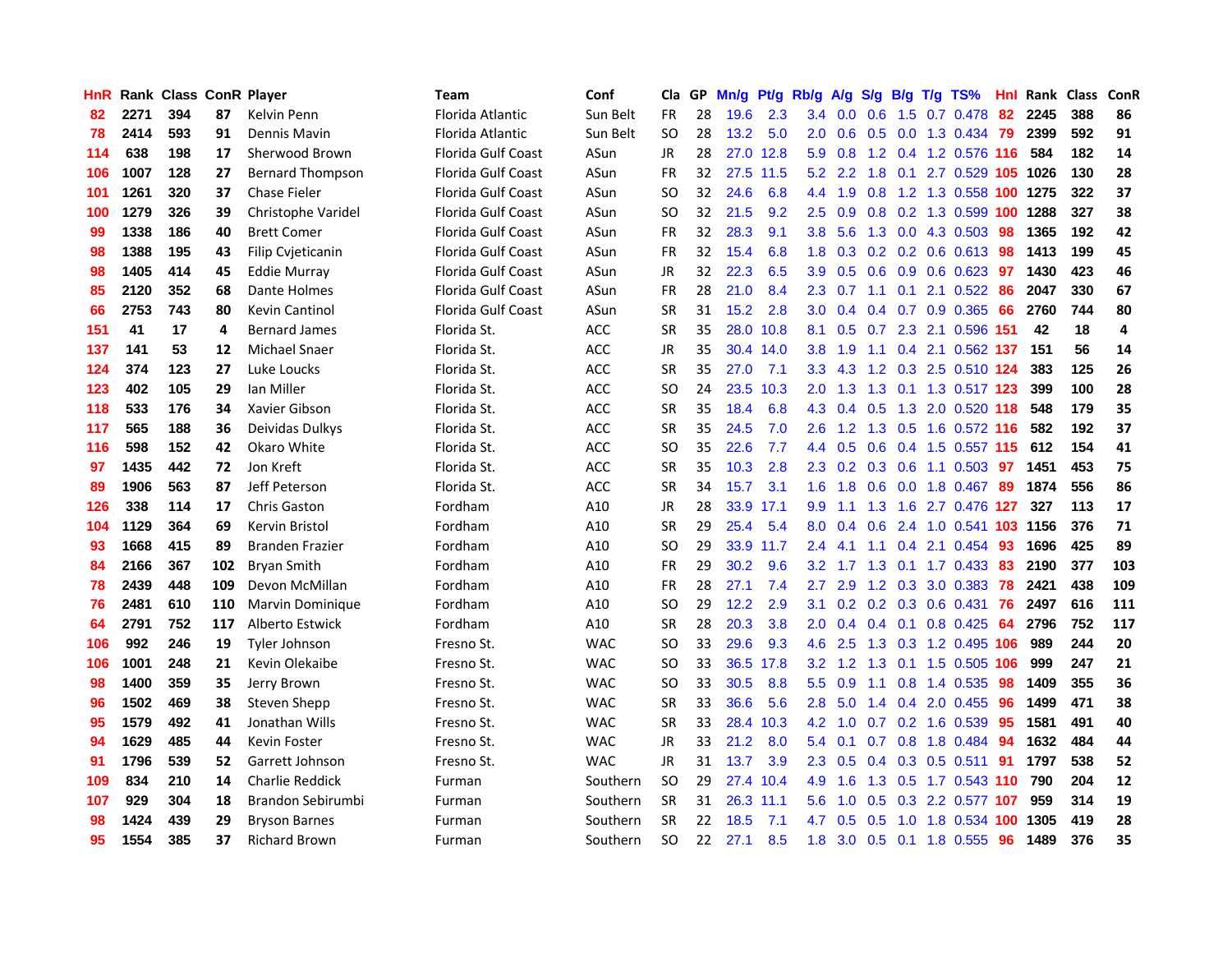| HnR |      | Rank Class ConR Player |     |                         | <b>Team</b>       | Conf        | Cla       | GP | Mn/g | Pt/g      | Rb/g             | A/g      | <b>S/g</b>       | B/g              |     | T/g TS%                   | Hnl | Rank Class |     | ConR         |
|-----|------|------------------------|-----|-------------------------|-------------------|-------------|-----------|----|------|-----------|------------------|----------|------------------|------------------|-----|---------------------------|-----|------------|-----|--------------|
| 95  | 1558 | 457                    | 38  | Colin Reddick           | Furman            | Southern    | <b>JR</b> | 29 | 13.3 | 4.3       | 3.2              | 0.8      | 0.4              | 0.5              | 1.2 | 0.490                     | 95  | 1572       | 460 | 39           |
| 94  | 1627 | 242                    | 43  | David Brown             | Furman            | Southern    | <b>FR</b> | 28 | 10.1 | 2.8       | 0.8              | 1.1      | 0.5              | 0.1              |     | $0.6$ 0.527               | 93  | 1648       | 246 | 45           |
| 89  | 1905 | 562                    | 56  | <b>Bobby Austin</b>     | Furman            | Southern    | <b>SR</b> | 30 | 27.1 | 7.5       | 2.8              | 1.5      | 0.7              | 0.5              |     | 1.8 0.549                 | 88  | 1918       | 569 | 57           |
| 87  | 1989 | 595                    | 64  | <b>Bryant Irwin</b>     | Furman            | Southern    | JR        | 31 | 22.3 | 7.7       | 2.8              | 0.5      |                  | $0.2 \quad 0.3$  |     | 0.8 0.482                 | 87  | 2023       | 601 | 64           |
| 85  | 2095 | 346                    | 69  | Jordan Loyd             | Furman            | Southern    | FR        | 27 | 20.9 | 6.0       |                  | 3.4 1.7  | 0.6              |                  |     | $0.1$ 1.7 $0.461$         | 86  | 2072       | 340 | 67           |
| 69  | 2695 | 524                    | 92  | Dominic Early           | Furman            | Southern    | <b>FR</b> | 29 | 12.0 | 3.2       | 1.8 <sup>1</sup> | 0.3      | 0.1              | 0.1              |     | 0.4 0.416                 | -69 | 2697       | 521 | 92           |
| 62  | 2811 | 754                    | 103 | Chris Toler             | Furman            | Southern    | <b>SR</b> | 31 | 15.8 | 3.0       | $2.4^{\circ}$    | 0.4      |                  |                  |     | $0.2$ $0.3$ $0.9$ $0.407$ | 62  | 2827       | 755 | 104          |
| 109 | 874  | 268                    | 17  | <b>Tashan Newsome</b>   | Gardner-Webb      | <b>BSou</b> | JR        | 29 | 26.8 | 12.3      | 7.0              | 1.6      | 0.8              |                  |     | 0.2 1.6 0.477 110         |     | 784        | 244 | 14           |
| 92  | 1725 | 516                    | 31  | Jason Dawson            | Gardner-Webb      | <b>BSou</b> | JR        | 28 | 20.9 | 8.4       | 2.0              | 1.7      | 0.9 <sub>o</sub> |                  |     | 0.0 1.3 0.476             | 92  | 1719       | 512 | 30           |
| 92  | 1753 | 435                    | 33  | Michael Byron           | Gardner-Webb      | <b>BSou</b> | <b>SO</b> | 32 | 18.5 | 5.6       | 4.5              | 0.3      | 0.1              | 1.1              |     | 1.3 0.552                 | 91  | 1774       | 441 | 33           |
| 91  | 1775 | 534                    | 34  | Stefon Johnson          | Gardner-Webb      | <b>BSou</b> | JR        | 32 | 26.8 | 7.6       | 6.4              | 0.4      | 0.8              | 0.5              |     | 1.2 0.515                 | 91  | 1796       | 537 | 34           |
| 90  | 1820 | 280                    | 35  | Donta Harper            | Gardner-Webb      | <b>BSou</b> | FR        | 32 | 14.3 | 5.2       | 2.3              | 0.7      | 0.8              | 0.2              |     | 1.6 0.544                 | 90  | 1838       | 282 | 36           |
| 86  | 2047 | 334                    | 47  | <b>Tyler Strange</b>    | Gardner-Webb      | <b>BSou</b> | FR        | 30 | 20.6 | 4.3       | 1.9              | 2.9      | 1.2              | 0.0              |     | 1.8 0.452                 | 86  | 2060       | 338 | 48           |
| 84  | 2169 | 368                    | 52  | Max Landis              | Gardner-Webb      | <b>BSou</b> | <b>FR</b> | 31 | 25.5 | 9.5       | 1.2 <sub>1</sub> | 1.5      | 0.6              | 0.0              |     | 1.6 0.504                 | 84  | 2180       | 373 | 52           |
| 84  | 2173 | 636                    | 53  | Laron Buggs             | Gardner-Webb      | BSou        | <b>SR</b> | 32 | 21.3 | 5.8       | 2.6              | 1.7      | 0.9              | 0.1              |     | 1.5 0.477                 | 83  | 2199       | 641 | 54           |
| 82  | 2251 | 660                    | 59  | Kevin Hartley           | Gardner-Webb      | <b>BSou</b> | JR        | 32 | 22.3 | 5.5       | 4.1              | 1.0      | 1.0              | 0.2              |     | 1.7 0.475                 | 82  | 2276       | 665 | 62           |
| 148 | 50   | 22                     | 1   | <b>Ryan Pearson</b>     | George Mason      | CAA         | <b>SR</b> | 33 | 30.7 | 17.0      | 8.2              | 1.8      | 1.3              | 0.5              |     | 2.7 0.572 147             |     | 56         | 23  | $\mathbf{1}$ |
| 129 | 275  | 91                     | 10  | <b>Michael Morrison</b> | George Mason      | <b>CAA</b>  | <b>SR</b> | 33 | 26.8 | 9.8       | 6.6              | 1.4      | 0.5              | 1.9              |     | 1.4 0.582 128             |     | 295        | 98  | 10           |
| 108 | 894  | 222                    | 33  | Sherrod Wright          | George Mason      | CAA         | SO.       | 32 | 26.4 | 9.6       | 3.3 <sub>2</sub> | 1.3      |                  |                  |     | 0.8 0.3 1.7 0.623 108     |     | 898        | 224 | 33           |
| 105 | 1054 | 262                    | 34  | Jonathan Arledge        | George Mason      | CAA         | SO.       | 31 | 12.0 | 4.3       | 3.1              | 0.4      |                  |                  |     | 0.3 0.5 0.8 0.496 104     |     | 1075       | 264 | 35           |
| 102 | 1224 | 310                    | 44  | Bryon Allen             | George Mason      | <b>CAA</b>  | SO.       | 33 | 27.7 | 7.5       | 3.1              | 3.7      |                  |                  |     | 1.0 0.2 2.7 0.470 101     |     | 1245       | 315 | 45           |
| 99  | 1347 | 347                    | 47  | Vertrail Vaughns        | George Mason      | CAA         | SO        | 33 | 25.3 | 8.8       | 1.8              | 1.1      | 0.7              |                  |     | $0.0$ $0.8$ $0.530$       | 98  | 1373       | 346 | 47           |
| 90  | 1864 | 290                    | 59  | Erik Copes              | George Mason      | CAA         | <b>FR</b> | 27 | 15.0 | 3.3       | 3.7              | 0.1      | 0.3              | 1.9              |     | 1.2 0.447                 | 91  | 1801       | 274 | 58           |
| 87  | 2025 | 598                    | 66  | <b>Andre Cornelius</b>  | George Mason      | CAA         | <b>SR</b> | 23 | 21.3 | 6.7       | 2.3              | 1.1      | 0.8              | 0.0              |     | 1.7 0.539                 | 91  | 1762       | 530 | 55           |
| 78  | 2432 | 442                    | 81  | Corey Edwards           | George Mason      | CAA         | FR        | 31 | 15.2 | 2.5       | 1.3              | 2.2      | 1.0              | 0.0 <sub>1</sub> |     | 2.2 0.467                 | 78  | 2401       | 430 | 80           |
| 74  | 2565 | 483                    | 87  | Vaughn Gray             | George Mason      | CAA         | FR        | 32 | 11.3 | 3.4       | 1.2              | 0.2      | 0.4              | 0.0              |     | $0.6$ 0.480               | 73  | 2572       | 482 | 87           |
| 123 | 400  | 134                    | 21  | David Pellom            | George Washington | A10         | JR        | 27 | 26.8 | 10.4      | 6.1              | 1.1      | 0.5              | 0.7              |     | 1.5 0.664                 | 127 | 322        | 112 | 16           |
| 113 | 663  | 205                    | 40  | Lasan Kromah            | George Washington | A10         | JR        | 31 |      | 29.4 11.1 | 5.1              | 2.5      | 1.7              | 0.6              |     | 2.5 0.467 113             |     | 685        | 215 | 41           |
| 111 | 773  | 247                    | 49  | Tony Taylor             | George Washington | A10         | <b>SR</b> | 31 |      | 34.4 13.1 | 2.5              | 4.3      | 1.4              | 0.1              |     | 2.8 0.498 110             |     | 802        | 252 | 49           |
| 98  | 1373 | 402                    | 79  | Dwayne Smith            | George Washington | A10         | JR        | 29 | 16.3 | 5.5       | 3.9              | 0.4      | 0.6              | 0.4              |     | 1.2 0.464                 | 98  | 1396       | 408 | 80           |
| 94  | 1611 | 497                    | 85  | Jabari Edwards          | George Washington | A10         | <b>SR</b> | 31 | 18.7 | 3.0       | 3.7              | 0.5      | 0.5              | 1.5              |     | 0.8 0.497                 | -94 | 1642       | 505 | 86           |
| 88  | 1932 | 478                    | 97  | Nemanja Mikic           | George Washington | A10         | SO        | 31 | 24.5 | 7.6       | $2.6\,$          | 0.6      | 0.6              | 0.1              |     | 1.0 0.487                 | 88  | 1953       | 482 | 97           |
| 80  | 2332 | 680                    | 105 | <b>Bryan Bynes</b>      | George Washington | A10         | JR        | 29 | 20.0 | 4.4       | 1.9              | 1.6      | 0.7              | 0.1              |     | 1.1 0.393                 | -81 | 2302       | 672 | 104          |
| 80  | 2360 | 675                    | 107 | Aaron Ware              | George Washington | A10         | <b>SR</b> | 31 | 17.7 | 5.2       | 2.8              | 0.6      | 0.3              | 0.1              |     | $1.2$ 0.441               | 79  | 2380       | 679 | 107          |
| 74  | 2541 | 473                    | 113 | John Kopriva            | George Washington | A10         | FR        | 31 | 12.7 | 2.7       | $2.0\,$          | 0.3      | 0.3              |                  |     | 0.3 0.5 0.444             | 74  | 2557       | 477 | 113          |
| 147 | 55   | 24                     | 6   | <b>Henry Sims</b>       | Georgetown        | ВE          | <b>SR</b> | 33 | 27.5 | 11.6      | 6.0              | 3.5      | 0.6              | 1.4              |     | 2.8 0.518 146             |     | 57         | 24  | 6            |
| 142 | 98   | 8                      | 9   | Otto Porter             | Georgetown        | <b>BE</b>   | <b>FR</b> | 33 | 29.7 | 9.7       | 6.8              | .5<br>-1 | 1.1              | 0.8              |     | 1.2 0.573                 | 141 | 102        | 8   | 10           |
| 135 | 168  | 53                     | 19  | Jason Clark             | Georgetown        | ВE          | <b>SR</b> | 33 | 32.6 | 14.0      | 4.1              | 1.8      | 1.6              |                  |     | 0.3 2.3 0.580 135         |     | 172        | 56  | 20           |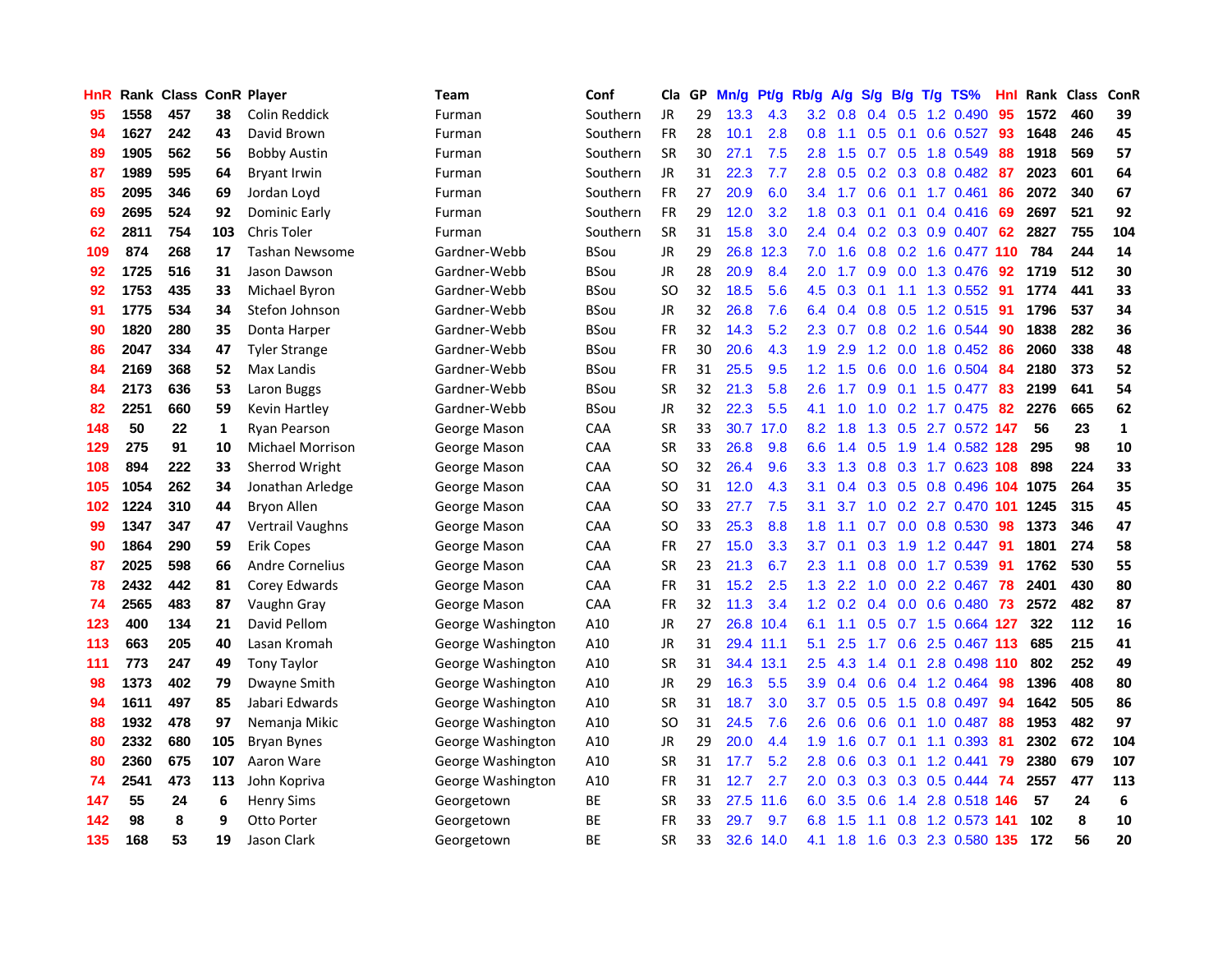| HnR   |      | Rank Class ConR Player |     |                          | Team             | Conf       | Cla           |    | GP Mn/g | Pt/g      | Rb/g             | <b>A/g</b>                           |     |                 | S/g B/g T/g TS%            | Hnl |      | Rank Class | ConR |
|-------|------|------------------------|-----|--------------------------|------------------|------------|---------------|----|---------|-----------|------------------|--------------------------------------|-----|-----------------|----------------------------|-----|------|------------|------|
| 132   | 225  | 75                     | 28  | <b>Hollis Thompson</b>   | Georgetown       | BE         | JR            | 33 |         | 31.1 12.8 | 5.5              | 1.5                                  | 0.7 | 0.5             | 1.7 0.565                  | 131 | 235  | 82         | 30   |
| 120   | 471  | 124                    | 45  | Nate Lubick              | Georgetown       | BE         | SO.           | 33 | 18.4    | 3.5       | 3.9              | 2.0                                  | 0.3 | 0.5             | 0.9 0.520 120              |     | 483  | 128        | 43   |
| 111   | 748  | 193                    | 70  | <b>Markel Starks</b>     | Georgetown       | ВE         | SO.           | 31 | 24.4    | 7.1       | 1.6              | 1.6                                  | 0.6 | 0.1             | 1.4 0.569 113              |     | 681  | 173        | 63   |
| 104   | 1081 | 138                    | 90  | Greg Whittington         | Georgetown       | ВE         | FR            | 33 | 20.1    | 4.3       | 2.9              | 0.9                                  | 0.6 | 0.5             | 1.1 0.497 104 1078         |     |      | 140        | 90   |
| 104   | 1116 | 145                    | 93  | Jabril Trawick           | Georgetown       | BE         | FR            | 33 | 11.5    | 3.4       |                  | $1.3 \quad 0.5$                      |     |                 | 0.4 0.2 0.5 0.534 104 1117 |     |      | 145        | 91   |
| 144   | 79   | 32                     | 6   | Gerald Robinson          | Georgia          | <b>SEC</b> | <b>SR</b>     | 32 | 30.6    | 14.2      | 3.8              | 3.6                                  |     |                 | 1.3 0.1 2.5 0.521 143      |     | 90   | 33         | 9    |
| 135   | 178  | 13                     | 17  | Kentavious Caldwell-Pope | Georgia          | <b>SEC</b> | FR            | 32 |         | 32.1 13.2 | 5.2              | 1.2                                  | 1.8 |                 | 0.3 1.1 0.497 134          |     | 199  | 13         | 18   |
| 109   | 827  | 209                    | 49  | Donte Williams           | Georgia          | <b>SEC</b> | SO.           | 32 | 25.9    | 7.8       | 5.1              | 0.2                                  | 0.3 | 1.6             | 0.8 0.486 109              |     | 853  | 212        | 49   |
| 108   | 887  | 289                    | 53  | <b>Dustin Ware</b>       | Georgia          | <b>SEC</b> | <b>SR</b>     | 32 | 29.7    | 8.1       | 2.3              | 2.3                                  | 1.0 | 0.0             | 0.8 0.509 107              |     | 908  | 297        | 52   |
| 107   | 973  | 296                    | 63  | <b>Vincent Williams</b>  | Georgia          | <b>SEC</b> | JR            | 32 | 12.4    | 2.9       | 1.0              | $\blacktriangleleft$<br>$\mathbf{A}$ | 0.5 |                 | $0.0$ $0.8$ $0.531$        | 106 | 1009 | 307        | 63   |
| 104   | 1082 | 139                    | 67  | Nemanja Djurisic         | Georgia          | <b>SEC</b> | FR            | 32 | 19.8    | 7.0       | 4.2              | 0.8                                  |     |                 | 0.4 0.2 1.5 0.472 104      |     | 1111 | 142        | 68   |
| 79    | 2377 | 587                    | 98  | <b>Marcus Thornton</b>   | Georgia          | <b>SEC</b> | <b>SO</b>     | 27 | 22.3    | 3.0       | 4.8              | 0.8                                  |     | $0.4$ 0.5       | 1.2 0.333                  | 84  | 2157 | 522        | 94   |
| 77    | 2468 | 716                    | 102 | John Florveus            | Georgia          | <b>SEC</b> | JR            | 32 | 12.8    | 1.8       | 1.8              | 0.2                                  | 0.2 | 0.7             | 0.5 0.429                  | 76  | 2481 | 715        | 102  |
| 53    | 2906 | 825                    | 106 | Sherrard Brantley        | Georgia          | <b>SEC</b> | <b>JR</b>     | 29 | 10.0    | 1.7       | 0.8 <sub>0</sub> | 0.4                                  | 0.1 | 0.1             | 0.4 0.402                  | -54 | 2906 | 825        | 106  |
| 136   | 163  | 39                     | 3   | Eric Ferguson            | Georgia Southern | Southern   | <b>SO</b>     | 30 | 28.2    | 15.4      | 7.2              | 0.8                                  | 1.5 | 1.1             | 2.0 0.585 136              |     | 162  | 37         | 3    |
| 113   | 677  | 221                    | 10  | <b>Willie Powers</b>     | Georgia Southern | Southern   | <b>SR</b>     | 30 |         | 30.8 10.8 | 4.0              | 5.4                                  | 1.2 | 0.1             | 3.0 0.524 113              |     | 680  | 221        | 9    |
| 101   | 1252 | 402                    | 24  | <b>Ben Drayton</b>       | Georgia Southern | Southern   | <b>SR</b>     | 30 |         | 31.5 11.9 | 2.1              | 3.0                                  | 1.6 |                 | 0.0 2.1 0.533 101          |     | 1247 | 404        | 24   |
| 94    | 1633 | 404                    | 44  | Jelani Hewitt            | Georgia Southern | Southern   | <b>SO</b>     | 30 |         | 29.0 10.5 |                  | $3.4$ 1.4                            |     |                 | 1.3 0.1 1.5 0.529          | -94 | 1628 | 405        | 43   |
| 78    | 2413 | 436                    | 84  | <b>Tyrone Brown</b>      | Georgia Southern | Southern   | <b>FR</b>     | 30 | 8.2     | 2.4       |                  |                                      |     |                 | 1.2 0.2 0.2 0.2 0.7 0.608  | -78 | 2410 | 434        | 85   |
| 77    | 2461 | 603                    | 88  | <b>Tre Bussey</b>        | Georgia Southern | Southern   | <b>SO</b>     | 30 | 15.4    | 5.4       |                  | $1.5 \t 0.2$                         |     |                 | 0.6 0.0 0.9 0.511 77       |     | 2455 | 604        | 87   |
| 68    | 2702 | 527                    | 93  | Jessie Pernell           | Georgia Southern | Southern   | FR            | 29 | 14.5    | 2.8       | 1.7              | 0.6                                  |     |                 | $0.4$ 0.0 0.7 0.506        | 68  | 2699 | 522        | 93   |
| 67    | 2736 | 781                    | 95  | Cameron Baskerville      | Georgia Southern | Southern   | <b>JR</b>     | 30 | 20.1    | 4.1       | 2.7              | 0.4                                  |     |                 | 0.3 0.3 1.5 0.537          | -67 | 2747 | 786        | 96   |
| 61    | 2828 | 697                    | 105 | Marvin Baynham           | Georgia Southern | Southern   | <sub>SO</sub> | 30 | 16.7    | 2.5       | 3.5              | 0.3                                  |     |                 | $0.4$ 0.2 1.4 0.455        | -61 | 2836 | 698        | 105  |
| 132   | 222  | 76                     | 8   | Eric Buckner             | Georgia St.      | CAA        | SR            | 34 | 30.7    | 10.8      | 7.1              | 0.4                                  | 0.6 | 3.5             | 1.4 0.594 131              |     | 228  | 78         | 8    |
| 115   | 622  | 205                    | 23  | Josh Micheaux            | Georgia St.      | CAA        | <b>SR</b>     | 33 | 28.9    | 7.7       | 6.1              | 3.6                                  | 1.5 | 0.3             | 2.5 0.504 115              |     | 621  | 204        | 24   |
| $112$ | 715  | 234                    | 28  | Jihad Ali                | Georgia St.      | CAA        | <b>SR</b>     | 34 | 33.0    | 12.5      | 6.0              | 1.4                                  | 1.6 | 0.6             | 1.4 0.495                  | 112 | 722  | 235        | 28   |
| 110   | 800  | 252                    | 29  | James Vincent            | Georgia St.      | CAA        | <b>JR</b>     | 32 | 8.6     | 3.2       | 2.0              | 0.0                                  | 0.2 | 0.4             | 0.5 0.583 110              |     | 794  | 248        | 29   |
| 110   | 824  | 207                    | 30  | Devonta White            | Georgia St.      | CAA        | SO            | 34 | 34.3    | 12.9      | $2.2\phantom{0}$ | 2.9                                  | 1.8 | 0.1             | 2.0 0.508                  | 109 | 813  | 206        | 30   |
| 109   | 847  | 272                    | 32  | James Fields             | Georgia St.      | CAA        | <b>SR</b>     | 31 | 31.4    | 9.6       | 3.9              | 2.9                                  | 2.0 | 0.1             | 2.0 0.508 109              |     | 836  | 263        | 31   |
| 98    | 1382 | 194                    | 48  | Tony Kimbro              | Georgia St.      | <b>CAA</b> | FR            | 34 | 14.0    | 3.3       | $2.3^{\circ}$    | 0.8                                  |     |                 | 1.0 0.2 0.9 0.476          | -98 | 1383 | 195        | 48   |
| 93    | 1684 | 422                    | 53  | Rashaad Richardson       | Georgia St.      | <b>CAA</b> | SO.           | 34 | 13.7    | 5.4       |                  | $1.4 \quad 0.3$                      |     | $0.4 \quad 0.1$ | $0.5 \ 0.503$              | -93 | 1672 | 416        | 53   |
| 85    | 2082 | 618                    | 67  | <b>Brandon McGee</b>     | Georgia St.      | CAA        | <b>SR</b>     | 30 | 11.3    | 3.4       | 2.3              | 0.6                                  |     | $0.4 \quad 0.1$ | 0.6 0.374                  | 86  | 2026 | 597        | 67   |
| 128   | 304  | 106                    | 21  | Glen Rice Jr.            | Georgia Tech     | <b>ACC</b> | JR            | 21 | 29.9    | 13.0      | 6.7              | 2.3                                  |     |                 | 1.3 0.9 2.3 0.535 143      |     | 91   | 34         | 8    |
| 125   | 351  | 95                     | 26  | <b>Daniel Miller</b>     | Georgia Tech     | ACC        | <b>SO</b>     | 31 | 30.0    | 8.1       | 6.5              | 1.5                                  | 0.9 | 2.4             | 1.6 0.521 123              |     | 408  | 102        | 29   |
| 110   | 803  | 205                    | 51  | Kammeon Holsey           | Georgia Tech     | ACC        | SO.           | 31 | 24.3    | 9.4       | 4.9              | 0.9                                  | 0.6 | 0.4             | 2.2 0.579                  | 108 | 880  | 219        | 55   |
| 97    | 1482 | 435                    | 75  | Mfon Udofia              | Georgia Tech     | ACC        | JR            | 31 | 31.8    | 9.9       | 3.4              | 2.8                                  | 0.5 | 0.1             | 2.7 0.483                  | 95  | 1566 | 458        | 79   |
| 91    | 1781 | 272                    | 83  | Julian Royal             | Georgia Tech     | <b>ACC</b> | FR            | 30 | 16.0    | 4.4       | 2.4              | 0.6                                  | 0.3 | 0.3             | $0.9$ $0.510$              | 90  | 1851 | 286        | 85   |
| 91    | 1802 | 448                    | 84  | <b>Brandon Reed</b>      | Georgia Tech     | ACC        | <b>SO</b>     | 31 | 25.7    | 7.5       |                  |                                      |     |                 | 3.2 1.2 0.8 0.0 1.9 0.452  | -89 | 1895 | 471        | 87   |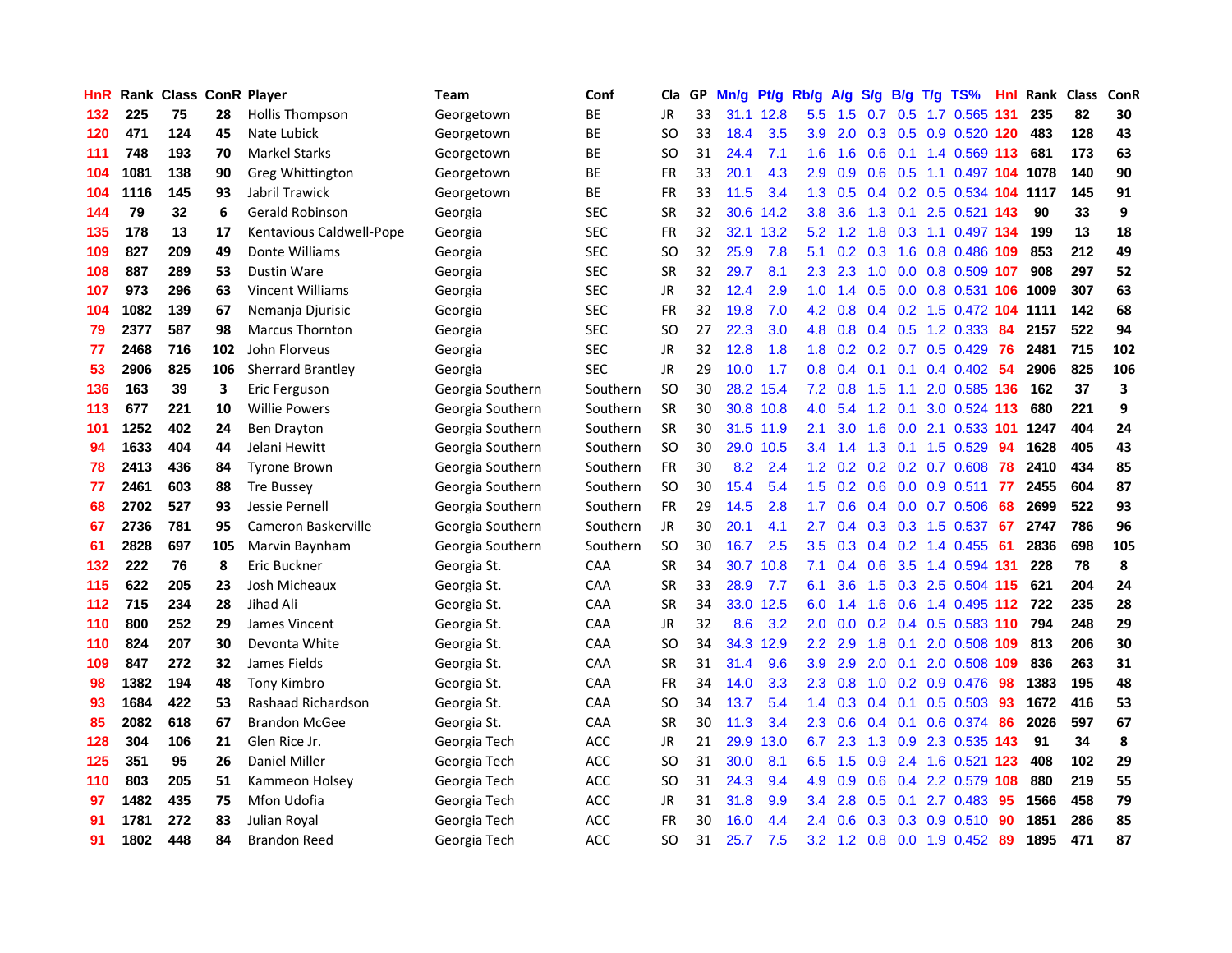| <b>HnR</b> |      |     |     | Rank Class ConR Player | Team         | Conf        | Cla       |    | GP Mn/g | Pt/g      | Rb/g             | A/g             |     |                 | S/g B/g T/g TS%                 | Hnl | Rank Class |     | ConR         |
|------------|------|-----|-----|------------------------|--------------|-------------|-----------|----|---------|-----------|------------------|-----------------|-----|-----------------|---------------------------------|-----|------------|-----|--------------|
| 89         | 1878 | 467 | 86  | Jason Morris           | Georgia Tech | <b>ACC</b>  | SO        | 31 | 24.6    | 7.8       | 3.3              | 1.1             | 0.5 | 0.5             | 1.9 0.436                       | 88  | 1967       | 488 | 88           |
| 65         | 2764 | 746 | 99  | Nick Foreman           | Georgia Tech | ACC         | <b>SR</b> | 30 | 10.8    | 1.5       | 1.2              | 0.3             | 0.3 | 0.2             | 0.3 0.541                       | 64  | 2793       | 751 | 99           |
| 59         | 2860 | 761 | 100 | Pierre Jordan          | Georgia Tech | ACC         | <b>SR</b> | 28 | 11.5    | 1.5       | 0.9              | 0.9             | 0.4 | 0.1             | $0.7$ 0.420                     | -60 | 2863       | 761 | 100          |
| 145        | 71   | 27  | 1   | Elias Harris           | Gonzaga      | <b>WCC</b>  | JR        | 33 |         | 29.1 13.1 | 8.5              | 1.2             |     |                 | 0.9 0.8 1.8 0.565 144           |     | 74         | 30  | $\mathbf 1$  |
| 136        | 160  | 11  | 5   | <b>Kevin Pangos</b>    | Gonzaga      | <b>WCC</b>  | FR        | 33 |         | 31.6 13.6 | $2.7^{\circ}$    | 3.4             |     | $1.2 \quad 0.1$ | 1.8 0.600 136                   |     | 164        | 11  | 5            |
| 133        | 202  | 67  | 6   | <b>Robert Sacre</b>    | Gonzaga      | <b>WCC</b>  | <b>SR</b> | 33 |         | 26.3 11.6 | 6.3              | 0.7             |     |                 | 0.4 1.4 1.8 0.586 133           |     | 211        | 73  | 6            |
| 126        | 341  | 90  | 11  | Sam Dower              | Gonzaga      | <b>WCC</b>  | SO.       | 33 | 18.1    | 8.3       | 3.7              | 0.6             |     |                 | 0.5 0.3 1.2 0.592 126           |     | 349        | 91  | 12           |
| 120        | 489  | 42  | 14  | Gary Bell              | Gonzaga      | <b>WCC</b>  | <b>FR</b> | 33 | 28.9    | 10.4      | 2.5              | 2.0             | 0.7 |                 | 0.1 1.6 0.628 119               |     | 504        | 46  | 15           |
| 109        | 838  | 268 | 24  | Marquise Carter        | Gonzaga      | <b>WCC</b>  | <b>SR</b> | 33 | 13.3    | 3.8       | 1.5              | 1.7             | 0.8 | 0.0             | 1.4 0.502 109                   |     | 839        | 265 | 26           |
| 104        | 1088 | 330 | 31  | Guy Edi                | Gonzaga      | <b>WCC</b>  | JR        | 25 | 17.3    | 5.5       | 2.4              | 0.9             | 0.6 |                 | 0.2 0.9 0.531                   | 107 | 934        | 282 | 29           |
| 104        | 1096 | 270 | 32  | David Stockton         | Gonzaga      | <b>WCC</b>  | <b>SO</b> | 33 | 16.8    | 3.7       | 1.0              | 2.4             | 0.8 |                 | 0.1 1.5 0.510 104               |     | 1101       | 273 | 31           |
| 98         | 1413 | 418 | 44  | Mike Hart              | Gonzaga      | <b>WCC</b>  | <b>JR</b> | 32 | 13.5    | 1.8       | 3.0              | 0.6             | 0.8 |                 | $0.2$ 0.5 0.459                 | 98  | 1400       | 410 | 44           |
| 117        | 566  | 174 | 1   | <b>Quincy Roberts</b>  | Grambling    | <b>SWAC</b> | JR        | 20 | 37.3    | 23.9      | 6.0              | 1.6             | 1.0 | 0.3             | 3.8 0.530 134                   |     | 191        | 72  | $\mathbf{1}$ |
| 88         | 1952 | 581 | 25  | Peter "PJ" Roberson    | Grambling    | <b>SWAC</b> | JR        | 28 | 28.8    | 7.4       | 7.1              | 0.4             | 0.3 | 2.5             | $1.1 \quad 0.418$               | 82  | 2231       | 657 | 32           |
| 66         | 2750 | 679 | 67  | <b>Brandon Dorsett</b> | Grambling    | <b>SWAC</b> | <b>SO</b> | 20 | 25.5    | 6.8       | 2.5              | 1.7             | 1.1 | 0.2             | 2.6 0.449                       | 62  | 2828       | 693 | 73           |
| 64         | 2783 | 687 | 71  | <b>Xavier Rogers</b>   | Grambling    | <b>SWAC</b> | <b>SO</b> | 25 | 28.8    | 8.6       | 2.4              | 1.6             | 0.9 | 0.0             | 1.9 0.432                       | 60  | 2852       | 702 | 75           |
| 63         | 2796 | 558 | 73  | David Copeland         | Grambling    | <b>SWAC</b> | FR        | 18 | 21.6    | 3.9       | $2.6^{\circ}$    | 1.7             | 0.6 |                 | 0.0 1.7 0.519                   | -60 | 2859       | 583 | 76           |
| 55         | 2896 | 714 | 79  | Rondale Livas          | Grambling    | <b>SWAC</b> | SO.       | 28 | 25.1    | 4.2       | 2.8              | 1.9             |     |                 | 1.0 0.0 3.1 0.368               | -52 | 2916       | 720 | 80           |
| 54         | 2904 | 718 | 81  | Steven Danridge        | Grambling    | <b>SWAC</b> | SO.       | 28 | 17.6    | 2.4       | 2.6              |                 |     |                 | $0.2$ $0.2$ $0.5$ $0.7$ $0.475$ | -50 | 2927       | 726 | 85           |
| 50         | 2921 | 724 | 85  | Demetri Wheeler        | Grambling    | <b>SWAC</b> | <b>SO</b> | 19 | 22.7    | 3.3       | 2.8 <sub>1</sub> | 0.4             |     |                 | $0.3$ 0.2 0.8 0.404             | -51 | 2921       | 722 | 83           |
| 43         | 2944 | 835 | 88  | <b>Bryant Purvis</b>   | Grambling    | <b>SWAC</b> | JR        | 28 | 20.1    | 3.4       | 3.3 <sub>2</sub> | 0.5             | 0.3 |                 | $0.1$ 1.5 0.321                 | 40  | 2949       | 836 | 88           |
| 139        | 126  | 27  | 3   | Alec Brown             | Green Bay    | Hor.        | <b>SO</b> | 30 | 31.3    | 13.8      | 8.2              | 0.8             | 0.9 | 3.0             | 2.0 0.512 137                   |     | 150        | 34  | 4            |
| 123        | 395  | 131 | 13  | <b>Brennan Cougill</b> | Green Bay    | Hor.        | JR        | 30 | 26.5    | 9.2       | 7.0              | 2.0             | 0.9 |                 | 0.9 2.4 0.598 122               |     | 442        | 148 | 17           |
| 104        | 1127 | 147 | 30  | Keifer Sykes           | Green Bay    | Hor.        | FR        | 30 |         | 29.2 11.2 | 2.5              | 3.3             | 0.9 | 0.1             | 2.2 0.505 102 1177              |     |            | 158 | 31           |
| 98         | 1392 | 356 | 41  | Ken Cerroni            | Green Bay    | Hor.        | SO.       | 30 | 24.4    | 7.9       | 1.3              | 1.4             | 0.6 | 0.0             | 1.1 0.661                       | 97  | 1457       | 370 | 43           |
| 95         | 1556 | 485 | 47  | <b>Steve Baker</b>     | Green Bay    | Hor.        | <b>SR</b> | 30 | 24.8    | 7.3       | 2.9              | 1.5             | 0.9 | 0.1             | $1.5 \t0.513$                   | 94  | 1607       | 497 | 48           |
| 82         | 2278 | 559 | 61  | Terry Johnson          | Green Bay    | Hor.        | SO.       | 30 | 15.3    | 4.4       | 1.2 <sub>1</sub> | 1.0             | 0.5 | 0.0             | 1.0 0.477                       | 80  | 2326       | 576 | 64           |
| 80         | 2366 | 418 | 65  | <b>Greg Mays</b>       | Green Bay    | Hor.        | FR        | 27 | 9.8     | 2.6       | 2.4              | 0.1             | 0.1 | 0.4             | $0.7$ 0.473                     | -79 | 2376       | 421 | 66           |
| 76         | 2478 | 609 | 69  | Daniel Turner          | Green Bay    | Hor.        | <b>SO</b> | 14 | 20.8    | 4.6       | 4.9              | 1.1             | 0.6 |                 | $0.2$ 1.9 $0.427$               | -84 | 2167       | 525 | 60           |
| 64         | 2790 | 555 | 76  | Aaron Armstead         | Green Bay    | Hor.        | FR        | 30 | 14.5    | 3.3       | 1.6              | 0.9             |     |                 | $0.4$ 0.1 1.0 0.360             | 63  | 2818       | 566 | 76           |
| 50         | 2920 | 604 | 79  | Josh Humphrey          | Green Bay    | Hor.        | FR        | 22 | 11.9    | 1.1       | 2.1              | 0.5             |     |                 | $0.2$ $0.2$ $0.6$ $0.291$       | 54  | 2903       | 599 | 79           |
| 102        | 1205 | 387 | 15  | Danny Agbelese         | Hampton      | <b>MEAC</b> | <b>SR</b> | 33 | 22.4    | 5.8       | 5.8              | 0.4             |     |                 | 0.2 2.5 0.8 0.529 101           |     | 1249       | 405 | 18           |
| 101        | 1272 | 325 | 17  | David Bruce            | Hampton      | <b>MEAC</b> | <b>SO</b> | 30 | 22.8    | 9.2       | 7.3              | 0.4             |     | $0.4 \quad 0.8$ | 1.8 0.518 101                   |     | 1222       | 308 | 17           |
| 99         | 1315 | 417 | 19  | <b>Mike Tuitt</b>      | Hampton      | <b>MEAC</b> | <b>SR</b> | 33 | 30.1    | 9.2       | 3.7              | 4.5             | 1.8 | 0.1             | 3.1 0.465                       | 99  | 1362       | 435 | 24           |
| 94         | 1657 | 506 | 40  | Christopher Tolson     | Hampton      | <b>MEAC</b> | <b>SR</b> | 32 | 30.3    | 10.1      | 4.2              | 1.6             | 1.6 | 0.1             | 1.5 0.508                       | 93  | 1679       | 512 | 41           |
| 88         | 1977 | 583 | 55  | <b>Darrion Pellum</b>  | Hampton      | <b>MEAC</b> | <b>SR</b> | 33 | 38.5    | 18.3      | 4.2              | 1.7             | 1.2 | 0.3             | 3.2 0.476                       | 87  | 2019       | 594 | 56           |
| 78         | 2427 | 700 | 79  | <b>Wesley Dunning</b>  | Hampton      | <b>MEAC</b> | JR        | 31 | 19.5    | 4.3       | 4.0              | 0.2             | 0.3 | 0.4             | 0.9 0.510                       | 78  | 2428       | 699 | 79           |
| 72         | 2604 | 755 | 89  | Jasper Williams        | Hampton      | <b>MEAC</b> | <b>JR</b> | 29 | 18.2    | 5.6       |                  | $1.7 \quad 1.0$ |     |                 | 0.6 0.0 1.2 0.455               | 73  | 2584       | 746 | 90           |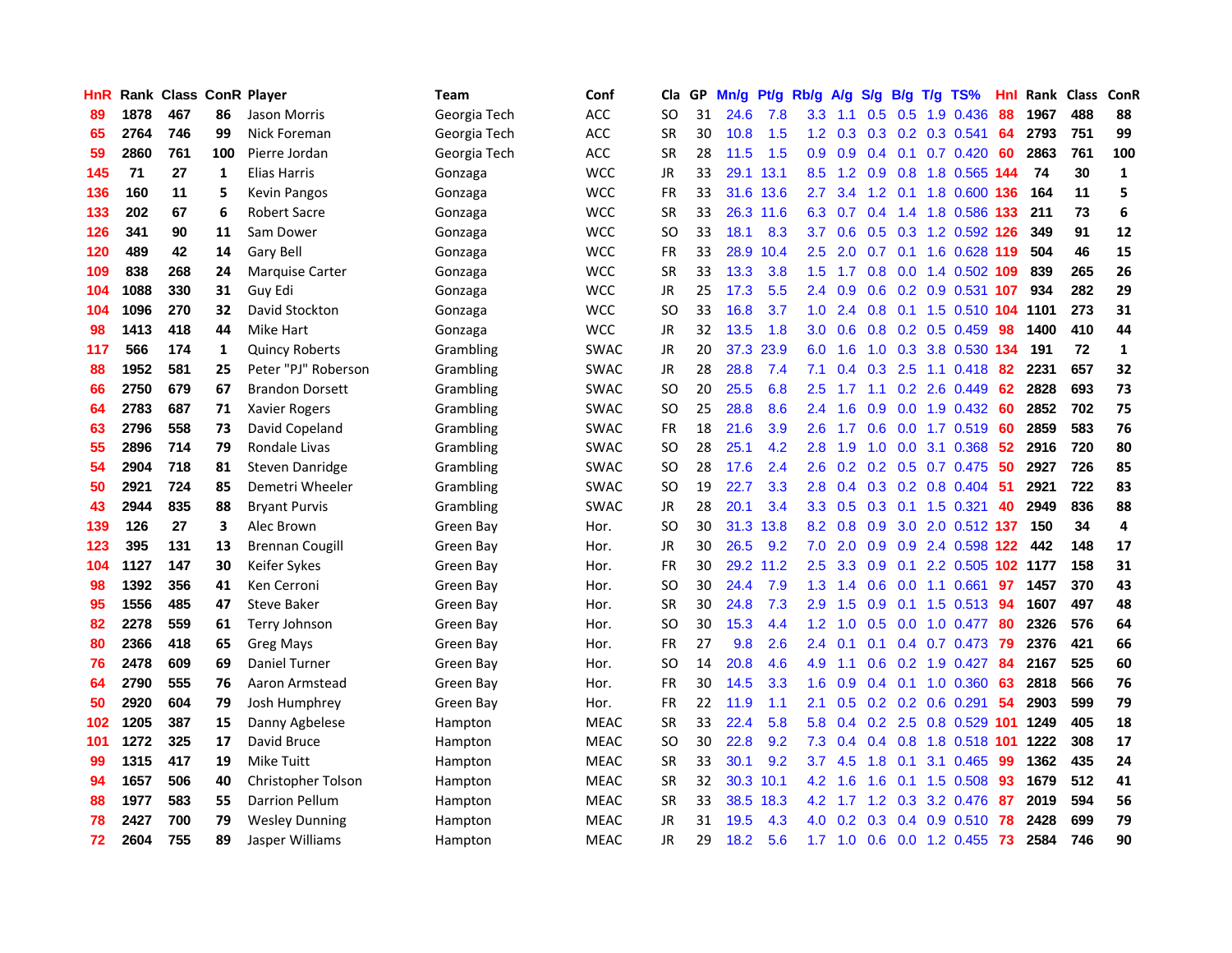| HnR |      | Rank Class ConR Player |     |                         | <b>Team</b>       | Conf        | Cla       |    | GP Mn/g | Pt/g      | Rb/g          | A/g             |               |                 | S/g B/g T/g TS%                    | Hnl | Rank Class |     | ConR                    |
|-----|------|------------------------|-----|-------------------------|-------------------|-------------|-----------|----|---------|-----------|---------------|-----------------|---------------|-----------------|------------------------------------|-----|------------|-----|-------------------------|
| 60  | 2854 | 760                    | 110 | Orin O'Bryant           | Hampton           | <b>MEAC</b> | <b>SR</b> | 30 | 9.1     | 1.4       | 1.6           | 0.3             | 0.2           | 0.6             | $0.7$ $0.462$                      | 60  | 2858       | 760 | 110                     |
| 49  | 2924 | 828                    | 113 | Aaron Austin            | Hampton           | <b>MEAC</b> | <b>JR</b> | 22 | 12.2    | 1.9       | 1.1           | 1.2             | 0.5           | 0.0             | $1.2$ 0.414                        | 54  | 2907       | 826 | 113                     |
| 105 | 1045 | 338                    | 11  | <b>Andres Torres</b>    | Hartford          | <b>AEC</b>  | <b>SR</b> | 31 | 32.8    | 11.8      | 3.1           | 4.2             | 1.9           | 0.1             | 3.5 0.546 105                      |     | 1056       | 342 | 11                      |
| 92  | 1770 | 268                    | 31  | Mark Nwakamma           | Hartford          | <b>AEC</b>  | FR        | 31 | 23.1    | 9.2       | 3.9           | 1.0             | 0.7           |                 | 0.7 2.4 0.584                      | -91 | 1771       | 267 | 31                      |
| 82  | 2258 | 391                    | 50  | Wes Cole                | Hartford          | <b>AEC</b>  | <b>FR</b> | 30 | 17.8    | 7.7       | 1.5           | 0.6             |               |                 | $0.6$ $0.0$ $0.8$ $0.469$          | -82 | 2268       | 392 | 50                      |
| 81  | 2307 | 663                    | 51  | <b>Genesis Maciel</b>   | Hartford          | <b>AEC</b>  | <b>SR</b> | 26 | 17.3    | 6.4       | 2.1           | 1.0             |               |                 | $0.2$ 0.2 1.1 0.511                | -81 | 2295       | 657 | 51                      |
| 81  | 2319 | 405                    | 53  | Nate Sikma              | Hartford          | <b>AEC</b>  | FR        | 30 | 28.2    | 8.7       | 4.3           | 2.2             | 0.6           |                 | 0.3 2.4 0.499                      | 81  | 2324       | 406 | 53                      |
| 77  | 2474 | 455                    | 57  | Yolonzo Moore           | Hartford          | <b>AEC</b>  | <b>FR</b> | 31 | 27.3    | 6.8       | 2.9           | 1.1             | 0.8           |                 | 0.0 1.4 0.507                      | 76  | 2475       | 459 | 56                      |
| 75  | 2531 | 469                    | 59  | Jamie Schneck           | Hartford          | <b>AEC</b>  | <b>FR</b> | 26 | 14.7    | 3.3       | 2.7           | 0.8             |               |                 | 0.2 0.7 1.2 0.538                  | 75  | 2524       | 468 | 59                      |
| 74  | 2545 | 707                    | 60  | Clayton Brothers        | Hartford          | <b>AEC</b>  | <b>SR</b> | 30 | 28.6    | 4.4       | 3.3           | 1.6             | 1.2           |                 | 0.0 1.5 0.424                      | 75  | 2537       | 708 | 60                      |
| 61  | 2838 | 574                    | 71  | Corban Wroe             | Hartford          | <b>AEC</b>  | <b>FR</b> | 31 | 9.9     | 1.6       | 1.4           | 0.5             |               |                 | $0.4$ 0.0 0.8 0.521                | 60  | 2847       | 576 | 72                      |
| 134 | 180  | 66                     | 4   | Kyle Casey              | Harvard           | <b>Ivy</b>  | <b>JR</b> | 31 |         | 24.4 11.4 | 5.5           | 0.8             | 0.8           | 1.1             | 1.8 0.583 134                      |     | 184        | 68  | 4                       |
| 132 | 215  | 74                     | 6   | Keith Wright            | Harvard           | <b>Ivy</b>  | <b>SR</b> | 31 |         | 28.1 10.6 | 8.1           | 0.6             | 0.5           | 1.4             | 2.0 0.597 132                      |     | 220        | 75  | 5                       |
| 121 | 458  | 146                    | 8   | <b>Brandyn Curry</b>    | Harvard           | <b>Ivy</b>  | <b>JR</b> | 31 | 30.3    | 7.9       | 2.0           | 4.9             | 1.6           | 0.6             | 1.9 0.480 120                      |     | 474        | 151 | 8                       |
| 120 | 468  | 39                     | 9   | Steve Moundou-Missi     | Harvard           | <b>Ivy</b>  | <b>FR</b> | 31 | 13.7    | 4.9       | $3.4^{\circ}$ | 0.2             | 0.5           | 0.5             | 0.8 0.566                          | 120 | 481        | 41  | 9                       |
| 120 | 483  | 129                    | 10  | Laurent Rivard          | Harvard           | <b>Ivy</b>  | <b>SO</b> | 31 | 25.8    | 10.1      | 2.6           | 0.9             |               | $0.6 \quad 0.1$ | 0.9 0.630 120                      |     | 497        | 132 | 10                      |
| 115 | 616  | 201                    | 15  | <b>Oliver McNally</b>   | Harvard           | <b>Ivy</b>  | <b>SR</b> | 31 | 30.5    | 7.3       | 2.5           | 3.2             |               |                 | 0.8 0.1 1.3 0.597 115              |     | 618        | 203 | 14                      |
| 103 | 1167 | 160                    | 22  | <b>Wesley Saunders</b>  | Harvard           | Ivy         | <b>FR</b> | 30 | 13.9    | 3.3       |               |                 |               |                 | 1.6 1.2 0.4 0.3 1.2 0.592 103 1157 |     |            | 153 | 22                      |
| 91  | 1784 | 274                    | 39  | <b>Corbin Miller</b>    | Harvard           | <b>Ivy</b>  | <b>FR</b> | 28 | 11.6    | 3.8       |               | $0.5 \quad 0.3$ |               |                 | $0.1$ $0.0$ $0.4$ $0.631$          | 92  | 1731       | 262 | 36                      |
| 87  | 1985 | 592                    | 41  | Christian Webster       | Harvard           | <b>Ivy</b>  | JR        | 29 | 16.7    | 4.5       | 1.9           | 0.7             |               |                 | 0.3 0.0 0.8 0.447                  | -89 | 1912       | 573 | 41                      |
| 125 | 355  | 120                    | 4   | Vander Joaquim          | Hawaii            | <b>WAC</b>  | JR        | 32 | 30.6    | 14.3      | $9.5^{\circ}$ | 1.0             |               | $0.7$ 1.8       | 2.0 0.577 124                      |     | 374        | 128 | 4                       |
| 107 | 960  | 290                    | 17  | Joston Thomas           | Hawaii            | <b>WAC</b>  | JR        | 32 |         | 24.3 13.7 | 5.3           | 1.3             | 0.5           | 0.4             | 2.4 0.553 106                      |     | 971        | 294 | 18                      |
| 93  | 1704 | 427                    | 47  | Davis Rozitis           | Hawaii            | <b>WAC</b>  | <b>SO</b> | 32 | 9.4     | 3.1       | 2.6           | 0.2             |               |                 | $0.1$ $0.5$ $0.6$ $0.589$          | 92  | 1724       | 434 | 47                      |
| 92  | 1726 | 517                    | 48  | Hauns Brereton          | Hawaii            | <b>WAC</b>  | JR        | 32 | 19.5    | 7.7       | 3.2           | 0.6             |               | $0.4 \quad 0.1$ | 1.0 0.579                          | 92  | 1743       | 521 | 49                      |
| 91  | 1777 | 534                    | 49  | Zane Johnson            | Hawaii            | <b>WAC</b>  | <b>SR</b> | 29 |         | 34.3 14.0 | 3.2           | 1.8             | 0.8           | 0.1             | 2.2 0.533                          | 92  | 1726       | 518 | 48                      |
| 91  | 1786 | 537                    | 50  | Jeremiah Ostrowski      | Hawaii            | <b>WAC</b>  | <b>SR</b> | 25 | 30.2    | 4.1       | 2.5           | 7.0             | 1.1           | 0.0             | 2.7 0.468                          | 91  | 1766       | 531 | 50                      |
| 88  | 1960 | 482                    | 55  | <b>Trevor Wiseman</b>   | Hawaii            | <b>WAC</b>  | SO.       | 31 | 22.1    | 6.2       | 4.5           | 1.1             | 0.7           | 0.0             | 1.5 0.575                          | 88  | 1968       | 489 | 55                      |
| 84  | 2177 | 371                    | 58  | <b>Shaquille Stokes</b> | Hawaii            | <b>WAC</b>  | <b>FR</b> | 30 | 20.1    | 8.4       | 1.3           | 2.2             | 0.6           | 0.1             | 1.9 0.461                          | 84  | 2172       | 368 | 58                      |
| 73  | 2567 | 631                    | 62  | Garrett Jefferson       | Hawaii            | <b>WAC</b>  | <b>SO</b> | 32 | 11.0    | 3.2       | 1.4           | 0.3             |               |                 | $0.7$ $0.2$ $0.6$ $0.452$          | -73 | 2588       | 639 | 62                      |
| 62  | 2822 | 695                    | 68  | <b>Bobby Miles</b>      | Hawaii            | <b>WAC</b>  | <b>SO</b> | 26 | 14.8    | 2.2       |               | $1.6$ 1.5       |               |                 | 0.5 0.0 1.3 0.427                  | 65  | 2783       | 686 | 67                      |
| 123 | 417  | 139                    | 5   | Nick Barbour            | High Point        | <b>BSou</b> | <b>SR</b> | 31 |         | 32.7 20.4 | 2.5           | 1.4             |               |                 | 1.1 0.4 1.7 0.622 122              |     | 429        | 144 | 5                       |
| 119 | 514  | 174                    | 7   | <b>Shay Shine</b>       | High Point        | <b>BSou</b> | <b>SR</b> | 31 |         | 31.4 15.6 | 5.4           | 3.0             |               |                 | 1.2 0.5 2.3 0.588 118              |     | 531        | 177 | $\overline{\mathbf{z}}$ |
| 98  | 1393 | 409                    | 25  | Corey Law               | High Point        | <b>BSou</b> | JR        | 30 | 25.6    | 9.5       | 7.2           | 0.7             |               |                 | $0.7$ $0.7$ $1.6$ $0.562$          | 98  | 1384       | 403 | 25                      |
| 79  | 2386 | 691                    | 68  | <b>Branimir Mikulic</b> | <b>High Point</b> | <b>BSou</b> | <b>JR</b> | 30 | 27.9    | 5.6       | 4.1           | 1.0             | 0.3           |                 | $0.4$ 1.1 0.553                    | 80  | 2349       | 687 | 67                      |
| 79  | 2405 | 432                    | 69  | Devante Wallace         | High Point        | <b>BSou</b> | <b>FR</b> | 31 | 15.4    | 4.4       | 2.8           | 0.7             | 0.5           |                 | $0.3$ 0.9 0.472                    | -78 | 2407       | 432 | 71                      |
| 77  | 2473 | 608                    | 72  | Xavier Martin           | <b>High Point</b> | <b>BSou</b> | <b>SO</b> | 31 | 20.6    | 5.9       | 1.8           | 2.6             | 0.5           | 0.1             | 1.8 0.451                          | 76  | 2476       | 610 | 73                      |
| 73  | 2577 | 746                    | 79  | Jairus Simms            | High Point        | <b>BSou</b> | JR        | 29 | 15.9    | 2.8       | 1.3           | 2.6             | $0.4^{\circ}$ | 0.0             | 1.2 0.425                          | 73  | 2574       | 744 | 81                      |
| 64  | 2779 | 686                    | 88  | <b>Travis Elliott</b>   | <b>High Point</b> | <b>BSou</b> | <b>SO</b> | 31 | 18.5    | 2.9       |               | $3.4\quad 0.3$  |               |                 | $0.5$ $0.4$ $0.7$ $0.401$          | 64  | 2797       | 690 | 88                      |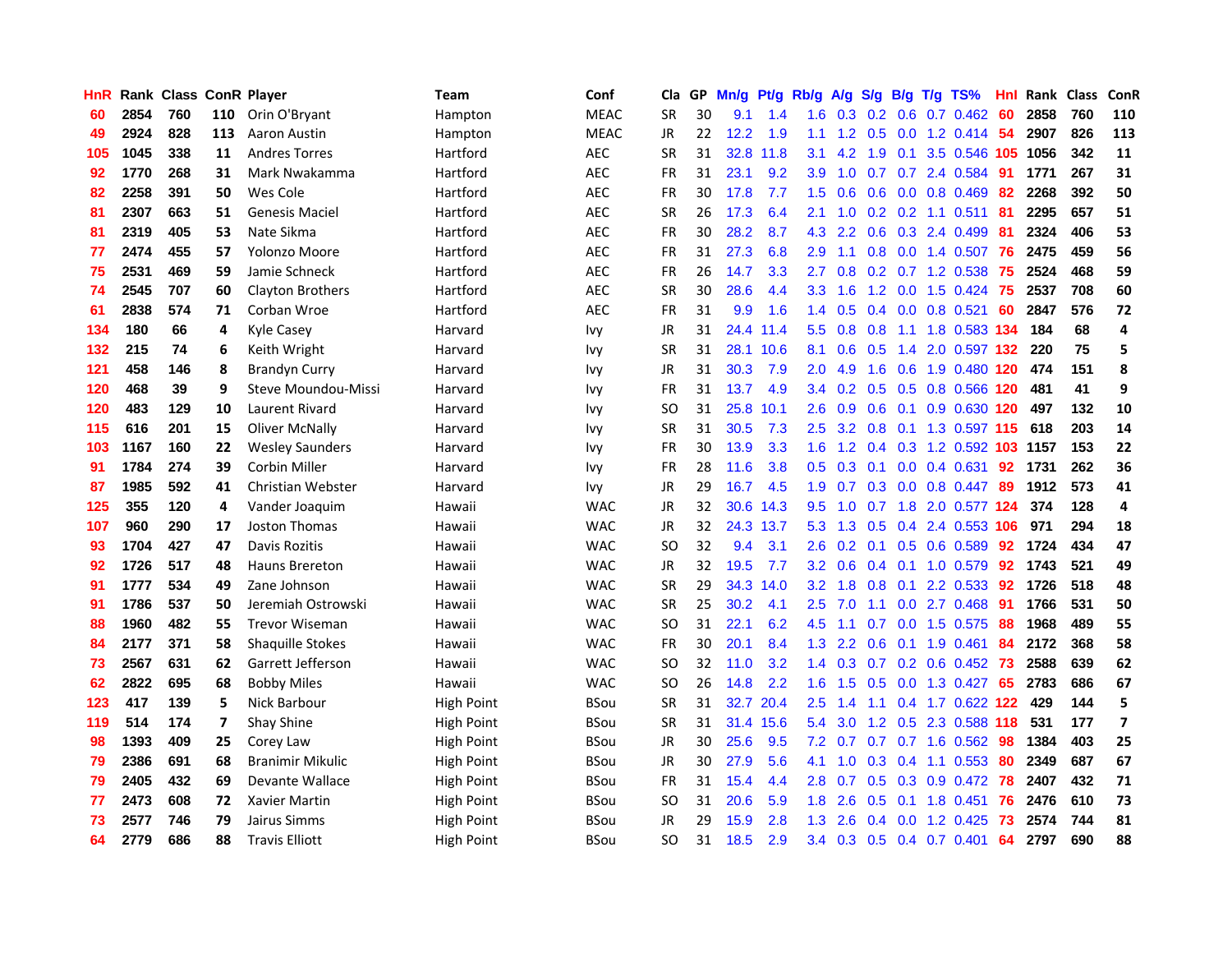| <b>HnR</b> |      | Rank Class ConR Player |    |                        | Team                   | Conf        | Cla       |    | GP Mn/g | Pt/g      | Rb/g             | A/g             |     |     | S/g B/g T/g TS%         | Hnl | Rank Class |     | ConR |
|------------|------|------------------------|----|------------------------|------------------------|-------------|-----------|----|---------|-----------|------------------|-----------------|-----|-----|-------------------------|-----|------------|-----|------|
| 60         | 2851 | 701                    | 91 | Justin Cheek           | High Point             | <b>BSou</b> | SO.       | 28 | 15.5    | 4.0       | 1.6              | 0.5             | 0.3 | 0.1 | $1.0$ $0.514$           | 61  | 2833       | 696 | 91   |
| 128        | 295  | 96                     | 11 | Mike Moore             | Hofstra                | CAA         | <b>SR</b> | 32 | 34.6    | 19.9      | 4.6              | 2.1             | 1.7 | 0.1 | 2.9 0.556 128           |     | 306        | 100 | 11   |
| 109        | 844  | 270                    | 31 | Nathaniel Lester       | Hofstra                | CAA         | <b>SR</b> | 32 |         | 32.4 14.6 | 6.5              | 1.0             | 1.3 | 0.5 | 1.8 0.489 109           |     | 851        | 272 | 32   |
| 90         | 1863 | 559                    | 58 | David Imes             | Hofstra                | CAA         | <b>JR</b> | 27 | 28.7    | 7.0       |                  | $5.4$ 1.0       | 1.3 | 1.0 | 1.1 0.459               | -89 | 1868       | 561 | 59   |
| 87         | 2000 | 494                    | 64 | Stephen Nwaukoni       | Hofstra                | CAA         | SO.       | 31 | 19.2    | 4.6       | 5.3              | 0.1             |     |     | 0.4 0.3 0.9 0.539       | -87 | 2007       | 498 | 66   |
| 87         | 2024 | 597                    | 65 | Dwan McMillan          | Hofstra                | CAA         | <b>SR</b> | 32 | 28.1    | 5.3       | 2.6              | 4.8             | 1.0 |     | 0.0 2.8 0.439           | 86  | 2034       | 600 | 68   |
| 80         | 2368 | 689                    | 74 | Stevie Mejia           | Hofstra                | <b>CAA</b>  | JR        | 26 | 22.4    | 6.0       | $1.4^{\circ}$    | 2.1             | 1.3 |     | $0.0$ 1.7 0.451         | 82  | 2275       | 664 | 73   |
| 79         | 2380 | 424                    | 76 | Moussa Kone            | Hofstra                | CAA         | FR        | 32 | 16.6    | 3.2       | 2.9              | 0.2             | 0.4 |     | 0.9 0.7 0.571           | 79  | 2387       | 426 | 78   |
| 72         | 2601 | 642                    | 88 | Shemiye McLendon       | Hofstra                | CAA         | <b>SO</b> | 32 | 20.3    | 5.4       | 1.8              | 1.3             | 0.6 |     | $0.0$ 1.5 $0.430$       | 72  | 2608       | 644 | 88   |
| 112        | 735  | 223                    | 10 | R.J. Evans             | <b>Holy Cross</b>      | Pat.        | JR        | 28 | 29.4    | 11.5      | 4.8              | 2.8             | 1.8 |     | 0.4 2.0 0.497 112       |     | 709        | 222 | 10   |
| 103        | 1136 | 281                    | 16 | Dave Dudzinski         | <b>Holy Cross</b>      | Pat.        | SO        | 29 | 25.7    | 9.4       | 6.0              | 0.4             | 0.6 | 1.1 | 1.2 0.568               |     | 103 1152   | 285 | 16   |
| 94         | 1638 | 502                    | 27 | Devin Brown            | <b>Holy Cross</b>      | Pat.        | <b>SR</b> | 29 |         | 30.3 14.6 | $2.4^{\circ}$    | 1.3             | 0.8 | 0.1 | 2.6 0.566               | 93  | 1650       | 506 | 28   |
| 93         | 1701 | 512                    | 28 | Mike Cavataio          | <b>Holy Cross</b>      | Pat.        | <b>SR</b> | 16 | 20.1    | 5.3       | 4.3              | 1.3             | 0.6 | 0.4 | 1.0 0.497               | 94  | 1619       | 500 | 26   |
| 92         | 1736 | 520                    | 30 | Jordan Stevens         | <b>Holy Cross</b>      | Pat.        | <b>JR</b> | 28 | 16.1    | 5.1       | 2.1              | 1.1             | 0.4 | 0.1 | $0.6$ 0.524             | 92  | 1745       | 522 | 30   |
| 88         | 1968 | 586                    | 37 | Eric Obeysekere        | <b>Holy Cross</b>      | Pat.        | <b>JR</b> | 24 | 18.0    | 3.4       | 5.2              | 0.5             | 0.4 |     | 1.7 1.2 0.429           | 88  | 1950       | 585 | 36   |
| 87         | 1995 | 320                    | 38 | <b>Justin Burrell</b>  | <b>Holy Cross</b>      | Pat.        | <b>FR</b> | 29 | 27.9    | 7.4       | 2.0 <sub>1</sub> | 3.7             | 0.8 |     | $0.0$ 2.1 $0.431$       | 87  | 2013       | 323 | 38   |
| 79         | 2384 | 690                    | 57 | <b>Phil Beans</b>      | <b>Holy Cross</b>      | Pat.        | JR        | 28 | 20.4    | 6.3       |                  | $3.5 \quad 0.4$ |     |     | 0.2 0.5 1.4 0.529       | -79 | 2369       | 690 | 56   |
| 76         | 2479 | 718                    | 58 | Dee Goens              | <b>Holy Cross</b>      | Pat.        | JR        | 23 | 11.8    | 2.3       |                  | $1.0 \quad 1.6$ |     |     | 0.4 0.0 1.1 0.540 77    |     | 2443       | 705 | 58   |
| 67         | 2729 | 535                    | 66 | Taylor Abt             | Holy Cross             | Pat.        | FR        | 27 | 8.6     | 2.0       | 1.9              | 0.1             |     |     | $0.1$ 0.4 0.6 0.550 67  |     | 2733       | 538 | 65   |
| 122        | 439  | 34                     | 21 | <b>TaShawn Thomas</b>  | Houston                | <b>CUSA</b> | FR        | 30 |         | 28.2 10.7 | 8.2              | 1.1             |     |     | 0.8 2.1 1.6 0.572 121   |     | 454        | 37  | 21   |
| 110        | 818  | 206                    | 35 | <b>Alandise Harris</b> | Houston                | <b>CUSA</b> | SO.       | 30 |         | 29.8 13.3 | 6.4              | 1.2             |     |     | 0.7 1.3 2.0 0.564 109   |     | 820        | 208 | 36   |
| 105        | 1053 | 318                    | 42 | Jonathon Simmons       | Houston                | <b>CUSA</b> | JR        | 30 |         | 30.1 14.7 | 5.0              | 2.2             | 0.7 |     | 0.4 3.3 0.594 105       |     | 1060       | 321 | 41   |
| 94         | 1641 | 407                    | 69 | Joseph Young           | Houston                | <b>CUSA</b> | SO.       | 30 |         | 30.1 11.3 | 3.6              | 2.4             | 0.9 |     | 0.2 1.8 0.535           | 94  | 1646       | 410 | 70   |
| 90         | 1848 | 554                    | 75 | Kirk Van Slyke         | Houston                | <b>CUSA</b> | JR        | 27 | 11.6    | 5.9       | 2.3              | 0.2             | 0.1 |     | 0.2 0.8 0.515           | -90 | 1842       | 552 | 75   |
| 89         | 1898 | 560                    | 76 | Darian Thibodeaux      | Houston                | <b>CUSA</b> | <b>SR</b> | 30 | 28.4    | 5.8       | 2.9              | 2.5             |     |     | 0.7 0.2 1.2 0.489       | -89 | 1908       | 566 | 78   |
| 86         | 2052 | 606                    | 84 | Leon Gibson            | Houston                | <b>CUSA</b> | <b>JR</b> | 27 | 12.6    | 4.0       | 3.3              | 0.4             | 0.1 |     | 0.4 0.7 0.502           | -86 | 2046       | 608 | 84   |
| 80         | 2348 | 411                    | 89 | J.J. Thompson          | Houston                | <b>CUSA</b> | <b>FR</b> | 30 | 24.6    | 5.8       | 1.7 <sub>2</sub> | 2.5             | 0.7 | 0.1 | 2.1 0.438               | 80  | 2350       | 412 | 90   |
| 97         | 1473 | 432                    | 14 | <b>Marcus Davis</b>    | <b>Houston Baptist</b> | <b>GWC</b>  | JR        | 28 | 25.9    | 12.4      | 5.6              | 1.3             | 1.4 | 0.3 | 2.5 0.558               | 97  | 1474       | 432 | 15   |
| 95         | 1560 | 458                    | 16 | Art Bernardi           | <b>Houston Baptist</b> | GWC         | JR        | 22 |         | 22.7 12.0 | 4.6              | 1.1             |     |     | 1.2 0.2 1.8 0.551       | 100 | 1281       | 371 | 11   |
| 87         | 2018 | 595                    | 21 | Joe Latas              | <b>Houston Baptist</b> | GWC         | <b>SR</b> | 29 | 19.2    | 8.4       | 5.2              | 0.9             |     |     | $0.7$ $0.6$ 2.4 $0.497$ | -86 | 2069       | 613 | 22   |
| 87         | 2022 | 327                    | 22 | <b>Tyler Russell</b>   | <b>Houston Baptist</b> | GWC         | FR        | 29 |         | 24.4 11.6 |                  | 3.4 1.9         |     |     | 0.9 0.0 1.8 0.478       | -86 | 2075       | 341 | 23   |
| 85         | 2105 | 348                    | 23 | <b>Ronald March</b>    | <b>Houston Baptist</b> | GWC         | <b>FR</b> | 15 | 18.7    | 8.6       | 3.2 <sub>2</sub> | 0.6             |     |     | $0.9$ 0.7 1.5 0.529     | 89  | 1898       | 298 | 21   |
| 80         | 2361 | 417                    | 26 | Marcel Smith           | <b>Houston Baptist</b> | GWC         | <b>FR</b> | 27 | 24.0    | 6.6       | 1.8              | 2.5             | 0.6 |     | 0.0 1.5 0.584           | 78  | 2402       | 431 | 26   |
| 79         | 2406 | 688                    | 28 | <b>Terry Bembry</b>    | <b>Houston Baptist</b> | GWC         | <b>SR</b> | 30 | 21.8    | 8.4       | 4.2              | 0.8             | 0.6 |     | $0.3$ 1.5 $0.463$       | 77  | 2446       | 693 | 29   |
| 73         | 2570 | 744                    | 36 | Anthony Hill           | <b>Houston Baptist</b> | <b>GWC</b>  | JR        | 30 | 24.9    | 6.5       | 1.8              | 1.6             | 0.9 | 0.0 | 1.4 0.480               | 72  | 2607       | 752 | 38   |
| 71         | 2640 | 657                    | 42 | Jon Evans              | <b>Houston Baptist</b> | GWC         | SO.       | 29 | 19.2    | 4.1       | 1.9              | 2.3             | 0.9 | 0.0 | 1.8 0.465               | 70  | 2665       | 663 | 42   |
| 52         | 2910 | 600                    | 48 | Dustin Hobaugh         | <b>Houston Baptist</b> | <b>GWC</b>  | FR        | 23 | 15.3    | 4.0       | 2.6              | 0.3             | 0.2 | 0.0 | 0.8 0.412               | 55  | 2901       | 598 | 48   |
| 97         | 1460 | 211                    | 28 | Simuel Frazier         | Howard                 | <b>MEAC</b> | <b>FR</b> | 30 | 28.0    | 9.1       | 2.9              | 3.5             |     |     | 1.0 0.0 3.4 0.522 96    |     | 1505       | 214 | 32   |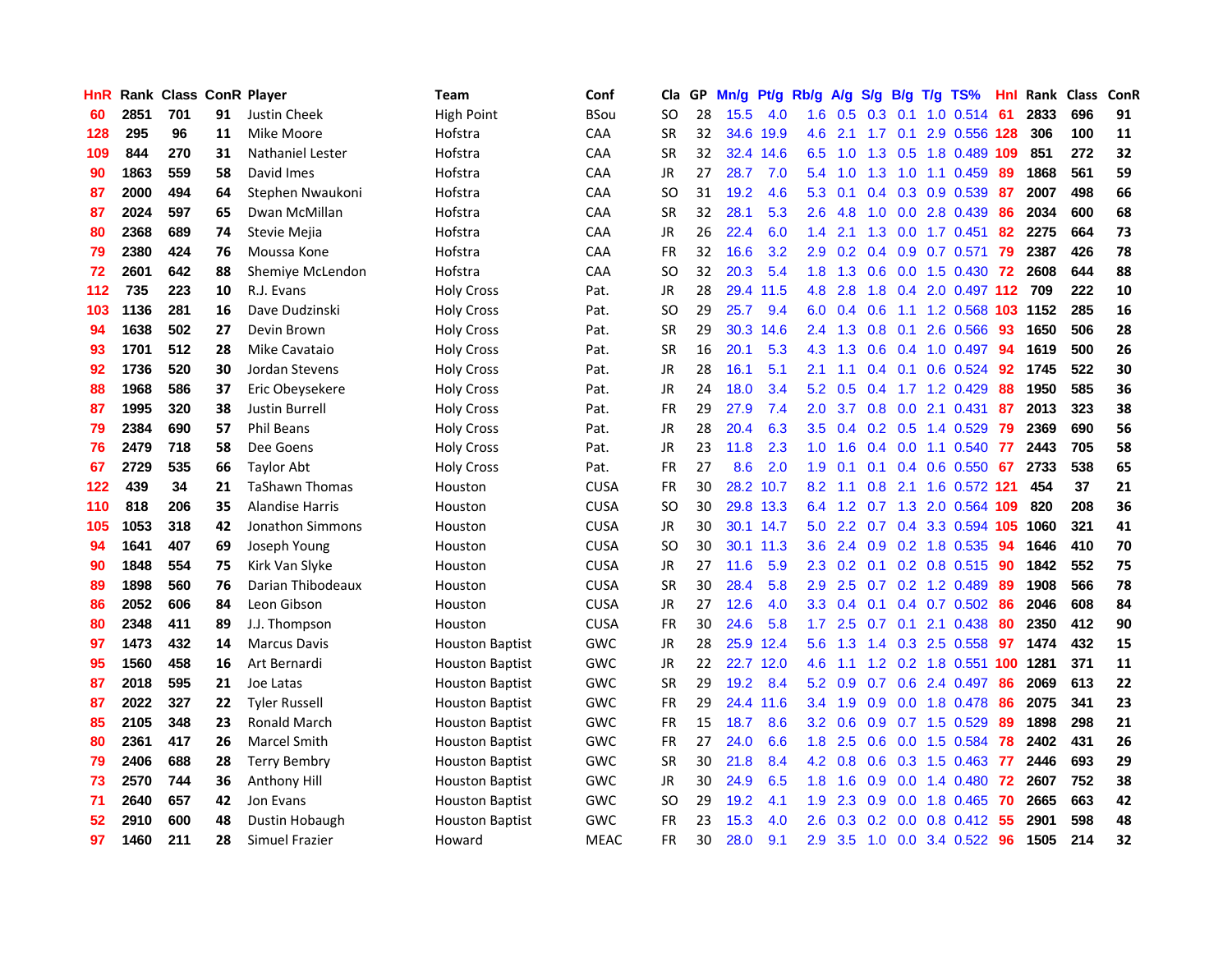| HnR |      | Rank Class ConR Player |     |                        | <b>Team</b>     | Conf        | Cla       |    | GP Mn/g | Pt/g Rb/g |                  | A/g             |               |                 | S/g B/g T/g TS%           | Hnl | Rank Class |     | ConR       |
|-----|------|------------------------|-----|------------------------|-----------------|-------------|-----------|----|---------|-----------|------------------|-----------------|---------------|-----------------|---------------------------|-----|------------|-----|------------|
| 94  | 1649 | 503                    | 38  | <b>Glenn Andrews</b>   | Howard          | <b>MEAC</b> | <b>SR</b> | 18 |         | 24.6 13.3 | 2.8              | 1.0             | $1.2^{\circ}$ | 0.2             | 1.8 0.446                 | 101 | 1216       | 394 | 16         |
| 90  | 1827 | 549                    | 47  | <b>Mike Phillips</b>   | Howard          | <b>MEAC</b> | <b>JR</b> | 29 | 24.3    | 7.4       | 5.2              | 0.7             | 0.9           | 0.6             | $1.7 \t0.447$             | -89 | 1860       | 559 | 50         |
| 86  | 2053 | 607                    | 60  | Calvin Thompson        | Howard          | <b>MEAC</b> | JR        | 25 | 24.7    | 9.5       | 3.7              | 1.8             | 1.0           | 0.1             | 2.7 0.442                 | -86 | 2074       | 612 | 60         |
| 85  | 2081 | 341                    | 64  | Prince Okoroh          | Howard          | <b>MEAC</b> | <b>FR</b> | 30 | 24.5    | 8.7       | 3.5              | 0.8             |               |                 | 0.9 0.5 2.2 0.480         | -84 | 2150       | 360 | 65         |
| 85  | 2085 | 509                    | 65  | Alphonso Leary         | Howard          | <b>MEAC</b> | <b>SO</b> | 31 | 21.3    | 5.3       |                  | 4.8 0.3         |               |                 | 0.4 0.7 1.5 0.546         | -84 | 2160       | 523 | 66         |
| 74  | 2544 | 474                    | 85  | <b>Brandon Ford</b>    | Howard          | <b>MEAC</b> | <b>FR</b> | 28 | 13.4    | 3.5       | 1.1              | 0.6             |               |                 | 0.5 0.0 0.8 0.480 73      |     | 2578       | 484 | 89         |
| 72  | 2619 | 493                    | 90  | Oliver Ellison         | Howard          | <b>MEAC</b> | <b>FR</b> | 31 | 16.0    | 2.2       | 2.8 <sup>°</sup> | 0.2             |               |                 | $0.3$ 0.7 0.6 0.486       | -70 | 2652       | 501 | 95         |
| 69  | 2685 | 667                    | 97  | Tre Lee                | Howard          | <b>MEAC</b> | <b>SO</b> | 21 | 15.2    | 3.8       | 2.6              | 0.6             |               |                 | $0.4$ 0.0 1.3 0.451       | 70  | 2657       | 662 | 96         |
| 66  | 2751 | 787                    | 104 | <b>Dadrian Collins</b> | Howard          | <b>MEAC</b> | <b>JR</b> | 21 | 15.1    | 4.9       | 2.0              | 0.4             | 0.1           | 0.0             | 1.2 0.475                 | 68  | 2720       | 778 | 100        |
| 45  | 2936 | 610                    | 115 | Theodore Boyomo        | Howard          | <b>MEAC</b> | <b>FR</b> | 29 | 9.1     | 1.1       | 2.0              | 0.1             | 0.1           | 0.1             | $0.6$ 0.471               | 45  | 2939       | 611 | 115        |
| 112 | 741  | 191                    | 10  | Stephen Madison        | Idaho           | <b>WAC</b>  | <b>SO</b> | 33 |         | 28.7 12.1 | 5.5              | 2.1             |               |                 | 0.6 0.4 1.8 0.561 111     |     | 754        | 195 | 10         |
| 110 | 783  | 244                    | 11  | Kyle Barone            | Idaho           | <b>WAC</b>  | JR.       | 33 |         | 32.8 12.9 | 8.0              | 1.5             | 0.5           | 1.5             | 2.6 0.569 110             |     | 791        | 246 | ${\bf 12}$ |
| 109 | 830  | 261                    | 14  | Deremy Geiger          | Idaho           | <b>WAC</b>  | <b>SR</b> | 33 |         | 31.7 12.9 | $2.2^{\circ}$    | 2.3             | 0.8           | 0.0             | 1.3 0.640 109             |     | 841        | 266 | 14         |
| 105 | 1079 | 328                    | 27  | Mike McChristian       | Idaho           | <b>WAC</b>  | JR        | 28 | 10.1    | 2.5       | 2.1              | 0.9             | 0.8           | 0.0             | $0.5$ 0.622 105           |     | 1047       | 317 | 23         |
| 102 | 1201 | 386                    | 32  | Djim Bandoumel         | Idaho           | <b>WAC</b>  | <b>SR</b> | 32 | 25.3    | 8.4       | 5.2              | 1.1             | 0.2           | 1.5             | 1.2 0.543 102 1202        |     |            | 389 | 31         |
| 99  | 1334 | 420                    | 34  | Landon Tatum           | Idaho           | <b>WAC</b>  | <b>SR</b> | 33 | 30.8    | 7.4       | 2.4              | 4.7             | 0.9           |                 | 0.0 2.4 0.525             | -99 | 1347       | 432 | 34         |
| 94  | 1647 | 244                    | 45  | <b>Connor Hill</b>     | Idaho           | <b>WAC</b>  | FR        | 30 | 12.5    | 5.6       |                  | $1.2 \quad 0.5$ |               |                 | $0.1$ $0.0$ $0.5$ $0.571$ | 94  | 1640       | 243 | 45         |
| 85  | 2109 | 623                    | 56  | Mansa Habeeb           | Idaho           | <b>WAC</b>  | JR        | 29 | 11.0    | 3.6       |                  | $1.0 \t 0.8$    |               |                 | 0.6 0.1 1.2 0.565         | -85 | 2087       | 617 | 56         |
| 84  | 2144 | 360                    | 57  | <b>Matt Borton</b>     | Idaho           | <b>WAC</b>  | <b>FR</b> | 27 | 11.4    | 2.8       | $2.3\phantom{0}$ | 0.9             |               |                 | $0.3$ 0.2 0.6 0.494       | -85 | 2092       | 344 | 57         |
| 119 | 496  | 171                    | 6   | Chase Grabau           | Idaho St.       | <b>BSky</b> | <b>SR</b> | 28 |         | 35.3 12.8 | 5.4              | 3.3             |               |                 | 1.9 0.4 2.0 0.612 121     |     | 455        | 155 | 5          |
| 89  | 1894 | 559                    | 34  | Kenny McGowan          | Idaho St.       | <b>BSky</b> | <b>SR</b> | 30 |         | 29.5 14.7 | 1.4              | 2.2             | 0.9           | 0.1             | 2.4 0.519                 | 88  | 1952       | 579 | 36         |
| 88  | 1975 | 588                    | 39  | Melvin Morgan          | Idaho St.       | <b>BSky</b> | JR        | 30 |         | 31.6 12.2 | 2.3              | 2.8             | 1.8           | 0.0             | 3.0 0.508                 | 86  | 2028       | 602 | 40         |
| 80  | 2333 | 670                    | 57  | Abner Moreira          | Idaho St.       | <b>BSky</b> | <b>SR</b> | 30 | 33.8    | 6.2       | 7.2              | 1.1             | 1.0           |                 | 0.5 2.2 0.476             | -79 | 2373       | 676 | 60         |
| 76  | 2503 | 618                    | 63  | Andre Hatchett         | Idaho St.       | <b>BSky</b> | SO.       | 28 | 27.3    | 7.4       | 4.5              | 1.2             |               |                 | 0.4 0.5 1.2 0.429         | -75 | 2505       | 618 | 62         |
| 74  | 2537 | 736                    | 64  | <b>Sherrod Baldwin</b> | Idaho St.       | <b>BSky</b> | <b>JR</b> | 29 | 16.6    | 4.8       | 1.3 <sup>°</sup> | 1.0             |               | $0.5\ 0.0$      | 1.0 0.517                 | -74 | 2568       | 742 | 65         |
| 49  | 2925 | 605                    | 72  | Garrett Swanson        | Idaho St.       | <b>BSky</b> | <b>FR</b> | 19 | 13.3    | 3.6       | 1.9              | 0.1             |               | $0.4 \quad 0.3$ | 0.8 0.417                 | -53 | 2911       | 602 | 72         |
| 47  | 2929 | 830                    | 74  | Dejan Kostur           | Idaho St.       | <b>BSky</b> | JR        | 24 | 13.4    | 3.5       | 1.7 <sub>2</sub> | 0.3             | 0.3           |                 | 0.3 1.2 0.494             | 50  | 2928       | 830 | 74         |
| 158 | 23   | 5                      | 5   | Meyers Leonard         | <b>Illinois</b> | <b>B10</b>  | <b>SO</b> | 32 | 31.8    | 13.6      | 8.2              | 1.3             | 0.5           | 1.9             | 2.1 0.612 157             |     | 25         | 5   | 5          |
| 132 | 208  | 71                     | 23  | <b>Brandon Paul</b>    | <b>Illinois</b> | <b>B10</b>  | JR        | 32 |         | 33.4 14.7 | 4.7              | 2.9             | 1.4           |                 | 0.8 3.4 0.514 132         |     | 219        | 77  | 23         |
| 112 | 738  | 225                    | 58  | D.J. Richardson        | <b>Illinois</b> | <b>B10</b>  | JR        | 32 |         | 34.7 11.6 | 3.0              | 1.7             |               |                 | 0.8 0.2 1.4 0.513 111     |     | 752        | 232 | 59         |
| 111 | 749  | 194                    | 59  | Joseph Bertrand        | <b>Illinois</b> | <b>B10</b>  | SO.       | 32 | 20.1    | 6.5       |                  | $2.7$ 1.3       |               |                 | 0.3 0.2 1.2 0.562 111     |     | 765        | 198 | 60         |
| 111 | 753  | 227                    | 60  | <b>Tyler Griffey</b>   | <b>Illinois</b> | <b>B10</b>  | <b>JR</b> | 30 | 16.5    | 4.9       |                  | $3.3 \quad 0.6$ |               |                 | 0.4 0.4 0.9 0.503 111     |     | 766        | 236 | 61         |
| 106 | 1022 | 331                    | 69  | Sam Maniscalco         | <b>Illinois</b> | <b>B10</b>  | <b>SR</b> | 28 | 24.1    | 6.1       | 1.9 <sup>°</sup> | 2.3             |               |                 | 0.5 0.0 1.0 0.501 106     |     | 973        | 317 | 69         |
| 93  | 1670 | 252                    | 86  | <b>Tracy Abrams</b>    | <b>Illinois</b> | <b>B10</b>  | FR        | 32 | 21.0    | 4.3       | 2.3              | 1.9             |               |                 | $0.4$ 0.0 1.6 0.476       | -93 | 1676       | 251 | 87         |
| 74  | 2549 | 475                    | 99  | Nnanna Egwu            | <b>Illinois</b> | <b>B10</b>  | <b>FR</b> | 32 | 9.8     | 1.9       | 1.5              | 0.2             |               |                 | 0.2 0.6 0.7 0.472         | -74 | 2566       | 480 | 99         |
| 145 | 67   | 24                     | 6   | Jackie Carmichael      | Illinois St.    | <b>MVC</b>  | JR        | 35 |         | 29.1 13.9 | 9.7              | 1.0             | 0.6           | 1.4             | 2.2 0.581 144             |     | 77         | 31  | 6          |
| 122 | 425  | 140                    | 17  | <b>Tyler Brown</b>     | Illinois St.    | <b>MVC</b>  | <b>JR</b> | 34 | 31.0    | 13.7      | 3.8              | 2.3             | 1.0           | 0.1             | 2.5 0.600 122             |     | 434        | 146 | 19         |
| 116 | 599  | 153                    | 24  | Jon Ekev               | Illinois St.    | <b>MVC</b>  | <b>SO</b> | 35 | 29.2    | 9.0       | 4.9              | 1.5             |               |                 | 0.6 0.7 0.6 0.600 115     |     | 619        | 157 | 24         |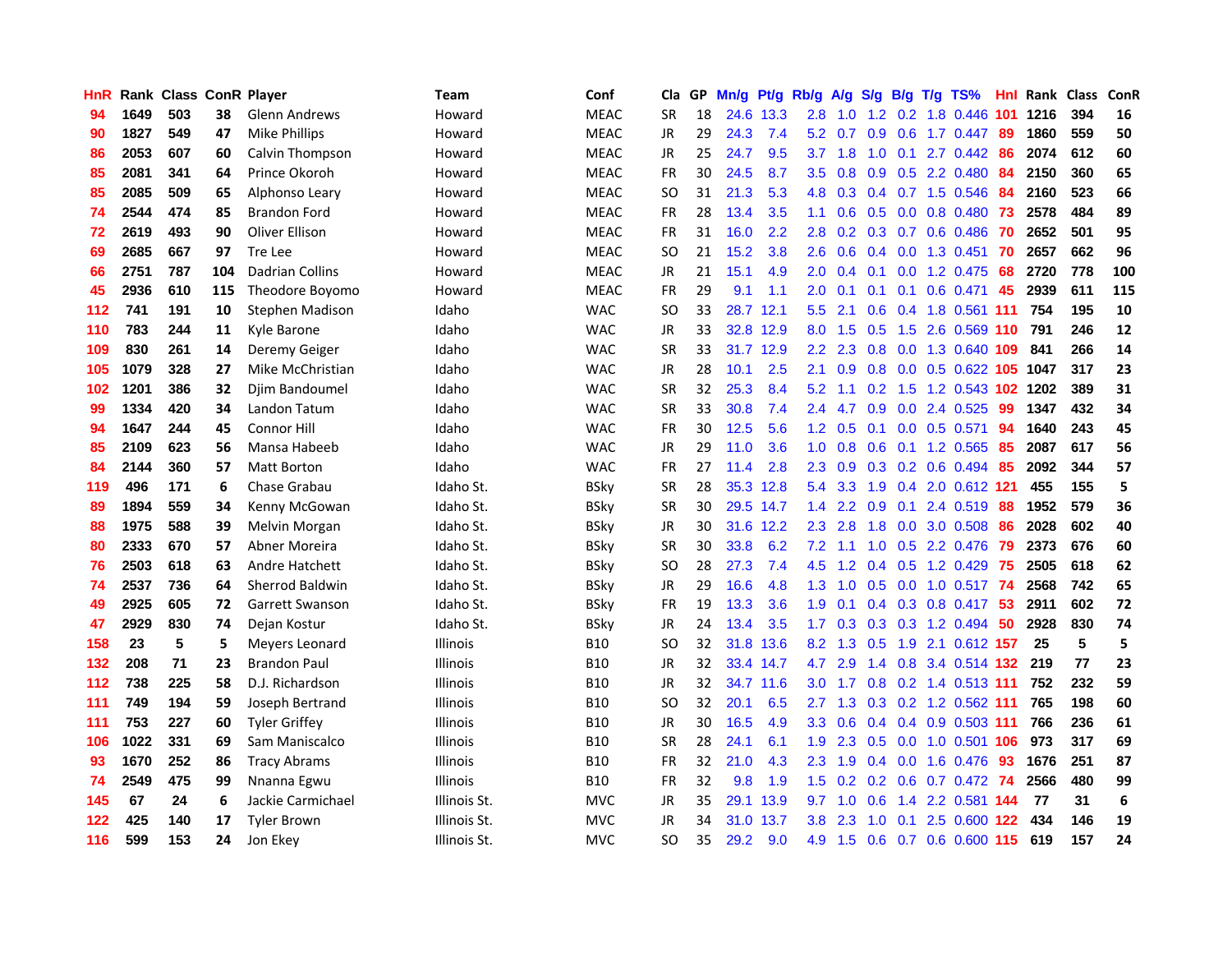| <b>HnR</b> |      | Rank Class ConR Player |              |                        | <b>Team</b>      | Conf        | Cla       |    | GP Mn/g | Pt/g Rb/g |                  | A/g             |                |                 | S/g B/g T/g TS%               | Hnl | Rank Class |              | ConR         |
|------------|------|------------------------|--------------|------------------------|------------------|-------------|-----------|----|---------|-----------|------------------|-----------------|----------------|-----------------|-------------------------------|-----|------------|--------------|--------------|
| 113        | 667  | 73                     | 27           | Nic Moore              | Illinois St.     | <b>MVC</b>  | FR        | 35 |         | 28.5 10.0 | 2.3              | 3.9             | 0.9            | 0.0             | 2.3 0.558 112                 |     | 698        | 77           | 30           |
| 111        | 755  | 87                     | 34           | Jordan Threloff        | Illinois St.     | <b>MVC</b>  | <b>FR</b> | 30 | 10.5    | 3.2       |                  |                 |                |                 | 3.3 0.3 0.2 0.4 0.6 0.540 111 |     | 768        | 88           | 34           |
| 105        | 1070 | 325                    | 45           | John Wilkins           | Illinois St.     | <b>MVC</b>  | JR        | 35 | 23.1    | 7.3       | 4.3              | 0.6             |                |                 | 0.4 0.7 1.0 0.539 104 1098    |     |            | 332          | 46           |
| 97         | 1442 | 425                    | 54           | Anthony Cousin         | Illinois St.     | <b>MVC</b>  | JR        | 34 | 25.7    | 4.6       |                  | $1.7$ 2.4       |                |                 | 0.7 0.0 1.2 0.474 97 1417     |     |            | 417          | 53           |
| 96         | 1511 | 439                    | 57           | <b>Bryant Allen</b>    | Illinois St.     | <b>MVC</b>  | JR        | 24 | 21.5    | 8.0       |                  | $1.4 \quad 0.9$ |                |                 | 0.5 0.1 1.0 0.546             | -99 | 1312       | 380          | 51           |
| 122        | 421  | 140                    | 16           | Darrin Williams        | Illinois-Chicago | Hor.        | <b>SR</b> | 30 | 23.4    | 9.7       | 6.2              | 0.9             |                |                 | 0.4 1.5 1.7 0.554 122         |     | 440        | 148          | 16           |
| 98         | 1376 | 404                    | 40           | <b>Gary Talton</b>     | Illinois-Chicago | Hor.        | JR        | 30 |         | 30.7 11.6 | 3.3 <sup>°</sup> | 3.3             |                |                 | 0.6 0.2 2.7 0.479             | 98  | 1395       | 407          | 39           |
| 98         | 1403 | 361                    | 42           | Hayden Humes           | Illinois-Chicago | Hor.        | SO.       | 30 | 30.8    | 8.2       | 5.6              | 1.1             |                |                 | 0.6 0.4 1.3 0.578             | 97  | 1421       | 359          | 41           |
| 89         | 1888 | 557                    | 54           | Daniel Barnes          | Illinois-Chicago | Hor.        | <b>SR</b> | 30 |         | 31.5 10.4 | 3.0 <sub>2</sub> | 1.6             | 1.5            |                 | 0.4 2.1 0.478                 | -89 | 1906       | 565          | 55           |
| 85         | 2088 | 342                    | 59           | Marc Brown             | Illinois-Chicago | Hor.        | FR        | 30 | 27.4    | 6.7       | 3.0 <sub>1</sub> | 1.5             |                |                 | $0.7$ 0.1 1.4 0.465           | 85  | 2106       | 349          | 59           |
| 78         | 2423 | 439                    | 67           | <b>Greg Travis</b>     | Illinois-Chicago | Hor.        | <b>FR</b> | 25 | 17.3    | 4.0       | 1.6              | 2.1             |                |                 | 0.8 0.0 1.8 0.418             | 79  | 2383       | 423          | 67           |
| 75         | 2514 | 702                    | 70           | Paris Carter           | Illinois-Chicago | Hor.        | <b>SR</b> | 30 | 18.0    | 5.5       | 4.0              | 0.4             |                |                 | 0.2 0.1 1.8 0.473             | 75  | 2519       | 705          | 70           |
| 177        | 6    | $\mathbf{2}$           | 3            | Cody Zeller            | Indiana          | <b>B10</b>  | <b>FR</b> | 36 |         | 28.5 15.6 | 6.6              | 1.3             | 1.4            |                 | 1.2 1.7 0.656 176             |     | -6         | $\mathbf{2}$ | 3            |
| 136        | 153  | 35                     | 20           | Victor Oladipo         | Indiana          | <b>B10</b>  | SO.       | 36 |         | 26.7 10.8 | 5.3              | 2.0             | 1.4            | 0.6             | 2.1 0.540 136                 |     | 163        | 38           | 20           |
| 135        | 172  | 64                     | 21           | Jordan Hulls           | Indiana          | <b>B10</b>  | JR        | 36 |         | 30.1 11.7 | 2.5              | 3.3             | 1.1            | 0.1             | 2.1 0.659 134                 |     | 179        | 66           | 21           |
| 131        | 232  | 78                     | 26           | Christian Watford      | Indiana          | <b>B10</b>  | JR        | 36 |         | 28.4 12.6 | 5.8              | 1.3             |                |                 | 0.8 0.4 1.7 0.550 130         |     | 253        | 87           | 26           |
| 124        | 381  | 126                    | 35           | Matt Roth              | Indiana          | B10         | <b>SR</b> | 34 | 11.8    | 4.3       |                  |                 |                |                 | 0.6 0.4 0.1 0.0 0.1 0.810 123 |     | 393        | 130          | 35           |
| 120        | 473  | 126                    | 42           | Will Sheehey           | Indiana          | <b>B10</b>  | <b>SO</b> | 31 | 22.4    | 8.6       | 3.1              | 1.1             |                |                 | 0.5 0.2 1.3 0.574 121         |     | 450        | 113          | 39           |
| 118        | 546  | 181                    | 49           | Verdell Jones          | Indiana          | <b>B10</b>  | <b>SR</b> | 30 | 24.5    | 7.5       | 2.9              | 3.2             |                |                 | 0.7 0.3 2.4 0.514 120         |     | 486        | 165          | 42           |
| 112        | 701  | 216                    | 56           | Derek Elston           | Indiana          | <b>B10</b>  | JR        | 34 | 12.3    | 4.2       |                  | $2.4\quad 0.4$  |                |                 | 0.2 0.3 0.6 0.571 112 703     |     |            | 220          | 56           |
| 79         | 2403 | 686                    | 96           | <b>Tom Pritchard</b>   | Indiana          | <b>B10</b>  | <b>SR</b> | 36 | 9.9     | 1.3       | 1.6              | 0.4             | 0.1            |                 | 0.1 0.3 0.539 78              |     | 2409       | 686          | 97           |
| 136        | 157  | 37                     | 8            | Jake Odum              | Indiana St.      | <b>MVC</b>  | SO.       | 33 |         | 30.9 10.8 | 5.9              | 4.8             | 1.8            |                 | 0.3 3.0 0.527 136             |     | 165        | 39           | 8            |
| 114        | 643  | 212                    | 25           | Dwayne Lathan          | Indiana St.      | <b>MVC</b>  | <b>SR</b> | 32 |         | 28.2 12.3 | 4.9              | 1.5             |                |                 | $0.8$ 0.3 2.2 0.559 114       |     | 639        | 212          | 25           |
| 104        | 1106 | 274                    | 47           | R.J. Mahurin           | Indiana St.      | <b>MVC</b>  | <b>SO</b> | 30 | 16.4    | 7.2       | 2.4              | 0.4             |                |                 | 0.4 0.4 0.7 0.522 104 1087    |     |            | 266          | 45           |
| 96         | 1495 | 465                    | 56           | Jordan Printy          | Indiana St.      | <b>MVC</b>  | <b>SR</b> | 33 | 25.1    | 7.3       | 1.8              | 1.5             | 0.6            |                 | $0.0$ 0.5 0.514               | 96  | 1503       | 473          | 58           |
| 96         | 1512 | 382                    | 58           | Lucas Eitel            | Indiana St.      | <b>MVC</b>  | <b>SO</b> | 32 | 13.3    | 3.0       | 1.6              | 0.9             |                | $0.4 \quad 0.1$ | $0.5$ 0.595                   | 96  | 1515       | 384          | 59           |
| 96         | 1546 | 482                    | 59           | <b>Carl Richard</b>    | Indiana St.      | <b>MVC</b>  | <b>SR</b> | 30 | 29.5    | 9.7       | 4.9              | 0.9             | 0.9            | 0.1             | 1.8 0.489                     | 96  | 1490       | 468          | 57           |
| 94         | 1634 | 501                    | 62           | Myles Walker           | Indiana St.      | <b>MVC</b>  | <b>SR</b> | 33 | 23.8    | 7.8       | 4.6              | 0.2             | $0.4\quad 0.9$ |                 | 1.6 0.480                     | -94 | 1641       | 504          | 62           |
| 87         | 2003 | 322                    | 69           | <b>Justin Gant</b>     | Indiana St.      | <b>MVC</b>  | <b>FR</b> | 29 | 9.8     | 2.4       | 1.6              |                 |                |                 | 0.3 0.1 0.7 0.6 0.507         | -87 | 1989       | 318          | 68           |
| 83         | 2219 | 543                    | 73           | <b>Steve McWhorter</b> | Indiana St.      | <b>MVC</b>  | <b>SO</b> | 33 | 24.8    | 4.0       |                  | $1.6$ 1.6       |                |                 | 0.6 0.1 1.3 0.441             | -82 | 2235       | 546          | 74           |
| 148        | 49   | 21                     | $\mathbf{1}$ | Scott Machado          | Iona             | <b>MAAC</b> | <b>SR</b> | 33 |         | 35.5 13.6 | 4.9              | 9.9             |                |                 | 1.6 0.2 3.3 0.600 148         |     | 52         | 21           | $\mathbf{1}$ |
| 131        | 227  | 78                     | 5            | <b>Michael Glover</b>  | Iona             | <b>MAAC</b> | <b>SR</b> | 33 |         | 33.6 18.3 |                  | $9.0 \quad 1.0$ |                |                 | 1.0 1.2 2.7 0.640 131         |     | 239        | 82           | 5            |
| 116        | 591  | 150                    | 10           | Sean Armand            | Iona             | <b>MAAC</b> | <b>SO</b> | 33 | 18.9    | 9.5       | 2.1              | 1.2             |                |                 | 0.6 0.1 0.8 0.659 116         |     | 601        | 153          | 10           |
| 111        | 769  | 236                    | 14           | Lamont Jones           | Iona             | <b>MAAC</b> | JR        | 33 |         | 34.3 15.7 | 3.3 <sub>2</sub> | 2.9             |                | $1.2 \quad 0.1$ | 2.2 0.546 110                 |     | 779        | 241          | 14           |
| 108        | 918  | 299                    | 15           | Jermel Jenkins         | Iona             | <b>MAAC</b> | <b>SR</b> | 31 | 13.3    | 5.5       | 1.5              | 1.0             |                |                 | 0.5 0.0 0.4 0.590 108         |     | 901        | 293          | 15           |
| 95         | 1563 | 459                    | 36           | <b>Taaj Ridley</b>     | Iona             | <b>MAAC</b> | JR        | 33 | 18.5    | 6.7       | 4.0              | 0.5             | 0.6            |                 | $0.2$ 1.2 0.533               | 95  | 1563       | 457          | 37           |
| 95         | 1565 | 487                    | 37           | Randy Dezouvre         | Iona             | <b>MAAC</b> | <b>SR</b> | 32 | 17.0    | 5.2       | 2.7              | 0.9             | 0.7            |                 | 0.2 0.8 0.556                 | 95  | 1541       | 485          | 36           |
| 93         | 1702 | 507                    | 40           | Kyle Smyth             | Iona             | <b>MAAC</b> | <b>JR</b> | 31 | 20.8    | 5.5       |                  | $2.0 \t1.4$     |                |                 | 0.8 0.2 0.6 0.544             | 94  | 1626       | 482          | 40           |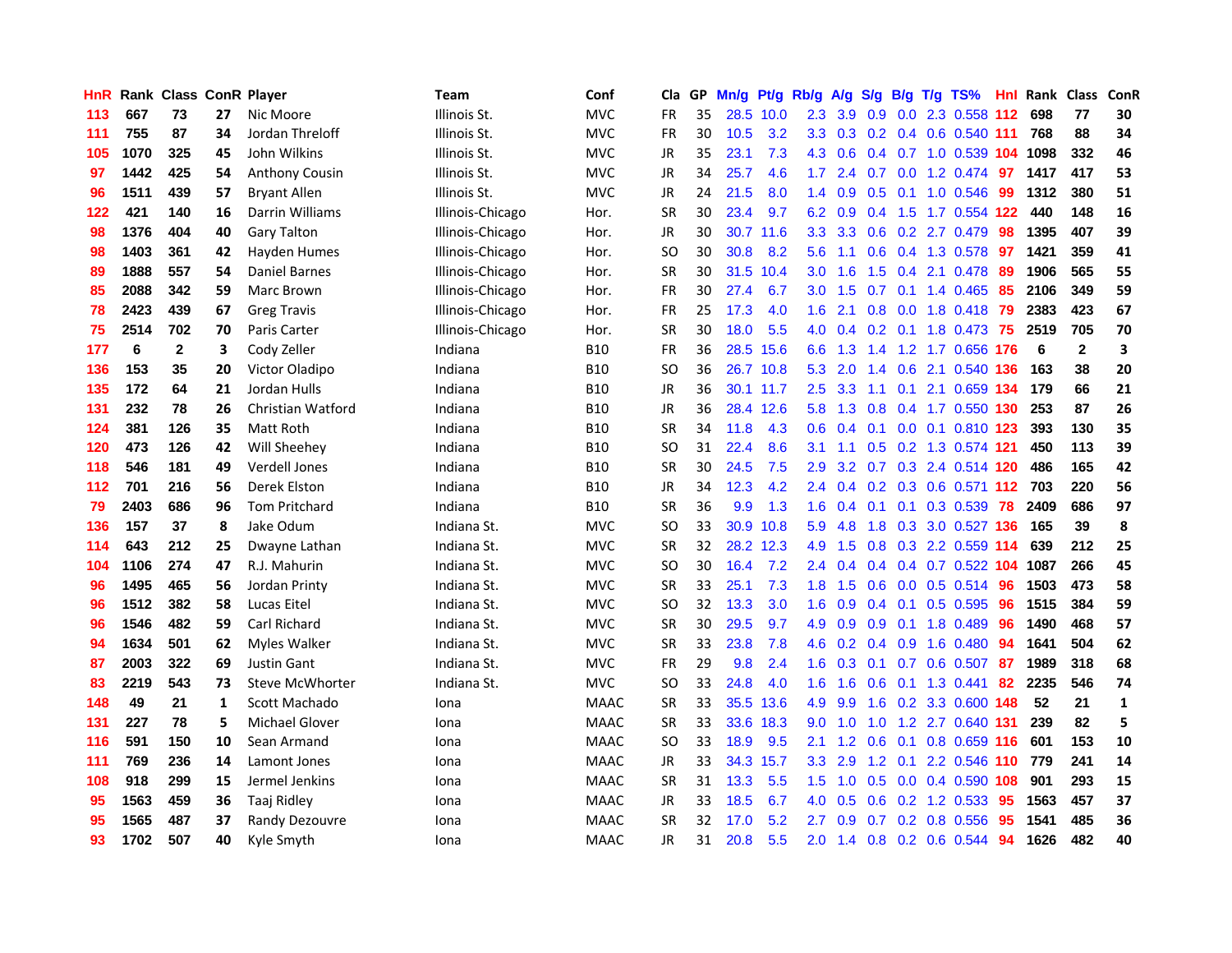| <b>HnR</b> |      | Rank Class ConR Player |    |                            | <b>Team</b>  | Conf        | Cla       |    | GP Mn/g Pt/g Rb/g |           |                  | A/g       |                  |                 | S/g B/g T/g TS%            | Hnl | Rank Class |                | ConR |
|------------|------|------------------------|----|----------------------------|--------------|-------------|-----------|----|-------------------|-----------|------------------|-----------|------------------|-----------------|----------------------------|-----|------------|----------------|------|
| 125        | 365  | 120                    | 33 | <b>Matt Gatens</b>         | lowa         | <b>B10</b>  | <b>SR</b> | 35 |                   | 34.6 15.2 | 3.6              | 2.0       | $1.4^{\circ}$    | 0.2             | 1.1 0.613 124              |     | 373        | 122            | 33   |
| 125        | 367  | 27                     | 34 | Aaron White                | lowa         | <b>B10</b>  | <b>FR</b> | 35 |                   | 23.8 11.1 | 5.7              | 0.9       | 0.9              |                 | 0.7 1.4 0.570 124          |     | 379        | 30             | 34   |
| 123        | 412  | 107                    | 37 | Roy Devyn Marble           | lowa         | <b>B10</b>  | SO.       | 35 |                   | 29.5 11.5 | 3.8              | 3.6       | 1.5              |                 | 0.4 1.7 0.516 122          |     | 425        | 105            | 37   |
| 112        | 731  | 190                    | 57 | Melsahn Basabe             | lowa         | <b>B10</b>  | SO.       | 35 | 20.1              | 8.2       | 4.8              | 0.3       | 0.5              |                 | 1.0 1.3 0.551 111          |     | 746        | 192            | 58   |
| 107        | 962  | 239                    | 68 | Zach McCabe                | lowa         | <b>B10</b>  | <b>SO</b> | 35 | 21.5              | 7.8       |                  | $4.6$ 1.0 |                  |                 | 0.8 0.3 1.7 0.580 107      |     | 963        | 238            | 67   |
| 101        | 1240 | 401                    | 72 | <b>Bryce Cartwright</b>    | lowa         | <b>B10</b>  | <b>SR</b> | 32 | 23.7              | 6.0       | 2.1              | 4.8       |                  |                 | 0.9 0.1 2.5 0.416 102 1183 |     |            | 384            | 72   |
| 99         | 1321 | 182                    | 76 | Josh Oglesby               | lowa         | <b>B10</b>  | <b>FR</b> | 35 | 18.7              | 6.4       | 1.7              | 1.2       |                  |                 | $0.2$ 0.1 0.4 0.533        | -99 | 1332       | 186            | 78   |
| 92         | 1771 | 532                    | 89 | Eric May                   | lowa         | <b>B10</b>  | <b>JR</b> | 33 | 14.7              | 4.3       | 2.4              | 1.0       |                  |                 | 0.6 0.2 0.9 0.446          | 92  | 1736       | 515            | 89   |
| 152        | 37   | $\overline{7}$         | 5  | Royce White                | lowa St.     | <b>B12</b>  | <b>SO</b> | 34 | 31.5              | 13.4      | 9.3              | 5.0       |                  |                 | 1.2 0.9 3.8 0.530 152      |     | 39         | $\overline{7}$ | 5    |
| 127        | 322  | 82                     | 25 | Melvin Ejim                | lowa St.     | <b>B12</b>  | <b>SO</b> | 34 | 23.7              | 9.3       | 6.6              | 1.0       |                  |                 | 1.0 0.3 1.4 0.560 126      |     | 335        | 85             | 24   |
| 119        | 495  | 45                     | 37 | Percy Gibson               | Iowa St.     | <b>B12</b>  | FR        | 29 | 10.7              | 4.8       | 2.0              | 0.1       |                  |                 | 0.2 0.5 0.4 0.641 120      |     | 488        | 42             | 35   |
| 118        | 524  | 162                    | 38 | <b>Tyrus McGee</b>         | lowa St.     | <b>B12</b>  | <b>JR</b> | 34 | 19.9              | 7.7       | 3.3 <sub>2</sub> | 0.6       |                  |                 | 0.5 0.2 0.6 0.598 118      |     | 535        | 168            | 38   |
| 115        | 610  | 189                    | 42 | Chris Babb                 | lowa St.     | B12         | JR        | 34 | 33.1              | 7.8       | 4.1              | 1.6       | 1.0              | 0.1             | 0.7 0.506 115              |     | 611        | 193            | 41   |
| 115        | 613  | 200                    | 43 | Scott Christopherson       | lowa St.     | B12         | <b>SR</b> | 34 |                   | 31.9 12.6 | 3.0              | 2.3       | 0.5              |                 | 0.1 1.9 0.596 115          |     | 615        | 202            | 42   |
| 113        | 682  | 224                    | 45 | Chris Allen                | Iowa St.     | <b>B12</b>  | <b>SR</b> | 34 |                   | 29.2 12.2 | 2.3              | 2.3       | 0.6              | 0.1             | 2.1 0.523 112              |     | 686        | 223            | 46   |
| 110        | 786  | 246                    | 50 | Anthony Booker             | Iowa St.     | <b>B12</b>  | <b>JR</b> | 32 | 11.6              | 3.5       | 2.9              | 0.1       |                  | $0.5 \quad 0.6$ | 0.5 0.539 110              |     | 781        | 242            | 51   |
| 99         | 1323 | 339                    | 68 | <b>Bubu Palo</b>           | lowa St.     | <b>B12</b>  | SO.       | 21 | 13.8              | 4.0       |                  | $1.5$ 1.5 |                  |                 | 0.4 0.0 1.1 0.571 102 1188 |     |            | 298            | 68   |
| 124        | 371  | 125                    | 8  | <b>Frank Gaines</b>        | <b>IPFW</b>  | Summit      | JR        | 30 |                   | 32.1 21.2 |                  | $5.9$ 1.2 |                  |                 | 1.4 0.6 2.6 0.547 123      |     | 405        | 137            | 10   |
| 104        | 1103 | 354                    | 23 | <b>Trey McCorkle</b>       | <b>IPFW</b>  | Summit      | <b>SR</b> | 29 |                   | 25.6 12.2 | 5.1              | 1.0       |                  | $0.3 \quad 0.6$ | 1.4 0.603 104 1116         |     |            | 359            | 23   |
| 90         | 1815 | 545                    | 41 | Demario Hines              | <b>IPFW</b>  | Summit      | JR        | 29 | 18.2              | 7.1       | 4.5              | 0.9       |                  |                 | $0.4$ 0.7 1.9 0.548        | 90  | 1847       | 554            | 42   |
| 86         | 2066 | 504                    | 51 | Michael Kibiloski          | <b>IPFW</b>  | Summit      | <b>SO</b> | 29 | 14.3              | 5.2       | $2.2\phantom{0}$ | 0.6       |                  | $0.3 \quad 0.1$ | 0.6 0.539                  | 85  | 2107       | 513            | 52   |
| 83         | 2226 | 382                    | 57 | Joseph Edwards             | <b>IPFW</b>  | Summit      | <b>FR</b> | 26 | 13.7              | 4.2       | 1.7              | 0.9       | 0.5              | 0.1             | 0.9 0.554                  | 82  | 2256       | 389            | 58   |
| 81         | 2324 | 406                    | 62 | Jonny Marlin               | <b>IPFW</b>  | Summit      | FR        | 30 | 27.2              | 4.3       | 1.7              | 3.5       | 0.9              | 0.0             | 1.7 0.489                  | 80  | 2348       | 411            | 62   |
| 76         | 2494 | 616                    | 65 | Justin Jordan              | <b>IPFW</b>  | Summit      | <b>SO</b> | 20 | 21.8              | 6.9       | 2.1              | 1.9       | 0.9              | 0.1             | 2.1 0.507                  | 78  | 2411       | 595            | 63   |
| 75         | 2521 | 703                    | 67 | John Peckinpaugh           | <b>IPFW</b>  | Summit      | <b>SR</b> | 30 | 21.4              | 4.0       | 3.4              | 1.7       | 0.8              | 0.0             | 1.3 0.458                  | -74 | 2547       | 709            | 67   |
| 67         | 2724 | 739                    | 78 | Antwaun Boyd               | <b>IPFW</b>  | Summit      | <b>SR</b> | 20 | 20.9              | 5.3       | 2.6              | 1.9       | 0.7              |                 | 0.2 1.8 0.467              | -72 | 2616       | 722            | 72   |
| 65         | 2770 | 748                    | 81 | Jason Smeathers            | <b>IPFW</b>  | Summit      | <b>SR</b> | 26 | 13.3              | 2.9       | 1.5              | 1.0       | 0.3              |                 | 0.2 0.8 0.494              | 66  | 2770       | 747            | 82   |
| 65         | 2775 | 547                    | 83 | Isaiah McCray              | <b>IPFW</b>  | Summit      | <b>FR</b> | 25 | 13.5              | 2.5       | 2.3              | 1.0       | 0.7              | 0.0             | 0.9 0.380                  | 66  | 2765       | 548            | 81   |
| 134        | 186  | 60                     | 4  | Alex Young                 | <b>IUPUI</b> | Summit      | <b>SR</b> | 32 | 32.8              | 20.4      | 5.9              | 2.2       | 1.6              | 1.0             | 2.4 0.534 134              |     | 194        | 63             | 4    |
| 99         | 1335 | 421                    | 28 | Christian Siakam           | <b>IUPUI</b> | Summit      | <b>SR</b> | 32 | 23.8              | 8.8       | 5.8              | 0.9       |                  |                 | $0.8$ $0.3$ 1.6 $0.585$    | -99 | 1337       | 429            | 28   |
| 93         | 1689 | 509                    | 38 | Stephen Thomas             | <b>IUPUI</b> | Summit      | <b>SR</b> | 31 |                   | 35.5 11.2 | 2.9              | 3.5       |                  |                 | 1.0 0.1 1.9 0.527          | -93 | 1673       | 511            | 38   |
| 93         | 1692 | 426                    | 39 | Ian Chiles                 | <b>IUPUI</b> | Summit      | <b>SO</b> | 32 |                   | 29.7 10.5 | 3.3 <sub>2</sub> |           | $1.7$ $1.2$ 0.6  |                 | 1.8 0.567                  | 93  | 1698       | 426            | 39   |
| 90         | 1833 | 453                    | 42 | <b>Mitchell Patton</b>     | <b>IUPUI</b> | Summit      | <b>SO</b> | 32 | 10.3              | 3.9       | 2.2 <sub>2</sub> | 0.4       |                  |                 | 0.3 0.4 0.3 0.440          | 90  | 1836       | 456            | 41   |
| 87         | 2031 | 329                    | 49 | <b>Lyonell Gaines</b>      | <b>IUPUI</b> | Summit      | FR        | 32 | 24.1              | 6.3       | 4.3              | 0.9       |                  |                 | $0.4$ 0.2 1.2 0.552        | 86  | 2031       | 328            | 48   |
| 86         | 2073 | 613                    | 52 | Sean Esposito              | <b>IUPUI</b> | Summit      | <b>JR</b> | 25 | 14.0              | 4.5       | 1.3              | 0.6       |                  | $0.4 \quad 0.1$ | 0.4 0.592                  | 86  | 2043       | 607            | 51   |
| 74         | 2536 | 471                    | 68 | <b>Marcellus Barksdale</b> | <b>IUPUI</b> | Summit      | <b>FR</b> | 32 | 14.9              | 3.3       | 1.9              | 0.8       | 0.7              | 0.1             | 0.9 0.500                  | -74 | 2548       | 475            | 68   |
| 72         | 2616 | 648                    | 70 | Donovan Gibbs              | <b>IUPUI</b> | Summit      | <b>SO</b> | 31 | 12.7              | 3.1       | 1.9              | 0.4       | 0.3 <sub>0</sub> | 0.2             | 0.5 0.505                  | 72  | 2617       | 647            | 73   |
| 93         | 1690 | 425                    | 15 | Kelsey Howard              | Jackson St.  | <b>SWAC</b> | <b>SO</b> | 31 |                   | 32.2 14.6 | 4.1              | 0.9       |                  |                 | 1.0 0.1 2.5 0.494          | 90  | 1806       | 449            | 21   |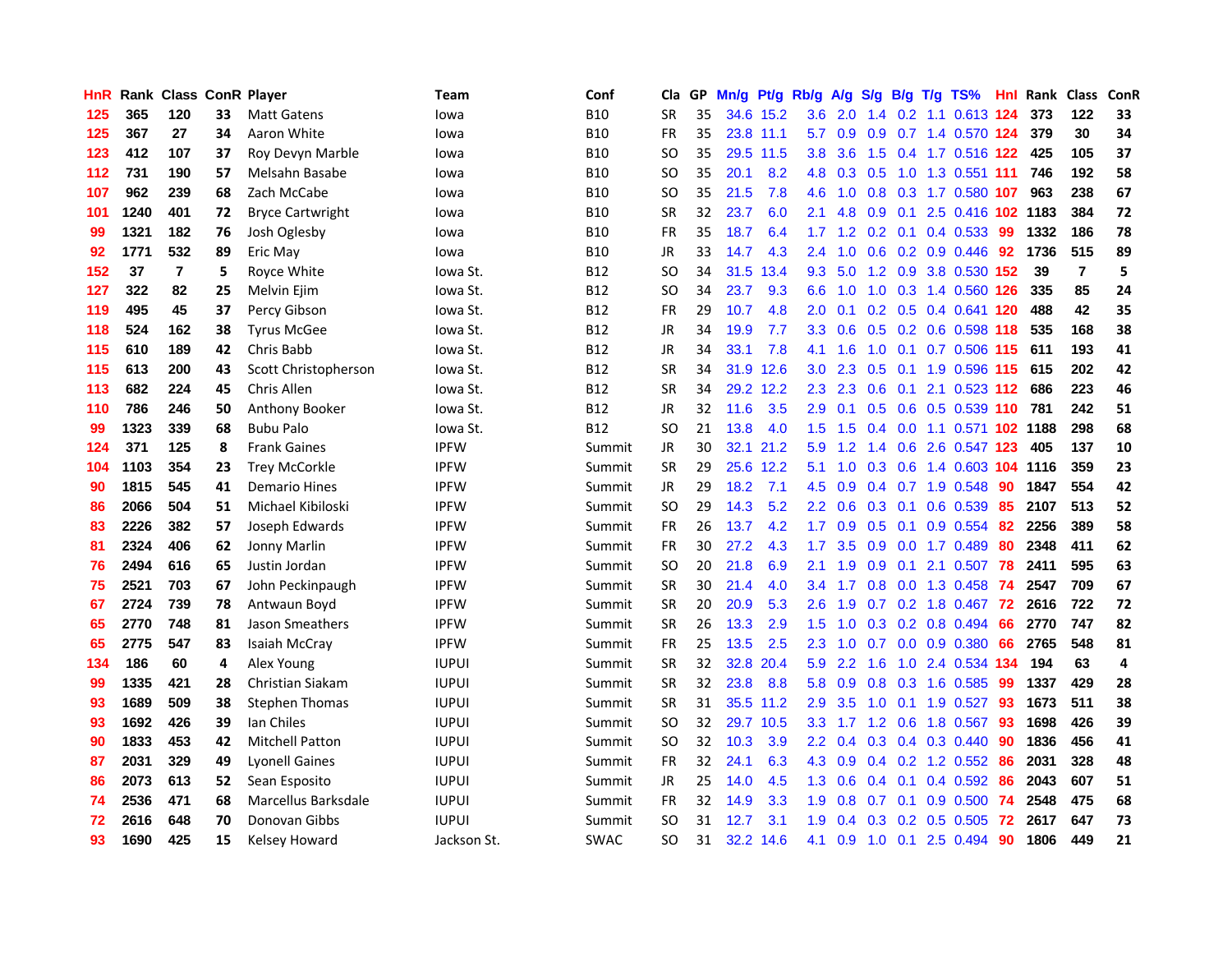| <b>HnR</b> |      | <b>Rank Class ConR Player</b> |    |                           | Team             | Conf        | Cla       | GP. | Mn/g | Pt/g      | Rb/g             | A/g            | S/g | B/g            | $T/g$ TS%                  | Hnl | Rank Class     |             | ConR         |
|------------|------|-------------------------------|----|---------------------------|------------------|-------------|-----------|-----|------|-----------|------------------|----------------|-----|----------------|----------------------------|-----|----------------|-------------|--------------|
| 93         | 1708 | 511                           | 18 | <b>Christian Williams</b> | Jackson St.      | <b>SWAC</b> | JR        | 23  |      | 28.4 11.0 | 2.7              | 2.4            | 1.5 | 0.2            | 2.3 0.480                  | 97  | 1442           | 427         | 13           |
| 90         | 1825 | 545                           | 23 | Jenirro Bush              | Jackson St.      | <b>SWAC</b> | <b>SR</b> | 18  |      | 32.1 15.5 | 4.7              | 0.8            | 1.8 |                | 0.3 2.5 0.468 100 1285     |     |                | 413         | 10           |
| 80         | 2350 | 412                           | 37 | <b>Derrell Taylor</b>     | Jackson St.      | <b>SWAC</b> | <b>FR</b> | 31  | 19.9 | 3.7       |                  | 4.4 0.5        |     | $0.4\quad 0.5$ | 1.1 0.556                  | 78  | 2430           | 441         | 45           |
| 75         | 2533 | 735                           | 53 | Jonathan Lewis            | Jackson St.      | <b>SWAC</b> | JR        | 31  | 24.3 | 2.5       | 2.5              | 2.3            |     |                | 1.5 0.0 1.6 0.435          | 73  | 2597           | 751         | 57           |
| 73         | 2574 | 633                           | 58 | <b>Willie Readus</b>      | Jackson St.      | <b>SWAC</b> | SO.       | 25  | 18.4 | 5.7       | 4.0              | 0.6            |     |                | 0.8 0.3 1.9 0.441          | -72 | 2620           | 649         | 59           |
| 70         | 2654 | 503                           | 63 | Sydney Coleman            | Jackson St.      | <b>SWAC</b> | FR        | 31  | 22.5 | 3.1       | 3.8 <sup>°</sup> | 0.4            |     |                | $0.5$ $0.5$ 1.1 $0.447$    | 68  | 2707           | 527         | 64           |
| 69         | 2686 | 773                           | 64 | Davon Jones               | Jackson St.      | <b>SWAC</b> | JR        | 31  | 14.3 | 3.5       | 3.1              | 0.3            |     |                | 0.3 0.7 1.1 0.413 67       |     | 2738           | 783         | 65           |
| 57         | 2882 | 818                           | 78 | Raymond Gregory           | Jackson St.      | <b>SWAC</b> | JR        | 26  | 9.7  | 2.1       | 1.3              | 0.1            |     |                | 0.0 0.6 0.8 0.478          | 57  | 2892           | 821         | 78           |
| 53         | 2907 | 598                           | 82 | Keeslee Stewart           | Jackson St.      | <b>SWAC</b> | FR        | 31  | 18.2 | 4.1       | 1.6              | 1.0            | 0.5 |                | 0.1 1.6 0.356              | -51 | 2923           | 606         | 84           |
| 112        | 695  | 214                           | 19 | <b>Glenn Powell</b>       | Jacksonville     | ASun        | JR        | 30  |      | 27.9 10.9 | 6.4              | 0.4            | 1.1 |                | 1.2 1.9 0.541 112 726      |     |                | 225         | 20           |
| 110        | 812  | 254                           | 24 | Delwan Graham             | Jacksonville     | ASun        | <b>SR</b> | 30  | 23.8 | 9.1       | 6.6              | 1.3            | 1.1 | 0.9            | 2.4 0.506 109              |     | 818            | 257         | 25           |
| 104        | 1101 | 272                           | 30 | <b>Shamile Cabell</b>     | Jacksonville     | ASun        | SO.       | 29  |      | 25.2 12.3 | 1.8              | 2.5            | 0.8 | 0.1            | 2.0 0.511 104              |     | 1091           | 269         | 30           |
| 93         | 1680 | 499                           | 51 | <b>Russell Powell</b>     | Jacksonville     | ASun        | <b>JR</b> | 30  | 32.0 | 8.3       | 2.9              | 4.0            | 1.3 | 0.0            | 1.8 0.463                  | 93  | 1697           | 506         | 51           |
| 92         | 1739 | 434                           | 57 | Keith McDougle            | Jacksonville     | ASun        | <b>SO</b> | 19  |      | 26.5 11.2 | 3.2              | 1.3            | 1.0 | 0.0            | 1.7 0.472                  | 92  | 1749           | 436         | 57           |
| 92         | 1773 | 532                           | 60 | <b>Tevin Galvin</b>       | Jacksonville     | ASun        | <b>SR</b> | 25  | 29.1 | 8.5       | 5.0              | 1.7            | 1.1 | 0.4            | 2.1 0.494                  | -91 | 1768           | 532         | 59           |
| 79         | 2400 | 685                           | 72 | Shamile Jeffers           | Jacksonville     | ASun        | <b>SR</b> | 30  | 9.6  | 2.2       | 1.8              | 0.1            |     |                | $0.4$ 0.5 0.8 0.575        | 78  | 2403           | 684         | 72           |
| 72         | 2618 | 649                           | 77 | <b>Chris Davis</b>        | Jacksonville     | ASun        | SO        | 30  | 17.0 | 4.0       | 2.0 <sub>1</sub> | 0.8            |     |                | 0.4 0.2 1.3 0.480 71       |     | 2627           | 652         | 77           |
| 60         | 2852 | 581                           | 83 | Evin Graham               | Jacksonville     | ASun        | <b>FR</b> | 26  | 15.8 | 1.8       | 2.7              |                |     |                | 0.7 0.5 0.1 1.3 0.407 63   |     | 2823           | 568         | 82           |
| 106        | 982  | 244                           | 19 | Nick Cook                 | Jacksonville St. | <b>OVC</b>  | SO.       | 33  | 20.6 | 6.0       |                  | 4.8 1.0        |     |                | 0.5 1.5 1.2 0.531 106      |     | 1021           | 253         | 21           |
| 106        | 1000 | 304                           | 21 | <b>Tarvin Gaines</b>      | Jacksonville St. | <b>OVC</b>  | JR        | 31  | 24.0 | 10.9      | 4.3              | 0.4            |     |                | 0.4 0.9 1.1 0.545 106      |     | 972            | 295         | 19           |
| 103        | 1139 | 149                           | 27 | Ronnie Boggs              | Jacksonville St. | <b>OVC</b>  | <b>FR</b> | 33  | 27.4 | 7.4       | 4.5              | 1.6            |     |                | 1.3 0.3 1.5 0.591 102 1168 |     |                | 155         | 28           |
| 103        | 1163 | 158                           | 29 | Darion Rackley            | Jacksonville St. | <b>OVC</b>  | <b>FR</b> | 32  | 19.8 | 7.7       | 1.7              | 1.6            | 1.1 |                | 0.3 1.2 0.520 102 1174     |     |                | 157         | 29           |
| 102        | 1225 | 311                           | 32 | <b>Brian Williams</b>     | Jacksonville St. | <b>OVC</b>  | <b>SO</b> | 33  | 35.4 | 13.2      | 2.8              | 3.1            | 1.3 |                | 0.2 1.8 0.488 101 1258     |     |                | 316         | 32           |
| 96         | 1539 | 452                           | 40 | Dion Waiters              | Jacksonville St. | <b>OVC</b>  | JR        | 24  | 16.0 | 3.2       | 2.7              | 1.9            | 1.2 |                | 0.0 1.3 0.445              | 95  | 1534           | 444         | 38           |
| 86         | 2065 | 615                           | 59 | Stephen Hall              | Jacksonville St. | <b>OVC</b>  | <b>SR</b> | 18  | 27.5 | 9.5       | 5.6              | 0.6            | 0.8 | 0.4            | 1.8 0.466                  | 90  | 1834           | 549         | 48           |
| 83         | 2203 | 648                           | 67 | Mason Leggett             | Jacksonville St. | <b>OVC</b>  | JR        | 31  | 19.2 | 5.3       | 2.5              | 1.3            | 0.9 | 0.1            | 1.8 0.471                  | 83  | 2195           | 647         | 66           |
| 69         | 2678 | 772                           | 83 | Rinaldo Mafra             | Jacksonville St. | <b>OVC</b>  | JR        | 31  | 13.5 | 3.2       | 2.6              | 0.2            | 0.3 | 0.3            | $0.8$ 0.463                | 69  | 2679           | 770         | 82           |
| 59         | 2868 | 586                           | 91 | <b>Grant White</b>        | Jacksonville St. | <b>OVC</b>  | <b>FR</b> | 33  | 14.2 | 3.7       | 1.2              | 0.9            | 0.3 | 0.0            | 1.6 0.467                  | 58  | 2878           | 590         | 91           |
| 116        | 586  | 180                           | 22 | A.J. Davis                | James Madison    | CAA         | JR        | 32  |      | 32.4 15.9 |                  | 4.7 1.9        | 1.7 |                | 0.3 2.7 0.545 115          |     | 614            | 194         | 23           |
| 100        | 1293 | 375                           | 46 | Andrey Semenov            | James Madison    | <b>CAA</b>  | JR        | 32  |      | 30.0 10.2 | 4.8              | 1.8            |     |                | $0.5$ 0.9 1.3 0.568        | -99 | 1320           | 386         | 46           |
| 98         | 1416 | 437                           | 50 | Anthony Humpty Hitchens   | James Madison    | CAA         | <b>SR</b> | 30  |      | 36.5 14.9 | $2.3^{\circ}$    | 3.7            |     |                | 1.3 0.0 3.0 0.543          | -98 | 1415           | 444         | 49           |
| 88         | 1945 | 580                           | 61 | Devon Moore               | James Madison    | CAA         | JR        | 24  | 33.9 | 8.8       | $3.4^{\circ}$    | 4.2            |     |                | 0.9 0.1 2.3 0.487          | -89 | 1909           | 571         | 61           |
| 85         | 2091 | 344                           | 69 | <b>Arman Marks</b>        | James Madison    | CAA         | <b>FR</b> | 31  | 16.1 | 4.6       | 2.8              | 0.5            |     |                | $0.9$ 0.0 0.8 0.502        | 85  | 2123           | 353         | 69           |
| 85         | 2126 | 628                           | 70 | Julius Wells              | James Madison    | CAA         | <b>SR</b> | 12  | 31.4 | 8.6       | 5.6              | 2.3            | 1.3 |                | 0.2 1.8 0.431              | 88  | 1966           | 583         | 63           |
| 78         | 2438 | 447                           | 83 | Enoch Hood                | James Madison    | CAA         | <b>FR</b> | 32  | 19.0 | 5.4       |                  | $3.4\quad 0.5$ |     |                | 0.3 0.4 0.8 0.471          | 77  | 2450           | 447         | 83           |
| 74         | 2560 | 741                           | 86 | Alioune Diouf             | James Madison    | CAA         | JR        | 28  | 18.9 | 3.5       | 3.3 <sub>2</sub> | 1.0            | 0.8 |                | $0.4$ 1.3 0.413            | -75 | 2529           | 732         | 86           |
| 67         | 2731 | 779                           | 91 | Gene Swindle              | James Madison    | CAA         | JR        | 31  | 14.7 | 2.9       | 2.8              | 0.2            | 0.3 | 0.3            | 0.9 0.529                  | 67  | 2746           | 785         | 91           |
| 174        | 9    | 3                             | 1  | <b>Thomas Robinson</b>    | Kansas           | <b>B12</b>  | <b>JR</b> | 39  |      | 31.8 17.7 | $11.9$ 1.8       |                |     |                | 1.1 0.9 2.7 0.544 174      |     | $\overline{7}$ | $\mathbf 1$ | $\mathbf{1}$ |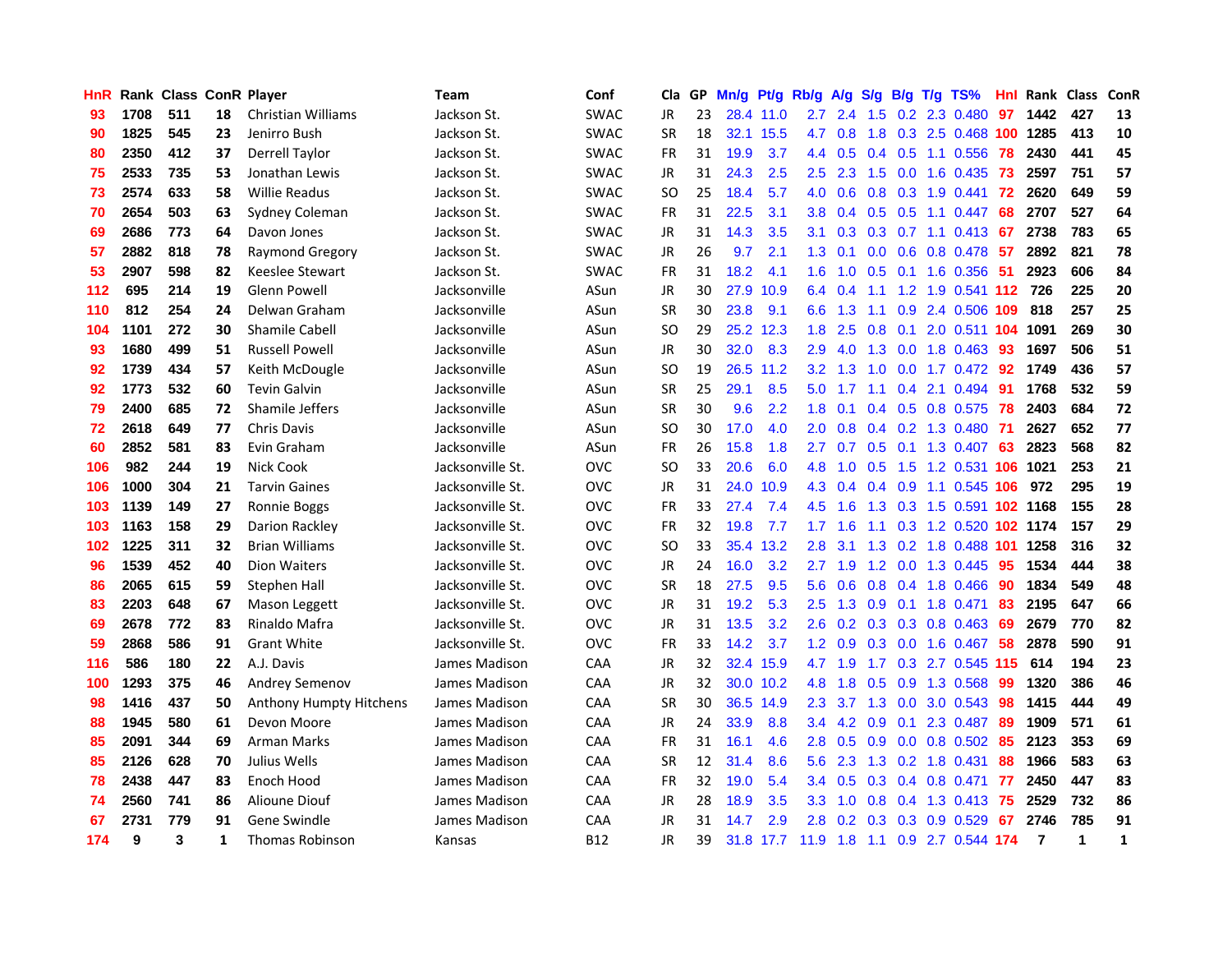| <b>HnR</b> |      | Rank Class ConR Player |              |                          | <b>Team</b>  | Conf       | Cla       |    | GP Mn/g | Pt/g      | Rb/g             | A/g             |                 |                 | S/g B/g T/g TS%               | Hnl | Rank Class ConR |              |                          |
|------------|------|------------------------|--------------|--------------------------|--------------|------------|-----------|----|---------|-----------|------------------|-----------------|-----------------|-----------------|-------------------------------|-----|-----------------|--------------|--------------------------|
| 155        | 29   | 10                     | $\mathbf{2}$ | Jeff Withey              | Kansas       | <b>B12</b> | JR        | 39 | 24.8    | 9.0       | 6.3              | 0.7             | 0.6             | 3.6             | 1.3 0.606                     | 154 | 32              | 11           | $\mathbf{2}$             |
| 144        | 82   | 33                     | 10           | <b>Tyshawn Taylor</b>    | Kansas       | <b>B12</b> | <b>SR</b> | 39 |         | 33.4 16.6 | 2.3              | 4.8             | 1.3             | 0.2             | 3.5 0.564 144                 |     | 84              | 32           | 10                       |
| 130        | 243  | 81                     | 17           | Elijah Johnson           | Kansas       | <b>B12</b> | JR        | 39 |         | 32.2 10.2 | 3.2              | 3.5             | $1.4^{\circ}$   | 0.1             | 1.8 0.541 130                 |     | 254             | 88           | 18                       |
| 130        | 250  | 84                     | 18           | Kevin Young              | Kansas       | <b>B12</b> | <b>JR</b> | 38 | 11.3    | 3.4       | 3.0 <sub>2</sub> | 0.6             |                 |                 | 0.5 0.4 0.8 0.526 130         |     | 258             | 89           | 19                       |
| 129        | 269  | 91                     | 19           | <b>Travis Releford</b>   | Kansas       | <b>B12</b> | JR        | 39 | 30.9    | 8.5       |                  | $4.2 \quad 1.8$ |                 |                 | 1.2 0.2 0.9 0.570 129         |     | 274             | 96           | 20                       |
| 110        | 805  | 252                    | 52           | Conner Teahan            | Kansas       | <b>B12</b> | <b>SR</b> | 39 | 21.0    | 5.5       | 2.1              | 1.1             |                 |                 | 0.7 0.0 0.9 0.526 110         |     | 798             | 251          | 52                       |
| 71         | 2624 | 652                    | 81           | Justin Wesley            | Kansas       | <b>B12</b> | <b>SO</b> | 38 | 8.6     | 1.2       | 1.6 <sup>°</sup> | 0.0             |                 |                 | 0.2 0.4 0.3 0.523 72          |     | 2619            | 648          | 81                       |
| 147        | 56   | 20                     | 7            | Rodney McGruder          | Kansas St.   | <b>B12</b> | JR        | 33 |         | 32.9 15.8 | 5.2              | 1.4             |                 |                 | 1.2 0.3 1.5 0.561 146         |     | 61              | 23           | $\overline{\phantom{a}}$ |
| 136        | 149  | 57                     | 12           | Jordan Henriguez-Roberts | Kansas St.   | <b>B12</b> | <b>JR</b> | 32 | 20.4    | 7.6       | 5.8              | 0.7             |                 |                 | 0.2 2.4 1.6 0.547 137         |     | 155             | 59           | 12                       |
| 133        | 204  | 69                     | 16           | Jamar Samuels            | Kansas St.   | <b>B12</b> | <b>SR</b> | 30 | 26.5    | 10.0      | 6.6              | 1.4             |                 |                 | 0.9 0.7 1.8 0.540 134         |     | 190             | 62           | 15                       |
| 121        | 444  | 35                     | 34           | <b>Thomas Gipson</b>     | Kansas St.   | <b>B12</b> | FR        | 33 | 17.5    | 7.0       | 4.7              | 0.8             |                 |                 | 0.2 0.3 1.3 0.503 121         |     | 463             | 38           | 34                       |
| 120        | 492  | 44                     | 36           | Angel Rodriguez          | Kansas St.   | <b>B12</b> | <b>FR</b> | 32 | 21.7    | 8.3       | $2.5^{\circ}$    | 3.2             | 1.3             | 0.0             | 2.7 0.482 119                 |     | 512             | 48           | 37                       |
| 118        | 536  | 136                    | 39           | <b>Will Spradling</b>    | Kansas St.   | <b>B12</b> | <b>SO</b> | 33 | 31.2    | 9.3       | 2.1              | 2.8             | 0.8             |                 | 0.2 1.6 0.507 117             |     | 553             | 143          | 39                       |
| 110        | 791  | 249                    | 51           | <b>Martavious Irving</b> | Kansas St.   | B12        | JR        | 31 | 19.0    | 5.5       | 1.6 <sup>°</sup> | 1.5             | 1.0             | 0.0             | 1.0 0.535 110                 |     | 776             | 240          | 50                       |
| 103        | 1161 | 289                    | 65           | Shane Southwell          | Kansas St.   | <b>B12</b> | <b>SO</b> | 32 | 16.8    | 3.2       | $2.2\phantom{0}$ | 2.0             | $0.4^{\circ}$   | 0.4             | 1.3 0.444 103                 |     | 1150            | 284          | 66                       |
| 98         | 1391 | 408                    | 44           | <b>Markeith Cummings</b> | Kennesaw St. | ASun       | <b>JR</b> | 30 |         | 34.8 15.4 | 5.3              | 2.1             | 1.1             |                 | 0.6 2.9 0.514                 | 98  | 1368            | 397          | 43                       |
| 96         | 1507 | 438                    | 49           | Aaron Anderson           | Kennesaw St. | ASun       | JR        | 31 | 32.3    | 8.9       | 9.0              | 1.1             |                 |                 | $0.6$ $0.5$ 1.1 $0.521$       | -96 | 1522            | 440          | 50                       |
| 88         | 1966 | 316                    | 66           | Delbert Love             | Kennesaw St. | ASun       | <b>FR</b> | 31 |         | 36.5 12.4 | 3.0 <sub>1</sub> | 3.0             |                 | $1.7 \quad 0.1$ | 2.8 0.539 87                  |     | 1987            | 317          | 66                       |
| 85         | 2127 | 629                    | 69           | Spencer Dixon            | Kennesaw St. | ASun       | <b>SR</b> | 31 |         | 37.0 13.4 | 2.8              | 3.8             |                 |                 | 1.5 0.1 3.0 0.464             | -84 | 2148            | 631          | 69                       |
| 61         | 2836 | 758                    | 82           | Romain Henry             | Kennesaw St. | ASun       | <b>SR</b> | 31 | 21.4    | 3.5       |                  |                 |                 |                 | 2.0 1.3 0.5 0.0 1.6 0.460     | -60 | 2853            | 759          | 84                       |
| 59         | 2869 | 707                    | 84           | <b>Brandon Dawson</b>    | Kennesaw St. | ASun       | SO.       | 31 | 17.6    | 3.6       | 2.1              | 0.2             |                 |                 | $0.4$ 0.4 0.6 0.448           | 58  | 2877            | 707          | 86                       |
| 55         | 2895 | 822                    | 86           | Mirza Sabic              | Kennesaw St. | ASun       | JR        | 27 | 13.2    | 3.6       | 1.3              | 0.3             |                 |                 | $0.2$ 0.0 0.9 0.548           | 56  | 2894            | 822          | 87                       |
| 127        | 320  | 112                    | 9            | Chris Evans              | Kent St.     | MAC        | JR        | 33 | 21.0    | 9.5       | 4.1              | 0.7             | 1.4             |                 | 1.0 1.1 0.609 126             |     | 336             | 117          | 9                        |
| 114        | 630  | 196                    | 17           | <b>Randal Holt</b>       | Kent St.     | MAC        | JR        | 33 |         | 30.2 12.7 | 2.4              | 2.6             | 1.4             | 0.2             | 1.8 0.573 114                 |     | 644             | 204          | 17                       |
| 113        | 679  | 222                    | 19           | Michael Porrini          | Kent St.     | MAC        | <b>SR</b> | 32 | 29.5    | 8.9       | 5.0              | 4.7             | 1.7             |                 | 0.4 2.9 0.481 113             |     | 683             | 222          | 18                       |
| 113        | 687  | 225                    | 21           | Justin Greene            | Kent St.     | <b>MAC</b> | <b>SR</b> | 32 |         | 30.5 14.0 | 6.8              | 1.5             | 1.2             | 0.8             | 3.2 0.542 112                 |     | 694             | 225          | 20                       |
| 104        | 1107 | 355                    | 33           | Carlton Guyton           | Kent St.     | <b>MAC</b> | <b>SR</b> | 33 | 32.1    | 9.9       | 2.7              | 3.6             | 1.1             |                 | 0.3 2.3 0.502 103 1128        |     |                 | 364          | 35                       |
| 101        | 1234 | 398                    | 42           | <b>Justin Manns</b>      | Kent St.     | MAC        | <b>SR</b> | 30 | 16.6    | 5.1       | 4.1              | 0.3             |                 | $0.3 \quad 0.6$ | 0.8 0.610 101                 |     | 1230            | 400          | 42                       |
| 95         | 1553 | 229                    | 53           | Kris Brewer              | Kent St.     | <b>MAC</b> | <b>FR</b> | 28 | 10.0    | 2.5       | $1.4^{\circ}$    | 0.9             | $0.5 \quad 0.1$ |                 | 0.5 0.490 95                  |     | 1529            | 220          | 51                       |
| 79         | 2379 | 588                    | 86           | <b>Eric Gaines</b>       | Kent St.     | <b>MAC</b> | <b>SO</b> | 26 | 16.2    | 4.3       | 1.6              | 0.7             |                 |                 | $0.8$ 0.2 0.9 0.498           | -82 | 2242            | 550          | 80                       |
| 74         | 2548 | 739                    | 89           | Patrick Jackson          | Kent St.     | <b>MAC</b> | <b>JR</b> | 33 | 13.0    | 2.8       | 2.5              | 0.1             |                 |                 | 0.5 0.2 0.5 0.455 74          |     | 2565            | 741          | 90                       |
| 197        | 1    | $\mathbf 1$            | 1            | <b>Anthony Davis</b>     | Kentucky     | <b>SEC</b> | <b>FR</b> | 40 |         | 32.0 14.2 | $10.4$ 1.3       |                 |                 |                 | 1.4 4.7 1.0 0.647 197         |     | $\overline{1}$  | $\mathbf{1}$ | $\mathbf{1}$             |
| 144        | 74   | 15                     | 5            | <b>Terrence Jones</b>    | Kentucky     | <b>SEC</b> | <b>SO</b> | 38 |         | 29.3 12.3 |                  | $7.2$ 1.3       | 1.3             |                 | 1.8 1.6 0.542 145             |     | 66              | 12           | 5                        |
| 133        | 195  | 14                     | 20           | Michael Kidd-Gilchrist   | Kentucky     | <b>SEC</b> | FR        | 40 |         | 31.1 11.9 | 7.4              | 1.9             | 1.0             |                 | 0.9 2.2 0.564 133             |     | 206             | 14           | 19                       |
| 132        | 209  | 15                     | 22           | Marquis Teague           | Kentucky     | <b>SEC</b> | <b>FR</b> | 40 |         | 32.6 10.0 | 2.5              | 4.8             | 0.9             |                 | 0.3 2.7 0.487 132             |     | 215             | 15           | 21                       |
| 132        | 214  | 54                     | 23           | Doron Lamb               | Kentucky     | <b>SEC</b> | <b>SO</b> | 40 |         | 31.2 13.7 | 2.7              | 1.5             | 0.5             | 0.1             | 1.1 0.619 132                 |     | 217             | 52           | 22                       |
| 129        | 267  | 90                     | 27           | Darius Miller            | Kentucky     | <b>SEC</b> | <b>SR</b> | 40 | 26.1    | 9.9       | 2.8              | 2.1             | 0.8             | 0.3             | 1.5 0.590 129                 |     | 272             | 92           | 27                       |
| 119        | 510  | 50                     | 40           | Kyle Wiltjer             | Kentucky     | <b>SEC</b> | <b>FR</b> | 40 | 11.6    | 5.0       |                  |                 |                 |                 | 1.8 0.4 0.1 0.4 0.7 0.567 119 |     | 521             | 50           | 39                       |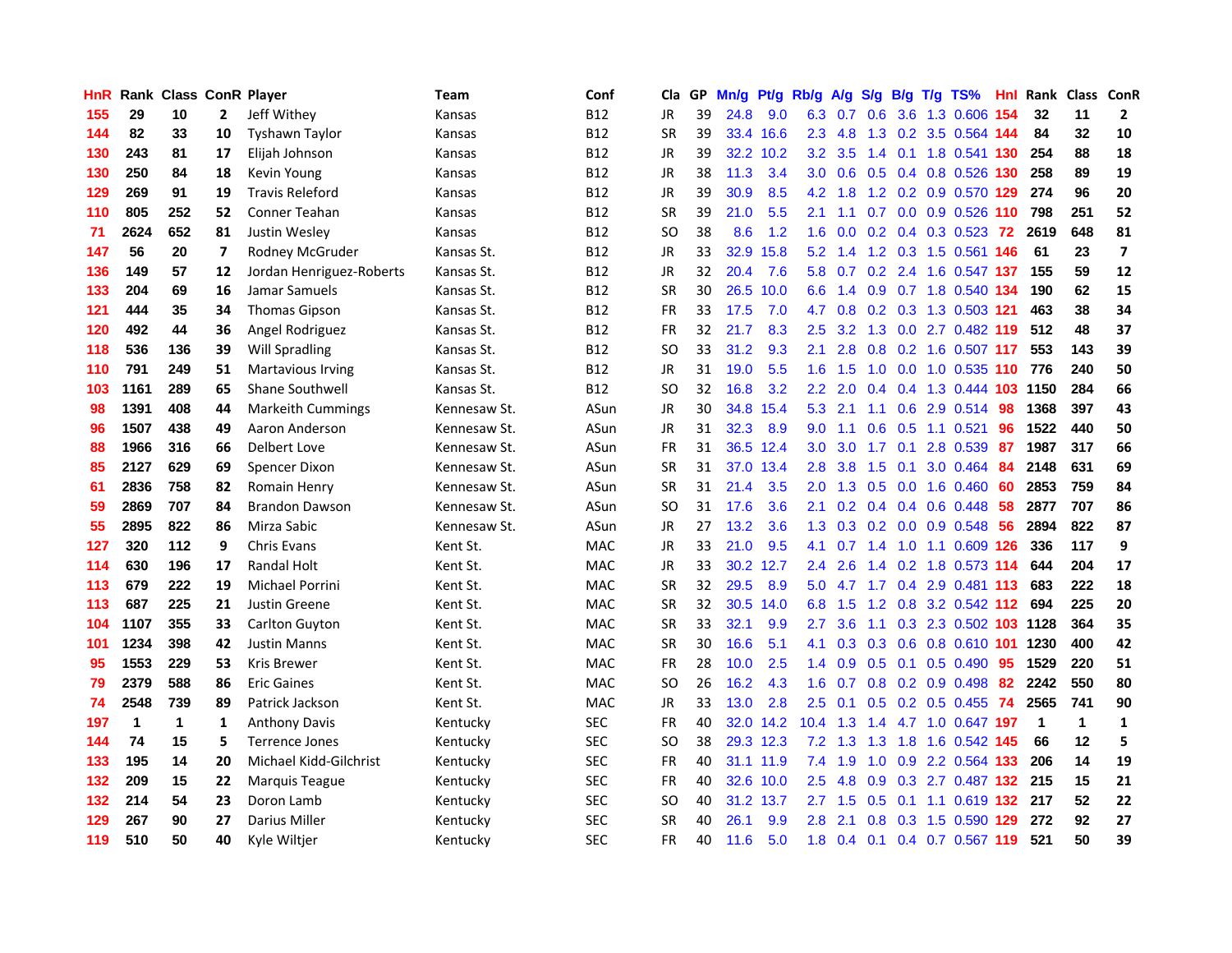| <b>HnR</b> |      | <b>Rank Class ConR Player</b> |     |                      | Team      | Conf        | Cla       |    | GP Mn/g | Pt/g      | Rb/g             | A/g           | S/g | B/g       | T/g TS%                      | Hnl | Rank Class |                | ConR                     |
|------------|------|-------------------------------|-----|----------------------|-----------|-------------|-----------|----|---------|-----------|------------------|---------------|-----|-----------|------------------------------|-----|------------|----------------|--------------------------|
| 132        | 212  | 72                            | 11  | <b>Earl Pettis</b>   | La Salle  | A10         | <b>SR</b> | 34 |         | 31.3 15.4 | 4.0              | $2.2^{\circ}$ | 1.9 | 0.4       | 1.6 0.555                    | 132 | 224        | 76             | 11                       |
| 129        | 268  | 20                            | 14  | Jerrell Wright       | La Salle  | A10         | FR        | 34 | 19.8    | 9.8       | 5.6              | 0.8           | 0.9 | 1.1       | 1.7 0.582 129                |     | 284        | 22             | 14                       |
| 122        | 435  | 142                           | 26  | Ramon Galloway       | La Salle  | A10         | JR        | 31 |         | 33.3 14.1 | 4.6              | 3.5           | 1.5 |           | 0.3 3.0 0.582 123            |     | 418        | 140            | 24                       |
| 121        | 443  | 115                           | 27  | <b>Tyreek Duren</b>  | La Salle  | A10         | SO.       | 34 |         | 35.0 13.2 | $3.4^{\circ}$    | 4.0           |     |           | 1.7 0.2 2.4 0.577 121        |     | 465        | 121            | 29                       |
| 111        | 765  | 199                           | 48  | Sam Mills            | La Salle  | A10         | SO.       | 33 |         | 35.5 10.6 | $2.4^{\circ}$    | 2.6           | 1.1 |           | 0.0 1.2 0.539 111            |     | 758        | 196            | 47                       |
| 100        | 1308 | 416                           | 76  | Devon White          | La Salle  | A10         | <b>SR</b> | 32 | 16.3    | 5.8       | 4.7              | 0.6           |     |           | 0.6 0.9 2.0 0.489 100        |     | 1296       | 416            | 78                       |
| 89         | 1872 | 292                           | 93  | D.J. Peterson        | La Salle  | A10         | FR        | 34 | 17.9    | 3.0       | 2.0              | 0.8           |     |           | $0.4$ 0.1 0.5 0.660          | -89 | 1893       | 296            | 95                       |
| 76         | 2510 | 464                           | 112 | Steve Zack           | La Salle  | A10         | <b>FR</b> | 32 | 9.5     | 1.4       | 2.3              | 0.5           |     |           | 0.1 0.5 0.6 0.400 76         |     | 2491       | 460            | 110                      |
| 123        | 410  | 137                           | 6   | Ryan Willen          | Lafayette | Pat.        | <b>SR</b> | 31 | 28.7    | 14.4      | 5.3              | 1.8           | 1.0 |           | 0.3 2.0 0.575 120            |     | 475        | 161            | $\overline{\phantom{a}}$ |
| 105        | 1071 | 326                           | 15  | Tony Johnson         | Lafayette | Pat.        | JR        | 12 | 27.7    | 8.0       | 2.8              | 4.3           | 1.6 |           | 0.2 1.3 0.653 123            |     | 398        | 135            | 6                        |
| 103        | 1178 | 162                           | 17  | Seth Hinrichs        | Lafayette | Pat.        | FR        | 31 | 20.3    | 8.5       | 2.8              | 0.9           | 0.6 |           | 0.2 1.6 0.648 101 1261       |     |            | 170            | 19                       |
| 102        | 1190 | 385                           | 18  | Nick Petkovich       | Lafayette | Pat.        | <b>SR</b> | 31 | 18.2    | 6.9       | 3.5              | 0.4           | 0.6 |           | 0.4 0.6 0.606 100            |     | 1267       | 409            | 20                       |
| 97         | 1472 | 455                           | 24  | Jim Mower            | Lafayette | Pat.        | <b>SR</b> | 31 |         | 32.1 12.8 | 2.7              | 1.6           | 0.5 |           | $0.3$ 1.3 0.576              | -95 | 1558       | 488            | 24                       |
| 96         | 1527 | 479                           | 25  | Rob Delaney          | Lafayette | Pat.        | <b>SR</b> | 31 | 29.6    | 9.6       | 3.3              | 3.6           | 0.9 | 0.2       | 2.3 0.510                    | 94  | 1614       | 498            | 25                       |
| 82         | 2274 | 395                           | 51  | Joey Ptasinksi       | Lafayette | Pat.        | FR        | 22 | 20.4    | 5.6       | 1.6              | 0.9           | 0.4 | 0.0       | $0.9$ $0.624$                | 83  | 2191       | 378            | 46                       |
| 69         | 2690 | 520                           | 63  | Dan Trist            | Lafayette | Pat.        | <b>FR</b> | 31 | 16.7    | 5.7       | $2.2^{\circ}$    | 0.5           | 0.1 | 0.5       | 1.8 0.476                    | -67 | 2726       | 536            | 64                       |
| 61         | 2832 | 699                           | 70  | Les Smith            | Lafayette | Pat.        | SO.       | 29 | 10.4    | 2.0       | 1.1              |               |     |           | $0.7$ 0.2 0.0 0.6 0.467 61   |     | 2839       | 699            | 70                       |
| 60         | 2842 | 809                           | 71  | Levi Giese           | Lafayette | Pat.        | JR        | 22 | 14.1    | 3.1       |                  |               |     |           | 1.8 0.3 0.5 0.8 0.9 0.445 64 |     | 2799       | 800            | 69                       |
| 128        | 305  | 98                            | 3   | <b>Anthony Miles</b> | Lamar     | Southland   | <b>SR</b> | 35 |         | 31.9 14.5 | 4.6              | -4.1          |     |           | 1.7 0.0 2.3 0.561 127        |     | 318        | 105            | 3                        |
| 127        | 315  | 103                           | 4   | Devon Lamb           | Lamar     | Southland   | <b>SR</b> | 35 |         | 29.0 12.1 | 7.9              | 1.7           |     |           | 1.7 0.3 1.5 0.542 127        |     | 332        | 109            | 4                        |
| 114        | 649  | 215                           | 10  | Mike James           | Lamar     | Southland   | <b>SR</b> | 32 |         | 31.1 17.1 | $3.2^{\circ}$    | 2.0           | 1.6 |           | 0.1 2.1 0.527 114            |     | 631        | 208            | 11                       |
| 105        | 1042 | 258                           | 21  | Osas Ebomwonyi       | Lamar     | Southland   | <b>SO</b> | 35 | 12.3    | 2.2       | 3.6 <sup>°</sup> | 0.1           | 0.5 |           | 1.8 0.5 0.470 105 1059       |     |            | 261            | 22                       |
| 102        | 1217 | 392                           | 28  | Charlie Harper       | Lamar     | Southland   | <b>SR</b> | 32 | 23.6    | 8.6       | 5.8              | 0.9           | 1.0 | 0.5       | 1.0 0.450 101                |     | 1207       | 391            | 27                       |
| 99         | 1366 | 428                           | 31  | <b>Brandon Davis</b> | Lamar     | Southland   | <b>SR</b> | 35 | 23.9    | 8.9       | 3.1              | 1.3           | 0.5 |           | $0.0$ 1.1 0.525              | -98 | 1386       | 438            | 31                       |
| 95         | 1581 | 465                           | 40  | <b>Stan Brown</b>    | Lamar     | Southland   | JR        | 33 | 17.5    | 4.9       | 4.3              | 0.4           |     |           | $0.4$ 0.8 0.9 0.516          | -95 | 1568       | 459            | 40                       |
| 70         | 2662 | 728                           | 89  | Vincenzo Nelson      | Lamar     | Southland   | <b>SR</b> | 32 | 10.5    | 2.3       | 2.0              | 0.8           | 0.2 | 0.1       | $0.9$ 0.462                  | -71 | 2647       | 727            | 89                       |
| 68         | 2704 | 775                           | 91  | Donley Minor         | Lamar     | Southland   | JR        | 34 | 13.0    | 2.4       | $1.4^{\circ}$    | 1.0           | 0.6 |           | $0.0$ $0.8$ $0.389$          | 68  | 2706       | 775            | 92                       |
| 175        | 8    | $\mathbf{2}$                  | 1   | C.J. McCollum        | Lehigh    | Pat.        | JR        | 35 |         | 33.1 21.9 | 6.5              | 3.5           | 2.6 | 0.5       | 2.3 0.551 174                |     | 8          | $\overline{2}$ | $\mathbf{1}$             |
| 124        | 369  | 123                           | 5   | Gabe Knutson         | Lehigh    | Pat.        | JR        | 34 |         | 25.4 12.2 | 5.6              | 1.1           | 0.7 | 0.5       | 1.4 0.583 124                |     | 369        | 126            | 5                        |
| 109        | 865  | 266                           | 11  | Holden Greiner       | Lehigh    | Pat.        | JR        | 34 | 24.6    | 9.4       | 4.8              | 0.9           | 0.9 | 0.6       | 1.2 0.548 108                |     | 866        | 269            | 12                       |
| 108        | 916  | 228                           | 13  | Mackey McKnight      | Lehigh    | Pat.        | <b>SO</b> | 34 | 28.6    | 8.8       | 2.9              | 3.6           | 1.1 |           | 0.1 1.7 0.555 107            |     | 915        | 228            | 14                       |
| 94         | 1618 | 498                           | 26  | Jordan Hamilton      | Lehigh    | Pat.        | <b>SR</b> | 35 | 22.5    | 6.5       | 1.7 <sup>2</sup> | 0.9           |     |           | 0.6 0.3 0.8 0.534            | 94  | 1633       | 503            | 27                       |
| 92         | 1734 | 522                           | 29  | John Adams           | Lehigh    | Pat.        | <b>SR</b> | 32 | 18.1    | 4.8       | 3.7              | 0.4           |     |           | $0.4$ $0.3$ $0.9$ $0.588$    | 93  | 1670       | 510            | 29                       |
| 85         | 2083 | 619                           | 44  | Justin Maneri        | Lehigh    | Pat.        | <b>SR</b> | 35 | 11.5    | 2.9       | 2.1              | 0.5           |     |           | $0.3$ 0.1 0.7 0.534          | 85  | 2099       | 621            | 43                       |
| 81         | 2287 | 397                           | 52  | Corey Schaefer       | Lehigh    | Pat.        | FR        | 33 | 14.1    | 2.8       | 1.1              | 1.2           |     |           | 0.4 0.0 0.6 0.489            | 82  | 2262       | 390            | 51                       |
| 67         | 2730 | 677                           | 67  | Anthony D'Orazio     | Lehigh    | Pat.        | <b>SO</b> | 33 | 10.8    | 2.6       | 1.0              | 0.6           |     | $0.4$ 0.1 | $0.8$ 0.460                  | 67  | 2724       | 673            | 63                       |
| 139        | 119  | 44                            | 2   | <b>Jesse Sanders</b> | Liberty   | BSou        | <b>SR</b> | 32 | 35.1    | 12.5      | 7.8              | 8.0           | 1.2 | 0.1       | 2.8 0.585                    | 138 | 132        | 47             | $\mathbf{2}$             |
| 89         | 1919 | 575                           | 41  | <b>Antwan Burrus</b> | Liberty   | <b>BSou</b> | JR        | 32 |         | 29.8 11.2 | 6.3              | 0.6           | 0.6 | $-1.1$    | 1.6 0.555                    | 88  | 1949       | 584            | 43                       |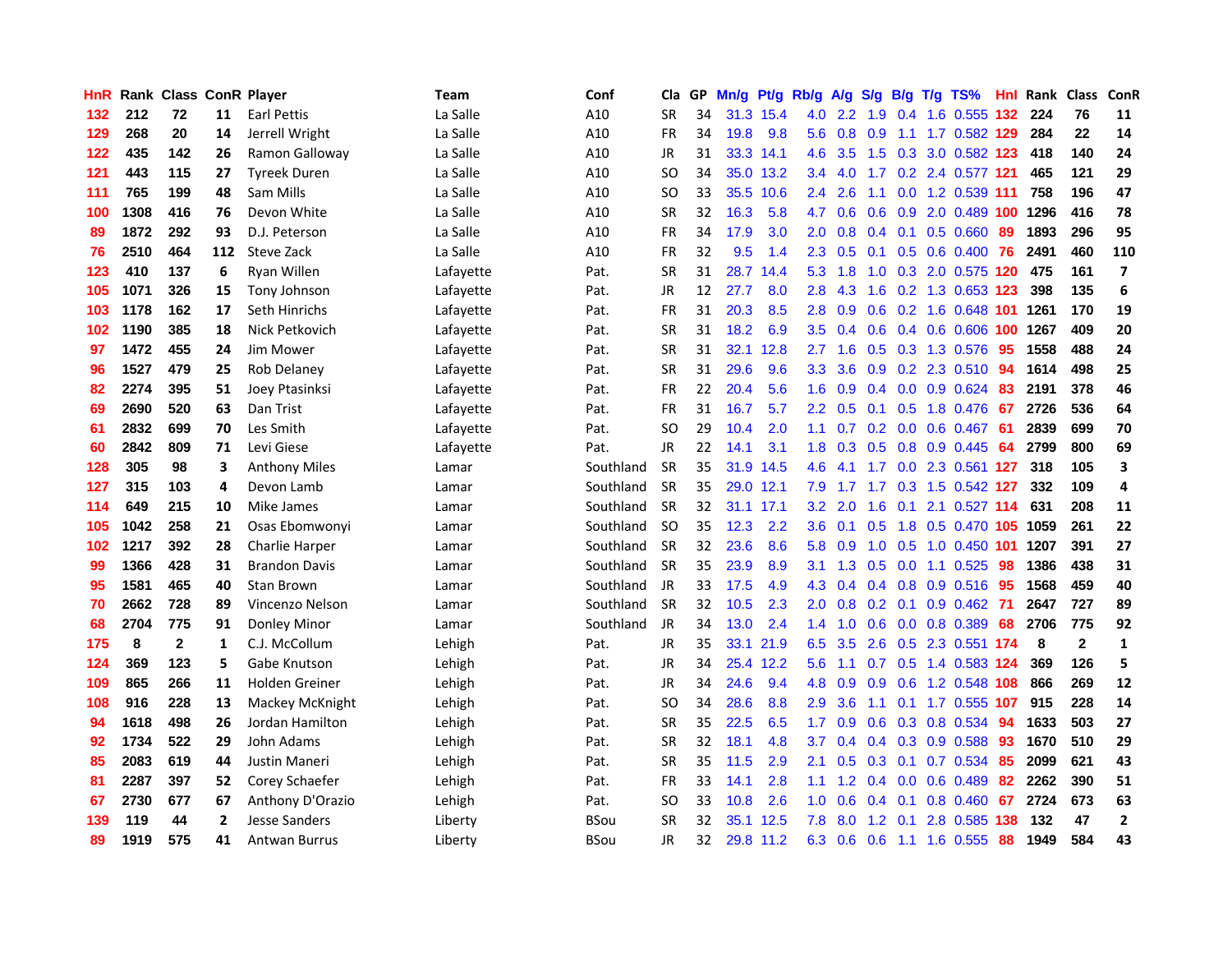| HnR |      | Rank Class ConR Player |    |                         | <b>Team</b>    | Conf        | Cla           |    | GP Mn/g Pt/g Rb/g |           |                  | A/g                  |                  |                 | S/g B/g T/g TS%           | Hnl  | Rank Class |     | ConR                    |
|-----|------|------------------------|----|-------------------------|----------------|-------------|---------------|----|-------------------|-----------|------------------|----------------------|------------------|-----------------|---------------------------|------|------------|-----|-------------------------|
| 84  | 2183 | 530                    | 54 | John Caleb Sanders      | Liberty        | <b>BSou</b> | SO.           | 32 |                   | 26.2 11.6 | 2.7              | 1.4                  | 0.7              | 0.0             | 1.6 0.556                 | 83   | 2213       | 538 | 55                      |
| 80  | 2353 | 685                    | 65 | <b>Tavares Speaks</b>   | Liberty        | <b>BSou</b> | <b>JR</b>     | 32 |                   | 30.6 10.2 | 3.3 <sub>2</sub> | 0.8                  | $1.2^{\circ}$    | 0.1             | 1.6 0.494                 | 79   | 2379       | 693 | 70                      |
| 79  | 2409 | 689                    | 70 | David Minaya            | Liberty        | <b>BSou</b> | <b>SR</b>     | 29 |                   | 31.4 12.6 | 3.9              | 1.2                  | 0.7              | 0.0             | 1.5 0.458                 | 80   | 2351       | 671 | 68                      |
| 76  | 2491 | 614                    | 73 | Joel Vander Pol         | Liberty        | <b>BSou</b> | <b>SO</b>     | 29 | 15.4              | 4.6       |                  | $3.4 \quad 0.2$      |                  |                 | 0.2 0.7 0.9 0.570         | 76   | 2495       | 615 | 74                      |
| 60  | 2853 | 582                    | 92 | <b>Tomasz Gielo</b>     | Liberty        | <b>BSou</b> | <b>FR</b>     | 21 | 15.3              | 3.4       | 2.0              | 0.4                  |                  |                 | $0.2$ 0.2 0.8 0.582       | 63   | 2810       | 560 | 89                      |
| 51  | 2915 | 722                    | 93 | <b>Chene Phillips</b>   | Liberty        | <b>BSou</b> | <b>SO</b>     | 26 | 10.6              | 1.5       | 1.6 <sup>°</sup> | 1.3                  |                  |                 | $0.5$ 0.0 0.9 0.320       | -53  | 2913       | 718 | 93                      |
| 109 | 833  | 264                    | 25 | Justin Glenn            | Lipscomb       | ASun        | <b>SR</b>     | 31 | 25.0              | 7.9       | 7.4              | 1.5                  | 0.8              | 1.6             | 2.1 0.578 108             |      | 875        | 280 | 26                      |
| 105 | 1060 | 340                    | 29 | Jordan Burgason         | Lipscomb       | ASun        | <b>SR</b>     | 19 | 33.6              | 16.4      | $3.2\phantom{0}$ | 1.6                  |                  |                 | 0.5 0.2 2.1 0.672 112 735 |      |            | 240 | 21                      |
| 101 | 1259 | 171                    | 36 | Malcolm Smith           | Lipscomb       | ASun        | <b>FR</b>     | 31 | 18.5              | 9.9       | 4.4              | 0.3                  |                  |                 | 0.3 0.2 1.4 0.518 100     |      | 1299       | 179 | 39                      |
| 93  | 1686 | 255                    | 52 | <b>Zavion Williams</b>  | Lipscomb       | ASun        | <b>FR</b>     | 26 | 22.7              | 9.1       | 2.8              | 2.6                  | 1.3              |                 | $0.0$ 2.5 $0.453$         | 92   | 1725       | 261 | 55                      |
| 93  | 1688 | 501                    | 53 | Deonte Alexander        | Lipscomb       | ASun        | JR            | 31 | 25.3              | 8.6       | 3.4              | 1.9                  | 1.1              | 0.1             | 1.1 0.465                 | 92   | 1740       | 518 | 56                      |
| 91  | 1780 | 271                    | 61 | <b>Martin Smith</b>     | Lipscomb       | ASun        | <b>FR</b>     | 31 | 19.6              | 5.9       | 2.4              | 1.0                  | 0.8              | 0.1             | 1.1 0.579                 | 90   | 1820       | 279 | 63                      |
| 91  | 1792 | 537                    | 62 | Jacob Arnett            | Lipscomb       | ASun        | JR            | 31 | 28.5              | 8.1       | 3.6              | 2.2                  | 0.8              |                 | $0.1$ 1.7 $0.489$         | 90   | 1839       | 551 | 64                      |
| 90  | 1828 | 282                    | 64 | Damarius Smith          | Lipscomb       | ASun        | <b>FR</b>     | 29 | 22.2              | 5.2       | 2.4              | 3.4                  | 1.1              | 0.2             | 2.4 0.472                 | -89  | 1856       | 288 | 65                      |
| 89  | 1876 | 466                    | 65 | Robert Boyd             | Lipscomb       | ASun        | <sub>SO</sub> | 13 | 27.9              | 11.2      | 3.3 <sub>2</sub> | 1.2                  | 1.6              | 0.4             | 2.2 0.487                 | 91   | 1776       | 442 | 60                      |
| 75  | 2530 | 468                    | 74 | <b>Marvin Williams</b>  | Lipscomb       | ASun        | <b>FR</b>     | 24 | 12.2              | 4.1       | 3.1              | 0.1                  |                  |                 | $0.3$ $0.2$ $0.9$ $0.442$ | -76  | 2500       | 462 | 74                      |
| 132 | 216  | 75                     | 2  | Larry Anderson          | Long Beach St. | <b>BWst</b> | <b>SR</b>     | 31 |                   | 34.1 13.7 | 4.9              | 3.0                  |                  |                 | 1.8 0.3 2.1 0.601 133     |      | 200        | 66  | $\mathbf{2}$            |
| 128 | 294  | 95                     | 3  | Casper Ware             | Long Beach St. | <b>BWst</b> | <b>SR</b>     | 34 |                   | 33.7 17.4 | $2.4^{\circ}$    | 3.4                  |                  | $1.4 \quad 0.1$ | 2.4 0.541 127             |      | 309        | 101 | 3                       |
| 125 | 352  | 118                    | 4  | James Ennis             | Long Beach St. | <b>BWst</b> | JR            | 34 |                   | 29.0 10.0 | 4.1              | 2.6                  |                  |                 | 1.6 0.8 2.0 0.609 125     |      | 364        | 123 | 4                       |
| 119 | 512  | 173                    | 7  | T.J. Robinson           | Long Beach St. | <b>BWst</b> | <b>SR</b>     | 34 |                   | 32.1 12.0 | 10.2             | 0.8                  |                  |                 | 0.6 0.1 2.1 0.560 118     |      | 534        | 178 | $\overline{\mathbf{z}}$ |
| 111 | 780  | 90                     | 14 | <b>Michael Caffey</b>   | Long Beach St. | <b>BWst</b> | <b>FR</b>     | 34 | 21.8              | 5.9       | 2.8              | 2.2                  | 0.7              |                 | 0.1 1.3 0.560 110         |      | 797        | 94  | 15                      |
| 110 | 823  | 258                    | 17 | <b>Eugene Phelps</b>    | Long Beach St. | <b>BWst</b> | <b>SR</b>     | 34 | 27.3              | 9.4       | 5.6              | 0.9                  | 0.5              | 0.6             | 1.6 0.485 109             |      | 842        | 267 | 16                      |
| 102 | 1221 | 395                    | 24 | <b>Edis Dervisevic</b>  | Long Beach St. | <b>BWst</b> | <b>SR</b>     | 27 | 17.4              | 4.2       | 3.1              | 1.5                  |                  | $0.4\quad 0.6$  | 1.3 0.557                 | -103 | 1143       | 370 | 22                      |
| 130 | 244  | 82                     | 5  | Jamal Olasewere         | Long Island U. | <b>NEC</b>  | JR            | 34 | 26.0              | 16.9      | 7.5              | 1.1                  | 1.5              | 1.1             | 3.2 0.626 130             |      | 259        | 90  | 6                       |
| 130 | 255  | 87                     | 6  | Julian Boyd             | Long Island U. | <b>NEC</b>  | JR            | 33 |                   | 27.1 17.4 | 9.3              | 0.8                  | 0.5              | 0.6             | 2.1 0.616 131             |      | 245        | 85  | 5                       |
| 100 | 1302 | 331                    | 28 | Jason Brickman          | Long Island U. | <b>NEC</b>  | <b>SO</b>     | 34 | 34.5              | 9.6       | 2.6              | 7.3                  | 0.9 <sub>0</sub> | 0.0             | 3.9 0.629                 | -99  | 1309       | 329 | 29                      |
| 98  | 1411 | 416                    | 35 | C.J. Garner             | Long Island U. | <b>NEC</b>  | <b>JR</b>     | 34 |                   | 29.8 12.6 | 2.5              | 3.3                  | 1.0              | 0.2             | 2.2 0.522                 | 97   | 1418       | 418 | 35                      |
| 96  | 1531 | 480                    | 41 | Michael Culpo           | Long Island U. | <b>NEC</b>  | <b>SR</b>     | 34 | 31.5              | 9.4       | 3.2              | 1.0                  | 0.8              | 0.1             | 1.0 0.516                 | 96   | 1528       | 482 | 42                      |
| 83  | 2206 | 650                    | 67 | Kenny Onyechi           | Long Island U. | <b>NEC</b>  | <b>JR</b>     | 34 | 14.9              | 5.3       | 3.3 <sub>2</sub> | 0.2                  | 0.3              | 0.9             | 1.1 0.495                 | 83   | 2210       | 650 | 66                      |
| 80  | 2365 | 688                    | 75 | <b>Brandon Thompson</b> | Long Island U. | <b>NEC</b>  | JR            | 34 | 17.6              | 4.4       | $2.5\,$          | 0.6                  | 0.7              | 0.1             | 0.8 0.515                 | 79   | 2361       | 689 | 74                      |
| 77  | 2447 | 694                    | 76 | Arnold Mayorga          | Long Island U. | <b>NEC</b>  | <b>SR</b>     | 29 | 9.8               | 2.7       |                  | $1.8 \quad 0.2$      |                  |                 | $0.2$ 0.3 0.4 0.562       | -78  | 2413       | 687 | 76                      |
| 101 | 1274 | 407                    | 5  | Antwan Carter           | Longwood       | Ind.        | <b>SR</b>     | 31 |                   | 34.0 19.4 | 9.2              | 1.3                  | 1.0              |                 | 0.9 2.3 0.555             | 99   | 1339       | 430 | 5                       |
| 84  | 2152 | 522                    | 17 | T.T. Carey              | Longwood       | Ind.        | <b>SO</b>     | 31 |                   | 31.6 13.4 | 5.1              | 3.4                  | 1.0              |                 | 0.7 2.3 0.525             | 83   | 2218       | 541 | 19                      |
| 84  | 2174 | 637                    | 19 | Jeremiah Bowman         | Longwood       | Ind.        | <b>SR</b>     | 22 |                   | 35.3 13.5 | 3.5              | 6.0                  | 1.5              | 0.0             | 2.7 0.541                 | 88   | 1921       | 571 | 14                      |
| 71  | 2629 | 721                    | 26 | Martiz Washington       | Longwood       | Ind.        | <b>SR</b>     | 31 |                   | 32.2 11.3 | 2.5              | 2.5                  | 0.9              | 0.0             | 1.3 0.550                 | 70   | 2662       | 730 | 27                      |
| 67  | 2726 | 676                    | 29 | David Robinson          | Longwood       | Ind.        | <b>SO</b>     | 24 | 20.6              | 7.7       | 1.6              | $\mathbf{2}$<br>1    | 0.3              | 0.0             | 0.7 0.568                 | 67   | 2742       | 678 | 30                      |
| 67  | 2733 | 741                    | 30 | <b>Martavius Adams</b>  | Longwood       | Ind.        | <b>SR</b>     | 31 | 29.4              | 6.9       | 6.6              | $\overline{2}$<br>-1 | 0.4              | 0.2             | 2.2 0.430                 | 66   | 2766       | 745 | 31                      |
| 38  | 2952 | 731                    | 34 | Jeff Havenstein         | Longwood       | Ind.        | SΟ            | 28 | 13.2              | 1.0       | $2.2^{\circ}$    | 0.3                  |                  |                 | 0.3 0.3 0.5 0.367         | 39   | 2953       | 731 | 34                      |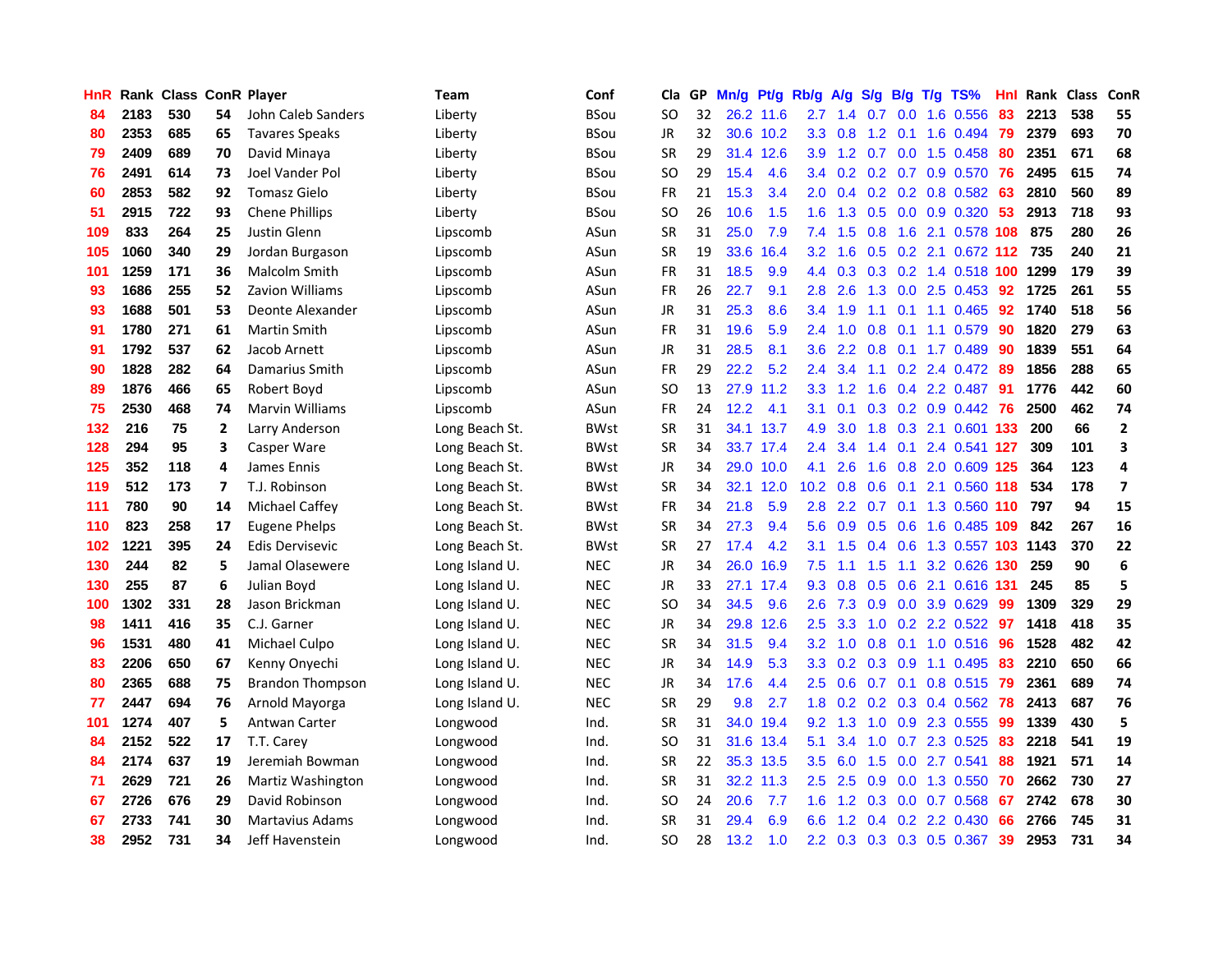| HnR |      | <b>Rank Class ConR Player</b> |     |                           | Team                | Conf       | Cla           | GP. | Mn/g | Pt/g      | Rb/g             | A/g               | S/g                        | <b>B/g</b> | T/g TS%                       | Hnl | Rank Class |                  | ConR |
|-----|------|-------------------------------|-----|---------------------------|---------------------|------------|---------------|-----|------|-----------|------------------|-------------------|----------------------------|------------|-------------------------------|-----|------------|------------------|------|
| 35  | 2958 | 621                           | 35  | <b>Anthony Taylor</b>     | Longwood            | Ind.       | <b>FR</b>     | 22  | 12.8 | 3.3       | 1.2              | 1.0               | $\Omega$<br>$\overline{A}$ | 0.0        | 2.0 0.426                     | 39  | 2955       | 620              | 35   |
| 110 | 799  | 94                            | 12  | Raheem Appleby            | Louisiana Tech      | <b>WAC</b> | <b>FR</b>     | 32  | 27.9 | 13.9      | 2.4              | 1.2               | 1.1                        | 0.1        | 1.4 0.544 111                 |     | 773        | 89               | 11   |
| 105 | 1032 | 334                           | 22  | Romario Souza             | Louisiana Tech      | <b>WAC</b> | <b>SR</b>     | 34  | 16.9 | 7.4       | 3.1              | 0.5               | 0.3                        | 0.4        | 1.0 0.617 105                 |     | 1053       | 341              | 25   |
| 104 | 1124 | 362                           | 29  | <b>Trevor Gaskins</b>     | Louisiana Tech      | <b>WAC</b> | <b>SR</b>     | 33  |      | 30.2 11.9 | 3.8              | 2.2               | 1.1                        |            | 0.0 2.0 0.553 103 1131        |     |            | 366              | 28   |
| 102 | 1218 | 166                           | 33  | Michale Kyser             | Louisiana Tech      | <b>WAC</b> | <b>FR</b>     | 33  | 13.5 | 3.7       | $2.6\,$          |                   | $0.2 \quad 0.4$            |            | 1.8 0.4 0.469 101             |     | 1218       | 162              | 33   |
| 98  | 1426 | 365                           | 37  | Cordarius Johnson         | Louisiana Tech      | <b>WAC</b> | <b>SO</b>     | 34  | 22.8 | 9.6       | 3.8 <sup>°</sup> | 1.0               |                            |            | 0.5 0.2 1.6 0.515             | -97 | 1446       | 366              | 37   |
| 95  | 1569 | 461                           | 40  | <b>Brandon Gibson</b>     | Louisiana Tech      | <b>WAC</b> | JR            | 34  | 21.2 | 7.7       | 4.6              | 1.1               | 0.8                        |            | $0.4$ 1.3 0.438               | 95  | 1583       | 465              | 41   |
| 95  | 1591 | 394                           | 43  | Kenyon McNeaill           | Louisiana Tech      | <b>WAC</b> | SO            | 34  | 21.8 | 6.8       | 2.1              | 2.2               | 1.0                        | 0.1        | 1.6 0.496                     | 94  | 1605       | 398              | 42   |
| 94  | 1655 | 246                           | 46  | Kenneth Smith             | Louisiana Tech      | <b>WAC</b> | <b>FR</b>     | 34  | 25.8 | 3.6       | 3.6              | 4.2               | 1.2                        | 0.1        | 2.4 0.430                     | 93  | 1666       | 248              | 46   |
| 80  | 2337 | 682                           | 60  | J.L. Lewis                | Louisiana Tech      | <b>WAC</b> | <b>JR</b>     | 33  | 16.0 | 3.5       | 3.3 <sub>2</sub> | 0.3               |                            |            | 0.2 0.5 0.7 0.504             | 80  | 2335       | 682              | 60   |
| 108 | 884  | 270                           | 22  | Kadeem Coleby             | Louisiana-Lafayette | Sun Belt   | JR            | 31  | 24.4 | 9.5       | 4.9              | 0.8               | $0.4^{\circ}$              |            | 2.4 2.2 0.545                 | 108 | 865        | 268              | 21   |
| 105 | 1033 | 335                           | 27  | Josh Brown                | Louisiana-Lafayette | Sun Belt   | <b>SR</b>     | 30  | 26.8 | 10.8      | 6.4              | 0.8               | 0.8                        | 0.6        | 1.6 0.473 106                 |     | 1018       | 329              | 24   |
| 104 | 1085 | 350                           | 29  | Darshawn McClellan        | Louisiana-Lafayette | Sun Belt   | <b>SR</b>     | 31  | 27.4 | 9.5       | 5.4              | 1.5               | 0.5                        | 0.5        | 2.3 0.591                     | 104 | 1084       | 352              | 29   |
| 98  | 1402 | 196                           | 45  | <b>Elfrid Payton</b>      | Louisiana-Lafayette | Sun Belt   | FR            | 32  | 22.7 | 7.2       | 3.6              | 3.0               | $1.2^{\circ}$              | 0.3        | 3.0 0.480                     | 97  | 1422       | 200              | 43   |
| 92  | 1768 | 439                           | 66  | J.J. Thomas               | Louisiana-Lafayette | Sun Belt   | <b>SO</b>     | 24  | 21.1 | 8.6       | 5.5              | 1.1               | 0.3                        | 0.1        | 2.7 0.507                     | 92  | 1728       | 435              | 63   |
| 91  | 1811 | 543                           | 68  | Raymone Andrews           | Louisiana-Lafayette | Sun Belt   | <b>JR</b>     | 30  | 25.3 | 6.3       | 2.0 <sub>1</sub> | $2.2^{\circ}$     | 0.9                        |            | 0.2 1.3 0.516                 | -91 | 1799       | 540              | 68   |
| 89  | 1911 | 474                           | 73  | <b>Bryant Mbamalu</b>     | Louisiana-Lafayette | Sun Belt   | SO            | 32  | 23.8 | 7.3       |                  | $3.4 \quad 1.0$   | 0.8                        |            | $0.0$ 1.7 $0.497$             | -88 | 1936       | 479              | 74   |
| 78  | 2422 | 698                           | 92  | Darnell Jackson           | Louisiana-Lafayette | Sun Belt   | JR            | 26  | 12.5 | 2.5       |                  | $2.5\quad 0.5$    |                            |            | $0.5$ 0.1 0.7 0.436           | -79 | 2372       | 691              | 90   |
| 71  | 2639 | 724                           | 101 | David Perez               | Louisiana-Lafayette | Sun Belt   | <b>SR</b>     | 31  | 8.9  | 3.0       |                  |                   |                            |            | 0.6 0.3 0.2 0.0 0.4 0.463 71  |     | 2645       | 726              | 102  |
| 70  | 2656 | 765                           | 102 | Alan-Michael Thompson     | Louisiana-Lafayette | Sun Belt   | JR            | 32  | 10.3 | 3.9       | 0.6              | 0.3               |                            |            | $0.3$ 0.0 0.5 0.448           | -70 | 2667       | 767              | 103  |
| 100 | 1303 | 415                           | 38  | Fred Brown                | Louisiana-Monroe    | Sun Belt   | <b>SR</b>     | 29  | 28.5 | 12.8      | 2.6              | 2.3               | 1.2                        |            | 0.0 2.3 0.512                 | 99  | 1341       | 431              | 39   |
| 98  | 1385 | 353                           | 43  | <b>Charles Winborne</b>   | Louisiana-Monroe    | Sun Belt   | <sub>SO</sub> | 28  | 26.6 | 11.2      | 2.1              | 1.6               | 0.5                        | 0.0        | 1.4 0.584                     | 98  | 1385       | 350              | 41   |
| 87  | 2028 | 499                           | 78  | Steven McClellan          | Louisiana-Monroe    | Sun Belt   | <sub>SO</sub> | 22  | 24.6 | 7.9       | 6.2              | 0.7               | 0.6                        | 0.6        | 1.6 0.496                     | 88  | 1935       | 478              | 73   |
| 84  | 2184 | 531                           | 85  | <b>Marcelis Hansberry</b> | Louisiana-Monroe    | Sun Belt   | SO            | 28  | 18.1 | 5.8       | 2.3              | 1.6               | 0.5                        | 0.0        | 1.1 0.472                     | 83  | 2206       | 536              | 85   |
| 79  | 2397 | 684                           | 90  | Hugh Mingo                | Louisiana-Monroe    | Sun Belt   | <b>SR</b>     | 29  | 24.1 | 8.5       | 4.8              | 1.2               | 0.6                        | 0.5        | 2.1 0.426                     | 78  | 2417       | 690              | 92   |
| 76  | 2488 | 612                           | 95  | R.J. McCray               | Louisiana-Monroe    | Sun Belt   | <b>SO</b>     | 28  | 17.9 | 3.1       | 2.1              | 1.2               | 0.7                        | 0.2        | $1.0$ $0.518$                 | -76 | 2501       | 617              | 97   |
| 75  | 2525 | 467                           | 98  | <b>Trent Mackey</b>       | Louisiana-Monroe    | Sun Belt   | FR            | 29  | 22.0 | 5.8       | 1.6              | 1.2               | 0.3                        | 0.0        | 1.2 0.579                     | 74  | 2546       | 474              | 99   |
| 66  | 2749 | 543                           | 104 | <b>Trey Lindsey</b>       | Louisiana-Monroe    | Sun Belt   | FR            | 28  | 17.5 | 2.7       | 1.9              | 1.3               | 0.5                        | 0.0        | $0.8$ 0.457                   | 66  | 2769       | 549              | 105  |
| 66  | 2756 | 744                           | 105 | Christian Bibi Ndongo     | Louisiana-Monroe    | Sun Belt   | <b>SR</b>     | 27  | 19.7 | 3.0       | 3.3 <sub>2</sub> | 0.5               | 0.4                        | 0.9        | 0.9 0.408                     | 66  | 2755       | 743              | 104  |
| 56  | 2889 | 765                           | 111 | <b>Fabio Ribero</b>       | Louisiana-Monroe    | Sun Belt   | <b>SR</b>     | 22  | 14.7 | 3.2       | $3.5^{\circ}$    |                   |                            |            | $0.2$ $0.3$ $0.2$ 1.1 $0.384$ | -59 | 2866       | 762              | 109  |
| 151 | 45   | 9                             | 5   | Gorgui Dieng              | Louisville          | ВE         | SO            | 40  | 32.8 | 9.1       | 9.1              | 1.1               |                            |            | 1.2 3.2 2.0 0.552 150         |     | 47         | $\boldsymbol{9}$ | 5    |
| 138 | 136  | 10                            | 14  | Chane Behanan             | Louisville          | <b>BE</b>  | <b>FR</b>     | 40  | 26.0 | 9.5       | 7.5              | 0.8               | 0.8                        |            | 0.5 1.8 0.535 137             |     | 147        | 10               | 16   |
| 138 | 140  | 30                            | 15  | <b>Russ Smith</b>         | Louisville          | ВE         | SO            | 39  | 21.5 | 11.5      | 2.5              | 1.9               | 2.2                        |            | 0.0 2.3 0.457 137             |     | 145        | 32               | 15   |
| 130 | 248  | 84                            | 31  | Chris Smith               | Louisville          | ВE         | <b>SR</b>     | 40  | 27.5 | 9.7       | 3.6 <sup>°</sup> | 1.9               | 0.9                        | 0.0        | 1.1 0.547 130                 |     | 267        | 89               | 33   |
| 129 | 279  | 92                            | 35  | Kyle Kuric                | Louisville          | <b>BE</b>  | <b>SR</b>     | 38  | 36.0 | 12.6      | 4.2              | 1.2               | 1.2                        | 0.5        | 1.0 0.548 128                 |     | 290        | 96               | 35   |
| 128 | 291  | 101                           | 37  | Peyton Siva               | Louisville          | <b>BE</b>  | JR            | 38  | 31.7 | 9.1       | $3.2\phantom{0}$ | 5.6               | 1.7                        | 0.1        | 3.4 0.481                     | 128 | 302        | 107              | 36   |
| 107 | 966  | 294                           | 81  | Jared Swopshire           | Louisville          | ВE         | <b>JR</b>     | 39  | 13.1 | 3.3       | 2.8              | $\mathbf{0}$<br>4 | 0.3                        | 0.2        | 0.6 0.460                     | 107 | 964        | 292              | 81   |
| 128 | 296  | 102                           | 9   | Ben Averkamp              | Loyola (IL)         | Hor.       | <b>JR</b>     | 28  |      | 34.5 15.4 | 7.1              | 2.6               |                            |            | 0.8 0.9 2.3 0.494 129         |     | 278        | 98               | 9    |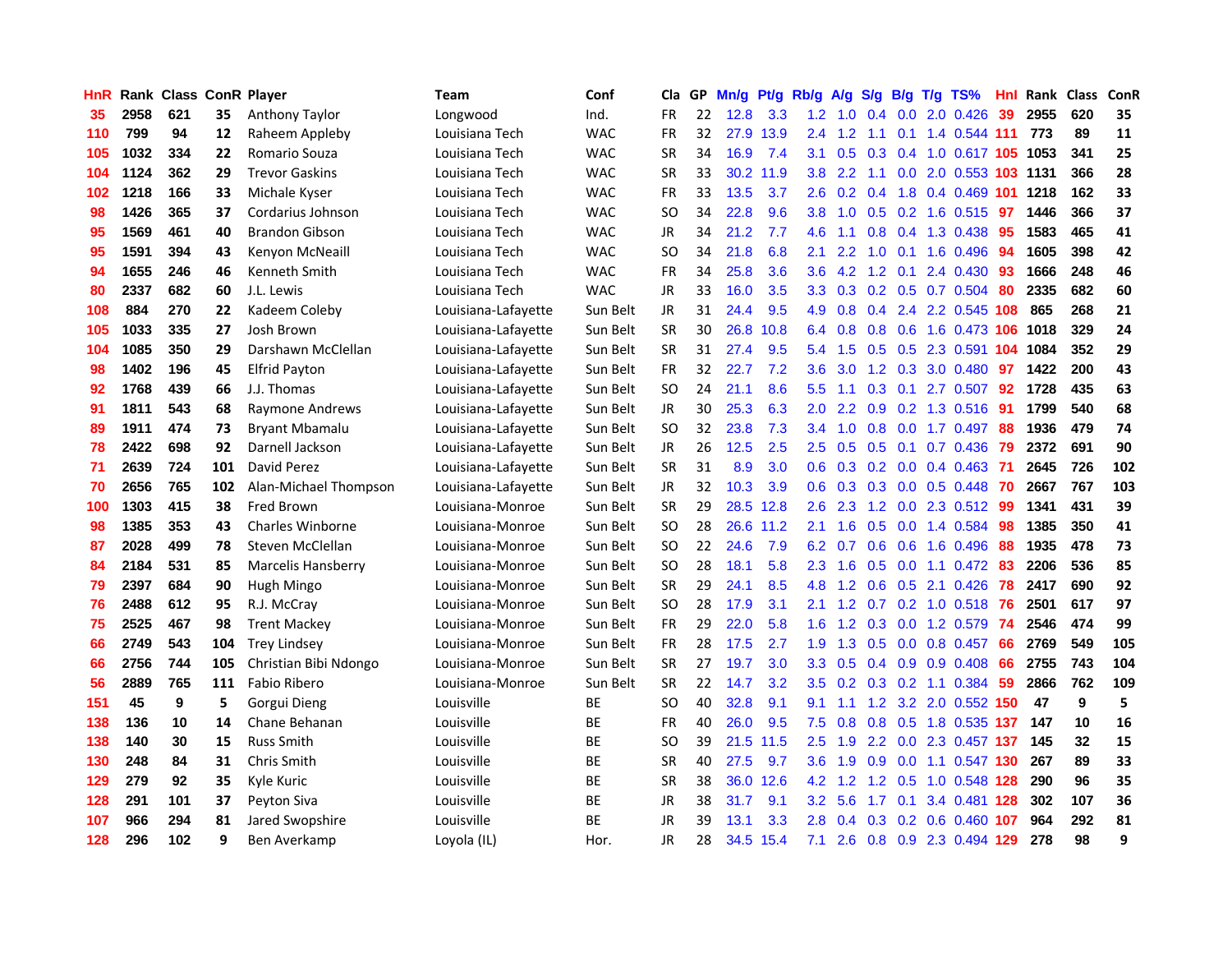| <b>HnR</b> |      | <b>Rank Class ConR Player</b> |     |                        | Team             | Conf        | Cla       |    | GP Mn/g Pt/g |           | Rb/g             | A/g             |                 |     | S/g B/g T/g TS%                 | Hnl | Rank Class |     | ConR |
|------------|------|-------------------------------|-----|------------------------|------------------|-------------|-----------|----|--------------|-----------|------------------|-----------------|-----------------|-----|---------------------------------|-----|------------|-----|------|
| 111        | 752  | 245                           | 23  | Walt Gibler            | Loyola (IL)      | Hor.        | <b>SR</b> | 25 |              | 26.5 12.4 | 5.8              | 1.0             | 0.5             | 0.2 | 2.2 0.581                       | 115 | 610        | 201 | 21   |
| 89         | 1924 | 570                           | 56  | Jordan Hicks           | Loyola (IL)      | Hor.        | <b>SR</b> | 20 | 28.5         | 8.4       | 3.8              | 1.5             | 0.9             | 0.3 | 1.6 0.480                       | 89  | 1881       | 560 | 53   |
| 83         | 2204 | 536                           | 60  | Denzel Brito           | Loyola (IL)      | Hor.        | SO        | 30 | 31.5         | 7.0       | 2.5              | 3.5             | 0.7             | 0.0 | 2.8 0.445                       | 81  | 2288       | 567 | 61   |
| 81         | 2298 | 400                           | 62  | Christian Thomas       | Loyola (IL)      | Hor.        | FR        | 30 | 23.4         | 5.0       | 4.1              | 0.9             | $0.3 \quad 0.1$ |     | 1.7 0.611                       | -79 | 2366       | 419 | 65   |
| 81         | 2301 | 402                           | 63  | Joe Crisman            | Loyola (IL)      | Hor.        | FR        | 26 | 32.1         | 8.5       | 2.8              | 1.8             |                 |     | 1.0 0.0 2.0 0.451               | -81 | 2289       | 397 | 62   |
| 69         | 2688 | 668                           | 73  | Chim Kadima            | Loyola (IL)      | Hor.        | SO.       | 30 | 22.9         | 4.4       | 1.6              | 0.9             |                 |     | $0.4$ 0.0 1.3 0.455             | 67  | 2728       | 674 | 74   |
| 138        | 138  | 51                            | 4   | Erik Etherly           | Loyola (MD)      | <b>MAAC</b> | JR        | 33 |              | 31.2 13.7 | 7.5              | 1.9             | 1.1             |     | 1.5 2.4 0.568 137               |     | 146        | 55  | 4    |
| 117        | 551  | 139                           | 8   | <b>Dylon Cormier</b>   | Loyola (MD)      | <b>MAAC</b> | SO.       | 32 |              | 31.0 13.4 | 3.3 <sub>2</sub> | 1.8             | 1.6             |     | 0.2 1.7 0.549 117               |     | 552        | 142 | 8    |
| 113        | 671  | 207                           | 13  | Robert Olson           | Loyola (MD)      | <b>MAAC</b> | JR        | 32 |              | 27.8 11.1 | 3.4              | 1.9             | 0.8             | 0.1 | 1.3 0.601                       | 113 | 677        | 213 | 13   |
| 102        | 1212 | 390                           | 24  | Shane Walker           | Loyola (MD)      | <b>MAAC</b> | <b>SR</b> | 33 | 28.4         | 9.0       | 6.3              | 1.5             | 0.7             |     | 1.3 2.3 0.505                   | 101 | 1223       | 398 | 24   |
| 100        | 1298 | 330                           | 28  | Justin Drummond        | Loyola (MD)      | <b>MAAC</b> | SO        | 33 | 22.7 10.7    |           | 3.9              | 0.7             | 1.0             |     | 0.3 1.9 0.458                   | 100 | 1308       | 328 | 29   |
| 99         | 1365 | 399                           | 30  | Anthony Winbush        | Loyola (MD)      | <b>MAAC</b> | JR        | 33 | 17.5         | 3.2       | 3.0              | 1.2             | 1.2             | 0.3 | 0.9 0.507                       | 98  | 1382       | 402 | 30   |
| 91         | 1776 | 269                           | 43  | R.J. Williams          | Loyola (MD)      | <b>MAAC</b> | <b>FR</b> | 33 | 24.8         | 4.0       | 1.6              | 2.6             | 1.2             | 0.0 | 1.5 0.449                       | 91  | 1787       | 271 | 43   |
| 45         | 2937 | 729                           | 83  | Jordan Latham          | Loyola (MD)      | <b>MAAC</b> | SO        | 26 | 12.2         | 1.8       | 1.9              | 0.2             | 0.2             | 0.7 | 0.6 0.313                       | 50  | 2926       | 725 | 83   |
| 132        | 217  | 55                            | 8   | Anthony Ireland        | Loyola Marymount | <b>WCC</b>  | <b>SO</b> | 34 | 36.5         | 16.1      | 3.9              | 4.9             | 1.7             | 0.0 | 3.1 0.539 129                   |     | 275        | 67  | 9    |
| 121        | 456  | 156                           | 13  | <b>Drew Viney</b>      | Loyola Marymount | <b>WCC</b>  | <b>SR</b> | 24 |              | 31.4 15.2 | 5.5 <sub>1</sub> | 1.6             |                 |     | 1.2 0.9 2.2 0.586 128           |     | 294        | 97  | 10   |
| 103        | 1156 | 156                           | 33  | C.J. Blackwell         | Loyola Marymount | <b>WCC</b>  | FR        | 33 | 15.1         | 6.2       | 3.0 <sub>2</sub> | 0.5             |                 |     | 0.4 0.2 0.8 0.488 101           |     | 1255       | 169 | 36   |
| 103        | 1162 | 374                           | 35  | LaRon Armstead         | Loyola Marymount | <b>WCC</b>  | <b>SR</b> | 32 | 21.6         | 8.0       | 2.8 <sub>1</sub> | 1.0             |                 |     | 0.7 0.2 0.9 0.567 101           |     | 1256       | 407 | 37   |
| 97         | 1429 | 366                           | 45  | Alex Osborne           | Loyola Marymount | <b>WCC</b>  | SO.       | 32 | 12.2         | 2.6       |                  | $3.0 \quad 0.3$ |                 |     | $0.8$ 0.3 0.6 0.475             | -95 | 1539       | 388 | 47   |
| 94         | 1645 | 491                           | 49  | Jarred DuBois          | Loyola Marymount | <b>WCC</b>  | JR        | 29 |              | 28.1 10.1 | $2.6^{\circ}$    | 2.1             |                 |     | 1.0 0.0 2.4 0.509               | -94 | 1606       | 474 | 50   |
| 93         | 1709 | 428                           | 50  | Godwin Okonji          | Loyola Marymount | <b>WCC</b>  | SO.       | 33 | 20.2         | 3.7       | 4.6              | 0.3             | 0.8             |     | 0.9 0.9 0.504                   | 91  | 1791       | 447 | 53   |
| 92         | 1748 | 525                           | 54  | <b>Ashley Hamilton</b> | Loyola Marymount | <b>WCC</b>  | JR        | 22 | 27.5         | 11.0      | 5.6              | 0.6             |                 |     | 0.7 0.3 2.7 0.516               | 94  | 1593       | 470 | 49   |
| 77         | 2462 | 604                           | 70  | Ayodeji Egbeyemi       | Loyola Marymount | <b>WCC</b>  | SO.       | 30 | 19.2         | 4.0       | 3.0 <sub>2</sub> | 0.8             | 0.5             | 0.1 | $0.9$ 0.407                     | 78  | 2426       | 597 | 68   |
| 141        | 103  | 35                            | 10  | Justin Hamilton        | LSU              | <b>SEC</b>  | JR        | 33 | 30.0         | 12.9      | 7.2              | 0.9             | 0.8             |     | 1.3 1.7 0.548 140               |     | 108        | 39  | 10   |
| 125        | 354  | 115                           | 30  | <b>Storm Warren</b>    | LSU              | <b>SEC</b>  | <b>SR</b> | 33 | 19.3         | 8.2       | 5.1              | 0.5             | 0.9             | 0.8 | 0.9 0.480 125                   |     | 365        | 119 | 32   |
| 120        | 485  | 41                            | 37  | Anthony Hickey         | LSU              | <b>SEC</b>  | <b>FR</b> | 33 | 31.2         | 8.9       | 3.6              | 3.8             | 2.1             |     | 0.2 1.9 0.466 119               |     | 503        | 45  | 38   |
| 107        | 944  | 118                           | 61  | Johnny O'Bryant        | LSU              | <b>SEC</b>  | FR        | 28 | 21.4         | 8.5       | 6.7              | 0.4             | 0.5             | 0.8 | 2.4 0.439 107                   |     | 944        | 117 | 56   |
| 105        | 1061 | 264                           | 65  | Andre Stringer         | LSU              | <b>SEC</b>  | <b>SO</b> | 28 | 32.3         | 10.1      | 2.0              | 2.7             | 1.3             | 0.0 | 1.8 0.482 106                   |     | 1002       | 248 | 61   |
| 103        | 1180 | 294                           | 72  | <b>Ralston Turner</b>  | LSU              | <b>SEC</b>  | <b>SO</b> | 33 | 29.0         | 9.1       | 3.0              | 1.6             | 0.5             |     | 0.2 1.8 0.491 102 1187          |     |            | 297 | 72   |
| 92         | 1723 | 516                           | 90  | <b>Chris Bass</b>      | LSU              | <b>SEC</b>  | <b>SR</b> | 32 | 12.9         | 1.6       | $1.5^{\circ}$    | 1.5             |                 |     | $0.7$ $0.0$ 1.0 $0.510$         | -92 | 1720       | 517 | 90   |
| 90         | 1844 | 548                           | 91  | Malcolm White          | LSU              | <b>SEC</b>  | <b>SR</b> | 29 | 9.8          | 3.4       | 2.1              |                 |                 |     | $0.2$ $0.2$ $0.3$ $0.7$ $0.454$ | -90 | 1818       | 544 | 92   |
| 82         | 2276 | 669                           | 96  | Eddie Ludwig           | LSU              | <b>SEC</b>  | JR        | 29 | 10.0         | 2.0       | 1.9              | 0.4             |                 |     | $0.2$ $0.3$ $0.5$ $0.468$       | 82  | 2243       | 660 | 97   |
| 68         | 2713 | 533                           | 104 | John Isaac             | LSU              | <b>SEC</b>  | <b>FR</b> | 31 | 14.2         | 2.7       | 1.2 <sub>1</sub> | 1.1             |                 |     | $0.2$ 0.1 1.0 0.422             | 69  | 2693       | 518 | 104  |
| 103        | 1143 | 151                           | 16  | Justin Edwards         | Maine            | AEC         | FR        | 29 |              | 31.2 13.9 | 5.6              | 3.3             | 1.4             | 0.6 | 3.0 0.492                       |     | 102 1170   | 156 | 17   |
| 96         | 1500 | 379                           | 22  | Alasdair Fraser        | Maine            | <b>AEC</b>  | SO.       | 27 |              | 31.4 12.9 | 7.8              | 0.9             | 0.4             | 1.4 | 2.4 0.552                       | 96  | 1484       | 375 | 22   |
| 91         | 1810 | 543                           | 34  | Gerald McLemore        | Maine            | AEC         | <b>SR</b> | 27 |              | 35.4 17.0 | 2.4              | 1.3             | 0.8             | 0.2 | 1.7 0.557                       | 90  | 1824       | 547 | 34   |
| 90         | 1845 | 549                           | 35  | Raheem Singleton       | Maine            | <b>AEC</b>  | <b>SR</b> | 29 | 25.6         | 7.9       | 3.3              | 3.4             | 0.9             | 0.0 | 1.6 0.501                       | 89  | 1875       | 557 | 37   |
| 90         | 1850 | 555                           | 36  | Mike Allison           | Maine            | <b>AEC</b>  | <b>JR</b> | 22 | 26.1         | 7.1       | 6.9              | 0.5             |                 |     | 0.5 2.2 1.4 0.527               | 90  | 1830       | 548 | 35   |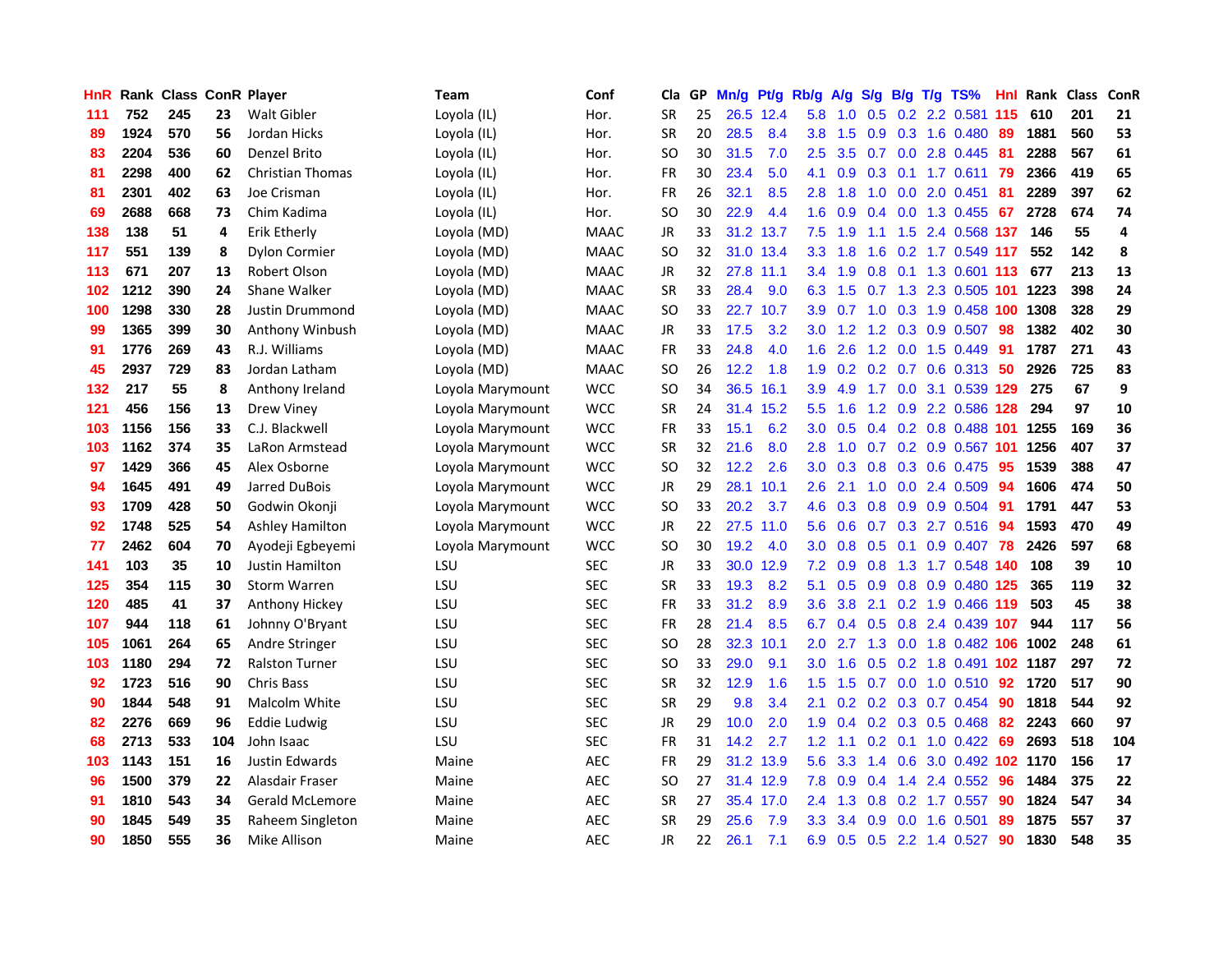| <b>HnR</b> |      |     |     | Rank Class ConR Player | <b>Team</b> | Conf        | Cla       |    | GP Mn/g | Pt/g      | Rb/g             | A/g             |                 |                 | S/g B/g T/g TS%                 | Hnl |      | Rank Class   | ConR                    |
|------------|------|-----|-----|------------------------|-------------|-------------|-----------|----|---------|-----------|------------------|-----------------|-----------------|-----------------|---------------------------------|-----|------|--------------|-------------------------|
| 89         | 1927 | 304 | 39  | Xavier Pollard         | Maine       | <b>AEC</b>  | FR        | 27 | 11.3    | 3.6       | 2.2              | 0.9             | 0.6             | 0.1             | 0.8 0.521                       | 88  | 1947 | 306          | 39                      |
| 81         | 2309 | 664 | 52  | <b>Andrew Rogers</b>   | Maine       | <b>AEC</b>  | <b>SR</b> | 29 | 22.0    | 3.4       | 1.7 <sup>2</sup> | 3.3             | 1.0             | 0.0             | 1.2 0.426                       | 80  | 2334 | 668          | 54                      |
| 69         | 2670 | 510 | 66  | Kilian Cato            | Maine       | <b>AEC</b>  | FR        | 28 | 17.0    | 4.1       | 2.0              | 0.5             | 0.4             | 0.1             | $0.6$ 0.523                     | -69 | 2680 | 512          | 64                      |
| 143        | 84   | 31  | 2   | George Beamon          | Manhattan   | <b>MAAC</b> | JR        | 33 | 32.0    | 19.0      | 5.6              | 2.0             |                 |                 | 1.5 0.5 2.7 0.599 144           |     | 78   | 32           | $\mathbf{2}$            |
| 122        | 429  | 112 | 7   | <b>Rhamel Brown</b>    | Manhattan   | <b>MAAC</b> | SO.       | 34 | 19.1    | 7.9       | 4.9              | 0.5             |                 |                 | 0.7 2.5 1.6 0.589 121           |     | 447  | 112          | 7                       |
| 114        | 636  | 68  | 11  | Emmy Andujar           | Manhattan   | <b>MAAC</b> | <b>FR</b> | 33 | 26.2    | 8.5       | 5.7              | 3.2             |                 |                 | 1.0 0.2 2.4 0.563 114           |     | 643  | 67           | 11                      |
| 114        | 653  | 216 | 12  | Roberto Colonette      | Manhattan   | <b>MAAC</b> | <b>SR</b> | 34 | 18.1    | 6.3       | 5.1              | 0.8             | 0.9             |                 | 1.0 1.4 0.514 113               |     | 670  | 219          | 12                      |
| 102        | 1199 | 303 | 23  | Michael Alvarado       | Manhattan   | <b>MAAC</b> | SO.       | 30 | 26.5    | 8.5       | 2.3              | 3.2             | 1.4             | 0.1             | 2.5 0.537 102 1180              |     |      | 294          | 23                      |
| 100        | 1286 | 412 | 27  | Kidani Brutus          | Manhattan   | <b>MAAC</b> | <b>SR</b> | 32 | 26.4    | 8.3       | 2.8              | 2.4             |                 |                 | 0.9 0.2 1.9 0.553 100           |     | 1269 | 410          | 28                      |
| 91         | 1774 | 533 | 42  | Liam McCabe-Moran      | Manhattan   | <b>MAAC</b> | <b>SR</b> | 34 | 15.6    | 5.1       | 1.8              | 0.9             | 0.6             |                 | 0.0 0.8 0.507                   | 91  | 1786 | 537          | 42                      |
| 83         | 2192 | 374 | 62  | Donovan Kates          | Manhattan   | <b>MAAC</b> | FR        | 34 | 16.6    | 5.0       | 1.8              | 0.9             |                 | $0.4 \quad 0.1$ | 0.9 0.468                       | 83  | 2208 | 380          | 62                      |
| 67         | 2725 | 778 | 78  | <b>Mohamed Koita</b>   | Manhattan   | <b>MAAC</b> | JR        | 33 | 13.3    | 2.9       | 1.6              | 0.7             |                 |                 | $0.3$ $0.2$ $0.8$ $0.429$       | 67  | 2727 | 781          | 78                      |
| 60         | 2846 | 578 | 80  | <b>Ryan McCoy</b>      | Manhattan   | <b>MAAC</b> | <b>FR</b> | 34 | 9.6     | 1.6       | 1.3              | 0.6             | 0.3             | 0.1             | 0.9 0.491                       | 60  | 2861 | 584          | 81                      |
| 107        | 977  | 124 | 16  | Chavaughn Lewis        | Marist      | <b>MAAC</b> | FR        | 32 | 29.5    | 14.4      | 4.7              | 1.8             | 1.7             | 0.8             | 3.0 0.510 106                   |     | 969  | 122          | 17                      |
| 96         | 1540 | 384 | 35  | Jay Bowie              | Marist      | <b>MAAC</b> | <b>SO</b> | 32 | 20.4    | 7.3       | 4.3              | 0.8             | 0.6             | 0.3             | 1.3 0.581                       | 95  | 1537 | 387          | 35                      |
| 95         | 1593 | 396 | 39  | Adam Kemp              | Marist      | <b>MAAC</b> | <b>SO</b> | 32 | 28.8    | 8.5       |                  | $7.2 \quad 0.8$ |                 |                 | 0.6 2.2 1.8 0.497               | -94 | 1598 | 396          | 38                      |
| 92         | 1737 | 521 | 41  | Devin Price            | Marist      | <b>MAAC</b> | JR        | 32 | 33.9    | 13.6      | 2.8              | 2.2             | 1.1             |                 | 0.0 2.1 0.524                   | 92  | 1738 | 517          | 41                      |
| 88         | 1957 | 480 | 52  | <b>Anell Alexis</b>    | Marist      | <b>MAAC</b> | SO.       | 29 | 13.2    | 4.2       | 3.1              |                 |                 |                 | $0.5$ $0.2$ $0.3$ $1.1$ $0.538$ | -88 | 1960 | 485          | 52                      |
| 85         | 2128 | 354 | 58  | Manny Thomas           | Marist      | <b>MAAC</b> | <b>FR</b> | 32 | 21.9    | 5.3       |                  | $3.0 \quad 1.3$ |                 |                 | $0.5$ 0.4 1.1 0.558             | -84 | 2137 | 355          | 57                      |
| 81         | 2290 | 398 | 65  | Isaiah Morton          | Marist      | <b>MAAC</b> | FR        | 32 | 26.0    | 7.8       | 1.7 <sub>1</sub> | 2.6             |                 |                 | 0.6 0.0 2.6 0.477 81            |     | 2296 | 399          | 65                      |
| 78         | 2416 | 692 | 71  | R.J. Hall              | Marist      | <b>MAAC</b> | <b>SR</b> | 26 | 13.7    | 4.2       | 1.0              | 1.6             |                 |                 | $0.3$ 0.0 1.2 0.502             | -79 | 2381 | 680          | 68                      |
| 60         | 2841 | 700 | 79  | Pieter Prinsolo        | Marist      | <b>MAAC</b> | <b>SO</b> | 31 | 9.6     | 1.4       | 2.1              | 0.1             | 0.1             |                 | $0.4$ 0.5 0.512                 | -60 | 2848 | 701          | 80                      |
| 183        | 3    | 1   | 1   | Jae Crowder            | Marquette   | ВE          | <b>SR</b> | 35 | 32.9    | 17.5      | 8.4              | 2.1             | 2.5             |                 | 1.0 1.3 0.594 182               |     | 3    | $\mathbf{1}$ | $\mathbf{1}$            |
| 136        | 156  | 52  | 17  | Darius Johnson-Odom    | Marquette   | BE          | <b>SR</b> | 34 |         | 32.9 18.3 | 3.5              | 2.7             | 0.9             | 0.1             | 2.4 0.564 136                   |     | 161  | 53           | 18                      |
| 136        | 165  | 40  | 18  | Davante Gardner        | Marquette   | BE          | SO.       | 27 | 19.1    | 9.5       | 5.2              | 0.7             |                 |                 | 0.8 0.2 1.2 0.610 139           |     | 119  | 24           | 13                      |
| 119        | 501  | 130 | 47  | Vander Blue            | Marquette   | BE          | <b>SO</b> | 35 | 25.7    | 8.4       | 4.5              | 2.6             | 1.1             |                 | 0.2 2.2 0.485 118               |     | 525  | 135          | 49                      |
| 118        | 535  | 167 | 54  | Junior Cadougan        | Marquette   | BE          | <b>JR</b> | 34 | 28.6    | 6.3       | 2.1              | 5.4             | 1.1             | 0.2             | 2.6 0.459 118                   |     | 542  | 170          | 51                      |
| 117        | 567  | 145 | 55  | Jamil Wilson           | Marquette   | ВE          | <b>SO</b> | 34 | 24.1    | 7.1       | 4.1              | 1.1             | 0.7             | 1.4             | 1.1 0.500 116                   |     | 581  | 149          | 55                      |
| 110        | 807  | 95  | 74  | <b>Todd Mayo</b>       | Marquette   | <b>BE</b>   | <b>FR</b> | 35 | 21.1    | 7.9       | 2.7              |                 | $1.2 \quad 0.6$ | 0.1             | 1.6 0.535 109                   |     | 824  | 99           | 74                      |
| 77         | 2469 | 454 | 127 | <b>Derrick Wilson</b>  | Marquette   | ВE          | FR        | 33 | 8.8     | 0.6       | 1.1              |                 |                 |                 | $0.7$ 0.6 0.0 0.3 0.408 77      |     | 2452 | 448          | 127                     |
| 133        | 193  | 69  | 6   | Dennis Tinnon          | Marshall    | <b>CUSA</b> | JR        | 35 |         | 29.3 10.2 | 10.0             | 0.9             |                 |                 | 0.7 0.3 1.3 0.584 133           |     | 207  | 75           | $\overline{\mathbf{z}}$ |
| 126        | 344  | 93  | 18  | DeAndre Kane           | Marshall    | <b>CUSA</b> | <b>SO</b> | 34 |         | 34.0 16.5 | 5.4              | 3.5             |                 |                 | 1.4 0.3 3.0 0.473 126           |     | 341  | 88           | 15                      |
| 115        | 621  | 204 | 26  | <b>Damier Pitts</b>    | Marshall    | <b>CUSA</b> | <b>SR</b> | 35 |         | 34.0 14.7 | 2.4              | 4.3             | 1.0             |                 | 0.1 3.2 0.523 114               |     | 629  | 207          | 29                      |
| 109        | 842  | 262 | 38  | Nigel Spikes           | Marshall    | <b>CUSA</b> | JR        | 29 | 16.7    | 4.1       | 4.8              | 0.2             | 0.7             |                 | 0.8 0.9 0.529 109               |     | 843  | 265          | 38                      |
| 107        | 952  | 311 | 40  | Shaquille Johnson      | Marshall    | <b>CUSA</b> | <b>SR</b> | 35 | 27.9    | 9.2       | 3.5              | 1.9             | 0.9             |                 | 0.2 1.5 0.519 107               |     | 950  | 311          | 40                      |
| 100        | 1277 | 369 | 50  | <b>Robert Goff</b>     | Marshall    | <b>CUSA</b> | JR        | 35 | 24.3    | 6.1       | 4.6              | 0.6             | 0.5             | 1.1             | $0.9$ 0.462                     | 100 | 1277 | 369          | 46                      |
| 99         | 1330 | 418 | 54  | Dago Pena              | Marshall    | <b>CUSA</b> | SR        | 35 | 20.7    | 6.0       | 1.5              | 0.9             | 0.7             | 0.2             | $0.8$ 0.521                     | 99  | 1335 | 428          | 53                      |
| 146        | 62   | 12  | 6   | <b>Terrell Stoglin</b> | Maryland    | <b>ACC</b>  | <b>SO</b> | 32 |         | 32.7 21.6 |                  | 3.4 1.9         |                 |                 | 0.7 0.1 2.2 0.544 143           |     | 88   | 17           | $\overline{\mathbf{z}}$ |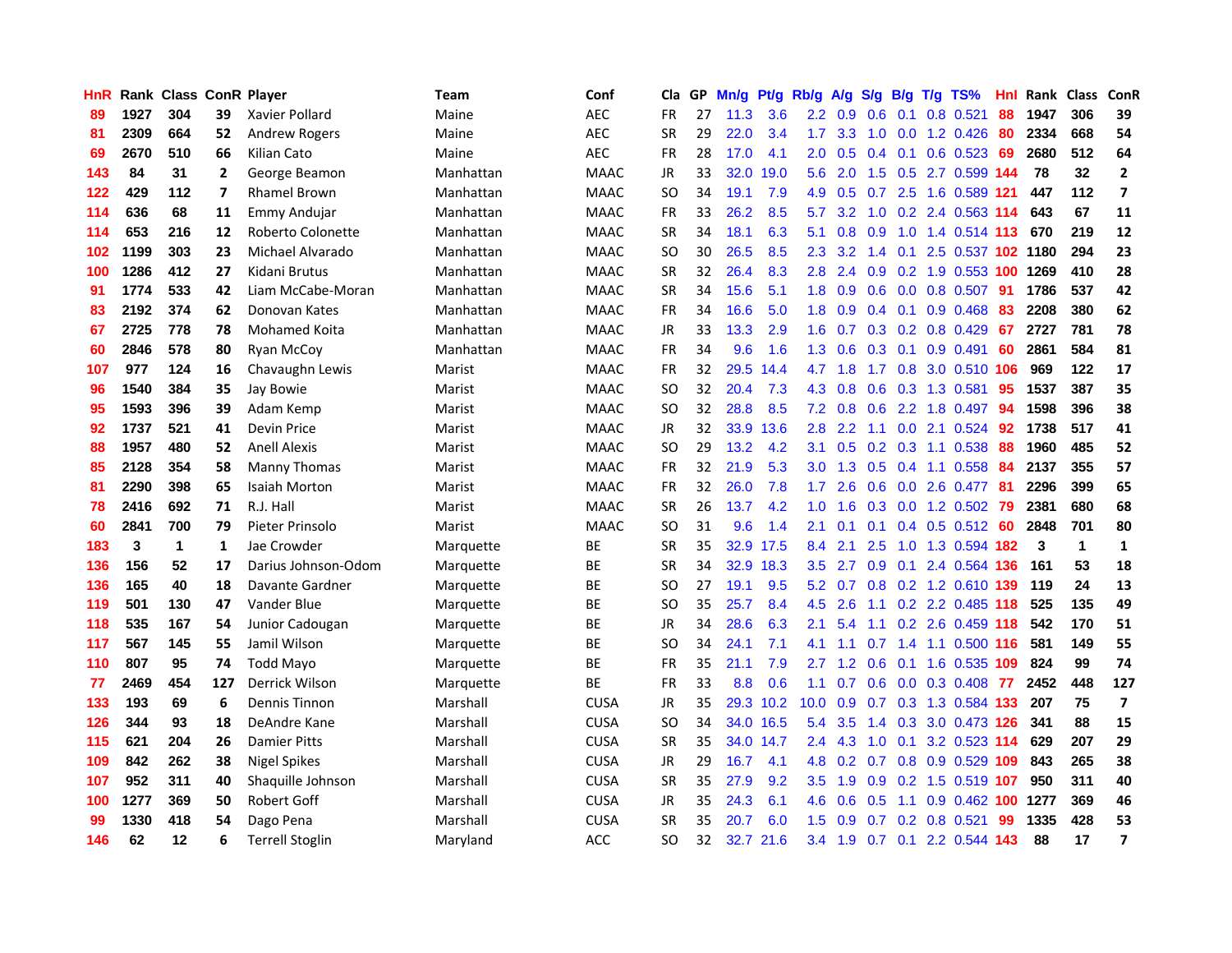| <b>HnR</b> |      | <b>Rank Class ConR Player</b> |     |                         | Team              | Conf        | Cla       |    | GP Mn/g | Pt/g      | Rb/g             | A/g             | S/g         | B/g             | $T/g$ TS%                 | Hnl  | Rank | <b>Class</b> | ConR         |
|------------|------|-------------------------------|-----|-------------------------|-------------------|-------------|-----------|----|---------|-----------|------------------|-----------------|-------------|-----------------|---------------------------|------|------|--------------|--------------|
| 111        | 754  | 228                           | 50  | James Padgett           | Maryland          | <b>ACC</b>  | <b>JR</b> | 32 | 23.6    | 8.8       | 5.8              | 0.6             | 0.1         | 0.3             | 1.4 0.528                 | 109  | 823  | 259          | 53           |
| 110        | 816  | 255                           | 54  | Sean Mosley             | Maryland          | ACC         | <b>SR</b> | 32 |         | 32.4 10.2 | 5.0              | 2.1             | 1.0         | 0.5             | 1.6 0.522 108             |      | 881  | 284          | 56           |
| 109        | 863  | 104                           | 57  | Alex Len                | Maryland          | <b>ACC</b>  | <b>FR</b> | 22 | 21.2    | 6.0       | 5.4              | 0.6             | $0.2$ 2.1   |                 | 1.5 0.560 110             |      | 785  | 91           | 48           |
| 99         | 1331 | 184                           | 71  | <b>Nick Faust</b>       | Maryland          | <b>ACC</b>  | FR        | 32 | 27.7    | 8.9       | 4.0              | 2.1             |             |                 | 1.0 0.3 2.5 0.455         | -98  | 1412 | 198          | 74           |
| 97         | 1481 | 216                           | 74  | <b>Ashton Pankey</b>    | Maryland          | <b>ACC</b>  | <b>FR</b> | 32 | 20.3    | 4.7       | 4.9              | 0.4             |             |                 | $0.2$ 0.6 0.5 0.473       | -95  | 1554 | 227          | 78           |
| 92         | 1757 | 437                           | 82  | <b>Mychal Parker</b>    | Maryland          | ACC         | SO.       | 32 | 18.0    | 4.3       | 3.0 <sub>1</sub> | 1.0             |             |                 | $0.5$ $0.3$ 1.4 $0.521$   | 90   | 1813 | 450          | 83           |
| 84         | 2154 | 634                           | 93  | Berend Weijs            | Maryland          | ACC         | <b>SR</b> | 32 | 11.1    | 1.9       | 1.7 <sup>2</sup> | 0.3             |             |                 | $0.2$ 0.7 0.4 0.477       | 83   | 2217 | 644          | 94           |
| 81         | 2296 | 566                           | 95  | Pe'Shon Howard          | Maryland          | <b>ACC</b>  | <b>SO</b> | 14 | 32.9    | 6.5       | 3.7 <sub>2</sub> | 3.7             |             |                 | 0.9 0.1 3.2 0.462         | 97   | 1452 | 369          | 76           |
| 146        | 59   | 11                            | 4   | Chaz Williams           | Massachusetts     | A10         | <b>SO</b> | 37 | 34.9    | 16.9      | $4.4^{\circ}$    |                 |             |                 | 6.2 2.2 0.2 3.4 0.534 145 |      | 63   | 11           | 4            |
| 122        | 430  | 113                           | 24  | Raphiael Putney         | Massachusetts     | A10         | SO.       | 36 |         | 24.2 10.1 | 5.9              | 1.3             | 1.0         |                 | 1.4 1.8 0.570 122         |      | 438  | 110          | 27           |
| 109        | 855  | 102                           | 51  | Maxie Esho              | Massachusetts     | A10         | <b>FR</b> | 37 | 13.8    | 5.1       | 3.4              | 0.2             |             | $0.8\quad 0.6$  | 1.0 0.511 108             |      | 860  | 104          | 51           |
| 108        | 921  | 301                           | 54  | Sean Carter             | Massachusetts     | A10         | <b>SR</b> | 37 | 28.5    | 8.1       | 6.5              | 0.8             | 0.7         |                 | 1.1 1.6 0.561             | -107 | 932  | 306          | 54           |
| 107        | 933  | 233                           | 55  | Jesse Morgan            | Massachusetts     | A10         | <b>SO</b> | 37 | 26.7    | 9.9       | 2.9              | 2.2             | 1.4         |                 | $0.2$ 1.9 $0.506$         | -107 | 942  | 233          | 56           |
| 107        | 946  | 283                           | 56  | <b>Terrell Vinson</b>   | Massachusetts     | A10         | JR        | 37 | 26.2    | 9.9       | 5.1              | 1.1             | 0.8         | 0.4             | 1.3 0.512 107             |      | 955  | 288          | 57           |
| 100        | 1283 | 372                           | 75  | Javorn Farrell          | Massachusetts     | A10         | JR        | 36 | 21.5    | 6.3       | 2.7              | 2.4             | 1.1         | 0.2             | 1.9 0.465 100             |      | 1280 | 370          | 76           |
| 88         | 1967 | 585                           | 98  | Freddie Riley           | Massachusetts     | A10         | JR        | 37 | 17.3    | 6.5       | 1.5              | 0.7             | 0.6         | 0.1             | 0.9 0.456                 | -87  | 1983 | 592          | 98           |
| 126        | 327  | 106                           | 5   | Patrick Richard         | McNeese St.       | Southland   | <b>SR</b> | 33 |         | 36.5 17.9 |                  | 6.4 3.3         |             |                 | 1.3 0.7 2.4 0.511 125     |      | 352  | 115          | 6            |
| 96         | 1524 | 476                           | 38  | Rudy Turner             | McNeese St.       | Southland   | <b>SR</b> | 29 | 22.4    | 8.3       |                  |                 | 6.4 0.3 0.4 |                 | 1.1 1.8 0.544             | 96   | 1492 | 470          | 35           |
| 92         | 1760 | 265                           | 48  | <b>Desharick Guidry</b> | McNeese St.       | Southland   | <b>FR</b> | 31 | 21.2    | 6.4       |                  | 5.4 0.6         |             |                 | 1.0 0.3 1.1 0.494         | 91   | 1780 | 270          | 49           |
| 90         | 1853 | 287                           | 52  | Kevin Hardy             | McNeese St.       | Southland   | <b>FR</b> | 32 | 12.8    | 3.3       | 1.7 <sub>1</sub> | 1.0             |             |                 | $0.8$ 0.2 0.7 0.491       | 89   | 1892 | 295          | 52           |
| 89         | 1890 | 567                           | 53  | Dontae Cannon           | McNeese St.       | Southland   | JR        | 33 |         | 34.9 11.5 | 4.4              | 2.8             |             |                 | 1.3 0.2 2.4 0.504         | 88   | 1929 | 578          | 54           |
| 88         | 1941 | 578                           | 55  | Jeremie Mitchell        | McNeese St.       | Southland   | JR        | 33 | 32.1    | 10.8      | 2.4              | 1.6             | 1.3         | 0.1             | 1.8 0.494                 | 88   | 1973 | 589          | 57           |
| 72         | 2609 | 718                           | 87  | Daniel Richard          | McNeese St.       | Southland   | <b>SR</b> | 32 | 17.3    | 2.8       | 3.1              | 0.4             | 0.4         |                 | 1.0 0.8 0.454             | 72   | 2622 | 723          | 87           |
| 65         | 2761 | 682                           | 95  | <b>Adrian Fields</b>    | McNeese St.       | Southland   | <b>SO</b> | 31 | 16.8    | 4.3       | 2.0              | 0.5             |             | $0.2\quad 0.0$  | 0.8 0.445                 | 66   | 2762 | 681          | 96           |
| 97         | 1487 | 460                           | 29  | <b>Tyler Hines</b>      | Md.-Eastern Shore | <b>MEAC</b> | <b>SR</b> | 30 | 24.2    | 8.2       | 7.2              | 0.7             |             | $0.3 \quad 0.3$ | 2.0 0.519                 | 95   | 1530 | 483          | 33           |
| 87         | 2021 | 497                           | 57  | Ronald Spencer          | Md.-Eastern Shore | <b>MEAC</b> | SO.       | 19 | 26.6    | 6.9       | 7.7              | 0.3             | 0.3         | 1.2             | 1.6 0.491                 | 91   | 1779 | 443          | 45           |
| 86         | 2060 | 609                           | 62  | Percy Woods             | Md.-Eastern Shore | <b>MEAC</b> | JR        | 30 |         | 33.3 10.9 | 2.6              | 3.2             | 1.7         | 0.1             | 3.3 0.464                 | 85   | 2109 | 623          | 64           |
| 84         | 2170 | 369                           | 67  | <b>Ishaq Pitt</b>       | Md.-Eastern Shore | <b>MEAC</b> | FR        | 26 | 25.2    | 7.0       | 3.7              | 3.2             | 1.1         | 0.1             | 3.3 0.444                 | 84   | 2175 | 371          | 68           |
| 80         | 2341 | 671                           | 76  | <b>Hillary Haley</b>    | Md.-Eastern Shore | <b>MEAC</b> | <b>SR</b> | 30 | 26.4    | 10.9      | $4.4^{\circ}$    | 1.3             | 0.9         | 0.1             | 2.3 0.410                 | -79  | 2377 | 678          | 74           |
| 79         | 2398 | 592                           | 77  | Olatunji Kosile         | Md.-Eastern Shore | <b>MEAC</b> | <b>SO</b> | 28 | 13.3    | 2.5       | 3.3 <sub>2</sub> | 0.1             |             |                 | $0.4$ 0.9 0.8 0.464       | 78   | 2427 | 598          | 78           |
| 74         | 2546 | 627                           | 86  | Louis Bell              | Md.-Eastern Shore | <b>MEAC</b> | SO.       | 26 | 26.0    | 7.9       |                  | $1.7 \quad 1.4$ |             |                 | $0.4$ 0.0 1.6 0.486       | -74  | 2542 | 628          | 85           |
| 70         | 2648 | 763                           | 95  | Pina Guillaume          | Md.-Eastern Shore | <b>MEAC</b> | JR        | 24 | 15.4    | 3.1       | 3.3              | 0.2             |             |                 | $0.3$ 0.4 0.9 0.455       | - 71 | 2646 | 764          | 92           |
| 61         | 2830 | 698                           | 108 | <b>Gregory Womack</b>   | Md.-Eastern Shore | <b>MEAC</b> | <b>SO</b> | 26 | 12.2    | 3.2       |                  | $1.4 \quad 0.4$ |             |                 | $0.4$ 0.0 0.9 0.454       | 62   | 2831 | 694          | 109          |
| 44         | 2942 | 834                           | 117 | <b>Mark Robertson</b>   | Md.-Eastern Shore | <b>MEAC</b> | JR        | 28 | 14.5    | 3.2       |                  | $1.4 \quad 0.6$ |             |                 | $0.4$ 0.2 1.3 0.367       | 45   | 2940 | 833          | 116          |
| 165        | 14   | 3                             | 1   | <b>Will Barton</b>      | Memphis           | <b>CUSA</b> | SO.       | 35 | 35.3    | 18.0      | 8.0              | 2.9             | 1.4         |                 | 0.7 2.1 0.583 164         |      | 14   | 3            | $\mathbf{1}$ |
| 131        | 236  | 61                            | 8   | <b>Tarik Black</b>      | <b>Memphis</b>    | <b>CUSA</b> | SO.       | 35 | 25.6    | 10.7      | 4.9              | 0.2             | 0.6         | 1.5             | 1.3 0.665                 | 130  | 263  | 66           | 10           |
| 129        | 264  | 67                            | 13  | <b>Chris Crawford</b>   | Memphis           | <b>CUSA</b> | SO        | 35 | 28.5    | 9.1       | 3.1              | 3.9             | 1.8         | 0.8             | 2.0 0.541                 | 128  | 292  | 72           | 14           |
| 126        | 334  | 87                            | 15  | Joe Jackson             | Memphis           | <b>CUSA</b> | <b>SO</b> | 34 |         | 26.9 11.0 | 2.2              | 3.8             |             |                 | 1.2 0.1 2.4 0.550 125     |      | 357  | 93           | 17           |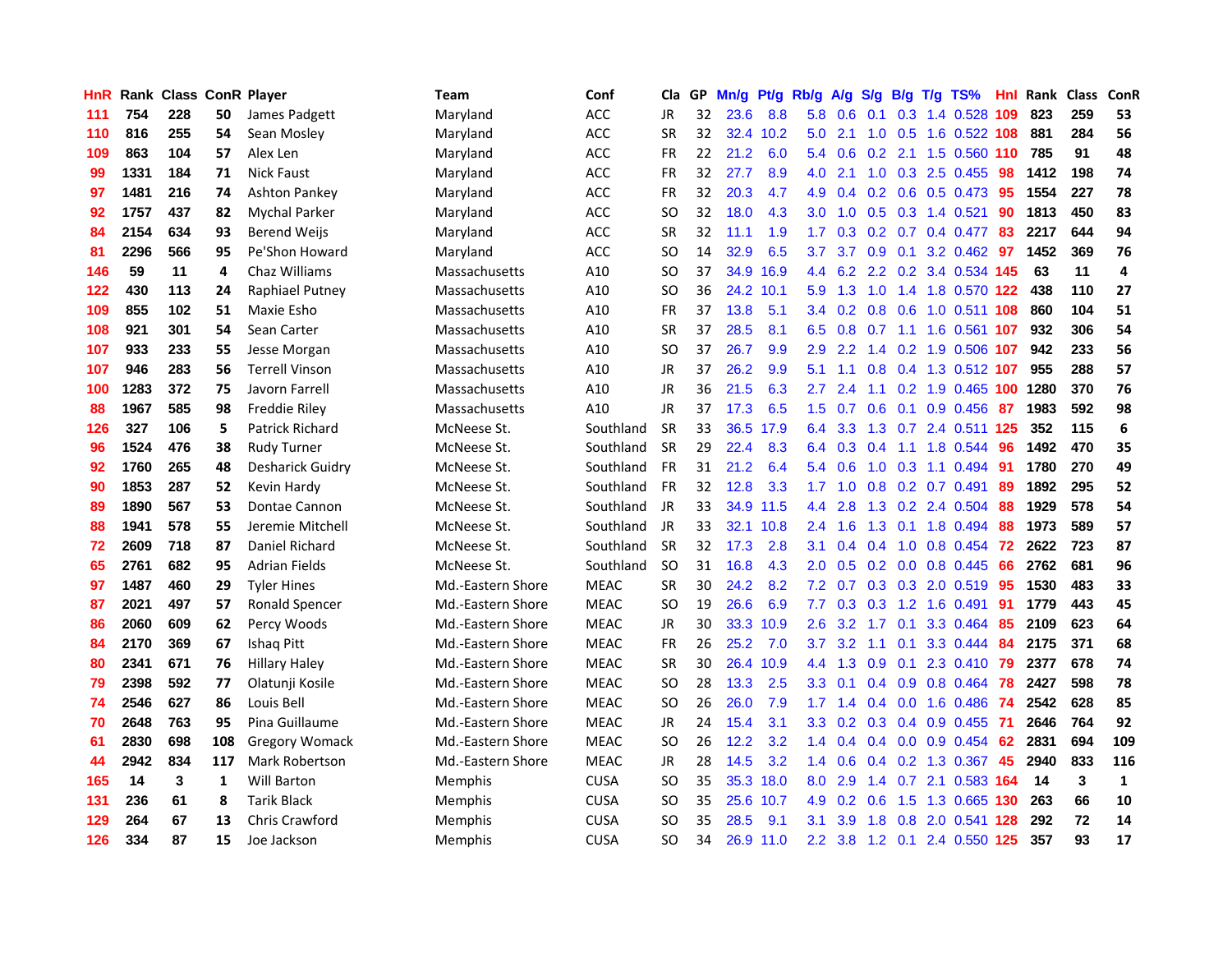| <b>HnR</b> |      | Rank Class ConR Player |                |                            | <b>Team</b>    | Conf        | Cla           |    | GP Mn/g | Pt/g      | Rb/g             | A/g             |               |     | S/g B/g T/g TS%           | Hnl | Rank Class              |              | ConR         |
|------------|------|------------------------|----------------|----------------------------|----------------|-------------|---------------|----|---------|-----------|------------------|-----------------|---------------|-----|---------------------------|-----|-------------------------|--------------|--------------|
| 120        | 478  | 164                    | 23             | Wesley Witherspoon         | <b>Memphis</b> | <b>CUSA</b> | <b>SR</b>     | 33 | 22.0    | 7.2       | 3.7              | 1.1             | $1.5^{\circ}$ | 0.4 | 1.2 0.562                 | 119 | 507                     | 174          | 24           |
| 110        | 819  | 99                     | 36             | <b>Adonis Thomas</b>       | <b>Memphis</b> | <b>CUSA</b> | <b>FR</b>     | 19 | 23.9    | 8.8       | 3.2              | 0.8             | 0.6           |     | 0.7 1.3 0.553 115         |     | 623                     | 65           | 28           |
| 110        | 825  | 208                    | 37             | <b>Antonio Barton</b>      | <b>Memphis</b> | <b>CUSA</b> | SO.           | 34 | 21.9    | 6.6       | $2.3^{\circ}$    | 1.6             | 0.5           | 0.1 | 1.3 0.584 109             |     | 835                     | 209          | 37           |
| 84         | 2168 | 641                    | 87             | Ferrakohn Hall             | <b>Memphis</b> | <b>CUSA</b> | JR            | 27 | 16.7    | 3.7       | 2.9              | 0.5             |               |     | $0.3$ $0.5$ $0.9$ $0.498$ | -89 | 1886                    | 565          | 76           |
| 131        | 237  | 62                     | 4              | Daniel Coursey             | Mercer         | ASun        | SO.           | 38 | 19.6    | 8.2       |                  | $4.2 \quad 0.4$ |               |     | 0.3 2.3 1.3 0.618 130     |     | 252                     | 61           | 4            |
| 125        | 366  | 98                     | 6              | Jake Gollon                | Mercer         | ASun        | SO.           | 38 | 31.8    | 10.5      | 5.9              | 3.3             | 1.6           |     | 0.4 3.1 0.573 124         |     | 372                     | 95           | 6            |
| 118        | 532  | 166                    | 11             | <b>Travis Smith</b>        | Mercer         | ASun        | JR            | 30 | 21.7    | 8.8       | 2.5              | 1.8             |               |     | 0.8 0.0 1.5 0.613 120     |     | 499                     | 154          | 11           |
| 112        | 694  | 179                    | 18             | Langston Hall              | Mercer         | ASun        | SO.           | 38 |         | 34.7 11.4 | 3.4              | 4.2             |               |     | 1.3 0.2 2.7 0.522 112 711 |     |                         | 181          | 18           |
| 112        | 697  | 227                    | 20             | <b>Justin Cecil</b>        | Mercer         | ASun        | <b>SR</b>     | 38 |         | 25.1 10.8 | 3.6              | 0.7             |               |     | 0.4 0.4 1.1 0.548 112     |     | 714                     | 231          | 19           |
| 112        | 720  | 188                    | 21             | <b>Bud Thomas</b>          | Mercer         | ASun        | <sub>SO</sub> | 38 | 31.6    | 8.6       | 4.6              | 2.1             |               |     | 1.2 0.5 1.9 0.578 112     |     | 739                     | 188          | 22           |
| 106        | 995  | 247                    | 26             | <b>Monty Brown</b>         | Mercer         | ASun        | <b>SO</b>     | 38 | 11.6    | 4.7       | 2.5              | 0.2             |               |     | 0.1 0.5 1.1 0.601 106     |     | 997                     | 245          | 27           |
| 91         | 1793 | 538                    | 63             | <b>Chris Smith</b>         | Mercer         | ASun        | <b>JR</b>     | 38 | 9.7     | 2.6       | 1.5              | 0.4             |               |     | $0.4$ 0.2 0.7 0.516       | -91 | 1803                    | 542          | 62           |
| 131        | 240  | 80                     | 17             | <b>Durand Scott</b>        | Miami (FL)     | <b>ACC</b>  | JR            | 30 |         | 33.2 12.9 | 5.4              | 3.1             | 1.0           |     | 0.2 1.8 0.537 131         |     | 242                     | 83           | 18           |
| 129        | 281  | 72                     | 19             | Kenny Kadji                | Miami (FL)     | ACC         | SO.           | 32 |         | 27.4 11.7 | 5.3              | 0.7             | 0.6           | 1.6 | 1.6 0.556 127             |     | 310                     | 77           | 21           |
| 127        | 323  | 113                    | 23             | Reggie Johnson             | Miami (FL)     | <b>ACC</b>  | <b>JR</b>     | 23 |         | 26.2 10.0 | 7.2              | 1.6             | 0.6           | 1.0 | 1.6 0.537 132             |     | 222                     | 78           | 17           |
| 111        | 746  | 86                     | 48             | Shane Larkin               | Miami (FL)     | <b>ACC</b>  | FR            | 32 | 25.6    | 7.4       | 2.5              | 2.5             | 1.6           | 0.1 | 1.9 0.500 110             |     | 793                     | 92           | 49           |
| 111        | 750  | 195                    | 49             | Rion Brown                 | Miami (FL)     | <b>ACC</b>  | <b>SO</b>     | 31 | 19.9    | 7.2       | 2.8              | 0.5             |               |     | 0.5 0.0 0.7 0.573 110     |     | 800                     | 205          | 50           |
| 109        | 845  | 263                    | 56             | <b>Trey McKinney-Jones</b> | Miami (FL)     | <b>ACC</b>  | JR            | 33 | 24.1    | 7.0       |                  | $3.5 \quad 1.4$ |               |     | 0.7 0.1 1.3 0.585 108     |     | 897                     | 275          | 57           |
| 108        | 904  | 295                    | 60             | DeQuan Jones               | Miami (FL)     | ACC         | <b>SR</b>     | 23 | 17.3    | 5.9       | 3.6              | 0.4             |               |     | 0.6 0.5 0.9 0.489 108     |     | 900                     | 292          | 58           |
| 108        | 911  | 297                    | 61             | Malcolm Grant              | Miami (FL)     | ACC         | <b>SR</b>     | 31 |         | 28.7 10.8 | 2.1              | 1.9             |               |     | 0.7 0.0 1.7 0.485 108     |     | 906                     | 296          | 59           |
| 97         | 1488 | 436                    | 77             | Garrius Adams              | Miami (FL)     | <b>ACC</b>  | JR            | 19 | 16.8    | 4.5       | 2.1              | 0.9             | 0.6           |     | $0.1$ 0.7 0.512           | -99 | 1315                    | 382          | 72           |
| 138        | 132  | 46                     | 4              | Julian Mavunga             | Miami (OH)     | <b>MAC</b>  | <b>SR</b>     | 30 | 36.9    | 16.4      | 9.0              | 3.4             | 0.9           | 0.6 | 4.0 0.542 138             |     | 141                     | 50           | 4            |
| 94         | 1660 | 412                    | 60             | <b>Quinten Rollins</b>     | Miami (OH)     | <b>MAC</b>  | <b>SO</b>     | 30 | 30.9    | 7.7       | 2.8              | 3.2             | 1.6           |     | 0.2 2.3 0.509             | -93 | 1664                    | 414          | 58           |
| 93         | 1674 | 417                    | 61             | Jon Harris                 | Miami (OH)     | MAC         | SO.           | 30 | 33.3    | 8.5       | 4.1              | 1.6             |               |     | 0.8 0.5 1.2 0.559         | -93 | 1684                    | 419          | 60           |
| 93         | 1676 | 418                    | 62             | Drew McGhee                | Miami (OH)     | MAC         | SO.           | 29 | 16.4    | 5.2       | 2.3              | 0.2             |               |     | $0.3$ 0.4 0.8 0.588       | 93  | 1687                    | 420          | 61           |
| 93         | 1696 | 257                    | 64             | <b>Brian Sullivan</b>      | Miami (OH)     | <b>MAC</b>  | <b>FR</b>     | 30 |         | 28.3 10.3 | 1.9              | 1.3             | 0.6           | 0.1 | 1.6 0.590                 | 93  | 1713                    | 258          | 64           |
| 86         | 2059 | 502                    | 71             | Josh Sewell                | Miami (OH)     | <b>MAC</b>  | <b>SO</b>     | 29 | 19.9    | 6.3       | 2.2              | 0.7             | 0.5           |     | 0.1 1.4 0.514             | 86  | 2059                    | 504          | 72           |
| 85         | 2106 | 624                    | 74             | <b>Adam Thomas</b>         | Miami (OH)     | MAC         | <b>SR</b>     | 26 | 11.0    | 2.3       | $2.2\phantom{0}$ | 0.1             |               |     | $0.2$ $0.3$ $0.2$ $0.518$ | 85  | 2096                    | 619          | 75           |
| 45         | 2938 | 611                    | 105            | <b>Will Sullivan</b>       | Miami (OH)     | <b>MAC</b>  | <b>FR</b>     | 30 | 13.7    | 2.1       | 0.7              | 0.3             |               |     | $0.4$ 0.0 0.8 0.400 45    |     | 2941                    | 612          | 105          |
| 143        | 83   | 5                      | 12             | <b>Trey Burke</b>          | Michigan       | <b>B10</b>  | <b>FR</b>     | 34 | 36.1    | 14.8      | 3.5              | 4.6             |               |     | 0.9 0.4 2.8 0.534 143     |     | 87                      | 6            | 12           |
| 132        | 223  | 57                     | 25             | Evan Smotrycz              | Michigan       | <b>B10</b>  | SO.           | 34 | 21.1    | 7.7       | 4.9              | 0.9             |               |     | 0.8 0.3 1.4 0.614 131     |     | 233                     | 58           | 25           |
| 121        | 459  | 122                    | 40             | Tim Hardaway Jr.           | Michigan       | <b>B10</b>  | <b>SO</b>     | 34 |         | 34.2 14.6 | 3.8              | 2.1             |               |     | 0.5 0.3 1.9 0.521 121     |     | 473                     | 125          | 41           |
| 120        | 487  | 169                    | 44             | Zack Novak                 | Michigan       | <b>B10</b>  | <b>SR</b>     | 34 | 33.7    | 9.2       | 4.5              | 1.8             |               |     | 0.8 0.1 1.0 0.614 120     |     | 498                     | 171          | 45           |
| 118        | 527  | 135                    | 46             | Jordan Morgan              | Michigan       | <b>B10</b>  | <b>SO</b>     | 34 | 24.4    | 7.3       | 5.6              | 0.3             |               |     | 0.6 0.3 1.6 0.603 118     |     | 536                     | 137          | 48           |
| 117        | 548  | 183                    | 50             | Stu Douglass               | Michigan       | <b>B10</b>  | <b>SR</b>     | 34 | 30.5    | 7.5       | 2.6              | 2.3             | 0.8           | 0.1 | 1.0 0.534 117             |     | 557                     | 182          | 50           |
| 93         | 1693 | 502                    | 87             | Matt Vogrich               | Michigan       | <b>B10</b>  | JR            | 34 | 10.7    | 2.3       | 1.3              | 0.4             | 0.4           | 0.1 | 0.3 0.494                 | 93  | 1692                    | 503          | 88           |
| 181        | 5    | 3                      | $\overline{2}$ | <b>Draymond Green</b>      | Michigan St.   | B10         | <b>SR</b>     | 37 | 33.2    | 16.2      | 10.6             | 3.8             | 1.5           | 0.9 | 3.0 0.538                 | 180 | $\overline{\mathbf{4}}$ | $\mathbf{2}$ | $\mathbf{2}$ |
| 143        | 90   | $\overline{7}$         | 13             | Branden Dawson             | Michigan St.   | <b>B10</b>  | <b>FR</b>     | 31 | 20.6    | 8.4       | 4.5              | 0.9             |               |     | 0.9 0.8 1.4 0.579 145     |     | 70                      | 5            | 10           |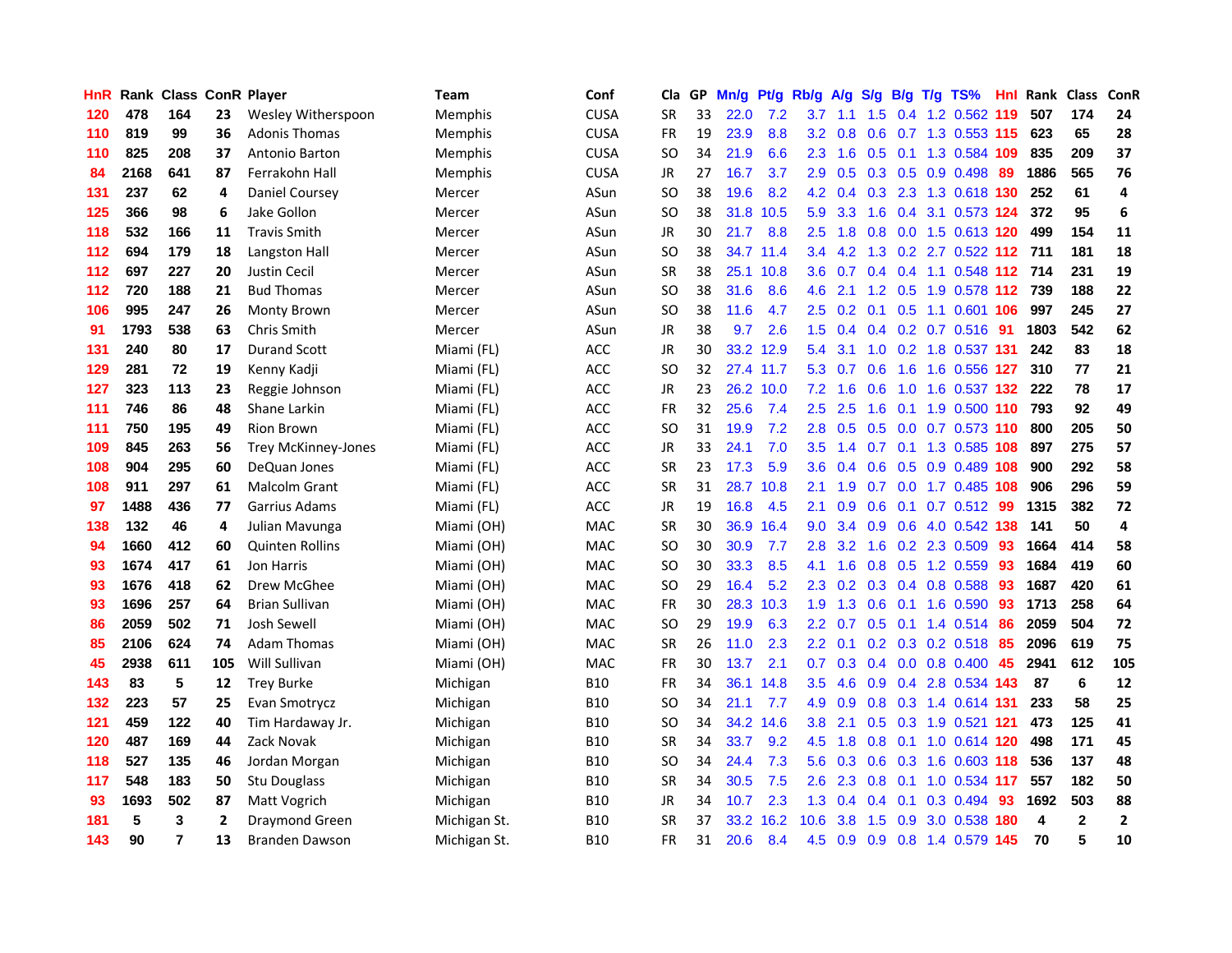| HnR |      | <b>Rank Class ConR Player</b> |              |                          | Team             | Conf        | Cla           |    | GP Mn/g | Pt/g      | Rb/g             | <b>A/g</b>     | <b>S/g</b> |             | B/g T/g TS%               | Hnl | Rank Class |     | ConR           |
|-----|------|-------------------------------|--------------|--------------------------|------------------|-------------|---------------|----|---------|-----------|------------------|----------------|------------|-------------|---------------------------|-----|------------|-----|----------------|
| 139 | 127  | 28                            | 16           | Adreian Payne            | Michigan St.     | <b>B10</b>  | SO            | 37 | 17.9    | 7.0       | 4.2              | 0.3            | 0.7        | 1.1         | 1.1 0.595                 | 138 | 135        | 29  | 16             |
| 138 | 137  | 50                            | 17           | Derrick Nix              | Michigan St.     | <b>B10</b>  | <b>JR</b>     | 37 | 18.9    | 8.1       | 3.8              | 1.0            | 0.7        | 0.4         | 1.4 0.562 137             |     | 144        | 54  | 17             |
| 132 | 211  | 53                            | 24           | Keith Appling            | Michigan St.     | <b>B10</b>  | <b>SO</b>     | 37 | 30.8    | 11.4      | 2.9              | 3.9            |            |             | 1.2 0.4 2.3 0.536 132     |     | 223        | 55  | 24             |
| 128 | 288  | 94                            | 28           | <b>Brandon Wood</b>      | Michigan St.     | <b>B10</b>  | <b>SR</b>     | 37 | 26.9    | 8.8       | 2.8              | 1.9            |            |             | 0.6 0.2 1.0 0.557 128     |     | 301        | 99  | 29             |
| 122 | 424  | 141                           | 38           | <b>Austin Thornton</b>   | Michigan St.     | <b>B10</b>  | <b>SR</b>     | 37 | 21.8    | 5.2       | 3.3 <sub>2</sub> | 1.1            |            |             | 0.6 0.2 0.7 0.666 122     |     | 439        | 147 | 38             |
| 110 | 788  | 92                            | 61           | <b>Travis Trice</b>      | Michigan St.     | <b>B10</b>  | <b>FR</b>     | 32 | 17.2    | 4.5       | 1.8              | 1.8            |            |             | 0.8 0.1 1.2 0.509 112 702 |     |            | 78  | 55             |
| 79  | 2408 | 434                           | 97           | Brandan Kearney          | Michigan St.     | <b>B10</b>  | FR            | 34 | 9.6     | 1.2       | 0.8 <sub>0</sub> | 0.6            |            |             | $0.2$ 0.2 0.3 0.519       | 80  | 2347       | 410 | 96             |
| 144 | 75   | 28                            | $\mathbf{2}$ | LaRon Dendy              | Middle Tennessee | Sun Belt    | <b>SR</b>     | 34 | 27.6    | 14.6      | 7.1              | 2.1            | 0.6        |             | 1.4 2.4 0.555 144         |     | 79         | 28  | $\overline{2}$ |
| 130 | 253  | 85                            | 4            | Marcos Knight            | Middle Tennessee | Sun Belt    | <b>JR</b>     | 34 | 27.6    | 11.8      | 5.2              | 2.8            | 1.3        |             | 0.4 2.1 0.527 130         |     | 262        | 92  | 6              |
| 117 | 554  | 140                           | 12           | Shawn Jones              | Middle Tennessee | Sun Belt    | <sub>SO</sub> | 32 | 16.2    | 7.3       | 3.3 <sub>2</sub> | 0.2            | 0.4        |             | 1.2 1.2 0.556             | 117 | 558        | 144 | 12             |
| 117 | 556  | 172                           | 13           | J.T. Sulton              | Middle Tennessee | Sun Belt    | <b>JR</b>     | 34 |         | 25.0 10.3 |                  | $5.2\quad 0.7$ |            |             | 0.7 0.6 1.8 0.576 117     |     | 564        | 178 | 14             |
| 116 | 582  | 149                           | 16           | Kerry Hammonds           | Middle Tennessee | Sun Belt    | <b>SO</b>     | 27 | 18.5    | 4.9       | 2.7              | 1.8            | 0.7        | 0.5         | 1.0 0.645 116             |     | 583        | 150 | 15             |
| 115 | 625  | 193                           | 17           | <b>Bruce Massey</b>      | Middle Tennessee | Sun Belt    | JR            | 34 | 27.3    | 6.1       | 3.9              | 3.9            | 1.6        | 0.3         | 1.9 0.501 114             |     | 630        | 200 | 18             |
| 109 | 839  | 260                           | 20           | <b>Raymond Cintron</b>   | Middle Tennessee | Sun Belt    | JR            | 34 | 22.5    | 8.4       | 1.5 <sub>1</sub> | 1.1            | 0.5        | 0.1         | 1.3 0.662                 | 109 | 837        | 263 | 20             |
| 99  | 1362 | 398                           | 42           | Jason Jones              | Middle Tennessee | Sun Belt    | <b>JR</b>     | 23 | 13.8    | 4.9       | 2.0              | 0.7            | 0.3        | 0.0         | 0.7 0.544 101             |     | 1244       | 362 | 37             |
| 89  | 1883 | 556                           | 72           | Jimmy Oden               | Middle Tennessee | Sun Belt    | <b>SR</b>     | 34 | 11.2    | 1.5       | 1.3              | 1.6            | 0.6        |             | $0.0$ 0.8 0.481           | 89  | 1879       | 559 | 71             |
| 84  | 2156 | 635                           | 84           | James Gallman            | Middle Tennessee | Sun Belt    | JR            | 34 | 13.7    | 3.8       | 0.9 <sup>°</sup> |                |            |             | 0.8 0.3 0.0 0.7 0.542 84  |     | 2162       | 641 | 84             |
| 125 | 362  | 119                           | 12           | Kaylon Williams          | Milwaukee        | Hor.        | <b>SR</b>     | 33 |         | 33.8 10.8 |                  | $5.0\quad 6.5$ |            | $1.5 \t0.1$ | 3.8 0.458 124             |     | 376        | 123 | 13             |
| 120 | 479  | 165                           | 18           | <b>Tony Meier</b>        | Milwaukee        | Hor.        | <b>SR</b>     | 28 |         | 25.8 11.3 | 5.0              | 0.8            |            |             | 0.7 0.2 1.4 0.609 123     |     | 396        | 132 | 15             |
| 118 | 518  | 160                           | 19           | James Haarsma            | Milwaukee        | Hor.        | JR            | 33 |         | 27.5 10.8 |                  | 5.4 0.6        |            |             | 0.7 0.2 1.5 0.596 118     |     | 546        | 171 | 19             |
| 109 | 857  | 277                           | 26           | Ryan Allen               | Milwaukee        | Hor.        | <b>SR</b>     | 34 | 29.1    | 8.6       | 5.1              | 1.2            | 1.1        |             | 1.2 2.0 0.562 108         |     | 894        | 291 | 26             |
| 103 | 1159 | 288                           | 32           | Kyle Kelm                | Milwaukee        | Hor.        | <sub>SO</sub> | 32 | 24.5    | 7.6       | 4.5              | 1.1            |            | $0.4$ 0.5   | 1.4 0.529 102 1197        |     |            | 302 | 33             |
| 96  | 1529 | 445                           | 46           | Paris Gulley             | Milwaukee        | Hor.        | JR            | 34 | 27.7    | 8.5       | 2.6              | 0.8            | 0.4        |             | $0.1$ 1.1 0.473           | 95  | 1580       | 464 | 46             |
| 62  | 2824 | 806                           | 77           | Ryan Haggerty            | Milwaukee        | Hor.        | <b>JR</b>     | 32 | 10.5    | 1.7       | 1.0              | 0.1            |            |             | $0.3$ 0.2 0.4 0.469       | 62  | 2829       | 812 | 78             |
| 59  | 2871 | 588                           | 78           | Evan Richard             | Milwaukee        | Hor.        | <b>FR</b>     | 25 | 11.1    | 2.6       | 1.0              | 0.3            |            |             | $0.4$ 0.0 0.4 0.388       | 62  | 2826       | 569 | 77             |
| 144 | 80   | 29                            | 11           | Rodney Williams          | Minnesota        | <b>B10</b>  | <b>JR</b>     | 38 | 31.9    | 12.2      | 5.6              | 1.7            | 1.3        |             | 1.4 1.6 0.590 142         |     | 94         | 35  | 13             |
| 128 | 309  | 107                           | 30           | Julian Welch             | Minnesota        | <b>B10</b>  | JR            | 36 | 24.6    | 9.5       | 2.4              | 2.9            | 1.1        | 0.2         | 2.3 0.594 126             |     | 334        | 116 | 31             |
| 121 | 465  | 160                           | 41           | Ralph Sampson            | Minnesota        | <b>B10</b>  | <b>SR</b>     | 28 | 23.5    | 7.9       | 4.6              | 1.9            | 0.3        | 1.3         | 1.6 0.519 120             |     | 493        | 168 | 43             |
| 118 | 541  | 138                           | 48           | <b>Austin Hollins</b>    | Minnesota        | <b>B10</b>  | SO            | 38 | 28.4    | 9.2       | 2.8              | 2.1            | 1.1        |             | 0.3 1.7 0.573 116         |     | 590        | 151 | 51             |
| 116 | 595  | 66                            | 52           | <b>Andre Hollins</b>     | Minnesota        | <b>B10</b>  | <b>FR</b>     | 37 | 21.1    | 8.7       | 2.1              | 1.8            | 0.9        |             | $0.1$ 2.1 0.549 114       |     | 632        | 66  | 53             |
| 115 | 608  | 155                           | 53           | Chip Armelin             | Minnesota        | <b>B10</b>  | SO            | 38 | 13.7    | 5.2       | 2.1              | 0.9            |            |             | 0.4 0.1 0.8 0.476 114     |     | 646        | 161 | 54             |
| 110 | 814  | 98                            | 62           | Joe Coleman              | Minnesota        | <b>B10</b>  | <b>FR</b>     | 38 | 18.8    | 5.8       | 3.0 <sub>2</sub> | 1.1            |            |             | 0.6 0.2 1.4 0.517 108     |     | 863        | 105 | 63             |
| 108 | 881  | 107                           | 65           | Eliott Eliason           | Minnesota        | <b>B10</b>  | <b>FR</b>     | 38 | 15.0    | 2.6       | 3.9              | 0.9            |            |             | 0.3 0.7 0.8 0.495 107     |     | 938        | 116 | 65             |
| 95  | 1575 | 390                           | 84           | <b>Maverick Ahanmisi</b> | Minnesota        | <b>B10</b>  | SO            | 36 | 13.3    | 2.7       | 1.3              | 1.6            | 0.5        |             | $0.1$ 1.0 0.471           | 94  | 1599       | 397 | 85             |
| 88  | 1938 | 307                           | 91           | Oto Osenieks             | Minnesota        | <b>B10</b>  | <b>FR</b>     | 34 | 11.1    | 3.0       | 1.7 <sup>2</sup> | 0.6            |            |             | 0.4 0.3 0.8 0.455         | 88  | 1931       | 303 | 91             |
| 108 | 893  | 291                           | 3            | Cor-J Cox                | Miss. Valley St. | <b>SWAC</b> | <b>SR</b>     | 34 | 26.8    | 11.1      | 6.7              | 0.9            | 1.1        | 0.4         | 1.6 0.546                 | 107 | 916        | 300 | 4              |
| 103 | 1173 | 378                           | 8            | Paul Crosby              | Miss. Valley St. | <b>SWAC</b> | <b>SR</b>     | 34 | 32.8    | 13.1      | 7.4              | 1.6            | 1.6        | 0.8         | 2.5 0.484                 | 102 | 1192       | 387 | 9              |
| 97  | 1476 | 456                           | 10           | Terrence Joyner          | Miss. Valley St. | <b>SWAC</b> | <b>SR</b>     | 34 |         | 31.7 12.9 |                  | $3.4$ 2.6      |            |             | 1.3 0.1 2.2 0.516         | 96  | 1504       | 474 | 14             |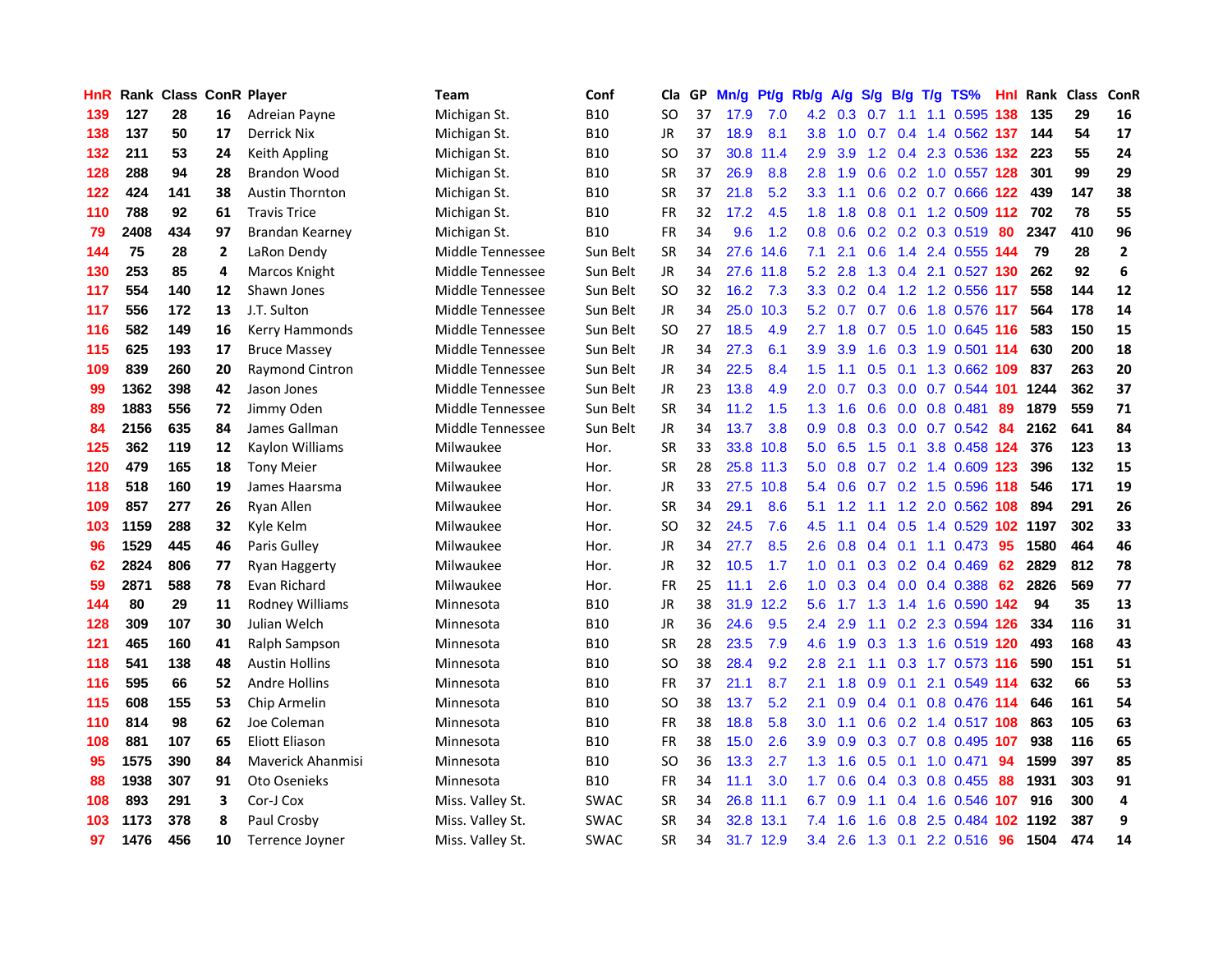| <b>HnR</b> |      | <b>Rank Class ConR Player</b> |    |                          | Team             | Conf        | Cla       |    | GP Mn/g   | Pt/g      | Rb/g             | A/g             |     |                 | S/g B/g T/g TS%            | Hnl | Rank Class |     | ConR |
|------------|------|-------------------------------|----|--------------------------|------------------|-------------|-----------|----|-----------|-----------|------------------|-----------------|-----|-----------------|----------------------------|-----|------------|-----|------|
| 96         | 1548 | 483                           | 13 | Falando Jones            | Miss. Valley St. | <b>SWAC</b> | <b>SR</b> | 20 | 24.7      | 9.0       | 4.4              | 2.1             | 1.2 | 0.1             | 2.0 0.550                  | 99  | 1331       | 426 | 11   |
| 91         | 1806 | 540                           | 22 | Kevin Burwell            | Miss. Valley St. | <b>SWAC</b> | <b>SR</b> | 34 | 33.8      | 9.5       | $3.4^{\circ}$    | 4.5             | 1.2 | 0.0             | 2.1 0.467                  | 90  | 1825       | 548 | 23   |
| 86         | 2054 | 336                           | 29 | <b>Brent Arrington</b>   | Miss. Valley St. | <b>SWAC</b> | <b>FR</b> | 31 | 22.2      | 6.7       | 2.6              | 1.1             | 1.7 | 0.6             | 1.5 0.463                  | 86  | 2050       | 332 | 26   |
| 79         | 2378 | 679                           | 43 | Amos Studivant           | Miss. Valley St. | <b>SWAC</b> | <b>SR</b> | 34 | 23.1      | 4.6       | 5.8              | 0.6             |     |                 | $0.5$ 0.6 1.4 0.416        | -79 | 2396       | 683 | 42   |
| 135        | 169  | 63                            | 16 | Murphy Holloway          | Mississippi      | <b>SEC</b>  | JR        | 31 |           | 31.8 11.2 | 9.0              | 1.4             |     |                 | 1.6 0.6 1.7 0.510 137      |     | 154        | 58  | 14   |
| 124        | 389  | 128                           | 33 | Reginald Buckner         | Mississippi      | <b>SEC</b>  | JR        | 32 | 27.4      | 6.9       | 8.1              | 0.9             |     |                 | 0.7 2.2 1.3 0.500 123      |     | 401        | 136 | 35   |
| 111        | 763  | 198                           | 48 | <b>Dundrecous Massey</b> | Mississippi      | <b>SEC</b>  | SO.       | 14 |           | 21.5 11.6 | 1.9              | 1.4             |     |                 | 1.4 0.4 2.3 0.481 114      |     | 637        | 160 | 41   |
| 109        | 858  | 214                           | 50 | Demarco Cox              | Mississippi      | <b>SEC</b>  | SO.       | 33 | 13.4      | 3.2       | 2.9              | 0.4             |     |                 | 0.3 0.5 0.5 0.543 107      |     | 909        | 227 | 53   |
| 107        | 930  | 305                           | 58 | <b>Terrance Henry</b>    | Mississippi      | <b>SEC</b>  | <b>SR</b> | 34 |           | 30.9 12.5 | 4.3              | 1.6             | 0.6 |                 | 1.0 3.4 0.537 106          |     | 991        | 320 | 59   |
| 107        | 939  | 116                           | 59 | Jarvis Summers           | Mississippi      | <b>SEC</b>  | <b>FR</b> | 34 |           | 29.1 10.4 | $2.4^{\circ}$    | 3.4             | 0.8 | 0.1             | 2.6 0.499 106              |     | 1004       | 126 | 62   |
| 106        | 998  | 303                           | 64 | Nick Williams            | Mississippi      | <b>SEC</b>  | JR        | 34 | 31.7 10.1 |           | 3.4              | 1.1             | 0.8 |                 | 0.1 1.4 0.497 105          |     | 1051       | 319 | 65   |
| 99         | 1324 | 183                           | 79 | LaDarius White           | Mississippi      | <b>SEC</b>  | <b>FR</b> | 22 | 14.2      | 5.4       | 1.7 <sup>2</sup> | 1.0             | 0.5 | 0.1             | 1.3 0.478                  | 99  | 1310       | 182 | 78   |
| 83         | 2232 | 384                           | 95 | Jelan Kendrick           | Mississippi      | <b>SEC</b>  | <b>FR</b> | 18 | 20.7      | 5.1       | $2.2^{\circ}$    | 1.7             | 1.3 |                 | $0.2$ 1.7 $0.377$          | 90  | 1811       | 278 | 91   |
| 137        | 145  | 54                            | 13 | Arnett Moultrie          | Mississippi St.  | <b>SEC</b>  | <b>JR</b> | 30 |           | 35.8 16.4 | 10.5             | 1.2             | 0.8 | 0.8             | 2.4 0.604 139              |     | 118        | 45  | 11   |
| 134        | 189  | 63                            | 19 | Dee Bost                 | Mississippi St.  | <b>SEC</b>  | <b>SR</b> | 33 |           | 36.3 15.8 | 3.3 <sub>2</sub> | 5.5             | 2.0 |                 | 0.2 3.0 0.532 133          |     | 210        | 72  | 20   |
| 111        | 762  | 233                           | 47 | Renardo Sidney           | Mississippi St.  | <b>SEC</b>  | JR        | 29 | 22.7      | 9.7       |                  | $5.2 \quad 0.6$ |     |                 | 0.8 0.7 1.4 0.541 111      |     | 775        | 239 | 47   |
| 107        | 941  | 117                           | 60 | Rodney Hood              | Mississippi St.  | <b>SEC</b>  | FR        | 32 | 32.8      | 10.3      | 4.8              | 2.0             |     |                 | 0.4 0.4 0.9 0.533 107      |     | 952        | 119 | 58   |
| 105        | 1069 | 345                           | 66 | <b>Brian Bryant</b>      | Mississippi St.  | <b>SEC</b>  | <b>SR</b> | 30 | 26.9      | 7.4       |                  | 4.5 1.9         |     |                 | 0.8 0.5 1.1 0.503 105 1065 |     |            | 345 | 66   |
| 101        | 1237 | 168                           | 74 | Deville Smith            | Mississippi St.  | <b>SEC</b>  | <b>FR</b> | 26 | 13.0      | 4.2       |                  | $1.6$ 1.9       |     |                 | 0.8 0.1 1.4 0.476 101      |     | 1229       | 164 | 73   |
| 100        | 1309 | 333                           | 78 | Jalen Steele             | Mississippi St.  | <b>SEC</b>  | <b>SO</b> | 33 | 23.7      | 8.7       | 1.8 <sup>°</sup> | 0.8             |     |                 | $0.3$ 0.1 1.1 0.575        | -99 | 1345       | 338 | 79   |
| 97         | 1479 | 434                           | 85 | <b>Wendell Lewis</b>     | Mississippi St.  | <b>SEC</b>  | JR        | 33 | 21.1      | 3.8       | 4.0              | 0.3             |     |                 | 0.5 0.9 0.7 0.607          | 96  | 1508       | 437 | 87   |
| 150        | 46   | 19                            | 6  | Ricardo Ratliffe         | Missouri         | <b>B12</b>  | <b>SR</b> | 35 |           | 26.2 13.9 | 7.5              | 0.6             | 0.6 |                 | 1.0 1.6 0.693 150          |     | 48         | 20  | 6    |
| 144        | 77   | 30                            | 9  | <b>Marcus Denmon</b>     | Missouri         | B12         | <b>SR</b> | 35 |           | 34.6 17.7 | 5.0              | 2.1             |     |                 | 1.5 0.0 1.2 0.617 144      |     | 81         | 29  | 8    |
| 138        | 131  | 49                            | 11 | Mike Dixon               | Missouri         | B12         | JR        | 35 |           | 26.7 13.5 | 1.8              | 3.3             |     | $1.2 \quad 0.1$ | 1.6 0.620 138              |     | 133        | 50  | 11   |
| 133        | 194  | 47                            | 14 | <b>Phil Pressey</b>      | Missouri         | <b>B12</b>  | SO.       | 35 |           | 32.1 10.3 |                  | $3.3 \quad 6.4$ |     | $2.1 \quad 0.1$ | 2.4 0.549 133              |     | 205        | 49  | 17   |
| 126        | 328  | 107                           | 26 | Kim English              | Missouri         | <b>B12</b>  | <b>SR</b> | 35 |           | 33.6 14.5 | 4.2              | 1.6             |     |                 | 1.3 0.3 1.7 0.653 126      |     | 337        | 110 | 25   |
| 111        | 745  | 242                           | 48 | <b>Matt Pressey</b>      | Missouri         | B12         | <b>SR</b> | 35 | 24.9      | 6.2       | 3.0              | 1.5             | 0.8 | 0.1             | 0.9 0.493 111              |     | 751        | 243 | 48   |
| 104        | 1110 | 356                           | 62 | <b>Steve Moore</b>       | Missouri         | <b>B12</b>  | <b>SR</b> | 35 | 16.1      | 2.9       | 3.0              | 0.6             | 0.5 |                 | 1.2 0.6 0.552 104          |     | 1109       | 357 | 65   |
| 134        | 187  | 61                            | 9  | Kyle Weems               | Missouri St.     | <b>MVC</b>  | <b>SR</b> | 32 |           | 31.4 15.6 | 7.2              | 1.4             | 0.6 | 0.6             | 1.9 0.512 133              |     | 202        | 68  | 9    |
| 131        | 231  | 77                            | 11 | Jamar Gulley             | Missouri St.     | <b>MVC</b>  | JR        | 32 |           | 25.0 10.4 | 5.8              | 1.3             |     |                 | 1.1 0.1 1.3 0.552 130      |     | 251        | 86  | 11   |
| 120        | 475  | 161                           | 19 | Caleb Patterson          | Missouri St.     | <b>MVC</b>  | <b>SR</b> | 27 |           | 23.2 12.2 | 2.7              | 0.5             |     |                 | 0.4 0.4 1.1 0.559 122      |     | 424        | 143 | 18   |
| 112        | 699  | 181                           | 31 | <b>Keith Pickens</b>     | Missouri St.     | <b>MVC</b>  | <b>SO</b> | 29 | 21.6      | 4.8       |                  | 4.4 1.4         |     |                 | 0.6 0.7 0.8 0.545 112      |     | 699        | 178 | 31   |
| 109        | 841  | 261                           | 38 | <b>Anthony Downing</b>   | Missouri St.     | <b>MVC</b>  | JR        | 32 |           | 30.3 11.5 | 3.2 <sub>1</sub> | 2.3             |     |                 | 0.5 0.0 1.7 0.541 109      |     | 849        | 266 | 38   |
| 108        | 919  | 300                           | 41 | Michael Bizoukas         | Missouri St.     | <b>MVC</b>  | <b>SR</b> | 32 | 31.4      | 4.0       | 3.1              | 5.4             |     |                 | 0.8 0.2 1.9 0.419 107      |     | 929        | 304 | 41   |
| 95         | 1596 | 236                           | 61 | Christian Kirk           | Missouri St.     | <b>MVC</b>  | <b>FR</b> | 31 | 14.2      | 3.7       | 3.2              | 0.4             | 0.2 | 0.1             | $0.6$ 0.511                | 94  | 1596       | 236 | 60   |
| 70         | 2657 | 661                           | 78 | Nathan Scheer            | Missouri St.     | <b>MVC</b>  | SO.       | 32 | 16.4      | 2.5       | 1.4              | 0.5             | 0.4 | 0.0             | 0.6 0.440                  | 70  | 2668       | 664 | 78   |
| 98         | 1374 | 403                           | 33 | Ed Waite                 | Monmouth         | <b>NEC</b>  | JR        | 32 | 22.3      | 7.1       | 5.4              | 1.6             | 1.3 | 0.3             | 1.5 0.495                  | 98  | 1387       | 404 | 32   |
| 96         | 1536 | 450                           | 42 | Jesse Steele             | Monmouth         | <b>NEC</b>  | <b>JR</b> | 32 |           | 34.6 12.6 | 2.0              |                 |     |                 | 4.2 1.2 0.0 2.5 0.515      | 95  | 1536       | 446 | 43   |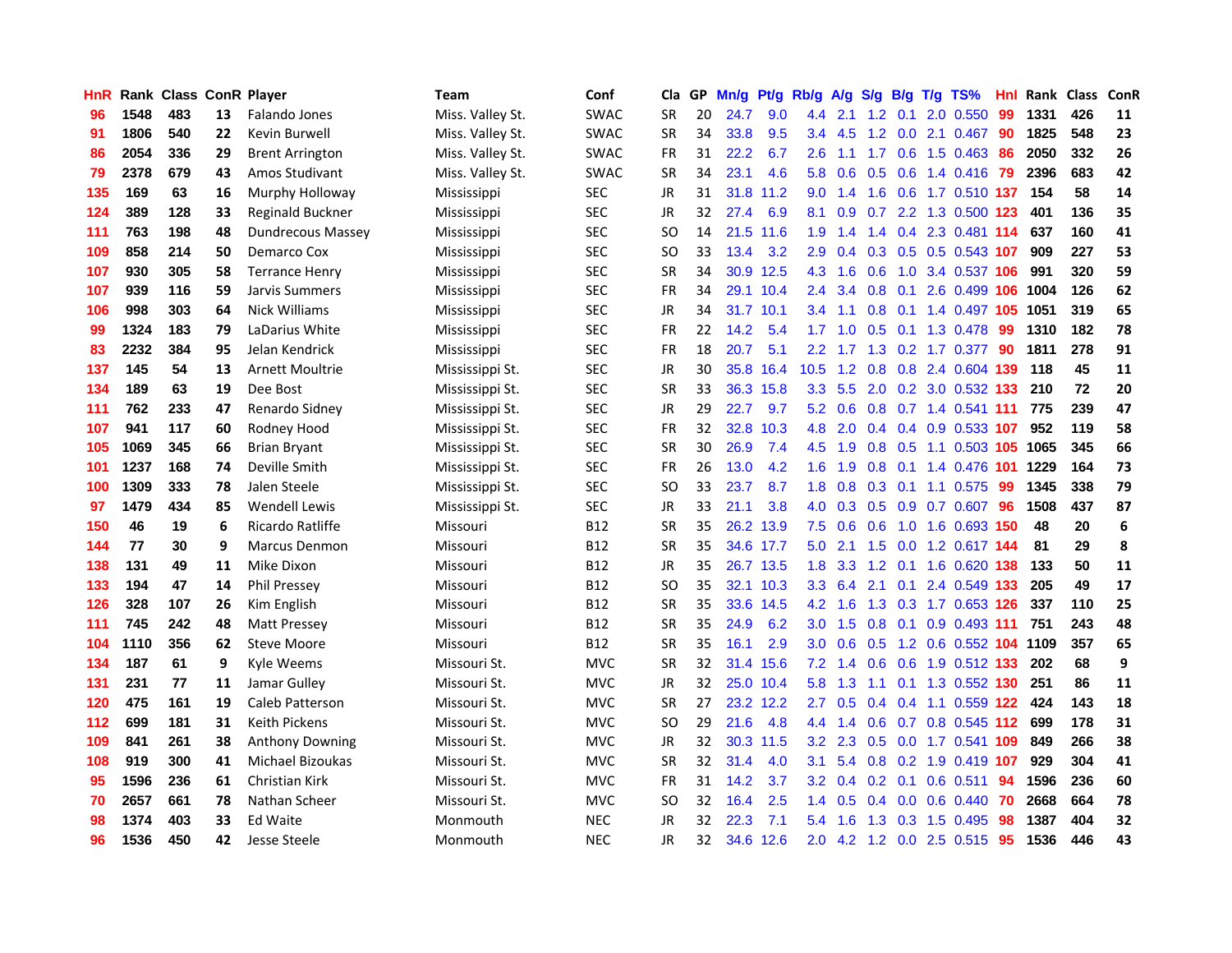| HnR |      | Rank Class ConR Player |              |                       | <b>Team</b>  | Conf        | Cla       |    | GP Mn/g | Pt/g Rb/g |                  | A/g                |                 |                 | S/g B/g T/g TS%            | Hnl | Rank Class |     | ConR           |
|-----|------|------------------------|--------------|-----------------------|--------------|-------------|-----------|----|---------|-----------|------------------|--------------------|-----------------|-----------------|----------------------------|-----|------------|-----|----------------|
| 92  | 1767 | 531                    | 46           | Dion Nesmith          | Monmouth     | <b>NEC</b>  | JR        | 32 | 23.6    | 8.8       | 3.1              | 1.5                | 1.1             | 0.2             | 1.5 0.518                  | 91  | 1770       | 531 | 49             |
| 91  | 1809 | 542                    | 49           | Mike Meyers Keitt     | Monmouth     | <b>NEC</b>  | <b>SR</b> | 31 | 23.8    | 8.4       | 3.5              | 1.3                | 0.5             | 0.0             | 1.1 0.520                  | -91 | 1804       | 540 | 50             |
| 85  | 2118 | 351                    | 60           | Andrew Nicholas       | Monmouth     | <b>NEC</b>  | <b>FR</b> | 28 | 23.9    | 8.8       | 2.6              | 1.8                |                 | $1.2 \quad 0.3$ | 1.9 0.462                  | -85 | 2119       | 352 | 61             |
| 83  | 2202 | 377                    | 66           | Austin Tillotson      | Monmouth     | <b>NEC</b>  | <b>FR</b> | 31 | 23.2    | 6.1       | 1.5              | 2.0                |                 |                 | 1.1 0.0 1.5 0.554          | -83 | 2201       | 379 | 65             |
| 82  | 2260 | 653                    | 69           | <b>Will Campbell</b>  | Monmouth     | <b>NEC</b>  | <b>SR</b> | 29 | 16.1    | 6.0       | 1.9 <sup>°</sup> | 0.8                |                 |                 | 0.4 0.1 1.0 0.496 82       |     | 2266       | 654 | 70             |
| 81  | 2308 | 676                    | 72           | Marcus Ware           | Monmouth     | <b>NEC</b>  | JR        | 24 | 19.7    | 6.4       | 3.9 <sup>°</sup> | 0.8                |                 |                 | 1.0 0.3 1.5 0.475          | 82  | 2271       | 663 | 71             |
| 67  | 2727 | 740                    | 92           | Phil Wait             | Monmouth     | <b>NEC</b>  | <b>SR</b> | 31 | 16.2    | 4.8       | 3.0              | 0.2                |                 |                 | $0.2$ 0.5 1.4 0.473        | 67  | 2730       | 738 | 92             |
| 137 | 148  | 56                     | $\mathbf{2}$ | Will Cherry           | Montana      | <b>BSky</b> | JR        | 32 |         | 33.8 15.8 | 3.9              | 3.3                |                 |                 | 2.6 0.3 2.8 0.566 136      |     | 160        | 62  | $\overline{2}$ |
| 131 | 239  | 63                     | 3            | Kareem Jamar          | Montana      | <b>BSky</b> | <b>SO</b> | 32 |         | 34.9 13.6 | 5.6              | 3.7                |                 |                 | 1.1 0.6 2.2 0.578 130      |     | 261        | 65  | 3              |
| 112 | 710  | 231                    | 8            | Derek Selvig          | Montana      | <b>BSky</b> | <b>SR</b> | 29 | 30.3    | 9.1       | 6.1              | 3.0                | 1.0             |                 | 1.2 2.2 0.524 112          |     | 704        | 227 | 8              |
| 109 | 872  | 267                    | 9            | Mathias Ward          | Montana      | <b>BSky</b> | JR        | 32 |         | 26.2 10.9 | 3.9              | 0.6                |                 |                 | 0.3 0.4 0.9 0.598 108      |     | 877        | 271 | 9              |
| 106 | 986  | 318                    | 10           | <b>Art Steward</b>    | Montana      | <b>BSky</b> | <b>SR</b> | 32 | 29.4    | 9.5       | 4.6              | 1.3                | 1.0             | 0.6             | 1.4 0.577 106              |     | 1010       | 327 | 11             |
| 74  | 2547 | 708                    | 66           | Shawn Stockton        | Montana      | <b>BSky</b> | <b>SR</b> | 32 | 15.6    | 3.6       | 1.3              | 0.7                | 0.5             | 0.0             | 0.9 0.491                  | 74  | 2562       | 714 | 64             |
| 92  | 1765 | 530                    | 27           | Christian Moon        | Montana St.  | <b>BSky</b> | JR        | 29 | 27.0    | 10.4      | 2.1              | 1.6                | 1.2             | 0.2             | 1.1 0.568                  | -91 | 1775       | 533 | 26             |
| 90  | 1857 | 557                    | 31           | Xavier Johnson-Blount | Montana St.  | <b>BSky</b> | JR        | 24 |         | 26.1 11.7 | 3.4              | 2.0                | 1.1             | 0.1             | 1.8 0.493                  | 90  | 1809       | 543 | 30             |
| 88  | 1953 | 582                    | 36           | <b>Mohammed Fall</b>  | Montana St.  | <b>BSky</b> | JR        | 28 | 24.4    | 7.2       | 5.4              | 0.9                | 0.5             |                 | 1.3 1.5 0.563              | -88 | 1955       | 587 | 37             |
| 88  | 1972 | 587                    | 38           | Jamie Stewart         | Montana St.  | <b>BSky</b> | JR        | 12 | 22.8    | 9.1       | 3.1              | 2.1                |                 |                 | $1.0$ 0.4 2.3 0.542        | -91 | 1767       | 530 | 25             |
| 86  | 2071 | 506                    | 42           | Jeff Budinich         | Montana St.  | <b>BSky</b> | <b>SO</b> | 26 | 10.8    | 4.5       |                  | $2.2 \quad 0.3$    |                 |                 | $0.0$ $0.5$ $0.4$ $0.498$  | -85 | 2084       | 510 | 44             |
| 85  | 2108 | 514                    | 46           | Shawn Reid            | Montana St.  | <b>BSky</b> | <b>SO</b> | 29 |         | 23.4 10.6 |                  | $3.3 \quad 0.9$    |                 |                 | $0.7$ 0.1 1.7 0.507        | 85  | 2128       | 516 | 47             |
| 85  | 2131 | 518                    | 48           | Tre Johnson           | Montana St.  | <b>BSky</b> | SO.       | 27 | 26.2    | 8.8       | 6.0              | 0.8                | 1.0             |                 | 1.1 2.1 0.481              | -84 | 2141       | 518 | 49             |
| 83  | 2193 | 643                    | 51           | Rod Singleton         | Montana St.  | <b>BSky</b> | <b>SR</b> | 29 | 27.0    | 7.3       | 2.7              | 3.6                | 0.7             |                 | 0.0 2.4 0.516              | 83  | 2207       | 643 | 52             |
| 81  | 2300 | 660                    | 56           | Jordan Allou          | Montana St.  | <b>BSky</b> | <b>SR</b> | 29 | 18.0    | 4.8       | 3.2              | 0.3                | 0.7             |                 | 0.4 0.7 0.560              | -81 | 2316       | 666 | 57             |
| 79  | 2407 | 433                    | 60           | <b>Michael Dison</b>  | Montana St.  | <b>BSky</b> | FR        | 29 | 14.6    | 3.7       | 1.9              | 2.1                | 0.6             |                 | $0.0$ 1.1 $0.436$          | 78  | 2412       | 435 | 61             |
| 108 | 885  | 221                    | 14           | Drew Kelly            | Morehead St. | <b>OVC</b>  | SO.       | 33 | 24.8    | 10.2      | 4.8              | 1.0                |                 |                 | 0.9 0.2 1.6 0.544 107      |     | 925        | 231 | 17             |
| 105 | 1076 | 327                    | 23           | <b>Milton Chavis</b>  | Morehead St. | OVC         | JR.       | 32 | 19.2    | 7.9       |                  | $4.2 \quad 0.5$    |                 |                 | 0.9 0.4 2.0 0.551 104 1106 |     |            | 336 | 25             |
| 104 | 1104 | 335                    | 24           | Kahlil Owens          | Morehead St. | <b>OVC</b>  | JR.       | 30 | 14.6    | 4.4       | 4.8              | 0.3                | 0.7             |                 | 0.2 1.1 0.595 104 1105     |     |            | 335 | 24             |
| 103 | 1160 | 157                    | 28           | Angelo Warner         | Morehead St. | <b>OVC</b>  | <b>FR</b> | 33 | 20.6    | 6.0       | 4.5              | 1.3                | 1.1             |                 | 0.2 1.5 0.514 102 1194     |     |            | 160 | 30             |
| 103 | 1170 | 376                    | 30           | <b>Terrance Hill</b>  | Morehead St. | <b>OVC</b>  | <b>SR</b> | 15 |         | 29.1 13.3 | 2.1              | 2.3                | 1.3             | 0.1             | 2.3 0.539 110              |     | 780        | 248 | 13             |
| 96  | 1514 | 471                    | 38           | <b>Tv Proffitt</b>    | Morehead St. | <b>OVC</b>  | <b>SR</b> | 33 | 31.0    | 9.9       | $2.3\phantom{0}$ | 1.8                | 0.7             | 0.0             | 1.5 0.566                  | -95 | 1549       | 486 | 39             |
| 96  | 1543 | 453                    | 41           | Marsell Holden        | Morehead St. | <b>OVC</b>  | JR        | 32 | 21.6    | 8.4       |                  | $1.4 \quad 0.8$    | $0.8\quad 0.1$  |                 | 1.3 0.547 95               |     | 1575       | 462 | 41             |
| 92  | 1755 | 528                    | 44           | Lamont Austin         | Morehead St. | <b>OVC</b>  | <b>SR</b> | 31 | 25.8    | 4.4       | 2.1              | 3.2                | $1.4 \quad 0.1$ |                 | 2.0 0.496                  | -92 | 1752       | 526 | 45             |
| 88  | 1956 | 314                    | 52           | Deandre Mathieu       | Morehead St. | <b>OVC</b>  | <b>FR</b> | 29 | 12.8    | 2.9       | $1.1 -$          | 1.5                |                 |                 | 0.9 0.0 1.3 0.506          | 88  | 1962       | 308 | 53             |
| 105 | 1073 | 347                    | 12           | Kevin Thompson        | Morgan St.   | <b>MEAC</b> | <b>SR</b> | 29 |         | 29.2 10.8 | 8.2              | 1.6                | 0.6             |                 | 1.2 2.7 0.527 104 1094     |     |            | 354 | 12             |
| 102 | 1185 | 297                    | 14           | lan Chiles            | Morgan St.   | <b>MEAC</b> | <b>SO</b> | 28 | 19.8    | 8.8       | 4.0              | 0.8                | 0.3             | 1.6             | 1.5 0.575 103 1162         |     |            | 288 | 14             |
| 100 | 1307 | 381                    | 18           | DeWayne Jackson       | Morgan St.   | <b>MEAC</b> | <b>JR</b> | 28 |         | 26.7 12.1 | 3.0              | 1.4                |                 |                 | 1.7 0.5 1.8 0.521          |     | 100 1293   | 375 | 19             |
| 94  | 1653 | 505                    | 39           | <b>Aric Brooks</b>    | Morgan St.   | <b>MEAC</b> | <b>SR</b> | 29 | 22.3    | 8.2       | 3.9              | 1.0                | 0.8             |                 | $0.2$ 1.5 0.571            | 93  | 1669       | 509 | 40             |
| 88  | 1944 | 578                    | 52           | Ameer Ali             | Morgan St.   | <b>MEAC</b> | <b>SR</b> | 29 | 22.8    | 7.3       | 4.6              | $\mathbf{A}$<br>-1 | 1.1             | 0.2             | 2.3 0.537                  | 88  | 1959       | 581 | 54             |
| 87  | 2035 | 330                    | 58           | Shaquille Duncan      | Morgan St.   | <b>MEAC</b> | <b>FR</b> | 29 | 12.2    | 3.3       |                  |                    |                 |                 | 2.2 0.3 0.3 0.6 0.8 0.585  | 86  | 2053       | 334 | 57             |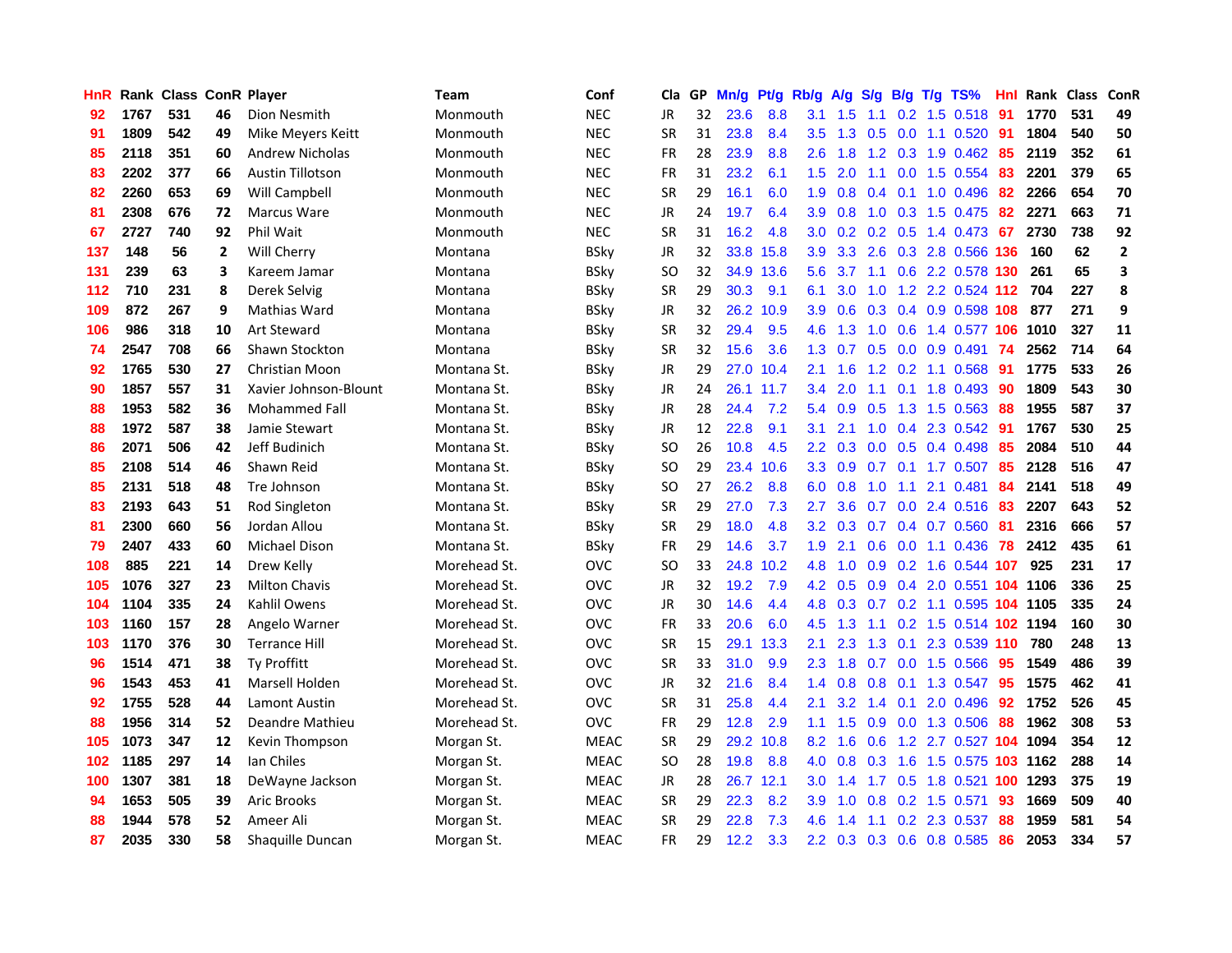| <b>HnR</b> |      | <b>Rank Class ConR Player</b> |                |                          | Team              | Conf        | Cla       |    | GP Mn/g | Pt/g      | Rb/g             | A/g             |                   |                 | S/g B/g T/g TS%            | Hnl  | Rank Class |     | ConR                    |
|------------|------|-------------------------------|----------------|--------------------------|-------------------|-------------|-----------|----|---------|-----------|------------------|-----------------|-------------------|-----------------|----------------------------|------|------------|-----|-------------------------|
| 76         | 2483 | 697                           | 81             | Larry Bastfield          | Morgan St.        | <b>MEAC</b> | <b>SR</b> | 29 | 27.4    | 5.6       | 1.4              | 2.7             | 0.9               | 0.0             | 2.3 0.397                  | 76   | 2492       | 698 | 82                      |
| 74         | 2558 | 630                           | 87             | <b>Justin Black</b>      | Morgan St.        | <b>MEAC</b> | SO.       | 16 | 22.8    | 8.6       | 1.9              | 1.8             | 0.7               | 0.1             | 1.8 0.439                  | -78  | 2420       | 596 | 77                      |
| 71         | 2632 | 497                           | 93             | <b>Blake Bozeman</b>     | Morgan St.        | <b>MEAC</b> | <b>FR</b> | 29 | 23.3    | 4.6       | 1.7 <sup>2</sup> | 1.7             | 0.6               | 0.0             | 1.5 0.449                  | - 71 | 2649       | 500 | 93                      |
| 101        | 1275 | 408                           | 27             | Danny Thompson           | Mount St. Mary's  | <b>NEC</b>  | <b>SR</b> | 29 | 27.4    | 7.8       | 6.9              | 0.6             | 1.2               |                 | 1.3 1.6 0.510 100          |      | 1304       | 418 | 28                      |
| 98         | 1423 | 201                           | 36             | Kelvin Parker            | Mount St. Mary's  | <b>NEC</b>  | FR        | 29 | 29.8    | 9.0       |                  | 4.6 1.5         |                   |                 | 1.3 0.3 1.4 0.532          | -97  | 1475       | 209 | 37                      |
| 93         | 1665 | 413                           | 44             | Julian Norfleet          | Mount St. Mary's  | <b>NEC</b>  | SO.       | 29 |         | 36.4 13.7 | 4.2              | 2.3             |                   |                 | $1.0$ $0.3$ $2.7$ $0.512$  | -93  | 1712       | 430 | 46                      |
| 89         | 1915 | 573                           | 55             | Raven Barber             | Mount St. Mary's  | <b>NEC</b>  | JR        | 27 | 24.1    | 9.2       | 4.5              |                 |                   |                 | 0.2 0.2 0.5 1.7 0.586      | 88   | 1923       | 577 | 55                      |
| 80         | 2340 | 578                           | 74             | Josh Castellanos         | Mount St. Mary's  | <b>NEC</b>  | SO.       | 29 | 31.0    | 8.1       | 2.1              | 4.6             | 0.9               | 0.1             | 3.9 0.443                  | 79   | 2364       | 585 | 75                      |
| 69         | 2676 | 666                           | 90             | Kristijan Krajina        | Mount St. Mary's  | <b>NEC</b>  | <b>SO</b> | 26 | 23.0    | 5.3       | 4.0              | 0.7             |                   |                 | 0.4 0.3 2.3 0.519          | 70   | 2654       | 660 | 88                      |
| 54         | 2902 | 597                           | 100            | Chad Holley              | Mount St. Mary's  | <b>NEC</b>  | FR        | 28 | 13.7    | 3.3       | 0.9              | 0.9             | 0.5               |                 | 0.0 1.4 0.449              | 54   | 2905       | 600 | 100                     |
| 51         | 2913 | 602                           | 101            | Xavier Owens             | Mount St. Mary's  | <b>NEC</b>  | FR        | 24 | 14.3    | 2.9       | 2.2 <sub>2</sub> | 0.5             |                   |                 | 0.3 0.4 1.0 0.358          | 54   | 2909       | 601 | 101                     |
| 158        | 22   | 9                             | $\overline{2}$ | Isaiah Canaan            | Murray St.        | <b>OVC</b>  | JR        | 33 |         | 33.7 19.0 | 3.5              | 3.6             | 1.4               | 0.1             | 2.7 0.636                  | 158  | 24         | 9   | $\overline{2}$          |
| 127        | 313  | 101                           | 3              | Donte Poole              | Murray St.        | <b>OVC</b>  | <b>SR</b> | 33 |         | 31.0 14.0 | 3.6              | 1.5             | 1.9               |                 | $0.2$ 1.8 $0.603$          | 127  | 317        | 104 | 3                       |
| 119        | 515  | 158                           | 6              | <b>Edward Daniel</b>     | Murray St.        | <b>OVC</b>  | JR        | 33 | 23.6    | 6.8       | 5.5 <sub>1</sub> | 0.9             | 0.9               | 1.5             | 1.4 0.589 118              |      | 527        | 165 | $\overline{\mathbf{z}}$ |
| 115        | 627  | 207                           | 8              | Jewuan Long              | Murray St.        | <b>OVC</b>  | <b>SR</b> | 33 | 28.0    | 8.6       | 3.0              | 2.5             | 1.2               | 0.7             | 2.0 0.564 114              |      | 635        | 209 | 8                       |
| 112        | 733  | 239                           | 12             | Ivan Aska                | Murray St.        | <b>OVC</b>  | <b>SR</b> | 27 | 27.4    | 10.6      | 6.0              | 0.5             |                   |                 | 0.5 0.5 1.4 0.531 113      |      | 674        | 220 | ${\bf 10}$              |
| 107        | 945  | 282                           | 16             | <b>Stacy Wilson</b>      | Murray St.        | <b>OVC</b>  | JR        | 32 | 10.6    | 4.3       | 0.9              | 0.5             |                   |                 | 0.6 0.2 0.9 0.591 107      |      | 933        | 281 | 18                      |
| 105        | 1034 | 133                           | 22             | Zay Jackson              | Murray St.        | <b>OVC</b>  | <b>FR</b> | 33 | 18.4    | 4.9       | 2.1              | 2.3             |                   |                 | 1.0 0.2 1.5 0.475 105 1044 |      |            | 133 | 22                      |
| 102        | 1203 | 349                           | 31             | Latreze Mushatt          | Murray St.        | <b>OVC</b>  | JR        | 33 | 19.8    | 4.3       | 4.8              | 0.8             |                   |                 | 0.7 0.3 1.3 0.513 102 1201 |      |            | 349 | 31                      |
| 71         | 2635 | 761                           | 81             | <b>Brandon Garrett</b>   | Murray St.        | <b>OVC</b>  | JR        | 32 | 11.7    | 2.3       | 2.1              | 0.1             |                   |                 | 0.3 0.6 0.8 0.471 71       |      | 2628       | 758 | 81                      |
| 128        | 300  | 77                            | 4              | J.J. Avila               | Navy              | Pat.        | SO.       | 21 |         | 33.4 15.9 | 7.2              | 2.9             | 1.8               |                 | 0.5 2.5 0.563 144          |      | 76         | 14  | 3                       |
| 89         | 1922 | 303                           | 33             | Worth Smith              | Navy              | Pat.        | FR        | 29 | 24.9    | 6.8       | 5.0              | 0.8             |                   |                 | 0.7 0.8 1.6 0.510          | 85   | 2094       | 346 | 42                      |
| 86         | 2042 | 607                           | 43             | Jordan Sugars            | Navy              | Pat.        | <b>SR</b> | 29 | 31.4    | 11.4      | 4.7              | 1.1             | 1.0               | 0.1             | 1.9 0.480                  | 83   | 2205       | 642 | 50                      |
| 84         | 2164 | 524                           | 46             | Thurgood Wynn            | Navy              | Pat.        | SO.       | 24 | 12.5    | 4.2       | 1.3              | 0.7             | 0.5               |                 | 0.0 0.9 0.565              | -81  | 2283       | 563 | 52                      |
| 81         | 2323 | 572                           | 55             | Isaiah Roberts           | Navy              | Pat.        | SO.       | 29 | 22.6    | 7.1       | 1.5              | 1.9             | 1.1               | 0.1             | 2.2 0.523                  | 77   | 2438       | 600 | 57                      |
| 69         | 2675 | 771                           | 61             | Jordan Brickman          | Navy              | Pat.        | <b>JR</b> | 29 | 23.1    | 4.1       | 1.2              | 2.2             | 0.7               | 0.0             | 1.7 0.404                  | 66   | 2749       | 788 | 67                      |
| 67         | 2722 | 675                           | 65             | <b>Brennan Wyatt</b>     | Navy              | Pat.        | SO.       | 23 | 12.9    | 2.0       | 1.1              | 1.2             | 0.7               | 0.0             | $0.9$ 0.451                | 66   | 2764       | 682 | 68                      |
| 61         | 2829 | 570                           | 69             | Donya Jackson            | Navy              | Pat.        | FR        | 24 | 11.3    | 3.3       | 1.5              | 0.3             | 0.2               | 0.1             | 0.8 0.479                  | 60   | 2856       | 581 | ${\bf 71}$              |
| 60         | 2845 | 577                           | 72             | <b>Brandon Venturini</b> | Navy              | Pat.        | <b>FR</b> | 26 | 11.0    | 2.8       | 1.0 <sub>1</sub> | 0.8             |                   | $0.4\quad 0.0$  | 0.6 0.398                  | -59  | 2874       | 587 | 72                      |
| 53         | 2905 | 719                           | 73             | James Loupos             | Navy              | Pat.        | SO.       | 29 | 13.4    | 2.4       |                  |                 | $1.5$ 0.3 0.5 0.1 |                 | $1.0 \t0.443$              | -51  | 2919       | 721 | 73                      |
| 96         | 1522 | 443                           | 31             | <b>Adrian Powell</b>     | <b>NCA&amp;T</b>  | <b>MEAC</b> | JR        | 32 |         | 26.5 10.2 |                  | $5.3 \quad 1.2$ |                   |                 | 1.6 0.4 2.4 0.544          | 95   | 1559       | 454 | 35                      |
| 94         | 1609 | 478                           | 36             | DaMetrius Upchurch       | <b>NCA&amp;T</b>  | <b>MEAC</b> | <b>JR</b> | 27 | 17.6    | 7.0       |                  | $4.6 \quad 0.5$ |                   | $0.7 \quad 0.9$ | 1.3 0.545                  | 95   | 1531       | 442 | 34                      |
| 94         | 1646 | 492                           | 37             | <b>Austin Witter</b>     | <b>NC A&amp;T</b> | <b>MEAC</b> | JR        | 30 | 25.1    | 6.9       |                  | 5.3 1.9         | 1.0               |                 | 1.1 1.6 0.519              | 93   | 1649       | 488 | 37                      |
| 92         | 1724 | 517                           | 42             | Nic Simpson              | <b>NC A&amp;T</b> | <b>MEAC</b> | <b>SR</b> | 27 |         | 24.7 11.4 | 2.0              | 1.2             | 1.0               |                 | $0.1$ 1.4 $0.560$          | 93   | 1663       | 508 | 39                      |
| 91         | 1785 | 536                           | 45             | Marc Hill                | <b>NCA&amp;T</b>  | <b>MEAC</b> | <b>SR</b> | 32 | 25.5    | 10.5      | 1.7              | 3.4             | 0.8               | 0.0             | 2.0 0.475                  | 90   | 1817       | 543 | 47                      |
| 78         | 2417 | 695                           | 78             | Lawrence Smith           | NC A&T            | <b>MEAC</b> | JR        | 32 | 16.7    | 4.5       | 3.5              | 0.5             | 0.7               | 0.2             | 1.1 0.537                  | 78   | 2436       | 703 | 80                      |
| 76         | 2485 | 721                           | 82             | R.J. Buck                | <b>NCA&amp;T</b>  | <b>MEAC</b> | JR        | 31 | 20.5    | 5.4       | 3.1              | 1.1             | 0.5               | 0.1             | 1.2 0.493                  | 76   | 2493       | 721 | 83                      |
| 69         | 2668 | 769                           | 96             | Jean Louisme             | <b>NCA&amp;T</b>  | <b>MEAC</b> | <b>JR</b> | 32 | 13.8    | 4.7       | $2.2^{\circ}$    | 0.6             |                   | $0.4$ 0.1       | 0.9 0.439                  | 69   | 2695       | 772 | 99                      |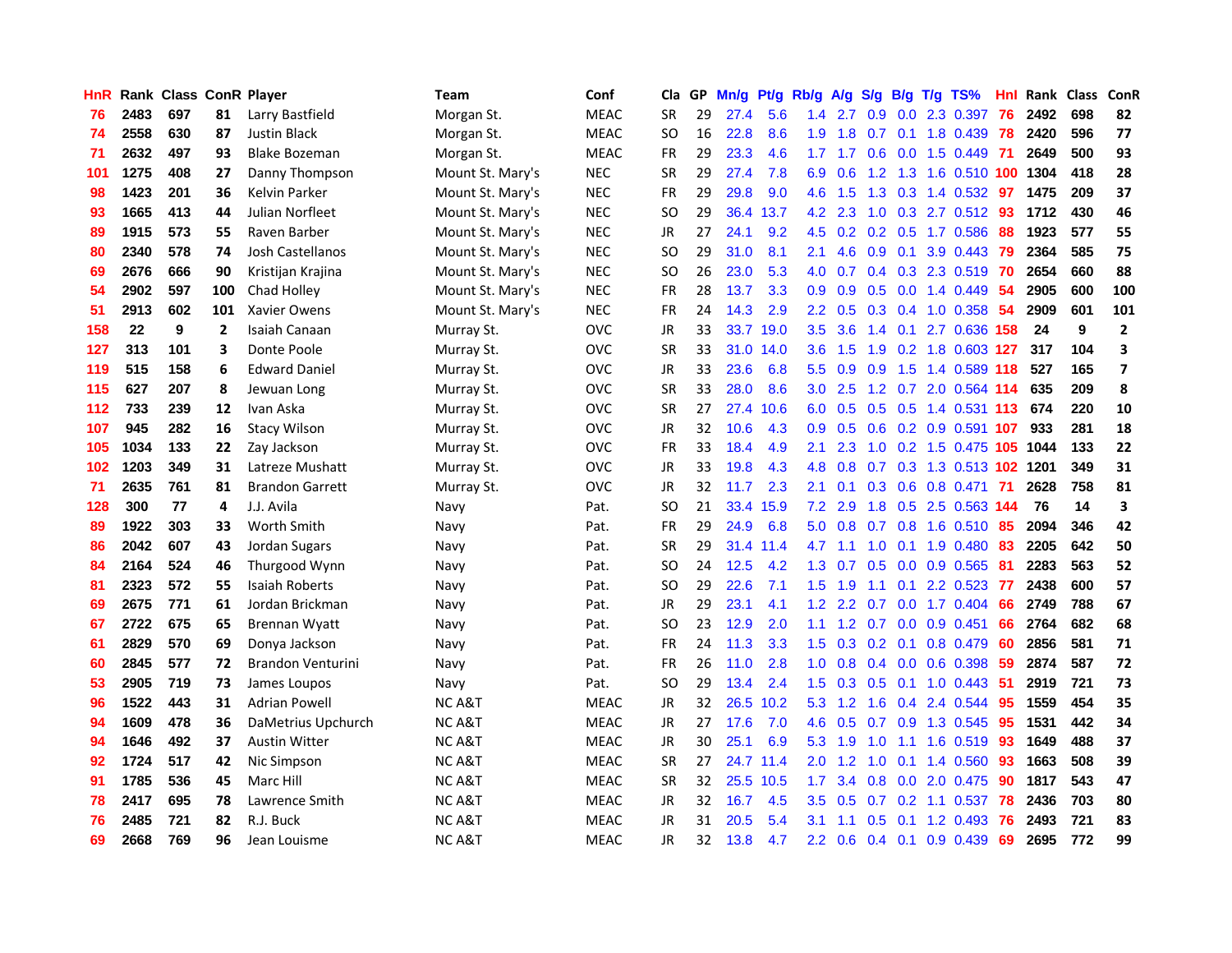| <b>HnR</b> |      | Rank Class ConR Player |     |                         | <b>Team</b>       | Conf        | Cla       |    | GP Mn/g Pt/g Rb/g |           |                  | A/g             |               |     | S/g B/g T/g TS%                    | Hnl | Rank Class |     | ConR                    |
|------------|------|------------------------|-----|-------------------------|-------------------|-------------|-----------|----|-------------------|-----------|------------------|-----------------|---------------|-----|------------------------------------|-----|------------|-----|-------------------------|
| 63         | 2797 | 691                    | 106 | Jeremy Underwood        | <b>NCA&amp;T</b>  | <b>MEAC</b> | <b>SO</b> | 31 | 17.1              | 5.0       | 1.7              | 2.1             | 0.7           | 0.0 | 2.4 0.414                          | 63  | 2814       | 692 | 106                     |
| 124        | 379  | 125                    | 3   | Dominique Sutton        | <b>NC Central</b> | <b>MEAC</b> | <b>SR</b> | 32 |                   | 33.9 16.4 | 7.4              | 1.7             | $2.2^{\circ}$ | 0.5 | 2.6 0.603 123                      |     | 412        | 139 | $\overline{\mathbf{4}}$ |
| 104        | 1130 | 339                    | 13  | Ray Willis              | <b>NC Central</b> | <b>MEAC</b> | <b>JR</b> | 32 |                   | 32.4 14.6 | 5.6              | 2.7             | 1.3           |     | 0.7 3.4 0.552 103 1161             |     |            | 345 | 13                      |
| 95         | 1583 | 493                    | 33  | Landon Clement          | <b>NC Central</b> | <b>MEAC</b> | <b>SR</b> | 9  |                   | 31.6 15.9 | 1.6              | 2.0             |               |     | 0.6 0.0 1.4 0.614 103 1167         |     |            | 379 | 15                      |
| 92         | 1735 | 523                    | 43  | Nick Chasten            | <b>NC Central</b> | <b>MEAC</b> | <b>SR</b> | 32 | 22.1              | 7.6       | 3.6 <sup>2</sup> | 0.8             |               |     | 0.7 0.7 1.0 0.565 91               |     | 1769       | 533 | 44                      |
| 89         | 1921 | 475                    | 51  | <b>Emanuel Chapman</b>  | <b>NC Central</b> | <b>MEAC</b> | <b>SO</b> | 32 | 25.9              | 3.3       | $2.2\,$          | 5.1             |               |     | 1.2 0.4 2.4 0.461                  | 88  | 1957       | 484 | 53                      |
| 88         | 1954 | 479                    | 53  | Jeremy Ingram           | <b>NC Central</b> | <b>MEAC</b> | <b>SO</b> | 26 | 22.9              | 9.3       | 2.9              | 1.0             |               |     | $0.7$ $0.5$ 1.5 $0.540$            | 88  | 1938       | 480 | 52                      |
| 83         | 2187 | 644                    | 68  | Ebuka Anyaorah          | <b>NC Central</b> | <b>MEAC</b> | <b>JR</b> | 32 | 21.8              | 8.3       | 2.8              | 0.6             |               |     | 0.4 0.3 1.5 0.530                  | 83  | 2221       | 653 | 69                      |
| 67         | 2717 | 735                    | 102 | Justin Leemow           | <b>NC Central</b> | <b>MEAC</b> | <b>SR</b> | 16 | 17.6              | 4.6       | 0.9              | 1.3             |               |     | 0.9 0.1 1.7 0.589                  | 74  | 2550       | 710 | 87                      |
| 63         | 2800 | 560                    | 107 | Karamo Jawara           | <b>NC Central</b> | <b>MEAC</b> | FR        | 31 | 10.3              | 2.1       | 1.4              | 0.5             |               |     | $0.4$ 0.2 0.7 0.529                | 63  | 2817       | 565 | 107                     |
| 142        | 95   | 19                     | 8   | Lorenzo Brown           | <b>NC State</b>   | ACC         | SO.       | 37 |                   | 34.3 12.7 | 4.5              | 6.3             |               |     | 1.8 0.5 3.2 0.529 141              |     | 103        | 21  | 10                      |
| 136        | 162  | 38                     | 13  | C.J. Leslie             | <b>NC State</b>   | ACC         | <b>SO</b> | 34 |                   | 29.0 14.7 | 7.3              | 1.1             | 1.1           |     | 1.6 2.3 0.543 137                  |     | 143        | 31  | 13                      |
| 126        | 340  | 115                    | 25  | <b>Richard Howell</b>   | <b>NC State</b>   | ACC         | <b>JR</b> | 37 |                   | 27.0 10.8 | 9.2              | 1.1             | 1.0           | 0.3 | 2.0 0.514 125                      |     | 355        | 121 | 24                      |
| 116        | 587  | 181                    | 38  | Scott Wood              | <b>NC State</b>   | <b>ACC</b>  | JR        | 36 |                   | 32.9 12.4 | 2.3              | 1.6             | 0.7           | 0.6 | 1.1 0.623 116                      |     | 596        | 188 | 39                      |
| 116        | 588  | 195                    | 39  | C.J. Williams           | <b>NC State</b>   | <b>ACC</b>  | <b>SR</b> | 37 |                   | 31.1 10.6 | 3.8              | 1.8             | 1.1           | 0.4 | 1.2 0.573 115                      |     | 603        | 197 | 40                      |
| 102        | 1182 | 381                    | 67  | Alex Johnson            | <b>NC State</b>   | <b>ACC</b>  | <b>SR</b> | 37 | 19.5              | 4.4       | 1.7              | 2.8             | 0.8           | 0.0 | 1.6 0.471 102 1190                 |     |            | 386 | 68                      |
| 100        | 1292 | 374                    | 69  | DeShawn Painter         | <b>NC State</b>   | ACC         | JR        | 37 | 20.0              | 6.2       |                  |                 |               |     | 4.3 0.4 0.2 0.6 0.9 0.474 100 1298 |     |            | 377 | 70                      |
| 121        | 463  | 159                    | 6   | J.P. Primm              | NC-Asheville      | <b>BSou</b> | <b>SR</b> | 34 |                   | 32.0 15.4 |                  | $3.3 \quad 4.2$ |               |     | 1.9 0.1 2.4 0.587 120              |     | 482        | 162 | 6                       |
| 118        | 547  | 182                    | 9   | Matt Dickey             | NC-Asheville      | <b>BSou</b> | <b>SR</b> | 34 |                   | 33.2 16.1 |                  | $3.3 \quad 3.6$ |               |     | 1.5 0.1 2.4 0.617 117              |     | 563        | 184 | 8                       |
| 114        | 629  | 195                    | 10  | Jeremy Atkinson         | NC-Asheville      | <b>BSou</b> | JR        | 34 |                   | 29.6 11.7 |                  | 6.6 2.2         |               |     | 1.2 0.2 1.5 0.613 114              |     | 641        | 203 | 10                      |
| 109        | 859  | 278                    | 16  | Chris Stephenson        | NC-Asheville      | <b>BSou</b> | <b>SR</b> | 33 |                   | 28.8 12.8 | 6.3              | 2.7             |               |     | 1.2 0.7 3.0 0.548 109              |     | 854        | 274 | 18                      |
| 109        | 876  | 269                    | 18  | Jaron Lane              | NC-Asheville      | <b>BSou</b> | JR        | 26 |                   | 25.1 11.5 | 4.1              | 1.1             |               |     | 0.7 0.4 1.4 0.659 109              |     | 833        | 262 | 17                      |
| 90         | 1840 | 547                    | 36  | Quinard Jackson         | NC-Asheville      | <b>BSou</b> | <b>SR</b> | 34 | 20.3              | 5.2       | 3.3 <sub>1</sub> | 0.9             |               |     | 0.5 0.3 0.7 0.529                  | -90 | 1849       | 552 | 37                      |
| 87         | 2006 | 324                    | 45  | Keith Hornsby           | NC-Asheville      | <b>BSou</b> | FR        | 34 | 12.6              | 4.0       | 1.9              | 0.5             |               |     | $0.5$ 0.2 0.6 0.517                | 87  | 2018       | 325 | 46                      |
| 81         | 2297 | 567                    | 62  | <b>Trent Meyer</b>      | NC-Asheville      | <b>BSou</b> | <b>SO</b> | 29 | 9.8               | 2.1       | 0.7              | 1.1             |               |     | 0.5 0.0 0.4 0.517                  | 82  | 2259       | 557 | 60                      |
| 110        | 792  | 250                    | 12  | Derrell Armstrong       | NC-Greensboro     | Southern    | JR.       | 32 |                   | 23.4 12.5 | $4.4^{\circ}$    | 2.2             |               |     | 1.5 0.3 2.8 0.494 110              |     | 799        | 250 | 13                      |
| 103        | 1177 | 293                    | 21  | <b>Trevis Simpson</b>   | NC-Greensboro     | Southern    | <b>SO</b> | 30 |                   | 27.8 18.3 | 4.2              | 0.7             |               |     | 0.8 0.2 2.2 0.488 104 1125         |     |            | 277 | 20                      |
| 92         | 1740 | 524                    | 46  | Aloysius Henry          | NC-Greensboro     | Southern    | <b>SR</b> | 32 | 15.7              | 5.8       | 3.9              | 0.3             |               |     | 0.2 0.7 0.9 0.497                  | 92  | 1744       | 523 | 47                      |
| 88         | 1939 | 308                    | 59  | <b>Nicholas Paulos</b>  | NC-Greensboro     | Southern    | <b>FR</b> | 29 | 13.8              | 5.5       | 2.1              | 0.3             |               |     | $0.4$ 0.2 0.7 0.502                | 88  | 1941       | 305 | 58                      |
| 87         | 1981 | 491                    | 63  | David Williams          | NC-Greensboro     | Southern    | <b>SO</b> | 32 | 24.3              | 5.5       | 5.3              | 1.3             | 1.6           |     | 0.5 2.3 0.527                      | -87 | 1988       | 493 | 63                      |
| 84         | 2149 | 632                    | 72  | Aaron Bracket           | NC-Greensboro     | Southern    | <b>SR</b> | 32 | 18.6              | 4.8       | 4.0              | 0.5             |               |     | $0.6$ $0.4$ $0.8$ $0.470$          | -84 | 2153       | 633 | 72                      |
| 83         | 2199 | 534                    | 76  | Drew Parker             | NC-Greensboro     | Southern    | <b>SO</b> | 32 | 23.3              | 4.8       | 1.8              | 2.6             |               |     | $0.7$ 0.1 1.6 0.566                | -83 | 2203       | 534 | 77                      |
| 81         | 2306 | 675                    | 79  | Korey VanDussen         | NC-Greensboro     | Southern    | JR        | 32 | 24.6              | 6.5       | $2.4^{\circ}$    | 1.8             |               |     | 1.2 0.0 2.2 0.481                  | 81  | 2314       | 676 | 80                      |
| 77         | 2449 | 710                    | 86  | Kyle Randall            | NC-Greensboro     | Southern    | JR        | 32 | 20.5              | 5.7       | 1.4              | 1.7             |               |     | $0.4$ 0.0 1.2 0.466                | 77  | 2449       | 708 | 86                      |
| 57         | 2885 | 712                    | 107 | <b>Taylor Hoffer</b>    | NC-Greensboro     | Southern    | <b>SO</b> | 31 | 10.0              | 1.3       | 2.3              | 0.1             |               |     | 0.2 0.3 0.5 0.443                  | 57  | 2891       | 714 | 107                     |
| 136        | 159  | 60                     | 4   | Keith Rendelman         | NC-Wilmington     | CAA         | <b>JR</b> | 31 |                   | 33.0 15.3 | 10.0             | 1.2             | 1.3           | 1.1 | 2.1 0.548 135                      |     | 170        | 63  | 4                       |
| 95         | 1550 | 227                    | 51  | <b>Cedrick Williams</b> | NC-Wilmington     | CAA         | <b>FR</b> | 31 | 23.0              | 5.5       | 5.7              | 0.8             | 0.6           | 1.4 | 1.0 0.484                          | 95  | 1564       | 229 | 51                      |
| 90         | 1859 | 289                    | 57  | Adam Smith              | NC-Wilmington     | CAA         | FR        | 31 |                   | 30.3 13.7 |                  | $3.2 \quad 1.6$ |               |     | 0.5 0.0 1.5 0.486                  | -89 | 1880       | 292 | 60                      |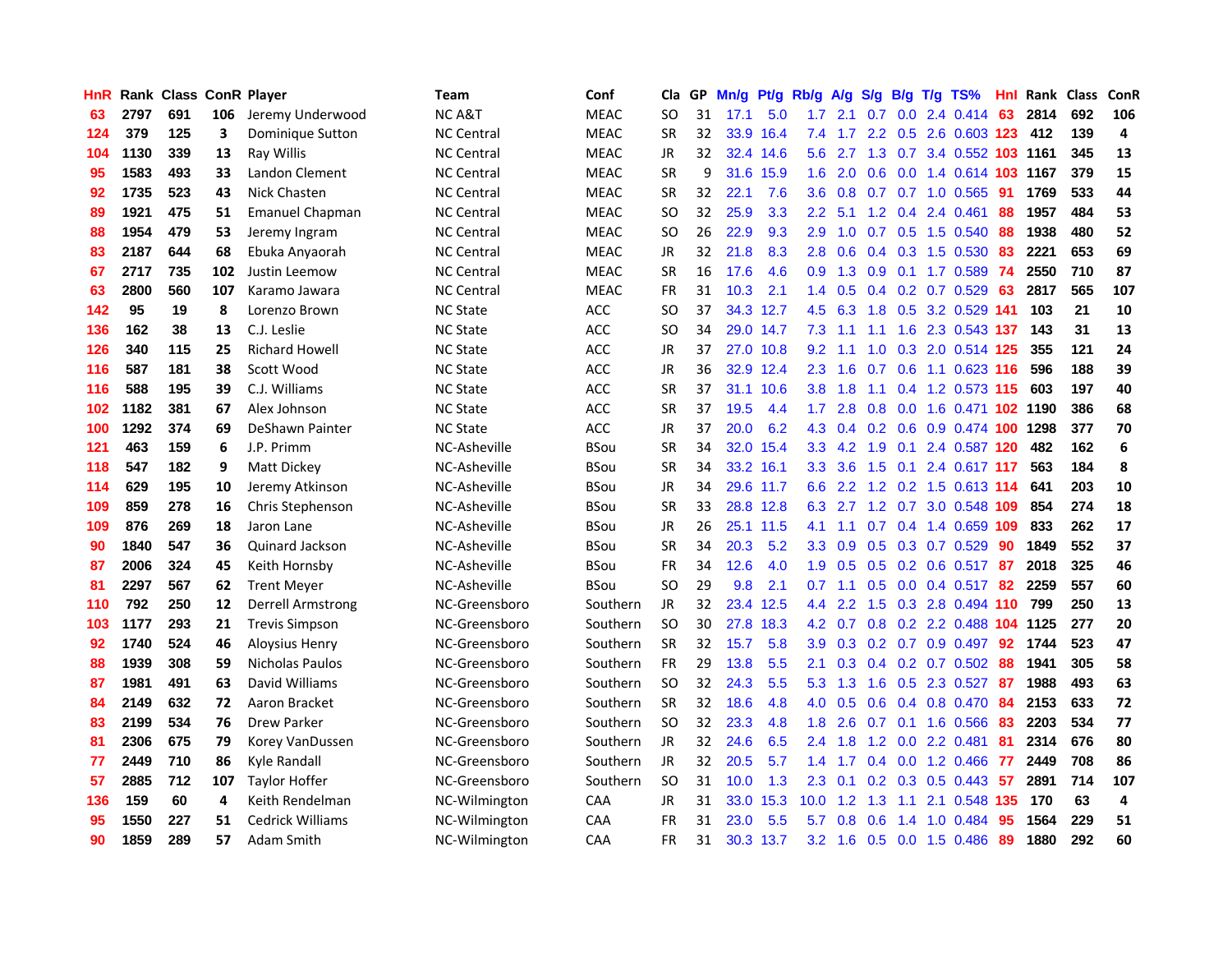| <b>HnR</b> |      | <b>Rank Class ConR Player</b> |    |                           | Team            | Conf       | Cla       |    | GP Mn/g | Pt/g      | Rb/g             | <b>A/g</b> |                  |     | S/g B/g T/g TS%                   | Hnl | Rank Class |     | ConR |
|------------|------|-------------------------------|----|---------------------------|-----------------|------------|-----------|----|---------|-----------|------------------|------------|------------------|-----|-----------------------------------|-----|------------|-----|------|
| 83         | 2234 | 547                           | 71 | Donte Morales             | NC-Wilmington   | CAA        | SO.       | 28 | 24.8    | 7.2       | 3.2              | 1.5        | 0.8              | 0.4 | 2.4 0.502                         | 83  | 2187       | 529 | 71   |
| 79         | 2372 | 586                           | 75 | <b>Tanner Milson</b>      | NC-Wilmington   | CAA        | SO.       | 31 | 20.8    | 5.5       | 1.5              | 2.3        | 0.5              | 0.1 | 1.7 0.485                         | -79 | 2384       | 588 | 76   |
| 79         | 2391 | 428                           | 78 | Freddie Jackson           | NC-Wilmington   | CAA        | <b>FR</b> | 30 | 18.6    | 3.4       | 2.7              | 2.1        | 0.5              | 0.5 | 1.9 0.458                         | -79 | 2386       | 425 | 77   |
| 78         | 2435 | 444                           | 82 | K.K. Simmons              | NC-Wilmington   | CAA        | FR        | 26 | 20.6    | 7.0       | 1.8              | 1.9        |                  |     | 0.3 0.1 1.7 0.463                 | -79 | 2359       | 415 | 75   |
| 76         | 2480 | 719                           | 84 | Matt Wilson               | NC-Wilmington   | CAA        | JR        | 28 | 11.3    | 2.1       | $2.6\,$          | 0.1        |                  |     | $0.1$ $0.2$ $0.4$ $0.625$         | 76  | 2474       | 711 | 84   |
| 76         | 2509 | 701                           | 85 | <b>Trevor Deloach</b>     | NC-Wilmington   | CAA        | <b>SR</b> | 30 | 15.0    | 4.0       | 3.0 <sub>1</sub> | 0.5        |                  |     | $0.8$ 0.1 1.0 0.401               | -75 | 2506       | 701 | 85   |
| 103        | 1140 | 371                           | 4  | <b>Mitch Albers</b>       | Neb.-Omaha      | Ind.       | <b>SR</b> | 29 | 30.6    | 18.3      | 3.2 <sub>1</sub> | 3.1        |                  |     | 1.0 0.5 1.9 0.578 103             |     | 1154       | 375 | 4    |
| 86         | 2057 | 501                           | 15 | John Karhoff              | Neb.-Omaha      | Ind.       | <b>SO</b> | 29 |         | 26.3 12.9 | 4.5              | 1.9        | 0.6              |     | 0.5 1.7 0.565                     | 86  | 2068       | 506 | 16   |
| 77         | 2467 | 453                           | 21 | CJ Carter                 | Neb.-Omaha      | Ind.       | FR        | 29 |         | 28.5 10.4 | 3.6              | 2.6        |                  |     | 1.2 0.3 2.2 0.544                 | 76  | 2471       | 457 | 21   |
| 75         | 2512 | 729                           | 22 | Alex Welhouse             | Neb.-Omaha      | Ind.       | JR        | 28 | 27.5    | 10.4      | 6.7              | 1.3        |                  |     | $0.4$ $0.2$ 2.1 0.533             | 75  | 2509       | 726 | 22   |
| 73         | 2578 | 634                           | 24 | Caleb Steffensmeier       | Neb.-Omaha      | Ind.       | SO.       | 29 | 27.0    | 5.3       | $2.4^{\circ}$    | 3.5        | 0.9              |     | 0.2 1.0 0.445                     | 73  | 2595       | 641 | 25   |
| 71         | 2634 | 654                           | 27 | Matt Hagerbaumer          | Neb.-Omaha      | Ind.       | <b>SO</b> | 28 | 16.4    | 2.3       | 4.5              | 0.8        | 0.4              | 0.8 | 0.6 0.563                         | 71  | 2644       | 658 | 26   |
| 68         | 2710 | 776                           | 28 | Jacques Coleman           | Neb.-Omaha      | Ind.       | <b>JR</b> | 25 | 11.0    | 2.8       | 1.7              | 1.2        | 0.7              | 0.0 | 1.3 0.548                         | 68  | 2717       | 777 | 29   |
| 62         | 2825 | 756                           | 33 | John Ring                 | Neb.-Omaha      | Ind.       | <b>SR</b> | 29 | 11.1    | 2.7       | $2.2\phantom{0}$ | 0.7        | 0.3              | 0.3 | 0.9 0.513                         | -61 | 2835       | 756 | 33   |
| 131        | 238  | 81                            | 27 | <b>Bo Spencer</b>         | Nebraska        | <b>B10</b> | <b>SR</b> | 30 | 32.5    | 15.4      | 2.6              | 3.3        | 1.3              | 0.1 | 3.0 0.542 130                     |     | 264        | 88  | 27   |
| 117        | 578  | 177                           | 51 | <b>Dylan Talley</b>       | Nebraska        | <b>B10</b> | JR        | 25 | 23.8    | 8.9       | 3.3              | 1.8        | 1.0              | 0.4 | 1.6 0.541 119                     |     | 524        | 164 | 47   |
| 109        | 836  | 266                           | 63 | <b>Brandon Richardson</b> | Nebraska        | <b>B10</b> | <b>SR</b> | 30 | 31.0    | 7.0       | 3.1              | 3.3        | 1.8              | 0.1 | 1.8 0.533 109                     |     | 857        | 276 | 62   |
| 109        | 860  | 279                           | 64 | <b>Toney McCray</b>       | Nebraska        | <b>B10</b> | <b>SR</b> | 30 | 27.3    | 9.9       | 4.6              | 1.3        |                  |     | 1.0 0.4 2.2 0.531 108             |     | 883        | 286 | 64   |
| 108        | 925  | 278                           | 66 | Brandon Ubel              | Nebraska        | <b>B10</b> | JR        | 30 | 28.2    | 6.7       |                  | $5.3$ 1.3  |                  |     | 0.4 0.3 0.9 0.583 107             |     | 953        | 286 | 66   |
| 105        | 1040 | 314                           | 71 | Brian Jorge Diaz          | Nebraska        | <b>B10</b> | JR        | 16 | 27.3    | 8.6       |                  | 4.3 0.6    |                  |     | 0.4 1.9 1.5 0.496 105             |     | 1043       | 316 | 70   |
| 100        | 1284 | 411                           | 74 | Caleb Walker              | Nebraska        | <b>B10</b> | <b>SR</b> | 30 | 25.2    | 6.8       | 4.0              | 1.2        |                  |     | $0.5$ 0.2 1.5 0.522               | -99 | 1311       | 421 | 74   |
| 132        | 226  | 58                            | 3  | <b>Deonte Burton</b>      | Nevada          | <b>WAC</b> | <b>SO</b> | 35 | 32.9    | 14.8      | $2.6\,$          | 4.2        | 1.1              |     | 0.4 2.0 0.551 131                 |     | 231        | 56  | 3    |
| 122        | 427  | 142                           | 5  | Olek Czyz                 | Nevada          | <b>WAC</b> | <b>SR</b> | 35 |         | 28.4 13.8 | 6.5              | 0.9        |                  |     | 0.7 0.3 2.4 0.578 122             |     | 430        | 145 | 5    |
| 120        | 476  | 162                           | 6  | Dario Hunt                | Nevada          | <b>WAC</b> | <b>SR</b> | 35 |         | 32.6 10.3 | 9.7              | 1.6        | 0.9              |     | 2.4 2.7 0.490 120                 |     | 485        | 164 | 6    |
| 116        | 585  | 179                           | 9  | <b>Malik Story</b>        | Nevada          | <b>WAC</b> | JR        | 35 |         | 31.1 14.1 | 2.8              | 2.3        |                  |     | 0.7 0.3 2.0 0.574 116             |     | 593        | 185 | 9    |
| 105        | 1052 | 261                           | 23 | Jerry Evans               | Nevada          | <b>WAC</b> | <b>SO</b> | 35 | 25.4    | 6.7       | 4.7              | 1.1        | 0.8 <sub>0</sub> | 0.5 | 1.1 0.548 105                     |     | 1049       | 258 | 24   |
| 91         | 1795 | 445                           | 51 | Jordan Burris             | Nevada          | <b>WAC</b> | SO.       | 34 | 11.1    | 2.6       | 1.3              | 1.0        | 0.5              | 0.1 | 0.7 0.489                         | 91  | 1789       | 446 | 51   |
| 83         | 2231 | 546                           | 59 | <b>Kevin Panzer</b>       | Nevada          | <b>WAC</b> | SO.       | 34 | 12.1    | 2.9       | 2.5              | 0.4        | 0.1              |     | $0.4$ 0.6 0.465                   | 83  | 2214       | 539 | 59   |
| 64         | 2782 | 796                           | 67 | Patrick Nyeko             | Nevada          | <b>WAC</b> | <b>JR</b> | 35 | 13.1    | 1.5       | 1.1              | 0.5        | 0.5              | 0.1 | $0.6$ 0.421                       | 64  | 2794       | 799 | 68   |
| 105        | 1072 | 346                           | 12 | <b>Brian Benson</b>       | New Hampshire   | <b>AEC</b> | <b>SR</b> | 29 | 28.8    | 8.0       | 8.6              | 0.2        | 0.5              | 0.9 | 1.2 0.563 104                     |     | 1074       | 348 | 13   |
| 89         | 1874 | 465                           | 37 | Patrick Konan             | New Hampshire   | <b>AEC</b> | <b>SO</b> | 29 | 25.9    | 9.7       | 5.8              | 1.2        | 0.6              |     | 0.2 2.2 0.495                     | 89  | 1872       | 465 | 36   |
| 87         | 1983 | 591                           | 41 | <b>Ferg Myrick</b>        | New Hampshire   | <b>AEC</b> | JR        | 28 | 22.0    | 8.5       | 3.7              | 1.1        |                  |     | 0.8 0.5 2.3 0.482                 | -87 | 1982       | 591 | 40   |
| 85         | 2099 | 622                           | 45 | Alvin Abreu               | New Hampshire   | <b>AEC</b> | <b>SR</b> | 29 |         | 35.7 13.5 | 3.6              | 1.6        |                  |     | 1.0 0.1 2.5 0.492                 | 85  | 2108       | 624 | 45   |
| 85         | 2110 | 624                           | 46 | <b>Chandler Rhoads</b>    | New Hampshire   | <b>AEC</b> | JR        | 29 | 36.6    | 11.2      | 3.5              | 2.7        | 1.0              |     | $0.2$ 2.2 $0.461$                 | 85  | 2121       | 629 | 47   |
| 80         | 2330 | 575                           | 54 | Jordon Bronner            | New Hampshire   | AEC        | <b>SO</b> | 28 | 26.9    | 5.0       | 2.1              | 2.4        | 0.8              |     | $0.0$ 1.0 $0.449$                 | 81  | 2321       | 574 | 52   |
| 65         | 2759 | 789                           | 69 | Chris Matagrano           | New Hampshire   | AEC        | JR        | 26 | 11.7    | 2.8       | 2.2              | 0.2        | 0.2              |     | 0.3 0.9 0.497                     | 66  | 2756       | 790 | 69   |
| 117        | 550  | 184                           | 1  | Isaiah Wilkerson          | New Jersey Tech | GWC        | <b>SR</b> | 32 | 31.1    | 16.2      | 6.6              | 2.1        | 1.8              | 0.2 | 1.7 0.536                         | 116 | 588        | 194 | 1    |
| 101        | 1270 | 367                           | 9  | <b>Chris Flores</b>       | New Jersey Tech | GWC        | JR        | 32 |         | 29.0 13.1 | 3.7              | 3.3        |                  |     | 1.3 0.3 2.1 0.521 <b>100 1297</b> |     |            | 376 | 12   |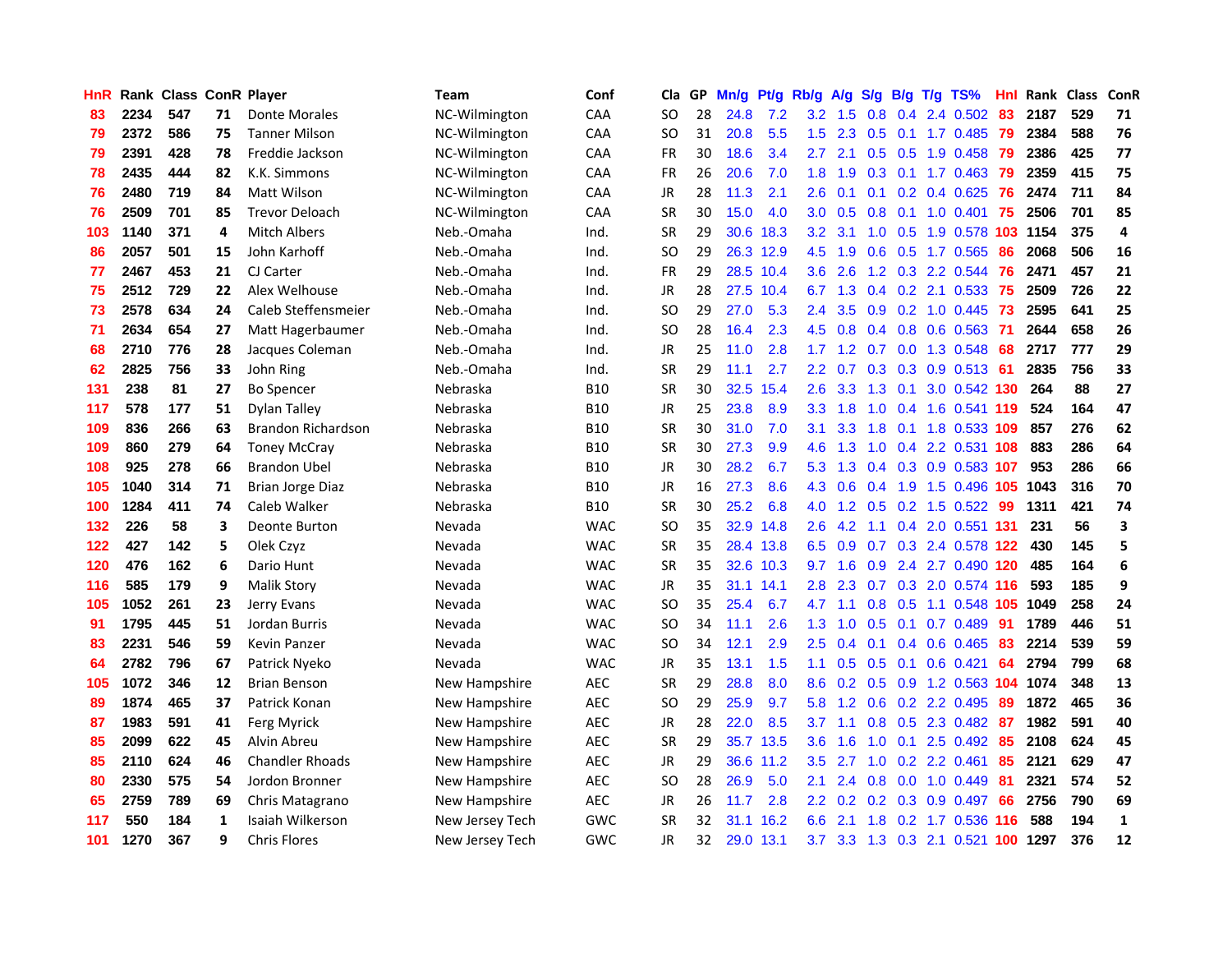| <b>HnR</b> |      | Rank Class ConR Player |                |                         | Team              | Conf        | Cla       |    | GP Mn/g | Pt/g      | Rb/g             | A/g |                   |                 | S/g B/g T/g TS%           | Hnl | Rank Class |     | ConR                    |
|------------|------|------------------------|----------------|-------------------------|-------------------|-------------|-----------|----|---------|-----------|------------------|-----|-------------------|-----------------|---------------------------|-----|------------|-----|-------------------------|
| 94         | 1622 | 499                    | 18             | Ryan Woods              | New Jersey Tech   | <b>GWC</b>  | <b>SR</b> | 29 | 22.1    | 9.7       | 3.5              | 1.1 | 0.7               | 0.3             | 0.9 0.594                 | 95  | 1586       | 493 | 17                      |
| 77         | 2465 | 605                    | 31             | Lamar Kearse            | New Jersey Tech   | <b>GWC</b>  | SO.       | 32 | 23.3    | 7.1       | 3.1              | 1.9 | 0.7               | 0.1             | 1.4 0.442                 | 76  | 2482       | 611 | 32                      |
| 76         | 2482 | 720                    | 32             | P.J. Miller             | New Jersey Tech   | GWC         | JR        | 30 | 25.1    | 6.8       | 3.0              | 2.1 | 1.0               |                 | 0.2 2.0 0.489             | 76  | 2477       | 712 | 31                      |
| 74         | 2552 | 629                    | 35             | <b>Kherel Silcott</b>   | New Jersey Tech   | GWC         | SO.       | 29 | 12.6    | 2.6       |                  |     |                   |                 | 3.4 0.2 0.3 0.4 0.4 0.531 | 73  | 2570       | 633 | 35                      |
| 73         | 2575 | 715                    | 38             | Arjun Ohri              | New Jersey Tech   | GWC         | <b>SR</b> | 32 | 16.2    | 5.5       | 0.9 <sub>0</sub> | 0.9 |                   |                 | 0.4 0.1 0.7 0.543 72      |     | 2601       | 720 | 37                      |
| 60         | 2848 | 759                    | 45             | <b>Ryan Regis</b>       | New Jersey Tech   | GWC         | <b>SR</b> | 30 | 17.0    | 2.9       |                  |     | $3.3$ 0.2 0.4 0.9 |                 | 1.3 0.506                 | -61 | 2841       | 757 | 45                      |
| 152        | 38   | 15                     | 1              | Drew Gordon             | New Mexico        | <b>MWC</b>  | <b>SR</b> | 35 |         | 30.8 13.7 | 11.1             | 1.2 | 1.1               |                 | 1.0 2.3 0.579 152         |     | 40         | 16  | $\mathbf{1}$            |
| 136        | 151  | 34                     | 7              | <b>Kendall Williams</b> | New Mexico        | <b>MWC</b>  | SO.       | 34 |         | 29.8 12.1 | 3.3 <sub>2</sub> | 4.2 | 1.4               | 0.1             | 2.2 0.568 137             |     | 153        | 35  | $\overline{\mathbf{z}}$ |
| 130        | 256  | 88                     | 8              | Jamal Fenton            | <b>New Mexico</b> | <b>MWC</b>  | JR        | 35 | 16.7    | 6.5       | 1.3              | 2.4 | 1.1               | 0.0             | 1.2 0.585 130             |     | 265        | 93  | 8                       |
| 126        | 343  | 92                     | 11             | <b>Tony Snell</b>       | <b>New Mexico</b> | <b>MWC</b>  | <b>SO</b> | 35 | 25.6    | 10.5      | $2.7^{\circ}$    | 2.3 | 0.5               |                 | 0.4 1.5 0.609 126         |     | 348        | 90  | 11                      |
| 121        | 460  | 157                    | 15             | Phillip McDonald        | <b>New Mexico</b> | <b>MWC</b>  | <b>SR</b> | 33 | 13.0    | 5.8       | 1.6              | 0.6 |                   | $0.2 \quad 0.1$ | 0.6 0.578                 | 121 | 472        | 160 | 15                      |
| 120        | 469  | 40                     | 16             | Hugh Greenwood          | New Mexico        | <b>MWC</b>  | <b>FR</b> | 33 | 23.2    | 6.3       | 3.7              | 2.5 |                   | $0.8\quad 0.5$  | 1.0 0.546                 | 120 | 476        | 39  | 16                      |
| 117        | 569  | 147                    | 20             | Demetrius Walker        | New Mexico        | <b>MWC</b>  | SO.       | 35 | 16.8    | 7.4       | 2.8              | 1.8 | 0.3               | 0.1             | 1.5 0.524                 | 117 | 575        | 147 | 20                      |
| 98         | 1397 | 357                    | 53             | <b>Cameron Bairstow</b> | New Mexico        | <b>MWC</b>  | SO.       | 34 | 15.4    | 3.7       | 3.6              | 0.3 | 0.4               | 0.6             | 0.9 0.498                 | 98  | 1376       | 347 | 53                      |
| 97         | 1478 | 457                    | 55             | A.J. Hardeman           | New Mexico        | <b>MWC</b>  | <b>SR</b> | 35 | 21.5    | 4.6       | 3.4              | 0.6 | 0.5               | 0.5             | 1.4 0.480                 | 97  | 1471       | 461 | 56                      |
| 142        | 96   | 36                     | $\overline{2}$ | <b>Wendell McKines</b>  | New Mexico St.    | <b>WAC</b>  | <b>SR</b> | 35 | 33.7    | 18.7      | 10.7             | 1.5 | 0.8               |                 | 0.4 2.0 0.549 142         |     | 93         | 35  | $\mathbf{1}$            |
| 120        | 482  | 167                    | 7              | Hamidu Rahman           | New Mexico St.    | <b>WAC</b>  | <b>SR</b> | 36 | 20.4    | 9.9       | 5.8              | 0.5 | 0.3               |                 | 1.1 1.7 0.571 119         |     | 505        | 173 | 7                       |
| 110        | 804  | 251                    | 13             | <b>Hernst Laroche</b>   | New Mexico St.    | <b>WAC</b>  | <b>SR</b> | 36 |         | 33.6 11.9 | 2.9              | 3.8 |                   |                 | 1.8 0.1 2.3 0.571 109     |     | 810        | 255 | 13                      |
| 108        | 889  | 272                    | 15             | Bandja Sy               | New Mexico St.    | <b>WAC</b>  | JR        | 36 | 21.8    | 8.8       | 4.0              | 1.1 |                   |                 | 0.6 0.6 1.5 0.542 108     |     | 895        | 274 | 16                      |
| 108        | 891  | 109                    | 16             | Daniel Mullings         | New Mexico St.    | <b>WAC</b>  | <b>FR</b> | 36 | 27.7    | 9.3       | 4.1              | 1.9 |                   |                 | 1.6 0.5 2.1 0.520 108     |     | 896        | 108 | 17                      |
| 106        | 994  | 301                    | 20             | <b>Tyrone Watson</b>    | New Mexico St.    | <b>WAC</b>  | JR        | 36 | 29.1    | 7.0       | 4.0              | 3.1 |                   |                 | 0.9 0.3 2.2 0.520 106     |     | 1014       | 309 | 22                      |
| 105        | 1074 | 265                    | 25             | Christian Kabongo       | New Mexico St.    | <b>WAC</b>  | <b>SO</b> | 11 | 29.0    | 14.6      | 3.4              | 3.5 | 1.3               |                 | 0.2 4.2 0.518 108         |     | 889        | 223 | 15                      |
| 102        | 1200 | 304                    | 31             | Tshilidzi Nephawe       | New Mexico St.    | <b>WAC</b>  | <b>SO</b> | 36 | 16.8    | 5.8       | 3.8 <sup>°</sup> | 0.4 | 0.1               |                 | 0.9 0.9 0.587 102 1205    |     |            | 305 | 32                      |
| 117        | 559  | 59                     | 9              | Juan'ya Green           | Niagara           | <b>MAAC</b> | <b>FR</b> | 33 |         | 37.2 17.7 | 3.2 <sub>2</sub> | 4.5 | 1.9               | 0.3             | 3.5 0.525                 | 117 | 567        | 59  | 9                       |
| 90         | 1839 | 457                    | 45             | <b>Malcolm Lemmons</b>  | Niagara           | <b>MAAC</b> | SO.       | 23 | 25.9    | 8.3       | 4.3              | 1.3 | 1.0               | 0.2             | 1.8 0.551                 | 90  | 1833       | 455 | 44                      |
| 90         | 1846 | 285                    | 46             | Antoine Mason           | Niagara           | <b>MAAC</b> | <b>FR</b> | 33 |         | 34.3 15.1 | 4.6              | 2.1 | 1.2               | 0.1             | 2.5 0.463                 | 90  | 1846       | 285 | 46                      |
| 89         | 1882 | 294                    | 47             | Ameen Tanksley          | Niagara           | <b>MAAC</b> | FR        | 33 | 27.5    | 8.7       | 5.9              | 1.1 | 1.2               | 0.2             | 1.3 0.474                 | 89  | 1876       | 291 | 48                      |
| 89         | 1886 | 469                    | 48             | Marvin Jordan           | Niagara           | <b>MAAC</b> | <b>SO</b> | 33 |         | 30.1 10.4 | 2.3              | 2.1 | 1.4               | 0.0             | 1.5 0.505                 | 89  | 1888       | 469 | 49                      |
| 84         | 2141 | 358                    | 60             | Joe Thomas              | Niagara           | <b>MAAC</b> | <b>FR</b> | 33 | 15.4    | 3.5       | 3.7              | 0.3 | 0.5               | 0.8             | 0.8 0.516                 | 84  | 2145       | 358 | 58                      |
| 84         | 2182 | 643                    | 61             | Ali Langford            | Niagara           | <b>MAAC</b> | JR        | 29 | 10.7    | 1.8       | 2.0 <sub>1</sub> | 0.3 |                   |                 | $0.6$ 0.4 0.5 0.639       | 84  | 2176       | 644 | 61                      |
| 82         | 2270 | 668                    | 64             | <b>Scooter Gillette</b> | Niagara           | <b>MAAC</b> | JR        | 33 | 16.4    | 4.2       | 2.5              | 0.2 |                   |                 | $0.4$ 0.7 0.8 0.657       | 82  | 2277       | 666 | 63                      |
| 103        | 1149 | 153                    | 24             | <b>Trevon Lewis</b>     | Nicholls St.      | Southland   | <b>FR</b> | 28 |         | 24.4 12.6 | 5.1              | 1.0 | 1.0               |                 | 0.7 2.0 0.547 103 1146    |     |            | 152 | 23                      |
| 90         | 1813 | 450                    | 50             | Dantrell Thomas         | Nicholls St.      | Southland   | <b>SO</b> | 22 |         | 23.1 11.7 | 3.3 <sub>1</sub> | 1.4 | 0.9               |                 | $0.1$ 2.0 $0.547$         | 94  | 1612       | 402 | 43                      |
| 84         | 2171 | 526                    | 62             | Jeremy Smith            | Nicholls St.      | Southland   | SO.       | 30 | 21.2    | 7.6       | $3.5^{\circ}$    | 1.2 | 0.6               |                 | 0.2 2.1 0.596             | 82  | 2265       | 560 | 69                      |
| 79         | 2375 | 422                    | 73             | Sam McBeath             | Nicholls St.      | Southland   | <b>FR</b> | 27 | 25.9    | 8.0       | 4.4              | 1.6 | 0.7               |                 | 0.7 2.2 0.507             | 78  | 2431       | 442 | 74                      |
| 79         | 2388 | 589                    | 74             | Chris Talkington        | Nicholls St.      | Southland   | <b>SO</b> | 26 | 18.6    | 8.0       | $2.3^{\circ}$    | 0.6 | 0.3               | 0.0             | 1.1 0.516                 | -77 | 2437       | 599 | 75                      |
| 76         | 2476 | 456                    | 81             | <b>Shane Rillieux</b>   | Nicholls St.      | Southland   | FR        | 30 | 31.8    | 7.8       | 3.1              | 2.6 | 0.9               | 0.0             | 2.8 0.491                 | 75  | 2532       | 470 | 81                      |
| 76         | 2484 | 611                    | 82             | <b>Bryan Hammond</b>    | Nicholls St.      | Southland   | <b>SO</b> | 30 | 29.4    | 7.9       | 2.4              | 3.0 |                   |                 | 0.5 0.1 1.8 0.456         | 74  | 2539       | 626 | 83                      |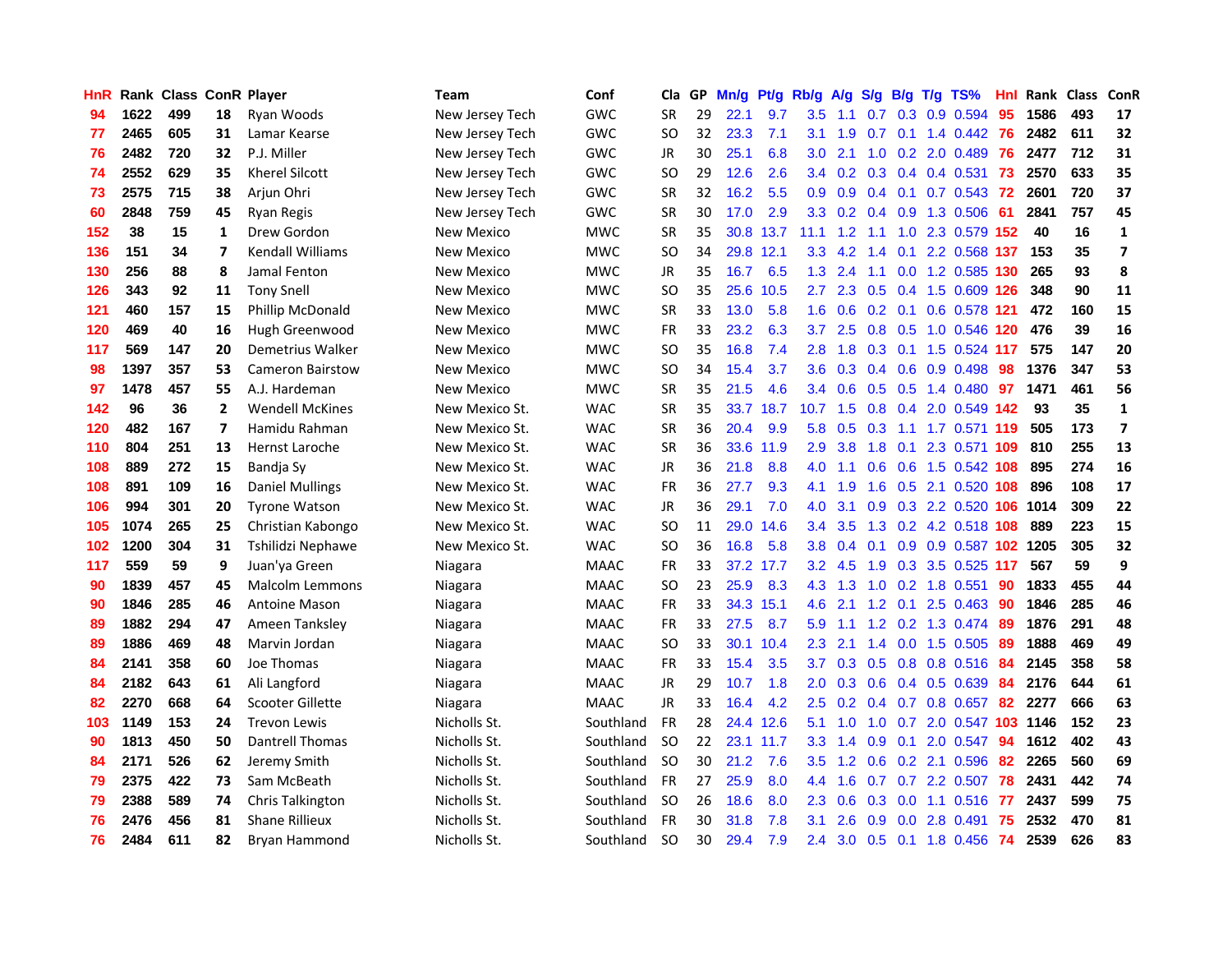| <b>HnR</b> |      | Rank Class ConR Player |                |                           | <b>Team</b>      | Conf        | Cla           |    | GP Mn/g   | Pt/g      | Rb/g             | A/g             |     |                 | S/g B/g T/g TS%               | Hnl | Rank Class |     | ConR                    |
|------------|------|------------------------|----------------|---------------------------|------------------|-------------|---------------|----|-----------|-----------|------------------|-----------------|-----|-----------------|-------------------------------|-----|------------|-----|-------------------------|
| 64         | 2781 | 551                    | 97             | Lachlan Prest             | Nicholls St.     | Southland   | <b>FR</b>     | 13 | 24.8      | 6.1       | 2.5              | 1.4             |     | $0.4 \quad 0.2$ | 1.6 0.568                     | 70  | 2670       | 508 | 90                      |
| 56         | 2890 | 821                    | 102            | Linden Smith-Hyde         | Nicholls St.     | Southland   | JR            | 24 | 19.6      | 3.8       | $2.3^{\circ}$    | 0.5             |     | $0.3 \quad 0.1$ | 0.8 0.428                     | -59 | 2871       | 817 | 101                     |
| 158        | 24   | 8                      | 1              | Kyle O'Quinn              | Norfolk St.      | <b>MEAC</b> | <b>SR</b>     | 36 |           | 31.3 15.9 | 10.3             | 1.4             | 0.7 |                 | 2.7 2.6 0.609 157             |     | 26         | 9   | $\mathbf 1$             |
| 115        | 615  | 157                    | 6              | <b>Pendarvis Williams</b> | Norfolk St.      | <b>MEAC</b> | SO.           | 35 |           | 28.7 11.9 | 3.8 <sub>2</sub> | 2.5             |     |                 | 0.9 0.3 2.0 0.585 115         |     | 613        | 155 | 6                       |
| 97         | 1440 | 444                    | 26             | Chris McEachin            | Norfolk St.      | <b>MEAC</b> | <b>SR</b>     | 36 |           | 29.9 12.8 | 2.9              |                 |     |                 | 1.2 1.3 0.6 2.0 0.516 97      |     | 1463       | 458 | 30                      |
| 90         | 1830 | 546                    | 48             | <b>Brandon Wheeless</b>   | Norfolk St.      | <b>MEAC</b> | <b>SR</b>     | 35 | 15.4      | 5.1       |                  | $2.4 \quad 0.4$ |     |                 | $0.4$ 0.1 0.8 0.506           | -90 | 1843       | 551 | 48                      |
| 88         | 1961 | 483                    | 54             | Jamel Fuentes             | Norfolk St.      | <b>MEAC</b> | <b>SO</b>     | 36 | 18.3      | 3.1       | $2.6^{\circ}$    | 2.9             |     |                 | $0.8$ 0.1 1.8 0.409           | 87  | 1980       | 490 | 55                      |
| 86         | 2044 | 609                    | 59             | <b>Marcos Tamares</b>     | Norfolk St.      | <b>MEAC</b> | <b>SR</b>     | 36 | 21.6      | 7.1       | 2.6              | 0.6             |     |                 | 0.8 0.3 1.3 0.467             | 86  | 2062       | 610 | 59                      |
| 83         | 2216 | 653                    | 69             | Quasim Pugh               | Norfolk St.      | <b>MEAC</b> | JR            | 26 | 11.3      | 2.8       | 1.3 <sub>1</sub> | 1.3             | 0.5 |                 | $0.0$ 1.1 $0.481$             | 84  | 2166       | 642 | 67                      |
| 83         | 2227 | 656                    | 70             | Rob Johnson               | Norfolk St.      | <b>MEAC</b> | JR            | 25 | 17.6      | 6.1       | 3.2              | 0.4             |     |                 | $0.4$ 0.1 1.5 0.519           | 85  | 2091       | 619 | 62                      |
| 83         | 2233 | 647                    | 71             | Rodney McCauley           | Norfolk St.      | <b>MEAC</b> | <b>SR</b>     | 36 | 18.8      | 3.5       | 2.6              | 1.4             |     |                 | 0.8 0.1 1.0 0.442             | -82 | 2252       | 648 | 70                      |
| 71         | 2643 | 762                    | 94             | A.J. Rogers               | Norfolk St.      | <b>MEAC</b> | <b>JR</b>     | 36 | 10.0      | 2.4       |                  | $1.4 \quad 0.2$ |     |                 | $0.2$ 0.4 0.6 0.512           | 70  | 2658       | 765 | 97                      |
| 171        | 11   | 5                      | $\overline{2}$ | <b>Tyler Zeller</b>       | North Carolina   | <b>ACC</b>  | <b>SR</b>     | 38 |           | 28.2 16.3 | 9.6              | 0.9             | 0.9 |                 | 1.5 1.9 0.609 169             |     | 11         | 5   | $\overline{2}$          |
| 153        | 34   | 14                     | 3              | John Henson               | North Carolina   | ACC         | JR            | 35 |           | 29.1 13.7 | 9.9              | 1.3             | 0.6 | 2.9             | 1.3 0.502 153                 |     | -34        | 12  | 3                       |
| 144        | 73   | 14                     | $\overline{ }$ | <b>Kendall Marshall</b>   | North Carolina   | <b>ACC</b>  | <sub>SO</sub> | 36 | 33.0      | 8.1       | 2.6              | 9.8             |     |                 | 1.2 0.2 2.8 0.554 144         |     | 80         | 15  | 6                       |
| 135        | 176  | 43                     | 15             | <b>Harrison Barnes</b>    | North Carolina   | <b>ACC</b>  | <sub>SO</sub> | 38 |           | 29.2 17.1 | 5.2              | 1.1             |     |                 | 1.1 0.3 1.9 0.524 134         |     | 198        | 48  | 16                      |
| 128        | 293  | 76                     | 20             | Reggie Bullock            | North Carolina   | <b>ACC</b>  | <b>SO</b>     | 38 | 25.4      | 8.8       | 5.1              | 1.4             |     |                 | 0.7 0.2 1.0 0.556 127         |     | 319        | 80  | 22                      |
| 121        | 466  | 37                     | 30             | James Michael McAdoo      | North Carolina   | <b>ACC</b>  | <b>FR</b>     | 38 | 15.6      | 6.1       | 3.9 <sup>°</sup> |                 |     |                 | 0.3 0.9 0.3 0.8 0.473 120     |     | 500        | 43  | 32                      |
| 114        | 652  | 203                    | 45             | Dexter Strickland         | North Carolina   | ACC         | JR            | 19 | 24.3      | 7.5       | 2.1              | 2.1             |     |                 | 1.3 0.2 1.4 0.587 122         |     | 433        | 145 | 30                      |
| 110        | 808  | 96                     | 52.            | P.J. Hairston             | North Carolina   | <b>ACC</b>  | <b>FR</b>     | 37 | 13.0      | 5.7       | $2.2^{\circ}$    | 0.8             |     |                 | 0.4 0.2 0.7 0.463 109         |     | 816        | 97  | 51                      |
| 107        | 940  | 237                    | 3              | Aaron Anderson            | North Dakota     | GWC         | SO.           | 32 |           | 30.1 11.0 | 2.8              | 2.9             |     |                 | 1.3 0.1 1.8 0.609 107         |     | 949        | 236 | 3                       |
| 105        | 1026 | 253                    | 4              | <b>Brandon Brekke</b>     | North Dakota     | GWC         | <b>SO</b>     | 30 | 21.0      | 9.2       | 6.1              | 0.6             |     |                 | 0.3 0.8 1.8 0.644 106         |     | 975        | 240 | 4                       |
| 104        | 1080 | 267                    | 6              | <b>Troy Huff</b>          | North Dakota     | GWC         | <b>SO</b>     | 32 |           | 28.3 13.1 | 5.9              | 2.0             | 1.6 |                 | 0.5 2.4 0.461 104 1100        |     |            | 272 | 6                       |
| 97         | 1486 | 459                    | 15             | <b>Patrick Mitchell</b>   | North Dakota     | GWC         | <b>SR</b>     | 31 |           | 25.8 10.4 | 4.4              | 1.0             | 0.3 |                 | 1.4 1.3 0.545                 | -96 | 1486       | 466 | 16                      |
| 94         | 1600 | 397                    | 17             | Jamal Webb                | North Dakota     | GWC         | SO.           | 31 | 31.4      | 9.5       | 4.4              | 3.5             |     | $1.8\quad 0.3$  | 3.3 0.530                     | -94 | 1609       | 399 | 18                      |
| 81         | 2312 | 568                    | 25             | Josh Schuler              | North Dakota     | GWC         | <b>SO</b>     | 32 | 23.0      | 5.7       | $1.4^{\circ}$    | 1.7             |     | $0.4 \quad 0.1$ | 0.9 0.504                     | 80  | 2328       | 578 | 25                      |
| 72         | 2607 | 756                    | 40             | Jordan Allard             | North Dakota     | GWC         | <b>JR</b>     | 32 | 17.0      | 3.5       | 3.6              | 0.3             | 0.3 |                 | 0.7 0.9 0.421                 | 72  | 2623       | 757 | 40                      |
| 129        | 273  | 70                     | 6              | <b>Taylor Braun</b>       | North Dakota St. | Summit      | <b>SO</b>     | 31 |           | 30.3 15.4 | 6.6              | 2.5             | 1.3 | 0.1             | 2.5 0.620 128                 |     | 291        | 71  | $\overline{\mathbf{z}}$ |
| 121        | 464  | 123                    | 11             | <b>Marshall Bjorklund</b> | North Dakota St. | Summit      | <b>SO</b>     | 31 |           | 26.3 11.6 | 5.9              | 0.6             |     |                 | 0.8 0.7 1.0 0.670 120         |     | 489        | 129 | 11                      |
| 104        | 1109 | 144                    | 24             | Lawrence Alexander        | North Dakota St. | Summit      | <b>FR</b>     | 31 |           | 34.2 12.8 | 4.0              | 4.6             |     |                 | 1.2 0.3 3.1 0.531 103 1133    |     |            | 148 | 24                      |
| 102        | 1211 | 308                    | 26             | Jordan Aaberg             | North Dakota St. | Summit      | SO            | 31 | 11.8      | 3.9       | 2.6              | 0.1             |     |                 | 0.3 0.8 0.6 0.723 101 1225    |     |            | 309 | 26                      |
| 101        | 1263 | 405                    | 27             | Eric Carlson              | North Dakota St. | Summit      | <b>SR</b>     | 20 | 15.4      | 5.3       | 3.2              | 1.1             |     |                 | 0.5 0.1 0.8 0.571 101 1236    |     |            | 401 | 27                      |
| 99         | 1370 | 350                    | 30             | Mike Felt                 | North Dakota St. | Summit      | <b>SO</b>     | 31 | 21.6      | 9.6       | 1.5              | 0.7             |     |                 | 0.4 0.1 0.7 0.629             | -98 | 1388       | 351 | 31                      |
| 98         | 1401 | 360                    | 33             | TrayVonn Wright           | North Dakota St. | Summit      | <b>SO</b>     | 31 | 23.7      | 7.7       | 4.8              | 0.8             | 0.7 |                 | 1.2 1.2 0.512                 | 97  | 1420       | 358 | 34                      |
| 70         | 2653 | 660                    | 73             | Dylan Hale                | North Dakota St. | Summit      | <b>SO</b>     | 29 | 21.3      | 4.5       | 1.3 <sup>2</sup> | 1.8             |     |                 | 0.9 0.3 1.9 0.390             | 72  | 2605       | 643 | 71                      |
| 66         | 2747 | 542                    | 79             | Joel Lindberg             | North Dakota St. | Summit      | FR            | 28 | 15.8      | 2.0       | 1.0              | 1.4             | 0.3 | 0.1             | $0.6$ 0.591                   | 68  | 2718       | 532 | 79                      |
| 123        | 408  | 106                    | 8              | <b>Travis Wallace</b>     | North Florida    | ASun        | <b>SO</b>     | 32 | 19.9      | 10.9      | 5.3              | 0.9             |     |                 | 0.3 0.4 1.2 0.529 123         |     | 415        | 103 | $\overline{\mathbf{z}}$ |
| 116        | 581  | 178                    | 15             | Parker Smith              | North Florida    | ASun        | <b>JR</b>     | 32 | 27.4 14.5 |           |                  |                 |     |                 | 2.4 1.0 0.7 0.1 1.8 0.614 116 |     | 587        | 183 | 15                      |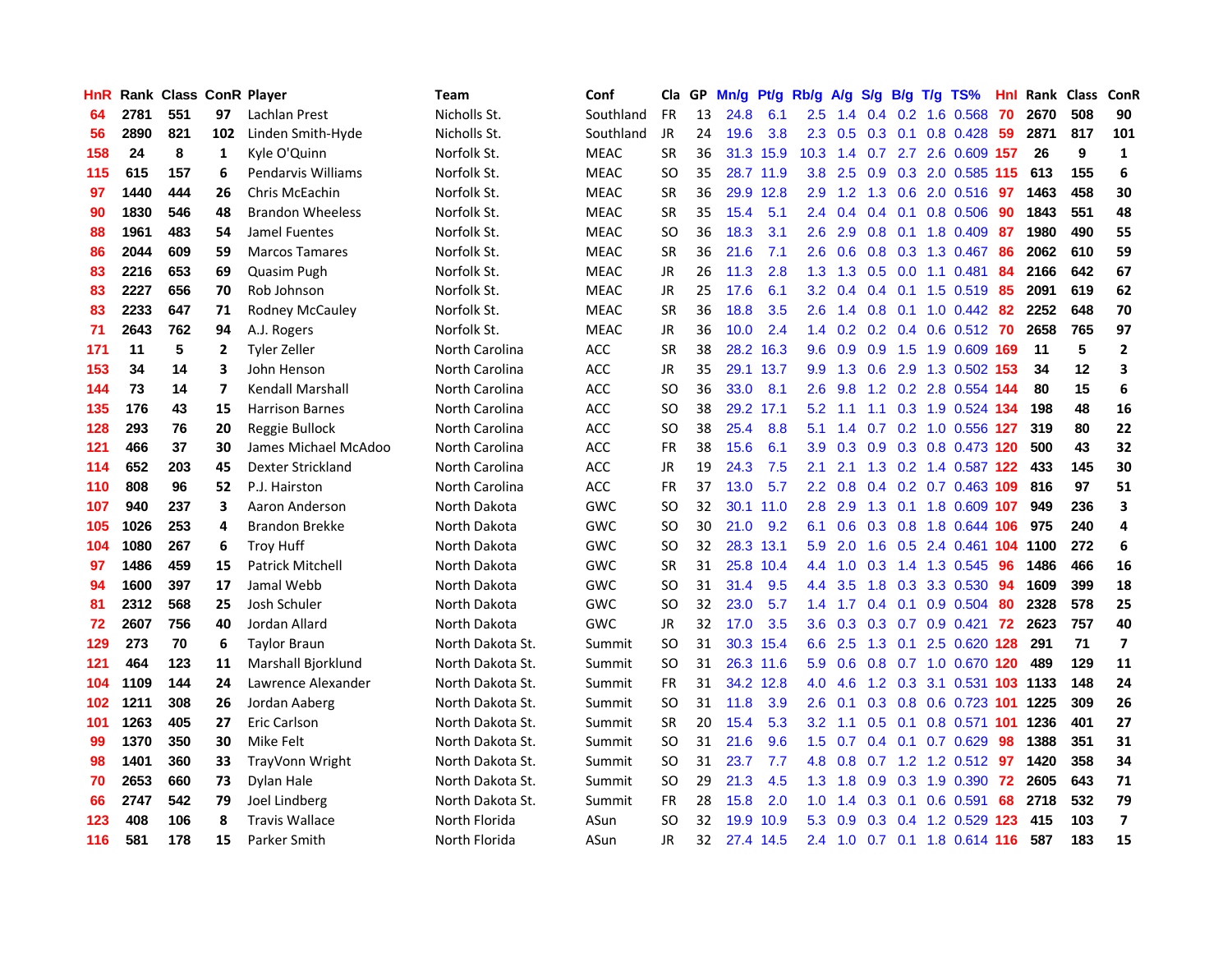| <b>HnR</b> |      | Rank Class ConR Player |     |                         | Team              | Conf        | Cla       |    | GP Mn/g Pt/g |           | Rb/g             | A/g             |     |                 | S/g B/g T/g TS%            | Hnl |      | Rank Class ConR |             |
|------------|------|------------------------|-----|-------------------------|-------------------|-------------|-----------|----|--------------|-----------|------------------|-----------------|-----|-----------------|----------------------------|-----|------|-----------------|-------------|
| 103        | 1132 | 366                    | 31  | <b>Matt Sauey</b>       | North Florida     | ASun        | <b>SR</b> | 32 | 22.3         | 5.8       | 3.8              | 0.7             | 0.8 | 1.2             | 0.9 0.589                  | 103 | 1134 | 367             | 31          |
| 101        | 1246 | 361                    | 35  | Andy Diaz               | North Florida     | ASun        | JR        | 32 | 21.0         | 9.0       | 4.3              | 1.0             |     |                 | 0.7 0.7 2.4 0.512 101      |     | 1234 | 358             | 35          |
| 96         | 1504 | 437                    | 48  | Jerron Granberry        | North Florida     | ASun        | <b>JR</b> | 31 | 28.9         | 10.9      | 3.0              | 1.0             | 0.7 |                 | 0.2 1.5 0.554              | -96 | 1488 | 434             | 48          |
| 96         | 1515 | 472                    | 50  | Jimmy Williams          | North Florida     | ASun        | <b>SR</b> | 32 | 21.4         | 5.8       | 3.4              | 3.5             | 1.0 |                 | $0.2$ 2.9 0.483            | -96 | 1507 | 475             | 49          |
| 80         | 2343 | 684                    | 71  | David Jeune             | North Florida     | ASun        | JR        | 32 | 17.8         | 2.9       | 3.9 <sup>°</sup> |                 |     |                 | $0.4$ 0.5 0.3 1.0 0.503    | -80 | 2341 | 685             | 71          |
| 78         | 2440 | 705                    | 73  | William Wilson          | North Florida     | ASun        | JR        | 32 | 20.6         | 2.0       | 1.7 <sup>2</sup> | 3.1             |     |                 | 0.8 0.0 2.1 0.390 78       |     | 2434 | 702             | 73          |
| 73         | 2592 | 640                    | 75  | <b>Charles McRoy</b>    | North Florida     | ASun        | SO.       | 31 | 15.9         | 3.8       | 2.8              | 0.5             |     |                 | $0.4$ 0.1 1.2 0.442 73     |     | 2583 | 638             | 75          |
| 72         | 2608 | 491                    | 76  | <b>Fred Landers</b>     | North Florida     | ASun        | <b>FR</b> | 30 | 10.1         | 2.6       |                  | $1.4 \quad 0.4$ |     |                 | $0.2$ 0.1 0.4 0.451 72     |     | 2600 | 489             | 76          |
| 146        | 61   | 4                      | 1   | <b>Tony Mitchell</b>    | North Texas       | Sun Belt    | <b>FR</b> | 23 |              | 29.4 14.7 | 10.3             | 1.6             |     |                 | 0.9 3.0 2.8 0.638 160      |     | 21   | 3               | $\mathbf 1$ |
| 120        | 467  | 38                     | 11  | Chris Jones             | North Texas       | Sun Belt    | FR        | 19 |              | 29.4 14.1 | 4.7              | 4.3             |     |                 | 2.4 0.2 3.7 0.518 131      |     | 249  | 18              | 5           |
| 106        | 1018 | 129                    | 25  | Jordan Williams         | North Texas       | Sun Belt    | <b>FR</b> | 19 |              | 25.3 10.9 | 4.0              | 1.3             | 1.1 |                 | 0.5 2.2 0.518 105 1062     |     |      | 136             | 27          |
| 101        | 1265 | 323                    | 37  | Alzee Williams          | North Texas       | Sun Belt    | <b>SO</b> | 32 |              | 31.8 10.5 | $3.4^{\circ}$    | 1.7             |     |                 | 0.5 0.1 1.3 0.529          | -96 | 1500 | 381             | 45          |
| 99         | 1358 | 395                    | 41  | Roger Franklin          | North Texas       | Sun Belt    | <b>JR</b> | 32 | 23.6         | 8.2       | 5.0              | 1.2             | 0.6 | 0.5             | 1.4 0.452                  | 94  | 1603 | 472             | 52          |
| 98         | 1418 | 419                    | 46  | <b>Brandan Walton</b>   | North Texas       | Sun Belt    | <b>JR</b> | 32 | 24.8         | 8.8       | 2.6              | 1.1             | 0.8 | 0.0             | 1.2 0.521                  | 93  | 1659 | 493             | 56          |
| 96         | 1513 | 440                    | 52  | Niko Stojilkovic        | North Texas       | Sun Belt    | JR        | 31 | 11.1         | 3.2       | 2.6              | 0.8             | 0.3 | 0.1             | 0.8 0.469                  | 92  | 1737 | 516             | 64          |
| 88         | 1962 | 583                    | 76  | Jacob Holmen            | North Texas       | Sun Belt    | <b>JR</b> | 22 | 20.8         | 7.0       | 3.3 <sub>2</sub> | 1.0             | 0.3 | 0.1             | 1.0 0.464                  | 87  | 1978 | 590             | 75          |
| 86         | 2039 | 606                    | 79  | <b>Kendrick Hogans</b>  | North Texas       | Sun Belt    | <b>SR</b> | 24 | 16.5         | 3.8       | 3.7 <sub>2</sub> | 0.2             |     | $0.4\quad 0.5$  | 0.8 0.469                  | 85  | 2114 | 625             | 81          |
| 71         | 2636 | 723                    | 100 | <b>Tyler Hall</b>       | North Texas       | Sun Belt    | <b>SR</b> | 23 | 14.9         | 3.2       | 2.0 <sub>2</sub> | 1.0             |     | $0.5 \quad 0.1$ | 1.3 0.477 <b>72</b>        |     | 2612 | 721             | 101         |
| 59         | 2863 | 583                    | 109 | <b>Trey Norris</b>      | North Texas       | Sun Belt    | FR        | 31 | 11.7         | 1.6       |                  | $1.1 \quad 1.1$ |     |                 | 0.3 0.0 1.0 0.417 57       |     | 2889 | 592             | 111         |
| 123        | 413  | 136                    | 16  | Jonathan Lee            | Northeastern      | CAA         | JR        | 31 |              | 35.1 14.5 | 3.8 <sup>°</sup> | 3.5             |     | $1.5 \t0.1$     | 3.1 0.589 122              |     | 422  | 142             | 16          |
| 118        | 531  | 56                     | 21  | <b>Quincy Ford</b>      | Northeastern      | <b>CAA</b>  | FR        | 31 |              | 29.6 11.5 |                  | $5.0 \quad 1.3$ | 1.9 |                 | 1.0 2.1 0.534 118          |     | 543  | 56              | 22          |
| 104        | 1087 | 329                    | 36  | Joel Smith              | Northeastern      | CAA         | JR        | 31 |              | 34.2 12.9 | 4.5              | 2.5             |     |                 | 0.8 0.2 2.5 0.547 104 1089 |     |      | 329             | 37          |
| 95         | 1571 | 233                    | 52  | Reggie Spencer          | Northeastern      | CAA         | <b>FR</b> | 31 | 25.5         | 6.8       | 5.1              | 1.2             |     |                 | $0.4$ 0.8 1.6 0.539        | 95  | 1565 | 230             | 52          |
| 87         | 1987 | 594                    | 63  | Kauri Black             | Northeastern      | CAA         | JR        | 31 | 20.9         | 4.4       | 3.2              | 1.3             |     |                 | 1.3 0.7 1.7 0.450 87       |     | 1991 | 593             | 65          |
| 82         | 2254 | 652                    | 73  | Kashief Edwards         | Northeastern      | CAA         | <b>SR</b> | 31 | 16.5         | 5.5       | 1.9              | 0.4             |     |                 | 0.4 0.5 1.1 0.486          | -82 | 2263 | 653             | 72          |
| 79         | 2395 | 591                    | 79  | Alwayne Bigby           | Northeastern      | CAA         | SO.       | 31 | 22.8         | 3.3       | 3.5              | 1.3             | 1.1 |                 | $0.2$ 1.9 0.414            | -79 | 2395 | 590             | 79          |
| 93         | 1717 | 514                    | 24  | Durrell Norman          | Northern Arizona  | <b>BSky</b> | <b>SR</b> | 29 | 26.2         | 9.8       | 5.8              | 1.1             | 0.9 |                 | 0.3 1.6 0.546              | -91 | 1777 | 534             | 27          |
| 84         | 2146 | 361                    | 49  | James Douglas           | Northern Arizona  | <b>BSky</b> | FR.       | 28 |              | 30.1 12.2 | 2.6              | 2.3             | 1.3 | 0.0             | 2.3 0.517                  | -83 | 2183 | 374             | 51          |
| 84         | 2176 | 370                    | 50  | Gaellen Bewernick       | Northern Arizona  | <b>BSky</b> | FR        | 29 | 20.9         | 5.8       | 5.1              | 0.6             | 0.7 |                 | 0.4 1.2 0.578              | 82  | 2233 | 385             | 55          |
| 82         | 2259 | 664                    | 55  | <b>Stallon Saldivar</b> | Northern Arizona  | <b>BSky</b> | JR        | 29 | 31.2         | 6.7       | 3.6              | 4.9             | 1.0 | 0.0             | 2.2 0.456                  | 81  | 2317 | 677             | 58          |
| 76         | 2492 | 722                    | 62  | Ephraim Ekanem          | Northern Arizona  | <b>BSky</b> | JR        | 28 | 17.8         | 5.6       | 3.9 <sup>°</sup> | 0.3             |     |                 | 0.5 0.4 0.9 0.480 75       |     | 2525 | 729             | 63          |
| 74         | 2542 | 737                    | 65  | Michael Dunn            | Northern Arizona  | <b>BSky</b> | JR        | 29 | 23.5         | 6.8       |                  | $3.0$ 1.8       |     |                 | 1.0 0.2 1.9 0.491          | 73  | 2582 | 745             | 66          |
| 62         | 2816 | 566                    | 68  | Colin Gruber            | Northern Arizona  | <b>BSky</b> | <b>FR</b> | 27 | 12.0         | 3.9       |                  | $1.0 \quad 0.6$ |     |                 | 0.3 0.3 0.9 0.461          | 62  | 2830 | 570             | 69          |
| 59         | 2862 | 814                    | 69  | Gabe Rogers             | Northern Arizona  | <b>BSky</b> | JR        | 18 |              | 28.1 10.2 | 1.3              | 2.6             |     |                 | $0.4$ 0.1 2.6 0.397        | 68  | 2722 | 779             | 67          |
| 102        | 1208 | 388                    | 14  | Mike Proctor            | Northern Colorado | <b>BSky</b> | <b>SR</b> | 27 | 26.8         | 9.5       | 6.8              | 2.0             |     |                 | 0.9 0.4 2.4 0.566 101      |     | 1212 | 393             | 14          |
| 99         | 1320 | 338                    | 16  | <b>Tate Unruh</b>       | Northern Colorado | <b>BSky</b> | SO.       | 27 |              | 28.5 11.3 | 3.2              | 1.2             |     |                 | $0.9$ $0.2$ 1.6 $0.650$    | 99  | 1343 | 336             | 16          |
| 98         | 1398 | 358                    | 17  | <b>Emmanuel Addo</b>    | Northern Colorado | BSkv        | <b>SO</b> | 28 | 21.4         | 9.6       | 4.1              | 1.0             | 0.2 | 0.4             | 1.9 0.607                  | 97  | 1443 | 364             | 17          |
| 96         | 1547 | 226                    | 19  | Tim Huskisson           | Northern Colorado | BSkv        | Fr        | 28 | 19.0         | 6.5       |                  | 3.3 1.1         |     |                 | $0.5$ 0.2 1.3 0.595        | 95  | 1579 | 234             | 20          |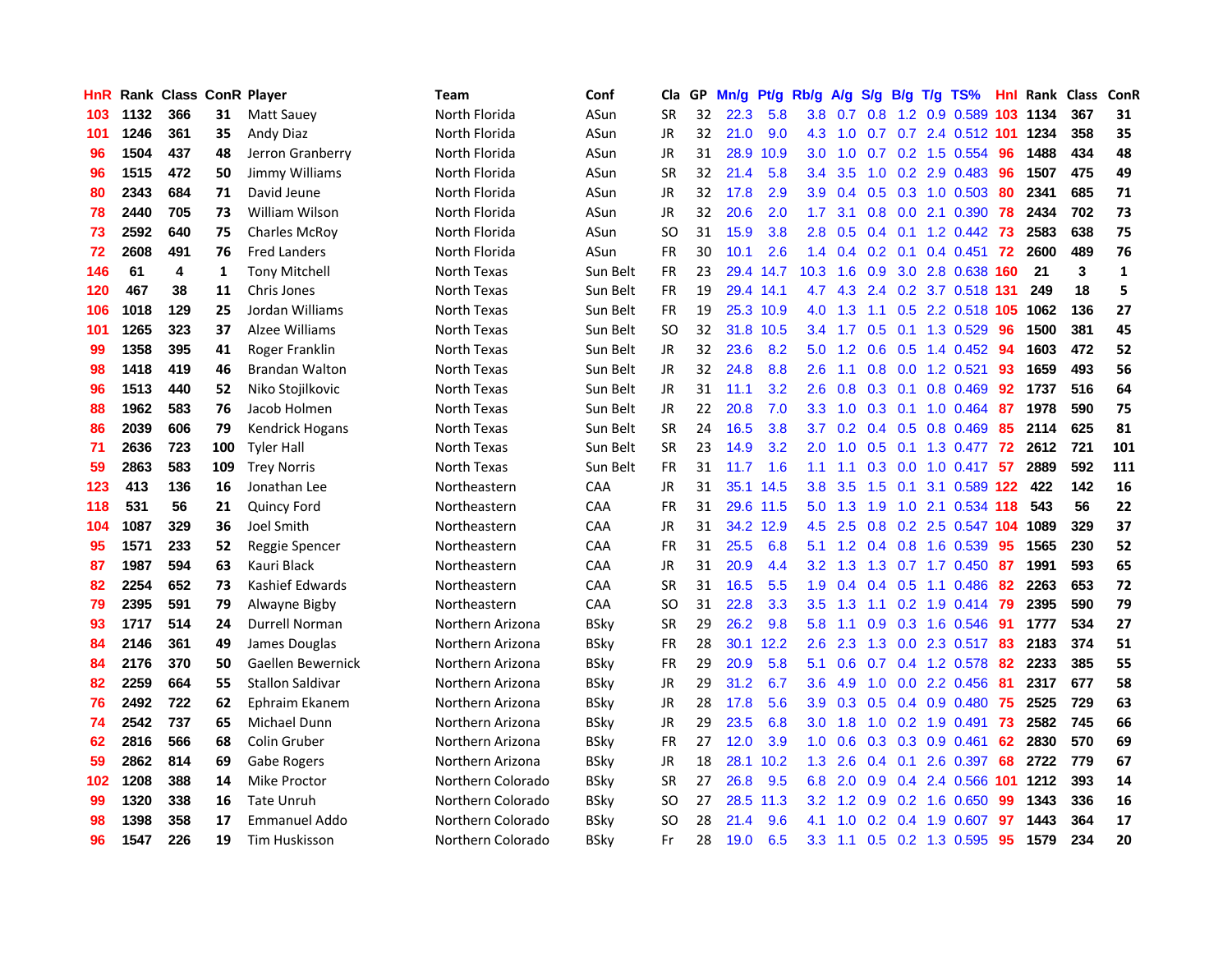| HnR |      | <b>Rank Class ConR Player</b> |                |                       | Team              | Conf        | Cla           | GP | Mn/g | Pt/g      | Rb/g             | A/g             | S/g | B/g             | T/g TS%                       | Hnl | Rank Class |     | ConR |
|-----|------|-------------------------------|----------------|-----------------------|-------------------|-------------|---------------|----|------|-----------|------------------|-----------------|-----|-----------------|-------------------------------|-----|------------|-----|------|
| 94  | 1613 | 400                           | 21             | <b>Paul Garnica</b>   | Northern Colorado | <b>BSky</b> | SO            | 27 | 24.4 | 9.3       | 2.0              | 2.4             | 1.0 | 0.1             | 2.3 0.574                     | 94  | 1645       | 409 | 22   |
| 92  | 1762 | 266                           | 26             | <b>Tevin Svihovec</b> | Northern Colorado | <b>BSky</b> | <b>FR</b>     | 28 |      | 29.2 10.8 | $2.7^{\circ}$    | 2.4             | 1.1 | 0.1             | 2.3 0.562                     | -91 | 1790       | 272 | 28   |
| 88  | 1965 | 485                           | 37             | <b>Connor Osborne</b> | Northern Colorado | <b>BSky</b> | <sub>SO</sub> | 27 | 21.1 | 7.6       | 4.6              | 0.4             | 0.1 | 0.6             | 1.6 0.554                     | -87 | 1992       | 494 | 38   |
| 82  | 2242 | 659                           | 54             | <b>Elliott Lloyd</b>  | Northern Colorado | <b>BSky</b> | JR            | 18 | 28.8 | 7.9       | $2.5\,$          | 2.6             | 0.9 |                 | 0.2 2.7 0.603                 | 86  | 2029       | 603 | 41   |
| 39  | 2949 | 616                           | 75             | Brendan Keane         | Northern Colorado | <b>BSky</b> | <b>FR</b>     | 27 | 9.0  | 2.0       |                  | $1.1 \quad 0.1$ |     |                 | $0.1$ $0.2$ $0.6$ $0.401$     | 40  | 2951       | 617 | 75   |
| 94  | 1639 | 406                           | 58             | Askel Bolin           | Northern Illinois | <b>MAC</b>  | <b>SO</b>     | 31 | 25.6 | 6.2       | 5.1              | 1.3             |     |                 | 0.6 0.2 1.7 0.566             | 93  | 1678       | 417 | 59   |
| 86  | 2076 | 616                           | 73             | <b>Tyler Storm</b>    | Northern Illinois | MAC         | <b>SR</b>     | 30 | 14.3 | 3.8       | $2.7^{\circ}$    | 0.5             |     |                 | $0.4$ 0.2 0.6 0.481           | 85  | 2103       | 623 | 76   |
| 85  | 2130 | 629                           | 75             | <b>Tony Nixon</b>     | Northern Illinois | MAC         | <b>JR</b>     | 28 | 19.0 | 5.5       | 2.9              | 0.7             |     |                 | 0.5 0.1 0.8 0.480             | 85  | 2125       | 631 | 77   |
| 84  | 2137 | 630                           | 77             | <b>Tim Toler</b>      | Northern Illinois | MAC         | <b>SR</b>     | 16 | 23.9 | 10.8      | 5.1              | 0.3             |     |                 | 0.2 0.4 2.3 0.497             | -91 | 1800       | 539 | 65   |
| 81  | 2289 | 563                           | 81             | Antone Christian      | Northern Illinois | <b>MAC</b>  | <sub>SO</sub> | 31 | 17.2 | 5.2       | 3.2 <sub>2</sub> | 0.9             | 0.6 |                 | $0.1$ 1.2 0.411               | 80  | 2327       | 577 | 84   |
| 78  | 2424 | 440                           | 87             | Abdel Nader           | Northern Illinois | MAC         | FR            | 31 |      | 24.2 10.4 | 4.2              | 1.1             |     |                 | 0.7 0.7 2.9 0.423             | 77  | 2444       | 445 | 88   |
| 74  | 2553 | 477                           | 90             | Marquavese Ford       | Northern Illinois | <b>MAC</b>  | <b>FR</b>     | 31 | 18.1 | 4.5       | 1.6              | 2.0             | 0.8 | 0.1             | 2.2 0.433                     | 73  | 2585       | 486 | 91   |
| 69  | 2689 | 519                           | 95             | Keith Gray            | Northern Illinois | MAC         | <b>FR</b>     | 31 | 16.9 | 5.1       | 3.1              | 0.3             | 0.3 | 0.3             | 1.6 0.476                     | 68  | 2711       | 528 | 98   |
| 68  | 2699 | 526                           | 97             | <b>Stian Berg</b>     | Northern Illinois | <b>MAC</b>  | <b>FR</b>     | 30 | 17.1 | 3.7       | 0.9              | 1.3             | 0.3 | 0.0             | 1.2 0.487                     | 68  | 2715       | 530 | 99   |
| 64  | 2784 | 552                           | 100            | <b>Kevin Gray</b>     | Northern Illinois | <b>MAC</b>  | FR            | 31 | 20.3 | 2.8       | 3.7 <sub>2</sub> | 0.4             | 0.3 |                 | $0.2$ 1.1 0.398               | 63  | 2811       | 561 | 101  |
| 64  | 2795 | 557                           | 101            | Zach Miller           | Northern Illinois | <b>MAC</b>  | FR            | 19 | 18.0 | 2.5       | 1.3 <sub>1</sub> | 1.9             | 0.6 | 0.0             | 1.5 0.462                     | -67 | 2745       | 541 | 100  |
| 148 | 52   | 3                             | 3              | Seth Tuttle           | Northern Iowa     | <b>MVC</b>  | <b>FR</b>     | 34 | 22.4 | 9.6       | 5.6              | 1.1             |     |                 | 0.8 0.4 1.1 0.666 148         |     | 54         | 4   | 4    |
| 129 | 277  | 95                            | 13             | Jake Koch             | Northern Iowa     | <b>MVC</b>  | JR            | 33 | 28.1 | 8.5       | $5.4^{\circ}$    | 2.7             | 1.0 | 1.1             | 1.8 0.528 129                 |     | 276        | 97  | 13   |
| 113 | 684  | 210                           | 28             | Anthony James         | Northern Iowa     | <b>MVC</b>  | JR            | 33 |      | 28.1 12.5 | 4.3              |                 |     |                 | 1.7 0.7 0.0 1.5 0.473 112 693 |     |            | 218 | 28   |
| 112 | 705  | 184                           | 32             | Chip Rank             | Northern Iowa     | <b>MVC</b>  | <b>SO</b>     | 34 | 19.0 | 6.1       | 2.8 <sub>1</sub> | 0.4             |     |                 | 0.2 0.1 0.4 0.650 112 718     |     |            | 183 | 32   |
| 110 | 790  | 248                           | 37             | Marc Sonnen           | Northern Iowa     | <b>MVC</b>  | <b>JR</b>     | 34 | 28.0 | 8.6       |                  |                 |     |                 | 2.2 1.7 0.8 0.1 1.1 0.595 110 |     | 792        | 247 | 36   |
| 109 | 854  | 275                           | 39             | Johnny Moran          | Northern Iowa     | <b>MVC</b>  | <b>SR</b>     | 34 | 31.2 | 7.5       | 3.1              | 1.3             |     |                 | 1.3 0.1 1.1 0.503 109         |     | 852        | 273 | 39   |
| 101 | 1250 | 170                           | 49             | Deon Mitchell         | Northern Iowa     | <b>MVC</b>  | <b>FR</b>     | 34 | 20.1 | 7.0       | 2.1              | 1.7             | 0.6 | 0.1             | 2.2 0.501 101                 |     | 1252       | 168 | 49   |
| 87  | 1980 | 490                           | 68             | <b>Matt Morrison</b>  | Northern Iowa     | <b>MVC</b>  | <b>SO</b>     | 30 | 11.8 | 3.4       | 1.0 <sub>1</sub> | 0.6             |     |                 | 0.5 0.0 0.8 0.534             | -88 | 1925       | 477 | 65   |
| 156 | 27   | 11                            | $\overline{ }$ | John Shurna           | Northwestern      | B10         | <b>SR</b>     | 33 |      | 37.3 20.0 | 5.4              | 2.8             | 1.2 | 1.6             | 1.6 0.585 155                 |     | 31         | 13  | 8    |
| 125 | 353  | 119                           | 32             | Drew Crawford         | Northwestern      | <b>B10</b>  | JR            | 33 |      | 34.6 16.1 | 4.7              | 2.1             | 1.2 | 0.6             | 1.6 0.578 124                 |     | 370        | 127 | 32   |
| 107 | 955  | 119                           | 67             | Dave Sobolewski       | Northwestern      | <b>B10</b>  | <b>FR</b>     | 33 | 35.2 | 8.3       | 2.6              | 3.7             | 0.9 |                 | 0.2 1.4 0.546 106             |     | 970        | 123 | 68   |
| 100 | 1278 | 409                           | 73             | Luka Mirkovic         | Northwestern      | <b>B10</b>  | <b>SR</b>     | 19 | 19.9 | 5.9       | 3.8 <sub>1</sub> | 1.7             | 0.5 |                 | 0.3 1.1 0.498 101             |     | 1210       | 392 | 73   |
| 100 | 1297 | 377                           | 75             | Reggie Hearn          | Northwestern      | <b>B10</b>  | <b>JR</b>     | 33 | 26.1 | 7.4       | 3.7 <sub>2</sub> | 1.3             | 0.7 | 0.3             | 1.5 0.611                     | 99  | 1317       | 384 | 76   |
| 99  | 1329 | 388                           | 77             | Alex Marcotullio      | Northwestern      | <b>B10</b>  | <b>JR</b>     | 29 | 20.6 | 5.2       | 2.0              | 1.9             | 0.8 | 0.2             | 1.0 0.602                     | -99 | 1314       | 381 | 75   |
| 95  | 1590 | 494                           | 85             | Davide Curletti       | Northwestern      | <b>B10</b>  | <b>SR</b>     | 33 | 19.0 | 3.7       | 3.3 <sub>2</sub> | 1.8             | 0.5 | 0.5             | 1.1 0.482                     | -94 | 1618       | 499 | 86   |
| 92  | 1756 | 436                           | 88             | JerShon Cobb          | Northwestern      | <b>B10</b>  | SO            | 21 | 20.4 | 7.1       | 1.8 <sup>°</sup> | 1.0             |     | $1.4 \quad 0.1$ | 1.6 0.507                     | -95 | 1540       | 389 | 83   |
| 140 | 117  | 43                            | 1              | <b>William Mosley</b> | Northwestern St.  | Southland   | <b>SR</b>     | 32 |      | 29.5 11.7 | 9.5              | 0.9             | 1.4 |                 | 3.9 1.2 0.566 139             |     | 122        | 44  | 1    |
| 102 | 1216 | 352                           | 27             | <b>Shamir Davis</b>   | Northwestern St.  | Southland   | JR            | 32 |      | 29.0 13.3 | $2.4^{\circ}$    | 3.1             |     |                 | 1.3 0.1 2.7 0.543 101         |     | 1227       | 356 | 28   |
| 97  | 1464 | 453                           | 34             | Louis Ellis           | Northwestern St.  | Southland   | <b>SR</b>     | 32 |      | 24.7 11.0 | 3.3              | 2.5             |     |                 | 1.2 0.3 2.3 0.495             | 97  | 1472       | 462 | 34   |
| 95  | 1584 | 467                           | 41             | James Hulbin          | Northwestern St.  | Southland   | JR            | 32 | 18.4 | 8.5       | 4.1              | 0.5             | 0.6 |                 | $0.4$ 1.0 0.481               | 94  | 1601       | 471 | 42   |
| 82  | 2245 | 550                           | 68             | <b>Gary Stewart</b>   | Northwestern St.  | Southland   | -SO           | 32 | 16.5 | 5.1       | 2.1              | 1.0             | 0.7 |                 | 0.3 1.3 0.506                 | 82  | 2261       | 558 | 68   |
| 82  | 2269 | 667                           | 69             | Gary Roberson         | Northwestern St.  | Southland   | JR            | 32 | 20.1 | 6.2       |                  |                 |     |                 | 3.4 0.8 0.7 0.2 1.4 0.501     | -81 | 2282       | 669 | 70   |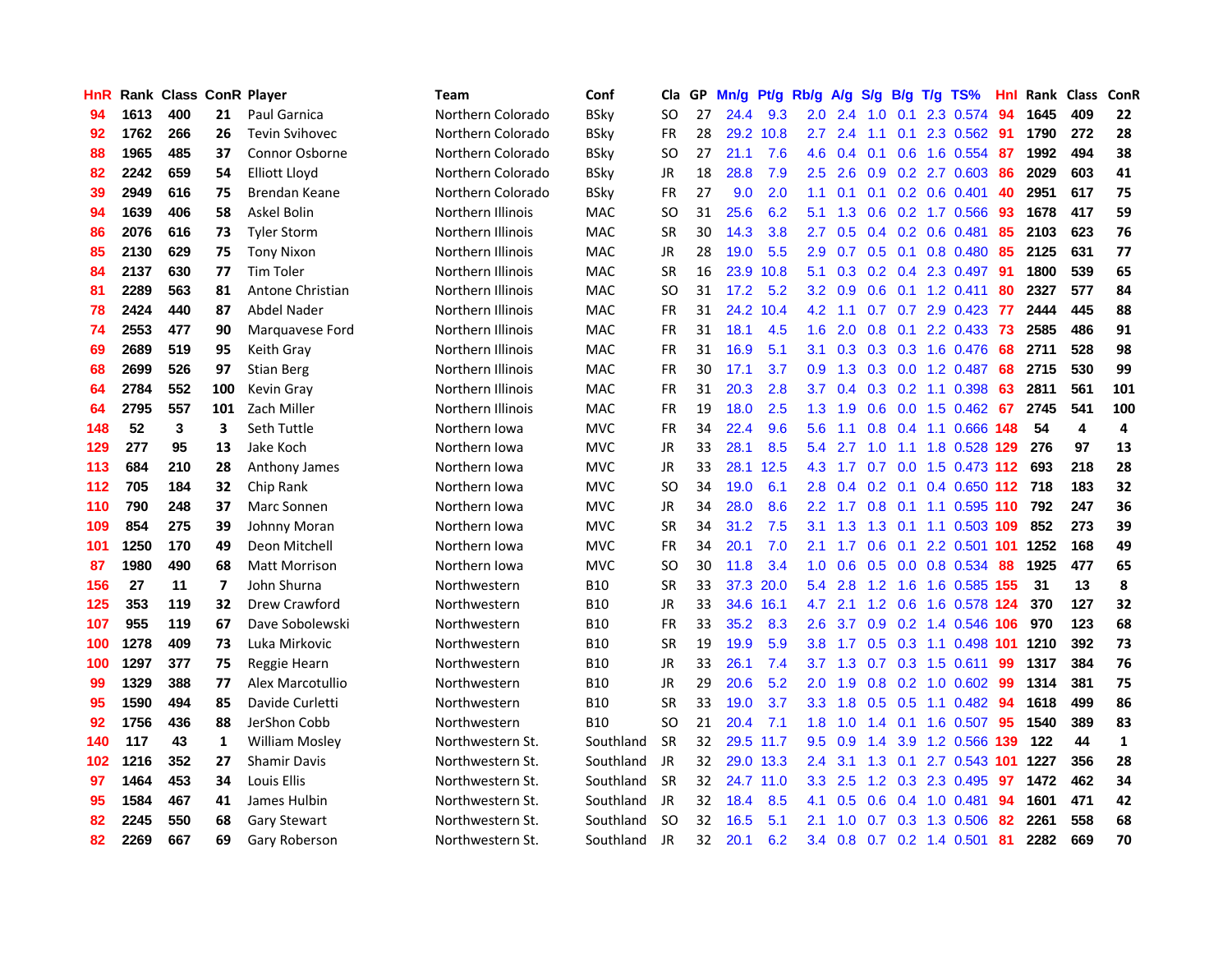| HnR. |              |                         |     | Rank Class ConR Player  | Team             | Conf       | Cla       | GP. | Mn/g | Pt/g      | Rb/g             | <b>A/g</b>      | S/g           | B/g             | T/g TS%                       | Hnl | Rank Class   |                | <b>ConR</b>  |
|------|--------------|-------------------------|-----|-------------------------|------------------|------------|-----------|-----|------|-----------|------------------|-----------------|---------------|-----------------|-------------------------------|-----|--------------|----------------|--------------|
| 77   | 2463         | 714                     | 78  | Demetrice Jacobs        | Northwestern St. | Southland  | JR        | 16  | 21.9 | 6.6       | 2.5              | 1.4             | $1.5^{\circ}$ | 0.2             | 1.6 0.455                     | 82  | 2237         | 659            | 64           |
| 75   | 2520         | 621                     | 83  | <b>Patrick Robinson</b> | Northwestern St. | Southland  | <b>SO</b> | 32  | 17.3 | 3.3       | 2.5              | 1.1             | 0.8           | 0.4             | 1.2 0.475                     | 75  | 2531         | 625            | 80           |
| 66   | 2755         | 680                     | 94  | <b>Tyler Washington</b> | Northwestern St. | Southland  | -SO       | 27  | 11.9 | 2.9       | 0.9              | 1.0             | 0.5           | 0.0             | 0.7 0.484                     | 67  | 2737         | 676            | 95           |
| 65   | 2765         | 792                     | 96  | O.J. Evans              | Northwestern St. | Southland  | JR        | 32  | 9.3  | 1.8       | 1.9              |                 |               |                 | $0.3$ 0.1 0.3 0.5 0.522       | 65  | 2782         | 796            | 97           |
| 56   | 2891         | 592                     | 103 | John Brisco             | Northwestern St. | Southland  | <b>FR</b> | 31  | 10.0 | 2.6       | 1.0 <sub>1</sub> | 0.9             |               |                 | $0.5$ 0.1 1.1 0.411           | 56  | 2896         | 594            | 103          |
| 154  | 30           | 11                      | 3   | Jack Cooley             | Notre Dame       | ВE         | <b>JR</b> | 33  |      | 28.7 12.5 | 8.9              | 0.8             | 0.6           |                 | 1.6 1.4 0.636 155             |     | 30           | 10             | 3            |
| 126  | 342          | 91                      | 39  | Jerian Grant            | Notre Dame       | ВE         | <b>SO</b> | 34  |      | 36.2 12.3 | 2.9              | 5.0             |               |                 | 1.3 0.2 1.8 0.529 125         |     | 362          | 94             | 39           |
| 112  | 703          | 183                     | 64  | <b>Eric Atkins</b>      | Notre Dame       | <b>BE</b>  | <b>SO</b> | 32  |      | 37.9 12.1 | 3.2              | 4.1             |               |                 | 1.3 0.1 2.2 0.511 112 733     |     |              | 185            | 66           |
| 112  | 730          | 238                     | 68  | <b>Scott Martin</b>     | Notre Dame       | BE         | <b>SR</b> | 33  | 34.7 | 9.5       | 5.7              | 1.7             |               |                 | 0.9 0.4 1.6 0.470 112 732     |     |              | 239            | 65           |
| 108  | 896          | 110                     | 78  | Pat Connaughton         | Notre Dame       | BE         | <b>FR</b> | 34  | 24.1 | 7.0       | $4.4^{\circ}$    | 0.9             | 0.5           | 0.1             | $0.7$ 0.544 107               |     | 930          | 115            | 80           |
| 101  | 1242         | 315                     | 99  | Alex Dragicevich        | Notre Dame       | ВE         | SO        | 34  | 20.9 | 6.6       | 1.8 <sup>°</sup> | 1.2             | 0.1           |                 | 0.3 0.9 0.531 100 1266        |     |              | 320            | 99           |
| 87   | 2007         | 599                     | 117 | Joey Brooks             | Notre Dame       | BE         | <b>JR</b> | 31  | 11.1 | 3.2       | 1.9              | 0.6             |               | $0.2 \quad 0.1$ | $0.7$ 0.472                   | 87  | 1994         | 594            | 118          |
| 162  | 17           | $\overline{\mathbf{r}}$ | 1   | Reggie Hamilton         | Oakland          | Summit     | <b>SR</b> | 36  | 35.7 | 26.2      | 3.8              | 5.1             | 2.0           | 0.1             | 3.7 0.604                     | 161 | 18           | $\overline{7}$ | $\mathbf{1}$ |
| 99   | 1354         | 392                     | 29  | <b>Drew Valentine</b>   | Oakland          | Summit     | <b>JR</b> | 36  |      | 35.0 11.4 | 7.1              | 2.6             | 1.1           | 0.3             | 2.3 0.590                     | 98  | 1371         | 399            | 29           |
| 98   | 1390         | 355                     | 31  | <b>Travis Bader</b>     | Oakland          | Summit     | <b>SO</b> | 36  |      | 36.2 15.9 | 3.2 <sub>2</sub> | 1.2             | 0.9           | 0.1             | 1.0 0.587                     | 98  | 1408         | 354            | 32           |
| 95   | 1570         | 232                     | 35  | <b>Corey Petros</b>     | Oakland          | Summit     | FR        | 36  | 28.8 | 8.7       | 7.2              | 0.7             | 0.4           | 0.4             | 1.3 0.555                     | 95  | 1578         | 233            | 35           |
| 92   | 1766         | 438                     | 40  | <b>Ryan Bass</b>        | Oakland          | Summit     | <b>SO</b> | 30  | 19.8 | 7.3       | 1.8 <sup>°</sup> | 1.8             | 0.8           | 0.1             | $1.0 \t0.522$                 | -92 | 1722         | 433            | 40           |
| 90   | 1865         | 553                     | 43  | Laval Lucas-Perry       | Oakland          | Summit     | <b>SR</b> | 36  | 23.0 | 7.7       | 3.1              | 1.4             |               |                 | 0.8 0.2 1.3 0.496             | -89 | 1877         | 558            | 43           |
| 65   | 2774         | 546                     | 82  | Kyle Sikora             | Oakland          | Summit     | FR        | 33  | 9.8  | 1.5       |                  | $1.8\quad 0.0$  |               |                 | $0.0$ 0.7 0.4 0.580           | 65  | 2778         | 551            | 83           |
| 58   | 2877         | 590                     | 84  | Dante Williams          | Oakland          | Summit     | FR        | 34  | 10.1 | 1.4       | $1.7^{\circ}$    |                 |               |                 | $0.2$ 0.4 0.3 0.4 0.415 58    |     | 2879         | 591            | 84           |
| 149  | 48           | 17                      | 1   | D.J. Cooper             | Ohio             | <b>MAC</b> | JR        | 37  |      | 32.4 14.7 | 3.7              | 5.7             | 2.3           |                 | 0.1 2.9 0.484 149             |     | 50           | 18             | $\mathbf{1}$ |
| 124  | 388          | 127                     | 13  | <b>Walter Offutt</b>    | Ohio             | MAC        | JR        | 37  |      | 29.4 12.4 | 3.6 <sup>°</sup> | 1.8             | 1.5           |                 | 0.1 1.7 0.564 124             |     | 390          | 132            | 12           |
| 113  | 691          | 213                     | 22  | Reggie Keely            | Ohio             | <b>MAC</b> | JR        | 37  | 21.4 | 9.0       | 4.9              | 0.5             | 0.6           |                 | $0.4$ 1.9 0.543 112           |     | 691          | 217            | 19           |
| 111  | 761          | 197                     | 24  | Nick Kellogg            | Ohio             | <b>MAC</b> | SO        | 37  | 27.5 | 9.0       | 2.0              | 1.1             | 1.1           | 0.1             | 0.8 0.650 111                 |     | 762          | 197            | 24           |
| 108  | 902          | 224                     | 28  | Jon Smith               | Ohio             | <b>MAC</b> | <b>SO</b> | 37  | 19.6 | 3.6       | 4.5              | 0.5             | 0.6           |                 | 1.2 1.1 0.635 108             |     | 886          | 221            | 28           |
| 108  | 913          | 276                     | 29  | Ivo Baltic              | Ohio             | <b>MAC</b> | JR        | 37  | 27.4 | 8.7       | 5.0              | 1.5             | 0.9           | 0.4             | 1.9 0.481 108                 |     | 892          | 273            | 29           |
| 103  | 1138         | 148                     | 36  | Stevie Taylor           | Ohio             | <b>MAC</b> | FR        | 37  | 11.4 | 4.4       | 1.1              | 1.0             | 0.8           |                 | 0.0 0.9 0.448 103 1138        |     |              | 150            | 36           |
| 101  | 1253         | 317                     | 43  | Ricardo Johnson         | Ohio             | <b>MAC</b> | SO        | 36  | 13.5 | 3.1       | $2.4^{\circ}$    | 0.6             | 0.9           |                 | 0.2 0.7 0.516 101             |     | 1228         | 310            | 41           |
| 86   | 2075         | 508                     | 72  | T.J. Hall               | Ohio             | <b>MAC</b> | <b>SO</b> | 37  | 12.0 | 3.8       | 2.1              | 0.4             |               |                 | $0.5$ $0.2$ $0.7$ $0.432$     | -86 | 2071         | 507            | 74           |
| 184  | $\mathbf{2}$ | 1                       | 1   | Jared Sullinger         | Ohio St.         | <b>B10</b> | <b>SO</b> | 37  |      | 30.4 17.5 |                  |                 |               |                 | 9.2 1.2 1.2 1.1 1.9 0.585 186 |     | $\mathbf{2}$ | $\mathbf 1$    | 1            |
| 151  | 42           | 8                       | 9   | <b>Deshaun Thomas</b>   | Ohio St.         | <b>B10</b> | SO        | 39  |      | 31.4 15.9 |                  | 5.4 0.9         |               |                 | 0.4 0.2 1.2 0.593 150         |     | 46           | 8              | 9            |
| 145  | 64           | 13                      | 10  | Aaron Craft             | Ohio St.         | <b>B10</b> | SO        | 39  | 32.2 | 8.8       | 3.2 <sub>2</sub> | 4.6             |               |                 | 2.5 0.2 2.2 0.586 144         |     | 72           | 13             | 11           |
| 137  | 144          | 50                      | 18  | <b>William Buford</b>   | Ohio St.         | <b>B10</b> | <b>SR</b> | 39  |      | 33.8 14.5 | 5.0 <sub>1</sub> | 2.7             |               |                 | 0.8 0.2 2.2 0.518 136         |     | 158          | 52             | 18           |
| 133  | 205          | 52                      | 22  | Lenzelle Smith Jr.      | Ohio St.         | <b>B10</b> | SO        | 39  | 25.4 | 6.8       | 4.6              | 2.0             | 0.9           |                 | 0.1 1.2 0.570 132             |     | 218          | 53             | 22           |
| 113  | 676          | 209                     | 55  | Evan Ravenel            | Ohio St.         | <b>B10</b> | <b>JR</b> | 39  | 10.2 | 3.4       |                  | $2.2 \quad 0.3$ |               |                 | 0.3 0.2 0.7 0.581 112 710     |     |              | 223            | 57           |
| 97   | 1483         | 217                     | 81  | Sam Thompson            | Ohio St.         | <b>B10</b> | <b>FR</b> | 39  | 10.6 | 2.1       | 1.1              | 0.7             |               | $0.2 \quad 0.4$ | 0.5 0.506                     | 96  | 1506         | 215            | 82           |
| 76   | 2489         | 458                     | 98  | <b>Shannon Scott</b>    | Ohio St.         | B10        | FR        | 36  | 10.6 | 1.2       | 1.1              |                 | 0.5           | 0.1             | 1.0 0.285                     | -77 | 2442         | 444            | 98           |
| 127  | 311          | 109                     | 23  | Steven Pledger          | Oklahoma         | <b>B12</b> | <b>JR</b> | 30  |      | 32.9 16.2 | 3.9              | 1.6             |               |                 | 1.0 0.2 1.9 0.587 128         |     | 305          | 109            | 21           |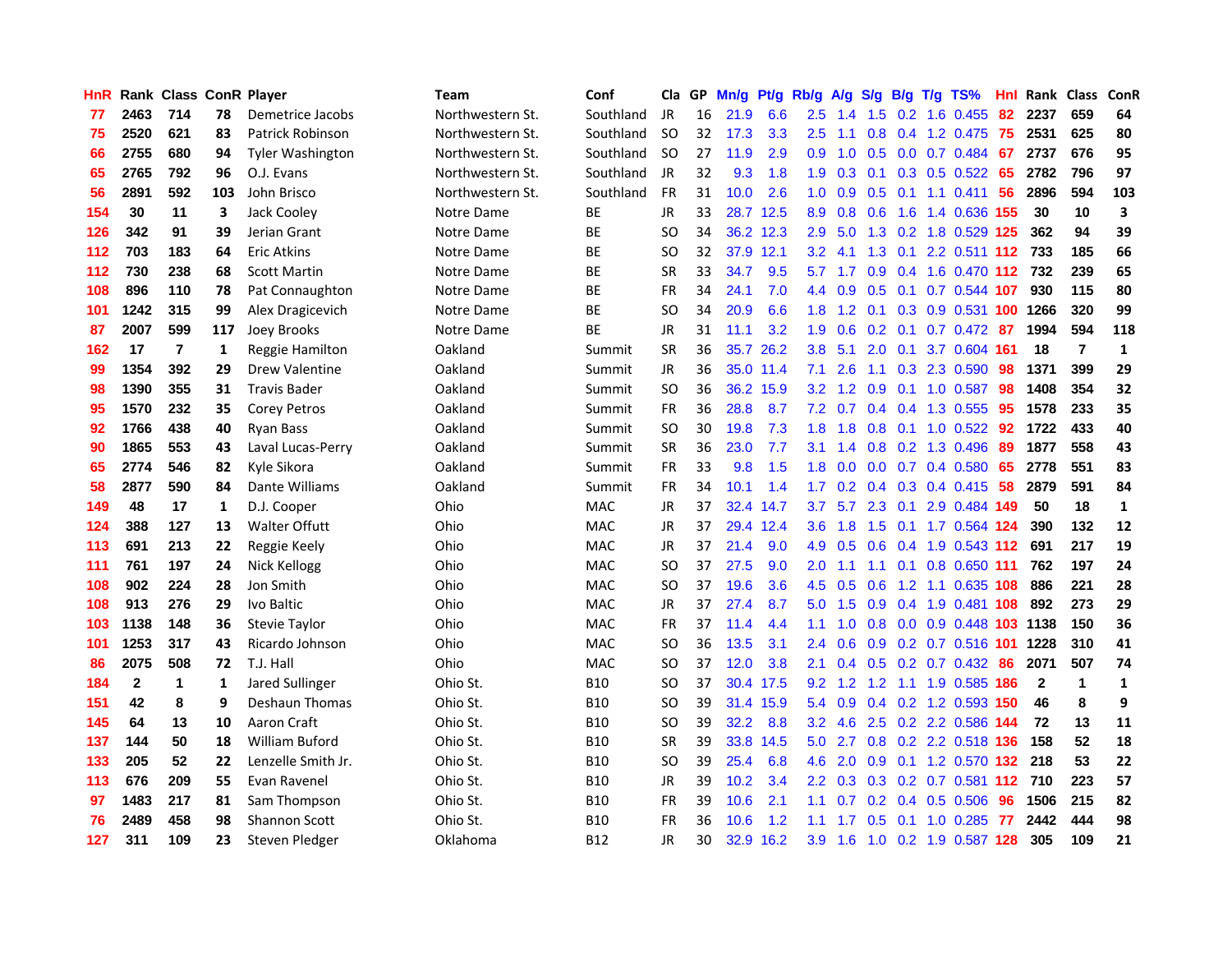| HnR |      | <b>Rank Class ConR Player</b> |                          |                         | Team                | Conf            | Cla           | GP. | Mn/g | Pt/g      | Rb/g             | A/g       | S/g             | B/g       | T/g TS%                            | Hnl. | <b>Rank Class</b> |     | ConR |
|-----|------|-------------------------------|--------------------------|-------------------------|---------------------|-----------------|---------------|-----|------|-----------|------------------|-----------|-----------------|-----------|------------------------------------|------|-------------------|-----|------|
| 123 | 396  | 132                           | 30                       | Romero Osby             | Oklahoma            | <b>B12</b>      | JR            | 31  |      | 30.2 12.9 | 7.3              | 0.9       | 0.6             | 1.0       | 1.8 0.541 122                      |      | 421               | 141 | 30   |
| 107 | 949  | 286                           | 55                       | Andrew Fitzgerald       | Oklahoma            | <b>B12</b>      | JR            | 31  |      | 28.0 12.1 | 5.0 <sub>1</sub> | 0.6       | 0.6             | 0.5       | 1.3 0.496 106                      |      | 965               | 293 | 55   |
| 107 | 976  | 297                           | 57                       | Sam Grooms              | Oklahoma            | <b>B12</b>      | <b>JR</b>     | 31  | 31.5 | 6.7       | 3.0 <sub>2</sub> | 6.0       | 0.9             | 0.1       | 2.1 0.418 106                      |      | 990               | 302 | 57   |
| 105 | 1055 | 319                           | 61                       | Carl Blair              | Oklahoma            | <b>B12</b>      | <b>JR</b>     | 31  | 15.4 | 3.5       | 2.1              | 2.5       |                 |           | 1.1 0.1 1.8 0.454 104 1076         |      |                   | 325 | 64   |
| 103 | 1175 | 380                           | 66                       | C.J. Washington         | Oklahoma            | <b>B12</b>      | <b>SR</b>     | 30  | 11.6 | 2.0       |                  |           |                 |           | 3.4 0.2 0.4 0.4 0.3 0.488 102 1185 |      |                   | 385 | 67   |
| 102 | 1222 | 309                           | 67                       | <b>Cameron Clark</b>    | Oklahoma            | <b>B12</b>      | <b>SO</b>     | 31  | 27.2 | 8.5       |                  |           |                 |           | 4.7 1.2 0.8 0.4 1.6 0.451 101      |      | 1243              | 314 | 69   |
| 95  | 1555 | 386                           | 73                       | <b>Tyler Neal</b>       | Oklahoma            | <b>B12</b>      | <b>SO</b>     | 31  | 13.1 | 4.0       | $2.5^{\circ}$    | 0.6       |                 |           | $0.5$ 0.1 1.1 0.549                | 95   | 1567              | 390 | 72   |
| 135 | 174  | 56                            | 13                       | <b>Keiton Page</b>      | Oklahoma St.        | <b>B12</b>      | SR            | 32  |      | 35.6 17.1 | 1.8              | 2.2       | 1.5             |           | 0.0 1.6 0.590 135                  |      | 175               | 58  | 13   |
| 116 | 600  | 154                           | 41                       | Markel Brown            | Oklahoma St.        | <b>B12</b>      | <sub>SO</sub> | 33  |      | 31.1 10.5 | 5.1              | 2.4       | 1.2             |           | 0.6 2.3 0.519 115                  |      | 626               | 158 | 43   |
| 111 | 778  | 242                           | 49                       | Jean-Paul Olukemi       | Oklahoma St.        | <b>B12</b>      | JR            | 13  | 23.0 | 9.4       | 4.8              | 1.0       | 1.1             |           | 0.0 2.4 0.570 115                  |      | 627               | 198 | 44   |
| 108 | 910  | 113                           | 53                       | <b>Brian Williams</b>   | Oklahoma St.        | <b>B12</b>      | <b>FR</b>     | 32  | 27.7 | 9.6       | 3.3 <sub>2</sub> | 0.9       | 0.7             |           | 0.3 0.8 0.548 107                  |      | 948               | 118 | 54   |
| 107 | 948  | 285                           | 54                       | Philip Jurick           | Oklahoma St.        | <b>B12</b>      | JR            | 27  | 16.5 | 1.6       | 4.9              | 0.7       | 0.2             | 1.7       | 0.9 0.571 106                      |      | 977               | 296 | 56   |
| 105 | 1025 | 130                           | 59                       | Le'Bryan Nash           | Oklahoma St.        | <b>B12</b>      | <b>FR</b>     | 28  |      | 30.1 13.3 | 5.0              | 1.5       | 0.6             | 0.4       | 2.6 0.473 106                      |      | 1020              | 128 | 58   |
| 105 | 1028 | 132                           | 60                       | Mike Cobbins            | Oklahoma St.        | <b>B12</b>      | <b>FR</b>     | 33  | 26.9 | 5.0       | 5.7              | 0.8       | 0.8             | 1.5       | 1.2 0.509 104 1071                 |      |                   | 139 | 63   |
| 93  | 1707 | 258                           | 75                       | Cezar Guerrero          | Oklahoma St.        | <b>B12</b>      | <b>FR</b>     | 32  | 18.3 | 5.6       | 1.6              | 1.6       | 0.8             | 0.0       | 1.3 0.446                          | 92   | 1723              | 260 | 75   |
| 133 | 207  | 71                            | $\overline{\phantom{a}}$ | Kent Bazemore           | Old Dominion        | <b>CAA</b>      | <b>SR</b>     | 35  |      | 31.5 15.4 | 6.1              | 3.1       | 2.1             |           | 0.3 3.2 0.491 133                  |      | 208               | 70  | 6    |
| 122 | 428  | 143                           | 17                       | <b>Chris Cooper</b>     | Old Dominion        | CAA             | SR            | 36  |      | 29.0 10.5 | 10.1             | 0.9       |                 |           | 0.7 1.3 1.9 0.473 121              |      | 452               | 153 | 17   |
| 113 | 680  | 75                            | 27                       | Dimitri Batten          | <b>Old Dominion</b> | CAA             | <b>FR</b>     | 36  | 20.3 | 8.0       | $2.5^{\circ}$    | 1.2       |                 |           | 1.1 0.5 1.1 0.548 112 717          |      |                   | 79  | 27   |
| 104 | 1111 | 357                           | 37                       | <b>Trian Iliadis</b>    | Old Dominion        | CAA             | <b>SR</b>     | 30  | 28.0 | 8.5       | 2.9              | 2.3       |                 |           | 1.5 0.2 1.4 0.471 104 1110         |      |                   | 358 | 38   |
| 104 | 1120 | 146                           | 38                       | <b>Richard Ross</b>     | Old Dominion        | <b>CAA</b>      | <b>FR</b>     | 27  | 17.2 | 4.3       | 3.9              | 0.5       |                 |           | 0.7 0.8 1.0 0.523 103 1132         |      |                   | 147 | 39   |
| 102 | 1214 | 351                           | 43                       | Nick Wright             | Old Dominion        | CAA             | <b>JR</b>     | 33  | 26.7 | 8.4       | 5.2              | 0.7       | 0.7             |           | 1.1 1.5 0.466 102 1199             |      |                   | 348 | 43   |
| 101 | 1231 | 313                           | 45                       | Donte Hill              | Old Dominion        | CAA             | <b>SO</b>     | 27  | 28.3 | 7.8       | 3.7              | 2.0       | 1.2             |           | 0.4 1.5 0.490 103 1160             |      |                   | 287 | 40   |
| 92  | 1761 | 530                           | 55                       | Marquel De Lancey       | Old Dominion        | CAA             | <b>SR</b>     | 36  | 23.8 | 4.3       | $2.3^{\circ}$    | 2.4       | 0.9             |           | 0.0 1.6 0.428 91                   |      | 1781              | 535 | 56   |
| 131 | 233  | 80                            | 5                        | Dominique Morrison      | Oral Roberts        | Summit          | <b>SR</b>     | 34  | 36.5 | 19.8      | 4.3              | 1.6       |                 |           | 0.8 0.4 1.7 0.607 131              |      | 248               | 86  | 5    |
| 124 | 377  | 124                           | 10                       | <b>Michael Craion</b>   | Oral Roberts        | Summit          | <b>SR</b>     | 34  |      | 28.8 10.9 | 6.3              | 1.6       | 1.6             | 0.9       | 2.3 0.599 124                      |      | 387               | 126 | 8    |
| 114 | 633  | 160                           | 13                       | Steven Roundtree        | Oral Roberts        | Summit          | <b>SO</b>     | 34  | 25.5 | 9.8       | 5.3              | 1.4       | 1.0             |           | 0.3 1.9 0.601 114                  |      | 648               | 162 | 13   |
| 105 | 1038 | 312                           | 21                       | <b>Warren Niles</b>     | Oral Roberts        | Summit          | JR.           | 34  |      | 33.9 12.1 | 3.7              | 2.2       | 1.0             | 0.2       | 1.9 0.585 105                      |      | 1048              | 318 | 21   |
| 103 | 1145 | 372                           | 25                       | <b>Roderick Pearson</b> | <b>Oral Roberts</b> | Summit          | SR            | 34  | 30.9 | 8.4       | 2.6              | 3.7       | 1.1             | 0.1       | 2.3 0.528 103                      |      | 1151              | 373 | 25   |
| 96  | 1534 | 448                           | 34                       | Damen Bell-Holter       | <b>Oral Roberts</b> | Summit          | <b>JR</b>     | 29  | 26.8 | 7.9       | 5.8              |           | $1.2 \quad 0.3$ |           | 0.8 2.0 0.474                      | -98  | 1377              | 401 | 30   |
| 81  | 2322 | 679                           | 61                       | Mikey Manghum           | <b>Oral Roberts</b> | Summit          | JR            | 34  | 13.7 | 2.3       | 0.6              |           |                 |           | 1.3 0.2 0.0 0.5 0.632              | -80  | 2329              | 679 | 61   |
| 74  | 2556 | 479                           | 69                       | Jake Lliteras           | Oral Roberts        | Summit          | <b>FR</b>     | 34  | 9.3  | 2.0       | 0.9 <sup>°</sup> | 0.5       |                 |           | 0.4 0.1 0.5 0.483 73               |      | 2575              | 483 | 69   |
| 136 | 154  | 51                            | 8                        | Devoe Joseph            | Oregon              | P12             | <b>SR</b>     | 28  |      | 35.3 16.7 | 3.8 <sup>°</sup> | 3.3       |                 |           | 1.4 0.1 1.9 0.592 139              |      | 116               | 42  | 5    |
| 130 | 260  | 89                            | 14                       | E.J. Singler            | Oregon              | P12             | <b>JR</b>     | 34  |      | 30.8 13.6 | 5.6              | 2.2       | 0.6             |           | 0.4 1.9 0.601 128                  |      | 303               | 108 | 19   |
| 122 | 431  | 144                           | 24                       | Garrett Sim             | Oregon              | P12             | <b>SR</b>     | 34  |      | 31.4 12.2 | 2.5              | 2.7       | 1.0             |           | 0.2 1.8 0.641 120                  |      | 484               | 163 | 32   |
| 122 | 438  | 149                           | 26                       | Olu Ashaolu             | Oregon              | P <sub>12</sub> | <b>SR</b>     | 34  | 20.1 | 9.2       | 5.2              | 0.8       |                 | $0.5$ 0.5 | 1.6 0.559 120                      |      | 494               | 169 | 33   |
| 118 | 545  | 170                           | 32                       | Carlos Emory            | Oregon              | P12             | JR            | 34  | 17.9 | 6.8       | 3.8 <sub>2</sub> | 0.9       | 0.6             |           | $0.2$ 1.2 0.565                    | 116  | 598               | 190 | 37   |
| 116 | 601  | 183                           | 37                       | <b>Tony Woods</b>       | Oregon              | P12             | JR            | 33  | 17.9 | 6.8       | 3.5              | 0.6       | 0.3             | 1.5       | 1.4 0.542                          | 114  | 649               | 207 | 42   |
| 103 | 1168 | 291                           | 69                       | Johnathan Loyd          | Oregon              | P12             | <b>SO</b>     | 34  | 17.3 | 3.3       |                  | $1.4$ 2.9 |                 |           | 0.9 0.0 1.4 0.457 101 1231         |      |                   | 311 | 70   |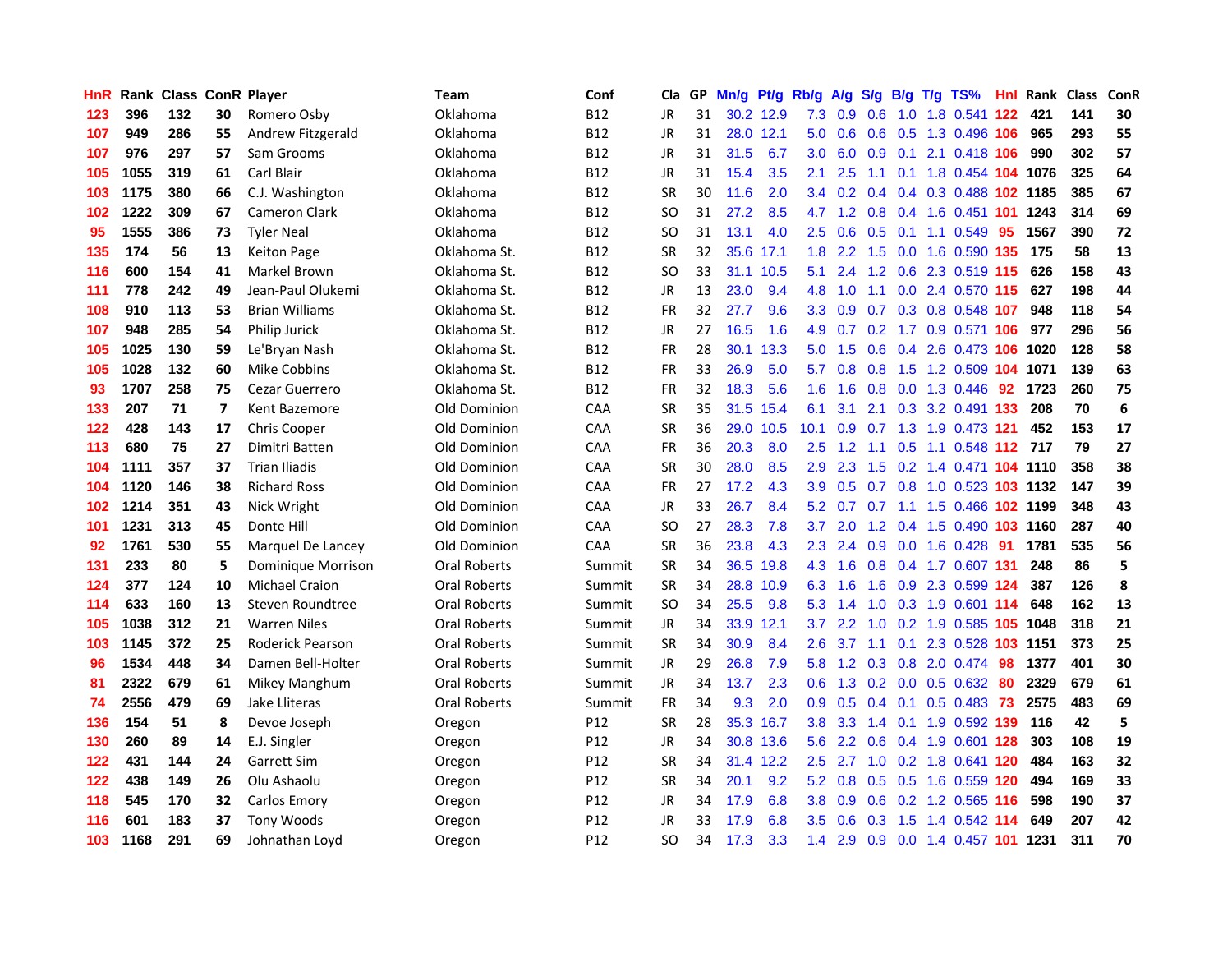| <b>HnR</b> |                | <b>Rank Class ConR Player</b> |     |                         | Team         | Conf            | Cla       | GP. | Mn/q | Pt/g      | Rb/g             | A/g             | S/g           | B/g             | T/g | TS%                        | Hnl | Rank Class |     | ConR         |
|------------|----------------|-------------------------------|-----|-------------------------|--------------|-----------------|-----------|-----|------|-----------|------------------|-----------------|---------------|-----------------|-----|----------------------------|-----|------------|-----|--------------|
| 99         | 1333           | 419                           | 73  | <b>Tyrone Nared</b>     | Oregon       | P <sub>12</sub> | <b>SR</b> | 28  | 15.9 | 2.9       | 3.0              | 0.8             | 0.6           | 0.6             |     | 0.8 0.526                  | 100 | 1307       | 420 | 72           |
| 90         | 1851           | 550                           | 83  | Jeremy Jacob            | Oregon       | P12             | <b>SR</b> | 34  | 14.9 | 4.4       | 3.1              |                 | $0.4$ 0.2 0.1 |                 |     | 0.8 0.476                  | -88 | 1927       | 572 | 83           |
| 137        | 143            | 31                            | 7   | Devon Collier           | Oregon St.   | P12             | SO.       | 36  |      | 26.8 13.1 | 5.2              | 1.8             | 1.0           |                 |     | 1.3 1.4 0.619 137          |     | 148        | 33  | 8            |
| 128        | 287            | 100                           | 18  | Jared Cunningham        | Oregon St.   | P <sub>12</sub> | JR        | 36  |      | 34.6 17.9 | 3.8 <sub>1</sub> | 2.8             |               |                 |     | 2.5 0.4 2.8 0.561 128      |     | 296        | 103 | 18           |
| 117        | 552            | 171                           | 33  | Joe Burton              | Oregon St.   | P <sub>12</sub> | JR        | 36  | 25.4 | 8.3       | 5.9              | 2.8             |               |                 |     | 1.3 0.3 2.2 0.582 117      |     | 559        | 175 | 36           |
| 114        | 645            | 70                            | 39  | Eric Moreland           | Oregon St.   | P12             | FR        | 36  | 20.5 | 5.2       | 6.8              | 1.1             | 0.8           |                 |     | 1.9 1.4 0.509 114          |     | 653        | 68  | 43           |
| 109        | 840            | 211                           | 54  | <b>Ahmad Starks</b>     | Oregon St.   | P12             | <b>SO</b> | 35  |      | 31.1 12.1 | 2.3              | 2.7             | 1.7           |                 |     | 0.0 1.4 0.518 109          |     | 814        | 207 | 52           |
| 109        | 850            | 212                           | 56  | Roberto Nelson          | Oregon St.   | P12             | <b>SO</b> | 36  | 20.8 | 9.3       | 2.6              | 2.2             | 0.9           |                 |     | 0.2 1.8 0.515 109          |     | 847        | 211 | 56           |
| 107        | 956            | 288                           | 62  | Angus Brandt            | Oregon St.   | P12             | JR        | 36  | 23.2 | 9.1       | $3.4^{\circ}$    | 1.1             |               |                 |     | 0.4 0.4 1.3 0.610 107      |     | 946        | 285 | 63           |
| 47         | 2932           | 608                           | 100 | Challe Barton           | Oregon St.   | P12             | <b>FR</b> | 35  | 11.3 | 1.7       | 0.5              | 0.8             |               |                 |     | $0.3$ 0.0 0.9 0.411        | 47  | 2935       | 609 | 101          |
| 107        | 935            | 234                           | 18  | <b>Ross Rivera</b>      | Pacific      | <b>BWst</b>     | <b>SO</b> | 30  | 22.3 | 11.1      | 3.7              | 0.4             | 0.5           |                 |     | 0.1 1.0 0.617 107          |     | 947        | 235 | 18           |
| 101        | 1260           | 366                           | 27  | <b>Travis Fulton</b>    | Pacific      | <b>BWst</b>     | <b>JR</b> | 30  | 28.9 | 9.5       | 6.1              | 1.9             | 0.6           |                 |     | 0.2 1.3 0.494              | 100 | 1272       | 368 | 28           |
| 98         | 1394           | 410                           | 30  | Lorenzo McCloud         | Pacific      | <b>BWst</b>     | JR        | 28  |      | 28.4 11.2 | 2.8              | 3.5             | 1.1           | 0.1             |     | 2.8 0.502                  | 98  | 1364       | 395 | 30           |
| 89         | 1926           | 477                           | 42  | <b>Trevin Harris</b>    | Pacific      | <b>BWst</b>     | <b>SO</b> | 30  | 17.9 | 4.9       | 2.5              | 1.2             | 0.3           | 0.2             |     | $0.5$ 0.510                | 88  | 1944       | 481 | 44           |
| 83         | 2196           | 646                           | 51  | Colin Beatty            | Pacific      | <b>BWst</b>     | JR        | 30  | 20.0 | 4.8       | 3.1              | 1.3             | 0.6           |                 |     | $0.2$ 0.9 0.447            | -83 | 2211       | 651 | 50           |
| 82         | 2268           | 666                           | 54  | Markus Duran            | Pacific      | <b>BWst</b>     | JR        | 30  | 26.8 | 7.0       | 1.7              | 1.1             |               |                 |     | 0.4 0.0 1.1 0.565          | -81 | 2287       | 670 | 54           |
| 80         | 2355           | 582                           | 58  | Khalil Kelley           | Pacific      | <b>BWst</b>     | SO.       | 30  | 21.1 | 6.8       |                  |                 |               |                 |     | 4.8 0.2 0.3 0.4 1.6 0.465  | -79 | 2370       | 586 | 59           |
| 69         | 2693           | 669                           | 72  | Andrew Bock             | Pacific      | <b>BWst</b>     | SO.       | 29  | 14.1 | 3.4       |                  | $1.0 \quad 1.6$ |               |                 |     | $0.2$ 0.0 1.2 0.448        | -69 | 2698       | 670 | 73           |
| 175        | $\overline{7}$ | 1                             | 4   | <b>Tim Frazier</b>      | Penn St.     | <b>B10</b>      | JR        | 32  |      | 37.1 18.8 | 4.7              |                 |               |                 |     | 6.2 2.4 0.2 3.7 0.504 173  |     | 10         | 3   | 4            |
| 105        | 1035           | 256                           | 70  | Jermaine Marshall       | Penn St.     | <b>B10</b>      | SO.       | 31  |      | 27.1 10.8 | 4.1              | 1.1             |               |                 |     | 1.0 0.5 1.8 0.498 104 1070 |     |            | 263 | 71           |
| 98         | 1386           | 433                           | 79  | Cammeron Woodyard       | Penn St.     | <b>B10</b>      | <b>SR</b> | 28  | 25.8 | 8.7       | 4.1              | 0.4             |               |                 |     | 0.7 0.2 1.0 0.489          | -97 | 1433       | 446 | 80           |
| 96         | 1510           | 221                           | 83  | Ross Travis             | Penn St.     | <b>B10</b>      | <b>FR</b> | 32  | 17.9 | 4.4       | 4.2              | 0.4             | 0.5           |                 |     | 0.3 0.8 0.467              | -95 | 1550       | 225 | 84           |
| 89         | 1923           | 476                           | 90  | Sasa Borovnjak          | Penn St.     | <b>B10</b>      | SO.       | 32  | 17.5 | 4.3       | 3.1              | 0.1             |               |                 |     | $0.3$ 0.2 0.9 0.554        | -88 | 1963       | 486 | 92           |
| 86         | 2064           | 503                           | 92  | <b>Billy Oliver</b>     | Penn St.     | <b>B10</b>      | <b>SO</b> | 21  | 24.0 | 6.8       | 3.3              | 0.3             |               |                 |     | 0.4 0.5 1.0 0.518          | 90  | 1837       | 457 | 90           |
| 82         | 2244           | 386                           | 93  | <b>Trey Lewis</b>       | Penn St.     | <b>B10</b>      | <b>FR</b> | 20  | 18.7 | 5.6       | $1.4^{\circ}$    | 0.9             | 0.5           |                 |     | $0.0$ 0.9 0.491            | 86  | 2064       | 339 | 93           |
| 82         | 2249           | 390                           | 94  | Jonathan Graham         | Penn St.     | <b>B10</b>      | <b>FR</b> | 26  | 17.7 | 3.9       | 3.7              | 0.2             |               |                 |     | $0.4$ 0.7 1.1 0.445        | 84  | 2174       | 370 | 94           |
| 82         | 2265           | 554                           | 95  | <b>Matt Glover</b>      | Penn St.     | <b>B10</b>      | SO.       | 32  | 23.5 | 2.8       | 4.2              | 1.3             | 0.8           | 0.1             |     | 1.5 0.336                  | 81  | 2301       | 570 | 95           |
| 63         | 2805           | 799                           | 100 | Nick Colella            | Penn St.     | <b>B10</b>      | JR        | 26  | 14.9 | 2.7       | 1.3              | 0.5             |               | $0.3 \quad 0.2$ |     | 0.4 0.390                  | 66  | 2752       | 789 | 100          |
| 146        | 60             | 25                            | 2   | Zack Rosen              | Pennsylvania | Ivy             | <b>SR</b> | 33  |      | 38.2 18.2 | 3.2              | 5.2             | 1.4           |                 |     | 0.1 2.7 0.573 145          |     | 68         | 25  | $\mathbf{2}$ |
| 116        | 579            | 191                           | 13  | <b>Tyler Bernardini</b> | Pennsylvania | <b>Ivy</b>      | <b>SR</b> | 31  |      | 29.4 12.2 | 4.5              | 1.3             |               |                 |     | 1.2 0.3 1.1 0.565 117      |     | 568        | 187 | 13           |
| 106        | 997            | 322                           | 20  | Rob Belcore             | Pennsylvania | <b>Ivy</b>      | <b>SR</b> | 33  | 31.2 | 7.2       | 4.9              | 2.5             |               |                 |     | 1.8 0.2 1.5 0.551 105 1027 |     |            | 332 | 20           |
| 99         | 1351           | 348                           | 25  | Miles Cartwright        | Pennsylvania | <b>Ivy</b>      | SO.       | 32  |      | 33.2 10.8 | 2.9              | 2.1             |               |                 |     | $1.1$ 0.1 2.2 0.555        | -98 | 1366       | 344 | 25           |
| 91         | 1801           | 447                           | 40  | Fran Dougherty          | Pennsylvania | <b>Ivy</b>      | SO        | 33  | 16.6 | 4.5       | 4.0              | 0.4             |               |                 |     | $0.4$ 0.8 1.5 0.492        | -90 | 1827       | 453 | 40           |
| 80         | 2331           | 669                           | 52  | Mike Howlett            | Pennsylvania | <b>Ivy</b>      | <b>SR</b> | 28  | 10.8 | 2.5       | $2.4^{\circ}$    | 0.1             | 0.1           | 0.1             |     | $0.5$ 0.527                | 81  | 2311       | 665 | 51           |
| 77         | 2448           | 597                           | 56  | <b>Steve Rennard</b>    | Pennsylvania | Ivy             | <b>SO</b> | 23  | 18.6 | 3.7       | 1.2 <sub>2</sub> | 0.9             | 0.7           | 0.0             |     | 0.7 0.564                  | 82  | 2269       | 561 | 48           |
| 77         | 2458           | 601                           | 58  | Marin Kukoc             | Pennsylvania | <b>Ivy</b>      | <b>SO</b> | 33  | 10.0 | 2.5       | 1.6              | 0.6             | 0.2           | 0.1             |     | 0.6 0.500                  | 77  | 2469       | 609 | 58           |
| 75         | 2534           | 470                           | 60  | <b>Henry Brooks</b>     | Pennsylvania | Ivy             | FR        | 32  | 14.3 | 4.6       | 2.5              | 0.3             | 0.5           | 0.6             |     | 1.2 0.445                  | 74  | 2544       | 473 | 60           |
| 116        | 584            | 194                           | 18  | Corbin Moore            | Pepperdine   | <b>WCC</b>      | <b>SR</b> | 29  | 30.5 | 10.4      | 8.6              | 1.0             |               |                 |     | 0.4 1.0 1.5 0.537 116      |     | 600        | 196 | 19           |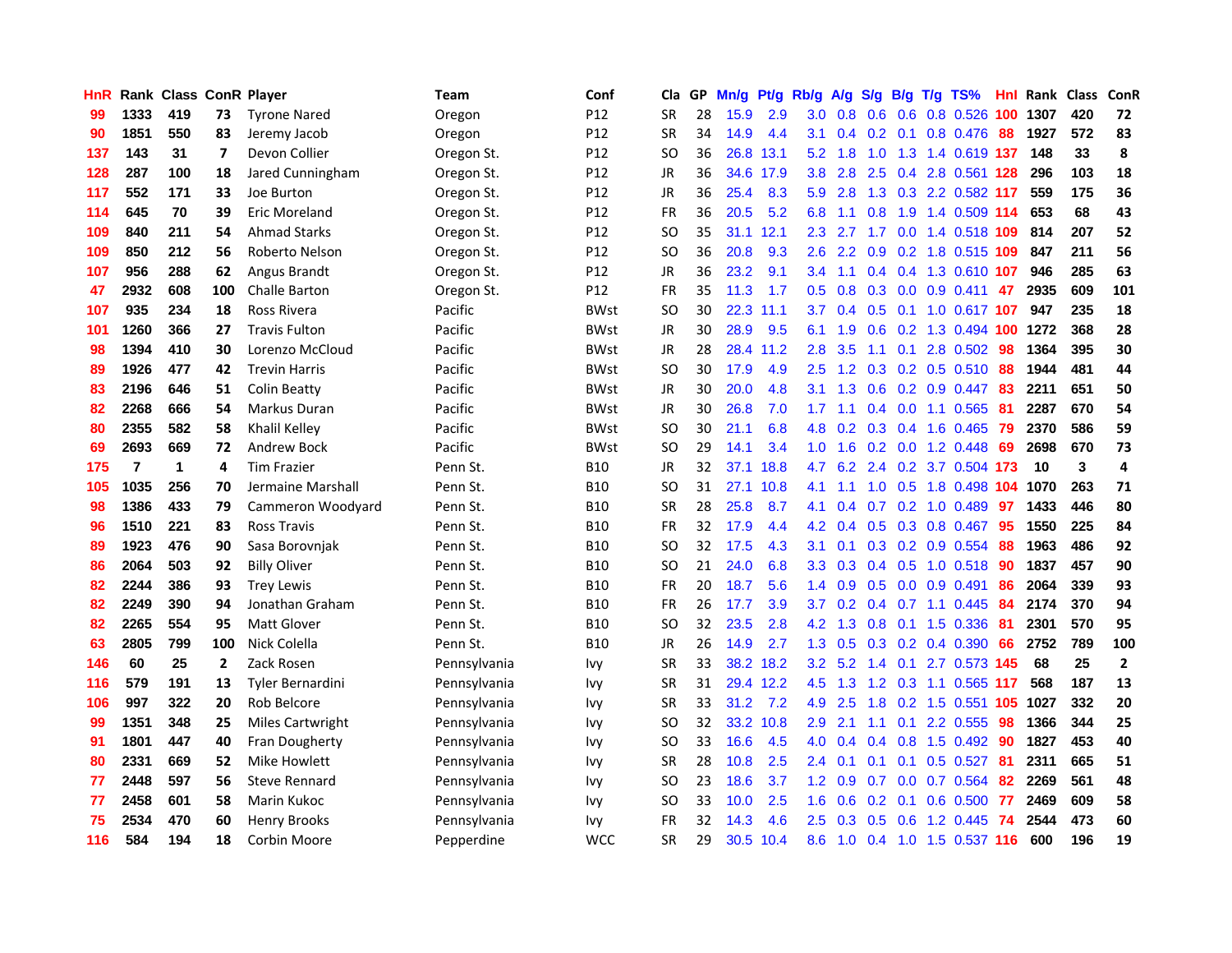| <b>HnR</b> |      | Rank Class ConR Player |     |                        | Team                | Conf        | Cla       | GP | Mn/g | Pt/g      | Rb/g             | A/g       | S/g              | B/g             | T/g | TS%                       | Hnl  | Rank Class |     | ConR           |
|------------|------|------------------------|-----|------------------------|---------------------|-------------|-----------|----|------|-----------|------------------|-----------|------------------|-----------------|-----|---------------------------|------|------------|-----|----------------|
| 103        | 1158 | 373                    | 34  | <b>Taylor Darby</b>    | Pepperdine          | <b>WCC</b>  | <b>SR</b> | 29 |      | 29.8 12.3 | 6.0              | 0.8       | 0.5              | 0.8             |     | 1.8 0.487                 | 102  | 1169       | 380 | 33             |
| 96         | 1535 | 449                    | 47  | Caleb Willis           | Pepperdine          | <b>WCC</b>  | JR        | 29 | 29.4 | 6.1       | 3.7              | 3.7       | 1.0              | 0.1             |     | 1.9 0.517                 | -95  | 1546       | 448 | 48             |
| 90         | 1832 | 551                    | 55  | Joshua Lowery          | Pepperdine          | <b>WCC</b>  | <b>JR</b> | 29 | 31.8 | 8.7       | 3.9              | 3.0       | 0.8              |                 |     | 0.2 1.9 0.484             | -90  | 1850       | 555 | 55             |
| 88         | 1978 | 317                    | 59  | Jordan Baker           | Pepperdine          | <b>WCC</b>  | <b>FR</b> | 29 | 26.4 | 9.0       | 2.8              | 2.5       |                  |                 |     | 1.1 0.3 2.8 0.461         | -87  | 1996       | 320 | 59             |
| 68         | 2707 | 671                    | 75  | Nikolas Skouen         | Pepperdine          | <b>WCC</b>  | SO.       | 28 | 18.1 | 5.1       | 1.5              | 0.6       |                  |                 |     | $0.4$ 0.1 1.0 0.440       | 68   | 2710       | 672 | 75             |
| 58         | 2874 | 589                    | 77  | Ramon Eaton            | Pepperdine          | <b>WCC</b>  | <b>FR</b> | 28 | 12.7 | 2.6       | $2.5\,$          | 0.3       |                  |                 |     | $0.3$ 0.1 1.0 0.397       | -58  | 2876       | 589 | 77             |
| 55         | 2899 | 715                    | 78  | <b>Hector Harold</b>   | Pepperdine          | wcc         | SO.       | 27 | 14.2 | 3.2       | $2.3\phantom{0}$ | 0.4       | 0.1              |                 |     | 0.2 1.0 0.377             | -56  | 2897       | 715 | 78             |
| 134        | 182  | 44                     | 21  | Lamar Patterson        | Pittsburgh          | ВE          | <b>SO</b> | 37 | 28.5 | 9.6       | 5.3              | 3.6       | 1.0              |                 |     | 0.3 1.7 0.547 134         |      | 192        | 46  | 24             |
| 131        | 234  | 79                     | 29  | <b>Travon Woodall</b>  | Pittsburgh          | ВE          | JR        | 28 | 31.0 | 11.7      | 3.1              | 6.1       | 0.9 <sub>0</sub> | 0.1             |     | 3.2 0.573 137             |      | 152        | 57  | 17             |
| 122        | 442  | 151                    | 43  | Nasir Robinson         | Pittsburgh          | ВE          | <b>SR</b> | 39 |      | 29.1 10.6 | 6.5              | 2.0       |                  |                 |     | 0.6 0.2 2.1 0.540 120     |      | 490        | 166 | 44             |
| 120        | 474  | 127                    | 46  | Talib Zanna            | Pittsburgh          | BE          | <b>SO</b> | 39 | 19.3 | 6.3       | 5.5 <sub>1</sub> | 0.3       |                  |                 |     | 0.3 0.4 0.7 0.588 119     |      | 522        | 134 | 48             |
| 119        | 516  | 159                    | 50  | Dante Taylor           | Pittsburgh          | ВE          | JR        | 37 | 18.8 | 5.8       | 4.9              | 0.5       |                  |                 |     | 0.4 0.7 1.1 0.587 117     |      | 560        | 176 | 54             |
| 114        | 628  | 208                    | 58  | <b>Ashton Gibbs</b>    | Pittsburgh          | BE          | <b>SR</b> | 37 | 34.3 | 14.6      | 2.3              | 2.1       | 0.5              |                 |     | 0.1 1.6 0.507             | -114 | 657        | 216 | 58             |
| 110        | 787  | 202                    | 73  | J.J. Moore             | Pittsburgh          | ВE          | <b>SO</b> | 38 | 18.4 | 7.5       | 2.9              | 0.4       |                  | $0.4$ 0.2       |     | 1.0 0.544 109             |      | 844        | 210 | 76             |
| 93         | 1675 | 253                    | 109 | John Johnson           | Pittsburgh          | BE          | <b>FR</b> | 39 | 14.1 | 4.2       | 0.6              | 1.2       |                  | $0.3 \quad 0.0$ |     | 0.9 0.558                 | 92   | 1733       | 264 | 113            |
| 69         | 2681 | 514                    | 128 | Cameron Wright         | Pittsburgh          | ВE          | <b>FR</b> | 37 | 11.7 | 2.2       | 1.6              | 0.7       |                  | $0.4 \quad 0.1$ |     | 0.9 0.401                 | 69   | 2685       | 514 | 128            |
| 113        | 688  | 176                    | 20  | Ryan Nicholas          | Portland            | <b>WCC</b>  | <b>SO</b> | 31 | 28.4 | 11.5      | 7.6              | 1.1       |                  |                 |     | 0.4 0.2 1.7 0.550 112 705 |      |            | 180 | 22             |
| 98         | 1372 | 191                    | 42  | Thomas van der Mars    | Portland            | <b>WCC</b>  | <b>FR</b> | 31 | 25.0 | 7.7       |                  | 5.4 0.7   |                  |                 |     | 0.5 0.9 1.4 0.554         | 98   | 1381       | 194 | 42             |
| 92         | 1738 | 261                    | 53  | Kevin Bailey           | Portland            | <b>WCC</b>  | <b>FR</b> | 31 | 21.7 | 9.5       | 2.1              | 1.1       |                  |                 |     | 0.6 0.6 2.1 0.538         | 92   | 1739       | 265 | 52             |
| 90         | 1854 | 461                    | 56  | <b>Tim Douglas</b>     | Portland            | <b>WCC</b>  | SO.       | 31 | 23.1 | 8.5       | 1.8              | 3.0       |                  |                 |     | 0.6 0.0 3.1 0.538         | 89   | 1857       | 459 | 56             |
| 84         | 2148 | 362                    | 61  | Dorian Cason           | Portland            | <b>WCC</b>  | <b>FR</b> | 31 | 18.1 | 4.6       | 4.2              | 0.3       |                  |                 |     | $0.5$ 0.6 1.1 0.480       | 84   | 2152       | 361 | 62             |
| 84         | 2181 | 639                    | 62  | Nemanja Mitrovic       | Portland            | <b>WCC</b>  | <b>SR</b> | 31 | 21.8 | 7.9       | 3.1              | 1.3       | 0.5              |                 |     | 0.0 2.0 0.466             | 83   | 2188       | 638 | 63             |
| 80         | 2335 | 576                    | 66  | <b>Tanner Riley</b>    | Portland            | <b>WCC</b>  | <b>SO</b> | 28 | 16.9 | 6.2       | 1.1              | 0.8       |                  |                 |     | $0.4$ 0.2 1.1 0.507       | -81  | 2319       | 573 | 66             |
| 77         | 2445 | 708                    | 69  | Derrick Rodgers        | Portland            | <b>WCC</b>  | JR        | 31 | 17.7 | 3.8       | 1.6              | 1.8       | 0.4              |                 |     | 0.0 1.5 0.496             | -77  | 2447       | 707 | 69             |
| 72         | 2605 | 490                    | 72  | David Carr             | Portland            | <b>WCC</b>  | <b>FR</b> | 31 | 17.8 | 3.7       | 1.3              | 1.3       | 0.3              | 0.0             |     | $0.8$ 0.451               | 72   | 2618       | 494 | 72             |
| 125        | 348  | 114                    | 4   | Chehales Tapscott      | Portland St.        | <b>BSky</b> | <b>SR</b> | 32 | 31.8 | 14.1      | 9.3              | 1.8       | 1.8              | 1.3             |     | 2.4 0.593 125             |      | 361        | 118 | $\overline{4}$ |
| 122        | 441  | 150                    | 5   | Charles Odum           | Portland St.        | <b>BSky</b> | <b>SR</b> | 32 |      | 31.4 19.1 | 3.9              | 2.6       | 0.9              | 0.2             |     | 2.9 0.642 121             |      | 460        | 156 | 6              |
| 89         | 1867 | 560                    | 33  | Renado Parker          | Portland St.        | <b>BSky</b> | JR        | 25 | 24.4 | 9.8       | 5.1              | 0.6       |                  |                 |     | 0.4 0.5 1.6 0.580         | 89   | 1882       | 564 | 33             |
| 87         | 1990 | 596                    | 40  | Lateef McMullan        | Portland St.        | <b>BSky</b> | JR        | 32 | 31.0 | 9.4       | 2.9              | 2.8       | 0.8              |                 |     | $0.0$ 2.2 $0.483$         | -87  | 2006       | 599 | 39             |
| 86         | 2074 | 614                    | 43  | <b>Michael Harthun</b> | Portland St.        | <b>BSky</b> | JR        | 32 | 29.2 | 8.6       | $2.3^{\circ}$    | 1.5       |                  |                 |     | $0.3$ 0.1 1.2 0.583       | -85  | 2090       | 618 | 45             |
| 85         | 2115 | 626                    | 47  | Nate Lozeau            | Portland St.        | <b>BSky</b> | <b>SR</b> | 32 | 21.0 | 7.2       | 4.8              | 0.1       |                  |                 |     | $0.2$ 0.4 1.0 0.592       | -84  | 2132       | 628 | 48             |
| 79         | 2382 | 425                    | 59  | Gary Winston           | Portland St.        | <b>BSky</b> | <b>FR</b> | 28 | 22.5 | 6.5       |                  | $1.6$ 1.8 | 0.6              | 0.0             |     | 1.4 0.552                 | -81  | 2323       | 405 | 59             |
| 96         | 1545 | 455                    | 12  | Jourdan Demunyck       | <b>Prairie View</b> | <b>SWAC</b> | <b>JR</b> | 32 |      | 22.2 10.1 | 4.4              | 1.8       | 1.0              |                 |     | $0.1$ 2.1 $0.454$         | 95   | 1557       | 453 | 16             |
| 92         | 1722 | 432                    | 20  | Demondre Chapman       | <b>Prairie View</b> | <b>SWAC</b> | <b>SO</b> | 31 | 21.6 | 8.4       | 4.6              | 0.4       | 0.6              |                 |     | $0.7$ 1.4 $0.502$         | 92   | 1716       | 432 | 20             |
| 86         | 2068 | 505                    | 30  | Louis Munks            | <b>Prairie View</b> | SWAC        | <b>SO</b> | 31 | 20.0 | 9.6       | 2.7              | 0.7       |                  |                 |     | 0.9 0.3 1.6 0.478         | 86   | 2073       | 508 | 28             |
| 84         | 2180 | 529                    | 32  | Jules Montgomery       | Prairie View        | <b>SWAC</b> | <b>SO</b> | 32 | 23.7 | 5.8       | 6.3              | 0.8       | 0.8              | 0.8             |     | 1.3 0.397                 | 83   | 2196       | 531 | 31             |
| 81         | 2283 | 562                    | 33  | Cortney Bell           | Prairie View        | <b>SWAC</b> | SO.       | 30 | 11.6 | 2.5       | 2.9              | 0.5       | $0.4^{\circ}$    | 0.4             |     | 0.8 0.490                 | -81  | 2293       | 568 | 34             |
| 80         | 2363 | 687                    | 38  | Ryan Gesiakowski       | <b>Prairie View</b> | <b>SWAC</b> | <b>JR</b> | 32 | 26.1 | 9.5       | 2.4              | 1.0       |                  |                 |     | 0.9 0.0 1.7 0.489         | -79  | 2375       | 692 | 40             |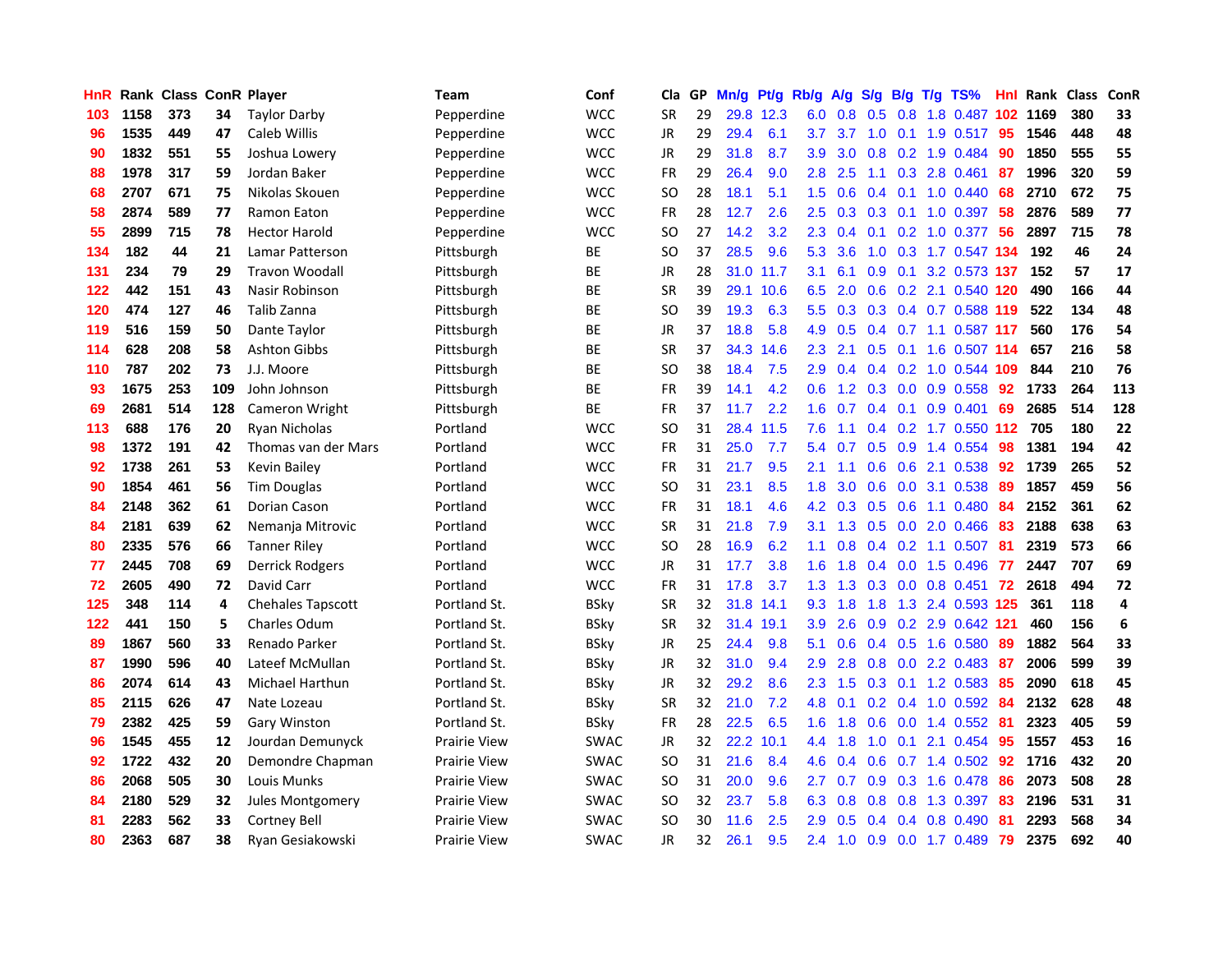| <b>HnR</b> |      | Rank Class ConR Player |                |                         | Team         | Conf        | Cla       |    | GP Mn/g | Pt/g      | Rb/g             | A/g       |     |           | S/g B/g T/g TS%                | Hnl  | Rank Class |     | ConR         |
|------------|------|------------------------|----------------|-------------------------|--------------|-------------|-----------|----|---------|-----------|------------------|-----------|-----|-----------|--------------------------------|------|------------|-----|--------------|
| 78         | 2425 | 699                    | 46             | Ronald Wright           | Prairie View | <b>SWAC</b> | JR        | 32 | 21.7    | 4.4       | 3.1              | 2.5       | 0.9 | 0.1       | 1.7 0.427                      | 78   | 2433       | 701 | 46           |
| 71         | 2644 | 725                    | 62             | <b>Tim Meadows</b>      | Prairie View | <b>SWAC</b> | <b>SR</b> | 32 | 12.8    | 3.1       | 1.9              | 0.8       | 0.5 | 0.0       | 0.8 0.426                      | -70  | 2656       | 729 | 62           |
| 69         | 2687 | 518                    | 65             | <b>Montrael Scott</b>   | Prairie View | <b>SWAC</b> | <b>FR</b> | 28 | 14.9    | 3.5       | 1.7 <sup>2</sup> | 1.5       | 0.9 | 0.1       | 1.6 0.407                      | -69  | 2677       | 511 | 63           |
| 63         | 2803 | 797                    | 74             | Mayol Riathin           | Prairie View | <b>SWAC</b> | JR        | 28 | 12.0    | 2.6       | 2.6              |           |     |           | 0.3 0.4 0.5 1.0 0.416 64       |      | 2802       | 802 | 71           |
| 63         | 2807 | 800                    | 75             | Marcellus Jackson       | Prairie View | <b>SWAC</b> | JR        | 26 | 9.9     | 2.9       |                  |           |     |           | 2.4 0.3 0.3 0.3 1.2 0.391      | - 64 | 2807       | 806 | 72           |
| 140        | 111  | 41                     | 1              | Al'Ionzo Coleman        | Presbyterian | <b>BSou</b> | <b>SR</b> | 29 |         | 30.4 16.9 |                  | 8.8 1.8   |     |           | 1.1 0.4 2.9 0.576 140          |      | 112        | 40  | $\mathbf{1}$ |
| 89         | 1879 | 564                    | 37             | Khalid Mutakabbir       | Presbyterian | <b>BSou</b> | JR        | 29 |         | 36.4 13.7 | 3.1              | 2.0       |     |           | $1.1$ 0.2 2.2 0.521            | 89   | 1889       | 566 | 38           |
| 89         | 1884 | 295                    | 38             | Eric Washington         | Presbyterian | <b>BSou</b> | <b>FR</b> | 29 | 23.0    | 6.1       | 2.9              | 3.1       | 0.7 | 0.1       | 2.2 0.497                      | 89   | 1897       | 297 | 39           |
| 89         | 1918 | 569                    | 40             | Pierre Miller           | Presbyterian | <b>BSou</b> | <b>SR</b> | 29 | 28.6    | 8.3       | 2.0              | 2.0       | 0.5 | 0.0       | 1.3 0.598                      | 88   | 1932       | 574 | 42           |
| 88         | 1940 | 577                    | 42             | Josh Johnson            | Presbyterian | <b>BSou</b> | <b>SR</b> | 27 | 30.6    | 7.9       | 3.1              | 1.5       | 0.7 |           | 0.4 0.9 0.579                  | 88   | 1930       | 573 | 41           |
| 75         | 2518 | 731                    | 75             | Jay Reynolds            | Presbyterian | <b>BSou</b> | JR        | 29 | 19.4    | 4.2       | 2.1              | 0.1       |     |           | 0.2 0.3 0.9 0.731              | 75   | 2520       | 727 | 77           |
| 70         | 2665 | 663                    | 85             | Joshua Clyburn          | Presbyterian | <b>BSou</b> | SO.       | 26 | 13.3    | 3.3       | 3.2 <sub>2</sub> | 0.2       | 0.0 | 0.3       | 1.0 0.489                      | 70   | 2650       | 659 | 85           |
| 22         | 2963 | 625                    | 94             | Ryan McTavish           | Presbyterian | <b>BSou</b> | <b>FR</b> | 27 | 9.9     | 1.1       | 0.9              | 0.1       | 0.1 | 0.1       | 0.6 0.326                      | 24   | 2963       | 625 | 94           |
| 147        | 57   | 21                     | 1              | lan Hummer              | Princeton    | Ivy         | <b>JR</b> | 32 |         | 32.1 16.1 | 7.3              | 3.2       | 1.4 | 1.2       | 2.8 0.522 146                  |      | 62         | 24  | $\mathbf{1}$ |
| 115        | 614  | 191                    | 14             | <b>Mack Darrow</b>      | Princeton    | <b>Ivy</b>  | <b>JR</b> | 32 | 21.5    | 7.0       | 3.6              | 2.2       | 0.3 | 0.3       | 0.8 0.581 115                  |      | 620        | 196 | 15           |
| 106        | 985  | 317                    | 17             | Doug Davis              | Princeton    | <b>Ivy</b>  | <b>SR</b> | 32 | 33.0    | 13.8      | 1.9              | 1.4       |     |           | 1.2 0.3 1.3 0.559 106          |      | 1005       | 325 | 18           |
| 106        | 987  | 245                    | 18             | T.J. Bray               | Princeton    | <b>Ivy</b>  | <b>SO</b> | 32 | 33.1    | 7.2       | 4.6              | 3.7       |     | $1.6$ 0.1 | 2.1 0.602 106                  |      | 1008       | 249 | 19           |
| 106        | 1010 | 308                    | 21             | <b>Brendan Connolly</b> | Princeton    | <b>Ivy</b>  | JR        | 32 | 18.5    | 5.7       | 3.6 <sup>°</sup> |           |     |           | 1.0 0.4 0.8 1.3 0.564 105 1029 |      |            | 312 | 21           |
| 97         | 1438 | 204                    | 28             | Denton Koon             | Princeton    | <b>Ivy</b>  | <b>FR</b> | 32 | 16.0    | 5.1       | 3.1              | 0.6       |     |           | $0.3$ 0.2 1.1 0.563            | -97  | 1458       | 204 | 29           |
| 97         | 1446 | 446                    | 29             | <b>Patrick Saunders</b> | Princeton    | <b>Ivy</b>  | <b>SR</b> | 32 | 22.8    | 6.7       | $2.5^{\circ}$    |           |     |           | 0.7 0.5 0.4 1.0 0.583 97       |      | 1462       | 457 | 30           |
| 123        | 401  | 135                    | 42             | <b>Vincent Council</b>  | Providence   | ВE          | JR        | 31 |         | 38.7 15.9 | 4.1              | 7.5       |     |           | 1.3 0.4 3.5 0.454 123          |      | 411        | 138 | 41           |
| 118        | 529  | 55                     | 53             | LaDontae Henton         | Providence   | ВE          | <b>FR</b> | 32 |         | 37.2 14.3 | 8.6              | 1.1       | 1.0 | 1.1       | 1.7 0.538 117                  |      | 554        | 58  | 53           |
| 106        | 1003 | 305                    | 86             | <b>Bilal Dixon</b>      | Providence   | ВE          | JR        | 31 | 15.7    | 4.3       | 4.1              | 0.2       | 0.3 |           | 1.2 0.6 0.617 106              |      | 1024       | 311 | 87           |
| 104        | 1114 | 275                    | 92             | <b>Bryce Cotton</b>     | Providence   | BE          | SO.       | 32 |         | 38.6 14.3 | 2.5              | 2.3       |     |           | 1.0 0.2 1.6 0.569 103 1142     |      |            | 281 | 94           |
| 102        | 1181 | 295                    | 96             | Gerard Coleman          | Providence   | <b>BE</b>   | SO.       | 30 |         | 34.0 13.2 | 5.0              | 2.1       |     |           | 1.1 0.2 2.2 0.479 102 1184     |      |            | 296 | 96           |
| 95         | 1557 | 230                    | 104            | <b>Brice Kofane</b>     | Providence   | BE          | <b>FR</b> | 29 | 15.0    | 2.7       | 4.1              | 0.2       | 0.3 |           | 1.4 0.8 0.582                  | -95  | 1556       | 228 | 105          |
| 82         | 2272 | 556                    | 121            | Kadeem Batts            | Providence   | BE          | <b>SO</b> | 21 | 19.7    | 6.2       | 4.2              | 0.4       |     |           | 0.4 0.7 1.5 0.455              | 87   | 2009       | 500 | 120          |
| 157        | 25   | 9                      | 6              | Robbie Hummel           | Purdue       | <b>B10</b>  | SR        | 35 |         | 32.2 16.4 |                  | $7.2$ 1.9 | 0.7 | 1.2       | 0.9 0.537 157                  |      | 27         | 10  | 6            |
| 139        | 121  | 45                     | 15             | Lewis Jackson           | Purdue       | <b>B10</b>  | <b>SR</b> | 35 |         | 26.9 10.4 | 3.2              | 4.2       |     |           | 1.2 0.0 1.7 0.523 139          |      | 124        | 45  | 15           |
| 127        | 316  | 110                    | 31             | D.J. Byrd               | Purdue       | <b>B10</b>  | JR        | 33 | 19.5    | 8.9       | 2.3              | 0.9       |     |           | 0.4 0.2 0.5 0.590 127          |      | 308        | 110 | 30           |
| 120        | 480  | 128                    | 43             | Terone Johnson          | Purdue       | <b>B10</b>  | SO.       | 35 | 23.7    | 9.2       | $3.4^{\circ}$    | 2.0       |     |           | 1.0 0.2 1.5 0.500 120          |      | 495        | 131 | 44           |
| 119        | 498  | 153                    | 45             | <b>Kelsey Barlow</b>    | Purdue       | <b>B10</b>  | JR        | 26 | 24.3    | 8.3       | 3.7              | 1.7       |     |           | 1.2 0.2 1.0 0.494 119          |      | 506        | 155 | 46           |
| 118        | 539  | 177                    | 47             | <b>Ryne Smith</b>       | Purdue       | <b>B10</b>  | <b>SR</b> | 35 | 28.7    | 9.1       | 2.5              | 1.1       |     |           | 0.8 0.1 0.6 0.630 117          |      | 555        | 181 | 49           |
| 99         | 1337 | 185                    | 78             | Anthony Johnson         | Purdue       | <b>B10</b>  | FR        | 34 | 15.5    | 5.4       | 2.1              | 1.0       |     |           | $0.4$ 0.0 0.8 0.441            | 99   | 1321       | 183 | 77           |
| 98         | 1421 | 199                    | 80             | Jacob Lawson            | Purdue       | <b>B10</b>  | <b>FR</b> | 30 | 11.1    | 2.4       | 1.9              | 0.2       | 0.5 |           | $0.7$ 0.6 0.546                | 99   | 1359       | 191 | 79           |
| 96         | 1496 | 378                    | 82             | <b>Travis Carroll</b>   | Purdue       | <b>B10</b>  | SO.       | 35 | 17.1    | 2.6       | 2.9              | 0.5       | 0.5 | 0.5       | 0.6 0.503                      | 96   | 1498       | 380 | 81           |
| 143        | 88   | 16                     | $\overline{2}$ | Ike Azotam              | Quinnipiac   | <b>NEC</b>  | SO        | 32 | 30.7    | 15.8      | 9.5              | 0.8       | 0.8 | 1.0       | 1.6 0.567                      | 142  | 95         | 18  | $\mathbf{2}$ |
| 110        | 796  | 93                     | 16             | <b>Ousmane Drame</b>    | Quinnipiac   | <b>NEC</b>  | <b>FR</b> | 32 | 19.5    | 6.5       | 7.3              | 0.6       |     |           | 0.3 0.9 1.2 0.511 109          |      | 826        | 100 | 17           |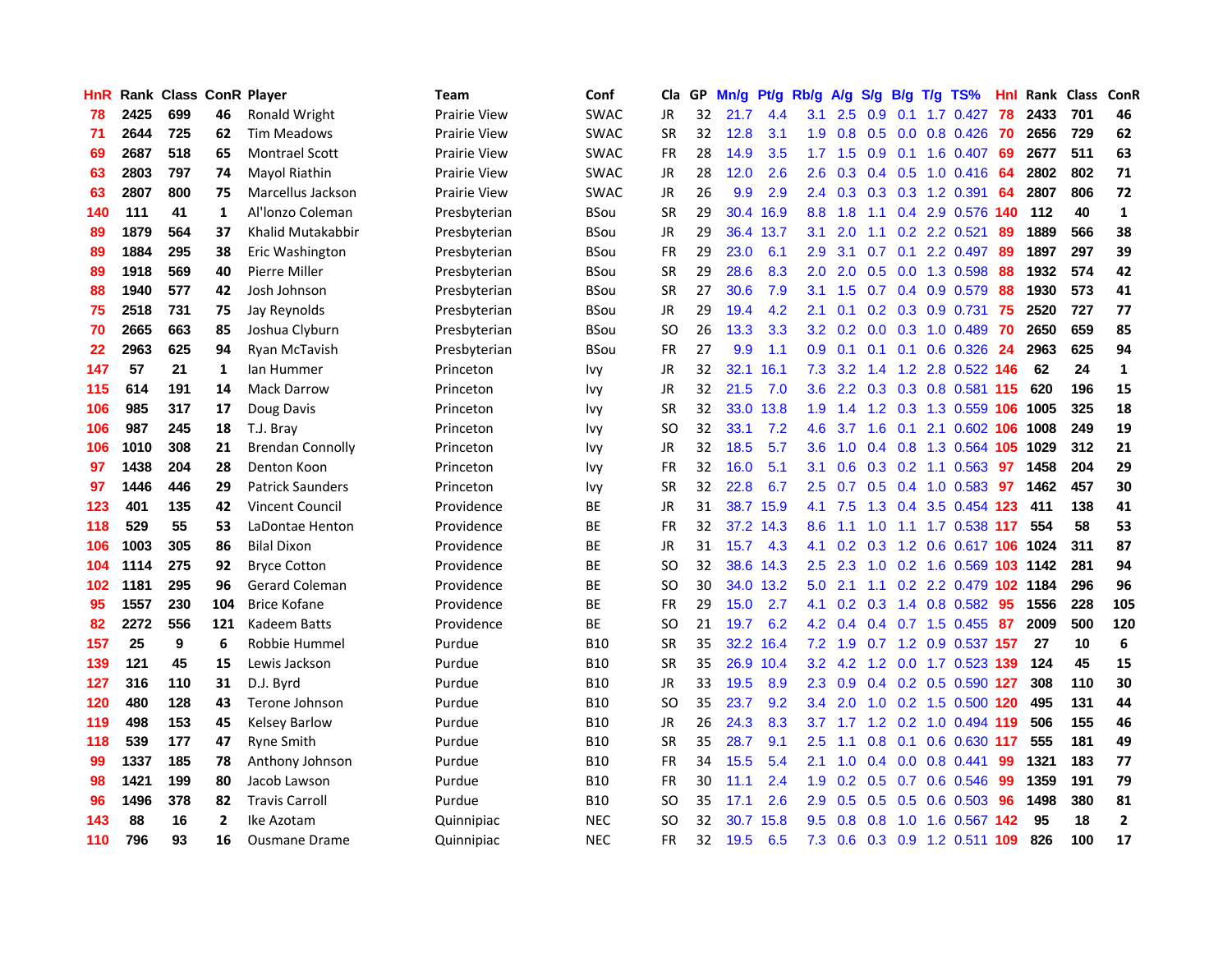| <b>HnR</b> |      | <b>Rank Class ConR Player</b> |     |                         | <b>Team</b>  | Conf        | Cla       |    | GP Mn/g | Pt/g      | Rb/g             | A/g         |     |     | S/g B/g T/g TS%            | Hnl  | Rank Class |     | ConR |
|------------|------|-------------------------------|-----|-------------------------|--------------|-------------|-----------|----|---------|-----------|------------------|-------------|-----|-----|----------------------------|------|------------|-----|------|
| 107        | 943  | 308                           | 22  | James Johnson           | Quinnipiac   | <b>NEC</b>  | <b>SR</b> | 31 |         | 36.1 16.5 | 3.3              | 3.5         | 1.3 | 0.1 | 2.5 0.493                  | 107  | 956        | 313 | 22   |
| 98         | 1404 | 413                           | 34  | Darien Johnson          | Quinnipiac   | <b>NEC</b>  | JR        | 31 | 30.3    | 8.7       | 4.0              | 3.7         | 1.0 | 0.1 | 2.5 0.466                  | 97   | 1424       | 420 | 36   |
| 97         | 1448 | 208                           | 37  | Zaid Hearst             | Quinnipiac   | <b>NEC</b>  | <b>FR</b> | 32 | 24.1    | 7.2       | 3.7              | 1.3         | 0.7 | 0.0 | 0.9 0.516                  | -96  | 1485       | 212 | 40   |
| 95         | 1597 | 471                           | 43  | Jamee Jackson           | Quinnipiac   | <b>NEC</b>  | JR        | 18 | 23.3    | 8.4       | 5.1              | 0.6         |     |     | $0.4$ 0.7 1.7 0.503        | -96  | 1518       | 439 | 41   |
| 91         | 1787 | 535                           | 47  | <b>Garvey Young</b>     | Quinnipiac   | <b>NEC</b>  | JR        | 29 | 22.7    | 5.9       | 3.8 <sup>°</sup> |             |     |     | 1.3 0.8 0.1 1.2 0.487 91   |      | 1761       | 529 | 48   |
| 112        | 742  | 85                            | 13  | Javonte Green           | Radford      | <b>BSou</b> | <b>FR</b> | 32 |         | 22.0 10.2 | 6.7              | 0.6         |     |     | 1.4 0.5 1.7 0.502 111      |      | 760        | 87  | 13   |
| 94         | 1661 | 249                           | 27  | R.J. Price              | Radford      | <b>BSou</b> | FR        | 32 |         | 29.9 11.2 | 3.3 <sub>1</sub> | 3.7         |     |     | 1.3 0.1 2.7 0.454          | 93   | 1675       | 250 | 28   |
| 87         | 1999 | 598                           | 43  | <b>Blake Smith</b>      | Radford      | <b>BSou</b> | JR        | 26 | 16.7    | 5.4       | 3.2              | 0.7         |     |     | $1.1$ 0.2 1.2 0.511        | 89   | 1914       | 574 | 40   |
| 83         | 2230 | 646                           | 57  | Johnathan Edwards       | Radford      | <b>BSou</b> | <b>SR</b> | 22 | 23.1    | 8.6       | 5.1              | 0.5         | 0.5 | 0.6 | 1.7 0.466                  | 83   | 2182       | 636 | 53   |
| 78         | 2431 | 595                           | 71  | Jareal Smith            | Radford      | <b>BSou</b> | <b>SO</b> | 32 | 26.8    | 9.3       | 2.5              | 1.8         | 0.8 | 0.1 | 2.0 0.451                  | 77   | 2439       | 601 | 72   |
| 71         | 2637 | 655                           | 83  | Tolga Cerrah            | Radford      | <b>BSou</b> | <b>SO</b> | 30 | 19.0    | 5.0       | 3.3              | 0.5         |     |     | 0.5 0.3 1.4 0.487          | -71  | 2637       | 654 | 83   |
| 71         | 2645 | 499                           | 84  | Kyle Noreen             | Radford      | <b>BSou</b> | <b>FR</b> | 31 | 21.1    | 3.6       | 2.0              | 0.8         | 0.8 |     | $0.2$ 0.5 0.451            | -71  | 2648       | 499 | 84   |
| 67         | 2715 | 734                           | 86  | <b>Chance Smith</b>     | Radford      | <b>BSou</b> | <b>SR</b> | 32 | 21.6    | 3.9       | 1.5 <sub>1</sub> | 1.5         | 0.7 | 0.0 | 1.4 0.463                  | 67   | 2734       | 740 | 86   |
| 65         | 2767 | 747                           | 87  | Daniel Mitchell         | Radford      | <b>BSou</b> | <b>SR</b> | 32 | 15.5    | 3.3       | 2.0              | 0.6         | 0.5 | 0.2 | $0.5$ 0.391                | 65   | 2785       | 749 | 87   |
| 109        | 856  | 276                           | 52  | Orion Outerbridge       | Rhode Island | A10         | <b>SR</b> | 31 |         | 30.3 12.6 | 6.8              | 0.4         | 0.7 | 1.8 | 1.5 0.476 107              |      | 937        | 308 | 55   |
| 103        | 1146 | 283                           | 70  | <b>Billy Baron</b>      | Rhode Island | A10         | <b>SO</b> | 20 |         | 32.3 13.0 | 4.5              | 2.6         |     |     | 1.2 0.0 2.1 0.534 108      |      | 868        | 216 | 52   |
| 103        | 1152 | 154                           | 71  | Jonathan Holton         | Rhode Island | A10         | FR        | 31 |         | 28.5 10.2 | 8.1              | 1.0         | 0.8 |     | 1.1 2.3 0.472 101 1232     |      |            | 165 | 73   |
| 97         | 1427 | 441                           | 80  | Jamal Wilson            | Rhode Island | A10         | <b>SR</b> | 11 |         | 34.3 16.4 | 5.1              | 2.1         |     |     | 1.2 0.2 3.1 0.495 106 1016 |      |            | 328 | 60   |
| 94         | 1617 | 480                           | 86  | Nikola Malesevic        | Rhode Island | A10         | JR        | 22 |         | 25.9 11.0 | 3.0 <sub>2</sub> | 1.3         |     |     | 0.8 0.6 1.6 0.485 93       |      | 1677       | 499 | 88   |
| 91         | 1799 | 276                           | 92  | Mike Powell             | Rhode Island | A10         | FR        | 31 | 30.4    | 8.7       | 3.1              | 3.5         |     |     | $0.8$ 0.0 3.2 0.470        | -89  | 1884       | 293 | 94   |
| 80         | 2328 | 408                           | 104 | T.J. Buchanan           | Rhode Island | A10         | <b>FR</b> | 30 | 20.6    | 3.9       | 2.6              | 1.3         |     |     | $0.7$ 0.1 1.0 0.451        | - 79 | 2362       | 417 | 106  |
| 76         | 2508 | 463                           | 111 | Dominique McKoy         | Rhode Island | A10         | <b>FR</b> | 30 | 13.6    | 3.1       | 2.1              | 0.5         | 0.5 | 0.1 | 0.9 0.477                  | 74   | 2543       | 472 | 112  |
| 62         | 2826 | 696                           | 118 | Levan Shengelia         | Rhode Island | A10         | SO.       | 31 | 9.3     | 2.1       | 1.7              | 0.3         |     |     | $0.2$ 0.2 0.7 0.468        | -60  | 2845       | 700 | 118  |
| 145        | 65   | 22                            | 3   | Arsalan Kazemi          | Rice         | <b>CUSA</b> | JR        | 33 |         | 29.4 12.1 | 10.3             | 2.1         | 2.1 |     | 1.0 2.0 0.619 148          |      | 55         | 20  | 3    |
| 113        | 660  | 168                           | 28  | Omar Oraby              | Rice         | <b>CUSA</b> | SO.       | 34 | 11.6    | 6.0       | 3.6              | 0.3         | 0.1 | 1.6 | 1.2 0.646 113              |      | 675        | 171 | 30   |
| 111        | 771  | 89                            | 32  | <b>Dylan Ennis</b>      | Rice         | <b>CUSA</b> | <b>FR</b> | 35 | 26.5    | 8.5       | 4.3              | 4.1         | 1.1 | 0.6 | 2.6 0.533 110              |      | 804        | 95  | 35   |
| 98         | 1422 | 200                           | 58  | Jarelle Reischel        | Rice         | <b>CUSA</b> | <b>FR</b> | 35 | 13.9    | 5.7       | 2.7              | 0.6         | 0.7 | 0.1 | 1.3 0.524                  | -97  | 1466       | 207 | 60   |
| 97         | 1450 | 428                           | 62  | Tamir Jackson           | Rice         | <b>CUSA</b> | JR        | 34 | 29.9    | 10.5      | 2.5              | 2.9         | 0.8 | 0.0 | 1.9 0.479                  | -97  | 1455       | 429 | 59   |
| 95         | 1578 | 491                           | 66  | <b>Connor Frizzelle</b> | Rice         | <b>CUSA</b> | <b>SR</b> | 34 | 27.6    | 9.5       |                  | $1.7$ 1.9   |     |     | 0.8 0.0 1.4 0.512 95       |      | 1584       | 492 | 67   |
| 92         | 1733 | 521                           | 73  | Lucas Kuipers           | Rice         | <b>CUSA</b> | <b>SR</b> | 34 | 20.0    | 6.3       | 3.3 <sub>2</sub> | 0.6         |     |     | 0.4 0.5 0.8 0.538          | -92  | 1751       | 525 | 73   |
| 88         | 1949 | 312                           | 79  | Julian DeBose           | Rice         | <b>CUSA</b> | FR        | 34 | 12.8    | 3.7       |                  | $1.5 \t0.8$ |     |     | $0.9$ 0.1 0.7 0.473        | -88  | 1974       | 311 | 80   |
| 83         | 2189 | 373                           | 88  | Ahmad Ibrahim           | Rice         | <b>CUSA</b> | <b>FR</b> | 33 | 18.6    | 6.2       | 1.9              | 1.0         |     |     | $0.5$ $0.5$ 1.1 $0.455$    | -84  | 2178       | 372 | 88   |
| 121        | 451  | 119                           | 28  | Derrick Williams        | Richmond     | A10         | <b>SO</b> | 32 |         | 25.9 11.2 | 5.6              | 0.8         |     |     | 0.6 0.5 1.7 0.618 121      |      | 462        | 120 | 28   |
| 118        | 520  | 161                           | 32  | Darien Brothers         | Richmond     | A10         | JR        | 32 |         | 30.3 14.6 | 2.9              | 1.7         | 0.9 |     | 0.1 1.4 0.576 118          |      | 529        | 166 | 32   |
| 112        | 719  | 81                            | 44  | Kendall Anthony         | Richmond     | A10         | <b>FR</b> | 32 |         | 25.5 13.0 | 1.3              | 1.7         | 0.7 |     | $0.0$ 1.6 0.566            | 112  | 720        | 80  | 45   |
| 106        | 1017 | 250                           | 60  | Cedrick Lindsay         | Richmond     | A10         | <b>SO</b> | 31 |         | 32.2 11.2 | 2.5              | 3.7         | 1.0 |     | $0.2$ 2.2 $0.528$          | 106  | 1012       | 250 | 59   |
| 105        | 1064 | 342                           | 62  | Darrius Garrett         | Richmond     | A10         | <b>SR</b> | 32 | 25.6    | 4.5       | 6.5              | 1.0         | 0.5 |     | 3.3 1.7 0.469 105          |      | 1058       | 343 | 64   |
| 99         | 1357 | 394                           | 78  | Greg Robbins            | Richmond     | A10         | <b>JR</b> | 32 | 16.9    | 3.6       | 2.6              | 1.0         |     |     | 0.8 0.3 0.5 0.521          | 99   | 1351       | 390 | 79   |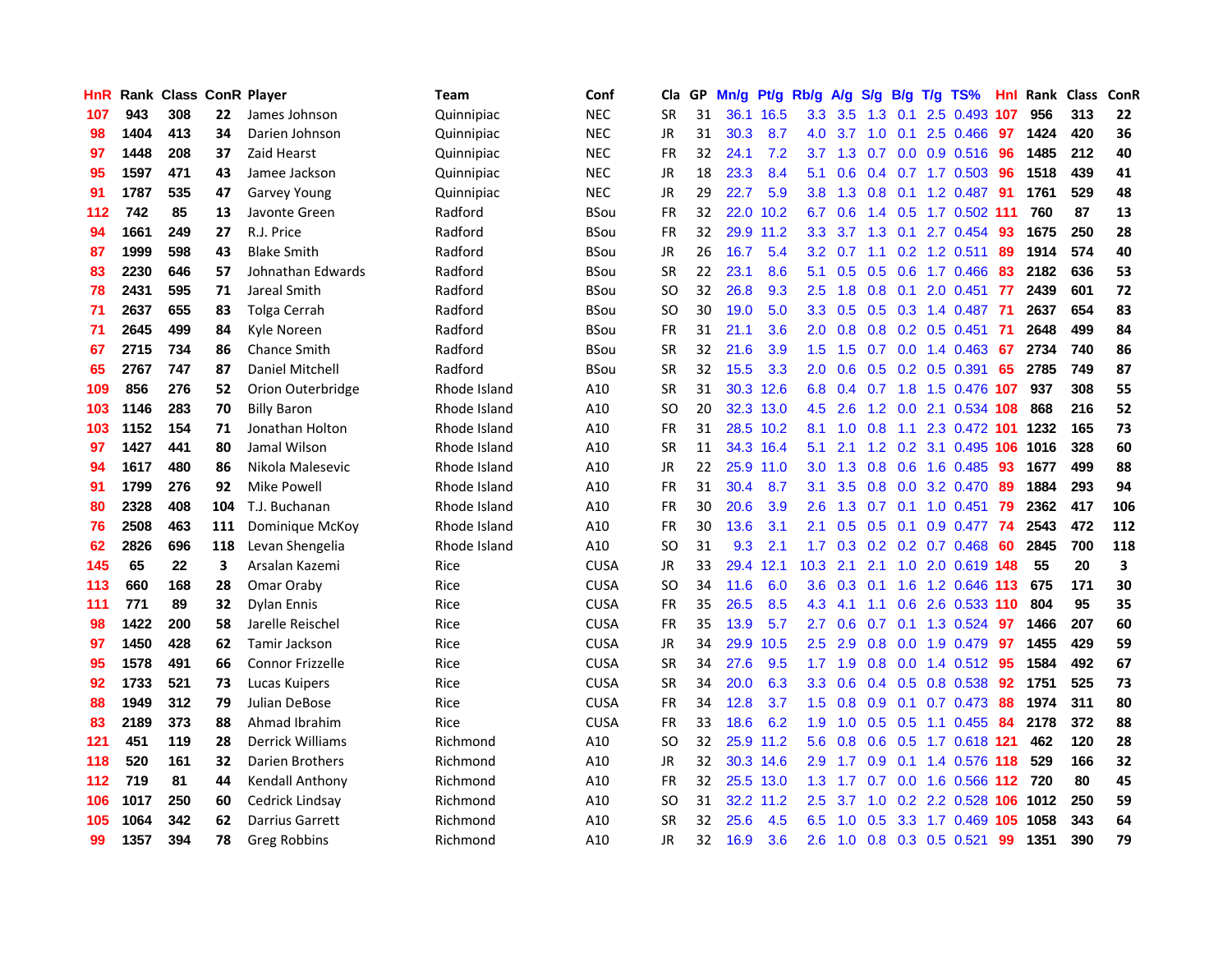| <b>HnR</b> |      | <b>Rank Class ConR Player</b> |     |                              | <b>Team</b>    | Conf        | Cla       |    | GP Mn/g | Pt/g      | Rb/g             | A/g             | S/g              |                 | B/g T/g TS%                | Hnl | Rank Class |     | ConR |
|------------|------|-------------------------------|-----|------------------------------|----------------|-------------|-----------|----|---------|-----------|------------------|-----------------|------------------|-----------------|----------------------------|-----|------------|-----|------|
| 97         | 1490 | 462                           | 82  | <b>Francis-Cedric Martel</b> | Richmond       | A10         | <b>SR</b> | 32 | 25.1    | 5.0       | 3.4              | 1.4             | 1.0              | 0.4             | 1.1 0.473                  | 96  | 1479       | 465 | 82   |
| 92         | 1744 | 525                           | 90  | Josh Duinker                 | Richmond       | A10         | <b>SR</b> | 32 | 11.4    | 3.5       | 2.0              | 0.8             | 0.2              | 0.2             | $0.7$ $0.481$              | 92  | 1734       | 521 | 90   |
| 106        | 1011 | 326                           | 20  | <b>Brandon Penn</b>          | Rider          | <b>MAAC</b> | <b>SR</b> | 31 | 28.9    | 12.0      | 6.4              | 1.5             | 1.2              | 0.6             | 1.8 0.527                  | 106 | 1019       | 330 | 19   |
| 105        | 1037 | 337                           | 22  | Jeff Jones                   | Rider          | <b>MAAC</b> | <b>SR</b> | 30 |         | 28.2 13.4 | 2.6              | 1.0             | 0.9              |                 | 0.3 1.1 0.607              |     | 105 1034   | 335 | 21   |
| 98         | 1425 | 440                           | 31  | Novar Gadson                 | Rider          | <b>MAAC</b> | <b>SR</b> | 30 |         | 23.9 10.7 | 3.5              | 1.9             |                  |                 | 0.6 0.3 2.6 0.566          | -97 | 1439       | 449 | 31   |
| 96         | 1508 | 381                           | 32  | <b>Anthony Myles</b>         | Rider          | <b>MAAC</b> | SO.       | 29 |         | 26.3 10.1 | $3.5^{\circ}$    | 1.6             |                  |                 | 0.6 0.8 2.0 0.581          | 96  | 1516       | 385 | 33   |
| 96         | 1523 | 444                           | 33  | Jonathan Thompson            | Rider          | <b>MAAC</b> | JR        | 30 | 32.2    | 8.1       | $3.5^{\circ}$    | 4.7             |                  |                 | 1.0 0.3 2.4 0.569          | 95  | 1533       | 443 | 34   |
| 95         | 1592 | 395                           | 38  | Danny Stewart                | Rider          | <b>MAAC</b> | SO.       | 32 |         | 30.5 11.1 | 6.6              | 0.6             | 0.6              |                 | $0.8$ 2.0 0.592            | 94  | 1625       | 404 | 39   |
| 76         | 2497 | 460                           | 74  | <b>Eddie Mitchell</b>        | Rider          | <b>MAAC</b> | <b>FR</b> | 30 | 20.6    | 4.2       | 1.9              | 2.9             | 0.9              | 0.1             | 2.7 0.435                  | -77 | 2468       | 455 | 74   |
| 74         | 2564 | 482                           | 77  | Junior Fortunat              | Rider          | <b>MAAC</b> | <b>FR</b> | 20 | 14.1    | 3.8       | 2.9              | 0.1             | 0.3              |                 | 0.8 0.8 0.500              | 77  | 2470       | 456 | 75   |
| 140        | 114  | 42                            | 3   | <b>Velton Jones</b>          | Robert Morris  | <b>NEC</b>  | JR        | 37 | 29.6    | 16.0      | 2.8              | 4.5             | 1.8              |                 | 0.0 2.7 0.499 139          |     | 120        | 46  | 3    |
| 112        | 700  | 182                           | 13  | <b>Anthony Myers</b>         | Robert Morris  | <b>NEC</b>  | SO.       | 37 | 23.2    | 6.2       | 2.6              | 3.0             | 1.2              | 0.0             | 1.6 0.550 112              |     | 738        | 187 | 14   |
| 112        | 712  | 78                            | 14  | Lucky Jones                  | Robert Morris  | <b>NEC</b>  | <b>FR</b> | 35 | 23.5    | 8.5       | 6.1              | 1.0             | 1.2              | 0.1             | 1.7 0.501                  | 112 | 730        | 82  | 13   |
| 110        | 815  | 258                           | 17  | Lijah Thompson               | Robert Morris  | <b>NEC</b>  | JR        | 32 | 19.8    | 7.3       | 4.2              | 0.4             | 0.4              | 1.0             | 1.2 0.541 110              |     | 806        | 253 | 16   |
| 109        | 851  | 213                           | 18  | Coron Williams               | Robert Morris  | <b>NEC</b>  | <b>SO</b> | 37 | 27.1    | 10.8      | 2.6              | 1.3             | 0.8              | 0.1             | 0.9 0.559 108              |     | 859        | 214 | 18   |
| 106        | 984  | 299                           | 23  | Russell Johnson              | Robert Morris  | <b>NEC</b>  | JR        | 31 | 26.9    | 8.5       | 5.7              | 1.5             |                  |                 | 1.2 0.8 1.9 0.500 106      |     | 1003       | 306 | 23   |
| 100        | 1306 | 332                           | 29  | Mike McFadden                | Robert Morris  | <b>NEC</b>  | <b>SO</b> | 27 | 25.4    | 8.4       |                  | $4.3 \quad 0.4$ |                  |                 | 1.0 0.6 1.7 0.535 102 1198 |     |            | 303 | 26   |
| 88         | 1951 | 581                           | 56  | Lawrence Bridges             | Robert Morris  | <b>NEC</b>  | <b>SR</b> | 37 | 19.9    | 3.8       | 3.8 <sup>°</sup> | 0.9             |                  |                 | 0.5 0.1 1.7 0.547 88       |     | 1969       | 584 | 57   |
| 72         | 2617 | 492                           | 87  | Keith Armstrong              | Robert Morris  | <b>NEC</b>  | <b>FR</b> | 31 | 10.2    | 2.0       | 1.9              | 0.1             |                  |                 | $0.4$ 0.1 0.5 0.452 73     |     | 2581       | 485 | 82   |
| 133        | 201  | 70                            | 26  | Dane Miller                  | Rutgers        | ВE          | JR        | 32 | 28.8    | 7.9       | 6.6              | 2.2             | 1.3              |                 | 1.6 2.0 0.556 132          |     | 214        | 76  | 27   |
| 114        | 642  | 69                            | 59  | Eli Carter                   | Rutgers        | BE          | FR        | 32 | 29.8    | 13.8      | 3.1              | 2.1             |                  | $1.3 \quad 0.1$ | 2.8 0.511 114              |     | 659        | 70  | 59   |
| 114        | 656  | 165                           | 61  | Gilvydas Biruta              | Rutgers        | BE          | <b>SO</b> | 32 | 25.5    | 9.7       | 5.3              | 1.4             | 0.9              |                 | 0.4 2.2 0.498 113          |     | 672        | 170 | 61   |
| 112        | 709  | 77                            | 65  | Myles Mack                   | Rutgers        | ВE          | FR        | 32 | 26.6    | 9.8       | 2.0              | 2.1             | 1.4              |                 | 0.0 1.8 0.520 112 741      |     |            | 83  | 69   |
| 107        | 978  | 125                           | 85  | Jerome Seagears              | Rutgers        | BE          | FR        | 32 | 25.8    | 7.7       | 3.0              | 2.5             | 0.8              | 0.1             | 1.6 0.487                  | 106 | 982        | 125 | 83   |
| 106        | 1019 | 251                           | 88  | Mike Poole                   | Rutgers        | BE          | SO.       | 32 | 22.1    | 6.5       | 3.3              | 1.2             | 1.3              | 0.6             | 1.3 0.454                  | 105 | 1040       | 255 | 88   |
| 98         | 1381 | 193                           | 100 | <b>Derrick Randall</b>       | Rutgers        | BE          | <b>FR</b> | 31 | 11.3    | 2.5       | 2.4              | 0.1             | 0.3              | 0.4             | 0.6 0.569                  | 98  | 1393       | 196 | 101  |
| 77         | 2460 | 713                           | 126 | Austin Johnson               | Rutgers        | BE          | JR        | 31 | 16.0    | 4.1       | 2.1              | 0.4             |                  | $0.4 \quad 0.2$ | 1.3 0.527                  | 77  | 2441       | 704 | 126  |
| 96         | 1505 | 219                           | 18  | <b>Dylan Garrity</b>         | Sacramento St. | <b>BSky</b> | FR        | 28 | 33.8    | 8.1       | 2.3              | 6.9             | 0.9              | 0.0             | 3.0 0.551                  | 95  | 1552       | 226 | 19   |
| 93         | 1671 | 416                           | 22  | Jackson Carbajal             | Sacramento St. | <b>BSky</b> | <b>SO</b> | 18 | 21.4    | 11.1      | 3.1              | 0.7             | 0.8              | 0.0             | 1.4 0.541                  | 97  | 1447       | 367 | 18   |
| 92         | 1758 | 529                           | 25  | John Dickson                 | Sacramento St. | <b>BSky</b> | JR        | 28 |         | 25.6 12.4 | 4.2              | 1.1             | 0.5              |                 | 1.0 2.1 0.499              | -91 | 1802       | 541 | 29   |
| 91         | 1782 | 535                           | 28  | Josh McCarver                | Sacramento St. | <b>BSky</b> | <b>SR</b> | 28 | 15.2    | 5.3       |                  | $4.2\quad0.5$   |                  |                 | $0.3$ $0.5$ 1.0 0.593      | -90 | 1821       | 545 | 31   |
| 90         | 1837 | 553                           | 29  | Joe Eberhard                 | Sacramento St. | <b>BSky</b> | JR        | 28 |         | 35.7 11.1 | 5.9              | 1.5             |                  |                 | $0.6$ $0.1$ 1.6 $0.619$    | 89  | 1899       | 569 | 35   |
| 88         | 1934 | 574                           | 35  | Walter Jackson               | Sacramento St. | <b>BSky</b> | <b>SR</b> | 11 | 22.9    | 7.4       | 4.5              | 0.3             |                  |                 | 0.7 0.6 1.2 0.614          | 91  | 1760       | 529 | 24   |
| 87         | 1992 | 584                           | 41  | Konner Veteto                | Sacramento St. | BSky        | <b>SR</b> | 27 | 18.8    | 9.0       | 4.7              | 0.3             | 0.2              |                 | 0.1 1.7 0.520              | 86  | 2045       | 606 | 42   |
| 85         | 2104 | 623                           | 45  | Heath Hoffman                | Sacramento St. | <b>BSky</b> | <b>SR</b> | 28 | 20.9    | 7.2       | 2.6              | 0.9             | 0.6              | 0.1             | 1.1 0.572                  | 84  | 2154       | 634 | 50   |
| 55         | 2897 | 823                           | 70  | Julian Demalleville          | Sacramento St. | <b>BSky</b> | JR        | 28 | 8.0     | 0.9       | 0.9              | 0.9             | 0.3              | 0.0             | 0.6 0.471                  | 54  | 2902       | 824 | 70   |
| 48         | 2928 | 829                           | 73  | Jordan Estada                | Sacramento St. | BSky        | JR        | 22 | 18.0    | 2.9       | 1.1              | 1.1             | 0.2 <sub>0</sub> | 0.0             | 0.5 0.320                  | 54  | 2908       | 827 | 71   |
| 135        | 166  | 62                            | 4   | Shane Gibson                 | Sacred Heart   | <b>NEC</b>  | <b>JR</b> | 32 |         | 33.8 22.0 | 4.7              | $2.2^{\circ}$   |                  |                 | 1.5 0.3 3.2 0.628 134      |     | 177        | 64  | 4    |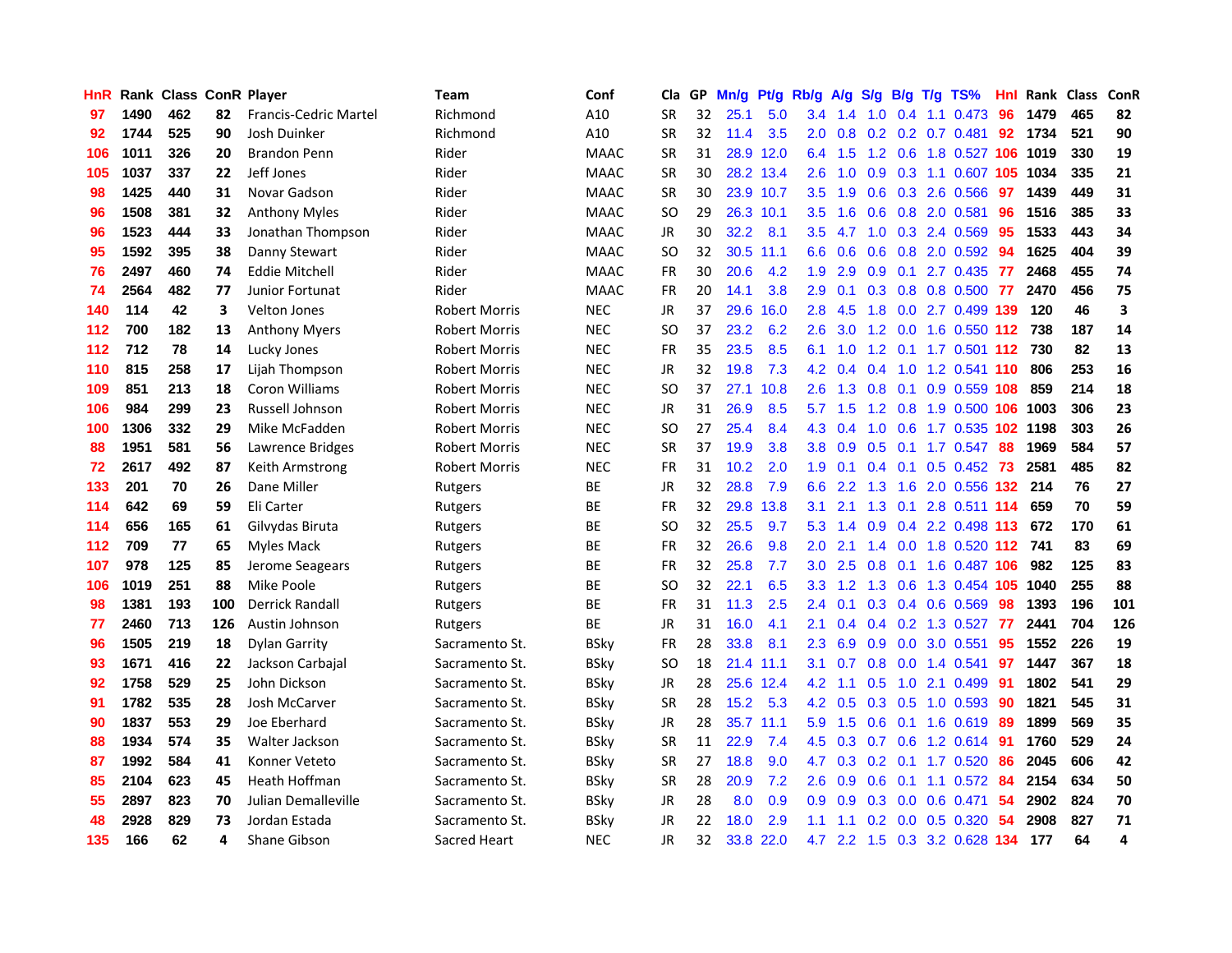| HnR |      | <b>Rank Class ConR Player</b> |     |                        | Team                | Conf       | Cla           | GP. | Mn/g | Pt/g      | Rb/g             | A/g       | S/g           | B/g | $T/g$ TS%                     | Hnl. | Rank Class |     | ConR |
|-----|------|-------------------------------|-----|------------------------|---------------------|------------|---------------|-----|------|-----------|------------------|-----------|---------------|-----|-------------------------------|------|------------|-----|------|
| 102 | 1186 | 345                           | 25  | Justin Swidowski       | Sacred Heart        | <b>NEC</b> | <b>JR</b>     | 28  |      | 24.2 11.1 | 5.3              | 0.5       | 0.6           | 1.3 | 1.3 0.591                     | 104  | 1096       | 331 | 24   |
| 90  | 1835 | 454                           | 51  | Louis Montes           | <b>Sacred Heart</b> | <b>NEC</b> | <sub>SO</sub> | 32  | 22.2 | 7.8       | 5.1              | 0.8       | 0.6           | 0.5 | 1.3 0.526                     | -89  | 1861       | 461 | 53   |
| 89  | 1897 | 471                           | 53  | <b>Chris Evans</b>     | Sacred Heart        | <b>NEC</b> | <b>SO</b>     | 28  | 25.1 | 8.1       | 3.5              | 2.3       | 0.9           | 0.1 | 1.8 0.525                     | 88   | 1924       | 476 | 56   |
| 84  | 2158 | 366                           | 63  | Phil Gaetano           | <b>Sacred Heart</b> | <b>NEC</b> | <b>FR</b>     | 32  | 23.6 | 4.3       | 2.1              |           |               |     | 4.0 0.8 0.1 2.7 0.586         | -83  | 2184       | 375 | 64   |
| 81  | 2288 | 659                           | 71  | <b>Stan Dulaire</b>    | Sacred Heart        | <b>NEC</b> | <b>SR</b>     | 31  | 21.1 | 4.6       | 3.5              | 1.0       |               |     | $0.5$ $0.5$ 1.2 $0.552$       | -81  | 2297       | 658 | 72   |
| 81  | 2313 | 569                           | 73  | Evan Kelley            | Sacred Heart        | <b>NEC</b> | <sub>SO</sub> | 29  | 27.2 | 7.3       | 2.8 <sub>1</sub> | 2.5       | 1.0           |     | $0.1$ 2.6 0.501               | 82   | 2249       | 554 | 68   |
| 73  | 2586 | 485                           | 83  | <b>Steve Glowiak</b>   | Sacred Heart        | <b>NEC</b> | FR            | 31  | 12.4 | 4.4       | 1.8              | 0.5       |               |     | 0.3 0.0 0.5 0.435 72          |      | 2602       | 490 | 84   |
| 72  | 2600 | 753                           | 86  | Nick Greenbacker       | Sacred Heart        | <b>NEC</b> | <b>JR</b>     | 32  | 15.6 | 3.3       | $2.2^{\circ}$    | 0.6       |               |     | 0.5 0.5 0.8 0.510 72          |      | 2614       | 755 | 86   |
| 124 | 382  | 101                           | 8   | <b>Scott Eatherton</b> | Saint Francis (PA)  | <b>NEC</b> | <sub>SO</sub> | 29  | 28.7 | 14.0      | 7.0              | 1.0       | 0.9           |     | 1.2 2.4 0.643 122             |      | 432        | 107 | 9    |
| 84  | 2142 | 359                           | 62  | Earl Brown             | Saint Francis (PA)  | <b>NEC</b> | <b>FR</b>     | 26  | 18.2 | 6.0       | 3.0 <sub>1</sub> | 0.9       | 0.8           |     | $0.6$ 1.5 0.517               | -84  | 2168       | 366 | 62   |
| 83  | 2191 | 645                           | 64  | <b>Anthony Ervin</b>   | Saint Francis (PA)  | <b>NEC</b> | JR            | 29  |      | 31.4 11.2 | 3.7              | 1.4       | 1.1           |     | 0.0 2.1 0.533                 | 82   | 2250       | 662 | 69   |
| 83  | 2198 | 647                           | 65  | Chris Johnson          | Saint Francis (PA)  | <b>NEC</b> | <b>JR</b>     | 8   | 31.0 | 5.8       | 2.5              | 5.8       | $1.4^{\circ}$ | 0.0 | 2.5 0.554                     | 94   | 1621       | 479 | 45   |
| 76  | 2486 | 457                           | 77  | <b>Stephon Whyatt</b>  | Saint Francis (PA)  | <b>NEC</b> | <b>FR</b>     | 29  | 29.2 | 7.2       | 1.6              | 2.6       | 0.8           | 0.1 | 2.5 0.487                     | 75   | 2517       | 466 | 79   |
| 76  | 2495 | 617                           | 78  | Kameron Ritter         | Saint Francis (PA)  | <b>NEC</b> | SO            | 28  | 26.1 | 4.8       | $2.2\phantom{0}$ | 2.6       | $1.4^{\circ}$ | 0.4 | 2.0 0.459                     | 75   | 2516       | 622 | 78   |
| 76  | 2504 | 699                           | 79  | Jon Taylor             | Saint Francis (PA)  | <b>NEC</b> | SR            | 25  | 21.0 | 5.9       | 3.6              | 0.9       | 0.5           |     | $0.2$ 1.0 0.461               | 75   | 2513       | 703 | 77   |
| 69  | 2684 | 517                           | 91  | Ollie Jackson          | Saint Francis (PA)  | <b>NEC</b> | <b>FR</b>     | 29  | 22.7 | 6.3       | 2.1              | 1.3       | 0.7           | 0.1 | 2.2 0.478                     | 68   | 2716       | 531 | 91   |
| 46  | 2935 | 832                           | 102 | <b>Tony Peters</b>     | Saint Francis (PA)  | <b>NEC</b> | JR            | 26  | 12.0 | 2.5       |                  |           | $1.7$ 0.4 0.0 | 0.1 | $0.9$ $0.433$ 47              |      | 2938       | 832 | 103  |
| 129 | 265  | 68                            | 13  | Langston Galloway      | Saint Joseph's      | A10        | SO            | 34  |      | 35.7 15.5 |                  | $4.5$ 2.2 |               |     | 1.0 0.6 1.2 0.628 129         |      | 277        | 68  | 13   |
| 126 | 329  | 85                            | 16  | C.J. Aiken             | Saint Joseph's      | A10        | SO            | 34  |      | 31.4 10.9 |                  |           |               |     | 5.1 1.2 0.4 3.5 1.1 0.608 126 |      | 340        | 87  | 18   |
| 120 | 472  | 125                           | 29  | Halil Kanacevic        | Saint Joseph's      | A10        | SO            | 34  | 27.9 | 8.3       | 8.3              |           |               |     | 3.7 0.7 1.7 2.9 0.481 120     |      | 491        | 130 | 30   |
| 118 | 523  | 134                           | 33  | <b>Ronald Roberts</b>  | Saint Joseph's      | A10        | <b>SO</b>     | 34  |      | 25.0 10.9 | 5.9              | 0.4       |               |     | 0.5 0.7 1.4 0.588 118         |      | 541        | 139 | 34   |
| 112 | 696  | 215                           | 42  | Carl Jones             | Saint Joseph's      | A10        | <b>JR</b>     | 33  |      | 36.5 17.0 | 3.3 <sub>2</sub> | 3.3       |               |     | 1.2 0.0 2.8 0.544 112 712     |      |            | 224 | 44   |
| 93  | 1662 | 250                           | 88  | Chris Wilson           | Saint Joseph's      | A10        | <b>FR</b>     | 33  | 20.5 | 3.3       | 2.7              | 2.7       |               |     | 0.5 0.1 1.5 0.478             | 94   | 1631       | 241 | 85   |
| 81  | 2280 | 561                           | 103 | Daryus Quarles         | Saint Joseph's      | A10        | <b>SO</b>     | 31  | 19.6 | 4.7       | $2.3^{\circ}$    | 0.7       |               |     | $0.2$ 0.2 0.6 0.459           | 84   | 2169       | 526 | 102  |
| 140 | 108  | 37                            | 5   | Kwamain Mitchell       | Saint Louis         | A10        | JR            | 34  |      | 31.4 12.4 | 2.6              | 3.7       |               |     | 1.3 0.0 1.8 0.555 140         |      | 110        | 41  | 5    |
| 138 | 134  | 48                            | 8   | <b>Brian Conklin</b>   | Saint Louis         | A10        | <b>SR</b>     | 34  |      | 29.4 13.9 | 4.6              | 1.2       |               |     | 0.7 0.3 2.1 0.591 138         |      | 138        | 48  | 8    |
| 134 | 181  | 67                            | 10  | Cody Ellis             | Saint Louis         | A10        | JR            | 34  |      | 21.2 10.1 | 3.4              | 0.7       |               |     | 0.4 0.4 0.9 0.573 134         |      | 183        | 67  | 9    |
| 126 | 339  | 89                            | 18  | Dwayne Evans           | Saint Louis         | A10        | SO            | 34  | 25.1 | 7.9       | 7.3              | 0.7       |               |     | 0.6 0.5 1.4 0.509 126         |      | 343        | 89  | 19   |
| 124 | 372  | 99                            | 19  | Jordair Jett           | Saint Louis         | A10        | <b>SO</b>     | 34  | 22.2 | 6.5       | 2.8              | 2.1       | 1.1           |     | 0.2 1.4 0.512 124             |      | 380        | 98  | 20   |
| 124 | 383  | 102                           | 20  | Mike McCall            | Saint Louis         | A10        | <b>SO</b>     | 33  | 22.9 | 7.0       | 1.8              | 2.2       |               |     | 1.2 0.1 1.2 0.536 124         |      | 386        | 99  | 21   |
| 119 | 503  | 131                           | 31  | Rob Loe                | Saint Louis         | A10        | <sub>SO</sub> | 34  | 16.3 | 5.2       | 2.9              | 0.6       |               |     | 0.4 0.5 0.8 0.538 119         |      | 514        | 133 | 31   |
| 112 | 704  | 229                           | 43  | <b>Kyle Cassity</b>    | Saint Louis         | A10        | <b>SR</b>     | 34  | 17.9 | 3.3       |                  | $1.4$ 1.9 |               |     | 0.7 0.1 0.5 0.514 112 707     |      |            | 228 | 43   |
| 97  | 1468 | 430                           | 81  | Cory Remekun           | Saint Louis         | A10        | <b>JR</b>     | 33  | 9.5  | 1.9       |                  |           |               |     | 1.6 0.2 0.2 0.6 0.5 0.552 97  |      | 1436       | 426 | 81   |
| 140 | 115  | 42                            | 3   | Rob Jones              | Saint Mary's (CA)   | <b>WCC</b> | <b>SR</b>     | 33  | 33.6 | 15.0      | 10.8             | 2.3       | 1.6           |     | 0.6 2.2 0.525 139             |      | 115        | 41  | 3    |
| 130 | 249  | 83                            | 9   | Matthew Dellavedova    | Saint Mary's (CA)   | <b>WCC</b> | JR            | 33  |      | 37.5 15.5 | 3.3 <sub>2</sub> | 6.4       | 0.8           |     | 0.1 2.9 0.592 130             |      | 260        | 91  | 8    |
| 125 | 356  | 26                            | 12  | <b>Brad Waldow</b>     | Saint Mary's (CA)   | <b>WCC</b> | FR            | 33  | 18.5 | 8.1       | 4.4              | 0.4       | 0.4           | 1.0 | 0.7 0.629 125                 |      | 363        | 29  | 13   |
| 120 | 490  | 170                           | 15  | <b>Kenton Walker</b>   | Saint Mary's (CA)   | <b>WCC</b> | <b>SR</b>     | 33  | 9.7  | 3.9       | 3.0 <sub>1</sub> | 0.2       | 0.4           | 0.5 | 0.4 0.556                     | 119  | 502        | 172 | 14   |
| 118 | 538  | 137                           | 17  | Stephen Holt           | Saint Mary's (CA)   | <b>WCC</b> | SΟ            | 28  |      | 32.4 10.1 | 4.7              |           |               |     | 3.2 1.8 0.0 1.6 0.617 118     |      | 540        | 138 | 18   |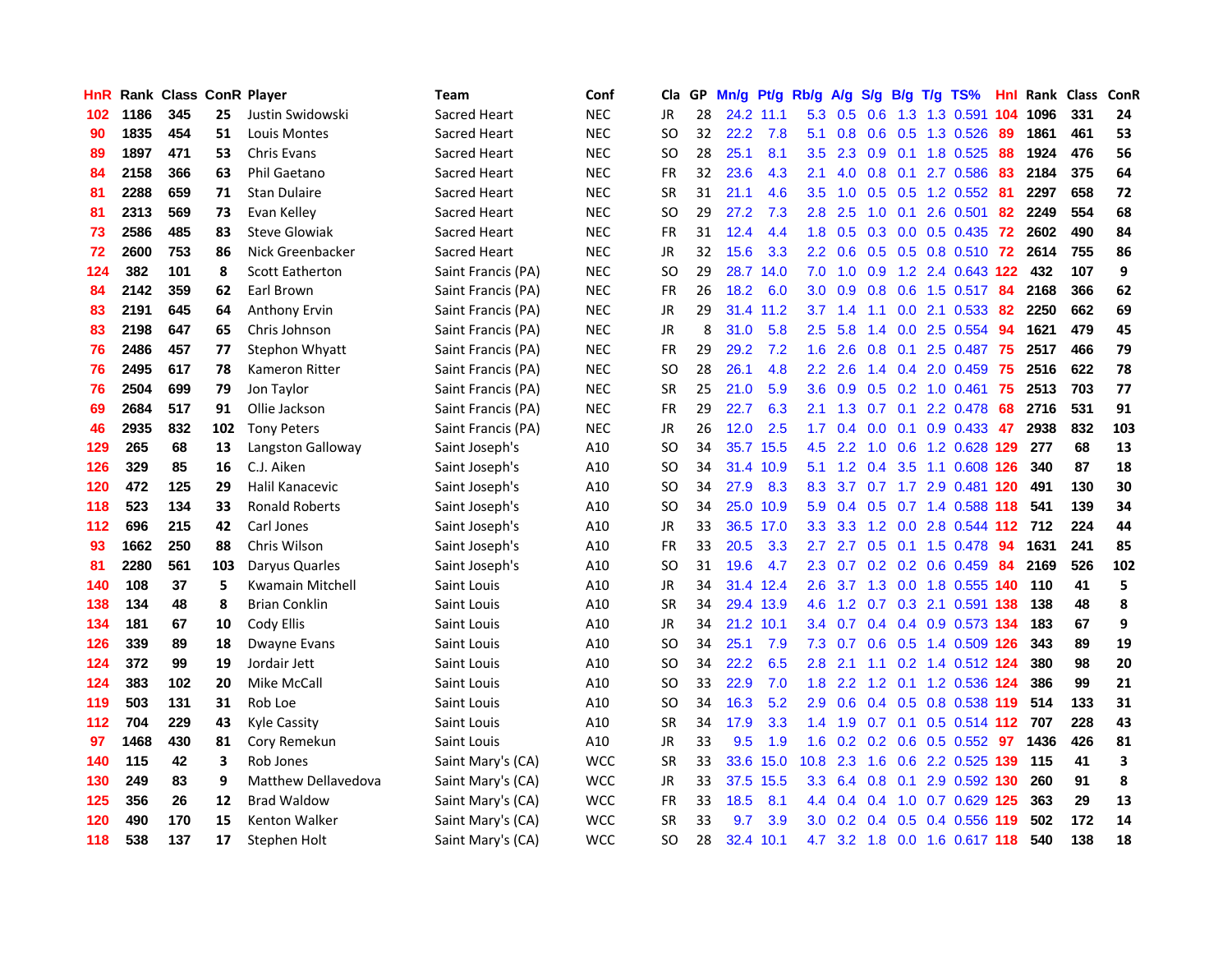| <b>HnR</b> |      | Rank Class ConR Player |     |                         | Team              | Conf        | Cla       |    | GP Mn/g | Pt/g Rb/g |                  | A/g           |     |                 | S/g B/g T/g TS%         | Hnl |      | Rank Class | ConR |
|------------|------|------------------------|-----|-------------------------|-------------------|-------------|-----------|----|---------|-----------|------------------|---------------|-----|-----------------|-------------------------|-----|------|------------|------|
| 109        | 849  | 264                    | 25  | Mitchell Young          | Saint Mary's (CA) | <b>WCC</b>  | JR        | 29 | 12.4    | 4.4       | 2.7              | 0.3           | 0.6 | 0.4             | 1.0 0.615 109           |     | 830  | 261        | 25   |
| 108        | 908  | 296                    | 27  | Clint Steindl           | Saint Mary's (CA) | <b>WCC</b>  | <b>SR</b> | 30 | 23.5    | 7.9       | 2.9              | 0.9           |     | $0.6 \quad 0.2$ | 0.5 0.605 109           |     | 848  | 270        | 27   |
| 105        | 1050 | 260                    | 30  | Jorden Page             | Saint Mary's (CA) | <b>WCC</b>  | <b>SO</b> | 33 | 26.0    | 8.0       | 1.2              | 2.3           | 0.7 | 0.1             | 1.6 0.520 105           |     | 1052 | 259        | 30   |
| 85         | 2107 | 513                    | 60  | Beau Levesque           | Saint Mary's (CA) | <b>WCC</b>  | <b>SO</b> | 33 | 9.8     | 3.1       | 1.7 <sub>z</sub> | 0.2           |     |                 | 0.2 0.0 0.5 0.564       | 85  | 2111 | 514        | 61   |
| 96         | 1533 | 447                    | 34  | Darius Conley           | Saint Peter's     | <b>MAAC</b> | JR        | 28 |         | 28.9 11.6 |                  | $7.4\quad0.6$ |     |                 | $0.6$ 1.2 2.5 0.502     | 97  | 1470 | 431        | 32   |
| 91         | 1797 | 540                    | 44  | Yvon Raymond            | Saint Peter's     | <b>MAAC</b> | JR        | 31 | 22.8    | 7.5       | 3.9 <sup>°</sup> |               |     |                 | 1.7 1.2 0.5 2.0 0.496   | 90  | 1844 | 553        | 45   |
| 85         | 2089 | 343                    | 55  | Markese Tucker          | Saint Peter's     | <b>MAAC</b> | <b>FR</b> | 21 | 15.1    | 5.4       | 3.0 <sub>1</sub> | 0.3           |     |                 | $0.2$ 0.2 0.8 0.598     | 88  | 1971 | 310        | 53   |
| 84         | 2136 | 521                    | 59  | Chris Burke             | Saint Peter's     | <b>MAAC</b> | <b>SO</b> | 29 | 25.2    | 6.2       | 4.0              | 1.4           | 1.0 | 0.9             | 1.6 0.465               | 84  | 2165 | 524        | 60   |
| 79         | 2394 | 683                    | 70  | <b>Brandon Hall</b>     | Saint Peter's     | <b>MAAC</b> | <b>SR</b> | 31 | 22.7    | 3.6       | 1.9              | 2.5           | 1.8 | 0.1             | 1.7 0.438               | 78  | 2424 | 691        | 71   |
| 78         | 2437 | 446                    | 72  | Lamin Fulton            | Saint Peter's     | <b>MAAC</b> | FR        | 31 | 29.6    | 8.9       | 1.8              | 1.5           | 1.1 | 0.0             | 1.9 0.482               | 77  | 2462 | 450        | 73   |
| 78         | 2441 | 706                    | 73  | <b>Blaise Ffrench</b>   | Saint Peter's     | <b>MAAC</b> | JR        | 29 | 22.1    | 4.4       | 2.5              | 2.9           |     |                 | 1.2 0.2 2.3 0.416       | -77 | 2457 | 709        | 72   |
| 76         | 2498 | 723                    | 75  | <b>Chris Prescott</b>   | Saint Peter's     | <b>MAAC</b> | JR        | 31 | 27.8    | 10.1      | 2.1              | 1.4           | 0.5 | 0.1             | 2.2 0.472               | 75  | 2522 | 728        | 77   |
| 59         | 2865 | 815                    | 82  | Karee Ferguson          | Saint Peter's     | <b>MAAC</b> | <b>JR</b> | 16 | 16.5    | 4.1       | 3.3 <sub>2</sub> | 0.4           | 0.3 | 1.0             | 1.4 0.385               | 64  | 2803 | 803        | 79   |
| 110        | 797  | 251                    | 16  | Steven Werner           | Sam Houston St.   | Southland   | JR        | 27 | 21.8    | 10.7      | 6.1              | 0.4           | 0.6 | 0.4             | 2.2 0.617 115           |     | 622  | 197        | 10   |
| 97         | 1489 | 461                    | 36  | Marcus James            | Sam Houston St.   | Southland   | <b>SR</b> | 32 | 28.1    | 9.6       | 7.1              | 0.8           | 0.9 | 0.8             | 2.5 0.507               | 96  | 1520 | 478        | 38   |
| 91         | 1798 | 446                    | 49  | <b>DeMarcus Gatlin</b>  | Sam Houston St.   | Southland   | <b>SO</b> | 32 | 30.5    | 10.4      | 4.3              | 2.6           | 1.0 |                 | 0.4 2.6 0.454           | -90 | 1831 | 454        | 50   |
| 86         | 2046 | 605                    | 60  | Darius Gatson           | Sam Houston St.   | Southland   | JR        | 32 | 33.6    | 6.7       | 2.9              | 4.5           | 1.1 |                 | $0.1$ 2.4 $0.427$       | -85 | 2078 | 614        | 59   |
| 86         | 2062 | 610                    | 61  | Konner Tucker           | Sam Houston St.   | Southland   | JR        | 32 |         | 31.8 12.0 | 3.3 <sub>1</sub> | 1.0           |     |                 | 0.7 0.0 1.7 0.495       | -85 | 2095 | 620        | 60   |
| 81         | 2315 | 403                    | 70  | Michael Holyfield       | Sam Houston St.   | Southland   | <b>FR</b> | 27 | 15.1    | 4.0       | 3.7              | 0.3           |     | $0.3 \quad 0.6$ | 1.5 0.532               | -81 | 2320 | 404        | 71   |
| 77         | 2470 | 606                    | 79  | Aaron Harwell           | Sam Houston St.   | Southland   | -SO       | 32 | 19.3    | 3.0       | 1.9 <sup>°</sup> | 2.2           |     |                 | $0.9$ $0.0$ 1.4 $0.404$ | 76  | 2486 | 613        | 76   |
| 61         | 2835 | 572                    | 99  | <b>Marquel McKinney</b> | Sam Houston St.   | Southland   | <b>FR</b> | 32 | 13.7    | 1.7       | 1.3              | 0.7           |     |                 | $0.2$ 0.1 0.4 0.424     | -60 | 2854 | 579        | 100  |
| 109        | 866  | 215                    | 16  | Drew Windler            | Samford           | Southern    | <b>SO</b> | 30 |         | 26.1 14.4 | 3.8 <sub>1</sub> | 1.3           |     |                 | 0.5 0.4 2.4 0.625 108   |     | 885  | 220        | 17   |
| 97         | 1436 | 443                    | 32  | Matthew Friday          | Samford           | Southern    | <b>SR</b> | 29 | 12.5    | 3.4       | $2.2^{\circ}$    | 1.3           |     |                 | 0.9 0.4 0.8 0.586       | 97  | 1448 | 452        | 32   |
| 94         | 1614 | 239                    | 41  | <b>Tyler Hood</b>       | Samford           | Southern    | FR        | 30 |         | 26.1 11.1 | 3.6              | 1.3           |     |                 | 0.6 0.2 1.6 0.558       | 94  | 1647 | 245        | 44   |
| 88         | 1936 | 576                    | 58  | Jeffrey Merritt         | Samford           | Southern    | <b>SR</b> | 30 | 34.0    | 8.3       | 6.7              | 3.5           |     |                 | 0.8 0.2 1.9 0.466       | 88  | 1958 | 580        | 59   |
| 88         | 1947 | 311                    | 60  | Raijon Kelly            | Samford           | Southern    | <b>FR</b> | 30 | 28.2    | 9.4       | 2.9              | 2.3           | 0.8 | 0.1             | 1.8 0.553               | 88  | 1975 | 312        | 62   |
| 87         | 2012 | 495                    | 65  | Will Cook               | Samford           | Southern    | <b>SO</b> | 30 | 28.7    | 8.0       | 5.3              | 1.4           | 0.6 |                 | $0.3$ 1.3 $0.526$       | 86  | 2035 | 503        | 65   |
| 82         | 2247 | 388                    | 78  | Brandon Hayman          | Samford           | Southern    | <b>FR</b> | 28 | 10.4    | 3.3       | 1.7 <sub>2</sub> | 0.4           | 0.3 | 0.1             | $0.5$ 0.482             | 82  | 2267 | 391        | 78   |
| 79         | 2376 | 423                    | 82  | Devin McNeil            | Samford           | Southern    | <b>FR</b> | 26 | 13.0    | 3.6       | 1.5              | 1.5           | 0.6 | 0.2             | 1.3 0.463               | 79  | 2371 | 420        | 82   |
| 62         | 2820 | 568                    | 104 | <b>Connor Miller</b>    | Samford           | Southern    | <b>FR</b> | 24 | 13.8    | 2.6       | 1.2 <sub>1</sub> | 0.9           |     |                 | 0.2 0.0 0.5 0.467 64    |     | 2798 | 557        | 101  |
| 113        | 685  | 76                     | 19  | Christopher Anderson    | San Diego         | <b>WCC</b>  | <b>FR</b> | 31 | 29.0    | 9.0       | 3.0 <sub>2</sub> | 5.0           |     |                 | 2.0 0.2 3.0 0.535 112   |     | 689  | 76         | 20   |
| 101        | 1247 | 362                    | 37  | Chris Manresa           | San Diego         | <b>WCC</b>  | JR        | 30 | 23.4    | 8.8       | 5.9              | 0.8           |     |                 | 0.5 0.5 1.0 0.520 101   |     | 1215 | 355        | 34   |
| 98         | 1379 | 192                    | 43  | Johnny Dee              | San Diego         | <b>WCC</b>  | <b>FR</b> | 31 | 29.6    | 13.7      | 1.8 <sup>1</sup> | 1.2           |     |                 | 0.7 0.0 1.5 0.581       | 98  | 1375 | 193        | 41   |
| 97         | 1458 | 370                    | 46  | Dennis Kramer           | San Diego         | <b>WCC</b>  | <b>SO</b> | 31 | 22.9    | 8.5       | 4.4              | 0.6           | 0.4 |                 | 1.2 1.4 0.594           | 97  | 1444 | 365        | 45   |
| 92         | 1721 | 515                    | 52  | Darian Norris           | San Diego         | <b>WCC</b>  | <b>SR</b> | 31 | 26.3    | 8.3       | $2.4^{\circ}$    | 2.7           | 1.1 |                 | 0.0 1.7 0.508           | 92  | 1718 | 516        | 51   |
| 89         | 1893 | 568                    | 57  | Ken Rancifer            | San Diego         | wcc         | <b>JR</b> | 31 | 24.0    | 7.5       | 3.6              | 1.1           | 0.6 | 0.4             | 1.6 0.520               | 89  | 1894 | 568        | 57   |
| 81         | 2316 | 404                    | 65  | John Sinis              | San Diego         | wcc         | <b>FR</b> | 31 | 15.0    | 4.0       | 2.9              | 0.5           | 0.3 | 0.4             | 1.0 0.539               | -81 | 2315 | 402        | 65   |
| 80         | 2356 | 686                    | 67  | <b>Cameron Miles</b>    | San Diego         | <b>WCC</b>  | <b>JR</b> | 30 | 13.8    | 3.4       | 1.0 <sub>1</sub> | 1.4           |     | $0.7 \quad 0.1$ | 0.9 0.442               | 80  | 2342 | 686        | 67   |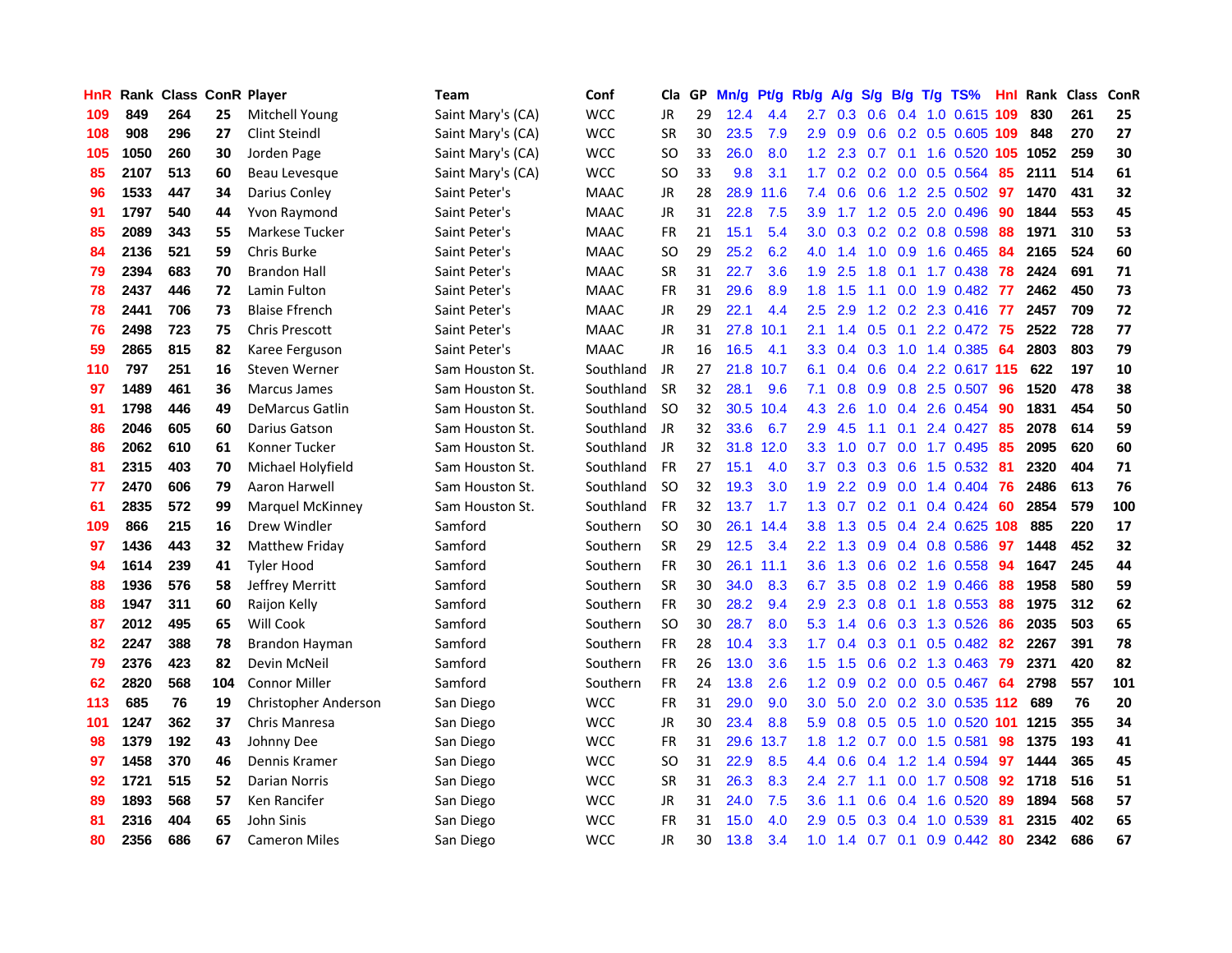| HnR. |      | Rank Class ConR Player |                |                         | <b>Team</b>   | Conf        | Cla       |    | GP Mn/g Pt/g |           | Rb/g             | A/g             |     |                 | S/g B/g T/g TS%            | Hnl | Rank Class |     | ConR                    |
|------|------|------------------------|----------------|-------------------------|---------------|-------------|-----------|----|--------------|-----------|------------------|-----------------|-----|-----------------|----------------------------|-----|------------|-----|-------------------------|
| 70   | 2663 | 506                    | 73             | Simi Fajemisin          | San Diego     | <b>WCC</b>  | FR        | 31 | 15.4         | 3.6       | 2.9              | 0.3             | 0.5 | 0.6             | 1.3 0.496                  | 70  | 2666       | 507 | 73                      |
| 142  | 91   | 18                     | 4              | Jamaal Franklin         | San Diego St. | <b>MWC</b>  | SO.       | 32 |              | 30.3 17.4 | 7.9              | 1.5             | 1.0 | 0.6             | 3.0 0.557 143              |     | 86         | 16  | 4                       |
| 140  | 112  | 40                     | 6              | Chase Tapley            | San Diego St. | <b>MWC</b>  | JR        | 34 |              | 34.0 15.8 | 4.3              | 2.3             | 1.8 |                 | 0.4 1.6 0.558 139          |     | 128        | 47  | 6                       |
| 109  | 835  | 265                    | 28             | Garrett Green           | San Diego St. | <b>MWC</b>  | <b>SR</b> | 34 | 19.3         | 6.0       | 4.6              | 0.6             |     |                 | 0.3 0.5 1.0 0.564 108      |     | 873        | 279 | 28                      |
| 108  | 882  | 220                    | 30             | Xavier Thames           | San Diego St. | <b>MWC</b>  | SO.       | 31 | 33.8         | 10.1      | 3.2 <sub>2</sub> | 4.1             |     |                 | 1.0 0.2 2.5 0.513 108      |     | 888        | 222 | 30                      |
| 107  | 934  | 281                    | 36             | Deshawn Stephens        | San Diego St. | <b>MWC</b>  | JR        | 34 | 18.7         | 5.2       | 4.9              | 0.3             |     |                 | 0.4 0.3 0.9 0.565 106      |     | 981        | 299 | 36                      |
| 103  | 1134 | 368                    | 46             | Tim Shelton             | San Diego St. | <b>MWC</b>  | <b>SR</b> | 31 | 24.0         | 5.2       | 4.6              | 1.6             |     |                 | 0.5 0.3 1.0 0.510 103 1144 |     |            | 371 | 45                      |
| 101  | 1233 | 356                    | 48             | James Rahon             | San Diego St. | <b>MWC</b>  | JR        | 31 | 31.7         | 8.9       | 2.7              | 0.8             |     |                 | 0.5 0.0 0.8 0.491 104      |     | 1104       | 334 | 41                      |
| 86   | 2048 | 500                    | 63             | LaBradford Franklin     | San Diego St. | <b>MWC</b>  | <b>SO</b> | 33 | 12.1         | 2.8       | 1.4              | 1.6             |     |                 | $0.3$ 0.0 1.4 0.511        | 85  | 2076       | 509 | 63                      |
| 132  | 213  | 73                     | $\overline{ }$ | Angelo Caloiaro         | San Francisco | <b>WCC</b>  | <b>SR</b> | 34 |              | 30.8 14.2 | 6.0              | 2.4             | 1.6 |                 | 0.2 1.7 0.629 131          |     | 238        | 81  | $\overline{\mathbf{z}}$ |
| 110  | 784  | 245                    | 22             | Perris Blackwell        | San Francisco | <b>WCC</b>  | JR        | 34 |              | 25.6 12.7 | 6.1              | 0.9             |     |                 | 0.4 0.3 1.9 0.573 110      |     | 809        | 255 | 24                      |
| 108  | 879  | 219                    | 26             | Cole Dickerson          | San Francisco | <b>WCC</b>  | SO.       | 34 | 18.0         | 7.1       | 4.0              | 0.6             | 0.6 | 0.8             | 1.0 0.610 108              |     | 905        | 225 | 28                      |
| 102  | 1206 | 306                    | 36             | Cody Doolin             | San Francisco | <b>WCC</b>  | SO.       | 34 | 30.9         | 9.3       | 3.1              | 3.8             | 1.6 |                 | 0.1 1.5 0.532 101          |     | 1239       | 312 | 35                      |
| 100  | 1287 | 413                    | 38             | <b>Rashad Green</b>     | San Francisco | <b>WCC</b>  | <b>SR</b> | 33 |              | 29.4 11.8 | 5.2              | 2.2             | 1.8 | 0.2             | 3.3 0.538                  | 99  | 1313       | 422 | 39                      |
| 94   | 1620 | 481                    | 48             | <b>Michael Williams</b> | San Francisco | <b>WCC</b>  | <b>JR</b> | 31 |              | 29.4 11.1 | 2.3              | 1.4             | 0.7 | 0.0             | 1.2 0.499                  | 95  | 1535       | 445 | 46                      |
| 83   | 2213 | 540                    | 64             | Dominique O'Connor      | San Francisco | <b>WCC</b>  | <b>SO</b> | 24 | 20.0         | 6.0       | 1.1              | 2.1             |     |                 | 1.2 0.0 1.9 0.498          | 87  | 2022       | 502 | 60                      |
| 64   | 2794 | 690                    | 76             | Avery Johnson           | San Francisco | <b>WCC</b>  | SO.       | 31 | 9.5          | 1.5       | 1.0 <sub>1</sub> | 0.6             |     |                 | 0.5 0.0 0.3 0.421          | -64 | 2795       | 689 | 76                      |
| 107  | 964  | 292                    | 18             | James Kinney            | San Jose St.  | <b>WAC</b>  | JR        | 31 |              | 31.1 15.8 |                  | $3.6$ 2.7       |     |                 | 1.3 0.2 3.0 0.536 106      |     | 980        | 298 | 19                      |
| 105  | 1066 | 343                    | 24             | <b>Wil Carter</b>       | San Jose St.  | <b>WAC</b>  | <b>SR</b> | 31 |              | 31.6 13.2 | 8.6              | 0.9             |     |                 | 0.4 0.1 1.6 0.555 104 1095 |     |            | 355 | 26                      |
| 102  | 1193 | 299                    | 30             | Keith Shamburger        | San Jose St.  | <b>WAC</b>  | <b>SO</b> | 30 |              | 35.2 13.1 | $2.9^{\circ}$    | 5.2             |     |                 | 1.3 0.0 2.1 0.479 102 1178 |     |            | 292 | 30                      |
| 89   | 1899 | 299                    | 54             | D.J. Brown              | San Jose St.  | <b>WAC</b>  | FR        | 31 | 22.4         | 7.7       | 2.6              | 2.4             |     |                 | 0.5 0.0 1.3 0.502          | 88  | 1926       | 301 | 54                      |
| 70   | 2651 | 501                    | 63             | Stephon Smith           | San Jose St.  | <b>WAC</b>  | FR        | 30 | 15.7         | 3.9       | 2.9              | 0.3             |     |                 | 0.2 0.3 0.7 0.509          | 70  | 2659       | 503 | 63                      |
| 68   | 2705 | 733                    | 64             | Calvin Douglas          | San Jose St.  | <b>WAC</b>  | <b>SR</b> | 30 | 20.4         | 5.7       | 1.2 <sub>2</sub> | 0.8             |     |                 | $0.2$ 0.0 0.4 0.442        | 68  | 2713       | 737 | 64                      |
| 67   | 2737 | 782                    | 65             | Chris Jones             | San Jose St.  | <b>WAC</b>  | JR        | 30 | 13.7         | 3.0       | 2.5              | 0.3             |     | $0.3 \quad 0.1$ | 0.7 0.471                  | 67  | 2748       | 787 | 66                      |
| 66   | 2739 | 742                    | 66             | Matt Ballard            | San Jose St.  | <b>WAC</b>  | <b>SR</b> | 30 | 23.6         | 1.6       | 3.9              | 0.6             |     |                 | $0.3$ $0.3$ $0.4$ $0.397$  | 67  | 2735       | 741 | 65                      |
| 106  | 1015 | 311                    | 28             | Kevin Foster            | Santa Clara   | <b>WCC</b>  | <b>JR</b> | 18 | 31.6         | 17.8      | 3.1              | 3.2             |     |                 | 1.4 0.2 2.3 0.517 118      |     | 538        | 169 | 17                      |
| 105  | 1030 | 254                    | 29             | Evan Roguemore          | Santa Clara   | <b>WCC</b>  | SO.       | 30 |              | 33.5 13.8 | 3.1              | 5.3             | 0.9 |                 | 0.3 2.8 0.492 103 1140     |     |            | 280 | 32                      |
| 100  | 1294 | 376                    | 39             | Niyi Harrison           | Santa Clara   | <b>WCC</b>  | JR        | 30 |              | 24.9 10.7 | 6.3              | 0.1             |     | $0.7 \quad 0.6$ | 1.8 0.576                  | 98  | 1389       | 405 | 43                      |
| 93   | 1714 | 513                    | 51             | <b>Raymond Cowels</b>   | Santa Clara   | <b>WCC</b>  | JR        | 30 |              | 27.7 10.1 | $3.5^{\circ}$    | 1.0             | 0.8 |                 | $0.2$ 0.8 0.567            | -91 | 1798       | 539 | 54                      |
| 89   | 1904 | 300                    | 58             | Yannick Atanga          | Santa Clara   | <b>WCC</b>  | <b>FR</b> | 30 | 15.7         | 3.1       |                  |                 |     |                 | 5.3 0.2 0.3 0.8 0.6 0.525  | -87 | 1990       | 319 | 58                      |
| 83   | 2194 | 375                    | 63             | <b>Brandon Clark</b>    | Santa Clara   | <b>WCC</b>  | FR        | 30 | 21.0         | 7.0       | 1.8 <sup>1</sup> | 2.3             |     |                 | 0.5 0.1 1.8 0.508          | 82  | 2272       | 394 | 64                      |
| 78   | 2434 | 443                    | 68             | Denzel Johnson          | Santa Clara   | <b>WCC</b>  | <b>FR</b> | 27 | 17.7         | 6.2       |                  | $1.4 \quad 1.0$ |     |                 | $0.3$ 0.0 0.5 0.452        | 77  | 2448       | 446 | 70                      |
| 73   | 2587 | 637                    | 71             | John McArthur           | Santa Clara   | <b>WCC</b>  | <b>SO</b> | 27 | 23.5         | 5.6       |                  | $4.2 \quad 0.4$ |     |                 | 0.3 0.3 1.1 0.463 74       |     | 2561       | 631 | 71                      |
| 69   | 2669 | 509                    | 74             | Jordan Akwenuke         | Santa Clara   | <b>WCC</b>  | FR        | 28 | 9.0          | 1.1       | 2.2 <sub>2</sub> | 0.2             |     |                 | 0.4 0.1 0.4 0.646          | 68  | 2703       | 524 | 74                      |
| 125  | 359  | 121                    | $\overline{2}$ | Rashad Hassan           | Savannah St.  | <b>MEAC</b> | JR        | 33 | 22.8         | 13.0      | 5.3              | 0.8             |     | $0.2 \quad 0.6$ | 2.1 0.574 125              |     | 366        | 124 | 3                       |
| 122  | 436  | 147                    | 4              | <b>Arnold Louis</b>     | Savannah St.  | <b>MEAC</b> | <b>SR</b> | 33 | 23.6         | 9.5       | 7.8              | 0.8             | 1.2 | 0.5             | 1.6 0.478                  | 121 | 446        | 150 | 5                       |
| 112  | 716  | 217                    | $\overline{7}$ | Preston Blackmon        | Savannah St.  | <b>MEAC</b> | JR        | 33 | 27.2         | 9.0       | $2.2\phantom{0}$ | 5.0             | 0.9 | 0.2             | 2.7 0.489                  | 112 | 731        | 227 | $\overline{\mathbf{z}}$ |
| 99   | 1353 | 391                    | 21             | Joshua Montgomery       | Savannah St.  | <b>MEAC</b> | <b>JR</b> | 33 | 13.6         | 5.0       | 2.5              |                 |     |                 | 0.4 0.4 0.0 0.6 0.480      | -99 | 1356       | 392 | 23                      |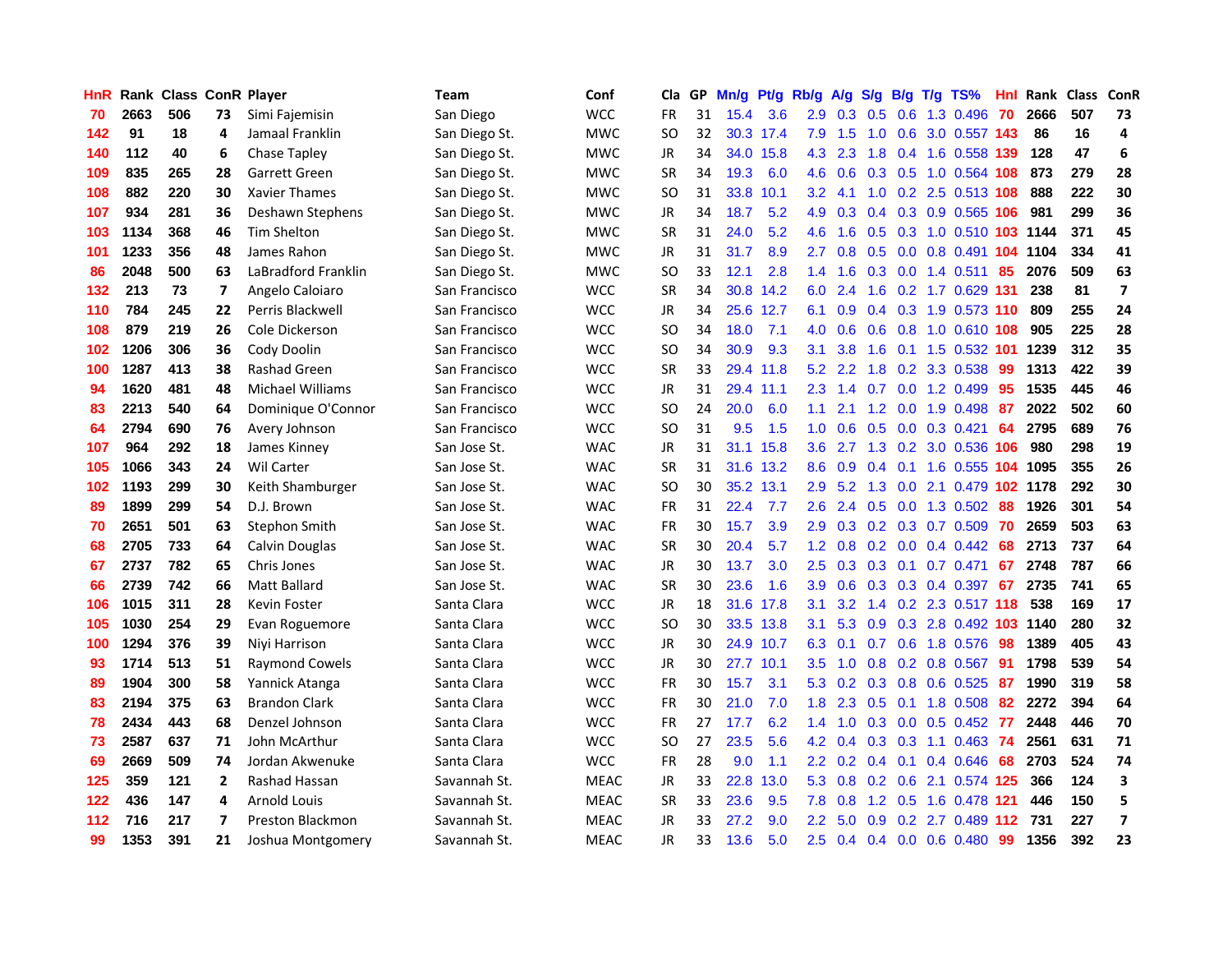| <b>HnR</b>       |      | Rank Class ConR Player |                         |                         | Team            | Conf        | Cla       |    | GP Mn/g | Pt/g      | Rb/g             | A/g             |                  |                 | S/g B/g T/g TS%                    | Hnl | Rank Class |     | ConR                    |
|------------------|------|------------------------|-------------------------|-------------------------|-----------------|-------------|-----------|----|---------|-----------|------------------|-----------------|------------------|-----------------|------------------------------------|-----|------------|-----|-------------------------|
| 98               | 1378 | 351                    | 22                      | Jyles Smith             | Savannah St.    | <b>MEAC</b> | SO.       | 33 | 19.5    | 4.1       | 4.4              | 0.4             | 0.6              | 1.9             | 1.4 0.521                          | 98  | 1379       | 349 | 26                      |
| 98               | 1412 | 417                    | 24                      | Deric Rudolph           | Savannah St.    | <b>MEAC</b> | JR        | 33 | 28.8    | 10.7      | 1.8              | 1.6             | 0.9              | 0.0             | 1.4 0.506                          | 98  | 1414       | 416 | 28                      |
| 95               | 1585 | 468                    | 34                      | Cedric Smith            | Savannah St.    | <b>MEAC</b> | JR        | 33 | 25.8    | 4.8       | 4.6              | 1.5             |                  | $1.2 \quad 0.0$ | 1.4 0.454                          | 95  | 1589       | 468 | 36                      |
| 60               | 2843 | 810                    | 109                     | <b>Richard Connor</b>   | Savannah St.    | <b>MEAC</b> | JR        | 28 | 11.1    | 1.4       |                  | $1.2 \quad 1.0$ |                  |                 | 0.4 0.0 0.8 0.382 62               |     | 2825       | 811 | 108                     |
| 47               | 2930 | 728                    | 114                     | Stephen Wilson          | Savannah St.    | <b>MEAC</b> | SO.       | 32 | 8.7     | 2.2       |                  | $0.8\quad 0.5$  |                  |                 | 0.4 0.0 0.8 0.376                  | 47  | 2934       | 729 | 114                     |
| 41               | 2947 | 730                    | 118                     | Keierre Richards        | Savannah St.    | <b>MEAC</b> | <b>SO</b> | 33 | 11.9    | 1.8       | 1.0 <sub>1</sub> | 0.5             |                  |                 | 0.3 0.0 1.1 0.387 41               |     | 2948       | 730 | 118                     |
| 111              | 757  | 230                    | 13                      | Roosevelt Johnson       | SE Louisiana    | Southland   | JR        | 29 |         | 25.5 11.5 | 7.9              | 0.8             | 0.9              |                 | 1.0 2.8 0.529 108                  |     | 890        | 272 | 17                      |
| 87               | 2033 | 603                    | 59                      | DeShawn Patterson       | SE Louisiana    | Southland   | <b>SR</b> | 29 | 28.8    | 5.7       | 4.6              | 3.7             |                  |                 | 1.9 0.4 2.9 0.406                  | 84  | 2155       | 635 | 61                      |
| 80               | 2349 | 673                    | 71                      | <b>Elgin Bailey</b>     | SE Louisiana    | Southland   | <b>SR</b> | 20 | 21.9    | 8.9       | 6.3              | 0.3             |                  |                 | 0.4 0.7 2.5 0.439                  | 78  | 2416       | 689 | 73                      |
| 78               | 2429 | 702                    | 75                      | Daron Populist          | SE Louisiana    | Southland   | JR        | 29 | 27.7    | 7.2       | 1.0              | 1.3             | 0.5              |                 | $0.1$ 1.7 $0.582$                  | 76  | 2498       | 723 | 78                      |
| 77               | 2446 | 709                    | 76                      | <b>Todd Nelson</b>      | SE Louisiana    | Southland   | JR        | 25 | 19.1    | 6.5       | 1.2 <sub>2</sub> | 0.9             |                  |                 | 0.4 0.0 1.3 0.522                  | 76  | 2494       | 722 | 77                      |
| 77               | 2453 | 600                    | 77                      | Jeremy Campbell         | SE Louisiana    | Southland   | <b>SO</b> | 29 | 28.6    | 7.7       | 3.0 <sub>2</sub> | 1.3             | 0.6              |                 | 0.3 1.9 0.436                      | 75  | 2523       | 623 | 79                      |
| 77               | 2471 | 717                    | 80                      | Jan Petrovcic           | SE Louisiana    | Southland   | JR        | 27 | 17.0    | 2.3       | 4.5              | 0.8             | 0.7              |                 | $0.4$ 1.1 0.374                    | -75 | 2534       | 733 | 82                      |
| 75               | 2528 | 622                    | 84                      | Antonnio Benton         | SE Louisiana    | Southland   | SO.       | 22 | 19.9    | 4.5       | 4.0              | 0.6             |                  |                 | $0.4$ 0.7 1.0 0.418                | 74  | 2549       | 629 | 84                      |
| $112$            | 693  | 178                    | 10                      | <b>Tyler Stone</b>      | SE Missouri St. | <b>OVC</b>  | <b>SO</b> | 31 |         | 29.6 14.7 | 7.3              | 0.8             | 0.7              | 1.1             | 1.5 0.551 112 734                  |     |            | 186 | 11                      |
| 104              | 1131 | 365                    | 26                      | Leon Powell             | SE Missouri St. | <b>OVC</b>  | <b>SR</b> | 30 |         | 26.5 10.6 | 7.1              | 0.7             | 0.6              |                 | 1.4 2.0 0.569 103 1129             |     |            | 365 | 27                      |
| 98               | 1377 | 405                    | 35                      | <b>Marland Smith</b>    | SE Missouri St. | <b>OVC</b>  | JR        | 31 |         | 30.2 12.3 | 3.0              | 2.5             |                  |                 | $0.9$ $0.2$ 1.6 $0.578$            | -98 | 1402       | 412 | 34                      |
| 89               | 1869 | 562                    | 49                      | Nick Niernczyk          | SE Missouri St. | <b>OVC</b>  | JR        | 26 | 26.4    | 9.2       | 2.5              | 2.0             |                  |                 | $0.8$ 0.1 0.9 0.531                | -89 | 1859       | 558 | 50                      |
| 86               | 2043 | 608                    | 58                      | <b>Marcus Brister</b>   | SE Missouri St. | <b>OVC</b>  | <b>SR</b> | 28 | 27.1    | 7.5       | 4.1              | 3.7             |                  |                 | $0.6$ $0.0$ $3.0$ $0.494$          | -87 | 2002       | 588 | 55                      |
| 84               | 2143 | 633                    | 63                      | Corey Wilford           | SE Missouri St. | <b>OVC</b>  | JR        | 26 | 15.3    | 6.6       | 1.3              | 0.8             |                  |                 | $0.3$ 0.1 0.8 0.526                | -85 | 2130       | 633 | 60                      |
| 84               | 2179 | 528                    | 66                      | Lucas Nutt              | SE Missouri St. | <b>OVC</b>  | SO.       | 31 | 21.4    | 5.1       | 1.2 <sub>2</sub> | 3.1             |                  |                 | 0.4 0.0 1.4 0.525                  | 83  | 2197       | 532 | 67                      |
| 82               | 2264 | 553                    | 71                      | <b>Michael Porter</b>   | SE Missouri St. | <b>OVC</b>  | <b>SO</b> | 31 | 16.0    | 4.4       | 2.9              | 0.6             | 0.5              |                 | 0.0 0.9 0.584                      | -81 | 2285       | 565 | 70                      |
| 125              | 368  | 121                    | 1                       | Aaron Broussard         | Seattle         | Ind.        | <b>SR</b> | 27 |         | 29.2 18.2 | 6.5              | 1.0             | 1.6              |                 | 0.1 1.8 0.539 124                  |     | 388        | 127 | 1                       |
| 109              | 861  | 280                    | $\overline{2}$          | <b>Cervante Burrell</b> | Seattle         | Ind.        | <b>SR</b> | 25 | 24.1    | 8.3       | 3.0              | 4.7             | 1.3              |                 | 0.0 2.1 0.555 110                  |     | 808        | 254 | $\overline{2}$          |
| 98               | 1407 | 362                    | $\overline{ }$          | <b>Clarence Trent</b>   | Seattle         | Ind.        | SO.       | 27 | 19.7    | 9.4       | $4.4^{\circ}$    | 0.9             | 1.1              |                 | 0.4 1.9 0.509                      | 97  | 1435       | 362 | $\overline{\mathbf{z}}$ |
| 95               | 1577 | 490                    | 8                       | Eric Wallace            | Seattle         | Ind.        | <b>SR</b> | 27 | 24.9    | 9.4       | 7.9              | 0.5             | 0.8              | 1.5             | 1.9 0.467                          | 94  | 1600       | 496 | 8                       |
| 94               | 1644 | 409                    | 10                      | <b>Sterling Carter</b>  | Seattle         | Ind.        | SO.       | 27 |         | 22.0 10.1 | 3.3 <sub>2</sub> | 1.3             | 0.8              |                 | $0.1$ 1.5 0.524                    | 93  | 1668       | 415 | 11                      |
| 91               | 1804 | 541                    | 13                      | Prince Obasi            | Seattle         | Ind.        | JR        | 27 | 20.2    | 4.8       | 2.3              | 2.7             | 1.0              |                 | $0.1$ 1.4 $0.540$                  | 90  | 1823       | 546 | 13                      |
| 86               | 2079 | 340                    | 16                      | Jarell Flora            | Seattle         | Ind.        | <b>FR</b> | 25 | 9.3     | 3.4       | 1.3              |                 |                  |                 | $0.2$ $0.3$ $0.2$ $0.4$ $0.532$    | -85 | 2093       | 345 | 17                      |
| 75               | 2522 | 733                    | 23                      | <b>Chad Rasmussen</b>   | Seattle         | Ind.        | JR        | 27 | 18.7    | 5.2       |                  |                 |                  |                 | 1.4 1.4 0.3 0.1 1.2 0.511 75       |     | 2536       | 734 | 23                      |
| 73               | 2595 | 750                    | 25                      | Louis Green             | Seattle         | Ind.        | JR        | 24 | 11.3    | 3.8       | 2.6              |                 |                  |                 | 0.2 0.1 0.5 1.0 0.552 73           |     | 2587       | 747 | 24                      |
| 66               | 2741 | 783                    | 31                      | Allen Tate              | Seattle         | Ind.        | JR        | 23 | 13.9    | 2.8       |                  | $2.6$ 0.8       |                  |                 | 1.1 0.0 1.2 0.374                  | 68  | 2714       | 776 | 28                      |
| 63               | 2810 | 801                    | 32                      | T.J. Diop               | Seattle         | Ind.        | JR        | 23 | 9.5     | 2.3       | 2.0 <sub>2</sub> |                 |                  |                 | 0.4 0.3 0.2 0.6 0.468 64           |     | 2806       | 805 | 32                      |
| 143              | 86   | 34                     | $\overline{\mathbf{z}}$ | Jordan Theodore         | Seton Hall      | ВE          | <b>SR</b> | 34 |         | 36.1 16.1 | 3.1              | 6.6             | 1.8              |                 | 0.1 2.9 0.503 142                  |     | 92         | 34  | 8                       |
| 141              | 104  | 40                     | 11                      | Herb Pope               | Seton Hall      | BE          | <b>SR</b> | 33 |         | 31.4 15.1 | 10.4             | 1.5             | 1.1              |                 | 1.7 2.6 0.511 142                  |     | 100        | 38  | 9                       |
| 125              | 361  | 96                     | 40                      | Edwin Fuguan            | Seton Hall      | <b>BE</b>   | <b>SO</b> | 34 |         | 33.6 12.5 | 6.2              | 1.3             | 3.0 <sub>2</sub> | 0.4             | 2.1 0.554 124                      |     | 377        | 97  | 40                      |
| 104              | 1117 | 277                    | 94                      | Patrik Auda             | Seton Hall      | BE          | SO        | 34 | 24.0    | 6.8       | 4.0              | 1.1             | 0.7              |                 | 0.3 1.2 0.570 103                  |     | 1139       | 279 | 93                      |
| 103 <sub>1</sub> | 1172 | 161                    | 95                      | Aaron Cosby             | Seton Hall      | <b>BE</b>   | <b>FR</b> | 34 | 29.9    | 7.9       |                  |                 |                  |                 | 2.0 1.4 0.6 0.1 1.2 0.512 102 1182 |     |            | 159 | 95                      |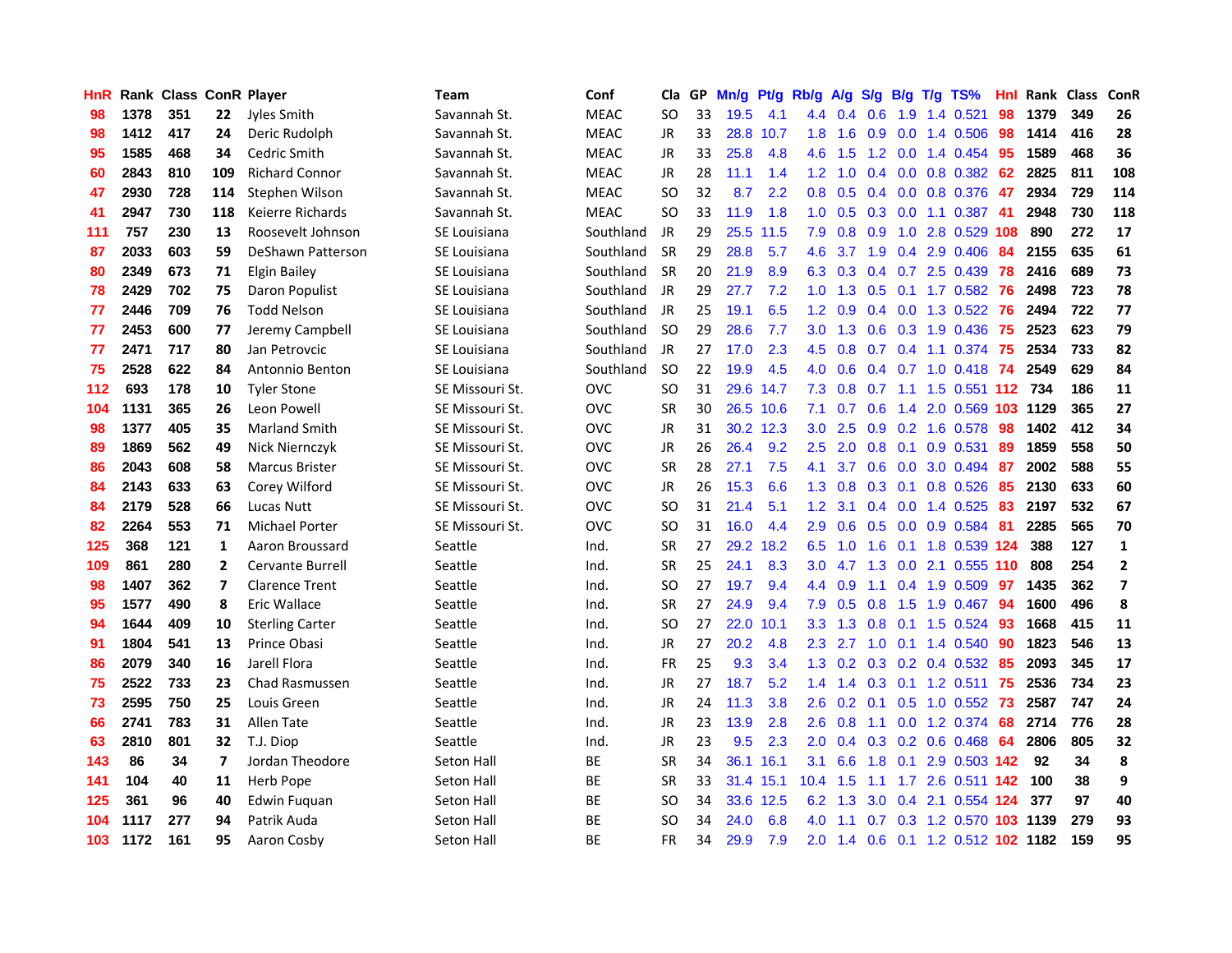| <b>HnR</b>       |      | <b>Rank Class ConR Player</b> |     |                           | <b>Team</b>      | Conf        | Cla       |    | GP Mn/g | Pt/g      | Rb/g             | A/g             |     |                 | S/g B/g T/g TS%              | Hnl |      | Rank Class | <b>ConR</b> |
|------------------|------|-------------------------------|-----|---------------------------|------------------|-------------|-----------|----|---------|-----------|------------------|-----------------|-----|-----------------|------------------------------|-----|------|------------|-------------|
| 97               | 1469 | 213                           | 102 | <b>Brandon Mobley</b>     | Seton Hall       | BE          | FR        | 25 | 20.3    | 5.6       | 4.4              | 0.6             | 0.5 | 0.4             | 0.9 0.515                    | 99  | 1323 | 185        | 100         |
| 80               | 2326 | 407                           | 123 | <b>Haralds Karlis</b>     | Seton Hall       | ВE          | <b>FR</b> | 34 | 16.6    | 3.2       | 1.6              | 0.6             |     | $0.4 \quad 0.1$ | 0.4 0.505                    | 80  | 2338 | 407        | 123         |
| 129              | 274  | 93                            | 6   | O.D. Anosike              | Siena            | <b>MAAC</b> | JR        | 31 | 36.8    | 15.0      | 12.5             | 1.1             | 1.1 | 1.0             | 2.4 0.532 128                |     | 297  | 104        | 6           |
| 89               | 1887 | 296                           | 49  | Evan Hymes                | Siena            | <b>MAAC</b> | <b>FR</b> | 31 |         | 36.9 13.4 | 1.6              | 3.7             |     | $1.2 \quad 0.1$ | 3.4 0.514                    | -89 | 1915 | 300        | 50          |
| 89               | 1928 | 571                           | 51  | Kyle Downey               | Siena            | <b>MAAC</b> | <b>SR</b> | 31 |         | 37.8 13.3 | 4.9              | 3.1             |     |                 | 1.3 0.2 3.0 0.489            | -88 | 1946 | 577        | 51          |
| 87               | 2030 | 601                           | 53  | <b>Brandon Walters</b>    | Siena            | <b>MAAC</b> | <b>SR</b> | 31 | 25.6    | 6.8       | 6.0              | 0.5             | 0.3 |                 | 1.3 1.3 0.482                | 86  | 2055 | 608        | 55          |
| 86               | 2037 | 605                           | 54  | Owen Wignot               | Siena            | <b>MAAC</b> | <b>SR</b> | 26 | 30.7    | 7.3       |                  | 4.4 1.8         |     |                 | 1.2 0.8 1.6 0.500            | -87 | 2015 | 592        | 54          |
| 85               | 2122 | 353                           | 57  | Rob Poole                 | Siena            | <b>MAAC</b> | FR        | 31 | 27.4    | 7.0       | 3.3 <sub>2</sub> | 2.3             | 0.7 |                 | $0.1$ 1.5 0.458              | 84  | 2149 | 359        | 59          |
| 111              | 775  | 240                           | 13  | Mark Yelovich             | SIU-Edwardsville | <b>OVC</b>  | JR        | 26 | 28.8    | 15.1      | 6.2              | 1.2             | 1.0 | 0.5             | 2.1 0.527 111                |     | 757  | 233        | 12          |
| 92               | 1763 | 531                           | 45  | Corey Wickware            | SIU-Edwardsville | <b>OVC</b>  | <b>SR</b> | 27 |         | 29.0 10.2 | 2.4              | 2.4             | 0.9 | 0.1             | 1.7 0.575                    | 91  | 1784 | 536        | 46          |
| 90               | 1816 | 278                           | 46  | <b>Kris Davis</b>         | SIU-Edwardsville | <b>OVC</b>  | FR        | 27 |         | 31.3 11.6 | 2.8              | 2.7             | 0.9 |                 | 0.0 2.8 0.594                | 90  | 1840 | 283        | 49          |
| 85               | 2103 | 622                           | 61  | Derian Shaffer            | SIU-Edwardsville | <b>OVC</b>  | JR        | 27 | 23.7    | 7.1       | 5.7              | 0.5             | 0.7 |                 | $0.7$ 1.6 0.523              | 84  | 2136 | 636        | 62          |
| 83               | 2205 | 649                           | 68  | Jerome Jones              | SIU-Edwardsville | <b>OVC</b>  | JR        | 27 | 30.6    | 12.7      | 5.9              | 0.8             | 0.9 | 0.4             | 2.7 0.491                    | 83  | 2229 | 655        | 69          |
| 65               | 2757 | 745                           | 86  | Kevin Stineman            | SIU-Edwardsville | <b>OVC</b>  | <b>SR</b> | 26 | 16.5    | 3.0       | 1.7              | 1.5             | 0.4 | 0.0             | 1.5 0.530                    | 66  | 2771 | 748        | 86          |
| 63               | 2804 | 798                           | 87  | Reggie Reed               | SIU-Edwardsville | <b>OVC</b>  | <b>JR</b> | 24 | 13.3    | 1.5       | 0.8              | 2.0             | 0.6 | 0.0             | 1.2 0.449                    | 64  | 2804 | 804        | 87          |
| 37               | 2953 | 619                           | 93  | Charles Joy               | SIU-Edwardsville | <b>OVC</b>  | <b>FR</b> | 24 | 10.3    | 1.6       | 1.7 <sub>2</sub> | 0.9             | 0.0 |                 | $0.0$ 1.0 $0.342$            | -39 | 2954 | 619        | 94          |
| 123              | 398  | 131                           | 19  | Robert Nyakundi           | SMU              | <b>CUSA</b> | <b>SR</b> | 31 | 33.4    | 14.8      | 4.8              | 1.0             |     |                 | 1.1 0.3 1.9 0.608 124        |     | 389  | 128        | 19          |
| 97               | 1439 | 205                           | 60  | Leslee Smith              | SMU              | <b>CUSA</b> | <b>FR</b> | 25 | 15.1    | 3.8       |                  |                 |     |                 | 3.4 1.2 0.8 0.4 1.5 0.490 98 |     | 1403 | 197        | 56          |
| 97               | 1456 | 209                           | 63  | Jalen Jones               | SMU              | <b>CUSA</b> | <b>FR</b> | 32 | 21.7    | 8.0       | 3.3              | 0.6             |     |                 | 0.7 0.4 1.3 0.510 97         |     | 1469 | 208        | 62          |
| 95               | 1574 | 389                           | 65  | Shawn Williams            | SMU              | <b>CUSA</b> | SO        | 24 | 23.1    | 5.6       |                  | $4.0 \quad 1.2$ |     |                 | $0.8$ 0.4 0.8 0.447          | -95 | 1576 | 392        | 66          |
| 94               | 1604 | 475                           | 67  | <b>London Giles</b>       | SMU              | <b>CUSA</b> | JR        | 31 | 29.7    | 10.0      | $2.5\,$          | 1.1             | 1.1 |                 | 0.0 1.6 0.568                | 94  | 1624 | 481        | 68          |
| 94               | 1626 | 241                           | 68  | <b>Ryan Manuel</b>        | SMU              | <b>CUSA</b> | FR        | 32 | 12.2    | 3.3       | 1.1              | 1.0             | 0.5 | 0.1             | 0.9 0.559                    | 94  | 1643 | 244        | 69          |
| 94               | 1654 | 411                           | 71  | Jeremiah Samarrippas      | SMU              | <b>CUSA</b> | SO.       | 31 | 31.9    | 6.9       | 2.2 <sub>2</sub> | 4.2             | 1.0 |                 | 0.0 2.4 0.478                | 93  | 1652 | 412        | 71          |
| 89               | 1917 | 568                           | 78  | <b>Rodney Clinkscales</b> | SMU              | <b>CUSA</b> | <b>SR</b> | 27 | 15.9    | 4.3       | 1.3              | 0.6             | 0.3 | 0.1             | $0.5$ 0.599                  | -89 | 1904 | 563        | 77          |
| 87               | 2005 | 323                           | 83  | Cannen Cunningham         | SMU              | <b>CUSA</b> | <b>FR</b> | 31 | 11.9    | 3.3       | 2.9              | 0.5             |     | $0.4\quad 0.6$  | 1.1 0.457                    | -87 | 2020 | 326        | 81          |
| 74               | 2539 | 706                           | 95  | Aliaksei Patsevich        | SMU              | <b>CUSA</b> | <b>SR</b> | 32 | 17.1    | 2.8       | 1.4              | 1.0             | 0.5 |                 | $0.2$ 0.8 0.423              | -74 | 2551 | 711        | 96          |
| 127              | 312  | 79                            | 5   | <b>Augustine Rubit</b>    | South Alabama    | Sun Belt    | <b>SO</b> | 29 | 32.3    | 15.2      | 9.2              | 0.8             |     | $0.4$ 0.9       | 2.3 0.551 127                |     | 323  | 81         | 8           |
| 106              | 1020 | 329                           | 26  | Antione Lundy             | South Alabama    | Sun Belt    | <b>SR</b> | 29 | 19.1    | 8.0       | 6.1              | 0.3             |     |                 | 0.5 0.2 1.3 0.507 105        |     | 1037 | 336        | 25          |
| 104              | 1097 | 333                           | 32  | Javier Carter             | South Alabama    | Sun Belt    | <b>JR</b> | 27 | 23.6    | 6.1       | 5.0              | 0.7             |     |                 | 0.7 2.7 1.3 0.505 105        |     | 1054 | 320        | 26          |
| 100              | 1312 | 180                           | 40  | <b>Mychal Ammons</b>      | South Alabama    | Sun Belt    | <b>FR</b> | 29 |         | 26.9 10.0 | 6.3              | 1.1             | 1.1 |                 | 0.6 2.3 0.485                | -99 | 1322 | 184        | 38          |
| 93               | 1697 | 504                           | 60  | Freddie Goldstein         | South Alabama    | Sun Belt    | JR        | 29 |         | 31.5 11.7 | 2.7              | 2.6             |     | $0.8\quad 0.1$  | 2.8 0.518                    | -93 | 1708 | 510        | 61          |
| 81               | 2279 | 560                           | 88  | Dallas Jones              | South Alabama    | Sun Belt    | <b>SO</b> | 28 | 15.2    | 4.5       | 1.0              | 0.8             |     |                 | 0.4 0.0 0.5 0.506            | -81 | 2280 | 562        | 88          |
| 81               | 2305 | 674                           | 89  | <b>Trey Anderson</b>      | South Alabama    | Sun Belt    | JR        | 29 | 26.0    | 5.8       | 2.9              | 3.1             |     |                 | 0.4 0.2 3.4 0.425            | -81 | 2312 | 674        | 89          |
| 65               | 2771 | 794                           | 106 | Wendell Wright            | South Alabama    | Sun Belt    | JR        | 28 | 15.6    | 1.9       | 1.8 <sup>°</sup> | 0.8             | 0.3 | 0.1             | 0.8 0.505                    | 65  | 2777 | 795        | 106         |
| 125              | 358  | 117                           | 31  | Malik Cook                | South Carolina   | <b>SEC</b>  | <b>SR</b> | 31 | 31.0    | 12.3      | 4.7              | 1.7             | 1.6 |                 | 0.7 2.2 0.513 124            |     | 371  | 121        | 33          |
| 122              | 419  | 109                           | 35  | <b>Damontre Harris</b>    | South Carolina   | <b>SEC</b>  | SO.       | 31 | 25.9    | 6.8       | 5.5 <sub>1</sub> | 0.5             | 0.9 | 2.3             | 1.2 0.589                    | 122 | 435  | 108        | 36          |
| 103              | 1151 | 285                           | 70  | <b>Brenton Williams</b>   | South Carolina   | <b>SEC</b>  | SO        | 23 | 14.0    | 6.1       | 0.8              | 0.6             | 0.7 | 0.1             | 0.8 0.538                    | 104 | 1093 | 270        | 67          |
| 103 <sub>1</sub> | 1155 | 286                           | 71  | <b>RJ Slawson</b>         | South Carolina   | <b>SEC</b>  | <b>SO</b> | 31 | 17.8    | 4.5       | 4.0              | 0.6             |     |                 | 0.7 0.6 1.0 0.502 103 1165   |     |      | 289        | 71          |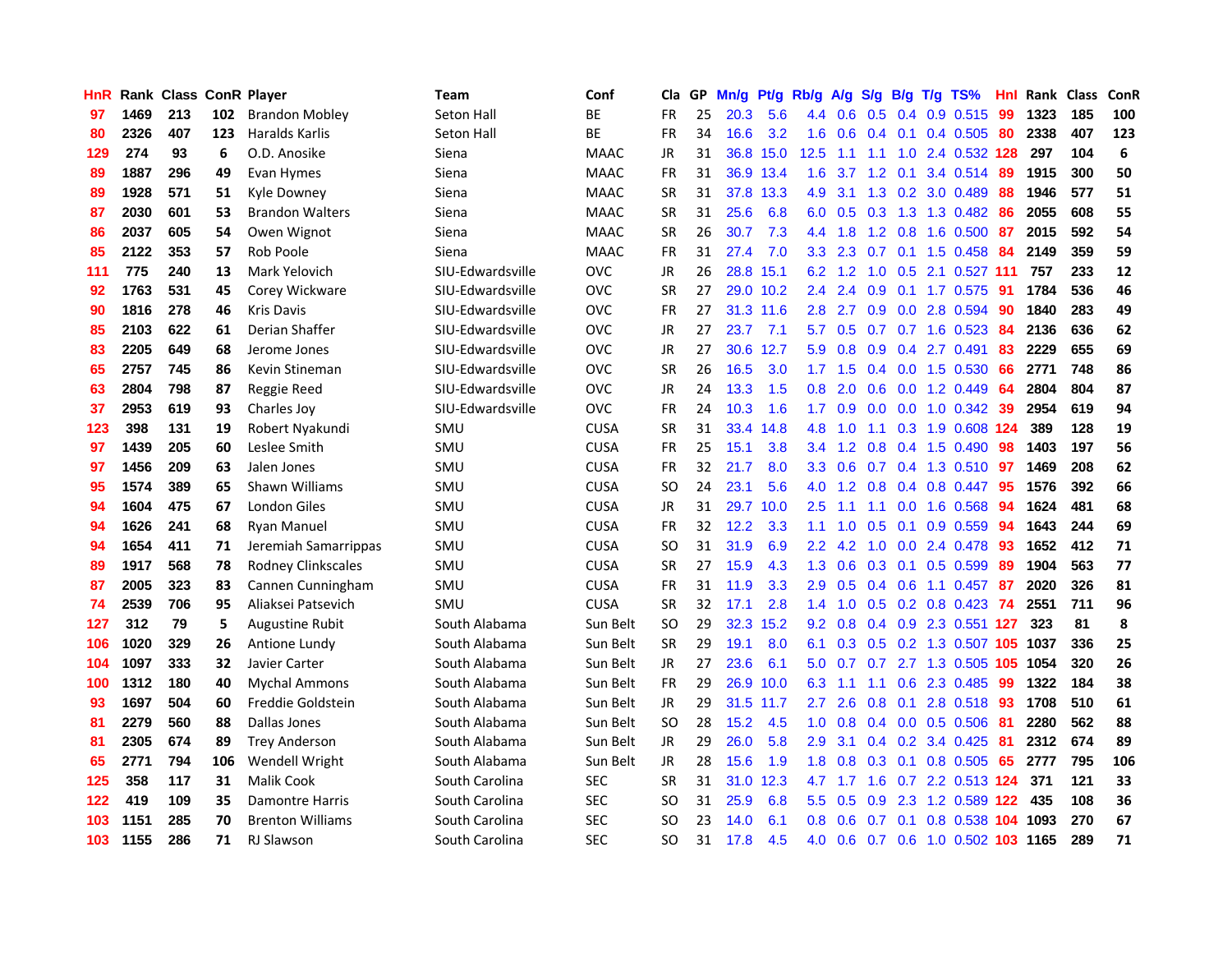| HnR |      | <b>Rank Class ConR Player</b> |              |                            | Team               | Conf        | Cla           | GP. | Mn/g | Pt/g      | Rb/g             | A/g             | <b>S/g</b>    | B/g | T/g TS%                      | Hnl | Rank Class |                | ConR           |
|-----|------|-------------------------------|--------------|----------------------------|--------------------|-------------|---------------|-----|------|-----------|------------------|-----------------|---------------|-----|------------------------------|-----|------------|----------------|----------------|
| 100 | 1291 | 176                           | 77           | Anthony Gill               | South Carolina     | <b>SEC</b>  | FR            | 31  | 25.3 | 7.6       | 4.7              | 1.1             | 0.5           | 0.3 | 1.6 0.511                    | 100 | 1295       | 178            | 77             |
| 98  | 1384 | 352                           | 81           | <b>Bruce Ellington</b>     | South Carolina     | <b>SEC</b>  | <b>SO</b>     | 24  | 29.0 | 11.0      | 2.3              | 3.1             | 0.7           | 0.1 | 2.3 0.446                    | 99  | 1353       | 342            | 80             |
| 96  | 1532 | 446                           | 88           | Lakeem Jackson             | South Carolina     | <b>SEC</b>  | <b>JR</b>     | 31  | 17.0 | 3.2       | 2.7              | 1.4             | 0.8           | 0.1 | 1.2 0.458                    | 95  | 1542       | 447            | 88             |
| 85  | 2133 | 519                           | 92           | Eric Smith                 | South Carolina     | <b>SEC</b>  | <b>SO</b>     | 28  | 14.3 | 4.1       | 0.9              |                 |               |     | 1.2 0.4 0.0 1.3 0.518        | 85  | 2104       | 512            | 93             |
| 80  | 2357 | 415                           | 97           | Damien Leonard             | South Carolina     | <b>SEC</b>  | <b>FR</b>     | 31  | 21.0 | 6.8       |                  |                 |               |     | 1.4 0.5 0.5 0.1 1.2 0.435 79 |     | 2363       | 418            | 99             |
| 54  | 2903 | 717                           | 105          | <b>Brian Richardson</b>    | South Carolina     | <b>SEC</b>  | SO            | 25  | 12.3 | 3.2       |                  | $1.0 \quad 0.4$ |               |     | $0.2$ 0.0 0.6 0.385          | -57 | 2886       | 712            | 105            |
| 96  | 1518 | 474                           | 30           | <b>Omar Sanders</b>        | South Carolina St. | <b>MEAC</b> | <b>SR</b>     | 27  |      | 27.3 10.6 |                  | 8.0 0.9         | 0.5           |     | 2.0 2.1 0.514                | -99 | 1325       | 424            | 21             |
| 81  | 2310 | 665                           | 75           | <b>Brandon Riley</b>       | South Carolina St. | <b>MEAC</b> | <b>SR</b>     | 28  |      | 32.7 17.1 | 3.8              | 1.7             | 1.0           |     | 0.1 3.3 0.492                | -81 | 2298       | 659            | 73             |
| 75  | 2515 | 730                           | 84           | <b>Khalif Toombs</b>       | South Carolina St. | <b>MEAC</b> | JR            | 31  |      | 34.8 10.9 | 2.5              | 4.4             | 1.2           |     | $0.0$ 2.7 $0.467$            | 74  | 2545       | 736            | 86             |
| 71  | 2626 | 720                           | 91           | Presano Bell               | South Carolina St. | <b>MEAC</b> | <b>SR</b>     | 27  | 21.7 | 6.2       | 4.2              | 0.6             | 0.7           |     | $0.7$ 1.6 0.480              | -70 | 2651       | 728            | 94             |
| 69  | 2691 | 521                           | 98           | Luka Radovic               | South Carolina St. | <b>MEAC</b> | FR            | 31  | 17.9 | 4.5       | 4.1              | 0.1             |               |     | $0.4$ 0.3 1.1 0.511          | 68  | 2721       | 534            | 101            |
| 68  | 2706 | 528                           | 100          | Devin Joint                | South Carolina St. | <b>MEAC</b> | <b>FR</b>     | 31  | 16.4 | 3.3       | 3.1              | 1.0             | 1.1           | 0.5 | 1.1 0.346                    | 67  | 2741       | 539            | 102            |
| 66  | 2744 | 785                           | 103          | Aaron Martin               | South Carolina St. | <b>MEAC</b> | JR            | 30  | 20.7 | 5.7       | 3.9              | 1.0             | 0.6           |     | 0.2 1.4 0.419                | 65  | 2772       | 792            | 103            |
| 64  | 2788 | 751                           | 105          | Joe Ikhinmwin              | South Carolina St. | <b>MEAC</b> | <b>SR</b>     | 28  | 17.9 | 5.5       | 2.6              | 0.5             |               |     | 0.4 0.3 1.3 0.494            | -64 | 2808       | 753            | 105            |
| 57  | 2878 | 709                           | 111          | Shaquille Barber           | South Carolina St. | <b>MEAC</b> | SO            | 29  | 21.9 | 5.4       | $2.7^{\circ}$    | 0.9             | 0.5           |     | $0.2$ 1.6 $0.416$            | -58 | 2881       | 709            | 111            |
| 112 | 722  | 235                           | 14           | Charlie Westbrook          | South Dakota       | Summit      | <b>SR</b>     | 28  | 32.4 | 18.7      | 4.0              | 2.2             | 1.7           | 0.9 | 2.5 0.554 111                |     | 749        | 242            | 14             |
| 107 | 951  | 310                           | 19           | Louie Krogman              | South Dakota       | Summit      | <b>SR</b>     | 28  | 36.0 | 16.8      | 3.1              | 3.8             | 1.5           | 0.1 | 2.0 0.565 106                |     | 966        | 316            | 19             |
| 85  | 2102 | 512                           | 54           | <b>Trevor Gruis</b>        | South Dakota       | Summit      | <b>SO</b>     | 28  |      | 30.8 11.3 | 6.7              | 1.4             |               |     | 0.8 0.8 2.4 0.547            | -85 | 2129       | 517            | 54             |
| 82  | 2243 | 549                           | 58           | <b>Steve Tecker</b>        | South Dakota       | Summit      | <b>SO</b>     | 28  | 21.3 | 5.6       |                  | $3.7 \quad 1.6$ |               |     | 0.6 0.1 0.9 0.538 82         |     | 2264       | 559            | 59             |
| 81  | 2311 | 666                           | 60           | Ricardo Andreotti          | South Dakota       | Summit      | <b>SR</b>     | 25  | 24.0 | 3.7       |                  | $6.8 \quad 0.8$ |               |     | 0.7 1.4 1.2 0.534 81         |     | 2300       | 661            | 60             |
| 70  | 2658 | 766                           | 74           | Jordan Boots               | South Dakota       | Summit      | <b>JR</b>     | 28  | 20.4 | 5.0       | 1.1 <sup>1</sup> | 1.4             |               |     | 0.4 0.0 0.6 0.475 70         |     | 2671       | 768            | 75             |
| 67  | 2716 | 777                           | 77           | Allan Saint-Gelais         | South Dakota       | Summit      | JR            | 27  | 17.7 | 5.5       | 2.1              | 0.7             |               |     | $0.3$ $0.3$ $1.3$ $0.550$    | 67  | 2723       | 780            | 80             |
| 66  | 2754 | 544                           | 80           | Nimrod Hilliard            | South Dakota       | Summit      | <b>FR</b>     | 18  | 14.0 | 2.6       | 1.3              | 1.9             | 0.6           |     | $0.1$ 1.1 $0.470$            | 68  | 2705       | 526            | 77             |
| 159 | 21   | 8                             | $\mathbf{2}$ | <b>Nate Wolters</b>        | South Dakota St.   | Summit      | JR            | 34  |      | 35.8 21.2 | 5.1              | 5.9             | 1.7           |     | 0.1 2.2 0.532 160            |     | 20         | $\overline{7}$ | $\overline{2}$ |
| 115 | 609  | 156                           | 12           | Jordan Dykstra             | South Dakota St.   | Summit      | <sub>SO</sub> | 32  |      | 24.8 11.3 | 4.9              | 1.3             |               |     | 0.3 0.3 1.3 0.622 116        |     | 599        | 152            | 12             |
| 108 | 883  | 287                           | 17           | Griffan Callahan           | South Dakota St.   | Summit      | <b>SR</b>     | 35  |      | 29.5 10.4 | 4.7              | 1.1             | $1.4^{\circ}$ |     | 0.2 1.1 0.601 108            |     | 891        | 289            | 17             |
| 107 | 936  | 235                           | 18           | Chad White                 | South Dakota St.   | Summit      | <b>SO</b>     | 35  | 25.1 | 9.3       | 3.3 <sub>2</sub> | 1.4             | 0.6           |     | 0.4 1.2 0.623 107            |     | 945        | 234            | 18             |
| 107 | 972  | 241                           | 20           | Brayden Carlson            | South Dakota St.   | Summit      | <b>SO</b>     | 35  | 31.9 | 7.3       | 3.1              | 2.5             | 1.3           |     | 0.1 1.6 0.633 106            |     | 979        | 241            | 20             |
| 105 | 1051 | 135                           | 22           | <b>Taevaunn Prince</b>     | South Dakota St.   | Summit      | <b>FR</b>     | 34  | 15.8 | 6.5       | 3.4              | 0.3             | 0.5           | 0.1 | 1.1 0.601 105                |     | 1066       | 137            | 22             |
| 98  | 1399 | 412                           | 32           | <b>Tony Fiegen</b>         | South Dakota St.   | Summit      | JR            | 35  | 24.4 | 7.0       | 3.9 <sup>°</sup> | 0.8             |               |     | $0.5$ 0.2 0.9 0.518          | 97  | 1419       | 419            | 33             |
| 132 | 218  | 73                            | 27           | <b>Toarlyn Fitzpatrick</b> | South Florida      | ВE          | <b>JR</b>     | 35  | 25.5 | 8.0       | 6.4              | 0.9             | 0.7           |     | 1.0 1.4 0.549 131            |     | 229        | 80             | 29             |
| 130 | 259  | 18                            | 32           | <b>Anthony Collins</b>     | South Florida      | BE          | <b>FR</b>     | 31  | 32.7 | 9.0       | $2.0^{\circ}$    | 5.2             |               |     | 1.6 0.3 3.4 0.582 132 227    |     |            | 16             | 28             |
| 115 | 623  | 206                           | 57           | Ron Anderson               | South Florida      | BE          | <b>SR</b>     | 36  | 26.2 | 6.9       | 5.5 <sub>1</sub> | 1.1             |               |     | 0.6 0.6 1.6 0.535 114        |     | 656        | 215            | 57             |
| 114 | 644  | 164                           | 60           | <b>Victor Rudd</b>         | South Florida      | <b>BE</b>   | <sub>SO</sub> | 36  | 27.7 | 9.3       | 4.8              | 1.3             | 0.7           |     | 0.2 1.7 0.487 113            |     | 671        | 169            | 60             |
| 113 | 659  | 217                           | 62           | Hugh Robertson             | South Florida      | ВE          | <b>SR</b>     | 36  | 28.5 | 6.5       | 4.3              | 1.3             | 0.7           |     | 0.4 1.3 0.544 112            |     | 687        | 224            | 64             |
| 112 | 736  | 224                           | 69           | Jawanza Poland             | South Florida      | <b>BE</b>   | <b>JR</b>     | 25  | 22.0 | 8.0       | 3.2 <sub>2</sub> | 0.8             | 0.6           |     | 0.4 1.6 0.506 112 737        |     |            | 228            | 68             |
| 111 | 781  | 248                           | 72           | <b>Augustus Gilchrist</b>  | South Florida      | <b>BE</b>   | <b>SR</b>     | 33  | 28.1 | 9.5       | 5.0              | 0.5             | 0.4           | 1.2 | 1.7 0.453 111                |     | 767        | 246            | 72             |
| 107 | 975  | 242                           | 84           | <b>Blake Nash</b>          | South Florida      | ВE          | SΟ            | 34  | 12.2 | 3.4       | 0.8 <sub>0</sub> | $-1.1$          |               |     | 0.5 0.0 0.9 0.518 106        |     | 998        | 246            | 85             |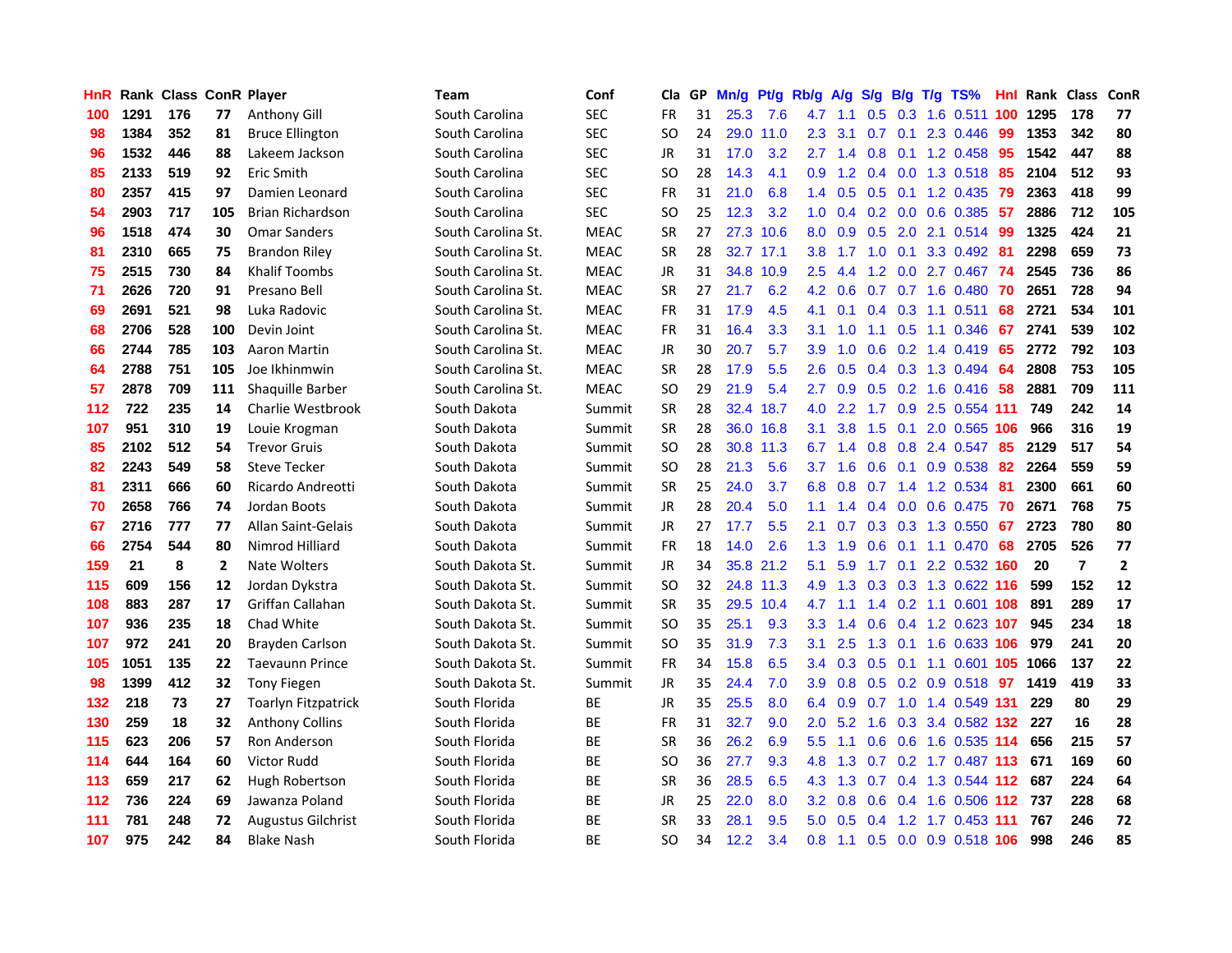| <b>HnR</b> |      | Rank Class ConR Player |                |                            | <b>Team</b>       | Conf        | Cla       |    | GP Mn/g | Pt/g      | Rb/g          | A/g             | S/g             | <b>B/g</b>     | T/g TS%                           | Hnl | Rank Class |     | <b>ConR</b>             |
|------------|------|------------------------|----------------|----------------------------|-------------------|-------------|-----------|----|---------|-----------|---------------|-----------------|-----------------|----------------|-----------------------------------|-----|------------|-----|-------------------------|
| 85         | 2111 | 625                    | 119            | Shaun Noriega              | South Florida     | ВE          | JR        | 28 | 11.9    | 3.6       | 0.5           | 0.3             | 0.1             | 0.0            | 0.4 0.526                         | 87  | 2003       | 598 | 119                     |
| 106        | 1021 | 330                    | 6              | <b>Quinton Doggett</b>     | Southern          | <b>SWAC</b> | <b>SR</b> | 31 |         | 32.4 12.3 | 7.8           | 0.5             | 0.4             | 1.9            | 1.6 0.526 105                     |     | 1031       | 334 | 6                       |
| 93         | 1706 | 510                    | 17             | Jameel Grace               | Southern          | <b>SWAC</b> | JR        | 31 | 32.5    | 9.6       | 4.4           | 4.2             | 1.9             | 0.0            | 3.1 0.466                         | 93  | 1704       | 507 | 19                      |
| 89         | 1925 | 576                    | 24             | Derick Beltran             | Southern          | <b>SWAC</b> | JR        | 31 |         | 31.2 13.2 | 3.5           | 1.6             |                 |                | 0.9 0.4 2.2 0.511                 | 88  | 1922       | 576 | 24                      |
| 81         | 2294 | 564                    | 35             | <b>Michael Celestine</b>   | Southern          | <b>SWAC</b> | SO.       | 31 | 23.1    | 8.5       |               |                 |                 |                | 2.2 1.2 0.7 0.1 1.3 0.516 81      |     | 2294       | 569 | 35                      |
| 73         | 2569 | 712                    | 57             | Frederick Coleman          | Southern          | <b>SWAC</b> | <b>SR</b> | 31 | 26.1    | 4.2       | 5.2           | 0.9             |                 | $0.5\quad 0.6$ | 1.5 0.520 73                      |     | 2580       | 715 | 55                      |
| 73         | 2579 | 747                    | 59             | Madut Bol                  | Southern          | <b>SWAC</b> | JR        | 31 | 11.8    | 3.1       | $2.0^{\circ}$ | 0.2             |                 |                | 0.2 0.4 0.5 0.514 73              |     | 2592       | 749 | 56                      |
| 55         | 2900 | 596                    | 80             | <b>Cameron Monroe</b>      | Southern          | <b>SWAC</b> | <b>FR</b> | 31 | 17.2    | 3.8       | 1.5           | 1.1             | 0.6             |                | $0.0$ 1.5 0.406                   | -55 | 2900       | 597 | 79                      |
| 51         | 2912 | 601                    | 83             | <b>Thomas Marshall</b>     | Southern          | SWAC        | <b>FR</b> | 31 | 12.7    | 1.5       | 1.1           | 0.9             | 0.5             |                | $0.0$ $0.9$ $0.475$               | 51  | 2918       | 604 | 82                      |
| 141        | 102  | 39                     | $\overline{ }$ | Mamadou Seck               | Southern Illinois | <b>MVC</b>  | <b>SR</b> | 31 | 31.4    | 13.3      | 7.9           | 2.6             | 1.0             |                | 0.5 2.0 0.532 139                 |     | 126        | 46  | $\overline{\mathbf{z}}$ |
| 112        | 717  | 80                     | 33             | <b>Dantiel Daniels</b>     | Southern Illinois | <b>MVC</b>  | FR        | 28 | 24.1    | 8.3       | 4.9           | 0.5             | 0.6             | 1.6            | 1.0 0.558 113                     |     | 682        | 74  | 27                      |
| 99         | 1346 | 390                    | 51             | Jeff Early                 | Southern Illinois | <b>MVC</b>  | JR        | 31 | 22.6    | 8.6       | 3.8           | 0.8             | 1.2             | 0.4            | 1.9 0.488                         | 97  | 1429       | 422 | 55                      |
| 97         | 1449 | 427                    | 55             | <b>Kendal Brown-Surles</b> | Southern Illinois | <b>MVC</b>  | JR        | 25 | 25.8    | 8.0       | $2.2^{\circ}$ | 2.4             | 1.0             | 0.1            | 1.6 0.517                         | 97  | 1468       | 430 | 56                      |
| 90         | 1852 | 556                    | 65             | T.J. Lindsay               | Southern Illinois | <b>MVC</b>  | JR        | 31 | 22.0    | 7.1       | $2.2^{\circ}$ | 1.3             | 0.8             | 0.0            | 1.5 0.502                         | 88  | 1933       | 579 | 66                      |
| 87         | 2026 | 599                    | 71             | Justin Bocot               | Southern Illinois | <b>MVC</b>  | <b>SR</b> | 26 | 17.5    | 5.8       | 1.5           | 1.5             | 1.0             | 0.0            | 1.6 0.431                         | 86  | 2051       | 607 | 71                      |
| 78         | 2426 | 441                    | 75             | <b>Treg Setty</b>          | Southern Illinois | <b>MVC</b>  | <b>FR</b> | 31 | 16.3    | 4.4       | 2.5           | 0.7             | 0.8             | 0.1            | 1.4 0.449                         | -77 | 2465       | 452 | 75                      |
| 73         | 2589 | 638                    | 77             | Diamond Taylor             | Southern Illinois | <b>MVC</b>  | <b>SO</b> | 27 | 14.0    | 4.3       |               | $1.4 \quad 0.5$ | $0.1 \quad 0.1$ |                | $0.7$ 0.462                       | 73  | 2591       | 640 | 77                      |
| 65         | 2760 | 790                    | 79             | Kourtney Goff              | Southern Illinois | <b>MVC</b>  | JR        | 28 | 15.0    | 1.5       |               | $0.9$ 1.6       |                 |                | 0.8 0.0 1.1 0.345 66              |     | 2759       | 791 | 79                      |
| 57         | 2880 | 591                    | 82             | Josh Swan                  | Southern Illinois | <b>MVC</b>  | <b>FR</b> | 21 | 18.5    | 3.6       | $2.6^{\circ}$ | 1.0             | 0.6             |                | 0.1 1.6 0.360 65                  |     | 2781       | 553 | 80                      |
| 130        | 245  | 65                     | 10             | Neil Watson                | Southern Miss.    | <b>CUSA</b> | <b>SO</b> | 34 |         | 30.2 12.3 | 3.0           | 4.4             | 1.1             |                | 0.1 2.1 0.522 129                 |     | 282        | 69  | 12                      |
| 130        | 257  | 86                     | 11             | Darnell Dodson             | Southern Miss.    | <b>CUSA</b> | <b>SR</b> | 24 |         | 18.9 11.2 | 4.9           | 0.3             | 0.9             |                | 0.6 0.9 0.555 139                 |     | 121        | 43  | 5                       |
| 126        | 337  | 111                    | 17             | <b>Torye Pelham</b>        | Southern Miss.    | <b>CUSA</b> | <b>SR</b> | 33 | 19.4    | 6.2       | 4.8           | 0.4             | 1.1             |                | 0.8 1.0 0.661 125                 |     | 356        | 117 | 16                      |
| 118        | 530  | 165                    | 24             | Johnathan Mills            | Southern Miss.    | <b>CUSA</b> | JR        | 34 | 23.1    | 9.5       | 6.1           | 0.6             | 0.6             |                | 0.2 1.6 0.539 117                 |     | 569        | 179 | 27                      |
| 113        | 661  | 218                    | 29             | Maurice Bolden             | Southern Miss.    | <b>CUSA</b> | <b>SR</b> | 34 | 24.9    | 9.7       | 5.1           | 0.9             | 0.5             |                | 1.0 1.4 0.486 112                 |     | 713        | 230 | 31                      |
| 111        | 777  | 241                    | 33             | LaShay Page                | Southern Miss.    | <b>CUSA</b> | JR        | 33 |         | 36.8 11.6 | $3.4^{\circ}$ | 0.8             | 0.5             | 0.1            | 1.1 0.522 110                     |     | 783        | 243 | 34                      |
| 109        | 843  | 269                    | 39             | Angelo Johnson             | Southern Miss.    | <b>CUSA</b> | <b>SR</b> | 34 | 34.5    | 9.5       | 3.0           | 2.9             | 1.0             | 0.1            | 1.8 0.447 108                     |     | 879        | 283 | 39                      |
| 97         | 1444 | 207                    | 61             | Cedric Jenkins             | Southern Miss.    | <b>CUSA</b> | <b>FR</b> | 31 | 9.9     | 2.6       | 2.0           | 0.3             | 0.1             | 0.0            | 0.4 0.547                         | 96  | 1480       | 211 | 63                      |
| 73         | 2594 | 749                    | 96             | <b>Rashard McGill</b>      | Southern Miss.    | <b>CUSA</b> | JR        | 31 | 14.6    | 2.6       | 2.9           | 0.4             | 0.4             | 0.1            | $0.7$ $0.381$                     | -74 | 2564       | 740 | 97                      |
| 110        | 822  | 259                    | 15             | Jackson Stevenett          | Southern Utah     | Summit      | JR        | 31 | 32.5    | 14.1      | 5.7           | 1.5             | 0.7             |                | 0.7 2.1 0.564 109                 |     | 825        | 260 | 15                      |
| 109        | 875  | 285                    | 16             | Ray Jones                  | Southern Utah     | Summit      | <b>SR</b> | 31 | 32.8    | 9.9       | 4.0           | 4.5             |                 |                | 1.2 0.3 2.5 0.600 108             |     | 869        | 278 | 16                      |
| 93         | 1673 | 497                    | 37             | Damon Heuir                | Southern Utah     | Summit      | JR        | 30 |         | 31.3 10.8 | 3.1           | 3.1             |                 |                | 0.7 0.2 1.5 0.514 93              |     | 1661       | 495 | 37                      |
| 88         | 1958 | 481                    | 45             | <b>Wade Collie</b>         | Southern Utah     | Summit      | <b>SO</b> | 30 | 16.8    | 4.3       | 2.9           | 1.3             | 0.7             |                | $0.0$ $0.9$ $0.498$               | 88  | 1956       | 483 | 45                      |
| 87         | 2001 | 588                    | 47             | Matt Massey                | Southern Utah     | Summit      | <b>SR</b> | 31 | 27.2    | 8.7       | 4.0           | 1.3             |                 |                | 0.3 0.2 1.7 0.559                 | 87  | 2010       | 590 | 47                      |
| 87         | 2029 | 600                    | 48             | Ramell Taylor              | Southern Utah     | Summit      | <b>SR</b> | 31 |         | 29.3 11.3 | 4.5           | 1.0             | 0.6             |                | 0.5 3.2 0.499                     | 86  | 2032       | 599 | 49                      |
| 83         | 2221 | 654                    | 56             | Jordan Johnson             | Southern Utah     | Summit      | JR        | 31 | 13.5    | 2.3       | 2.1           | 0.8             | 0.9             | 0.1            | 0.5 0.514                         | 82  | 2230       | 656 | 55                      |
| 169        | 12   | 6                      | 1              | Andrew Nicholson           | St. Bonaventure   | A10         | <b>SR</b> | 32 | 30.1    | 18.5      | 8.4           | 1.0             | 0.7             | 2.0            | 2.5 0.632 168                     |     | 12         | 6   | 1                       |
| 123        | 415  | 138                    | 23             | Demitrius Conger           | St. Bonaventure   | A10         | JR        | 32 | 33.5    | 12.1      | 6.2           | 2.3             | 0.8             | 0.3            | 2.2 0.608                         | 122 | 426        | 143 | 25                      |
| 113        | 686  | 211                    | 41             | <b>Eric Mosley</b>         | St. Bonaventure   | A10         | <b>JR</b> | 32 | 16.3    | 6.6       |               |                 |                 |                | 2.2 1.7 0.7 0.1 1.4 0.539 112 706 |     |            | 221 | 42                      |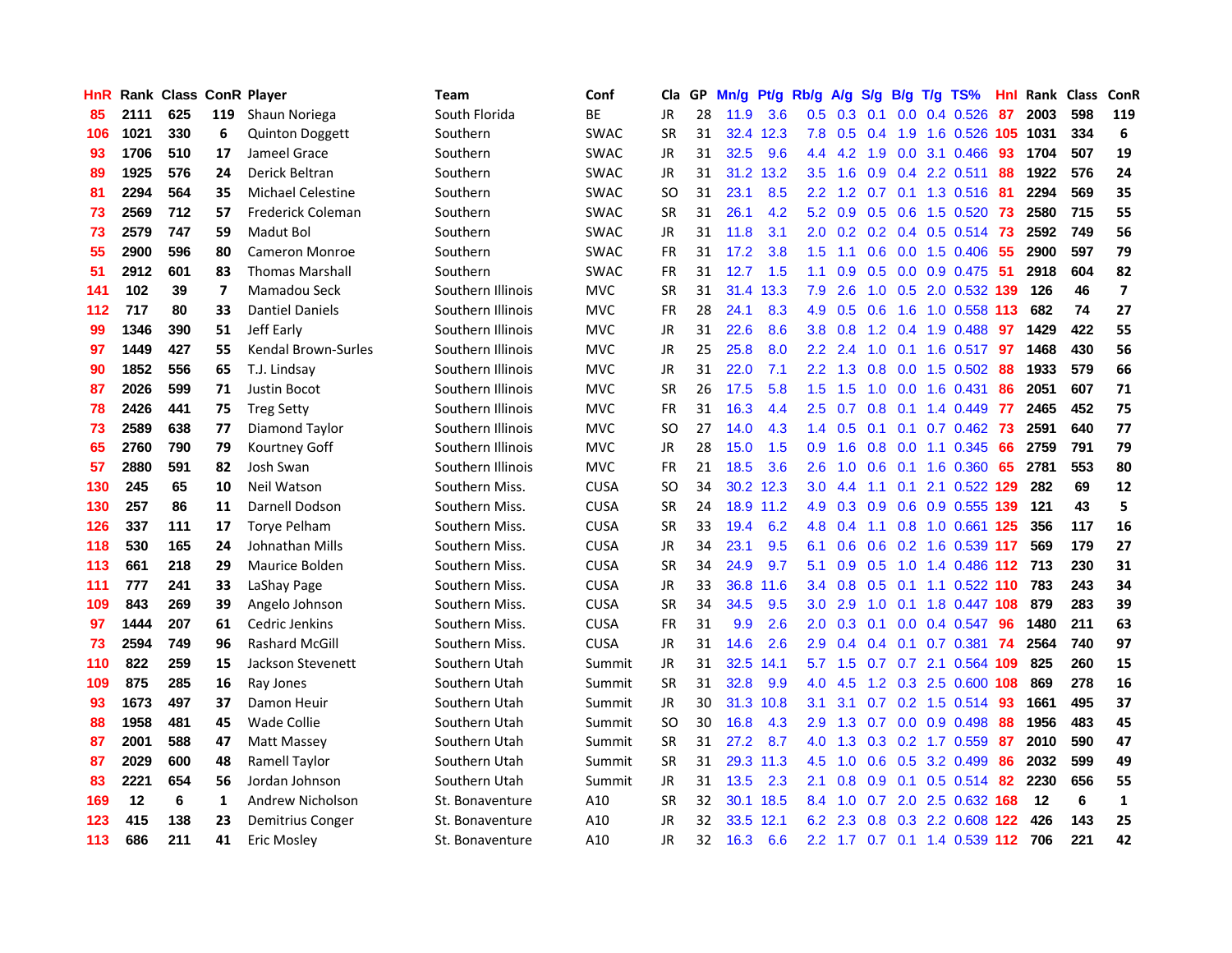| <b>HnR</b> |      | <b>Rank Class ConR Player</b> |                |                         | <b>Team</b>       | Conf            | Cla       |    | GP Mn/g | Pt/g      | Rb/g             | A/g             |     |     | S/g B/g T/g TS%              | Hnl  |          | Rank Class | ConR         |
|------------|------|-------------------------------|----------------|-------------------------|-------------------|-----------------|-----------|----|---------|-----------|------------------|-----------------|-----|-----|------------------------------|------|----------|------------|--------------|
| 104        | 1090 | 269                           | 64             | Charlon Kloof           | St. Bonaventure   | A10             | SO.       | 32 | 25.0    | 6.4       | 2.1              | 2.7             | 0.8 | 0.2 | 1.5 0.544 104                |      | 1099     | 271        | 66           |
| 104        | 1094 | 332                           | 65             | Chris Johnson           | St. Bonaventure   | A10             | JR        | 30 | 15.7    | 6.6       | 2.3              | 0.7             | 0.5 | 0.1 | 1.3 0.537 104 1092           |      |          | 330        | 65           |
| 104        | 1102 | 273                           | 67             | Matthew Wright          | St. Bonaventure   | A10             | <b>SO</b> | 32 | 27.3    | 6.8       | 2.5              | 2.8             | 0.9 |     | 0.3 1.5 0.472 104 1112       |      |          | 274        | 68           |
| 99         | 1336 | 422                           | 77             | Da'Quan Cook            | St. Bonaventure   | A10             | <b>SR</b> | 31 | 26.8    | 7.6       | 4.6              | 0.9             |     |     | 0.5 0.3 2.0 0.495 100 1291   |      |          | 414        | 77           |
| 89         | 1873 | 293                           | 94             | Youssou Ndoye           | St. Bonaventure   | A10             | FR        | 31 | 10.4    | 2.6       |                  | $2.4 \quad 0.1$ |     |     | $0.2$ 0.5 0.8 0.593          | -89  | 1863     | 289        | 93           |
| 79         | 2402 | 431                           | 108            | Jordan Gathers          | St. Bonaventure   | A10             | FR        | 31 | 11.7    | 1.7       |                  | $1.2 \quad 1.2$ |     |     | $0.4$ 0.1 0.5 0.391          | - 79 | 2385     | 424        | 108          |
| 117        | 549  | 58                            | 11             | Jalen Cannon            | St. Francis (NY)  | <b>NEC</b>      | <b>FR</b> | 30 | 24.5    | 8.0       | 8.8              | 0.7             |     |     | 0.6 0.5 0.8 0.566 116        |      | 579      | 60         | 11           |
| 115        | 617  | 192                           | 12             | Akeem Johnson           | St. Francis (NY)  | <b>NEC</b>      | <b>JR</b> | 28 |         | 23.9 11.3 | 5.1              | 0.9             | 0.7 |     | 1.0 2.1 0.602 116            |      | 589      | 184        | 12           |
| 100        | 1311 | 383                           | 30             | <b>Travis Nichols</b>   | St. Francis (NY)  | <b>NEC</b>      | JR        | 28 | 20.0    | 9.3       | 4.2              | 0.3             | 0.5 | 0.1 | 1.3 0.574                    | -99  | 1316     | 383        | 30           |
| 93         | 1678 | 419                           | 45             | <b>Brent Jones</b>      | St. Francis (NY)  | <b>NEC</b>      | <b>SO</b> | 30 | 22.2    | 7.9       | 2.8              | 3.9             | 1.4 | 0.1 | 3.3 0.437                    | 92   | 1715     | 431        | 47           |
| 91         | 1805 | 539                           | 48             | Stefan Perunicic        | St. Francis (NY)  | <b>NEC</b>      | <b>SR</b> | 29 |         | 29.3 11.6 |                  | $2.4$ 1.2       | 0.9 |     | 0.2 2.3 0.579                | 90   | 1816     | 542        | 51           |
| 90         | 1838 | 456                           | 52             | Ben Mockford            | St. Francis (NY)  | <b>NEC</b>      | SO.       | 30 |         | 30.7 11.8 | 1.7 <sub>2</sub> | 1.2             | 0.5 | 0.1 | 1.6 0.493                    | 89   | 1866     | 463        | 54           |
| 83         | 2212 | 539                           | 68             | PJ Santavenere          | St. Francis (NY)  | <b>NEC</b>      | <b>SO</b> | 24 | 10.1    | 3.5       | 0.7              | 0.5             | 0.5 | 0.0 | 0.5 0.538                    | 83   | 2212     | 537        | 67           |
| 82         | 2275 | 655                           | 70             | <b>Justin Newton</b>    | St. Francis (NY)  | <b>NEC</b>      | <b>SR</b> | 30 | 18.6    | 1.6       | 2.5              | 3.4             | 1.0 | 0.2 | 2.3 0.438                    | 81   | 2303     | 662        | 73           |
| 73         | 2588 | 486                           | 84             | Kevin Douglas           | St. Francis (NY)  | <b>NEC</b>      | FR        | 30 | 10.8    | 2.9       | $2.2^{\circ}$    | 0.4             | 0.5 | 0.1 | $0.7$ $0.460$                | 72   | 2610     | 493        | 85           |
| 65         | 2769 | 684                           | 94             | Matt Milk               | St. Francis (NY)  | <b>NEC</b>      | SO.       | 30 | 9.6     | 2.0       | 1.6              | 0.1             |     |     | $0.2$ 0.2 0.5 0.541          | 64   | 2788     | 688        | 94           |
| 128        | 289  | 22                            | 36             | <b>Maurice Harkless</b> | St. John's        | ВE              | <b>FR</b> | 32 |         | 36.1 15.5 | 8.6              | 1.5             | 1.6 |     | 1.4 2.5 0.501 127            |      | 311      | 23         | 37           |
| 119        | 506  | 47                            | 48             | D'Angelo Harrison       | St. John's        | ВE              | <b>FR</b> | 32 |         | 35.3 17.0 | 3.9              | 2.1             |     |     | 1.6 0.3 2.2 0.528 118        |      | 532      | 52         | 50           |
| 96         | 1544 | 454                           | 103            | God'sgift Achiuwa       | St. John's        | ВE              | JR        | 32 | 29.9    | 9.4       |                  |                 |     |     | 5.8 0.3 0.3 0.8 1.8 0.566 95 |      | 1562     | 456        | 106          |
| 94         | 1606 | 237                           | 106            | Phil Greene             | St. John's        | ВE              | FR        | 32 | 31.4    | 7.6       | $2.6^{\circ}$    | 3.0             |     |     | 1.3 0.2 1.8 0.412            | 94   | 1634     | 242        | 108          |
| 94         | 1637 | 243                           | 107            | Sir'Dominic Pointer     | St. John's        | <b>BE</b>       | <b>FR</b> | 32 | 30.0    | 6.6       | 4.6              | 1.5             | 1.6 |     | $0.9$ 1.7 0.439              | 93   | 1657     | 247        | 109          |
| 93         | 1679 | 420                           | 110            | Nurideen Lindsey        | St. John's        | <b>BE</b>       | <b>SO</b> | 9  | 29.6    | 11.8      | 4.9              | 2.9             | 1.6 |     | $0.0$ 4.1 $0.491$            | 95   | 1582     | 393        | 107          |
| 91         | 1812 | 277                           | 113            | Amir Garrett            | St. John's        | ВE              | <b>FR</b> | 22 | 26.9    | 7.4       | 4.0              | 1.3             |     |     | 1.3 0.2 1.6 0.486            | 93   | 1705     | 255        | 112          |
| 59         | 2859 | 813                           | 130            | <b>Malik Stith</b>      | St. John's        | ВE              | JR        | 23 | 14.6    | 2.6       | 1.0              | 1.0             | 0.3 |     | $0.0$ 0.8 0.457              | -64  | 2790     | 798        | 130          |
| 145        | 68   | 27                            | $\overline{2}$ | Josh Owens              | Stanford          | P12             | <b>SR</b> | 37 |         | 27.1 11.6 | 5.8              | 0.9             |     |     | 1.2 0.7 1.6 0.579 144        |      | 75       | 27         | 3            |
| 131        | 229  | 59                            | 12             | Aaron Bright            | Stanford          | P <sub>12</sub> | SO.       | 37 |         | 28.4 11.7 | 1.6              | 3.6             | 0.6 | 0.0 | 2.3 0.583 131                |      | 246      | 60         | 13           |
| 130        | 251  | 17                            | 13             | <b>Chasson Randle</b>   | Stanford          | P12             | FR.       | 37 |         | 30.5 13.8 | 3.2 <sub>2</sub> | 2.1             | 1.1 |     | 0.1 2.2 0.577 130            |      | 266      | 19         | 15           |
| 123        | 392  | 103                           | 23             | Josh Huestis            | Stanford          | P12             | <b>SO</b> | 37 | 20.1    | 5.3       | 4.8              | 0.9             | 0.5 |     | 1.2 0.7 0.480 123            |      | 407      | 101        | 25           |
| 121        | 449  | 118                           | 27             | John Gage               | Stanford          | P <sub>12</sub> | <b>SO</b> | 33 | 9.2     | 3.9       | 1.2              | 0.2             |     |     | 0.3 0.2 0.5 0.566 121        |      | 467      | 123        | 30           |
| 121        | 452  | 120                           | 28             | <b>Dwight Powell</b>    | Stanford          | P12             | <b>SO</b> | 35 | 17.5    | 5.8       | 4.6              | 0.7             |     |     | 0.8 0.6 1.5 0.505 121        |      | 470      | 124        | 31           |
| 113        | 658  | 167                           | 43             | Anthony Brown           | Stanford          | P <sub>12</sub> | SO.       | 37 | 23.9    | 8.1       | 4.0              | 1.0             |     |     | 0.6 0.1 1.3 0.492 113        |      | 669      | 168        | 46           |
| 112        | 727  | 236                           | 48             | Andrew Zimmerman        | Stanford          | P <sub>12</sub> | <b>SR</b> | 33 | 13.5    | 4.0       | 2.5              | 0.7             |     |     | 0.5 0.3 0.8 0.487 112 719    |      |          | 233        | 50           |
| 102        | 1187 | 383                           | 71             | Jarrett Mann            | Stanford          | P12             | <b>SR</b> | 36 | 19.4    | 3.7       | 2.9              | 2.0             |     |     | 0.7 0.0 1.5 0.435 103 1163   |      |          | 377        | 69           |
| 131        | 228  | 76                            | 2              | <b>Taylor Smith</b>     | Stephen F. Austin | Southland       | JR        | 32 | 19.2    | 9.2       | 6.3              | 0.3             | 0.4 |     | 1.3 1.2 0.624 131            |      | 244      | 84         | $\mathbf{2}$ |
| 116        | 583  | 193                           | 9              | Jereal Scott            | Stephen F. Austin | Southland       | <b>SR</b> | 31 | 24.0    | 12.4      | 5.4              | 0.8             |     |     | 0.5 0.8 2.0 0.522 116        |      | 578      | 191        | 9            |
| 103        | 1144 | 340                           | 23             | Jonathan King           | Stephen F. Austin | Southland       | JR        | 31 | 21.6    | 6.4       | 4.8              | 0.7             | 0.9 | 0.2 | 1.4 0.564                    |      | 103 1148 | 342        | 24           |
| 99         | 1341 | 389                           | 29             | Antonio Bostic          | Stephen F. Austin | Southland       | JR        | 32 | 34.2    | 11.3      | 4.0              | 2.8             | 1.3 | 0.1 | 2.3 0.493                    | -99  | 1357     | 393        | 30           |
| 97         | 1447 | 368                           | 33             | Desmond Haymon          | Stephen F. Austin | Southland       | SO.       | 32 | 31.3    | 8.2       | 4.3              | 1.4             |     |     | $0.9$ 0.0 1.5 0.490          | 97   | 1459     | 371        | 33           |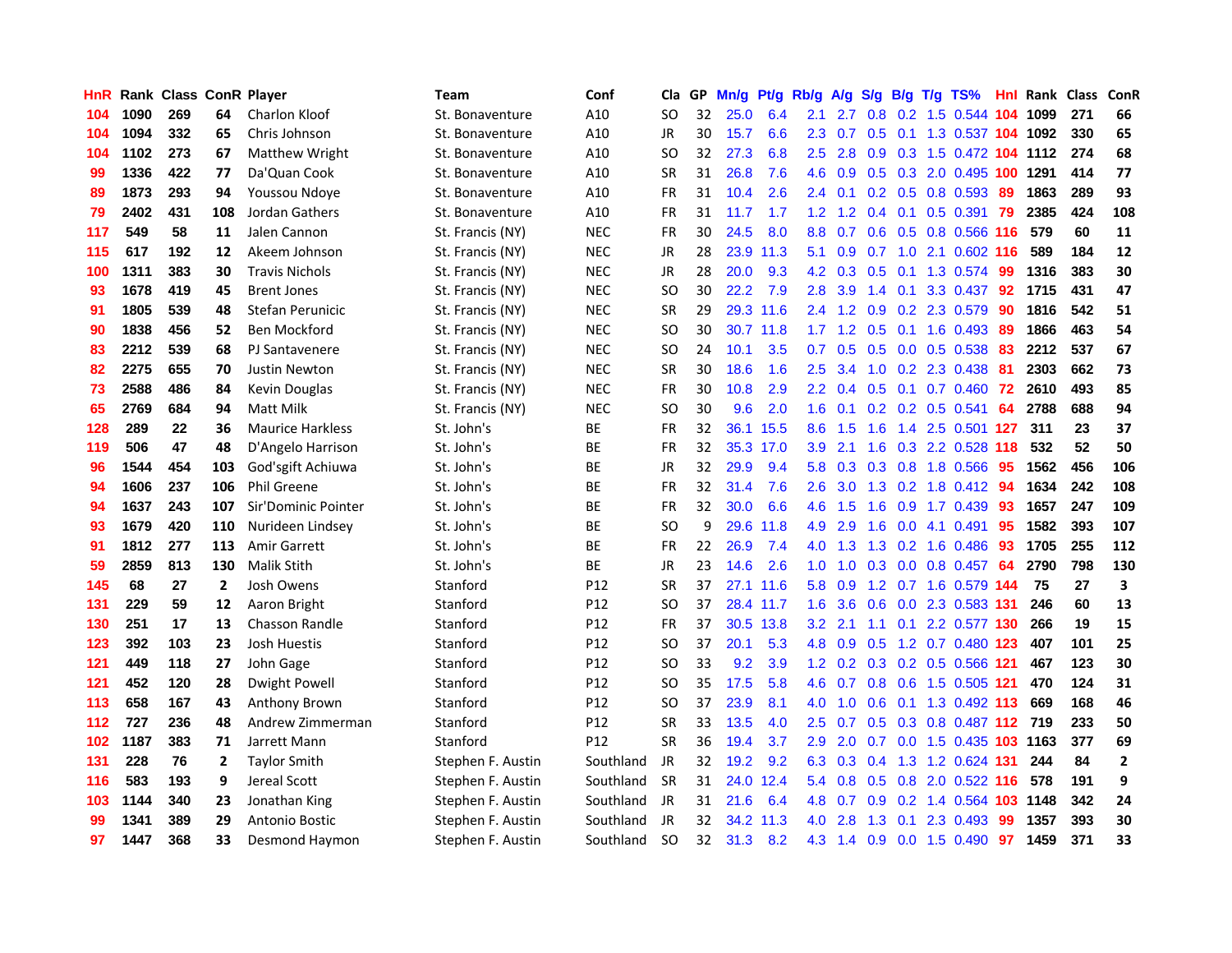| <b>HnR</b> |      | Rank Class ConR Player |     |                          | Team               | Conf       | Cla       |    | GP Mn/g Pt/g Rb/g A/g |           |                  |                    |                 |                 | S/g B/g T/g TS%            | Hnl  | Rank Class |     | ConR         |
|------------|------|------------------------|-----|--------------------------|--------------------|------------|-----------|----|-----------------------|-----------|------------------|--------------------|-----------------|-----------------|----------------------------|------|------------|-----|--------------|
| 97         | 1485 | 375                    | 35  | Darius Gardner           | Stephen F. Austin  | Southland  | <b>SO</b> | 32 | 23.3                  | 4.7       | 2.3              | 3.2                | 1.3             | 0.1             | 1.8 0.478                  | 96   | 1494       | 377 | 36           |
| 94         | 1658 | 494                    | 43  | Hal Bateman              | Stephen F. Austin  | Southland  | JR        | 32 | 17.0                  | 4.1       | 1.5              | 2.6                | 1.0             | 0.1             | 1.8 0.464                  | 93   | 1660       | 494 | 45           |
| 66         | 2752 | 788                    | 93  | Joe Bright               | Stephen F. Austin  | Southland  | JR        | 28 | 12.2                  | 1.6       | 1.7              | 0.5                | $0.4^{\circ}$   | 0.1             | $0.6$ 0.411                | 67   | 2731       | 782 | 94           |
| 63         | 2809 | 563                    | 98  | Jacob Parker             | Stephen F. Austin  | Southland  | <b>FR</b> | 29 | 14.0                  | 1.9       | 1.9              | 1.1                |                 | $0.3 \quad 0.1$ | 0.8 0.321                  | 64   | 2791       | 556 | 99           |
| 110        | 782  | 243                    | 22  | Adam Pegg                | Stetson            | ASun       | <b>JR</b> | 29 |                       | 27.9 14.9 | 5.5 <sub>1</sub> | 1.4                |                 |                 | 0.6 0.4 2.3 0.572 110      |      | 796        | 249 | 24           |
| 102        | 1197 | 302                    | 32. | Aaron Graham             | Stetson            | ASun       | <b>SO</b> | 29 |                       | 28.6 12.7 |                  | 4.3 2.5            |                 |                 | 1.3 0.2 2.7 0.547 102 1203 |      |            | 304 | 32           |
| 99         | 1344 | 345                    | 41  | <b>Willie Green</b>      | Stetson            | ASun       | SO.       | 29 | 22.1                  | 7.3       | 4.6              | 1.3                | 0.3             |                 | 1.3 1.4 0.549              | 98   | 1363       | 343 | 41           |
| 97         | 1467 | 372                    | 47  | <b>Chris Perez</b>       | Stetson            | ASun       | SO.       | 29 |                       | 31.1 13.5 | 4.5              | 1.7                | 1.1             |                 | $0.0$ 2.0 $0.521$          | 97   | 1476       | 372 | 47           |
| 92         | 1747 | 524                    | 58  | Joel Naburgs             | Stetson            | ASun       | <b>JR</b> | 28 | 29.2                  | 9.2       | 5.0              | 2.6                | 0.9             | 0.1             | 2.1 0.541                  | 92   | 1756       | 527 | 58           |
| 85         | 2093 | 619                    | 67  | Liam McInerney           | Stetson            | ASun       | JR        | 29 | 22.6                  | 4.3       | 4.1              | $\mathbf{A}$<br>-1 | 0.8             | 0.5             | 1.4 0.585                  | 85   | 2110       | 624 | 68           |
| 71         | 2620 | 760                    | 78  | <b>Tyshawn Patterson</b> | Stetson            | ASun       | JR        | 29 | 13.1                  | 3.4       | 1.6              | 1.5                | 0.7             | 0.1             | 1.8 0.450                  | -71  | 2630       | 760 | 78           |
| 59         | 2870 | 587                    | 85  | Dennis Diaz              | Stetson            | ASun       | <b>FR</b> | 29 | 10.4                  | 2.7       | $1.4^{\circ}$    | 0.7                | 0.3             | 0.0             | 1.2 0.485                  | 58   | 2875       | 588 | 85           |
| 55         | 2898 | 824                    | 87  | Amara Thompson           | Stetson            | ASun       | JR        | 17 | 15.4                  | 3.2       | 2.3              | 2.2                | 0.5             | 0.2             | 2.9 0.447                  | 62   | 2824       | 810 | 83           |
| 138        | 130  | 48                     | 1   | <b>Tommy Brenton</b>     | <b>Stony Brook</b> | <b>AEC</b> | JR        | 32 | 29.6                  | 7.8       | 8.1              | 3.4                | 1.7             | 0.2             | 2.0 0.572 138              |      | 134        | 51  | $\mathbf{1}$ |
| 115        | 606  | 198                    | 5   | Dallis Joyner            | Stony Brook        | AEC        | <b>SR</b> | 32 | 26.1                  | 9.0       | 6.6              | 0.8                |                 |                 | 0.4 0.7 1.8 0.601 115      |      | 608        | 199 | 5            |
| 106        | 1002 | 324                    | 10  | <b>Bryan Dougher</b>     | <b>Stony Brook</b> | AEC        | <b>SR</b> | 32 | 29.8                  | 13.2      | 2.5              | 1.6                | 0.9             | 0.1             | 1.3 0.505 106              |      | 995        | 323 | 10           |
| 103        | 1148 | 284                    | 17  | Anthony Jackson          | Stony Brook        | <b>AEC</b> | SO.       | 32 | 12.5                  | 5.5       | 1.3              | 0.6                | $0.5 \quad 0.1$ |                 | 1.1 0.557 103 1147         |      |            | 283 | 15           |
| 98         | 1395 | 434                    | 21  | Al Rapier                | <b>Stony Brook</b> | <b>AEC</b> | <b>SR</b> | 31 | 24.6                  | 7.9       | 5.0              | 1.0                | $0.5 \quad 0.1$ |                 | 1.9 0.533                  | -98  | 1392       | 439 | 21           |
| 96         | 1503 | 380                    | 23  | Dave Coley               | <b>Stony Brook</b> | <b>AEC</b> | <b>SO</b> | 32 | 25.6                  | 10.0      | 3.6              | 1.4                |                 |                 | 0.5 0.0 1.9 0.475          | -96  | 1496       | 378 | 23           |
| 85         | 2090 | 617                    | 44  | <b>Marcus Rouse</b>      | <b>Stony Brook</b> | AEC        | JR        | 31 | 14.6                  | 4.5       | 1.3              | 0.5                |                 |                 | 0.5 0.0 0.5 0.495          | 85   | 2077       | 613 | 44           |
| 72         | 2603 | 754                    | 61  | <b>Leonard Hayes</b>     | Stony Brook        | AEC        | JR        | 32 | 15.8                  | 3.5       | 1.7 <sub>1</sub> | 1.0                |                 |                 | $0.2$ 0.0 0.6 0.378        | 72   | 2609       | 753 | 61           |
| 58         | 2876 | 762                    | 75  | Danny Carter             | Stony Brook        | <b>AEC</b> | <b>SR</b> | 30 | 11.2                  | 1.5       | 1.6              | 0.2                | 0.2             | 0.1             | 0.3 0.430                  | 59   | 2870       | 763 | 75           |
| 153        | 32   | 6                      | 4   | Dion Waiters             | Syracuse           | <b>BE</b>  | SO.       | 37 | 24.1                  | 12.6      | $2.3^{\circ}$    | 2.5                | 1.8             |                 | 0.3 1.3 0.561              | -153 | -35        | 6   | 4            |
| 141        | 101  | 38                     | 10  | Scoop Jardine            | Syracuse           | ВE         | <b>SR</b> | 37 | 25.2                  | 8.9       | 2.4              | 4.9                | $1.4^{\circ}$   | 0.1             | 2.3 0.547 141              |      | 105        | 39  | 11           |
| 141        | 105  | 36                     | 12  | James Southerland        | Syracuse           | BE         | <b>JR</b> | 37 | 16.0                  | 6.8       | 3.1              | 0.4                |                 |                 | 0.8 0.9 0.4 0.566 141      |      | 106        | 38  | 12           |
| 134        | 184  | 68                     | 23  | <b>Brandon Triche</b>    | Syracuse           | ВE         | <b>JR</b> | 37 | 22.5                  | 9.4       | 2.5              | 2.6                | 1.0             | 0.1             | 1.4 0.529                  | 134  | 187        | 71  | 22           |
| 134        | 188  | 62                     | 24  | Kris Joseph              | Syracuse           | ВE         | <b>SR</b> | 37 |                       | 32.2 13.4 | 4.7              | 1.5                | 1.4             | 0.6             | 1.5 0.529                  | -134 | 195        | 64  | 26           |
| 134        | 192  | 46                     | 25  | Fab Melo                 | Syracuse           | ВE         | SO.       | 30 | 25.4                  | 7.8       | 5.8              | 0.7                | 0.5             | 2.9             | 1.4 0.576 134              |      | 193        | 47  | 25           |
| 130        | 247  | 66                     | 30  | C.J. Fair                | Syracuse           | BE         | <b>SO</b> | 37 | 26.4                  | 8.5       | 5.4              | 0.9                | 1.1             | 0.5             | 0.8 0.522 130              |      | 257        | 64  | 32           |
| 113        | 669  | 74                     | 63  | Rakeem Christmas         | Syracuse           | ВE         | <b>FR</b> | 37 | 11.5                  | 2.8       | 2.9              |                    |                 |                 | 0.2 0.3 0.8 0.6 0.573 113  |      | 678        | 73  | 62           |
| 108        | 923  | 230                    | 79  | Baye Moussa Keita        | Syracuse           | <b>BE</b>  | <b>SO</b> | 35 | 12.3                  | 2.3       | 2.5              | 0.1                | 0.2             |                 | 1.0 0.3 0.702 108          |      | 872        | 217 | 78           |
| 126        | 346  | 112                    | 12  | J.R. Cadot               | <b>TCU</b>         | <b>MWC</b> | <b>SR</b> | 33 |                       | 30.2 11.4 | 7.0              | 1.4                |                 |                 | 1.5 0.5 1.5 0.577 125      |      | 353        | 116 | 12           |
| 110        | 794  | 204                    | 26  | <b>Amric Fields</b>      | <b>TCU</b>         | <b>MWC</b> | SO.       | 33 | 21.2                  | 9.6       | 2.5              | 0.8                | 0.6             |                 | 0.6 1.2 0.601 110          |      | 788        | 203 | 26           |
| 108        | 922  | 302                    | 34  | <b>Hank Thorns</b>       | TCU                | <b>MWC</b> | <b>SR</b> | 33 | 34.0                  | 13.5      | 2.8              | 4.6                | 1.3             |                 | 0.0 3.2 0.516 108          |      | 903        | 294 | 31           |
| 101        | 1254 | 403                    | 49  | <b>Craig Williams</b>    | <b>TCU</b>         | <b>MWC</b> | <b>SR</b> | 32 | 17.4                  | 8.0       | 3.8 <sub>2</sub> | 0.5                | 0.1             |                 | 0.2 1.0 0.537 101          |      | 1246       | 403 | 49           |
| 100        | 1305 | 380                    | 51  | <b>Connell Crossland</b> | <b>TCU</b>         | <b>MWC</b> | JR        | 32 | 11.4                  | 2.4       | 3.2 <sub>2</sub> | 0.8                |                 | $0.2 \quad 0.2$ | 0.6 0.570                  | 100  | 1303       | 379 | 50           |
| 98         | 1371 | 401                    | 52  | <b>Garlon Green</b>      | <b>TCU</b>         | <b>MWC</b> | <b>JR</b> | 33 | 24.4                  | 9.9       | $3.4^{\circ}$    | 0.8                | 0.5             | 0.4             | 1.2 0.542                  | 98   | 1370       | 398 | 52           |
| 97         | 1461 | 212                    | 54  | Kyan Anderson            | <b>TCU</b>         | <b>MWC</b> | <b>FR</b> | 33 | 27.7                  | 8.3       |                  | $1.5$ 2.8          |                 |                 | 1.2 0.0 2.0 0.520          | 97   | 1449       | 203 | 55           |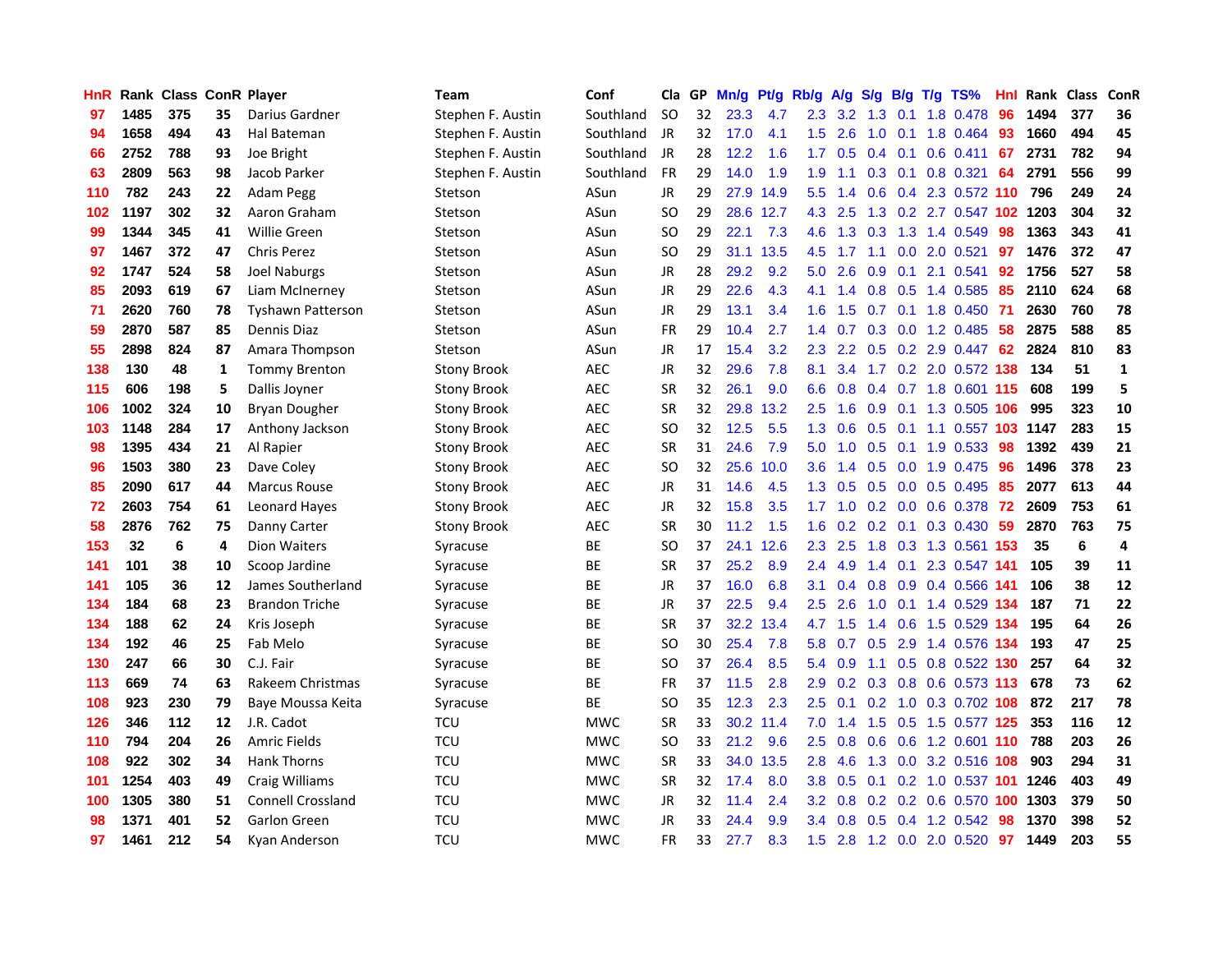| <b>HnR</b> |      | Rank Class ConR Player |     |                        | <b>Team</b>      | Conf       | Cla       |    | GP Mn/g Pt/g |           | Rb/g             | A/g              |     |                 | S/g B/g T/g TS%        | Hnl | Rank Class |     | ConR         |
|------------|------|------------------------|-----|------------------------|------------------|------------|-----------|----|--------------|-----------|------------------|------------------|-----|-----------------|------------------------|-----|------------|-----|--------------|
| 84         | 2159 | 636                    | 64  | <b>Adrick McKinney</b> | TCU              | <b>MWC</b> | JR        | 32 | 18.1         | 5.5       | 3.8              | 0.8              | 0.7 | 0.3             | 1.6 0.426              | 84  | 2139       | 637 | 65           |
| 72         | 2612 | 758                    | 68  | Nate Butler            | TCU              | <b>MWC</b> | JR        | 33 | 16.4         | 2.6       | $2.3^{\circ}$    | 0.9              | 0.7 | 0.2             | 1.0 0.387 72           |     | 2621       | 756 | 69           |
| 148        | 51   | 18                     | 3   | Khalif Wyatt           | <b>Temple</b>    | A10        | JR        | 31 | 33.0         | 17.1      | 3.2              | 3.3 <sub>2</sub> |     | $2.2 \quad 0.4$ | 2.5 0.620 149          |     | 51         | 19  | 3            |
| 120        | 484  | 168                    | 30  | <b>Micheal Eric</b>    | Temple           | A10        | <b>SR</b> | 19 | 25.1         | 9.0       | 8.8              | 0.9              | 0.1 | 2.1             | 1.6 0.526 123          |     | 395        | 131 | 23           |
| 118        | 544  | 180                    | 35  | Ramone Moore           | <b>Temple</b>    | A10        | <b>SR</b> | 32 |              | 36.6 17.3 | 4.3              | 3.4              |     |                 | 1.1 0.2 2.6 0.524 117  |     | 566        | 186 | 35           |
| 116        | 603  | 185                    | 36  | Rahlir Jefferson       | <b>Temple</b>    | A10        | JR        | 32 | 33.9         | 9.3       | 6.6              | 2.4              | 1.5 | 0.9             | 1.8 0.568 115          |     | 616        | 195 | 37           |
| 115        | 620  | 158                    | 37  | Aaron Brown            | <b>Temple</b>    | A10        | SO.       | 32 | 14.6         | 6.4       | 2.1              | 0.6              |     |                 | 0.2 0.0 0.3 0.595 114  |     | 633        | 159 | 38           |
| 114        | 632  | 210                    | 38  | Juan Fernandez         | <b>Temple</b>    | A10        | <b>SR</b> | 32 |              | 32.3 11.1 | 2.8              | 3.8              | 1.0 |                 | 0.2 2.3 0.532 114      |     | 655        | 214 | 39           |
| 108        | 906  | 112                    | 53  | Anthony Lee            | <b>Temple</b>    | A10        | <b>FR</b> | 32 | 17.9         | 5.0       | 5.2              | 0.2              | 0.3 |                 | 1.2 0.9 0.518 107      |     | 919        | 110 | 53           |
| 95         | 1572 | 462                    | 84  | T.J. DiLeo             | Temple           | A10        | JR        | 32 | 16.5         | 2.9       | 2.0              | 0.9              | 0.8 | 0.1             | 0.6 0.634              | -95 | 1590       | 469 | 84           |
| 137        | 147  | 55                     | 14  | Jeronne Maymon         | Tennessee        | <b>SEC</b> | JR        | 33 |              | 28.1 12.7 | 8.1              | 1.2              | 1.0 |                 | 0.3 2.5 0.584 137      |     | 157        | 60  | 15           |
| 133        | 199  | 51                     | 21  | <b>Trae Golden</b>     | Tennessee        | <b>SEC</b> | SO.       | 34 |              | 32.0 13.6 | 3.0              | 4.5              | 0.8 | 0.1             | 2.9 0.578 132          |     | 221        | 54  | 23           |
| 119        | 509  | 49                     | 39  | Jarnell Stokes         | Tennessee        | <b>SEC</b> | <b>FR</b> | 17 | 25.6         | 9.6       | 7.4              | 0.7              | 0.9 | 1.4             | 2.1 0.538              | 127 | 313        | 24  | 29           |
| 112        | 707  | 186                    | 44  | Jordan McRae           | Tennessee        | <b>SEC</b> | SO.       | 34 | 21.7         | 8.6       | 2.9              | 1.5              | 0.6 | 0.8             | 1.5 0.494 111          |     | 753        | 194 | 45           |
| 108        | 912  | 275                    | 56  | Kenny Hall             | Tennessee        | <b>SEC</b> | <b>JR</b> | 25 | 20.2         | 6.2       | 4.5              | 0.4              | 0.4 | 1.0             | 1.3 0.560              | 108 | 902        | 277 | 51           |
| 108        | 914  | 298                    | 57  | Cameron Tatum          | Tennessee        | <b>SEC</b> | <b>SR</b> | 34 | 29.1         | 8.1       | 4.1              | 2.6              | 0.8 | 0.1             | 1.8 0.473 107          |     | 951        | 312 | 57           |
| 99         | 1326 | 386                    | 80  | Skylar McBee           | Tennessee        | <b>SEC</b> | JR        | 34 | 22.4         | 6.6       |                  | $1.3 \quad 0.7$  |     |                 | 0.6 0.0 0.7 0.570      | -98 | 1372       | 400 | 81           |
| 95         | 1559 | 486                    | 89  | Renaldo Woolridge      | <b>Tennessee</b> | <b>SEC</b> | <b>SR</b> | 25 | 13.6         | 4.3       |                  | $3.3 \quad 0.3$  |     |                 | $0.1$ 0.2 0.6 0.484    | -96 | 1491       | 469 | 86           |
| 77         | 2454 | 450                    | 101 | Josh Richardson        | <b>Tennessee</b> | <b>SEC</b> | <b>FR</b> | 34 | 16.0         | 2.9       |                  | $1.4 \quad 0.7$  |     |                 | 0.5 0.6 0.9 0.424      | -76 | 2473       | 458 | 101          |
| 160        | 20   | $\overline{7}$         | 1   | Robert Covington       | Tennessee St.    | <b>OVC</b> | JR        | 33 |              | 31.2 17.8 | 7.9              | 1.3              | 1.5 |                 | 1.4 2.3 0.630 159      |     | 22         | 8   | $\mathbf{1}$ |
| 104        | 1112 | 337                    | 25  | Kellen Thornton        | Tennessee St.    | <b>OVC</b> | JR        | 32 | 21.4         | 9.1       | 4.5              | 0.5              | 0.6 |                 | 0.3 1.2 0.547 104 1121 |     |            | 340 | 26           |
| 99         | 1317 | 335                    | 33  | <b>Patrick Miller</b>  | Tennessee St.    | <b>OVC</b> | <b>SO</b> | 33 | 33.4         | 10.8      | 3.6              | 3.6              | 1.5 |                 | $0.2$ 2.5 $0.502$      | -99 | 1344       | 337 | 33           |
| 97         | 1453 | 449                    | 36  | Kenny Moore            | Tennessee St.    | <b>OVC</b> | <b>SR</b> | 26 | 19.5         | 7.2       | 3.0              | 1.3              | 0.8 |                 | 0.2 1.4 0.505          | 97  | 1445       | 451 | 35           |
| 96         | 1516 | 473                    | 39  | Wil Peters             | Tennessee St.    | <b>OVC</b> | <b>SR</b> | 33 | 33.8         | 7.4       | 2.9              | 3.5              | 1.2 |                 | 0.2 2.4 0.494          | 96  | 1525       | 481 | 37           |
| 90         | 1834 | 552                    | 48  | Jordan Cyphers         | Tennessee St.    | <b>OVC</b> | <b>JR</b> | 31 | 19.5         | 8.0       | 1.7              | 0.7              |     | $0.4 \quad 0.3$ | 1.3 0.537              | 90  | 1832       | 549 | 47           |
| 85         | 2113 | 349                    | 62  | M.J. Rhett             | Tennessee St.    | <b>OVC</b> | <b>FR</b> | 33 | 17.5         | 3.9       | 4.5              | 0.5              | 0.4 | 0.4             | 1.0 0.476              | 84  | 2138       | 356 | 63           |
| 37         | 2954 | 620                    | 94  | Jay Harris             | Tennessee St.    | <b>OVC</b> | <b>FR</b> | 30 | 12.1         | 2.2       | 0.9              | 0.7              | 0.5 | 0.0             | 1.5 0.375              | 39  | 2952       | 618 | 93           |
| 124        | 370  | 124                    | 5   | Jud Dillard            | Tennessee Tech   | <b>OVC</b> | JR        | 33 |              | 33.4 17.3 | 8.5              | 1.3              | 1.0 | 0.2             | 2.4 0.589 124          |     | 381        | 129 | 6            |
| 114        | 634  | 211                    | 9   | Kevin Murphy           | Tennessee Tech   | <b>OVC</b> | <b>SR</b> | 33 |              | 34.5 20.6 | 5.2              | 2.3              | 0.8 |                 | 0.2 3.3 0.546 114      |     | 642        | 213 | 9            |
| 92         | 1751 | 527                    | 43  | Zac Swansey            | Tennessee Tech   | <b>OVC</b> | <b>SR</b> | 33 | 35.6         | 7.9       | 2.5              |                  |     |                 | 5.8 2.2 0.0 3.5 0.496  | 92  | 1750       | 524 | 44           |
| 87         | 2017 | 594                    | 56  | Zach Bailey            | Tennessee Tech   | <b>OVC</b> | <b>SR</b> | 33 | 25.3         | 7.9       |                  | $2.4$ 1.0        |     |                 | 1.1 0.2 1.5 0.576      | -87 | 2024       | 595 | 58           |
| 84         | 2151 | 633                    | 64  | Liam McMorrow          | Tennessee Tech   | <b>OVC</b> | <b>SR</b> | 30 | 13.9         | 4.5       | 3.2 <sub>2</sub> | 0.3              |     |                 | $0.2$ 0.4 1.1 0.596    | -84 | 2134       | 629 | 61           |
| 80         | 2362 | 584                    | 72  | Dennis Ogbe            | Tennessee Tech   | <b>OVC</b> | SO.       | 31 | 10.2         | 3.0       | 1.5              | 0.3              |     |                 | $0.2$ 0.1 0.6 0.667    | 80  | 2345       | 581 | 72           |
| 78         | 2418 | 696                    | 74  | <b>Terrell Barnes</b>  | Tennessee Tech   | <b>OVC</b> | JR        | 31 | 23.2         | 2.9       | 4.4              | 1.5              |     |                 | 0.5 0.2 0.8 0.438      | 79  | 2358       | 688 | 73           |
| 75         | 2526 | 705                    | 77  | Bassey Inameti         | Tennessee Tech   | <b>OVC</b> | <b>SR</b> | 33 | 12.5         | 3.5       | 1.8              | 0.4              | 0.2 | 1.0             | 1.1 0.558              | 75  | 2533       | 706 | 77           |
| 56         | 2887 | 713                    | 92  | Chase Dunn             | Tennessee Tech   | <b>OVC</b> | SO.       | 31 | 9.6          | 2.8       | $0.4^{\circ}$    | 0.5              | 0.3 | 0.0             | 0.5 0.434              | 57  | 2888       | 713 | 92           |
| 107        | 957  | 120                    | 17  | Myles Taylor           | Tennessee-Martin | <b>OVC</b> | FR        | 28 | 24.4         | 13.7      | 5.2              | 0.8              | 0.7 | 0.8             | 1.7 0.557              | 109 | 812        | 96  | 15           |
| 87         | 2010 | 592                    | 55  | Dane Smith             | Tennessee-Martin | <b>OVC</b> | <b>SR</b> | 31 | 27.7         | 8.4       |                  | $5.1 \quad 1.4$  |     |                 | 1.2 0.1 1.8 0.526      | 86  | 2063       | 611 | 59           |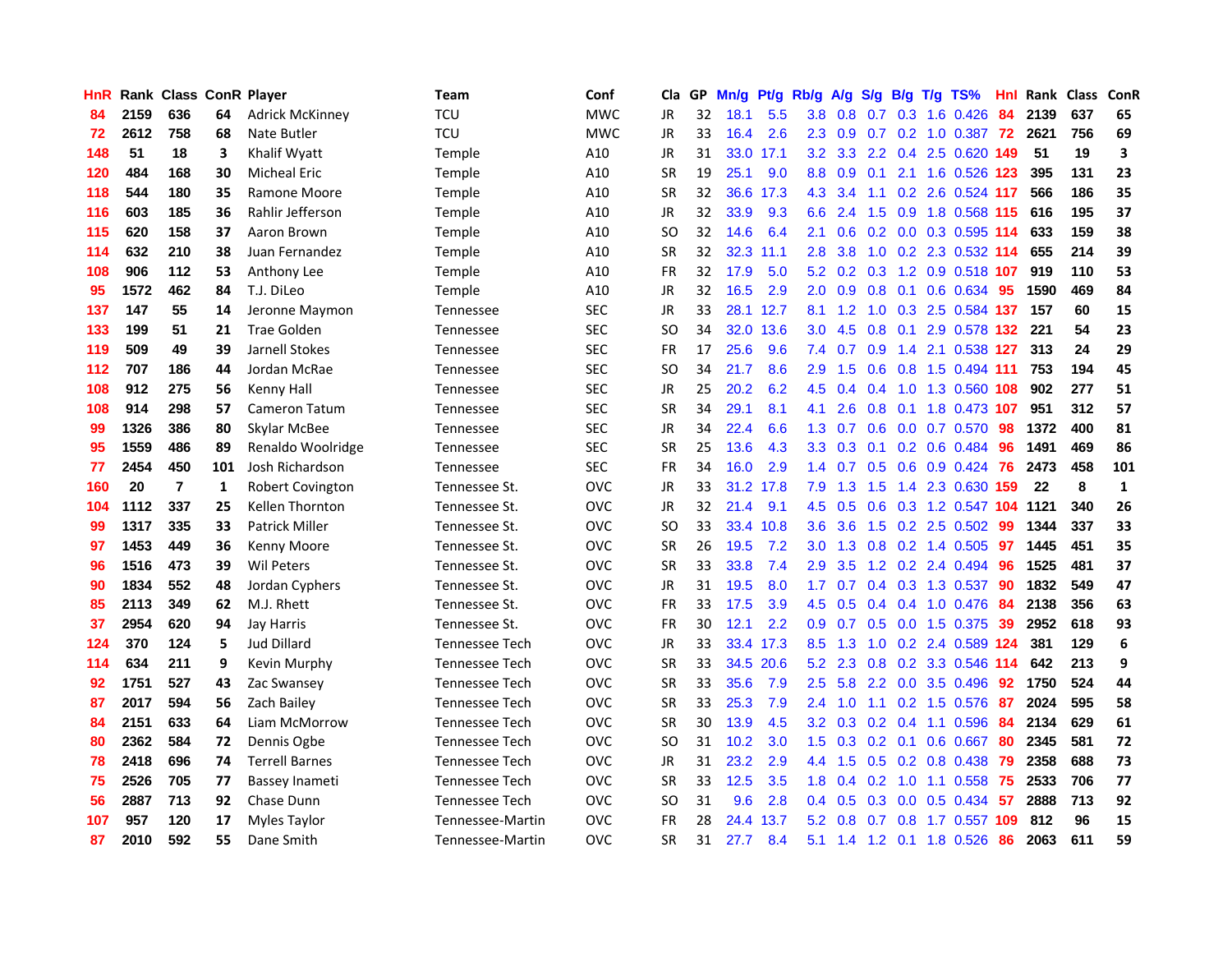| <b>HnR</b> |      | <b>Rank Class ConR Player</b> |    |                         | <b>Team</b>           | Conf        | Cla       |    | GP Mn/g | Pt/g      | Rb/g             | A/g             |               |     | S/g B/g T/g TS%              | Hnl  | Rank Class |     | ConR |
|------------|------|-------------------------------|----|-------------------------|-----------------------|-------------|-----------|----|---------|-----------|------------------|-----------------|---------------|-----|------------------------------|------|------------|-----|------|
| 85         | 2097 | 511                           | 60 | Mike Liabo              | Tennessee-Martin      | <b>OVC</b>  | SO.       | 30 |         | 31.5 15.3 | 4.0              | 2.6             | 0.6           | 0.1 | 2.8 0.461                    | 84   | 2142       | 519 | 64   |
| 82         | 2256 | 662                           | 70 | Jeremy Washington       | Tennessee-Martin      | <b>OVC</b>  | JR        | 31 | 24.7    | 5.8       | 4.1              | 2.2             | 0.8           |     | 0.4 1.2 0.460                | -81  | 2310       | 673 | 71   |
| 77         | 2457 | 712                           | 75 | Corderio Maclin         | Tennessee-Martin      | <b>OVC</b>  | JR        | 30 | 14.5    | 6.3       | $2.2^{\circ}$    | 0.3             |               |     | 0.3 0.4 1.2 0.518            | 76   | 2483       | 716 | 75   |
| 74         | 2540 | 626                           | 78 | <b>Troy King</b>        | Tennessee-Martin      | <b>OVC</b>  | SO.       | 30 | 20.9    | 7.6       |                  | $3.2 \quad 1.1$ |               |     | 0.4 0.2 2.1 0.497            | 73   | 2577       | 636 | 79   |
| 69         | 2673 | 664                           | 82 | Omari Minor             | Tennessee-Martin      | <b>OVC</b>  | SO.       | 31 | 26.7    | 2.9       | 1.7 <sub>z</sub> | 2.8             |               |     | 1.2 0.1 1.8 0.423            | -68  | 2708       | 671 | 84   |
| 37         | 2955 | 732                           | 95 | Chris Richardson        | Tennessee-Martin      | <b>OVC</b>  | SO.       | 29 | 14.7    | 1.5       | 0.8              | 1.1             |               |     | $0.4$ 0.1 1.5 0.371          | 38   | 2957       | 732 | 95   |
| 153        | 33   | 13                            | 4  | J'Covan Brown           | Texas                 | <b>B12</b>  | JR        | 34 | 35.6    | 20.1      | $3.4^{\circ}$    | 3.8             |               |     | 1.2 0.1 2.7 0.546 152        |      | 37         | 14  | 4    |
| 123        | 403  | 32                            | 31 | Sheldon McClellan       | Texas                 | <b>B12</b>  | FR        | 34 |         | 25.9 11.3 | 3.3 <sub>2</sub> | 0.6             | 1.0           | 0.1 | 0.9 0.551 123                |      | 420        | 35  | 29   |
| 122        | 437  | 148                           | 33 | Clint Chapman           | Texas                 | <b>B12</b>  | <b>SR</b> | 34 | 21.9    | 7.4       | 5.7              | 0.3             | 0.3           | 1.6 | 1.0 0.548 121                |      | 453        | 154 | 33   |
| 120        | 491  | 43                            | 35 | Myck Kabongo            | Texas                 | <b>B12</b>  | FR        | 34 | 30.6    | 9.6       | 3.0              | 5.2             | 1.3           | 0.1 | 3.0 0.508 119                |      | 508        | 47  | 36   |
| 116        | 597  | 67                            | 40 | Jonathan Holmes         | Texas                 | <b>B12</b>  | FR        | 34 | 21.4    | 7.1       | 4.8              | 0.5             |               |     | 0.7 0.6 1.2 0.560 115        |      | 605        | 64  | 40   |
| 112        | 721  | 82                            | 46 | Jaylen Bond             | <b>Texas</b>          | <b>B12</b>  | <b>FR</b> | 34 | 15.4    | 3.4       | 4.6              | 0.3             | 0.6           |     | 0.4 0.5 0.491                | 112  | 742        | 84  | 47   |
| 103        | 1135 | 369                           | 63 | Alexis Wangmene         | Texas                 | <b>B12</b>  | <b>SR</b> | 31 | 21.5    | 4.6       | 4.7              | 0.3             | 0.5           | 0.8 | 1.0 0.541 105                |      | 1063       | 344 | 62   |
| 103        | 1141 | 150                           | 64 | Julien Lewis            | Texas                 | <b>B12</b>  | <b>FR</b> | 32 | 25.5    | 7.8       | 3.6              | 0.8             | 1.0           | 0.1 | 1.3 0.445 105                |      | 1057       | 135 | 61   |
| 128        | 283  | 97                            | 20 | Ray Turner              | <b>Texas A&amp;M</b>  | <b>B12</b>  | <b>JR</b> | 32 | 21.6    | 9.1       | 5.5 <sub>1</sub> | 0.3             |               |     | 0.4 0.4 1.5 0.579 126        |      | 338        | 118 | 26   |
| 128        | 299  | 103                           | 21 | <b>Elston Turner</b>    | Texas A&M             | <b>B12</b>  | JR        | 32 |         | 33.8 13.8 | 3.6 <sup>°</sup> | 2.3             |               |     | 1.0 0.2 2.1 0.533 126        |      | 345        | 120 | 27   |
| 124        | 385  | 126                           | 28 | Khris Middleton         | Texas A&M             | B12         | JR        | 20 |         | 28.8 13.2 | 5.0              | 2.3             |               |     | 1.0 0.3 2.2 0.483 133        |      | 204        | 74  | 16   |
| 112        | 734  | 240                           | 47 | David Loubeau           | <b>Texas A&amp;M</b>  | <b>B12</b>  | <b>SR</b> | 32 |         | 27.0 11.0 |                  | $4.6 \quad 0.5$ |               |     | 0.7 0.3 1.9 0.521 110        |      | 803        | 253 | 53   |
| 107        | 954  | 312                           | 56 | Dash Harris             | <b>Texas A&amp;M</b>  | <b>B12</b>  | <b>SR</b> | 25 | 30.4    | 6.0       | 3.0 <sub>2</sub> | 4.1             |               |     | 1.4 0.1 1.9 0.418 106        |      | 1022       | 331 | 59   |
| 96         | 1499 | 218                           | 71 | Daniel Alexander        | Texas A&M             | <b>B12</b>  | <b>FR</b> | 28 | 11.0    | 2.4       | $2.3^{\circ}$    | 0.4             |               |     | $0.3$ 0.3 0.7 0.523          | -95  | 1543       | 222 | 71   |
| 94         | 1630 | 486                           | 74 | Naji Hibbert            | Texas A&M             | B12         | JR        | 26 | 19.2    | 3.8       | 2.0              | 1.4             |               |     | 0.5 0.0 0.8 0.458            | 95   | 1587       | 466 | 73   |
| 89         | 1920 | 302                           | 77 | Jordan Green            | Texas A&M             | <b>B12</b>  | <b>FR</b> | 31 | 16.3    | 3.4       | 1.7              | 1.2             | 0.7           |     | $0.0$ 1.3 $0.463$            | 88   | 1977       | 314 | 77   |
| 80         | 2344 | 579                           | 79 | <b>Keith Davis</b>      | Texas A&M             | <b>B12</b>  | <b>SO</b> | 32 | 17.0    | 1.4       | 3.6              | 0.3             | 0.3           | 0.6 | 1.0 0.478                    | -79  | 2398       | 591 | 79   |
| 106        | 989  | 300                           | 5  | <b>Fred Sturdivant</b>  | <b>Texas Southern</b> | <b>SWAC</b> | JR        | 33 | 23.3    | 9.1       | 5.5              | 0.5             | 1.2           | 1.4 | 1.9 0.503 106                |      | 994        | 303 | 5    |
| 99         | 1327 | 387                           | 9  | <b>Omar Strong</b>      | <b>Texas Southern</b> | SWAC        | JR        | 33 |         | 30.7 13.3 | $2.4^{\circ}$    | 1.6             | 1.0           | 0.1 | 2.1 0.569                    | -99  | 1333       | 388 | 12   |
| 93         | 1710 | 513                           | 19 | Daquan Joyner           | <b>Texas Southern</b> | <b>SWAC</b> | <b>SR</b> | 30 | 15.0    | 4.7       | 3.2              | 0.5             | $0.4^{\circ}$ | 0.6 | 0.9 0.576                    | -93  | 1662       | 507 | 17   |
| 86         | 2045 | 333                           | 28 | <b>Madarious Gibbs</b>  | <b>Texas Southern</b> | <b>SWAC</b> | <b>FR</b> | 33 | 20.1    | 6.7       | 2.5              | 2.0             | 1.2           | 0.1 | 2.6 0.497                    | 86   | 2052       | 333 | 27   |
| 81         | 2286 | 670                           | 34 | Dexter Ellington        | <b>Texas Southern</b> | <b>SWAC</b> | JR        | 33 | 20.9    | 6.4       | 1.5              | 2.0             | 0.9           | 0.0 | 2.3 0.499                    | 81   | 2292       | 671 | 33   |
| 80         | 2370 | 676                           | 40 | <b>Timothy Price</b>    | <b>Texas Southern</b> | <b>SWAC</b> | <b>SR</b> | 33 | 13.5    | 2.5       | 2.7              | 0.2             | 0.6           |     | 0.8 0.7 0.416                | -79  | 2368       | 675 | 38   |
| 79         | 2374 | 678                           | 42 | Daniel King             | <b>Texas Southern</b> | <b>SWAC</b> | <b>SR</b> | 32 | 14.5    | 2.0       |                  | $3.3 \quad 0.7$ |               |     | $0.8$ 0.5 1.0 0.463          | - 79 | 2374       | 677 | 39   |
| 79         | 2392 | 682                           | 44 | DeAngelo Scott          | <b>Texas Southern</b> | <b>SWAC</b> | <b>SR</b> | 30 | 17.8    | 3.9       | 3.0 <sub>2</sub> | 0.8             |               |     | $0.8$ 0.3 1.7 0.515          | -79  | 2367       | 674 | 37   |
| 73         | 2583 | 636                           | 60 | Lawrence Johnson-Danner | <b>Texas Southern</b> | <b>SWAC</b> | <b>SO</b> | 31 | 19.8    | 5.6       | 1.9              | 1.1             |               |     | $0.6$ $0.1$ $1.5$ $0.448$    | 73   | 2571       | 634 | 54   |
| 65         | 2758 | 681                           | 68 | Aaron Clayborn          | <b>Texas Southern</b> | <b>SWAC</b> | <b>SO</b> | 32 | 16.1    | 4.3       | 3.7              | 0.3             |               |     | $0.2$ 0.2 1.3 0.420          | 66   | 2767       | 683 | 66   |
| 119        | 494  | 151                           | 8  | Matt Staff              | Texas St.             | Southland   | JR        | 30 |         | 25.3 13.3 | 7.9              | 1.6             | 0.5           | 1.5 | 2.0 0.589 119                |      | 516        | 159 | 8    |
| 109        | 853  | 274                           | 17 | <b>Brooks Ybarra</b>    | Texas St.             | Southland   | <b>SR</b> | 30 |         | 25.3 12.5 |                  | $3.4$ 1.3       | 1.3           | 0.5 | 1.4 0.641 108                |      | 861        | 277 | 16   |
| 93         | 1672 | 508                           | 44 | <b>Eddie Rios</b>       | Texas St.             | Southland   | <b>SR</b> | 23 | 21.2    | 10.3      | 1.9              | 2.3             | 1.1           | 0.0 | 2.1 0.529                    | 94   | 1595       | 495 | 41   |
| 93         | 1715 | 514                           | 47 | Vonn Jones              | Texas St.             | Southland   | JR        | 30 | 25.1    | 7.7       | 1.9              | 3.9             | 1.7           | 0.1 | 1.9 0.490                    | 92   | 1730       | 514 | 47   |
| 87         | 1988 | 319                           | 58 | <b>Wesley Davis</b>     | Texas St.             | Southland   | <b>FR</b> | 29 | 20.4    | 6.8       |                  |                 |               |     | 2.4 1.3 1.6 0.3 1.1 0.473 87 |      | 2005       | 321 | 58   |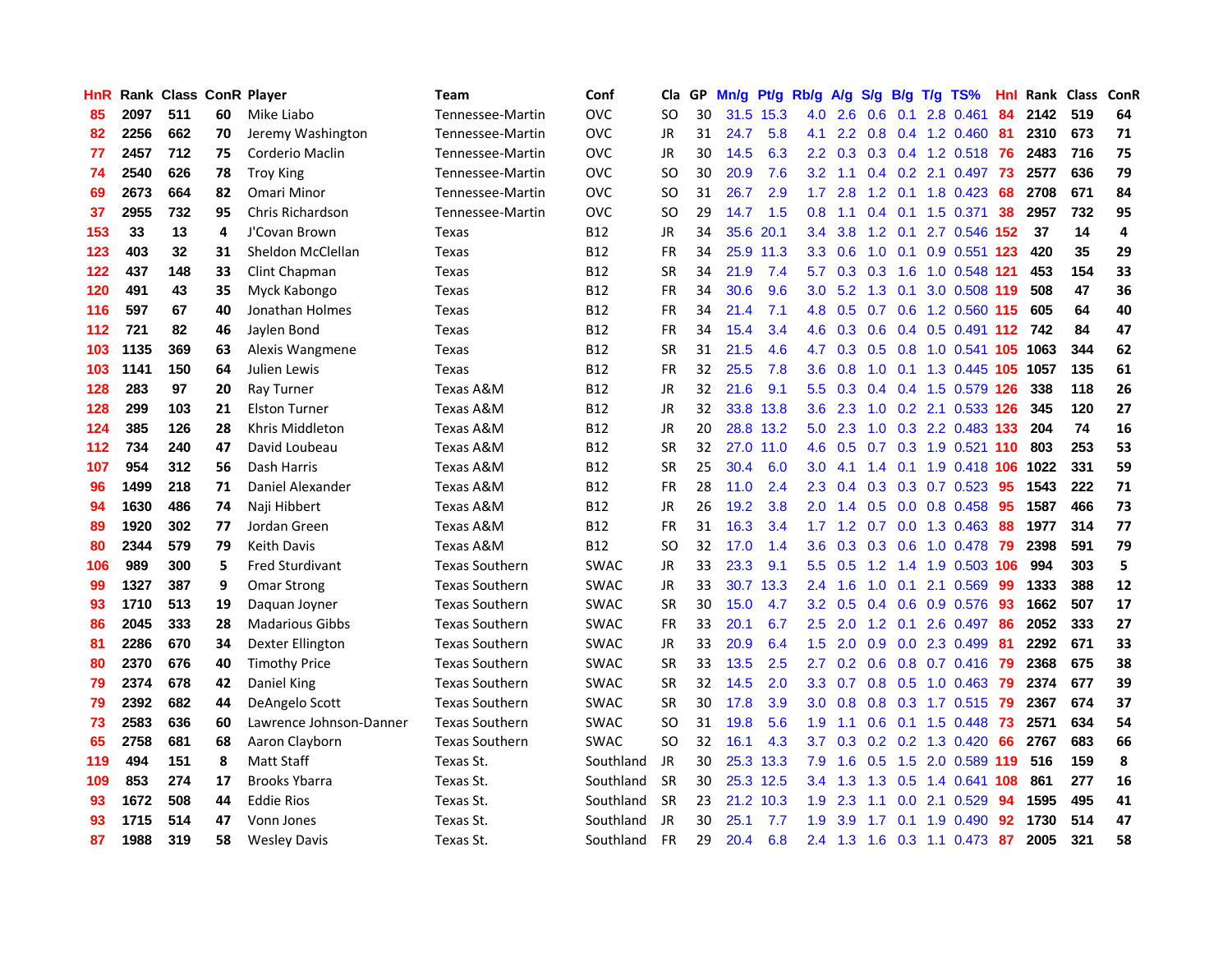| <b>HnR</b> |      | <b>Rank Class ConR Player</b> |    |                         | <b>Team</b>              | Conf       | Cla           |    | GP Mn/g | Pt/g      | Rb/g             | A/g             |               |                 | $S/g$ B/g T/g TS%          | Hnl | Rank Class |     | <b>ConR</b>             |
|------------|------|-------------------------------|----|-------------------------|--------------------------|------------|---------------|----|---------|-----------|------------------|-----------------|---------------|-----------------|----------------------------|-----|------------|-----|-------------------------|
| 83         | 2190 | 642                           | 63 | <b>Travis Jones</b>     | Texas St.                | Southland  | <b>SR</b>     | 29 | 22.8    | 8.2       | 4.1              | 0.9             | 0.6           | 0.1             | 1.2 0.504                  | 83  | 2193       | 640 | 62                      |
| 83         | 2225 | 545                           | 66 | Reid Koenen             | Texas St.                | Southland  | <b>SO</b>     | 30 | 19.0    | 7.2       | 2.9              | 0.8             |               | $0.5 \quad 0.2$ | 1.3 0.570                  | 82  | 2247       | 552 | 66                      |
| 69         | 2696 | 730                           | 90 | John Bowman             | Texas St.                | Southland  | <b>SR</b>     | 29 | 19.4    | 5.3       | 2.3              | 1.3             | 0.3           | 0.1             | 1.9 0.481                  | 69  | 2687       | 735 | 91                      |
| 124        | 380  | 30                            | 27 | Jordan Tolbert          | <b>Texas Tech</b>        | B12        | FR            | 31 |         | 23.9 11.5 | 5.7              | 0.6             |               |                 | 0.5 0.7 2.6 0.567 122      |     | -443       | 36  | 32                      |
| 115        | 624  | 159                           | 44 | Jaye Crockett           | <b>Texas Tech</b>        | <b>B12</b> | SO.           | 30 | 25.0    | 8.8       | 5.7              | 1.1             |               |                 | 0.8 0.8 2.4 0.533 113      |     | 662        | 166 | 45                      |
| 99         | 1350 | 189                           | 70 | <b>Toddrick Gotcher</b> | <b>Texas Tech</b>        | <b>B12</b> | <b>FR</b>     | 9  | 29.9    | 7.3       | 3.9              | 2.6             |               |                 | 0.4 0.7 1.4 0.595 111      |     | 755        | 85  | 49                      |
| 96         | 1537 | 451                           | 72 | <b>Ty Nurse</b>         | <b>Texas Tech</b>        | <b>B12</b> | JR            | 30 | 30.2    | 8.9       | 1.8 <sup>°</sup> | 1.9             |               |                 | 0.8 0.0 1.8 0.585          | 94  | 1620       | 478 | 74                      |
| 92         | 1719 | 430                           | 76 | Javarez Willis          | <b>Texas Tech</b>        | B12        | SO.           | 31 | 29.4    | 8.1       | $2.4^{\circ}$    | 1.9             | 0.7           |                 | $0.0$ 2.1 $0.522$          | 91  | 1794       | 448 | 76                      |
| 88         | 1935 | 575                           | 78 | Robert Lewandowski      | <b>Texas Tech</b>        | <b>B12</b> | <b>SR</b>     | 31 | 24.0    | 6.7       |                  | $3.7 \quad 1.2$ |               |                 | 0.2 0.9 2.0 0.482          | 87  | 2011       | 591 | 78                      |
| 74         | 2562 | 481                           | 80 | Luke Adams              | <b>Texas Tech</b>        | <b>B12</b> | <b>FR</b>     | 23 | 19.4    | 4.2       | 1.0 <sub>1</sub> | 1.2             | 0.8           |                 | 0.0 1.7 0.522              | -77 | 2467       | 454 | 80                      |
| 69         | 2683 | 516                           | 82 | <b>Terran Petteway</b>  | <b>Texas Tech</b>        | <b>B12</b> | <b>FR</b>     | 28 | 13.1    | 3.1       | 2.0              | 0.7             |               |                 | $0.2$ $0.2$ 1.3 $0.440$    | -69 | 2688       | 515 | 84                      |
| 68         | 2698 | 525                           | 83 | <b>DeShon Minnis</b>    | <b>Texas Tech</b>        | <b>B12</b> | FR            | 26 | 16.2    | 3.1       | 2.3              | 1.4             | 0.7           | 0.1             | 2.2 0.423                  | 70  | 2661       | 505 | 82                      |
| 64         | 2778 | 549                           | 84 | Kevin Wagner            | <b>Texas Tech</b>        | <b>B12</b> | <b>FR</b>     | 18 | 14.8    | 2.5       | 0.8 <sub>0</sub> | 1.5             | $0.4^{\circ}$ | 0.1             | 1.1 0.398                  | 69  | 2681       | 513 | 83                      |
| 125        | 347  | 113                           | 6  | LaMarcus Reed           | Texas-Arlington          | Southland  | <b>SR</b>     | 33 |         | 30.6 17.8 | 3.7              | 1.7             | 1.0           | 0.4             | 2.6 0.598 125              |     | 351        | 114 | 5                       |
| 123        | 414  | 137                           | 7  | Jordan Reves            | Texas-Arlington          | Southland  | JR            | 33 | 23.9    | 9.1       | 7.8              | 0.8             | 0.6           | 1.7             | 2.0 0.602 123              |     | 417        | 139 | $\overline{\mathbf{z}}$ |
| 114        | 651  | 202                           | 11 | <b>Kevin Butler</b>     | Texas-Arlington          | Southland  | JR            | 33 | 27.1    | 10.8      | 5.9              | 1.5             | 1.5           |                 | 0.2 1.9 0.535 114          |     | 658        | 210 | 12                      |
| 107        | 937  | 236                           | 18 | <b>Brandon Edwards</b>  | Texas-Arlington          | Southland  | <b>SO</b>     | 33 | 15.5    | 4.3       | $4.4^{\circ}$    | 0.5             |               |                 | 0.3 0.7 0.7 0.608 107      |     | 922        | 230 | 18                      |
| 105        | 1036 | 336                           | 20 | Bo Ingram               | Texas-Arlington          | Southland  | <b>SR</b>     | 33 | 26.3    | 12.8      |                  | $4.2 \quad 0.7$ |               |                 | 0.7 0.1 1.9 0.549 105 1038 |     |            | 337 | 21                      |
| 102        | 1198 | 348                           | 26 | <b>Cameron Catlett</b>  | Texas-Arlington          | Southland  | JR            | 33 | 19.2    | 5.5       | 2.8              | 2.6             |               | $1.5 \t0.1$     | 2.0 0.443 102 1191         |     |            | 347 | 26                      |
| 99         | 1345 | 346                           | 30 | Shaquille White-Miller  | Texas-Arlington          | Southland  | <b>SO</b>     | 33 | 20.2    | 4.8       | 2.2              | 3.7             |               |                 | $0.6$ $0.0$ 2.2 $0.502$    | -99 | 1338       | 334 | 29                      |
| 96         | 1520 | 475                           | 37 | <b>Bradley Gay</b>      | Texas-Arlington          | Southland  | <b>SR</b>     | 33 | 17.6    | 6.2       | $2.7^{\circ}$    | 1.0             |               |                 | $0.7$ 0.1 1.1 0.490        | -96 | 1509       | 476 | 37                      |
| 105        | 1065 | 324                           | 5  | <b>Brandon Provost</b>  | Texas-Pan American       | GWC        | JR            | 30 |         | 32.7 13.4 | 3.5              | 2.1             |               |                 | 0.9 0.4 2.0 0.630 106      |     | 1000       | 305 | 5                       |
| 99         | 1349 | 424                           | 12 | Jared Maree             | Texas-Pan American       | <b>GWC</b> | <b>SR</b>     | 32 |         | 29.3 12.8 | 4.1              | 1.8             |               |                 | $0.6$ $0.3$ $1.9$ $0.552$  | -98 | 1394       | 440 | 13                      |
| 79         | 2389 | 590                           | 27 | Enrique Mason           | Texas-Pan American       | GWC        | <b>SO</b>     | 31 | 11.5    | 3.1       | 2.6              | 0.4             |               |                 | $0.3$ 0.4 0.5 0.471        | 78  | 2406       | 594 | 27                      |
| 78         | 2430 | 703                           | 29 | Aaron Urbanus           | Texas-Pan American       | GWC        | JR            | 31 | 24.0    | 8.6       | $2.4^{\circ}$    | 1.9             | 0.5           |                 | 0.0 2.0 0.511              | 77  | 2445       | 706 | 28                      |
| 78         | 2443 | 596                           | 30 | Josh Cleveland          | Texas-Pan American       | GWC        | SO.           | 31 | 15.1    | 4.7       | 2.9              | 0.6             |               | $0.3 \quad 0.6$ | 1.2 0.483                  | -77 | 2454       | 603 | 30                      |
| 75         | 2524 | 704                           | 34 | Nick Weiermiller        | Texas-Pan American       | GWC        | <b>SR</b>     | 31 | 26.3    | 4.4       | 2.1              | 3.5             | 0.9           | 0.0             | 2.2 0.489                  | 75  | 2535       | 707 | 34                      |
| 72         | 2598 | 752                           | 39 | <b>Ruben Cabrera</b>    | Texas-Pan American       | GWC        | JR            | 31 | 17.5    | 6.2       | 3.2 <sub>2</sub> | 0.5             | 0.2           |                 | 0.1 1.4 0.512 72           |     | 2611       | 754 | 39                      |
| 72         | 2611 | 757                           | 41 | Jesus M. Delgado        | Texas-Pan American       | GWC        | <b>JR</b>     | 32 | 22.0    | 5.1       | 2.6              | 1.3             | 0.9           | 0.1             | 1.7 0.467                  | -71 | 2631       | 761 | 41                      |
| 62         | 2821 | 805                           | 43 | Earl Jefferson          | Texas-Pan American       | GWC        | JR            | 28 | 21.5    | 4.2       | 4.8              | 0.9             |               |                 | $0.4$ 0.2 2.1 0.426        | -64 | 2801       | 801 | 43                      |
| 111        | 759  | 232                           | 14 | Melvin Johnson          | Texas-San Antonio        | Southland  | JR            | 30 | 23.8    | 13.0      |                  | $3.4$ 1.2       | 1.0           | 0.1             | 2.0 0.600 112 728          |     |            | 226 | 14                      |
| 110        | 789  | 247                           | 15 | Kannon Burrage          | Texas-San Antonio        | Southland  | JR            | 32 |         | 24.8 13.5 |                  | $3.3$ 1.3       | 1.0           |                 | 0.0 1.7 0.559 110          |     | 787        | 245 | 15                      |
| 107        | 942  | 307                           | 19 | Stephen Franklin        | Texas-San Antonio        | Southland  | <b>SR</b>     | 32 | 24.8    | 7.5       | 4.7              | 2.1             |               |                 | 1.5 0.6 1.7 0.626 107      |     | 935        | 307 | 19                      |
| 102        | 1188 | 298                           | 25 | Jeromie Hill            | <b>Texas-San Antonio</b> | Southland  | <b>SO</b>     | 32 |         | 30.5 12.5 | 6.4              | 1.5             | 0.9           |                 | 0.7 2.5 0.547 102 1181     |     |            | 295 | 25                      |
| 97         | 1433 | 423                           | 32 | Michael Hale            | Texas-San Antonio        | Southland  | JR            | 31 | 29.9    | 9.9       | 2.7              | 3.2             | 1.3           |                 | 0.0 1.9 0.545              | 97  | 1426       | 421 | 32                      |
| 95         | 1568 | 489                           | 39 | Alex Vouyoukas          | Texas-San Antonio        | Southland  | <b>SR</b>     | 31 | 17.7    | 5.2       | 3.0              | 1.2             | 0.5           | 1.2             | 1.2 0.509                  | 95  | 1561       | 489 | 39                      |
| 89         | 1908 | 565                           | 54 | Sei Paye                | Texas-San Antonio        | Southland  | <b>SR</b>     | 32 | 23.1    | 4.2       | 2.6              | 1.9             | 1.1           | 0.1             | 1.2 0.558                  | 89  | 1913       | 567 | 53                      |
| 83         | 2223 | 544                           | 65 | Igor Nujic              | Texas-San Antonio        | Southland  | <sub>SO</sub> | 32 | 18.3    | 5.8       | 2.7              |                 |               |                 | 0.7 0.5 0.3 1.3 0.512      | 83  | 2227       | 545 | 63                      |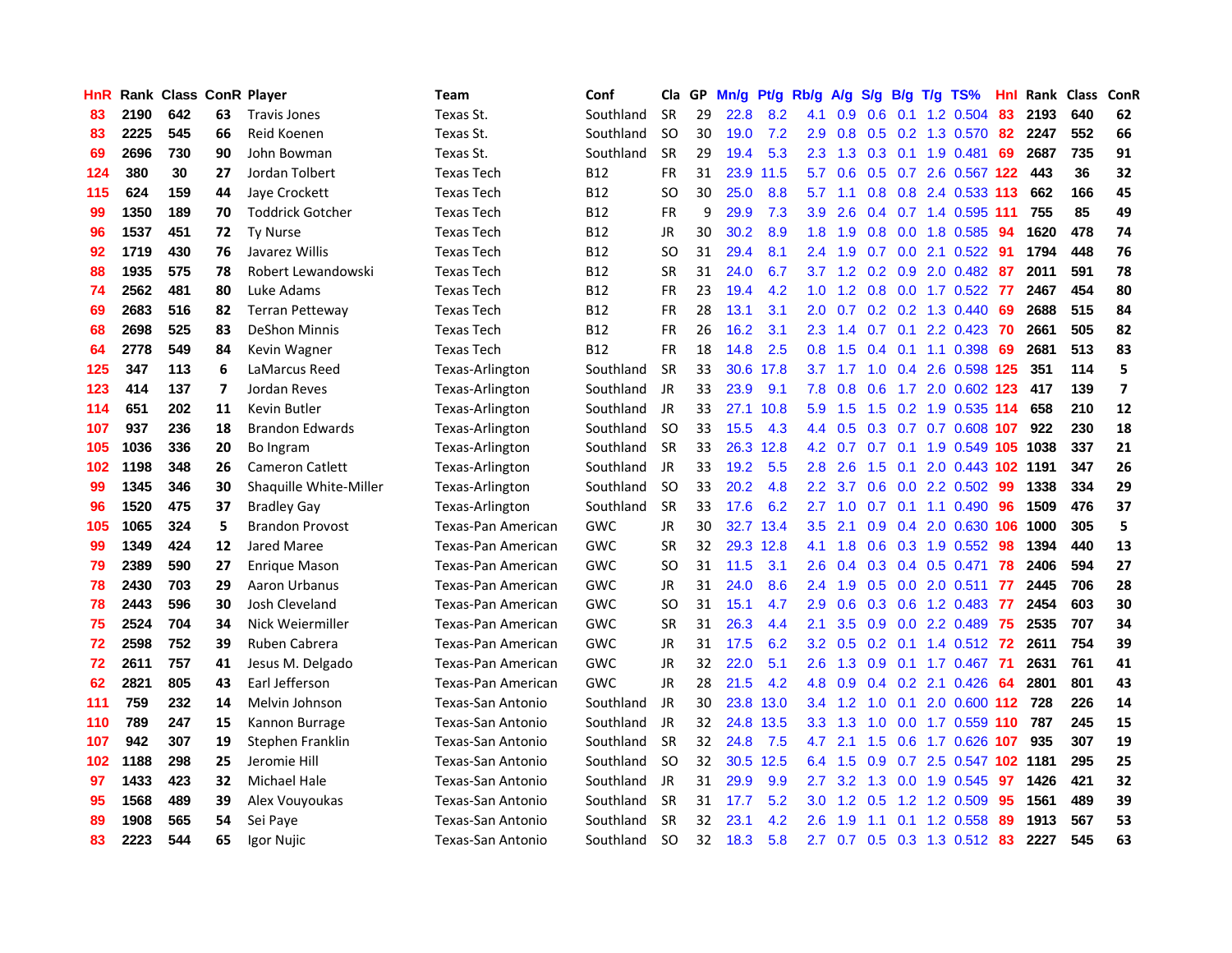| <b>HnR</b> |      | Rank Class ConR Player |     |                         | <b>Team</b> | Conf        | Cla       |    | GP Mn/g Pt/g Rb/g |           |                  | A/g           |                  |     | S/g B/g T/g TS%              | Hnl | Rank Class |     | ConR |
|------------|------|------------------------|-----|-------------------------|-------------|-------------|-----------|----|-------------------|-----------|------------------|---------------|------------------|-----|------------------------------|-----|------------|-----|------|
| 124        | 378  | 100                    | 12  | Rian Pearson            | Toledo      | <b>MAC</b>  | SO.       | 36 |                   | 32.3 16.4 | 8.3              | 1.9           | 1.6              | 0.4 | 2.6 0.514 122                |     | 427        | 106 | 13   |
| 106        | 996  | 302                    | 31  | Curtis Dennis           | Toledo      | <b>MAC</b>  | <b>JR</b> | 27 |                   | 27.2 12.7 | 3.5              | 1.5           | 1.3              | 0.1 | 1.4 0.575 110                |     | 807        | 254 | 25   |
| 96         | 1530 | 224                    | 51  | Julius Brown            | Toledo      | <b>MAC</b>  | <b>FR</b> | 36 |                   | 31.8 11.9 | 2.4              | 4.9           | 1.1              | 0.1 | 3.1 0.484                    | -94 | 1597       | 237 | 54   |
| 95         | 1552 | 456                    | 52  | Dominique Buckley       | Toledo      | <b>MAC</b>  | JR        | 36 | 30.5              | 9.7       | 2.7              | 2.9           |                  |     | 1.4 0.2 2.0 0.576            | -94 | 1617       | 477 | 55   |
| 94         | 1624 | 402                    | 56  | Matt Smith              | Toledo      | MAC         | <b>SO</b> | 35 | 24.0              | 8.6       |                  |               |                  |     | 4.1 0.2 0.6 0.8 1.1 0.615 93 |     | 1702       | 428 | 63   |
| 90         | 1823 | 451                    | 65  | Reese Holliday          | Toledo      | MAC         | <b>SO</b> | 36 | 25.6              | 7.1       | 5.8              | 1.1           |                  |     | $0.3$ 0.1 1.8 0.599          | -89 | 1885       | 468 | 68   |
| 77         | 2450 | 598                    | 88  | Delino Dear             | Toledo      | MAC         | <b>SO</b> | 33 | 13.5              | 3.4       | 2.0              | 0.1           |                  |     | 0.2 0.3 0.6 0.665            | 77  | 2460       | 607 | 89   |
| 50         | 2919 | 723                    | 104 | <b>Richard Wonnell</b>  | Toledo      | MAC         | <b>SO</b> | 28 | 11.8              | 1.3       | 1.9              | 0.1           |                  |     | 0.3 0.2 0.5 0.556            | 53  | 2910       | 717 | 103  |
| 135        | 175  | 57                     | 5   | Robert Nwankwo          | Towson      | CAA         | <b>SR</b> | 32 | 33.0              | 12.5      | 10.1             | 0.5           | 1.1              | 2.4 | 2.1 0.458 134                |     | 181        | 61  | 5    |
| 88         | 1974 | 489                    | 62  | <b>Marcus Damas</b>     | Towson      | CAA         | <b>SO</b> | 32 |                   | 34.2 12.5 | 5.3              | 1.5           | 0.9              |     | $0.5$ 2.8 $0.461$            | -87 | 1985       | 492 | 64   |
| 69         | 2680 | 513                    | 90  | Kris Walden             | Towson      | CAA         | <b>FR</b> | 32 | 34.3              | 6.6       | 2.3              | 3.2           | 1.3              |     | $0.0$ 4.5 $0.400$            | -69 | 2696       | 520 | 90   |
| 67         | 2735 | 537                    | 92  | Deon Jones              | Towson      | CAA         | <b>FR</b> | 32 | 31.3              | 7.0       | 4.5              | 1.3           | 0.8              | 0.2 | 3.0 0.442                    | 66  | 2750       | 542 | 92   |
| 65         | 2773 | 685                    | 95  | Erique Gumbs            | Towson      | CAA         | <b>SO</b> | 32 | 22.4              | 5.5       | 4.8              | 0.6           | 0.6              | 0.4 | 2.1 0.402                    | 65  | 2786       | 687 | 95   |
| 43         | 2945 | 614                    | 98  | Jervon Pressley         | Towson      | <b>CAA</b>  | <b>FR</b> | 31 | 17.4              | 3.6       | 3.0              | 0.3           | 0.3              | 0.5 | 1.8 0.387                    | 43  | 2945       | 614 | 98   |
| 38         | 2951 | 618                    | 99  | Will Adams              | Towson      | CAA         | <b>FR</b> | 27 | 12.5              | 1.9       | 1.2              | 0.4           | 0.3              | 0.1 | 0.8 0.362                    | 40  | 2950       | 616 | 99   |
| 27         | 2961 | 623                    | 100 | Alex Giergen            | Towson      | <b>CAA</b>  | <b>FR</b> | 27 | 10.5              | 1.2       | 1.1              | 0.1           |                  |     | $0.1$ 0.0 0.5 0.423          | -30 | 2961       | 623 | 100  |
| 94         | 1621 | 482                    | 56  | <b>Emil Jones</b>       | Troy        | Sun Belt    | JR        | 28 | 30.4              | 9.6       | 5.9              | 2.0           |                  |     | 1.5 0.2 1.5 0.511 94         |     | 1623       | 480 | 54   |
| 93         | 1703 | 508                    | 61  | <b>Will Weathers</b>    | Troy        | Sun Belt    | JR        | 27 |                   | 33.8 12.2 | 2.8              | 5.5           |                  |     | 1.2 0.0 3.1 0.478 93         |     | 1694       | 504 | 58   |
| 92         | 1730 | 519                    | 65  | <b>Tim Owens</b>        | Troy        | Sun Belt    | <b>SR</b> | 28 | 21.7              | 5.2       |                  | 4.9 0.3       |                  |     | $0.3$ 2.1 0.8 0.620          | 92  | 1727       | 519 | 62   |
| 91         | 1791 | 536                    | 67  | Alan Jones              | Troy        | Sun Belt    | JR        | 28 |                   | 21.9 10.4 | 1.9              | 0.6           | 1.0              |     | $0.1$ 0.9 0.513              | -91 | 1795       | 536 | 67   |
| 89         | 1877 | 563                    | 71  | Justin Wright           | Troy        | Sun Belt    | <b>JR</b> | 28 |                   | 23.3 10.3 | 3.7              | 1.1           |                  |     | $0.3$ 0.0 1.5 0.542          | -89 | 1870       | 562 | 70   |
| 88         | 1930 | 572                    | 74  | Steven Cunningham       | Troy        | Sun Belt    | <b>SR</b> | 22 | 20.0              | 5.9       | 3.7              | 1.5           | 1.0              |     | $0.8$ 1.5 0.450              | 88  | 1919       | 570 | 72   |
| 85         | 2100 | 620                    | 81  | Ray Chambers            | Troy        | Sun Belt    | JR.       | 28 | 16.7              | 4.9       | 4.5              | 0.3           |                  |     | $0.4$ 0.3 0.8 0.486          | 85  | 2105       | 622 | 79   |
| 85         | 2121 | 515                    | 82  | R.J. Scott              | Troy        | Sun Belt    | <b>SO</b> | 28 | 21.5              | 8.9       | 3.6              | 1.0           | 0.7              |     | 0.3 2.0 0.494                | 85  | 2122       | 515 | 83   |
| 76         | 2493 | 615                    | 96  | Daronte Clark           | Troy        | Sun Belt    | <b>SO</b> | 25 | 15.2              | 4.7       | 2.1              | 0.6           | 0.6              | 0.0 | 0.6 0.440 77                 |     | 2463       | 608 | 94   |
| 128        | 298  | 23                     | 14  | <b>Ricky Tarrant</b>    | Tulane      | <b>CUSA</b> | <b>FR</b> | 31 |                   | 33.1 14.9 | 3.6              | 3.3           | 1.7              | 0.0 | 2.2 0.561 125                |     | 358        | 27  | 18   |
| 114        | 640  | 162                    | 27  | Josh Davis              | Tulane      | <b>CUSA</b> | <b>SO</b> | 31 |                   | 34.3 11.2 | 9.3              | 2.3           | 1.0              | 1.2 | 2.3 0.455 111                |     | 745        | 191 | 32   |
| 110        | 802  | 254                    | 34  | <b>Kendall Timmons</b>  | Tulane      | <b>CUSA</b> | JR        | 16 |                   | 31.6 13.6 | 5.2              | 2.1           | 1.2              |     | 1.3 2.4 0.537 122            |     | 436        | 147 | 20   |
| 97         | 1434 | 424                    | 59  | Jordan Callahan         | Tulane      | <b>CUSA</b> | JR        | 31 |                   | 33.0 11.8 | 3.0 <sub>1</sub> | 2.2           |                  |     | 1.3 0.2 2.2 0.499            | 95  | 1553       | 451 | 65   |
| 88         | 1955 | 313                    | 80  | <b>Trevante Drye</b>    | Tulane      | <b>CUSA</b> | FR        | 30 | 16.8              | 3.6       |                  |               |                  |     | 3.6 0.2 0.6 0.2 0.7 0.512 86 |     | 2038       | 329 | 82   |
| 87         | 1996 | 586                    | 81  | <b>Trent Rogers</b>     | Tulane      | <b>CUSA</b> | <b>SR</b> | 30 | 20.5              | 3.7       |                  | $1.5$ 2.2     |                  |     | 0.7 0.1 1.3 0.521            | 86  | 2070       | 614 | 85   |
| 77         | 2472 | 607                    | 91  | Kevin Thomas            | Tulane      | <b>CUSA</b> | <b>SO</b> | 30 | 11.4              | 2.5       | 1.9              | 0.1           |                  |     | $0.1$ 0.7 0.7 0.547          | -75 | 2514       | 620 | 95   |
| 74         | 2538 | 472                    | 94  | Jay Hook                | Tulane      | <b>CUSA</b> | FR        | 23 | 12.6              | 3.7       | 1.7 <sup>2</sup> | 0.3           | 0.7              |     | 0.0 0.7 0.441 75             |     | 2512       | 465 | 94   |
| 134        | 191  | 65                     | 5   | Steven Idlet            | Tulsa       | <b>CUSA</b> | <b>SR</b> | 31 |                   | 24.3 10.6 | 5.3              | 1.3           | 0.5              |     | 1.0 1.6 0.589 133            |     | 203        | 69  | 6    |
| 130        | 242  | 64                     | 9   | Jordan Clarkson         | Tulsa       | <b>CUSA</b> | <b>SO</b> | 31 |                   | 33.9 16.5 | 3.9              | 2.5           | 0.9              |     | 0.5 2.7 0.544 130            |     | 256        | 63  | 9    |
| 121        | 457  | 121                    | 22  | Kodi Maduka             | Tulsa       | <b>CUSA</b> | <b>SO</b> | 30 | 22.7              | 8.1       | 6.3              | 0.6           | 0.5              | 1.8 | 1.7 0.542 121                |     | 458        | 117 | 22   |
| 105        | 1059 | 322                    | 43  | <b>Scottie Haralson</b> | Tulsa       | <b>CUSA</b> | JR        | 31 |                   | 31.3 11.1 | 2.3              | 1.1           | 0.3 <sub>0</sub> | 0.2 | 1.1 0.562 105                |     | 1061       | 322 | 42   |
| 101        | 1249 | 169                    | 47  | Eric McClellan          | Tulsa       | <b>CUSA</b> | <b>FR</b> | 30 | 23.1              | 8.5       | 2.5              | $2.2^{\circ}$ |                  |     | 0.7 0.2 3.1 0.537 101 1235   |     |            | 166 | 45   |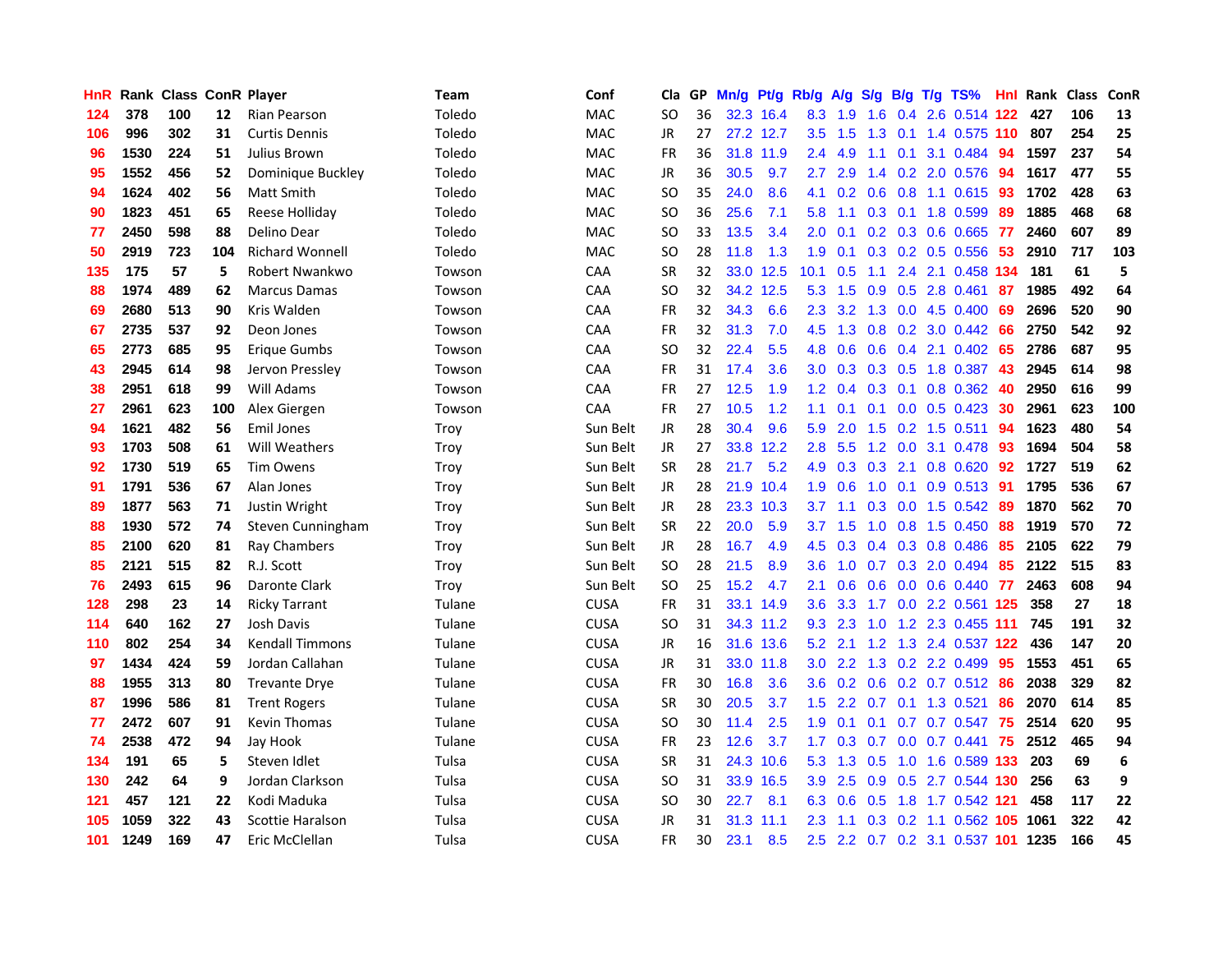| HnR |      | Rank Class ConR Player |                |                        | <b>Team</b>          | Conf        | Cla       |    | GP Mn/g   | Pt/g      | Rb/g             | A/g             |                 |                 | S/g B/g T/g TS%            | Hnl | Rank Class |     | ConR           |
|-----|------|------------------------|----------------|------------------------|----------------------|-------------|-----------|----|-----------|-----------|------------------|-----------------|-----------------|-----------------|----------------------------|-----|------------|-----|----------------|
| 99  | 1325 | 340                    | 53             | Tim Peete              | Tulsa                | <b>CUSA</b> | SO.       | 31 | 26.9      | 5.3       | $3.2\phantom{0}$ | $2.2^{\circ}$   | 1.0             | 0.2             | 1.7 0.487                  | 99  | 1330       | 333 | 52             |
| 97  | 1491 | 463                    | 64             | D.J. Magley            | Tulsa                | <b>CUSA</b> | <b>SR</b> | 30 | 22.5      | 4.1       |                  | 5.4 0.8         | 0.5             | 0.5             | 1.0 0.459                  | 97  | 1467       | 460 | 61             |
| 76  | 2475 | 695                    | 92             | Joe Richard            | Tulsa                | <b>CUSA</b> | <b>SR</b> | 31 | 16.4      | 2.5       | $3.5^{\circ}$    | 0.3             |                 |                 | 0.2 0.3 1.2 0.564          | 76  | 2478       | 697 | 93             |
| 105 | 1057 | 321                    | 22             | <b>Myron Dempsey</b>   | Tx.A&M-Corp. Christi | Southland   | JR        | 28 | 27.7      | 8.6       |                  | $7.2 \quad 0.9$ |                 |                 | 1.2 0.8 1.5 0.468 106      |     | 978        | 297 | 20             |
| 93  | 1681 | 254                    | 45             | Johnathan Jordan       | Tx.A&M-Corp. Christi | Southland   | FR        | 30 | 31.4      | 6.5       |                  | $3.3$ 4.6       |                 |                 | 1.0 0.2 2.6 0.485 93       |     | 1709       | 256 | 46             |
| 90  | 1814 | 544                    | 51             | Terence Jones          | Tx.A&M-Corp. Christi | Southland   | JR        | 30 |           | 30.9 13.7 | 3.0 <sub>1</sub> | 1.8             |                 |                 | $0.7$ $0.2$ $2.9$ $0.501$  | 90  | 1835       | 550 | 51             |
| 88  | 1943 | 309                    | 56             | Nate Maxey             | Tx.A&M-Corp. Christi | Southland   | <b>FR</b> | 29 | 15.8      | 3.5       | 3.0 <sub>1</sub> |                 | $0.2 \quad 0.3$ |                 | 1.7 0.9 0.557              | 88  | 1948       | 307 | 55             |
| 83  | 2210 | 379                    | 64             | Jake Kocher            | Tx.A&M-Corp. Christi | Southland   | <b>FR</b> | 29 | 12.6      | 3.2       | 1.8              | 0.6             |                 |                 | 0.5 0.0 0.7 0.479          | 82  | 2241       | 387 | 65             |
| 83  | 2229 | 645                    | 67             | Chris Mast             | Tx.A&M-Corp. Christi | Southland   | <b>SR</b> | 30 | 31.7 12.7 |           | 6.1              | 0.8             |                 |                 | 0.6 0.2 3.0 0.468          | 82  | 2253       | 649 | 67             |
| 73  | 2576 | 745                    | 86             | Jason Smith            | Tx.A&M-Corp. Christi | Southland   | JR        | 28 | 9.8       | 3.3       | 1.9              | 0.6             |                 |                 | 0.3 0.1 1.2 0.431          | 73  | 2593       | 750 | 86             |
| 68  | 2709 | 530                    | 92             | Hameed Ali             | Tx.A&M-Corp. Christi | Southland   | FR        | 30 | 20.1      | 4.3       | 1.7              | 1.6             |                 |                 | $0.8$ 0.2 1.4 0.369        | 67  | 2729       | 537 | 93             |
| 43  | 2943 | 613                    | 106            | Jordan Pope-Didier     | Tx.A&M-Corp. Christi | Southland   | <b>FR</b> | 28 | 10.6      | 1.5       | 1.7              | 0.1             |                 |                 | $0.3$ $0.2$ $0.6$ $0.408$  | 44  | 2943       | 613 | 106            |
| 156 | 26   | 10                     | $\overline{2}$ | <b>Cameron Moore</b>   | <b>UAB</b>           | <b>CUSA</b> | <b>SR</b> | 31 | 35.8      | 16.1      | 10.5             | 1.3             | 0.6             | 2.4             | 2.1 0.510 155              |     | 29         | 12  | $\overline{2}$ |
| 104 | 1108 | 336                    | 44             | Ovie Soko              | <b>UAB</b>           | <b>CUSA</b> | <b>JR</b> | 30 | 28.2      | 8.3       | 6.8              | 1.7             | 0.9             |                 | 0.4 2.4 0.495 104 1119     |     |            | 339 | 44             |
| 99  | 1318 | 336                    | 51             | Jordan Swing           | <b>UAB</b>           | <b>CUSA</b> | <b>SO</b> | 28 | 31.2 11.2 |           | 3.9              | 1.8             | 0.5             |                 | 0.2 2.2 0.538              | 99  | 1328       | 332 | 51             |
| 98  | 1389 | 354                    | 56             | Preston Purifoy        | <b>UAB</b>           | <b>CUSA</b> | <b>SO</b> | 31 | 25.8      | 8.6       | 2.1              | 0.9             |                 | $0.4 \quad 0.1$ | $0.8$ 0.587                | -98 | 1411       | 356 | 58             |
| 94  | 1643 | 408                    | 70             | <b>Quincy Taylor</b>   | <b>UAB</b>           | <b>CUSA</b> | <b>SO</b> | 29 | 33.0      | 6.4       | 1.7              | 3.0             |                 |                 | $0.9$ $0.0$ $3.2$ $0.511$  | 96  | 1514       | 383 | 64             |
| 93  | 1687 | 424                    | 72             | <b>Robert Williams</b> | UAB                  | <b>CUSA</b> | SO.       | 31 | 23.1      | 3.7       |                  |                 |                 |                 | 4.0 1.2 0.5 0.2 0.9 0.558  | -93 | 1710       | 429 | 72             |
| 77  | 2466 | 715                    | 90             | Jekore Tyler           | <b>UAB</b>           | <b>CUSA</b> | JR        | 31 | 12.2      | 4.3       | 1.6              | 1.1             |                 |                 | $0.4$ 0.1 1.7 0.423        | 76  | 2472       | 710 | 92             |
| 64  | 2777 | 548                    | 98             | K.C. Whitaker          | <b>UAB</b>           | <b>CUSA</b> | <b>FR</b> | 30 | 11.0      | 2.8       | 1.3              | 0.6             |                 |                 | $0.2$ 0.0 0.6 0.367        | -64 | 2787       | 554 | 99             |
| 100 | 1295 | 329                    | 28             | Josh Ritchart          | <b>UC Davis</b>      | <b>BWst</b> | SO.       | 30 |           | 27.7 11.3 | 5.1              | 1.0             |                 |                 | 0.7 0.7 1.6 0.568          | 99  | 1342       | 335 | 29             |
| 84  | 2147 | 634                    | 49             | Ryan Howley            | <b>UC Davis</b>      | <b>BWst</b> | JR        | 18 | 27.0      | 6.7       | 5.6              | 1.3             | 0.5             | 0.1             | 0.9 0.608                  | 88  | 1943       | 582 | 43             |
| 81  | 2281 | 656                    | 55             | <b>Eddie Miller</b>    | <b>UC Davis</b>      | <b>BWst</b> | <b>SR</b> | 25 | 26.8      | 10.2      | 4.8              | 1.6             | 0.6             |                 | 0.2 1.8 0.445              | -81 | 2309       | 664 | 55             |
| 81  | 2295 | 565                    | 56             | <b>Tyler Lee</b>       | <b>UC Davis</b>      | <b>BWst</b> | SO        | 31 | 27.4      | 9.7       | 1.7              | 1.1             | 0.5             |                 | $0.0$ 1.4 0.607            | 80  | 2355       | 583 | 58             |
| 77  | 2464 | 452                    | 61             | John Adenrele          | <b>UC Davis</b>      | <b>BWst</b> | FR        | 30 | 17.1      | 5.6       | 3.1              | 0.3             |                 | $0.5\quad 0.8$  | 1.5 0.530                  | 75  | 2507       | 463 | 62             |
| 76  | 2496 | 459                    | 62             | <b>Tyrell Corbin</b>   | <b>UC Davis</b>      | <b>BWst</b> | <b>FR</b> | 30 | 23.4      | 6.3       | 2.1              | 3.0             |                 | $1.2 \quad 0.0$ | 3.2 0.453                  | -74 | 2538       | 471 | 63             |
| 70  | 2649 | 764                    | 67             | Paolo Mancasola        | UC Davis             | <b>BWst</b> | <b>JR</b> | 30 | 20.3      | 3.2       | 1.7 <sub>2</sub> | 2.1             |                 |                 | 0.4 0.0 1.2 0.539          | 69  | 2678       | 769 | 72             |
| 70  | 2661 | 662                    | 70             | <b>Harrison DuPont</b> | <b>UC Davis</b>      | <b>BWst</b> | <b>SO</b> | 25 | 25.6      | 9.0       | 4.1              | 1.7             |                 |                 | 0.4 0.3 2.6 0.423          | -71 | 2636       | 653 | 69             |
| 52  | 2911 | 721                    | 79             | Alex Tiffin            | <b>UC Davis</b>      | <b>BWst</b> | <b>SO</b> | 30 | 16.3      | 3.3       | 2.7              | 0.6             |                 |                 | 0.2 0.2 1.8 0.493 51       |     | 2922       | 723 | 79             |
| 104 | 1091 | 331                    | 21             | Mike Wilder            | <b>UC</b> Irvine     | <b>BWst</b> | JR        | 32 |           | 30.3 11.5 |                  | $5.2$ 2.4       |                 |                 | 0.8 0.1 1.9 0.594 104 1102 |     |            | 333 | 21             |
| 101 | 1256 | 319                    | 26             | <b>Chris McNealy</b>   | UC Irvine            | <b>BWst</b> | SO.       | 32 |           | 29.5 10.2 | 4.6              | 3.1             |                 |                 | 0.8 0.5 1.8 0.506 101 1263 |     |            | 318 | 26             |
| 96  | 1521 | 222                    | 34             | <b>Will Davis</b>      | UC Irvine            | <b>BWst</b> | <b>FR</b> | 31 | 21.5      | 7.8       |                  | $5.2 \quad 0.4$ |                 |                 | 0.3 1.8 1.9 0.533          | -96 | 1513       | 217 | 34             |
| 94  | 1628 | 484                    | 37             | Adam Folker            | <b>UC</b> Irvine     | <b>BWst</b> | JR        | 32 | 22.1      | 8.2       | 6.7              | 0.6             |                 |                 | $0.4$ 0.3 1.6 0.515        | 94  | 1638       | 486 | 36             |
| 92  | 1745 | 523                    | 38             | Daman Starring         | <b>UC</b> Irvine     | <b>BWst</b> | JR        | 32 |           | 32.1 11.4 | 4.2              | 3.1             |                 |                 | 1.1 0.2 2.8 0.508          | 92  | 1754       | 525 | 39             |
| 85  | 2101 | 621                    | 46             | <b>Derick Flowers</b>  | UC Irvine            | <b>BWst</b> | JR        | 32 | 26.0      | 7.8       | 2.4              | 3.2             | 0.6             |                 | 0.0 2.7 0.515              | 85  | 2116       | 626 | 48             |
| 80  | 2336 | 409                    | 57             | Mike Best              | <b>UC</b> Irvine     | <b>BWst</b> | <b>FR</b> | 32 | 11.2      | 4.0       | 1.8              | 0.3             |                 |                 | 0.2 0.7 0.7 0.462          | 80  | 2340       | 408 | 56             |
| 60  | 2844 | 576                    | 76             | Collin Woods           | UC Irvine            | BWst        | FR        | 31 | 14.0      | 3.3       | 1.1              | 0.9             | 0.4             |                 | 0.4 0.7 0.371              | 60  | 2844       | 574 | 76             |
| 112 | 708  | 230                    | 13             | Phil Martin            | <b>UC Riverside</b>  | <b>BWst</b> | <b>SR</b> | 30 |           | 35.2 17.5 | 5.6              | 1.0             |                 |                 | 0.5 0.4 2.4 0.511 112 701  |     |            | 226 | 11             |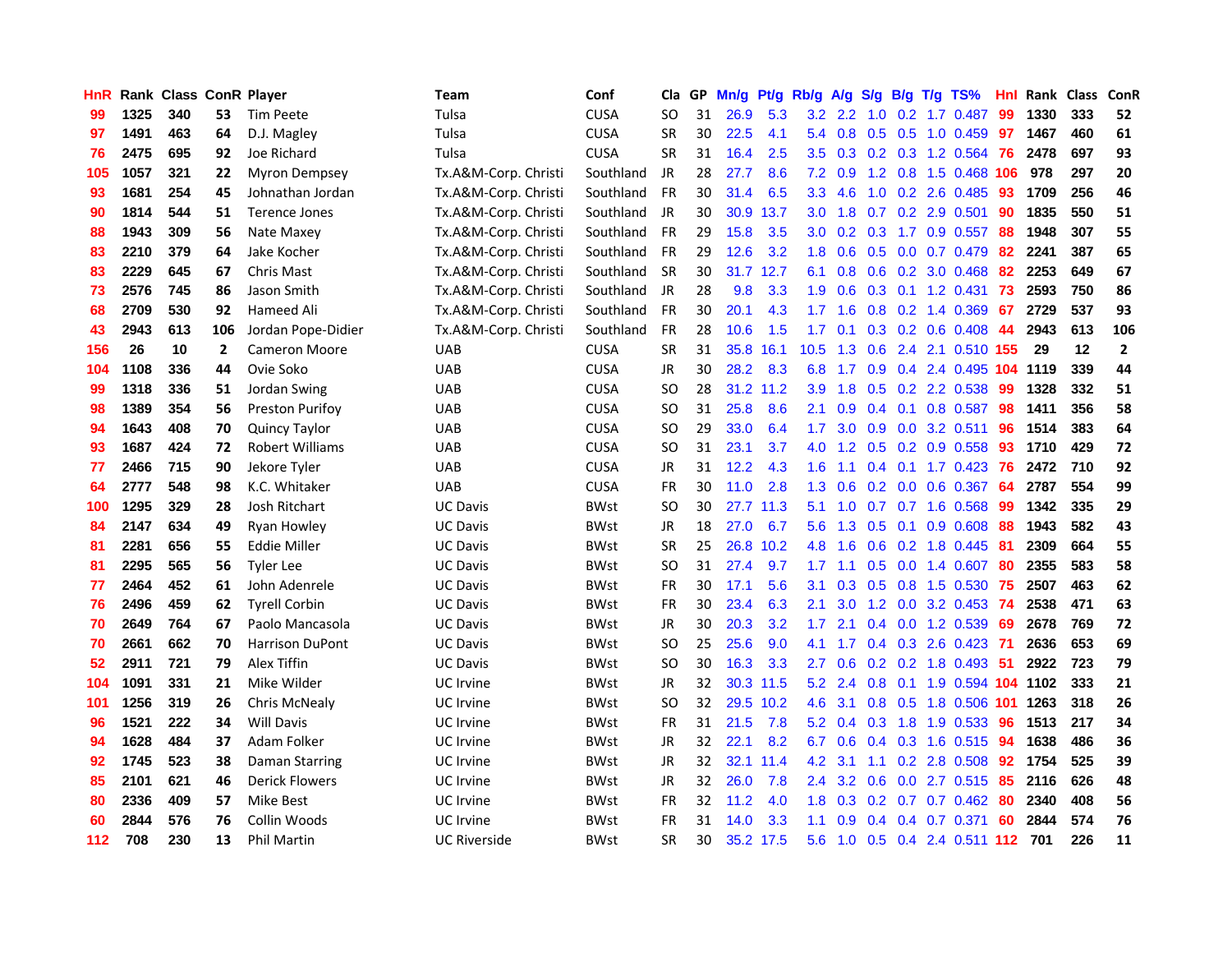| <b>HnR</b> |      | Rank Class ConR Player |              |                           | <b>Team</b>             | Conf            | Cla       |    | GP Mn/g | Pt/g      | Rb/g             | A/g         |     |                 | S/g B/g T/g TS%                 | Hnl | Rank Class |     | ConR         |
|------------|------|------------------------|--------------|---------------------------|-------------------------|-----------------|-----------|----|---------|-----------|------------------|-------------|-----|-----------------|---------------------------------|-----|------------|-----|--------------|
| 94         | 1625 | 500                    | 36           | <b>BJ Shearry</b>         | <b>UC Riverside</b>     | <b>BWst</b>     | <b>SR</b> | 29 | 24.1    | 5.1       | 4.1              | 0.7         | 1.4 | 1.9             | 1.1 0.435                       | 94  | 1630       | 502 | 35           |
| 92         | 1754 | 528                    | 39           | <b>Robert Smith</b>       | <b>UC Riverside</b>     | <b>BWst</b>     | JR        | 24 | 27.4    | 8.8       | 3.4              | 3.2         | 0.7 | 0.0             | 2.5 0.486                       | 93  | 1671       | 497 | 38           |
| 89         | 1875 | 555                    | 41           | <b>Harrison Gaines</b>    | <b>UC Riverside</b>     | <b>BWst</b>     | <b>SR</b> | 26 | 13.3    | 3.8       | 2.0              | 1.3         |     | $0.3 \quad 0.0$ | $0.8$ 0.462                     | -89 | 1867       | 555 | 40           |
| 87         | 2009 | 591                    | 43           | Kevin Bradshaw            | UC Riverside            | <b>BWst</b>     | <b>SR</b> | 28 | 22.3    | 5.9       | 4.9              | 0.5         |     |                 | 0.6 0.9 1.8 0.503               | 86  | 2042       | 604 | 45           |
| 86         | 2063 | 614                    | 45           | <b>Elliott Berry</b>      | UC Riverside            | <b>BWst</b>     | <b>SR</b> | 29 | 18.8    | 5.6       | 3.1              | 0.1         |     |                 | $0.3$ $0.3$ $0.6$ $0.489$       | 85  | 2097       | 620 | 47           |
| 85         | 2114 | 625                    | 47           | Kareem Nitoto             | <b>UC Riverside</b>     | <b>BWst</b>     | <b>SR</b> | 31 | 32.0    | 8.2       | 3.1              | 2.3         |     |                 | $0.5$ $0.3$ 2.1 $0.440$         | -84 | 2151       | 632 | 49           |
| 73         | 2580 | 635                    | 63           | Daymond Cowlah            | <b>UC Riverside</b>     | <b>BWst</b>     | SO.       | 25 | 12.4    | 3.1       | 1.0 <sub>1</sub> | 0.7         |     |                 | 0.4 0.0 0.8 0.494 73            |     | 2576       | 635 | 65           |
| 70         | 2666 | 768                    | 71           | David Chavarria           | <b>UC Riverside</b>     | <b>BWst</b>     | JR        | 28 | 14.8    | 2.5       | 2.5              | 0.4         |     |                 | $0.1$ $0.2$ $0.7$ $0.526$       | -70 | 2663       | 766 | 70           |
| 59         | 2864 | 584                    | 77           | <b>Austin Quick</b>       | <b>UC Riverside</b>     | <b>BWst</b>     | <b>FR</b> | 27 | 14.4    | 2.4       | 1.3              | 1.1         | 0.3 |                 | $0.0$ 1.2 $0.455$               | 60  | 2846       | 575 | 77           |
| 137        | 142  | 49                     | $\mathbf{1}$ | Orlando Johnson           | <b>UC Santa Barbara</b> | <b>BWst</b>     | <b>SR</b> | 31 |         | 34.4 19.7 | 5.8              | 2.9         | 1.1 |                 | 0.7 2.5 0.555 137               |     | 149        | 51  | $\mathbf{1}$ |
| 122        | 418  | 33                     | 6            | Alan Williams             | <b>UC Santa Barbara</b> | <b>BWst</b>     | FR        | 30 | 17.1    | 6.9       | 6.5              | 0.5         | 0.5 |                 | 1.3 0.7 0.528 123               |     | 410        | 33  | 6            |
| 117        | 562  | 187                    | 8            | James Nunnally            | UC Santa Barbara        | <b>BWst</b>     | <b>SR</b> | 31 |         | 33.7 16.0 | 5.9              | 2.8         | 0.7 |                 | $0.3$ 2.5 0.573 117             |     | 570        | 188 | 8            |
| 110        | 795  | 249                    | 15           | Jaime Serna               | <b>UC Santa Barbara</b> | <b>BWst</b>     | <b>SR</b> | 30 | 24.0    | 9.0       | 5.0              | 1.0         | 0.5 | 0.9             | 1.3 0.630 110                   |     | 786        | 249 | 14           |
| 107        | 963  | 313                    | 19           | Greg Somogyi              | UC Santa Barbara        | <b>BWst</b>     | <b>SR</b> | 31 | 11.8    | 3.1       | 3.3 <sub>1</sub> | 0.4         | 0.1 | 1.6             | 0.5 0.482 107                   |     | 960        | 315 | 19           |
| 103        | 1142 | 282                    | 22           | Kyle Boswell              | <b>UC Santa Barbara</b> | <b>BWst</b>     | <b>SO</b> | 31 | 21.9    | 7.5       | $1.5^{\circ}$    | 1.7         | 0.6 | 0.0             | 0.8 0.652 103 1145              |     |            | 282 | 23           |
| 87         | 2023 | 498                    | 44           | Keegan Hornbuckle         | <b>UC Santa Barbara</b> | <b>BWst</b>     | <b>SO</b> | 25 | 14.6    | 3.6       | 1.8              | 0.8         | 0.8 |                 | $0.2$ 0.8 0.511                 | 89  | 1917       | 475 | 42           |
| 83         | 2222 | 655                    | 52           | Nate Garth                | <b>UC Santa Barbara</b> | <b>BWst</b>     | JR        | 31 | 15.3    | 2.8       | 1.5              | 2.4         |     |                 | 0.5 0.0 1.2 0.421               | 83  | 2228       | 654 | 52           |
| 83         | 2224 | 381                    | 53           | T.J. Taylor               | UC Santa Barbara        | <b>BWst</b>     | <b>FR</b> | 31 | 17.5    | 3.1       |                  | $1.7$ $1.8$ |     |                 | 0.5 0.0 0.8 0.443 82            |     | 2232       | 384 | 53           |
| 67         | 2723 | 738                    | 74           | <b>Christian Peterson</b> | UC Santa Barbara        | <b>BWst</b>     | <b>SR</b> | 31 | 12.1    | 1.5       | $2.2^{\circ}$    | 0.5         |     |                 | $0.4$ 0.0 0.6 0.451 67          |     | 2739       | 742 | 74           |
| 129        | 271  | 69                     | 15           | <b>Travis Wear</b>        | <b>UCLA</b>             | P12             | SO.       | 30 |         | 26.2 11.5 | 5.9              | 0.4         |     |                 | 0.7 1.2 1.1 0.575 130           |     | 255        | 62  | 14           |
| 129        | 280  | 71                     | 16           | Joshua Smith              | <b>UCLA</b>             | P12             | SO.       | 32 | 17.2    | 9.9       | 4.9              | 0.4         |     |                 | 0.6 0.7 1.9 0.578 128           |     | 287        | 70  | 17           |
| 128        | 307  | 100                    | 19           | Lazeric Jones             | <b>UCLA</b>             | P12             | <b>SR</b> | 32 |         | 33.4 13.6 | 3.5              | 4.1         | 1.8 |                 | 0.2 2.6 0.538 127               |     | 312        | 102 | 20           |
| 114        | 646  | 213                    | 40           | Jerime Andersen           | <b>UCLA</b>             | P12             | <b>SR</b> | 32 | 33.0    | 8.8       | 3.1              | 4.2         | 1.8 |                 | 0.3 1.8 0.524 113               |     | 666        | 218 | 45           |
| 113        | 670  | 171                    | 44           | David Wear                | <b>UCLA</b>             | P <sub>12</sub> | SO.       | 32 |         | 28.4 10.2 | 6.3              | 0.8         |     |                 | 0.7 0.2 1.2 0.545 112           |     | 692        | 175 | 48           |
| 113        | 672  | 172                    | 45           | <b>Tyler Lamb</b>         | <b>UCLA</b>             | P12             | SO.       | 33 | 31.4    | 9.0       | 3.6 <sup>°</sup> | 2.8         | 1.8 |                 | 0.6 2.3 0.510 112               |     | 700        | 179 | 49           |
| 96         | 1528 | 223                    | 75           | Norman Powell             | <b>UCLA</b>             | P12             | <b>FR</b> | 33 | 17.8    | 4.6       | $2.2\phantom{0}$ | 1.2         | 0.5 |                 | 0.3 0.7 0.467                   | 95  | 1545       | 224 | 75           |
| 101        | 1243 | 316                    | 19           | <b>Chase Plummer</b>      | UMBC                    | <b>AEC</b>      | SO.       | 29 |         | 28.3 15.4 | 7.4              | 1.4         |     | $1.4 \quad 0.3$ | 3.9 0.481                       | 99  | 1327       | 331 | 20           |
| 85         | 2112 | 626                    | 47           | Ryan Cook                 | <b>UMBC</b>             | <b>AEC</b>      | JR        | 25 |         | 29.8 12.5 | 4.3              | 1.6         | 0.9 | 0.4             | 1.9 0.460                       | 85  | 2118       | 627 | 46           |
| 80         | 2338 | 683                    | 55           | <b>Brian Neller</b>       | <b>UMBC</b>             | <b>AEC</b>      | JR        | 30 |         | 30.7 11.4 | $2.2^{\circ}$    | 1.1         | 0.8 | 0.1             | $1.0 \quad 0.494$               | 78  | 2432       | 700 | 55           |
| 78         | 2419 | 437                    | 56           | <b>Chandler Thomas</b>    | <b>UMBC</b>             | AEC             | <b>FR</b> | 30 | 17.5    | 6.0       |                  |             |     |                 | 3.4 0.3 0.4 0.4 1.0 0.501       | 76  | 2496       | 461 | 57           |
| 71         | 2625 | 719                    | 63           | Jake Wasco                | UMBC                    | AEC             | <b>SR</b> | 30 | 21.0    | 4.3       | 3.9 <sup>°</sup> |             |     |                 | $0.7$ $0.2$ $0.2$ $0.8$ $0.498$ | -69 | 2683       | 734 | 65           |
| 70         | 2660 | 505                    | 64           | Joey Getz                 | UMBC                    | <b>AEC</b>      | <b>FR</b> | 18 | 23.2    | 5.0       | 2.6              | 2.1         |     |                 | 1.2 0.0 2.0 0.450               | -69 | 2676       | 510 | 63           |
| 60         | 2839 | 808                    | 72           | <b>Adrian Satchell</b>    | UMBC                    | <b>AEC</b>      | JR        | 20 | 12.3    | 3.4       | 3.1              | 0.5         |     |                 | $0.3$ 0.2 1.2 0.404             | 60  | 2849       | 814 | 73           |
| 60         | 2855 | 702                    | 73           | Jamar Wertz               | UMBC                    | AEC             | <b>SO</b> | 29 | 12.2    | 3.0       | $1.7^{\circ}$    | 0.4         |     |                 | $0.2$ 0.0 0.6 0.442             | 58  | 2880       | 708 | 77           |
| 59         | 2866 | 706                    | 74           | <b>Quentin Jones</b>      | <b>UMBC</b>             | <b>AEC</b>      | SO.       | 24 | 16.9    | 3.6       | 1.8              | 1.5         | 0.5 | 0.0             | 1.5 0.441                       | 59  | 2865       | 704 | 74           |
| 49         | 2926 | 606                    | 79           | Jarrel Lane               | <b>UMBC</b>             | <b>AEC</b>      | <b>FR</b> | 17 | 27.1    | 2.8       | 1.9              | 2.9         | 0.8 | 0.0             | 2.1 0.302                       | 60  | 2843       | 573 | 71           |
| 39         | 2950 | 617                    | 80           | Will Wise                 | <b>UMBC</b>             | <b>AEC</b>      | FR        | 28 | 9.0     | 1.7       | 1.4              | 0.1         | 0.1 | 0.3             | 0.6 0.425                       | 38  | 2956       | 621 | 80           |
| 124        | 373  | 122                    | 9            | Reggie Chamberlain        | <b>UMKC</b>             | Summit          | <b>SR</b> | 31 |         | 33.0 17.3 | 2.5              | 2.5         |     |                 | 0.9 0.1 1.6 0.614 123           |     | 397        | 133 | 9            |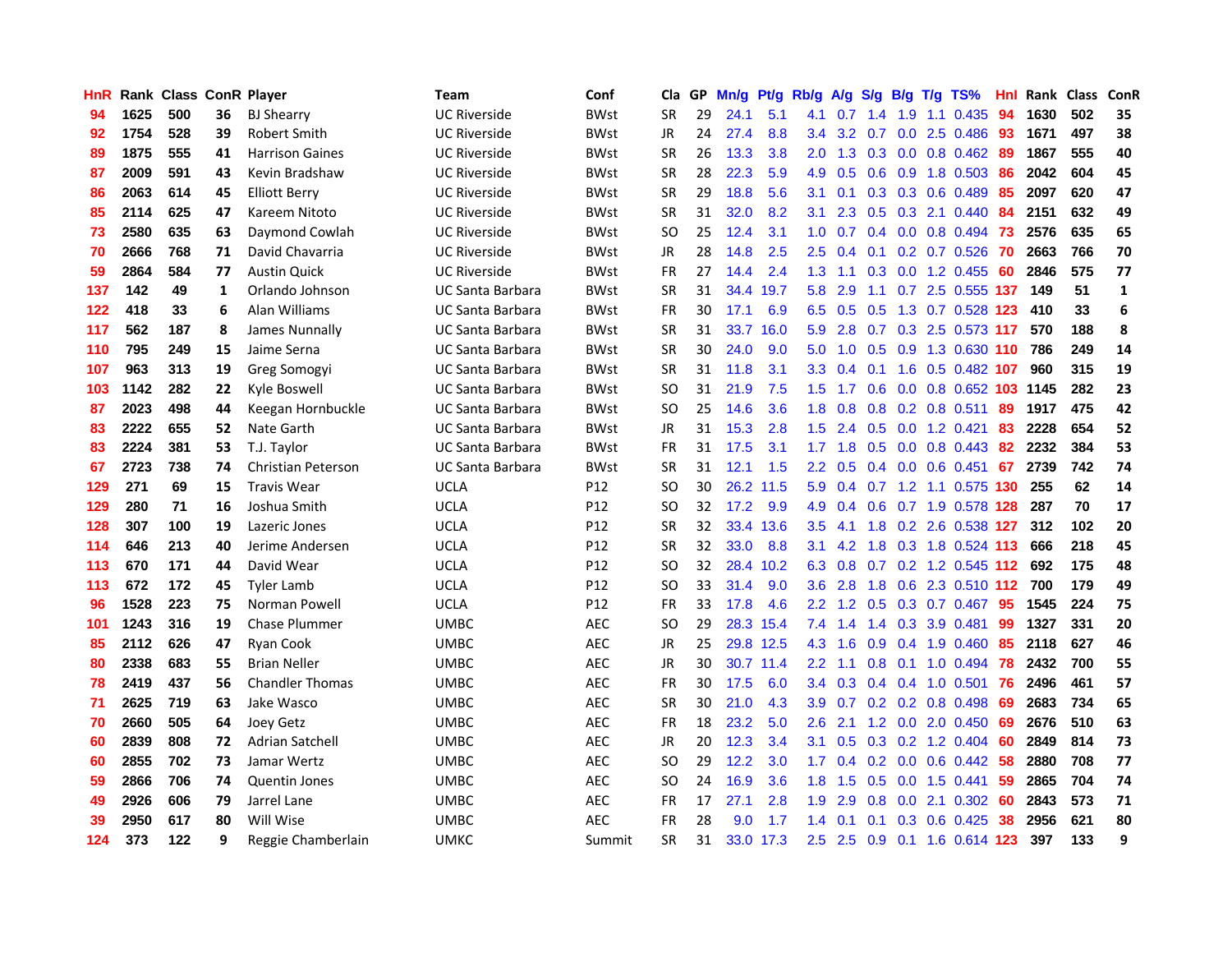| HnR |      | Rank Class ConR Player |              |                         | <b>Team</b>        | Conf       | Cla       |    | GP Mn/g | Pt/g Rb/g |                  |           |     |                 | A/g S/g B/g T/g TS%        | Hnl | Rank Class |     | ConR         |
|-----|------|------------------------|--------------|-------------------------|--------------------|------------|-----------|----|---------|-----------|------------------|-----------|-----|-----------------|----------------------------|-----|------------|-----|--------------|
| 95  | 1582 | 466                    | 36           | <b>Thomas Staton</b>    | <b>UMKC</b>        | Summit     | JR        | 31 | 27.3    | 7.8       | 4.1              | 2.1       | 1.7 | 0.7             | 1.7 0.490                  | 94  | 1613       | 475 | 36           |
| 88  | 1970 | 487                    | 46           | Nate Rogers             | <b>UMKC</b>        | Summit     | <b>SO</b> | 31 | 17.5    | 6.0       | 1.5              | 1.7       | 0.7 | 0.2             | 1.4 0.537                  | -87 | 1999       | 496 | 46           |
| 83  | 2207 | 537                    | 55           | Kirk Korver             | <b>UMKC</b>        | Summit     | <b>SO</b> | 31 | 25.8    | 7.6       | 3.9              | 0.8       | 0.5 | 0.3             | 1.1 0.558                  | 82  | 2238       | 548 | 56           |
| 82  | 2267 | 555                    | 59           | <b>Trinity Hall</b>     | <b>UMKC</b>        | Summit     | <b>SO</b> | 26 |         | 27.9 10.0 |                  | 4.3 0.7   |     |                 | 0.8 0.8 2.3 0.505          | 82  | 2246       | 551 | 57           |
| 76  | 2490 | 613                    | 64           | <b>Fred Chatmon</b>     | <b>UMKC</b>        | Summit     | <b>SO</b> | 26 | 12.0    | 3.0       | 3.0              | 0.1       |     |                 | $0.4$ 0.3 1.1 0.552        | -76 | 2484       | 612 | 66           |
| 75  | 2516 | 465                    | 66           | Estan Tyler             | <b>UMKC</b>        | Summit     | <b>FR</b> | 28 | 25.8    | 5.3       | $2.4^{\circ}$    | 3.0       |     |                 | $0.4$ 0.0 2.1 0.450 77     |     | 2466       | 453 | 65           |
| 71  | 2631 | 722                    | 72           | Dustin Dibble           | <b>UMKC</b>        | Summit     | <b>SR</b> | 29 | 18.4    | 4.1       | 2.1              | 0.6       |     |                 | $0.4$ 0.0 0.7 0.524        | -71 | 2626       | 724 | 74           |
| 68  | 2701 | 731                    | 76           | <b>Michael Gholston</b> | UMKC               | Summit     | <b>SR</b> | 30 | 15.6    | 3.7       | 1.1              | 1.0       |     |                 | $0.4$ 0.0 0.8 0.491        | 68  | 2709       | 736 | 78           |
| 141 | 106  | 22                     | 5            | Mike Moser              | <b>UNLV</b>        | <b>MWC</b> | <b>SO</b> | 35 | 31.4    | 14.0      | 10.5             | 2.3       | 1.9 | 1.0             | 2.9 0.534 141              |     | 107        | 22  | 5            |
| 126 | 326  | 84                     | 10           | Carlos Lopez            | <b>UNLV</b>        | <b>MWC</b> | <b>SO</b> | 32 | 11.5    | 5.4       | 2.7              | 0.4       | 0.6 | 0.9             | 0.8 0.627 127              |     | 314        | 78  | 10           |
| 123 | 409  | 136                    | 13           | Chace Stanback          | <b>UNLV</b>        | <b>MWC</b> | <b>SR</b> | 34 |         | 27.9 12.5 | 4.4              | 1.3       | 0.9 | 0.4             | 1.1 0.599 123              |     | 413        | 140 | 13           |
| 122 | 440  | 143                    | 14           | <b>Anthony Marshall</b> | <b>UNLV</b>        | <b>MWC</b> | JR.       | 34 | 32.0    | 12.2      | 5.1              | 4.5       | 1.5 | 0.6             | $3.0 \t0.521$              | 122 | 445        | 149 | ${\bf 14}$   |
| 119 | 502  | 155                    | 18           | <b>Quintrell Thomas</b> | <b>UNLV</b>        | <b>MWC</b> | JR.       | 33 | 11.8    | 4.4       | 3.1              | 0.2       |     | $0.2 \quad 0.9$ | 0.5 0.573 119              |     | 513        | 158 | 17           |
| 118 | 543  | 179                    | 19           | Oscar Bellfield         | <b>UNLV</b>        | <b>MWC</b> | <b>SR</b> | 35 | 32.0    | 9.8       | $2.3\phantom{0}$ | 5.4       | 1.1 | 0.3             | 2.3 0.521 117              |     | 551        | 180 | 19           |
| 115 | 605  | 187                    | 22           | <b>Justin Hawkins</b>   | <b>UNLV</b>        | <b>MWC</b> | <b>JR</b> | 35 | 24.9    | 7.9       | 2.9              | 1.6       | 1.5 | 0.3             | 0.5 0.524 115              |     | 604        | 191 | 22           |
| 106 | 1016 | 328                    | 38           | <b>Brice Massamba</b>   | <b>UNLV</b>        | <b>MWC</b> | <b>SR</b> | 34 | 20.2    | 6.4       |                  | $3.4$ 1.0 |     |                 | 0.4 0.4 1.2 0.610 106      |     | 986        | 318 | 38           |
| 81  | 2321 | 667                    | 67           | Kendall Wallace         | <b>UNLV</b>        | <b>MWC</b> | <b>SR</b> | 34 | 11.3    | 3.2       | 0.7              | 0.5       |     | $0.4$ 0.1       | $0.4$ 0.527 81             |     | 2299       | 660 | 67           |
| 117 | 563  | 143                    | 34           | <b>Maurice Jones</b>    | <b>USC</b>         | P12        | SO.       | 32 |         | 38.2 13.0 | $2.7^{\circ}$    | 3.5       |     |                 | 1.8 0.0 2.3 0.430 113 676  |     |            | 172 | 47           |
| 116 | 594  | 182                    | 36           | Aaron Fuller            | <b>USC</b>         | P12        | JR        | 18 |         | 29.2 10.6 | 5.9              | 0.4       |     |                 | 0.9 0.4 1.4 0.543 132      |     | 226        | 79  | 11           |
| 112 | 706  | 185                    | 46           | Dewayne Dedmon          | <b>USC</b>         | P12        | SO.       | 20 | 23.3    | 7.6       | 5.5              | 0.3       |     |                 | 0.7 1.0 1.5 0.549 121      |     | 457        | 116 | 29           |
| 99  | 1316 | 334                    | 72           | Garrett Jackson         | <b>USC</b>         | P12        | SO.       | 32 | 22.2    | 6.9       | 3.1              | 0.5       |     |                 | $0.7$ $0.6$ 1.2 $0.461$    | 96  | 1511       | 382 | 74           |
| 95  | 1594 | 235                    | 76           | <b>Byron Wesley</b>     | <b>USC</b>         | P12        | <b>FR</b> | 32 | 34.6    | 9.6       | 5.1              | 1.8       |     |                 | 0.8 0.3 2.0 0.423          | -91 | 1773       | 268 | 78           |
| 84  | 2140 | 632                    | 88           | James Blasczyk          | <b>USC</b>         | P12        | JR        | 32 | 19.2    | 3.2       | 2.9              | 0.4       |     |                 | 0.3 0.3 0.8 0.468          | -81 | 2281       | 668 | 91           |
| 84  | 2161 | 638                    | 89           | Greg Allen              | <b>USC</b>         | P12        | JR        | 26 | 21.2    | 4.7       | 1.8              | 1.0       |     |                 | $0.4$ 0.0 0.7 0.440        | -83 | 2200       | 648 | 89           |
| 82  | 2246 | 387                    | 91           | Alexis Moore            | <b>USC</b>         | P12        | <b>FR</b> | 32 | 24.8    | 4.3       | 2.0              | 1.5       | 0.6 |                 | 0.1 1.3 0.377              | -79 | 2360       | 416 | 93           |
| 45  | 2940 | 767                    | 101          | <b>Eric Strangis</b>    | <b>USC</b>         | P12        | <b>SR</b> | 24 | 12.9    | 1.0       | 0.6              | 0.4       |     | $0.2 \quad 0.0$ | 0.3 0.426                  | 49  | 2933       | 767 | 100          |
| 138 | 135  | 29                     | $\mathbf{2}$ | <b>Torrey Craig</b>     | <b>USC Upstate</b> | ASun       | SO.       | 34 |         | 29.7 16.4 | 7.7              | 1.5       | 1.3 | 1.1             | 2.7 0.548 138              |     | 140        | 30  | $\mathbf{2}$ |
| 127 | 321  | 81                     | 5            | Ricardo Glenn           | <b>USC Upstate</b> | ASun       | <b>SO</b> | 34 | 22.3    | 9.5       | 7.3              | 1.5       | 0.8 |                 | 0.3 1.4 0.534 127          |     | 333        | 84  | 5            |
| 117 | 564  | 144                    | 12           | Jodd Maxey              | <b>USC Upstate</b> | ASun       | <b>SO</b> | 34 | 21.6    | 7.7       | 4.8              | 1.0       | 1.6 |                 | 1.4 1.8 0.531 117          |     | 572        | 145 | 12           |
| 105 | 1027 | 131                    | 28           | <b>Ty Greene</b>        | <b>USC Upstate</b> | ASun       | <b>FR</b> | 34 |         | 30.5 11.4 | 2.9              | 2.4       |     | $1.5 \t0.1$     | 1.9 0.542 105 1035         |     |            | 132 | 29           |
| 101 | 1262 | 321                    | 38           | Babatunde Olomuwiya     | USC Upstate        | ASun       | SO.       | 34 | 16.6    | 5.6       | 3.2 <sub>2</sub> | 0.6       |     |                 | 0.4 1.0 1.2 0.531 101 1260 |     |            | 317 | 36           |
| 92  | 1718 | 260                    | 56           | <b>Adrian Rogers</b>    | <b>USC Upstate</b> | ASun       | <b>FR</b> | 33 | 20.0    | 8.2       | 2.1              | 1.8       |     |                 | $0.8$ 0.1 2.2 0.474        | -93 | 1700       | 254 | 52           |
| 83  | 2235 | 385                    | 70           | <b>Mario Blessing</b>   | <b>USC Upstate</b> | ASun       | <b>FR</b> | 34 | 22.9    | 4.7       | 1.5 <sub>1</sub> | 1.8       |     |                 | 0.5 0.1 1.7 0.479          | 82  | 2239       | 386 | 70           |
| 67  | 2720 | 737                    | 79           | <b>Chalmers Rogers</b>  | <b>USC Upstate</b> | ASun       | <b>SR</b> | 34 | 12.4    | 2.2       | 1.4              | 0.4       |     |                 | $0.4$ 0.1 0.5 0.490        | 67  | 2732       | 739 | 79           |
| 64  | 2785 | 553                    | 81           | <b>Fred Miller</b>      | <b>USC Upstate</b> | ASun       | <b>FR</b> | 34 | 11.9    | 2.4       | 1.3              | 1.1       | 0.6 | 0.0             | 0.9 0.319                  | 64  | 2800       | 558 | 81           |
| 128 | 286  | 99                     | 17           | Jason Washburn          | Utah               | P12        | JR        | 31 | 28.8    | 11.4      | 6.2              | 0.5       | 0.4 | 1.4             | 1.5 0.584 125              |     | 360        | 122 | 23           |
| 103 | 1137 | 370                    | 68           | Josh Watkins            | Utah               | P12        | SR        | 16 | 31.1    | 15.6      | $3.3\,$          | 4.8       | 1.1 | 0.2             | 4.1 0.466                  | 122 | 444        | 149 | 26           |
| 92  | 1752 | 527                    | 78           | <b>Dilon Farr</b>       | Utah               | P12        | <b>JR</b> | 31 | 25.9    | 6.7       | 4.8              | 0.5       |     |                 | 0.9 0.5 1.4 0.524          | -89 | 1855       | 557 | 80           |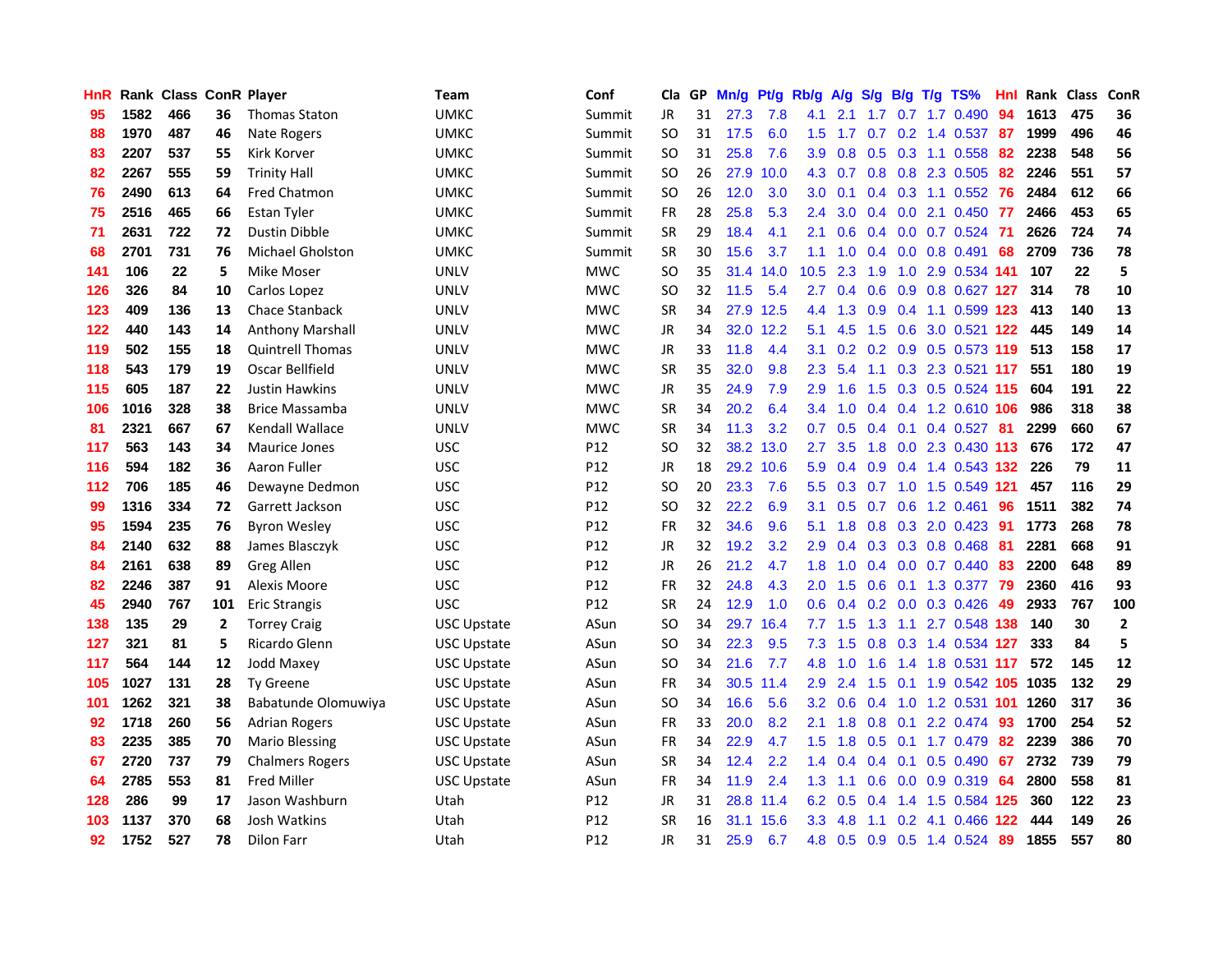| <b>HnR</b> |      | Rank Class ConR Player |                |                         | <b>Team</b> | Conf            | Cla       |    | GP Mn/g | Pt/g      | Rb/g             | A/g             |     |                 | S/g B/g T/g TS%              | Hnl  | Rank Class |     | ConR                    |
|------------|------|------------------------|----------------|-------------------------|-------------|-----------------|-----------|----|---------|-----------|------------------|-----------------|-----|-----------------|------------------------------|------|------------|-----|-------------------------|
| 87         | 2020 | 602                    | 85             | <b>Cedric Martin</b>    | Utah        | P12             | JR        | 31 | 31.1    | 7.4       | 3.2              | 1.9             | 0.7 | 0.2             | 1.4 0.507                    | 84   | 2131       | 634 | 86                      |
| 81         | 2291 | 671                    | 93             | <b>Chris Hines</b>      | Utah        | P12             | JR        | 29 | 30.4    | 9.6       | 2.3              | 0.7             | 0.6 | 0.0             | 1.4 0.459                    | 80   | 2330       | 680 | 92                      |
| 80         | 2359 | 416                    | 94             | Kareem Storey           | Utah        | P <sub>12</sub> | <b>FR</b> | 31 | 23.9    | 4.5       | 1.9              | 3.1             | 0.8 | 0.0             | 2.6 0.465                    | 78   | 2435       | 443 | 94                      |
| 71         | 2641 | 658                    | 96             | Javon Dawson            | Utah        | P12             | <b>SO</b> | 31 | 14.7    | 3.1       | $2.3^{\circ}$    |                 |     |                 | 0.3 0.4 0.0 1.0 0.508        | -69  | 2690       | 669 | 96                      |
| 63         | 2802 | 562                    | 97             | <b>Blake Wilkinson</b>  | Utah        | P12             | <b>FR</b> | 25 | 10.4    | 1.8       |                  |                 |     |                 | 1.8 0.2 0.4 0.1 0.4 0.393 63 |      | 2816       | 564 | 97                      |
| 56         | 2892 | 593                    | 98             | Anthony Odunsi          | Utah        | P12             | <b>FR</b> | 29 | 15.1    | 3.0       | 1.3              | 0.6             |     |                 | $0.4$ 0.0 1.2 0.462          | -56  | 2898       | 595 | 98                      |
| 143        | 89   | 17                     | 1              | <b>Preston Medlin</b>   | Utah St.    | <b>WAC</b>      | <b>SO</b> | 37 |         | 35.2 17.0 | 4.4              | 3.4             |     |                 | 0.7 0.1 2.0 0.642 142        |      | 97         | 19  | $\mathbf{2}$            |
| 118        | 537  | 168                    | 8              | Kyisean Reed            | Utah St.    | <b>WAC</b>      | JR        | 36 |         | 25.0 10.0 | 5.1              | 0.6             | 0.6 |                 | 1.1 1.3 0.629 117            |      | 556        | 174 | 8                       |
| 105        | 1078 | 348                    | 26             | Morgan Grim             | Utah St.    | <b>WAC</b>      | <b>SR</b> | 37 | 27.9    | 9.1       | 6.1              | 1.1             |     | $0.3 \quad 0.9$ | 1.6 0.591 <b>104 1118</b>    |      |            | 360 | 27                      |
| 104        | 1113 | 358                    | 28             | <b>Brockeith Pane</b>   | Utah St.    | <b>WAC</b>      | <b>SR</b> | 37 |         | 32.3 12.6 | 3.0 <sub>2</sub> | 4.3             |     |                 | 0.7 0.2 2.9 0.490 103 1149   |      |            | 372 | 29                      |
| 98         | 1410 | 363                    | 36             | Danny Berger            | Utah St.    | <b>WAC</b>      | <b>SO</b> | 31 | 25.8    | 6.6       | 3.4              | 2.4             |     |                 | $0.5$ 0.0 1.1 0.515          | -99  | 1350       | 341 | 35                      |
| 95         | 1551 | 228                    | 39             | <b>Ben Clifford</b>     | Utah St.    | <b>WAC</b>      | FR        | 36 | 16.8    | 4.4       | 3.5              | 0.4             |     | $0.4\quad 0.5$  | $0.8$ 0.572                  | 95   | 1571       | 231 | 39                      |
| 95         | 1587 | 392                    | 42             | Mitch Bruneel           | Utah St.    | <b>WAC</b>      | <b>SO</b> | 36 | 14.9    | 4.1       | 1.8              | 0.7             | 0.3 | 0.1             | 0.6 0.593                    | 94   | 1615       | 403 | 43                      |
| 89         | 1870 | 291                    | 53             | Jordan Stone            | Utah St.    | <b>WAC</b>      | <b>FR</b> | 34 | 9.3     | 2.1       | 2.5              | 0.1             | 0.1 | 0.1             | 0.3 0.569                    | 89   | 1887       | 294 | 53                      |
| 76         | 2500 | 725                    | 61             | E.J. Farris             | Utah St.    | <b>WAC</b>      | JR        | 33 | 9.2     | 2.8       | 1.2 <sub>1</sub> | 0.8             | 0.3 | 0.0             | $0.9$ 0.453                  | 76   | 2485       | 717 | 61                      |
| 110        | 817  | 256                    | $\mathbf{2}$   | Geddes Robinson         | Utah Valley | GWC             | <b>SR</b> | 33 | 31.2    | 9.8       | $10.4$ 1.8       |                 |     |                 | 0.9 0.2 1.9 0.555 109        |      | 829        | 260 | $\mathbf{2}$            |
| 102        | 1189 | 384                    | $\overline{ }$ | Keith Thompson          | Utah Valley | GWC             | <b>SR</b> | 33 | 23.7    | 9.2       |                  | 4.1 1.4 0.8     |     |                 | 1.0 1.3 0.541 102 1193       |      |            | 388 | $\overline{\mathbf{z}}$ |
| 101        | 1271 | 324                    | 10             | <b>Ben Aird</b>         | Utah Valley | GWC             | <b>SO</b> | 33 |         | 30.5 10.4 |                  | $7.5$ 1.3       | 1.2 |                 | 1.5 1.7 0.500 100 1276       |      |            | 323 | 10                      |
| 101        | 1276 | 368                    | 11             | Alfonzo Hubbard         | Utah Valley | GWC             | JR        | 31 | 18.5    | 7.1       |                  | $4.2 \quad 1.3$ |     |                 | 0.8 0.4 1.3 0.529 101 1253   |      |            | 364 | 8                       |
| 92         | 1728 | 518                    | 19             | Isiah Williams          | Utah Valley | GWC             | <b>SR</b> | 33 |         | 33.4 16.4 | 2.8              | $2.2^{\circ}$   |     |                 | 0.8 0.1 2.3 0.510 92         |      | 1735       | 522 | 19                      |
| 91         | 1779 | 441                    | 20             | <b>Holton Hunsaker</b>  | Utah Vallev | <b>GWC</b>      | SO.       | 33 |         | 31.6 10.5 | 2.5              | 3.3             | 1.5 |                 | $0.0$ 2.4 0.481              | -91  | 1788       | 445 | 20                      |
| 81         | 2282 | 657                    | 24             | Kevin Woods             | Utah Valley | GWC             | <b>SR</b> | 25 | 11.0    | 2.2       | 1.7              | 1.6             |     |                 | $0.3$ 0.0 0.6 0.474          | -82  | 2254       | 650 | 24                      |
| 133        | 197  | 49                     | 7              | John Bohannon           | <b>UTEP</b> | <b>CUSA</b>     | <b>SO</b> | 31 |         | 26.5 11.5 | 7.3              | 1.7             | 0.6 |                 | 1.0 2.5 0.612 132            |      | -212       | 50  | 8                       |
| 126        | 336  | 110                    | 16             | <b>Gabriel McCulley</b> | <b>UTEP</b> | <b>CUSA</b>     | <b>SR</b> | 28 |         | 30.0 11.1 | 5.5              | 2.0             |     |                 | 1.1 0.6 1.6 0.585 129        |      | 286        | 95  | 13                      |
| 102        | 1228 | 167                    | 45             | <b>Cedrick Lang</b>     | <b>UTEP</b> | <b>CUSA</b>     | <b>FR</b> | 32 | 22.2    | 6.3       | 4.8              | 0.6             |     | $0.3 \quad 0.5$ | 1.3 0.599 100                |      | 1286       | 175 | 47                      |
| 101        | 1248 | 363                    | 46             | Jacques Streeter        | <b>UTEP</b> | <b>CUSA</b>     | <b>JR</b> | 32 | 33.2    | 7.2       | 3.1              | 4.4             | 0.7 | 0.0             | 2.0 0.525 100                |      | 1300       | 378 | 48                      |
| 101        | 1273 | 175                    | 49             | Julian Washburn         | <b>UTEP</b> | <b>CUSA</b>     | FR        | 31 |         | 34.0 11.2 | 3.5              | 1.6             | 0.9 | 0.4             | 2.0 0.494 100                |      | 1302       | 180 | 49                      |
| 99         | 1319 | 337                    | 52             | <b>Michael Perez</b>    | <b>UTEP</b> | <b>CUSA</b>     | SO.       | 31 |         | 30.9 11.0 | 2.6              | 1.9             | 0.7 |                 | 0.2 2.3 0.519                | 98   | 1378       | 348 | 55                      |
| 76         | 2505 | 461                    | 93             | C.J. Cooper             | <b>UTEP</b> | <b>CUSA</b>     | <b>FR</b> | 27 | 15.1    | 3.2       | 1.1              |                 |     |                 | 1.3 0.2 0.0 0.7 0.439 77     |      | 2458       | 449 | 91                      |
| 66         | 2745 | 540                    | 97             | D'Von Campbell          | <b>UTEP</b> | <b>CUSA</b>     | <b>FR</b> | 23 | $11.5$  | 2.3       | 1.1              | 0.9             |     |                 | $0.3$ 0.0 1.0 0.445          | - 69 | 2694       | 519 | 98                      |
| 152        | 40   | 15                     | 1              | Ryan Broekhoff          | Valparaiso  | Hor.            | JR        | 34 |         | 32.6 14.9 |                  | $8.5$ 2.3       |     |                 | 1.3 0.6 1.7 0.629 149        |      | 49         | 17  | $\mathbf{1}$            |
| 123        | 399  | 133                    | 14             | Kevin Van Wijk          | Valparaiso  | Hor.            | JR        | 31 |         | 23.7 14.1 | 5.2              | 0.6             |     |                 | 0.6 0.7 2.4 0.627 124        |      | 382        | 130 | 14                      |
| 106        | 1012 | 309                    | 29             | <b>Richie Edwards</b>   | Valparaiso  | Hor.            | JR        | 30 | 17.8    | 9.4       | 3.1              | 0.5             |     |                 | 0.3 0.2 1.3 0.574 105        |      | 1036       | 315 | 29                      |
| 100        | 1280 | 370                    | 36             | Matt Kenney             | Valparaiso  | Hor.            | JR        | 33 | 27.8    | 7.3       | 4.5              | 2.5             | 1.1 |                 | 0.8 2.0 0.567                | -99  | 1336       | 389 | 37                      |
| 97         | 1454 | 369                    | 44             | Jay Harris              | Valparaiso  | Hor.            | <b>SO</b> | 31 | 25.6    | 9.0       | 1.9              | 2.6             | 0.6 | 0.1             | 1.9 0.532                    | 96   | 1497       | 379 | 44                      |
| 94         | 1603 | 474                    | 49             | Will Bogan              | Valparaiso  | Hor.            | JR        | 34 | 27.8    | 7.2       | 1.5              | 1.4             | 0.7 | 0.1             | 1.2 0.609                    | 93   | 1681       | 500 | 49                      |
| 90         | 1817 | 546                    | 53             | Erik Buggs              | Valparaiso  | Hor.            | JR        | 34 | 26.4    | 4.4       | 2.4              | 3.0             | 1.2 | 0.1             | 2.2 0.460                    | 89   | 1890       | 567 | 54                      |
| 66         | 2748 | 786                    | 74             | <b>Ben Boggs</b>        | Valparaiso  | Hor.            | <b>JR</b> | 24 | 21.5    | 4.5       | 3.2              | 0.9             |     |                 | 0.3 0.1 1.5 0.445            | 74   | 2541       | 735 | 71                      |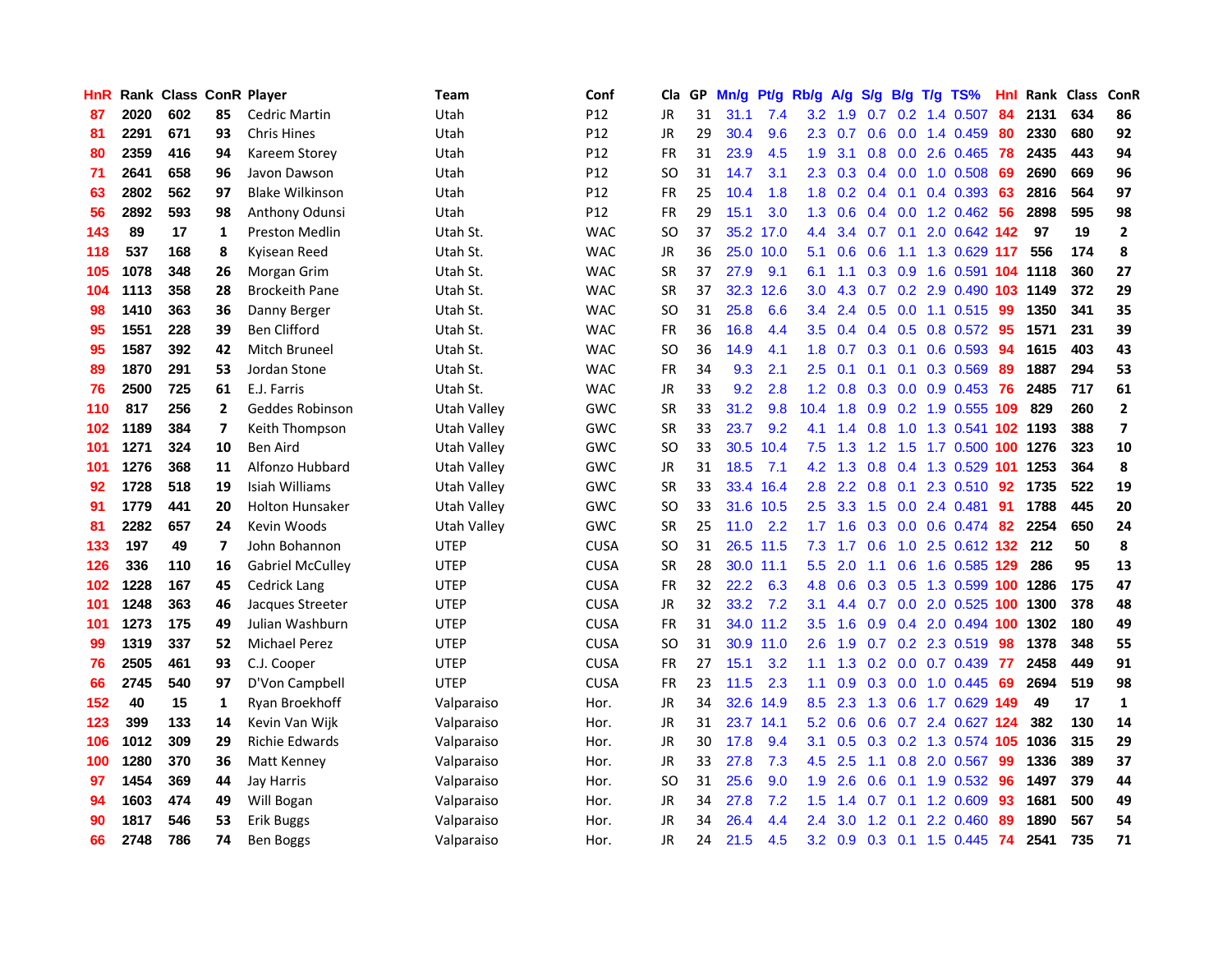| HnR |      | <b>Rank Class ConR Player</b> |              |                         | Team       | Conf       | Cla           |    | GP Mn/g | Pt/g      | Rb/g             | A/g             | <b>S/g</b> |                 | B/g T/g TS%                    | Hnl | Rank Class ConR |     |                          |
|-----|------|-------------------------------|--------------|-------------------------|------------|------------|---------------|----|---------|-----------|------------------|-----------------|------------|-----------------|--------------------------------|-----|-----------------|-----|--------------------------|
| 161 | 18   | 6                             | $\mathbf{2}$ | John Jenkins            | Vanderbilt | <b>SEC</b> | JR            | 35 |         | 33.6 19.9 | 2.9              | 1.2             | 0.8        | 0.3             | 1.6 0.651                      | 162 | -17             | 6   | $\overline{2}$           |
| 152 | 35   | 13                            | 3            | Jeffery Taylor          | Vanderbilt | <b>SEC</b> | <b>SR</b>     | 36 |         | 32.1 16.1 | 5.6              | 1.7             | 1.3        | 0.4             | 2.2 0.576 152                  |     | 41              | 17  | 4                        |
| 130 | 252  | 85                            | 25           | <b>Brad Tinsley</b>     | Vanderbilt | <b>SEC</b> | <b>SR</b>     | 36 | 27.5    | 9.0       | 2.6              | 4.1             | 0.6        | 0.1             | 2.0 0.606 129                  |     | 269             | 90  | 26                       |
| 129 | 266  | 89                            | 26           | Festus Ezeli            | Vanderbilt | <b>SEC</b> | <b>SR</b>     | 26 |         | 23.2 10.1 | 5.9              |                 |            |                 | 0.3 0.4 2.0 2.2 0.559 131      |     | 230             | 79  | 24                       |
| 128 | 306  | 99                            | 29           | Lance Goulbourne        | Vanderbilt | <b>SEC</b> | <b>SR</b>     | 36 | 27.9    | 8.7       | 6.9              |                 |            |                 | 1.2 1.5 0.7 1.9 0.534 127      |     | 325             | 106 | 30                       |
| 97  | 1437 | 203                           | 84           | Kedren Johnson          | Vanderbilt | <b>SEC</b> | <b>FR</b>     | 36 | 14.5    | 3.1       |                  | $1.2 \quad 1.8$ |            |                 | $0.5$ 0.1 1.2 0.444            | 97  | 1460            | 205 | 84                       |
| 96  | 1497 | 466                           | 86           | <b>Steve Tchiengang</b> | Vanderbilt | <b>SEC</b> | <b>SR</b>     | 35 | 17.3    | 3.4       | 3.3 <sub>1</sub> | 0.5             |            |                 | 0.3 0.3 1.0 0.538              | 97  | 1473            | 463 | 85                       |
| 83  | 2201 | 535                           | 94           | Rod Odom                | Vanderbilt | <b>SEC</b> | SO            | 36 | 14.4    | 2.4       | 2.0 <sub>1</sub> | 0.5             |            |                 | $0.2$ 0.2 0.6 0.494            | 83  | 2215            | 540 | 96                       |
| 73  | 2593 | 488                           | 103          | Dai-Jon Parker          | Vanderbilt | <b>SEC</b> | <b>FR</b>     | 36 | 11.1    | 1.7       | 1.0              | 0.7             |            |                 | $0.3$ 0.2 0.5 0.404            | -72 | 2606            | 492 | 103                      |
| 131 | 235  | 60                            | 9            | Juvonte Reddic          | VCU        | CAA        | <sub>SO</sub> | 36 |         | 27.3 10.3 | 6.6              | 0.5             | 1.3        |                 | 1.2 1.6 0.534 131              |     | 241             | 59  | 9                        |
| 123 | 394  | 31                            | 14           | <b>Briante Weber</b>    | <b>VCU</b> | CAA        | <b>FR</b>     | 36 | 18.8    | 4.9       | 2.9              | 1.6             | 2.1        |                 | 0.2 1.3 0.500 123              |     | 400             | 32  | 14                       |
| 123 | 405  | 133                           | 15           | <b>Bradford Burgess</b> | VCU        | CAA        | <b>SR</b>     | 36 |         | 32.3 13.4 | 5.0              | 1.6             | 1.1        |                 | 0.3 1.3 0.522 123              |     | 414             | 141 | 15                       |
| 119 | 497  | 152                           | 18           | Darius Theus            | VCU        | <b>CAA</b> | JR            | 36 | 31.2    | 8.5       | 2.2 <sub>2</sub> | 4.7             | 1.9        | 0.2             | 2.3 0.504 119                  |     | 511             | 157 | 19                       |
| 119 | 511  | 157                           | 19           | <b>Troy Daniels</b>     | <b>VCU</b> | CAA        | JR            | 36 |         | 24.4 10.0 | 3.3 <sub>2</sub> | 0.5             | 1.2        |                 | 0.1 1.0 0.556 119              |     | 518             | 161 | 20                       |
| 119 | 513  | 51                            | 20           | <b>Treveon Graham</b>   | <b>VCU</b> | CAA        | <b>FR</b>     | 36 | 16.8    | 7.0       | 3.2 <sub>2</sub> | 0.6             | 0.8        | 0.3             | 0.9 0.498 119                  |     | 523             | 51  | 21                       |
| 113 | 662  | 169                           | 24           | Rob Brandenberg         | VCU        | CAA        | SO            | 36 | 25.8    | 9.0       | 2.7              | 1.8             |            | $1.2 \quad 0.6$ | 1.4 0.453 113                  |     | 667             | 167 | 25                       |
| 102 | 1196 | 301                           | 42           | DJ Haley                | VCU        | CAA        | SO            | 36 | 15.4    | 3.2       | 3.9 <sup>°</sup> |                 |            |                 | 0.2 0.5 0.6 0.8 0.483 102 1189 |     |                 | 299 | 41                       |
| 121 | 446  | 116                           | 3            | <b>Brian Voelkel</b>    | Vermont    | <b>AEC</b> | SO            | 36 | 30.6    | 4.6       | 8.6              | 5.1             |            |                 | 1.7 0.2 2.0 0.404 121          |     | 459             | 118 | 4                        |
| 113 | 657  | 166                           | 6            | Luke Apfeld             | Vermont    | AEC        | SO            | 35 | 21.3    | 9.9       | 4.1              | 0.5             |            |                 | 0.5 0.5 1.3 0.613 114          |     | 650             | 163 | 6                        |
| 111 | 779  | 201                           | 7            | Clancy Rugg             | Vermont    | AEC        | <b>SO</b>     | 36 | 13.6    | 5.0       | 3.1              | 0.5             |            |                 | 0.2 0.3 0.6 0.657 110          |     | 778             | 201 | $\overline{\phantom{a}}$ |
| 108 | 895  | 292                           | 9            | <b>Matt Glass</b>       | Vermont    | <b>AEC</b> | <b>SR</b>     | 36 |         | 26.0 11.9 | 3.7              | 1.0             |            |                 | 0.3 0.2 1.0 0.557 108          |     | 876             | 281 | 9                        |
| 105 | 1075 | 137                           | 13           | Four McGlynn            | Vermont    | <b>AEC</b> | <b>FR</b>     | 36 |         | 24.2 12.0 | 1.7              | 1.2             |            | $0.7 \quad 0.1$ | 1.5 0.541 105                  |     | 1067            | 138 | 12                       |
| 103 | 1133 | 367                           | 15           | Pat Bergmann            | Vermont    | <b>AEC</b> | <b>SR</b>     | 36 | 9.7     | 3.6       | 2.4              | 0.3             | 0.1        | 0.5             | 0.8 0.594 103 1136             |     |                 | 369 | 14                       |
| 100 | 1285 | 327                           | 20           | Sandro Carissimo        | Vermont    | <b>AEC</b> | SO            | 36 | 29.2    | 7.1       | 2.9              | 2.4             |            |                 | 1.2 0.2 1.4 0.528 100          |     | 1278            | 324 | 19                       |
| 94  | 1632 | 487                           | 28           | <b>Ben Crenca</b>       | Vermont    | <b>AEC</b> | <b>JR</b>     | 32 | 11.1    | 4.0       | 2.9              | 0.2             | 0.0        |                 | 0.3 0.9 0.582                  | 94  | 1604            | 473 | 26                       |
| 87  | 1993 | 493                           | 43           | Josh Elbaum             | Vermont    | <b>AEC</b> | SO            | 36 | 12.8    | 1.8       | 1.3 <sub>1</sub> | 1.5             | 0.9        | 0.1             | $1.1 \quad 0.521$              | 87  | 1993            | 495 | 41                       |
| 83  | 2215 | 652                           | 48           | Brendan Bald            | Vermont    | <b>AEC</b> | JR            | 36 | 23.9    | 7.6       | 1.8              | 0.6             | 0.6        |                 | 0.2 1.4 0.418                  | 83  | 2216            | 652 | 48                       |
| 142 | 94   | 34                            | 8            | Maalik Wayns            | Villanova  | BE         | <b>JR</b>     | 29 | 33.6    | 17.6      | 3.8              | 4.6             | 1.0        | 0.0             | 3.0 0.543 145                  |     | 64              | 25  | $\overline{\mathbf{z}}$  |
| 128 | 303  | 105                           | 38           | Mouphtaou Yarou         | Villanova  | <b>BE</b>  | <b>JR</b>     | 32 |         | 27.5 11.3 | 8.2              | 0.5             | 0.5        | 0.8             | 1.4 0.522 127                  |     | 331             | 115 | 38                       |
| 115 | 607  | 188                           | 56           | <b>Dominic Cheek</b>    | Villanova  | ВE         | JR            | 32 |         | 30.5 12.5 | 3.9 <sup>°</sup> | 1.3             |            |                 | 1.0 0.2 1.6 0.535 114          |     | 628             | 199 | 56                       |
| 111 | 756  | 229                           | 71           | <b>Maurice Sutton</b>   | Villanova  | ВE         | <b>JR</b>     | 25 | 13.7    | 3.6       | 3.1              | 0.4             |            |                 | 0.4 0.8 0.6 0.553 111          |     | 764             | 235 | 71                       |
| 107 | 971  | 240                           | 83           | James Bell              | Villanova  | BE         | <sub>SO</sub> | 29 | 23.0    | 7.0       | 3.8 <sub>1</sub> |                 |            |                 | 1.3 0.7 0.3 1.3 0.532 106      |     | 988             | 243 | 84                       |
| 104 | 1093 | 141                           | 91           | JayVaughn Pinkston      | Villanova  | ВE         | FR            | 32 | 25.9    | 9.6       | 5.2              | 1.1             | 0.6        |                 | 0.4 2.6 0.494 103 1137         |     |                 | 149 | 92                       |
| 102 | 1202 | 164                           | 97           | Markus Kennedy          | Villanova  | ВE         | FR            | 31 | 14.8    | 3.0       | $4.4^{\circ}$    | 0.7             |            |                 | 0.5 0.4 1.1 0.431 101          |     | 1226            | 163 | 97                       |
| 95  | 1561 | 231                           | 105          | Darrun Hilliard         | Villanova  | BE         | <b>FR</b>     | 29 | 18.1    | 4.8       | $2.4^{\circ}$    | 1.0             |            |                 | $0.4$ 0.3 0.8 0.489            | 96  | 1526            | 219 | 103                      |
| 79  | 2401 | 430                           | 125          | Ty Johnson              | Villanova  | BE         | <b>FR</b>     | 32 | 17.7    | 3.3       | 1.0              | 2.0             | 0.6        | 0.1             | 1.8 0.425                      | 78  | 2418            | 437 | 125                      |
| 64  | 2789 | 554                           | 129          | Achraf Yacoubou         | Villanova  | ВE         | FR            | 26 | 10.6    | 2.2       | 0.9              | 0.3             | 0.1        | 0.1             | 0.3 0.460                      | 66  | 2753            | 544 | 129                      |
| 181 | 4    | $\mathbf{2}$                  | 1            | <b>Mike Scott</b>       | Virginia   | <b>ACC</b> | <b>SR</b>     | 32 |         | 31.2 18.0 |                  |                 |            |                 | 8.3 1.2 0.7 0.5 2.1 0.614 178  |     | 5               | 3   | $\mathbf{1}$             |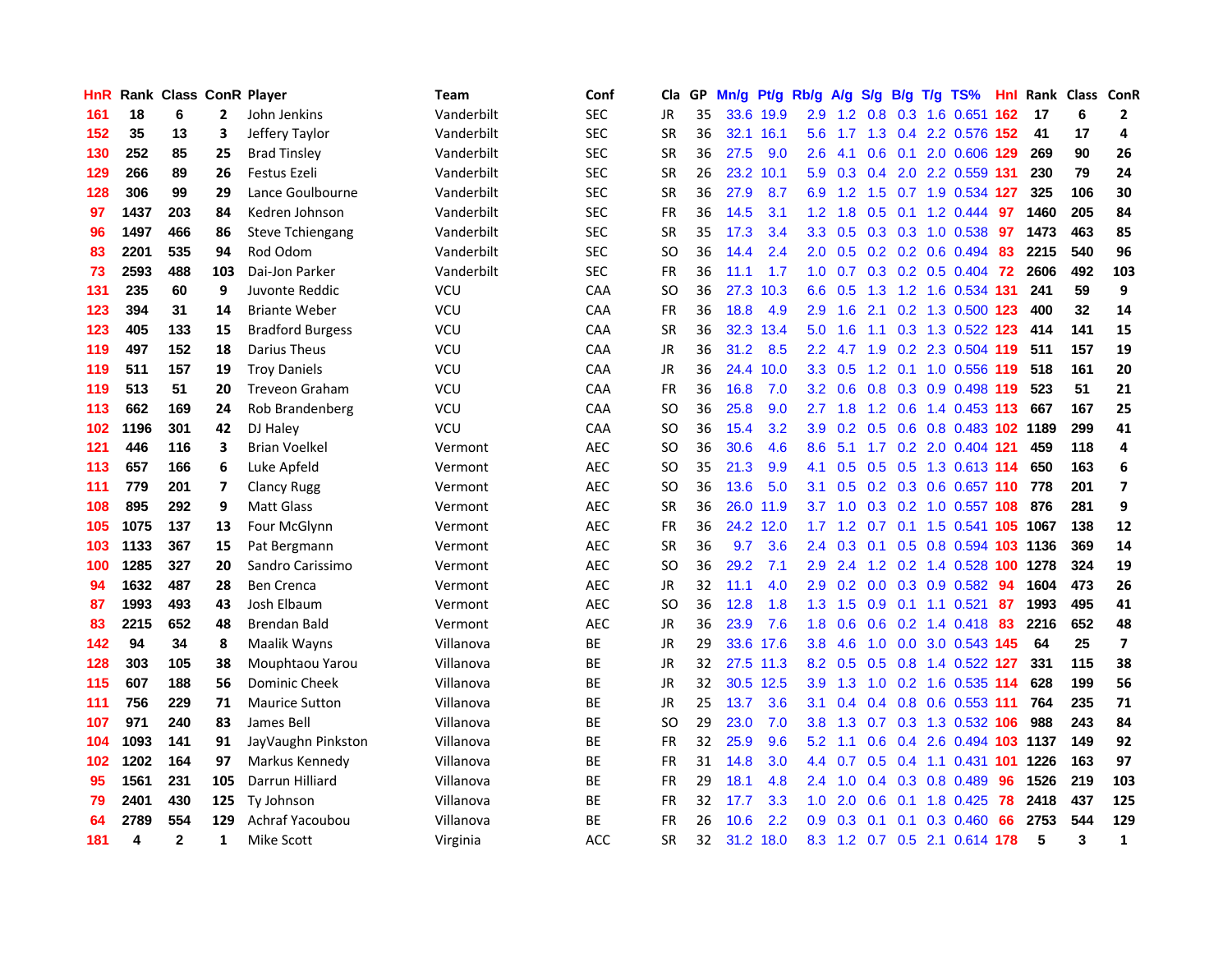| <b>HnR</b> |      | Rank Class ConR Player |    |                        | <b>Team</b>        | Conf        | Cla       |    | GP Mn/g | Pt/g      | Rb/g             | A/g     |     |                 | S/g B/g T/g TS%            | Hnl  | Rank Class |     | ConR                     |
|------------|------|------------------------|----|------------------------|--------------------|-------------|-----------|----|---------|-----------|------------------|---------|-----|-----------------|----------------------------|------|------------|-----|--------------------------|
| 126        | 335  | 88                     | 24 | Joe Harris             | Virginia           | <b>ACC</b>  | SO        | 32 |         | 30.3 11.3 | 3.9              | 1.7     | 0.7 | 0.4             | 1.4 0.566                  | 124  | 375        | 96  | 25                       |
| 119        | 500  | 46                     | 33 | Darion Atkins          | Virginia           | ACC         | <b>FR</b> | 27 | 10.2    | 2.3       | 2.3              | 0.1     |     | $0.4 \quad 0.7$ | 0.2 0.581 118              |      | 539        | 55  | 34                       |
| 116        | 590  | 196                    | 40 | Sammy Zeglinski        | Virginia           | ACC         | <b>SR</b> | 30 | 32.3    | 8.6       | 3.4              | 2.7     | 1.6 | 0.1             | 1.7 0.513 115              |      | 624        | 205 | 43                       |
| 116        | 602  | 184                    | 43 | <b>Jontel Evans</b>    | Virginia           | <b>ACC</b>  | JR        | 32 | 30.8    | 7.3       | 2.0              | 3.9     |     |                 | 1.6 0.2 2.4 0.500 114      |      | 645        | 205 | 44                       |
| 107        | 931  | 231                    | 62 | Akil Mitchell          | Virginia           | <b>ACC</b>  | SO.       | 32 | 22.0    | 4.1       |                  | 4.4 0.8 |     |                 | 0.7 0.3 0.8 0.506 106 1013 |      |            | 251 | 64                       |
| 105        | 1044 | 134                    | 65 | Malcolm Brogdon        | Virginia           | ACC         | FR        | 28 | 22.4    | 6.7       | 2.8              | 1.4     |     |                 | 0.5 0.1 1.6 0.511 105 1028 |      |            | 131 | 65                       |
| 96         | 1494 | 464                    | 78 | Assane Sene            | Virginia           | ACC         | <b>SR</b> | 17 | 20.9    | 4.9       | 3.7              | 0.4     |     |                 | 0.4 0.9 1.1 0.549 102 1176 |      |            | 383 | 67                       |
| 140        | 116  | 43                     | 10 | <b>Erick Green</b>     | Virginia Tech      | ACC         | JR        | 31 | 34.5    | 15.6      | 3.3 <sub>2</sub> | 2.8     |     |                 | 1.3 0.1 1.5 0.538 141      |      | 104        | 37  | 11                       |
| 116        | 593  | 151                    | 41 | <b>Cadarian Raines</b> | Virginia Tech      | <b>ACC</b>  | <b>SO</b> | 33 | 18.8    | 5.9       | 3.9              | 0.4     |     |                 | 0.7 0.8 0.8 0.516 115      |      | 617        | 156 | 42                       |
| 114        | 635  | 161                    | 44 | Jarell Eddie           | Virginia Tech      | <b>ACC</b>  | <b>SO</b> | 33 | 27.3    | 9.1       | 4.8              | 1.4     | 0.5 |                 | 0.4 1.4 0.591 113          |      | 661        | 165 | 45                       |
| 110        | 809  | 253                    | 53 | Victor Davila          | Virginia Tech      | ACC         | <b>SR</b> | 25 | 22.9    | 7.5       | 4.2              | 0.6     |     |                 | 0.4 0.6 1.4 0.584 109      |      | 828        | 259 | 54                       |
| 108        | 899  | 111                    | 58 | Dorian Finney-Smith    | Virginia Tech      | ACC         | <b>FR</b> | 33 | 29.0    | 6.3       | 7.0              | 1.9     | 0.7 |                 | $0.7$ 1.7 $0.424$          | 107  | 923        | 112 | 60                       |
| 108        | 901  | 294                    | 59 | Dorenzo Hudson         | Virginia Tech      | <b>ACC</b>  | <b>SR</b> | 33 |         | 29.4 10.9 | 2.8              | 1.5     | 0.7 | 0.1             | 1.9 0.513 107              |      | 927        | 303 | 61                       |
| 103        | 1147 | 152                    | 66 | Robert Brown           | Virginia Tech      | ACC         | FR        | 33 | 22.3    | 6.8       | 2.1              | 1.9     | 0.8 |                 | 0.3 1.5 0.460 103          |      | 1166       | 154 | 66                       |
| 102        | 1191 | 163                    | 68 | C.J. Barksdale         | Virginia Tech      | <b>ACC</b>  | <b>FR</b> | 32 | 11.8    | 2.7       | 2.7              | 0.3     | 0.3 | 0.3             | 0.4 0.483 102 1200         |      |            | 161 | 69                       |
| 66         | 2746 | 541                    | 98 | Marquis Rankin         | Virginia Tech      | <b>ACC</b>  | <b>FR</b> | 24 | 13.5    | 2.5       | 1.1              | 1.1     |     |                 | 0.4 0.1 1.2 0.427 71       |      | 2632       | 495 | 98                       |
| 114        | 655  | 204                    | 12 | Stan Okoye             | VMI                | <b>BSou</b> | JR        | 32 |         | 28.9 17.1 | 7.2              | 2.0     |     |                 | 1.5 0.7 2.7 0.567 114      |      | 651        | 208 | 11                       |
| 110        | 798  | 250                    | 15 | Keith Gabriel          | VMI                | <b>BSou</b> | <b>SR</b> | 33 |         | 28.6 17.5 | 3.5              | 1.9     | 1.8 |                 | 1.2 2.2 0.547 109          |      | 817        | 256 | 16                       |
| 87         | 2014 | 326                    | 46 | Jordan Weethee         | VMI                | BSou        | FR        | 33 | 14.7    | 6.6       | $2.2^{\circ}$    | 0.8     |     |                 | $0.2$ 0.1 0.9 0.581        | 86   | 2030       | 327 | 47                       |
| 86         | 2049 | 610                    | 48 | <b>Ron Burks</b>       | VMI                | <b>BSou</b> | <b>SR</b> | 33 | 31.0    | 9.8       | 3.7              | 3.2     |     |                 | 1.3 0.2 2.5 0.549          | 86   | 2067       | 612 | 49                       |
| 82         | 2262 | 392                    | 60 | <b>Quinton Upshur</b>  | VMI                | <b>BSou</b> | FR        | 31 | 18.1    | 5.3       | $2.6\,$          | 0.8     |     |                 | 1.4 0.2 0.9 0.526          | 82   | 2273       | 395 | 61                       |
| 82         | 2266 | 654                    | 61 | <b>Michael Sparks</b>  | VMI                | <b>BSou</b> | <b>SR</b> | 33 | 21.3    | 8.1       | 2.5              | 0.6     |     |                 | 0.4 0.0 0.7 0.580          | 81   | 2290       | 656 | 64                       |
| 80         | 2327 | 573                    | 64 | Rodney Glasgow         | VMI                | <b>BSou</b> | <b>SO</b> | 27 | 21.9    | 6.2       | 1.8              | 2.8     | 0.9 |                 | 0.0 1.3 0.527              | -81  | 2286       | 566 | 63                       |
| 80         | 2358 | 583                    | 66 | D.J. Covington         | VMI                | <b>BSou</b> | SO        | 24 | 15.1    | 5.0       | 2.7              | 0.2     |     |                 | 0.3 0.7 0.6 0.596          | 80   | 2333       | 579 | 65                       |
| 74         | 2543 | 738                    | 77 | Nick Gore              | VMI                | <b>BSou</b> | JR        | 32 | 14.4    | 4.3       | 2.0              | 1.2     |     |                 | 0.5 0.2 1.0 0.513 74       |      | 2555       | 737 | 79                       |
| 126        | 345  | 116                    | 7  | Jonathon Williams      | Wagner             | <b>NEC</b>  | <b>JR</b> | 30 | 24.5    | 13.4      | 5.0              | 0.9     | 0.6 | 0.3             | 2.0 0.603 126              |      | 344        | 119 | $\overline{\phantom{a}}$ |
| 121        | 453  | 155                    | 9  | <b>Tyler Murray</b>    | Wagner             | <b>NEC</b>  | <b>SR</b> | 31 |         | 30.7 12.0 | 3.5              | 2.1     |     |                 | 1.2 0.2 1.4 0.619 121      |      | 471        | 159 | 10                       |
| 119        | 508  | 48                     | 10 | Mario Moody            | Wagner             | <b>NEC</b>  | FR        | 23 | 11.0    | 4.1       | 3.7              | 0.2     | 0.7 | 1.0             | 0.6 0.576 123              |      | 419        | 34  | 8                        |
| 111        | 760  | 196                    | 15 | <b>Latif Rivers</b>    | Wagner             | <b>NEC</b>  | SO.       | 31 | 30.4    | 14.6      | 2.6              |         |     |                 | 2.2 0.7 0.4 2.2 0.549 111  |      | 772        | 200 | 15                       |
| 109        | 867  | 216                    | 20 | Kenneth Ortiz          | Wagner             | <b>NEC</b>  | SO.       | 31 | 27.8    | 8.1       | 4.5              | 4.3     |     |                 | 1.8 0.1 2.9 0.426 108      |      | 864        | 215 | 19                       |
| 108        | 905  | 226                    | 21 | Naofall Folahan        | Wagner             | <b>NEC</b>  | SO.       | 31 | 17.5    | 4.3       | 3.7              | 0.4     | 0.2 |                 | 1.7 0.8 0.611 108          |      | 907        | 226 | 20                       |
| 103        | 1153 | 342                    | 24 | Josh Thompson          | Wagner             | <b>NEC</b>  | JR        | 31 | 14.8    | 4.2       | 2.9              | 0.8     |     |                 | 0.7 0.3 0.9 0.535 103      |      | 1159       | 344 | 25                       |
| 97         | 1457 | 451                    | 38 | <b>Chris Martin</b>    | Wagner             | <b>NEC</b>  | <b>SR</b> | 29 | 20.9    | 7.1       | 1.9              | 1.0     | 1.1 |                 | 0.0 1.0 0.481              | 98   | 1404       | 443 | 33                       |
| 97         | 1474 | 373                    | 39 | Orlando Parker         | Wagner             | <b>NEC</b>  | <b>SO</b> | 31 | 13.6    | 3.9       | 3.2 <sub>1</sub> | 0.2     | 0.5 |                 | 0.4 0.6 0.504              | 96   | 1482       | 374 | 39                       |
| 87         | 1979 | 318                    | 57 | <b>Marcus Burton</b>   | Wagner             | <b>NEC</b>  | <b>FR</b> | 30 | 12.6    | 3.5       | 1.3              | 1.0     | 0.6 | 0.1             | 0.9 0.460                  | 88   | 1976       | 313 | 58                       |
| 120        | 488  | 149                    | 31 | C.J. Harris            | <b>Wake Forest</b> | ACC         | JR        | 30 | 35.1    | 16.7      | 3.1              | 2.5     | 1.1 | 0.1             | 2.4 0.615                  | 120  | 479        | 152 | 31                       |
| 117        | 555  | 141                    | 35 | <b>Travis McKie</b>    | Wake Forest        | <b>ACC</b>  | SO        | 31 | 34.5    | 16.1      | 7.0              | 1.1     | 0.8 | 0.6             | 2.5 0.561                  | -117 | 573        | 146 | 36                       |
| 97         | 1484 | 458                    | 76 | <b>Ty Walker</b>       | <b>Wake Forest</b> | ACC         | <b>SR</b> | 20 | 19.9    | 4.2       | 4.6              | 0.6     |     |                 | 0.4 2.6 1.2 0.500          | 99   | 1329       | 425 | 73                       |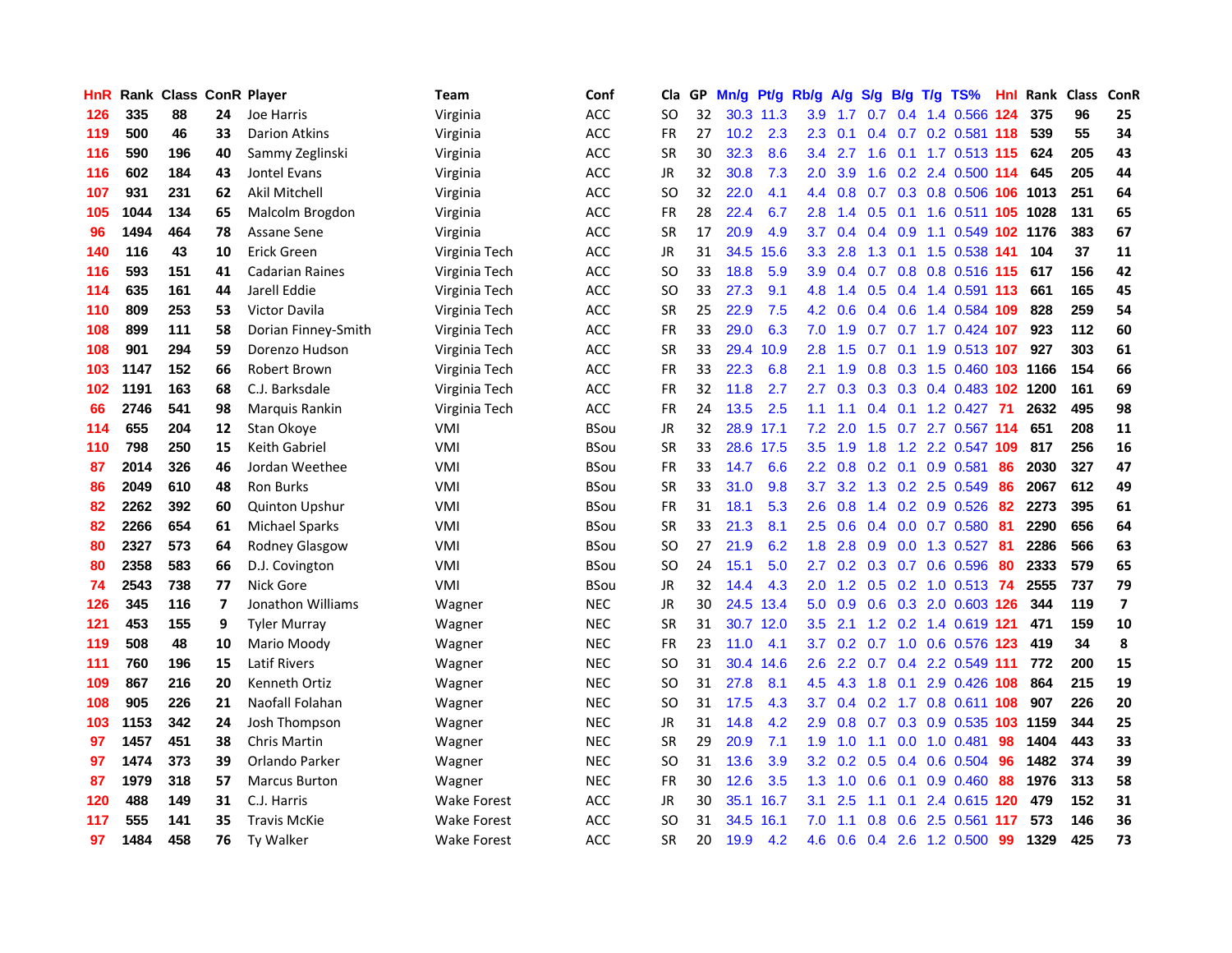| <b>HnR</b> |      | <b>Rank Class ConR Player</b> |              |                          | <b>Team</b>        | Conf            | Cla       |    | GP Mn/g | Pt/g      | Rb/g             | A/g             |     |                 | S/g B/g T/g TS%            | Hnl  | Rank Class |                         | ConR                     |
|------------|------|-------------------------------|--------------|--------------------------|--------------------|-----------------|-----------|----|---------|-----------|------------------|-----------------|-----|-----------------|----------------------------|------|------------|-------------------------|--------------------------|
| 94         | 1631 | 403                           | 79           | <b>Carson Desrosiers</b> | <b>Wake Forest</b> | <b>ACC</b>      | SO        | 31 | 21.6    | 4.8       | 4.4              | 0.7             | 0.4 | 1.9             | 0.7 0.505                  | 93   | 1653       | 413                     | 81                       |
| 91         | 1803 | 449                           | 85           | <b>Tony Chennault</b>    | <b>Wake Forest</b> | ACC             | SO.       | 31 | 30.2    | 9.0       | 3.2 <sub>2</sub> | 2.8             | 1.0 | 0.0             | 2.2 0.464                  | 90   | 1819       | 452                     | 84                       |
| 87         | 2019 | 596                           | 89           | Nikita Mescheriakov      | <b>Wake Forest</b> | <b>ACC</b>      | <b>SR</b> | 31 | 25.5    | 8.0       | 3.9              | 1.8             | 0.5 | 0.2             | 1.8 0.470                  | -86  | 2039       | 602                     | 90                       |
| 86         | 2041 | 332                           | 90           | <b>Chase Fischer</b>     | <b>Wake Forest</b> | <b>ACC</b>      | FR        | 31 | 26.1    | 6.3       | 2.2 <sub>2</sub> | 1.5             | 0.8 |                 | 0.0 1.1 0.496              | -86  | 2058       | 337                     | 91                       |
| 139        | 124  | 26                            | 6            | <b>Terrence Ross</b>     | Washington         | P <sub>12</sub> | SO.       | 35 |         | 31.1 16.4 |                  | 6.4 1.4         |     |                 | 1.3 0.9 2.0 0.555 138      |      | 130        | 28                      | $\overline{\phantom{a}}$ |
| 132        | 221  | 16                            | 11           | <b>Tony Wroten</b>       | Washington         | P12             | <b>FR</b> | 35 |         | 30.3 16.0 | 5.0              | 3.7             |     |                 | 1.9 0.4 3.8 0.483 131      |      | 237        | 17                      | 12                       |
| 126        | 332  | 86                            | 21           | C.J. Wilcox              | Washington         | P <sub>12</sub> | <b>SO</b> | 32 |         | 28.5 14.2 | 3.4              | 1.2             |     |                 | 0.9 0.6 1.3 0.577 127      |      | 316        | 79                      | 21                       |
| 114        | 647  | 200                           | 41           | Abdul Gaddy              | Washington         | P12             | JR        | 35 | 33.9    | 8.1       | $2.6\,$          | 5.2             |     | $0.7 \quad 0.1$ | 2.1 0.491 113              |      | 663        | 211                     | 44                       |
| 111        | 766  | 235                           | 49           | Aziz N'Diaye             | Washington         | P12             | JR        | 33 | 23.3    | 7.8       | 7.3              | 0.3             | 0.5 |                 | 1.0 1.5 0.494 111          |      | 769        | 237                     | 51                       |
| 109        | 832  | 263                           | 53           | Darnell Gant             | Washington         | P <sub>12</sub> | <b>SR</b> | 35 | 24.5    | 7.2       | 5.4              | 0.8             |     |                 | $0.4$ $0.3$ $0.7$ $0.535$  | 109  | 845        | 268                     | 55                       |
| 108        | 915  | 114                           | 61           | <b>Desmond Simmons</b>   | Washington         | P12             | <b>FR</b> | 35 | 17.8    | 4.2       | 4.8              | 0.7             |     | $0.8\ 0.1$      | 0.8 0.476 107              |      | 920        | 111                     | 61                       |
| 145        | 69   | 25                            | 3            | <b>Brock Motum</b>       | Washington St.     | P12             | JR        | 34 | 31.5    | 18.0      | 6.4              | 1.6             | 0.6 | 0.4             | 3.0 0.620 146              |      | 60         | 22                      | $\mathbf{2}$             |
| 119        | 517  | 175                           | 30           | <b>Faisal Aden</b>       | Washington St.     | P12             | <b>SR</b> | 17 |         | 24.1 14.5 | 3.1              | 1.4             | 1.3 | 0.1             | 2.8 0.558                  | 129  | 280        | 93                      | 16                       |
| 111        | 767  | 246                           | 50           | Abe Lodwick              | Washington St.     | P12             | <b>SR</b> | 27 | 23.0    | 7.1       | 4.4              | 1.0             |     |                 | 0.4 0.2 0.9 0.636 109      |      | 831        | 261                     | 53                       |
| 110        | 806  | 255                           | 51           | Reggie Moore             | Washington St.     | P12             | JR        | 37 | 33.0    | 10.2      | 2.7              | 5.2             | 0.9 | 0.2             | 2.6 0.474 108              |      | 870        | 270                     | 57                       |
| 109        | 846  | 271                           | 55           | Charlie Enquist          | Washington St.     | P12             | <b>SR</b> | 32 | 14.4    | 3.6       | 3.2              | 0.3             |     | $0.3 \quad 0.5$ | 0.5 0.673 107              |      | 913        | 299                     | 59                       |
| 109        | 869  | 283                           | 58           | <b>Marcus Capers</b>     | Washington St.     | P12             | <b>SR</b> | 37 | 29.6    | 5.8       | 4.9              |                 |     |                 | 2.2 0.7 0.8 1.5 0.599 107  |      | 943        | 310                     | 62                       |
| 108        | 903  | 225                           | 60           | D.J. Shelton             | Washington St.     | P12             | <b>SO</b> | 35 | 14.7    | 4.7       | 2.9              |                 |     |                 | 0.3 0.3 0.5 1.0 0.610 106  |      | 974        | 239                     | 64                       |
| 107        | 970  | 123                           | 63           | DaVonte Lacy             | Washington St.     | P12             | FR        | 37 | 26.6    | 8.5       |                  | $2.3$ 1.9       |     |                 | 0.8 0.2 1.5 0.541 105      |      | 1046       | 134                     | 67                       |
| 86         | 2067 | 611                           | 86           | Mychal Ladd              | Washington St.     | P12             | JR        | 26 | 19.7    | 5.4       |                  | $3.0 \quad 0.8$ |     |                 | $0.4$ 0.0 0.9 0.500        | -90  | 1810       | 544                     | 79                       |
| 163        | 15   | 4                             | 1            | Damian Lillard           | Weber St.          | <b>BSky</b>     | JR        | 32 | 34.5    | 24.5      | 5.0              | 4.0             |     |                 | 1.5 0.2 2.3 0.629 162      |      | 15         | 4                       | $\mathbf{1}$             |
| 105        | 1056 | 320                           | 12           | Scott Bamforth           | Weber St.          | <b>BSky</b>     | JR        | 31 |         | 32.1 14.5 | 3.6              | 2.4             |     |                 | 0.9 0.0 1.8 0.616 104 1079 |      |            | 326                     | 13                       |
| 95         | 1580 | 391                           | 20           | Kyle Tresnak             | Weber St.          | <b>BSky</b>     | <b>SO</b> | 32 |         | 25.2 10.0 | 3.8              | 0.6             |     |                 | $0.5$ $0.7$ 1.3 $0.566$    | 94   | 1611       | 401                     | 21                       |
| 93         | 1698 | 511                           | 23           | Darin Mahoney            | Weber St.          | <b>BSky</b>     | <b>SR</b> | 32 | 24.5    | 4.1       | 6.3              | 1.1             |     |                 | $0.8$ 0.9 0.9 0.563        | 92   | 1729       | 520                     | 23                       |
| 90         | 1849 | 460                           | 30           | <b>Byron Fulton</b>      | Weber St.          | <b>BSky</b>     | SO        | 32 | 20.0    | 7.2       | 4.3              | 0.5             |     |                 | 0.2 0.3 0.8 0.548          | -89  | 1883       | 467                     | 34                       |
| 83         | 2197 | 533                           | 52           | Jordan Richardson        | Weber St.          | <b>BSky</b>     | <b>SO</b> | 32 | 20.7    | 4.2       | 1.4              | 2.1             | 0.4 | 0.1             | 0.8 0.510                  | 83   | 2226       | 544                     | 54                       |
| 80         | 2342 | 672                           | 58           | Kyle Bullinger           | Weber St.          | <b>BSky</b>     | <b>SR</b> | 23 | 23.9    | 6.2       | 4.7              | 1.5             | 0.7 |                 | $0.1$ 1.2 $0.460$          | 85   | 2079       | 615                     | 43                       |
| 79         | 2410 | 435                           | 61           | Gelaun Wheelwright       | Weber St.          | BSkv            | FR        | 26 | 18.7    | 5.6       | 2.1              | 1.1             | 0.5 |                 | $0.2$ 1.2 0.525            | 81   | 2304       | 400                     | 56                       |
| 174        | 10   | 4                             | $\mathbf{2}$ | Kevin Jones              | West Virginia      | BE              | <b>SR</b> | 33 | 38.3    | 19.9      | 10.9             | 1.2             | 0.7 | 1.0             | 1.3 0.569                  | -174 | 9          | $\overline{\mathbf{4}}$ | $\mathbf{2}$             |
| 112        | 711  | 232                           | 66           | Darryl Bryant            | West Virginia      | BE              | <b>SR</b> | 33 |         | 37.3 16.9 | 3.1              | 2.7             | 1.4 | 0.1             | 2.4 0.509 112              |      | 736        | 241                     | 67                       |
| 110        | 810  | 256                           | 75           | Deniz Kilicli            | West Virginia      | ВE              | JR        | 32 | 26.6    | 10.7      | 5.3              | 1.5             |     |                 | 0.5 0.4 2.3 0.513 110      |      | 805        | 252                     | 73                       |
| 110        | 820  | 100                           | 76           | Gary Browne              | West Virginia      | BE              | FR        | 33 | 25.6    | 6.5       | 3.9              | 3.0             |     |                 | 1.2 0.0 2.1 0.514 109      |      | 827        | 101                     | 75                       |
| 109        | 870  | 105                           | 77           | Jabarie Hinds            | West Virginia      | BE              | FR        | 33 | 28.8    | 7.4       | 2.5              | 3.3             |     |                 | 1.4 0.1 1.9 0.487 108      |      | 867        | 106                     | 77                       |
| 94         | 1659 | 248                           | 108          | Kevin Noreen             | West Virginia      | <b>BE</b>       | <b>FR</b> | 23 | 12.0    | 2.2       | 2.7              | 0.4             |     |                 | $0.3$ $0.2$ $0.3$ $0.593$  | -95  | 1532       | 221                     | 104                      |
| 90         | 1843 | 284                           | 115          | Aaron Brown              | West Virginia      | ВE              | FR        | 32 | 15.3    | 4.2       | 1.8              | 0.7             |     | $0.4 \quad 0.1$ | $0.7$ $0.482$              | 90   | 1826       | 280                     | 115                      |
| 79         | 2371 | 421                           | 124          | <b>Keaton Miles</b>      | West Virginia      | <b>BE</b>       | <b>FR</b> | 32 | 13.1    | 1.4       | 1.9              | 1.2             | 0.4 | 0.4             | 0.6 0.336                  | 80   | 2344       | 409                     | 124                      |
| 103        | 1174 | 379                           | 20           | Harouna Mutombo          | Western Carolina   | Southern        | <b>SR</b> | 35 | 29.9    | 13.9      | 5.9              | 1.9             | 1.4 | 0.3             | 2.2 0.486                  | 103  | 1164       | 378                     | 21                       |
| 100        | 1289 | 328                           | 27           | <b>Trey Sumler</b>       | Western Carolina   | Southern        | SO.       | 35 | 36.3    | 13.5      | 4.9              | 4.1             |     | $1.4 \quad 0.1$ | 3.3 0.548 100 1283         |      |            | 326                     | 27                       |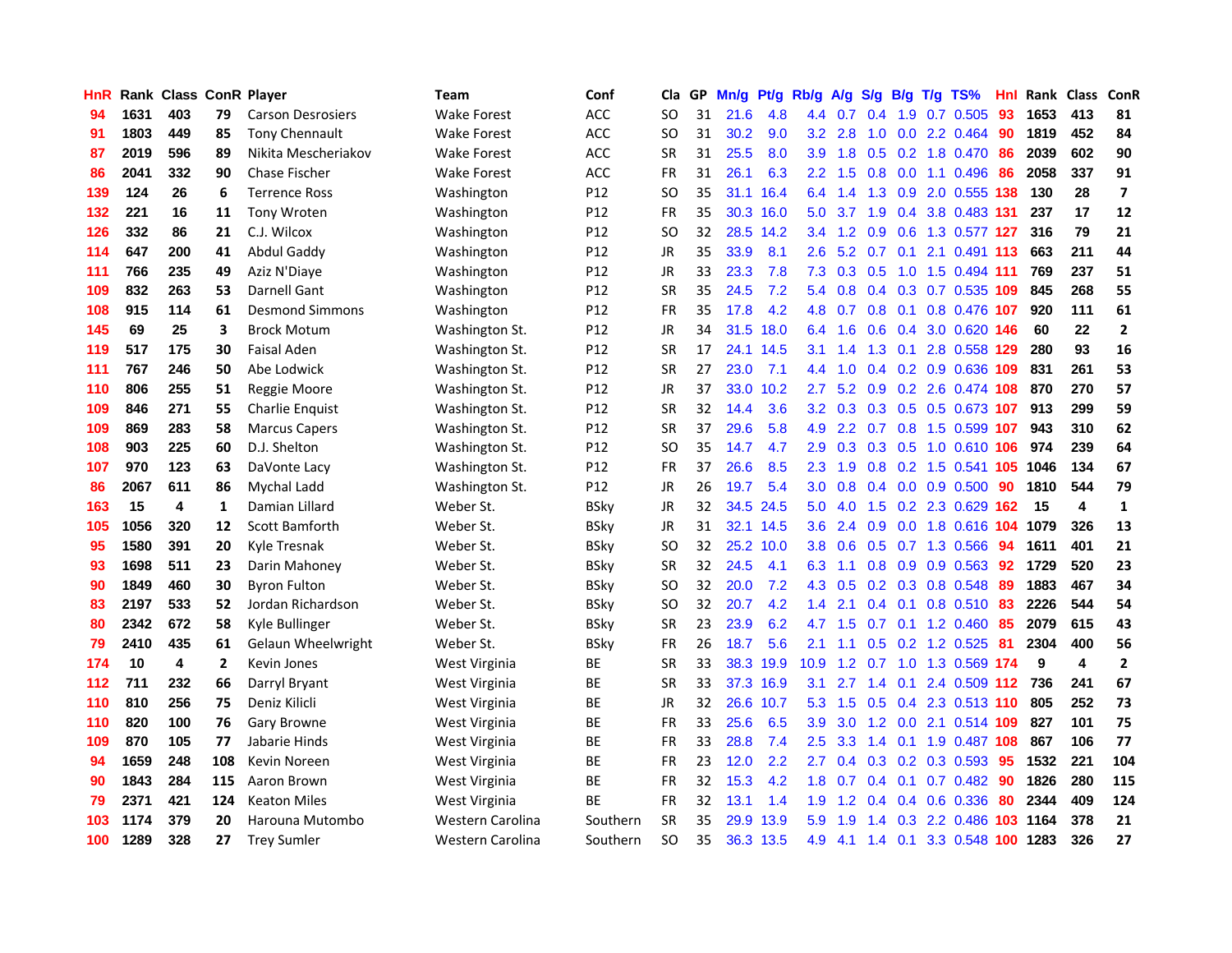| <b>HnR</b> |      | <b>Rank Class ConR Player</b> |                |                          | <b>Team</b>      | Conf       | Cla       |    | GP Mn/g | Pt/g      | Rb/g             | A/g             |     |                 | S/g B/g T/g TS%               | Hnl | Rank Class |     | <b>ConR</b>  |
|------------|------|-------------------------------|----------------|--------------------------|------------------|------------|-----------|----|---------|-----------|------------------|-----------------|-----|-----------------|-------------------------------|-----|------------|-----|--------------|
| 97         | 1466 | 454                           | 34             | Keaton Cole              | Western Carolina | Southern   | <b>SR</b> | 35 |         | 30.1 12.8 | 1.6              | 1.5             | 1.3 | 0.0             | 1.5 0.609                     | 97  | 1454       | 454 | 33           |
| 92         | 1769 | 440                           | 48             | <b>Preston Ross</b>      | Western Carolina | Southern   | <b>SO</b> | 35 | 14.6    | 4.5       | 3.1              | 0.5             | 0.7 | 0.2             | 0.8 0.547                     | 92  | 1758       | 437 | 48           |
| 86         | 2072 | 507                           | 66             | Tawaski King             | Western Carolina | Southern   | <b>SO</b> | 35 | 26.6    | 7.7       | 5.8              | 0.4             | 0.8 |                 | $0.2$ 1.7 $0.532$             | -86 | 2066       | 505 | 66           |
| 85         | 2086 | 510                           | 67             | <b>Brandon Boggs</b>     | Western Carolina | Southern   | <b>SO</b> | 35 |         | 27.3 10.0 | 3.8              | 1.0             | 1.0 |                 | $0.5$ 1.5 0.442               | -85 | 2089       | 511 | 68           |
| 83         | 2195 | 532                           | 75             | <b>Ishmael Hollis</b>    | Western Carolina | Southern   | <b>SO</b> | 29 | 10.9    | 3.3       |                  |                 |     |                 | 2.2 0.2 0.4 0.3 0.4 0.490 84  |     | 2179       | 528 | 74           |
| 79         | 2399 | 429                           | 83             | Kenny Hall               | Western Carolina | Southern   | <b>FR</b> | 35 | 11.5    | 1.6       | 2.1              | 0.4             |     |                 | $0.2$ 0.9 0.4 0.583           | -79 | 2392       | 427 | 83           |
| 78         | 2420 | 438                           | 85             | James Sinclair           | Western Carolina | Southern   | <b>FR</b> | 32 | 10.1    | 2.1       | 1.9              | 0.6             |     |                 | 0.6 0.3 0.5 0.417 78          |     | 2400       | 429 | 84           |
| 136        | 161  | 61                            | 3              | <b>Terell Parks</b>      | Western Illinois | Summit     | <b>JR</b> | 33 |         | 30.2 11.9 | 9.1              | 1.5             | 1.2 |                 | 1.4 1.6 0.609 134             |     | 178        | 65  | 3            |
| 129        | 282  | 93                            | 7              | Ceola Clark              | Western Illinois | Summit     | <b>SR</b> | 32 |         | 37.4 13.3 | 3.6              | 4.7             | 1.6 | 0.1             | 1.7 0.609 129                 |     | 285        | 94  | 6            |
| 89         | 1889 | 297                           | 44             | Obi Emegano              | Western Illinois | Summit     | FR        | 33 |         | 33.3 13.1 | 3.9              | 1.0             | 1.0 |                 | 0.0 2.0 0.544                 | 88  | 1940       | 304 | 44           |
| 86         | 2056 | 613                           | 50             | <b>Tommie Tyler</b>      | Western Illinois | Summit     | <b>SR</b> | 32 | 32.9    | 7.7       | 2.3              | 2.2             | 0.8 | 0.1             | 2.5 0.432                     | 86  | 2037       | 601 | 50           |
| 86         | 2077 | 615                           | 53             | Jack Houpt               | Western Illinois | Summit     | <b>JR</b> | 33 | 30.3    | 6.5       | $2.5^{\circ}$    | 1.3             | 0.6 | 0.6             | 1.0 0.518                     | 85  | 2126       | 632 | 53           |
| 79         | 2393 | 693                           | 63             | Don McAvoy               | Western Illinois | Summit     | <b>JR</b> | 33 | 8.6     | 2.7       | 1.0              | 0.4             | 0.3 | 0.1             | 0.3 0.486                     | 78  | 2422       | 698 | 64           |
| 71         | 2630 | 496                           | 71             | Remy Roberts-Brunett     | Western Illinois | Summit     | FR        | 28 | 18.0    | 4.5       | $1.4^{\circ}$    | 0.9             | 0.3 | 0.1             | 0.8 0.498                     | 72  | 2599       | 488 | 70           |
| 69         | 2674 | 665                           | 75             | David Gebru              | Western Illinois | Summit     | <b>SO</b> | 30 | 9.8     | 2.2       | 1.7 <sup>2</sup> | 0.3             | 0.2 | 0.4             | $0.6$ 0.493                   | -69 | 2684       | 666 | 76           |
| 117        | 561  | 60                            | 14             | George Fant              | Western Kentucky | Sun Belt   | <b>FR</b> | 31 | 26.4    | 10.4      | 6.1              | 0.7             | 0.9 |                 | 1.2 1.9 0.523 119             |     | 515        | 49  | 11           |
| 103        | 1176 | 343                           | 35             | <b>Teeng Akol</b>        | Western Kentucky | Sun Belt   | JR        | 32 | 17.1    | 6.3       |                  | $3.4 \quad 0.3$ | 0.2 |                 | 1.4 1.1 0.496 102 1186        |     |            | 346 | 36           |
| 100        | 1304 | 179                           | 39             | Derrick Gordon           | Western Kentucky | Sun Belt   | FR        | 35 |         | 33.3 11.8 | 6.7              | 2.1             |     |                 | 0.7 0.3 2.8 0.467             | -99 | 1354       | 188 | 40           |
| 97         | 1441 | 206                           | 47             | T.J. Price               | Western Kentucky | Sun Belt   | FR        | 30 | 27.9    | 9.0       | 4.3              | 1.8             |     |                 | 0.9 0.2 2.3 0.509             | 96  | 1493       | 213 | 44           |
| 97         | 1445 | 426                           | 48             | Jamal Crook              | Western Kentucky | Sun Belt   | JR        | 35 | 25.1    | 8.5       | 2.7              | 2.7             |     |                 | 1.1 0.1 2.3 0.450             | 96  | 1501       | 436 | 46           |
| 94         | 1650 | 504                           | 58             | Kahlil McDonald          | Western Kentucky | Sun Belt   | <b>SR</b> | 35 | 23.9    | 8.3       | 2.2 <sub>2</sub> | 1.5             | 0.5 |                 | $0.1$ 1.4 $0.490$             | 93  | 1703       | 515 | 60           |
| 93         | 1711 | 259                           | 62             | Kevin Kaspar             | Western Kentucky | Sun Belt   | <b>FR</b> | 20 | 18.6    | 5.5       | 1.9              | 1.3             | 0.6 |                 | $0.0$ 1.3 0.519               | 93  | 1686       | 252 | 57           |
| 88         | 1946 | 310                           | 75             | Vinny Zollo              | Western Kentucky | Sun Belt   | FR        | 35 | 15.3    | 3.7       | 2.9              | 0.6             |     | $0.2 \quad 0.5$ | 1.1 0.496                     | -87 | 1986       | 316 | 76           |
| 73         | 2581 | 484                           | 99             | <b>Nigel Snipes</b>      | Western Kentucky | Sun Belt   | FR        | 32 | 15.9    | 3.7       | 2.3              | 0.4             |     |                 | $0.4$ 0.3 1.1 0.474           | -74 | 2567       | 481 | 100          |
| 128        | 290  | 74                            | 6              | Matt Stainbrook          | Western Michigan | MAC        | <b>SO</b> | 33 |         | 26.9 11.4 | 6.8              | 1.9             |     | $0.5\quad 0.9$  | 1.8 0.591                     | 128 | 293        | 73  | 5            |
| 102        | 1210 | 389                           | 39             | Demetrius Ward           | Western Michigan | MAC        | <b>SR</b> | 32 | 32.0    | 11.8      | 4.7              | 3.2             | 1.2 | 0.1             | 2.4 0.482 101                 |     | 1219       | 395 | 39           |
| 102        | 1227 | 312                           | 41             | Shayne Whittington       | Western Michigan | MAC        | <b>SO</b> | 32 | 14.1    | 4.2       | 4.0              | 0.2             | 0.3 |                 | 0.8 0.6 0.572 101             |     | 1242       | 313 | 44           |
| 100        | 1290 | 414                           | 45             | Mike Douglas             | Western Michigan | MAC        | <b>SR</b> | 31 |         | 34.1 11.1 | 3.9              | 4.7             | 1.1 | 0.2             | 3.2 0.499 100                 |     | 1294       | 415 | 46           |
| 94         | 1608 | 496                           | 55             | <b>Flenard Whitfield</b> | Western Michigan | <b>MAC</b> | <b>SR</b> | 28 |         | 27.6 11.4 | 6.3              | 0.9             | 0.3 | 0.6             | 2.7 0.503                     | 94  | 1592       | 494 | 53           |
| 94         | 1640 | 489                           | 59             | Nate Hutcheson           | Western Michigan | <b>MAC</b> | JR        | 33 | 27.0    | 9.4       | 4.1              |                 |     |                 | 1.2 0.5 0.4 2.0 0.550         | -93 | 1656       | 491 | 57           |
| 84         | 2178 | 642                           | 79             | <b>Brandon Pokley</b>    | Western Michigan | <b>MAC</b> | JR        | 21 | 16.2    | 4.6       | 1.9              | 0.3             |     |                 | $0.4$ 0.2 0.9 0.708           | 86  | 2061       | 610 | 73           |
| 80         | 2352 | 414                           | 85             | <b>Austin Richie</b>     | Western Michigan | MAC        | <b>FR</b> | 34 | 19.7    | 5.6       | 1.3              | 1.0             |     |                 | 0.4 0.0 0.9 0.490 79          |     | 2378       | 422 | 86           |
| 150        | 47   | 20                            | $\overline{2}$ | Joe Ragland              | Wichita St.      | <b>MVC</b> | <b>SR</b> | 32 |         | 27.4 13.4 | $2.9^{\circ}$    | 3.3             |     |                 | 0.9 0.1 1.9 0.699 150         |     | 44         | 19  | $\mathbf{2}$ |
| 148        | 53   | 23                            | 4              | <b>Garrett Stutz</b>     | Wichita St.      | <b>MVC</b> | <b>SR</b> | 32 |         | 24.6 13.3 | 8.0              | 1.1             | 0.4 |                 | 1.0 2.1 0.601 148             |     | 53         | 22  | 3            |
| 130        | 258  | 87                            | 12             | Toure' Murry             | Wichita St.      | <b>MVC</b> | <b>SR</b> | 33 |         | 29.3 12.2 | 4.7              | 3.3             |     |                 | 1.3 0.3 2.2 0.503 129         |     | 270        | 91  | 12           |
| 127        | 310  | 108                           | 15             | Carl Hall                | Wichita St.      | <b>MVC</b> | <b>JR</b> | 33 | 22.3    | 8.4       | 5.0              | 0.7             | 0.5 | 0.8             | 0.8 0.587 127                 |     | 320        | 111 | 15           |
| 127        | 318  | 104                           | 16             | David Kyles              | Wichita St.      | <b>MVC</b> | <b>SR</b> | 33 | 23.4    | 8.5       | 3.5              | 2.0             | 1.0 | 0.3             | 1.2 0.556                     | 127 | 330        | 108 | 16           |
| 120        | 477  | 163                           | 20             | <b>Ben Smith</b>         | Wichita St.      | <b>MVC</b> | <b>SR</b> | 33 | 25.4    | 9.8       |                  |                 |     |                 | 3.2 0.7 0.5 0.3 0.8 0.563 120 |     | 496        | 170 | 21           |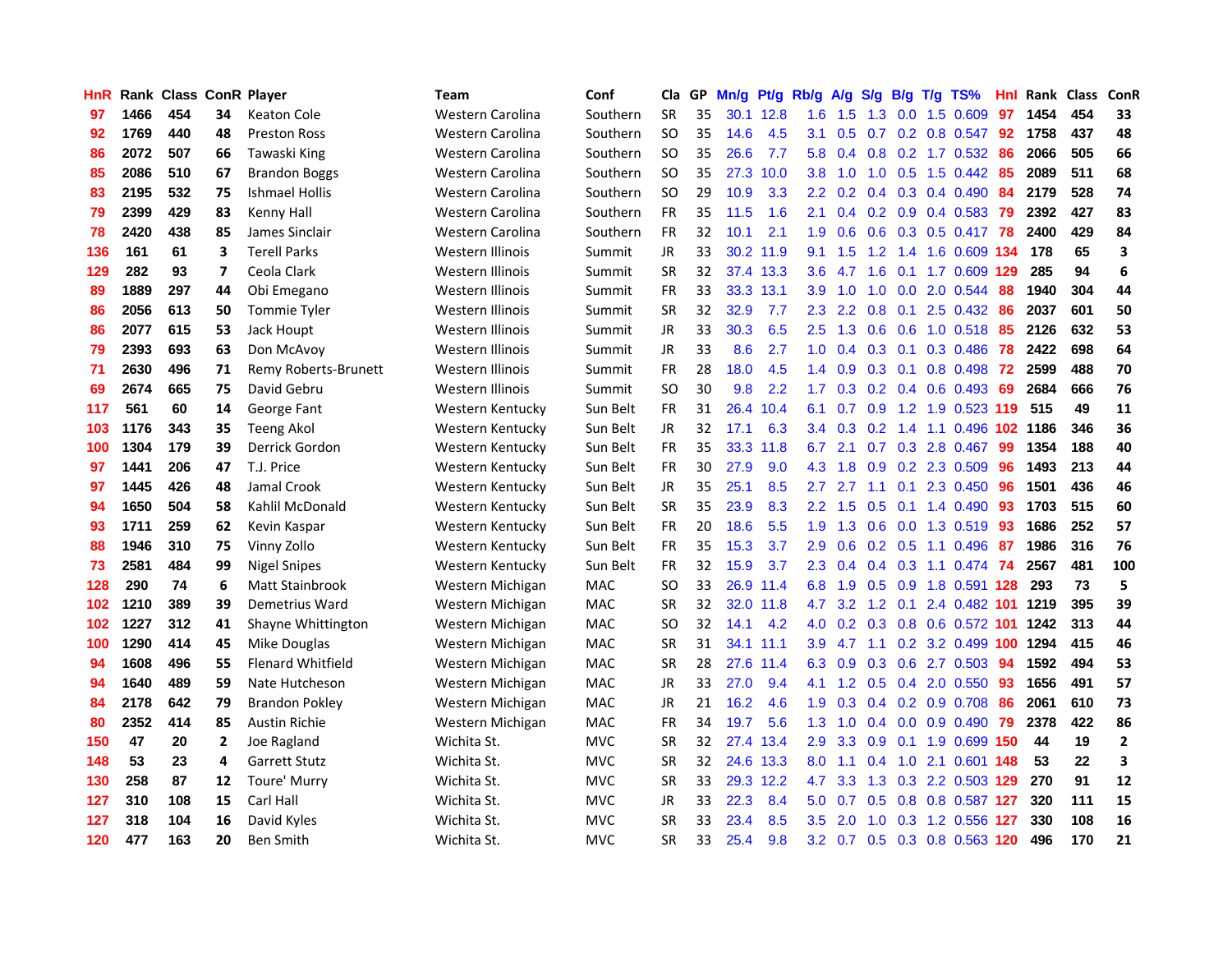| HnR | Rank |     |    | <b>Class ConR Player</b> | Team           | Conf        | Cla           | GP. | Mn/g | Pt/g      | Rb/g             | A/g     | S/g           | B/g | $T/g$ TS%                    | Hnl. | Rank Class |     | ConR                    |
|-----|------|-----|----|--------------------------|----------------|-------------|---------------|-----|------|-----------|------------------|---------|---------------|-----|------------------------------|------|------------|-----|-------------------------|
| 113 | 666  | 206 | 26 | Demetric Williams        | Wichita St.    | <b>MVC</b>  | JR            | 33  | 24.3 | 5.5       | 2.0              | 2.3     | 0.8           | 0.1 | 1.2 0.583                    | 113  | 679        | 214 | 26                      |
| 111 | 768  | 88  | 36 | <b>Tekele Cotton</b>     | Wichita St.    | <b>MVC</b>  | <b>FR</b>     | 32  | 9.8  | 2.9       | 1.5              | 0.7     | 0.6           | 0.1 | 0.7 0.582 110                |      | 777        | 90  | 35                      |
| 113 | 668  | 170 | 25 | <b>Tim Rusthoven</b>     | William & Mary | CAA         | <sub>SO</sub> | 26  | 25.0 | 10.3      | 6.6              | 1.5     |               |     | 0.8 0.8 1.5 0.562 120        |      | 480        | 127 | 18                      |
| 98  | 1415 | 436 | 49 | Quinn McDowell           | William & Mary | CAA         | <b>SR</b>     | 32  |      | 34.2 12.5 | 4.8              | 1.6     |               |     | 0.7 0.1 1.5 0.531            | 97   | 1478       | 464 | 50                      |
| 85  | 2084 | 616 | 68 | Matt Rum                 | William & Mary | <b>CAA</b>  | <b>JR</b>     | 32  | 24.8 | 6.3       | 3.6 <sup>2</sup> | 1.7     |               |     | $0.4$ 0.1 1.2 0.549          | 84   | 2140       | 638 | 70                      |
| 82  | 2236 | 648 | 72 | Kendrix Brown            | William & Mary | <b>CAA</b>  | <b>SR</b>     | 30  | 24.5 | 4.0       | 4.3              | 1.6     |               |     | 1.1 0.4 1.3 0.490            | 82   | 2279       | 655 | 74                      |
| 79  | 2383 | 426 | 77 | <b>Marcus Thornton</b>   | William & Mary | CAA         | FR            | 32  |      | 27.8 11.1 | $2.4^{\circ}$    | 1.3     |               |     | $0.3$ $0.2$ $2.5$ $0.472$    | 78   | 2414       | 436 | 81                      |
| 78  | 2415 | 594 | 80 | <b>Brandon Britt</b>     | William & Mary | CAA         | <sub>SO</sub> | 32  | 24.1 | 9.0       | 1.8              | 1.5     | 0.8           |     | 0.0 2.1 0.467                | 77   | 2440       | 602 | 82                      |
| 71  | 2628 | 495 | 89 | <b>Tom Schalk</b>        | William & Mary | CAA         | <b>FR</b>     | 32  | 10.1 | 1.7       | $2.2\phantom{0}$ | 0.3     | 0.1           |     | 0.3 0.6 0.556                | 70   | 2653       | 502 | 89                      |
| 66  | 2743 | 678 | 93 | Julian Boatner           | William & Mary | CAA         | SO            | 31  | 19.5 | 4.4       | 1.2              | 0.9     |               |     | $0.5$ 0.0 1.0 0.455          | 66   | 2758       | 679 | 93                      |
| 59  | 2858 | 704 | 96 | <b>Fred Heldring</b>     | William & Mary | CAA         | SO            | 30  | 11.6 | 1.9       | 1.8              | 0.4     |               |     | 0.2 0.2 0.7 0.509            | 59   | 2864       | 703 | 96                      |
| 114 | 648  | 214 | 11 | Reggie Middleton         | Winthrop       | <b>BSou</b> | <b>SR</b>     | 32  | 31.9 | 12.8      | 4.0              | 4.3     | $1.4^{\circ}$ | 0.4 | 2.4 0.481 113                |      | 664        | 217 | 12                      |
| 105 | 1067 | 344 | 22 | <b>George Valentine</b>  | Winthrop       | <b>BSou</b> | <b>SR</b>     | 32  | 32.5 | 8.4       | 7.9              | 0.8     | 1.6           | 1.0 | 1.3 0.532 104                |      | 1081       | 350 | 22                      |
| 101 | 1236 | 399 | 24 | Andre Jones              | Winthrop       | <b>BSou</b> | <b>SR</b>     | 32  |      | 34.7 16.0 | 3.2              | 1.7     | 1.2           | 0.3 | 2.4 0.533 101                |      | 1250       | 406 | 24                      |
| 87  | 2002 | 589 | 44 | Matt Morgan              | Winthrop       | <b>BSou</b> | <b>SR</b>     | 32  | 22.5 | 8.3       | 4.3              | 0.3     | 0.2           | 0.5 | 1.1 0.484                    | -87  | 2017       | 593 | 45                      |
| 84  | 2165 | 525 | 51 | Joab Jerome              | Winthrop       | <b>BSou</b> | SO            | 29  | 24.1 | 4.6       | 3.6 <sup>°</sup> | 1.9     | 0.8           |     | 0.6 1.4 0.472 84             |      | 2144       | 520 | 51                      |
| 75  | 2523 | 466 | 76 | Andre Smith              | Winthrop       | <b>BSou</b> | <b>FR</b>     | 29  | 13.7 | 3.3       | 0.9 <sup>°</sup> |         |               |     | 1.3 0.6 0.0 0.6 0.434 75     |      | 2508       | 464 | 75                      |
| 62  | 2814 | 802 | 89 | Gideon Gamble            | Winthrop       | <b>BSou</b> | <b>JR</b>     | 30  | 11.7 | 3.8       |                  |         |               |     | 1.5 0.3 0.3 0.3 0.7 0.422 63 |      | 2819       | 807 | 90                      |
| 60  | 2840 | 575 | 90 | James Bourne             | Winthrop       | <b>BSou</b> | <b>FR</b>     | 32  | 16.8 | 2.9       | 2.6              | 0.1     |               |     | $0.3$ 0.0 0.9 0.489          | -60  | 2855       | 580 | 92                      |
| 155 | 28   | 12  | 8  | Jordan Taylor            | Wisconsin      | <b>B10</b>  | <b>SR</b>     | 36  |      | 36.0 14.8 | 3.8 <sup>°</sup> | 4.1     | 1.0           |     | 0.0 1.6 0.533 155            |      | 28         | 11  | $\overline{\mathbf{z}}$ |
| 140 | 110  | 39  | 14 | Jared Berggren           | Wisconsin      | <b>B10</b>  | JR            | 36  |      | 27.8 10.5 | 4.9              | 0.8     | 0.9           |     | 1.7 1.4 0.545 140            |      | 109        | 40  | 14                      |
| 136 | 152  | 58  | 19 | <b>Ryan Evans</b>        | Wisconsin      | <b>B10</b>  | JR            | 36  | 30.5 | 11.0      | 6.8              | 1.6     | 0.7           | 0.9 | 1.6 0.494 136                |      | 159        | 61  | 19                      |
| 128 | 301  | 78  | 29 | Josh Gasser              | Wisconsin      | <b>B10</b>  | <sub>SO</sub> | 36  | 34.1 | 7.6       | 4.2              | 1.9     |               |     | 0.7 0.1 1.2 0.618 128        |      | 300        | 74  | 28                      |
| 124 | 390  | 129 | 36 | <b>Mike Bruesewitz</b>   | Wisconsin      | <b>B10</b>  | JR            | 36  | 25.5 | 5.6       | 5.1              | 1.8     | 0.6           |     | 0.3 1.1 0.494 123            |      | 394        | 134 | 36                      |
| 121 | 448  | 117 | 39 | <b>Ben Brust</b>         | Wisconsin      | <b>B10</b>  | SO            | 36  | 21.4 | 7.3       | $2.2^{\circ}$    | 0.7     | 0.7           |     | 0.0 0.7 0.537 121            |      | 461        | 119 | 40                      |
| 115 | 612  | 199 | 54 | Robert Wilson            | Wisconsin      | <b>B10</b>  | <b>SR</b>     | 36  | 13.0 | 4.0       | 1.4              | 0.6     | 0.2           | 0.1 | 0.4 0.541 115                |      | 606        | 198 | 52                      |
| 109 | 828  | 260 | 13 | <b>Brad Loesing</b>      | Wofford        | Southern    | <b>SR</b>     | 33  |      | 38.3 14.9 | 3.0              | 5.6     | 1.1           | 0.1 | 3.5 0.521 109                |      | 832        | 262 | 14                      |
| 109 | 837  | 267 | 15 | Drew Crowell             | Wofford        | Southern    | SR            | 33  | 29.5 | 9.2       | 5.5 <sub>1</sub> | 1.4     | 0.4           | 0.5 | 0.8 0.609 109                |      | 838        | 264 | 15                      |
| 101 | 1268 | 174 | 26 | Karl Cochran             | Wofford        | Southern    | <b>FR</b>     | 33  |      | 29.7 11.1 | 4.7              | 2.2     | 1.4           |     | 0.6 2.2 0.479 100            |      | 1268       | 172 | 26                      |
| 97  | 1428 | 202 | 30 | Lee Skinner              | Wofford        | Southern    | <b>FR</b>     | 33  | 26.9 | 6.2       | 5.9              | 1.8     |               |     | 0.9 0.2 1.0 0.455 97         |      | 1432       | 202 | 30                      |
| 96  | 1525 | 477 | 35 | Kevin Giltner            | Wofford        | Southern    | <b>SR</b>     | 33  | 38.0 | 14.8      |                  | 4.2 1.8 |               |     | $0.9$ $0.2$ $2.0$ $0.528$    | -96  | 1523       | 480 | 37                      |
| 81  | 2317 | 571 | 80 | Aerris Smith             | Wofford        | Southern    | <b>SO</b>     | 33  | 16.3 | 4.2       | 3.0 <sub>1</sub> | 0.1     |               |     | $0.2$ 0.1 0.9 0.612          | -81  | 2322       | 575 | 81                      |
| 80  | 2351 | 413 | 81 | Jarell Byrd              | Wofford        | Southern    | <b>FR</b>     | 27  | 12.1 | 1.9       | $2.3^{\circ}$    | 0.9     |               |     | $0.2$ 0.4 0.5 0.418          | -81  | 2308       | 401 | 79                      |
| 136 | 158  | 59  | 4  | Julius Mays              | Wright St.     | Hor.        | JR            | 30  |      | 33.4 14.1 | 2.8              | 2.5     | 1.4           | 0.1 | 2.1 0.574 138                |      | 131        | 49  | 3                       |
| 99  | 1332 | 342 | 38 | <b>Cole Darling</b>      | Wright St.     | Hor.        | <b>SO</b>     | 30  | 20.3 | 6.3       | 3.6 <sup>°</sup> | 0.8     |               |     | $0.7$ $0.2$ 1.1 $0.470$      | 99   | 1348       | 340 | 38                      |
| 95  | 1566 | 388 | 48 | Vance Hall               | Wright St.     | Hor.        | <b>SO</b>     | 30  | 20.2 | 4.5       | 1.5              | 0.9     | 0.7           |     | $0.0$ 0.7 0.620              | 94   | 1594       | 395 | 47                      |
| 93  | 1716 | 515 | 50 | <b>Armond Battle</b>     | Wright St.     | Hor.        | JR            | 30  | 23.1 | 6.8       | 3.5              | 0.9     | 1.0           | 0.4 | 1.7 0.461                    | 92   | 1747       | 524 | 50                      |
| 92  | 1729 | 433 | 51 | A.J. Pacher              | Wright St.     | Hor.        | <b>SO</b>     | 32  | 14.4 | 5.4       |                  |         |               |     | 3.4 0.3 0.2 0.3 1.5 0.491    | -91  | 1765       | 440 | 51                      |